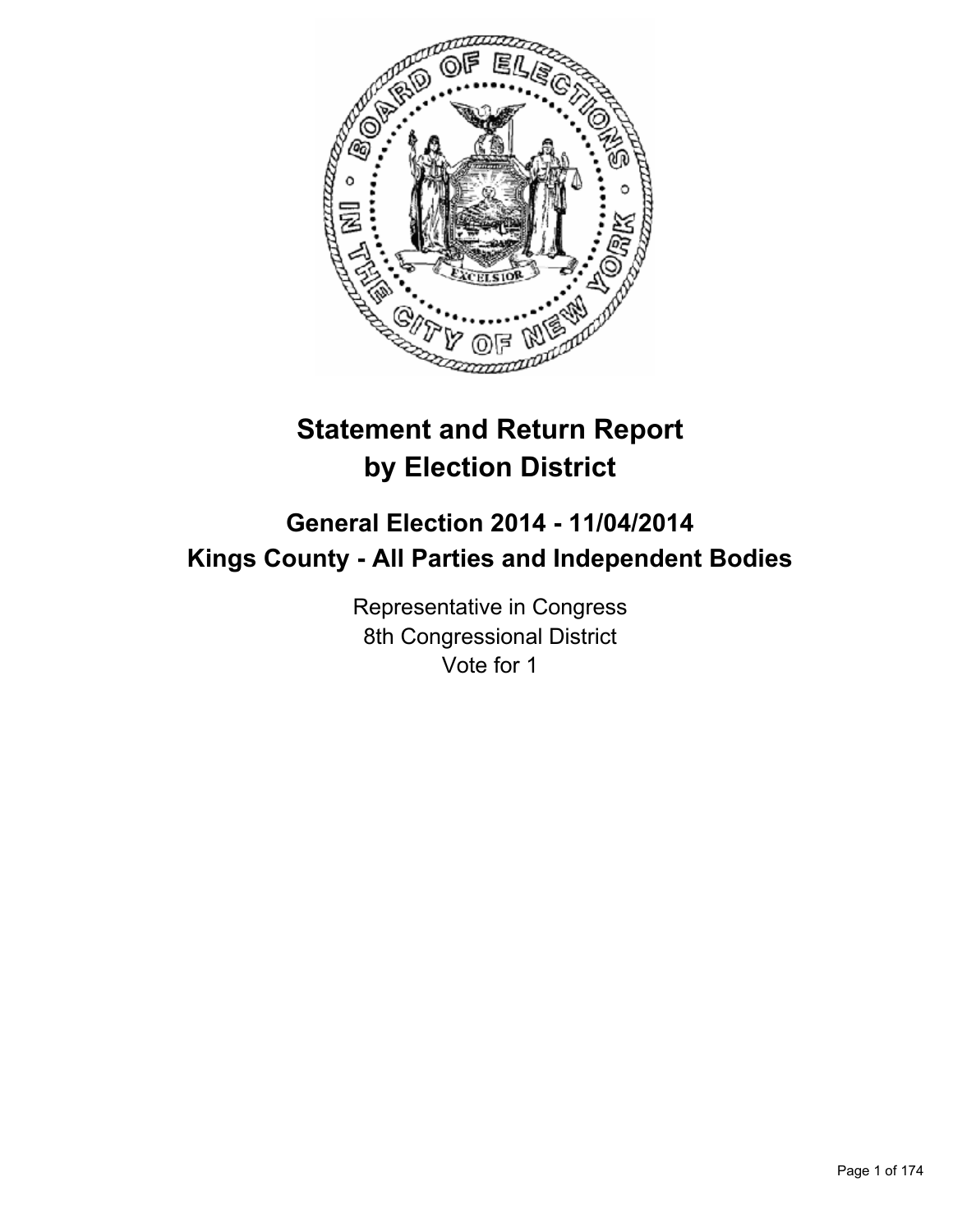

| <b>PUBLIC COUNTER</b>                                    | 68 |
|----------------------------------------------------------|----|
| <b>EMERGENCY</b>                                         | 0  |
| ABSENTEE/MILITARY                                        | 0  |
| FEDERAL                                                  | 0  |
| SPECIAL PRESIDENTIAL                                     | 0  |
| <b>AFFIDAVIT</b>                                         | 0  |
| <b>Total Ballots</b>                                     | 68 |
| Less - Inapplicable Federal/Special Presidential Ballots | 0  |
| <b>Total Applicable Ballots</b>                          | 68 |
| HAKEEM S. JEFFRIES (DEMOCRATIC)                          | 27 |
| ALAN BELLONE (CONSERVATIVE)                              | 22 |
| HAKEEM S. JEFFRIES (WORKING FAMILIES)                    | 7  |
| <b>Total Votes</b>                                       | 56 |
| Unrecorded                                               | 12 |

## **023/41**

| PUBLIC COUNTER                                           | 33       |
|----------------------------------------------------------|----------|
| <b>EMERGENCY</b>                                         | 0        |
| ABSENTEE/MILITARY                                        | 0        |
| <b>FEDERAL</b>                                           |          |
| <b>SPECIAL PRESIDENTIAL</b>                              | 0        |
| <b>AFFIDAVIT</b>                                         | 0        |
| <b>Total Ballots</b>                                     | 34       |
| Less - Inapplicable Federal/Special Presidential Ballots | $\Omega$ |
| <b>Total Applicable Ballots</b>                          | 34       |
| HAKEEM S. JEFFRIES (DEMOCRATIC)                          | 27       |
| ALAN BELLONE (CONSERVATIVE)                              | 4        |
| HAKEEM S. JEFFRIES (WORKING FAMILIES)                    | 1        |
| <b>Total Votes</b>                                       | 32       |
| Unrecorded                                               | 2        |

| 248 |
|-----|
| 0   |
| 10  |
|     |
| 0   |
| 0   |
| 259 |
| 0   |
| 259 |
| 191 |
| 30  |
| 12  |
| 233 |
| 26  |
|     |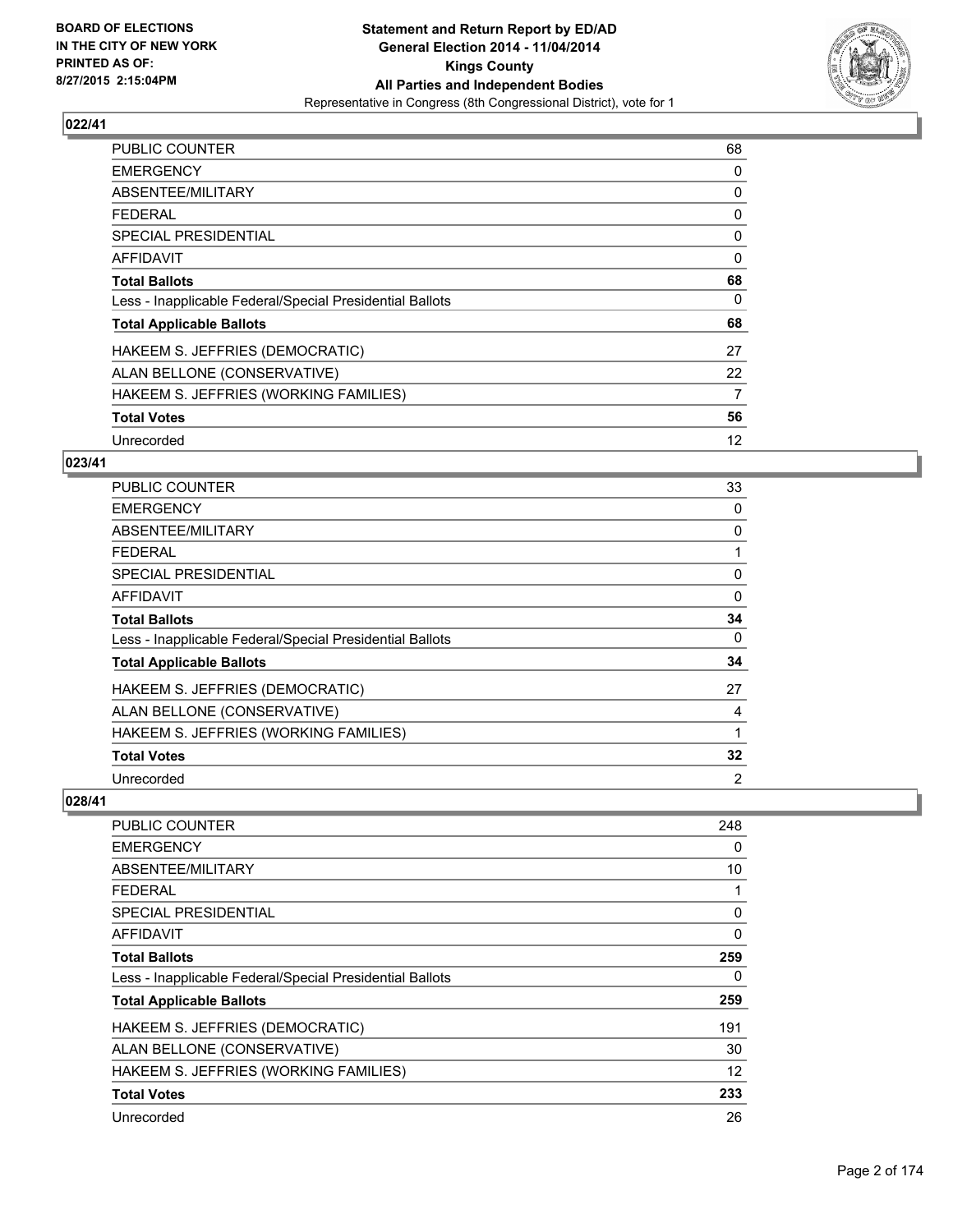

| 5 |
|---|
| 0 |
| 0 |
| 0 |
| 0 |
| 0 |
| 5 |
| 0 |
| 5 |
| 5 |
| 0 |
| 0 |
| 5 |
|   |

## **037/41**

| <b>PUBLIC COUNTER</b>                                    | 240 |
|----------------------------------------------------------|-----|
| <b>EMERGENCY</b>                                         | 0   |
| ABSENTEE/MILITARY                                        | 5   |
| <b>FEDERAL</b>                                           | 0   |
| <b>SPECIAL PRESIDENTIAL</b>                              | 0   |
| AFFIDAVIT                                                | 1   |
| <b>Total Ballots</b>                                     | 246 |
| Less - Inapplicable Federal/Special Presidential Ballots | 0   |
| <b>Total Applicable Ballots</b>                          | 246 |
| HAKEEM S. JEFFRIES (DEMOCRATIC)                          | 215 |
| ALAN BELLONE (CONSERVATIVE)                              | 1   |
| HAKEEM S. JEFFRIES (WORKING FAMILIES)                    | 8   |
| <b>Total Votes</b>                                       | 224 |
| Unrecorded                                               | 22  |

| <b>PUBLIC COUNTER</b>                                    | 361 |
|----------------------------------------------------------|-----|
| <b>EMERGENCY</b>                                         | 0   |
| ABSENTEE/MILITARY                                        | 6   |
| <b>FEDERAL</b>                                           |     |
| SPECIAL PRESIDENTIAL                                     | 0   |
| AFFIDAVIT                                                | 3   |
| <b>Total Ballots</b>                                     | 371 |
| Less - Inapplicable Federal/Special Presidential Ballots | 0   |
| <b>Total Applicable Ballots</b>                          | 371 |
| HAKEEM S. JEFFRIES (DEMOCRATIC)                          | 335 |
| ALAN BELLONE (CONSERVATIVE)                              |     |
| HAKEEM S. JEFFRIES (WORKING FAMILIES)                    | 8   |
| <b>Total Votes</b>                                       | 344 |
| Unrecorded                                               | 27  |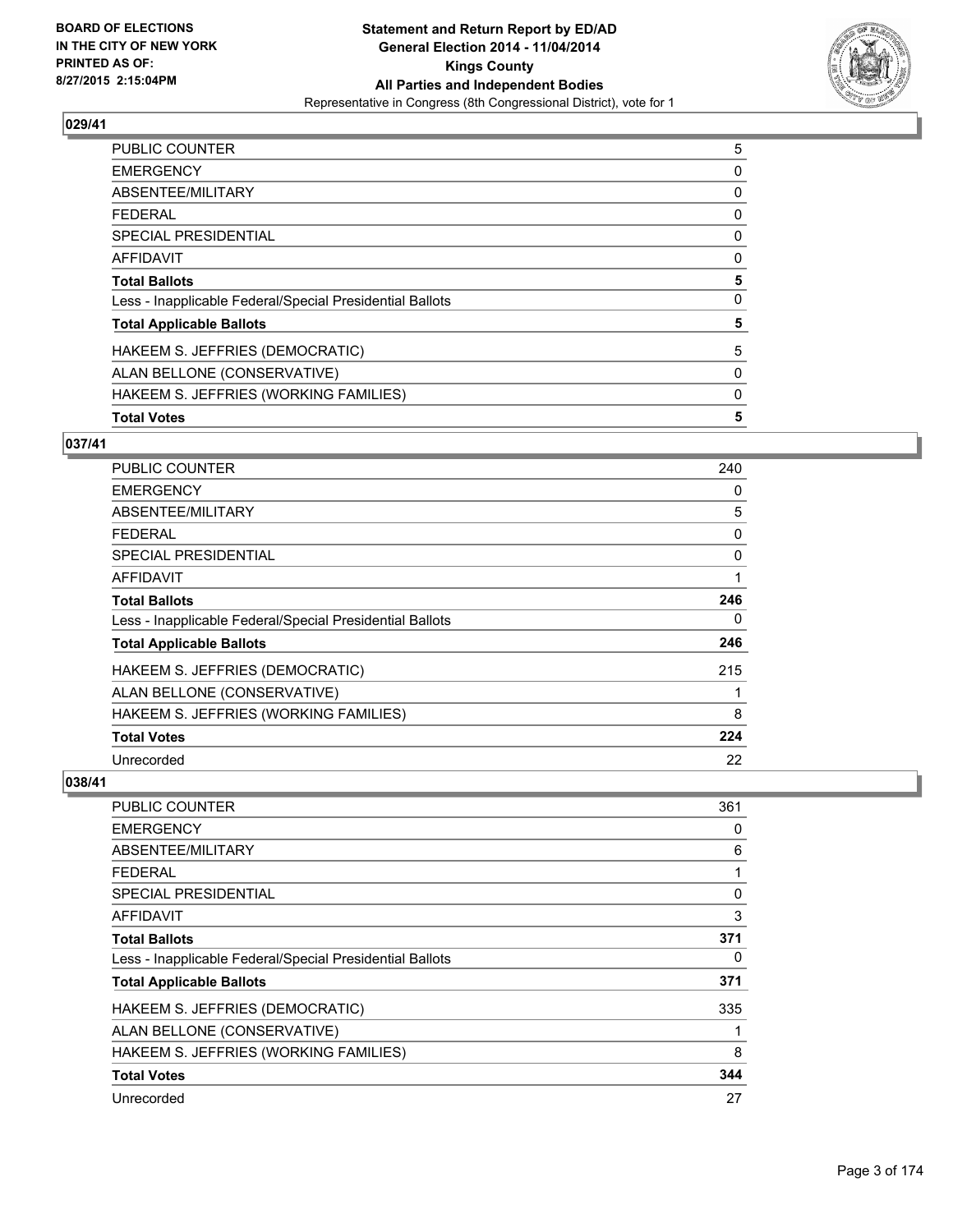

| <b>PUBLIC COUNTER</b>                                    | 221         |
|----------------------------------------------------------|-------------|
| <b>EMERGENCY</b>                                         | 0           |
| ABSENTEE/MILITARY                                        | 7           |
| <b>FEDERAL</b>                                           | 0           |
| SPECIAL PRESIDENTIAL                                     | 0           |
| AFFIDAVIT                                                | $\mathbf 0$ |
| <b>Total Ballots</b>                                     | 228         |
| Less - Inapplicable Federal/Special Presidential Ballots | 0           |
| <b>Total Applicable Ballots</b>                          | 228         |
| HAKEEM S. JEFFRIES (DEMOCRATIC)                          | 207         |
| ALAN BELLONE (CONSERVATIVE)                              | 4           |
| HAKEEM S. JEFFRIES (WORKING FAMILIES)                    | 7           |
| <b>Total Votes</b>                                       | 218         |
| Unrecorded                                               | 10          |

## **040/41**

| <b>PUBLIC COUNTER</b>                                    | 209      |
|----------------------------------------------------------|----------|
| <b>EMERGENCY</b>                                         | 0        |
| ABSENTEE/MILITARY                                        | 4        |
| <b>FEDERAL</b>                                           | 0        |
| <b>SPECIAL PRESIDENTIAL</b>                              | 0        |
| <b>AFFIDAVIT</b>                                         | $\Omega$ |
| <b>Total Ballots</b>                                     | 213      |
| Less - Inapplicable Federal/Special Presidential Ballots | 0        |
| <b>Total Applicable Ballots</b>                          | 213      |
| HAKEEM S. JEFFRIES (DEMOCRATIC)                          | 184      |
| ALAN BELLONE (CONSERVATIVE)                              | 3        |
| HAKEEM S. JEFFRIES (WORKING FAMILIES)                    | 6        |
| <b>Total Votes</b>                                       | 193      |
| Unrecorded                                               | 20       |

| PUBLIC COUNTER                                           | 293 |
|----------------------------------------------------------|-----|
| <b>EMERGENCY</b>                                         | 0   |
| ABSENTEE/MILITARY                                        | 7   |
| <b>FEDERAL</b>                                           | 0   |
| SPECIAL PRESIDENTIAL                                     | 0   |
| AFFIDAVIT                                                | 0   |
| <b>Total Ballots</b>                                     | 300 |
| Less - Inapplicable Federal/Special Presidential Ballots | 0   |
| <b>Total Applicable Ballots</b>                          | 300 |
| HAKEEM S. JEFFRIES (DEMOCRATIC)                          | 272 |
| ALAN BELLONE (CONSERVATIVE)                              | 6   |
| HAKEEM S. JEFFRIES (WORKING FAMILIES)                    | 2   |
| <b>Total Votes</b>                                       | 280 |
| Unrecorded                                               | 20  |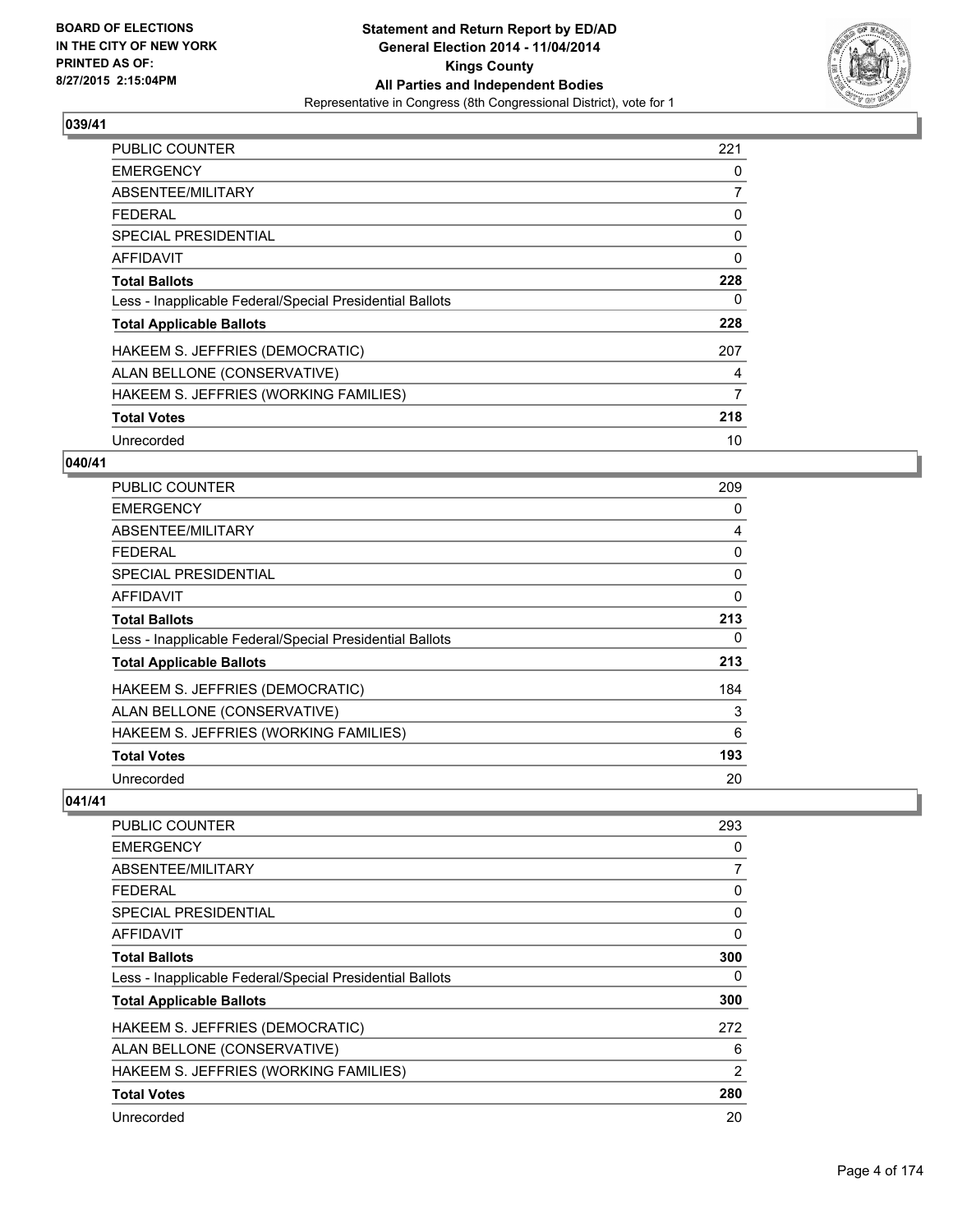

| <b>PUBLIC COUNTER</b>                                    | 180            |
|----------------------------------------------------------|----------------|
| <b>EMERGENCY</b>                                         | 0              |
| ABSENTEE/MILITARY                                        |                |
| <b>FEDERAL</b>                                           |                |
| SPECIAL PRESIDENTIAL                                     | 0              |
| <b>AFFIDAVIT</b>                                         | $\overline{2}$ |
| <b>Total Ballots</b>                                     | 184            |
| Less - Inapplicable Federal/Special Presidential Ballots | 0              |
| <b>Total Applicable Ballots</b>                          | 184            |
| HAKEEM S. JEFFRIES (DEMOCRATIC)                          | 158            |
| ALAN BELLONE (CONSERVATIVE)                              | 6              |
| HAKEEM S. JEFFRIES (WORKING FAMILIES)                    | 4              |
| <b>Total Votes</b>                                       | 168            |
| Unrecorded                                               | 16             |

## **049/41**

| <b>PUBLIC COUNTER</b>                                    | 262      |
|----------------------------------------------------------|----------|
| <b>EMERGENCY</b>                                         | 0        |
| ABSENTEE/MILITARY                                        | 5        |
| <b>FEDERAL</b>                                           | 0        |
| <b>SPECIAL PRESIDENTIAL</b>                              | $\Omega$ |
| <b>AFFIDAVIT</b>                                         | 5        |
| <b>Total Ballots</b>                                     | 272      |
| Less - Inapplicable Federal/Special Presidential Ballots | 0        |
| <b>Total Applicable Ballots</b>                          | 272      |
| HAKEEM S. JEFFRIES (DEMOCRATIC)                          | 245      |
| ALAN BELLONE (CONSERVATIVE)                              | 3        |
| HAKEEM S. JEFFRIES (WORKING FAMILIES)                    | 8        |
| <b>Total Votes</b>                                       | 256      |
| Unrecorded                                               | 16       |

| <b>PUBLIC COUNTER</b>                                    | 132 |
|----------------------------------------------------------|-----|
| <b>EMERGENCY</b>                                         | 0   |
| ABSENTEE/MILITARY                                        | 2   |
| <b>FEDERAL</b>                                           | 2   |
| SPECIAL PRESIDENTIAL                                     | 0   |
| AFFIDAVIT                                                | 3   |
| <b>Total Ballots</b>                                     | 139 |
| Less - Inapplicable Federal/Special Presidential Ballots | 0   |
| <b>Total Applicable Ballots</b>                          | 139 |
| HAKEEM S. JEFFRIES (DEMOCRATIC)                          | 51  |
| ALAN BELLONE (CONSERVATIVE)                              | 51  |
| HAKEEM S. JEFFRIES (WORKING FAMILIES)                    | 1   |
| <b>Total Votes</b>                                       | 103 |
| Unrecorded                                               | 36  |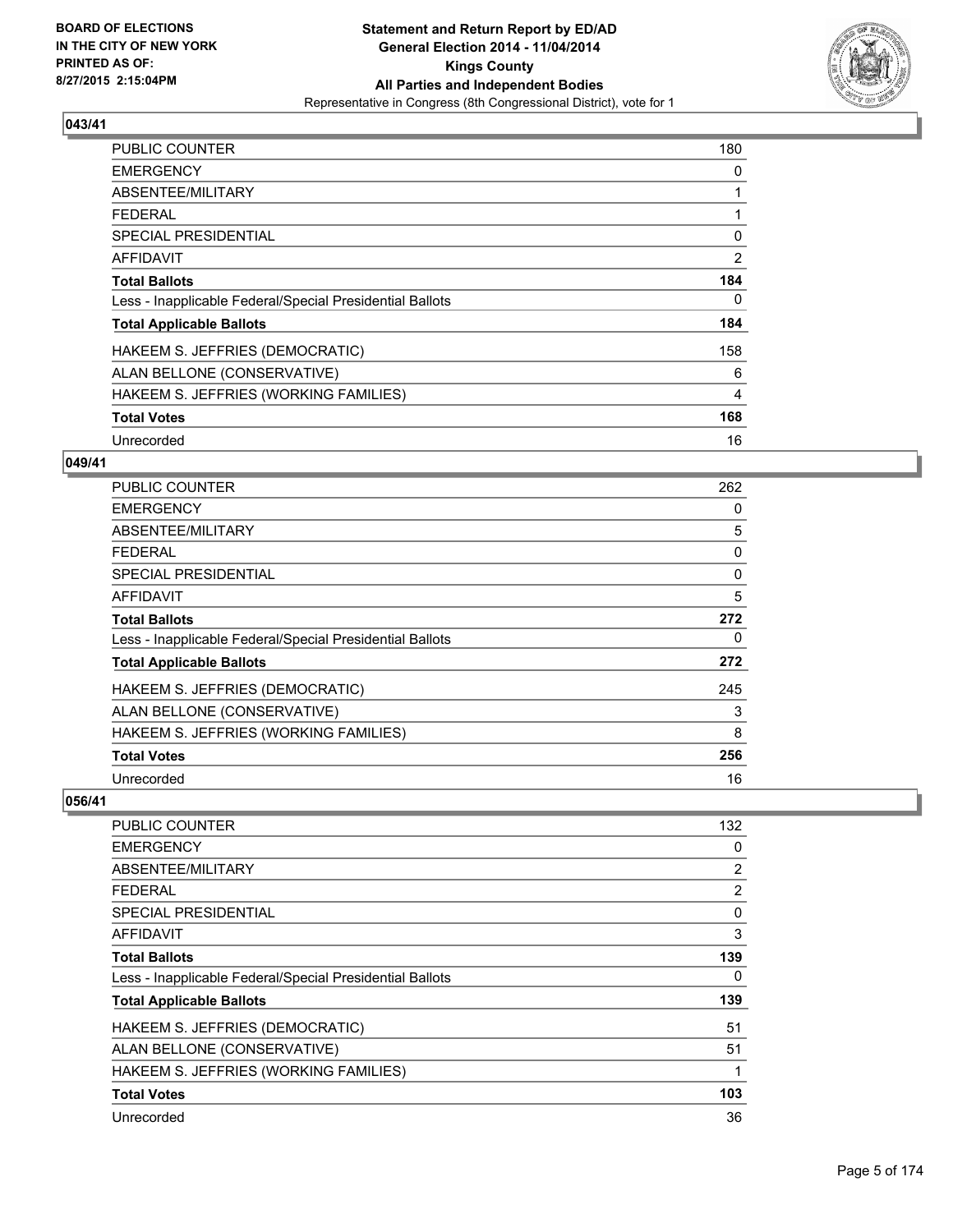

| PUBLIC COUNTER                                           | 155 |
|----------------------------------------------------------|-----|
| <b>EMERGENCY</b>                                         | 0   |
| ABSENTEE/MILITARY                                        | 1   |
| <b>FEDERAL</b>                                           | 0   |
| <b>SPECIAL PRESIDENTIAL</b>                              | 0   |
| <b>AFFIDAVIT</b>                                         | 3   |
| <b>Total Ballots</b>                                     | 159 |
| Less - Inapplicable Federal/Special Presidential Ballots | 0   |
| <b>Total Applicable Ballots</b>                          | 159 |
| HAKEEM S. JEFFRIES (DEMOCRATIC)                          | 42  |
| ALAN BELLONE (CONSERVATIVE)                              | 71  |
| HAKEEM S. JEFFRIES (WORKING FAMILIES)                    | 5   |
| RUSSEL E. GALLO (WRITE-IN)                               | 1   |
| <b>Total Votes</b>                                       | 119 |
| Unrecorded                                               | 40  |

| <b>PUBLIC COUNTER</b>                                    | 112 |
|----------------------------------------------------------|-----|
| <b>EMERGENCY</b>                                         | 0   |
| ABSENTEE/MILITARY                                        | 1   |
| <b>FEDERAL</b>                                           | 2   |
| <b>SPECIAL PRESIDENTIAL</b>                              | 0   |
| <b>AFFIDAVIT</b>                                         | 2   |
| <b>Total Ballots</b>                                     | 117 |
| Less - Inapplicable Federal/Special Presidential Ballots | 0   |
| <b>Total Applicable Ballots</b>                          | 117 |
| HAKEEM S. JEFFRIES (DEMOCRATIC)                          | 56  |
| ALAN BELLONE (CONSERVATIVE)                              | 34  |
| HAKEEM S. JEFFRIES (WORKING FAMILIES)                    | 7   |
| UNATTRIBUTABLE WRITE-IN (WRITE-IN)                       | 1   |
| <b>Total Votes</b>                                       | 98  |
| Unrecorded                                               | 19  |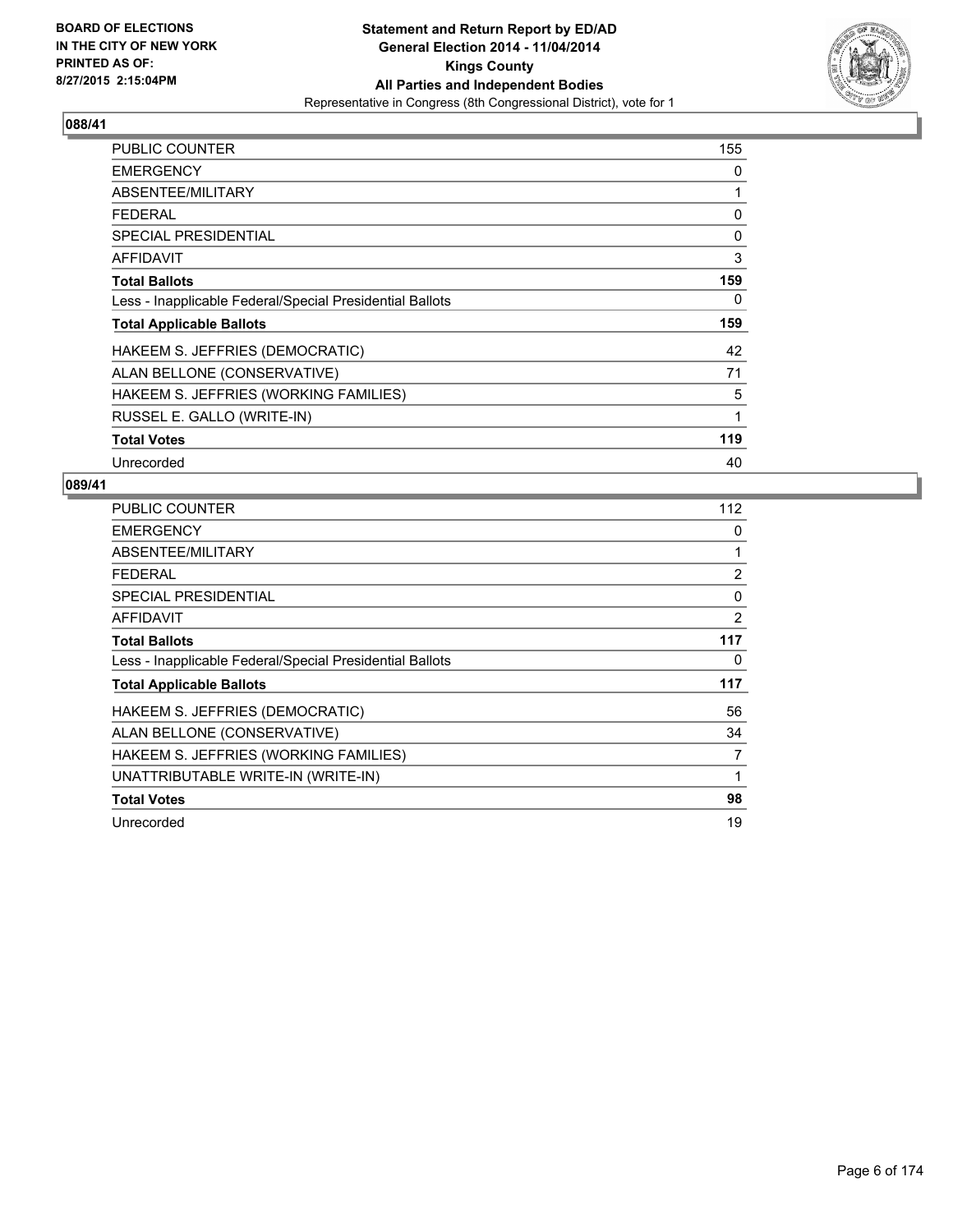

| <b>PUBLIC COUNTER</b>                                    | 41 |
|----------------------------------------------------------|----|
| <b>EMERGENCY</b>                                         | 0  |
| ABSENTEE/MILITARY                                        | 2  |
| FEDERAL                                                  | 0  |
| <b>SPECIAL PRESIDENTIAL</b>                              | 0  |
| <b>AFFIDAVIT</b>                                         | 1  |
| <b>Total Ballots</b>                                     | 44 |
| Less - Inapplicable Federal/Special Presidential Ballots | 0  |
| <b>Total Applicable Ballots</b>                          | 44 |
| HAKEEM S. JEFFRIES (DEMOCRATIC)                          | 22 |
| ALAN BELLONE (CONSERVATIVE)                              | 10 |
| HAKEEM S. JEFFRIES (WORKING FAMILIES)                    | 3  |
| <b>Total Votes</b>                                       | 35 |
| Unrecorded                                               | 9  |

| 093/41 COMBINED into: 090/41                             |             |
|----------------------------------------------------------|-------------|
| <b>Total Votes</b>                                       | $\mathbf 0$ |
| HAKEEM S. JEFFRIES (WORKING FAMILIES)                    | 0           |
| ALAN BELLONE (CONSERVATIVE)                              | 0           |
| HAKEEM S. JEFFRIES (DEMOCRATIC)                          | 0           |
| <b>Total Applicable Ballots</b>                          | 0           |
| Less - Inapplicable Federal/Special Presidential Ballots | 0           |
| <b>Total Ballots</b>                                     | 0           |
| <b>AFFIDAVIT</b>                                         | 0           |
| <b>SPECIAL PRESIDENTIAL</b>                              | 0           |
| <b>FEDERAL</b>                                           | 0           |
| ABSENTEE/MILITARY                                        | 0           |
| <b>EMERGENCY</b>                                         | 0           |
| <b>PUBLIC COUNTER</b>                                    | 0           |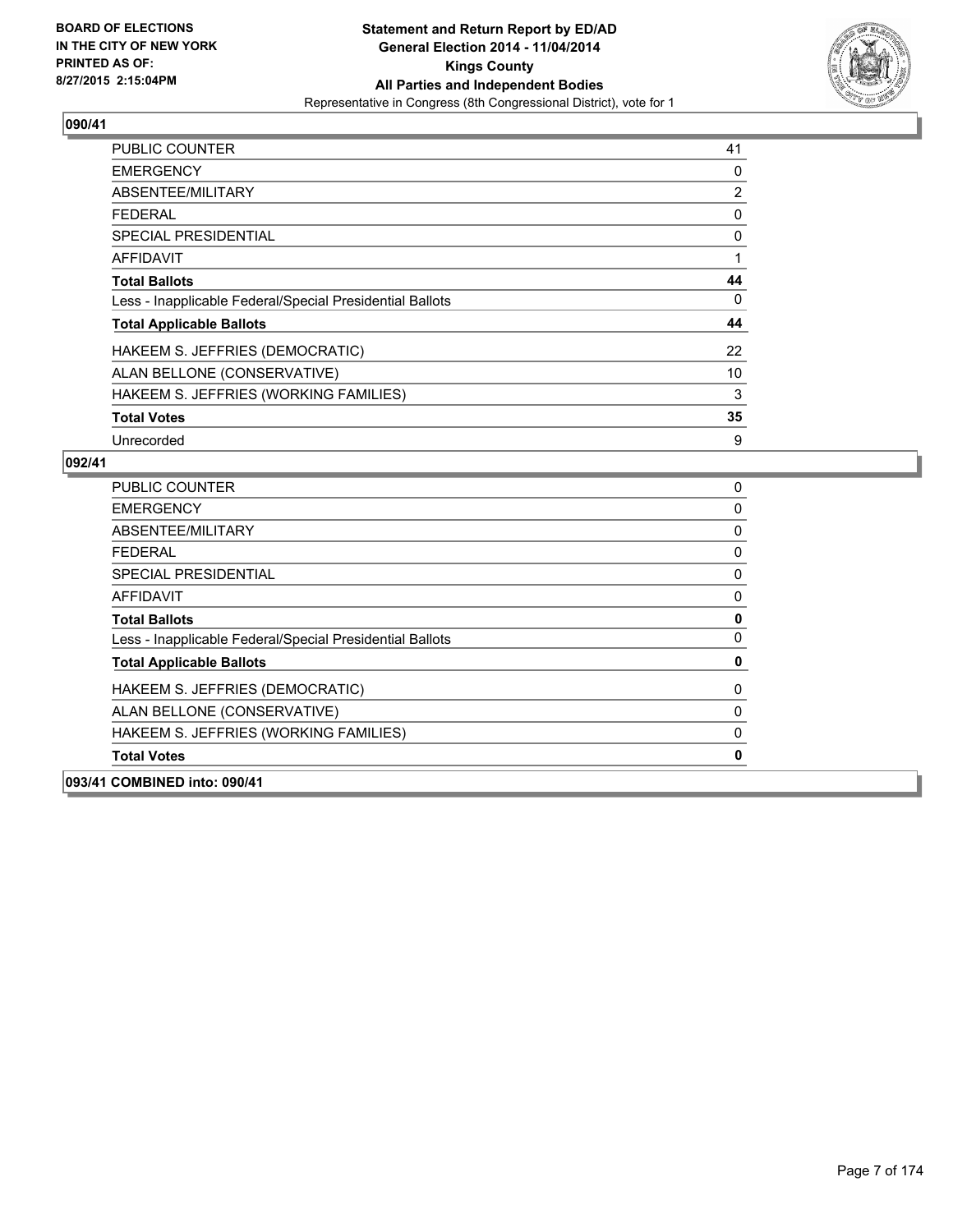

| <b>PUBLIC COUNTER</b>                                    | 108 |
|----------------------------------------------------------|-----|
| <b>EMERGENCY</b>                                         | 0   |
| ABSENTEE/MILITARY                                        | 8   |
| <b>FEDERAL</b>                                           | 0   |
| SPECIAL PRESIDENTIAL                                     | 0   |
| AFFIDAVIT                                                | 1   |
| <b>Total Ballots</b>                                     | 117 |
| Less - Inapplicable Federal/Special Presidential Ballots | 0   |
| <b>Total Applicable Ballots</b>                          | 117 |
| HAKEEM S. JEFFRIES (DEMOCRATIC)                          | 40  |
| ALAN BELLONE (CONSERVATIVE)                              | 31  |
| HAKEEM S. JEFFRIES (WORKING FAMILIES)                    | 10  |
| <b>Total Votes</b>                                       | 81  |
| Unrecorded                                               | 36  |

## **059/45**

| PUBLIC COUNTER                                           | 125            |
|----------------------------------------------------------|----------------|
| <b>EMERGENCY</b>                                         | 0              |
| ABSENTEE/MILITARY                                        | 4              |
| <b>FEDERAL</b>                                           | 0              |
| <b>SPECIAL PRESIDENTIAL</b>                              | 0              |
| <b>AFFIDAVIT</b>                                         | $\overline{2}$ |
| <b>Total Ballots</b>                                     | 131            |
| Less - Inapplicable Federal/Special Presidential Ballots | 0              |
| <b>Total Applicable Ballots</b>                          | 131            |
| HAKEEM S. JEFFRIES (DEMOCRATIC)                          | 57             |
| ALAN BELLONE (CONSERVATIVE)                              | 36             |
| HAKEEM S. JEFFRIES (WORKING FAMILIES)                    | 9              |
| <b>Total Votes</b>                                       | 102            |
| Unrecorded                                               | 29             |

| 101 |
|-----|
| 0   |
| 1   |
| 0   |
| 0   |
| 2   |
| 104 |
| 0   |
| 104 |
| 63  |
| 15  |
| 4   |
| 82  |
| 22  |
|     |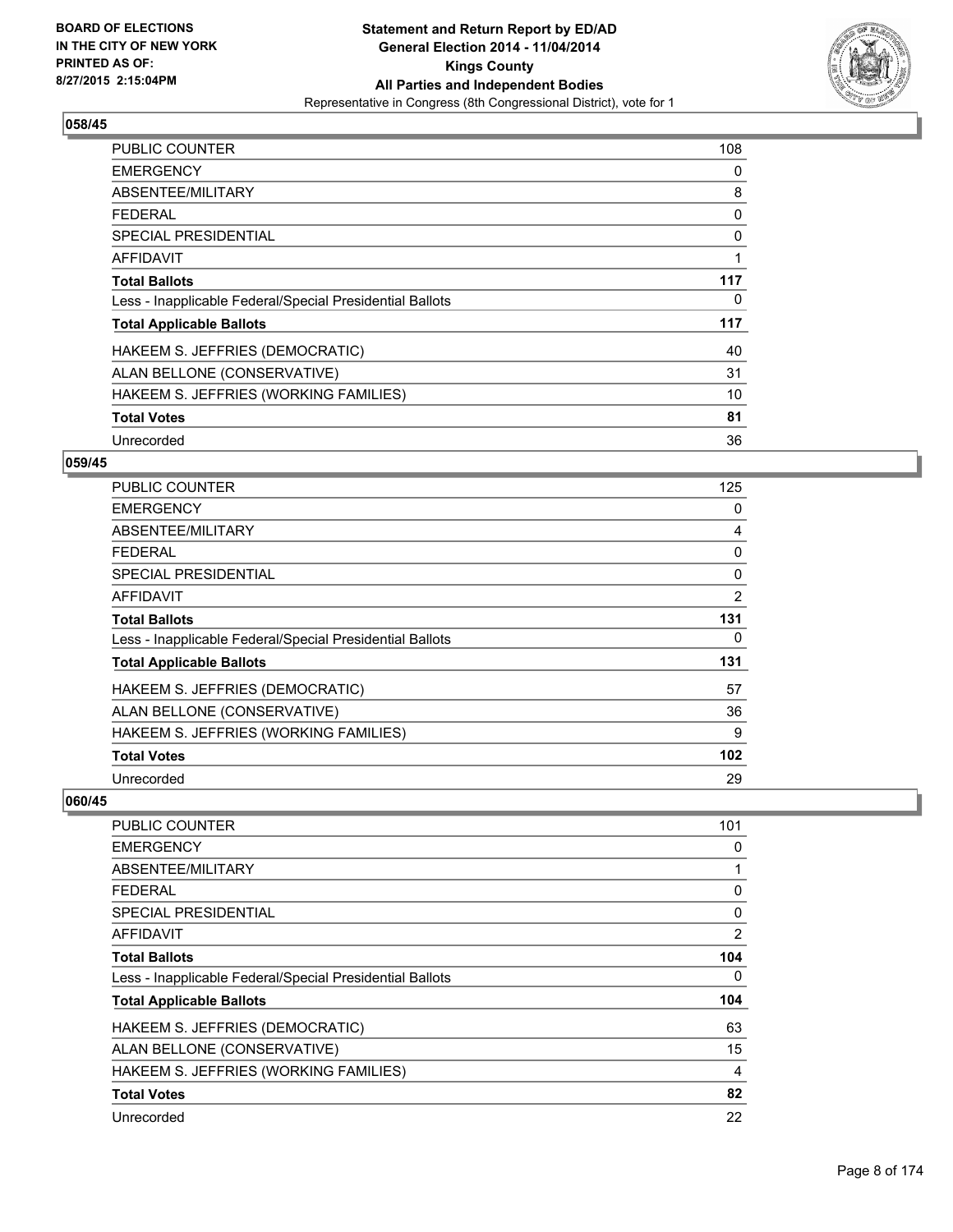

| <b>PUBLIC COUNTER</b>                                    | 53 |
|----------------------------------------------------------|----|
| <b>EMERGENCY</b>                                         | 0  |
| ABSENTEE/MILITARY                                        | 2  |
| <b>FEDERAL</b>                                           | 0  |
| <b>SPECIAL PRESIDENTIAL</b>                              | 0  |
| AFFIDAVIT                                                | 0  |
| <b>Total Ballots</b>                                     | 55 |
| Less - Inapplicable Federal/Special Presidential Ballots | 0  |
| <b>Total Applicable Ballots</b>                          | 55 |
| HAKEEM S. JEFFRIES (DEMOCRATIC)                          | 30 |
| ALAN BELLONE (CONSERVATIVE)                              | 13 |
| HAKEEM S. JEFFRIES (WORKING FAMILIES)                    | 2  |
| DOMENIC M. RECCHIA JR. (WRITE-IN)                        | 1  |
| <b>Total Votes</b>                                       | 46 |
| Unrecorded                                               | 9  |

| <b>PUBLIC COUNTER</b>                                    | 147 |
|----------------------------------------------------------|-----|
| <b>EMERGENCY</b>                                         | 0   |
| ABSENTEE/MILITARY                                        | 2   |
| <b>FEDERAL</b>                                           | 0   |
| <b>SPECIAL PRESIDENTIAL</b>                              | 0   |
| AFFIDAVIT                                                | 1   |
| <b>Total Ballots</b>                                     | 150 |
| Less - Inapplicable Federal/Special Presidential Ballots | 0   |
| <b>Total Applicable Ballots</b>                          | 150 |
| HAKEEM S. JEFFRIES (DEMOCRATIC)                          | 87  |
| ALAN BELLONE (CONSERVATIVE)                              | 31  |
| HAKEEM S. JEFFRIES (WORKING FAMILIES)                    | 6   |
| UNATTRIBUTABLE WRITE-IN (WRITE-IN)                       | 1   |
| <b>Total Votes</b>                                       | 125 |
| Unrecorded                                               | 25  |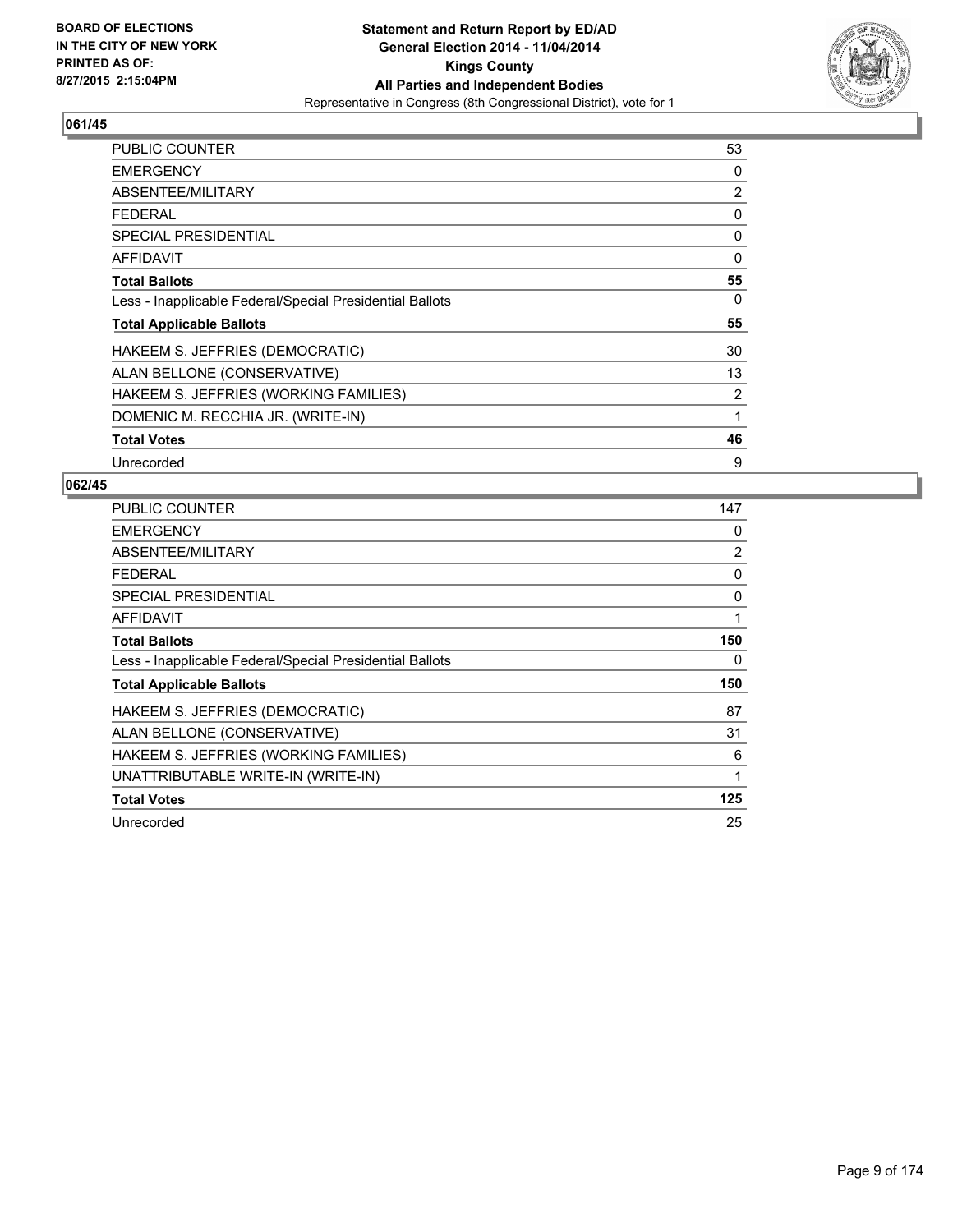

| <b>PUBLIC COUNTER</b>                                    | 60 |
|----------------------------------------------------------|----|
| <b>EMERGENCY</b>                                         | 0  |
| ABSENTEE/MILITARY                                        |    |
| <b>FEDERAL</b>                                           |    |
| <b>SPECIAL PRESIDENTIAL</b>                              | 0  |
| <b>AFFIDAVIT</b>                                         | 3  |
| <b>Total Ballots</b>                                     | 65 |
| Less - Inapplicable Federal/Special Presidential Ballots | 0  |
| <b>Total Applicable Ballots</b>                          | 65 |
| HAKEEM S. JEFFRIES (DEMOCRATIC)                          | 41 |
| ALAN BELLONE (CONSERVATIVE)                              | 9  |
| HAKEEM S. JEFFRIES (WORKING FAMILIES)                    | 1  |
| <b>Total Votes</b>                                       | 51 |
| Unrecorded                                               | 14 |

## **064/45**

| PUBLIC COUNTER                                           | 197 |
|----------------------------------------------------------|-----|
| <b>EMERGENCY</b>                                         | 0   |
| ABSENTEE/MILITARY                                        | 7   |
| <b>FEDERAL</b>                                           | 3   |
| <b>SPECIAL PRESIDENTIAL</b>                              | 0   |
| AFFIDAVIT                                                | 1   |
| <b>Total Ballots</b>                                     | 208 |
| Less - Inapplicable Federal/Special Presidential Ballots | 0   |
| <b>Total Applicable Ballots</b>                          | 208 |
| HAKEEM S. JEFFRIES (DEMOCRATIC)                          | 77  |
| ALAN BELLONE (CONSERVATIVE)                              | 48  |
| HAKEEM S. JEFFRIES (WORKING FAMILIES)                    | 9   |
| <b>Total Votes</b>                                       | 134 |
| Unrecorded                                               | 74  |

| PUBLIC COUNTER                                           | 138 |
|----------------------------------------------------------|-----|
| <b>EMERGENCY</b>                                         | 0   |
| ABSENTEE/MILITARY                                        | 2   |
| FEDERAL                                                  | 0   |
| SPECIAL PRESIDENTIAL                                     | 0   |
| AFFIDAVIT                                                | 0   |
| <b>Total Ballots</b>                                     | 140 |
| Less - Inapplicable Federal/Special Presidential Ballots | 0   |
| <b>Total Applicable Ballots</b>                          | 140 |
| HAKEEM S. JEFFRIES (DEMOCRATIC)                          | 37  |
| ALAN BELLONE (CONSERVATIVE)                              | 30  |
| HAKEEM S. JEFFRIES (WORKING FAMILIES)                    | 5   |
| <b>Total Votes</b>                                       | 72  |
| Unrecorded                                               | 68  |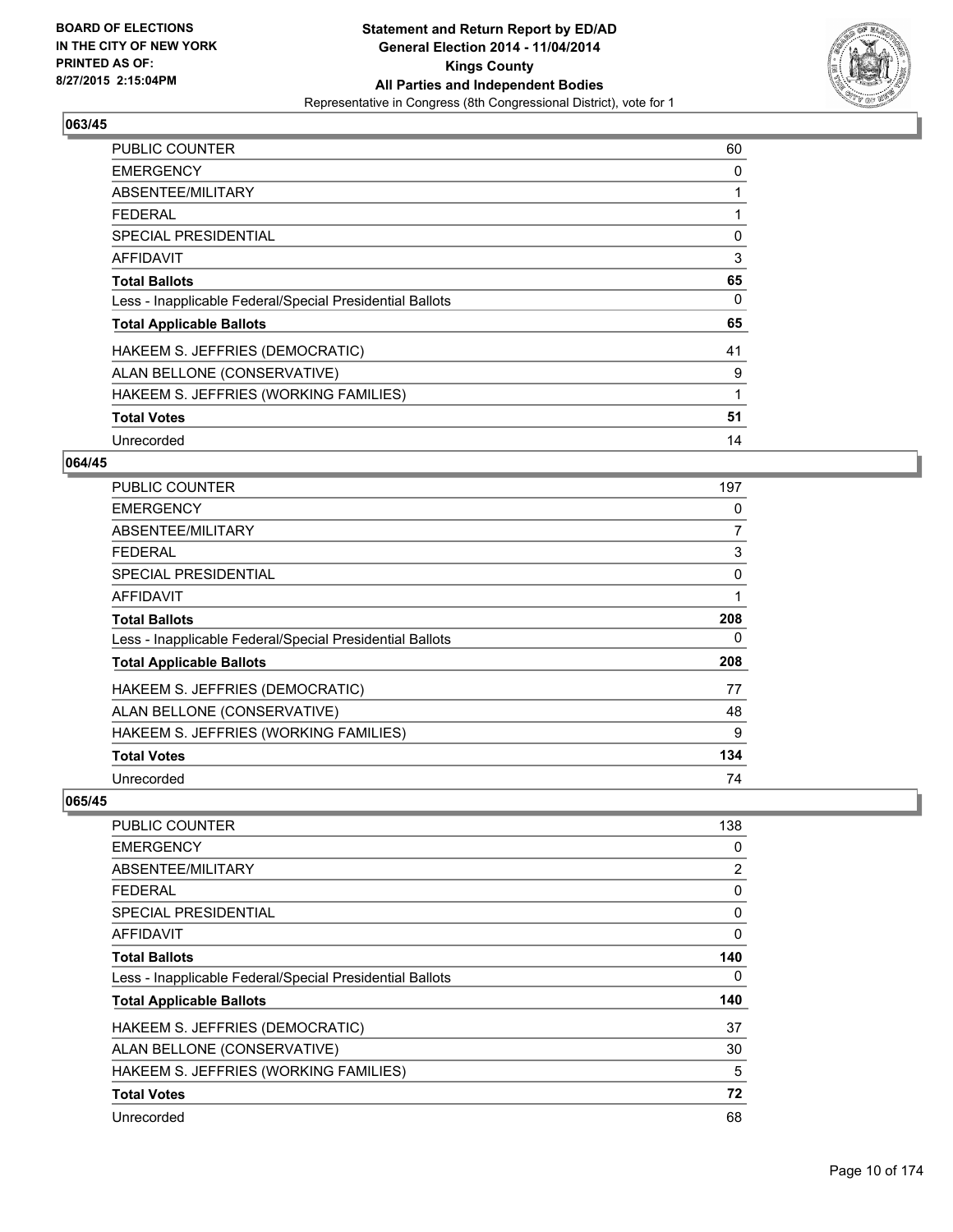

| <b>PUBLIC COUNTER</b>                                    | 287 |
|----------------------------------------------------------|-----|
| <b>EMERGENCY</b>                                         | 0   |
| ABSENTEE/MILITARY                                        | 7   |
| <b>FEDERAL</b>                                           | 2   |
| <b>SPECIAL PRESIDENTIAL</b>                              | 0   |
| <b>AFFIDAVIT</b>                                         | 4   |
| <b>Total Ballots</b>                                     | 300 |
| Less - Inapplicable Federal/Special Presidential Ballots | 0   |
| <b>Total Applicable Ballots</b>                          | 300 |
| HAKEEM S. JEFFRIES (DEMOCRATIC)                          | 62  |
| ALAN BELLONE (CONSERVATIVE)                              | 54  |
| HAKEEM S. JEFFRIES (WORKING FAMILIES)                    | 9   |
| <b>Total Votes</b>                                       | 125 |
| Unrecorded                                               | 175 |

## **067/45**

| <b>PUBLIC COUNTER</b>                                    | 176      |
|----------------------------------------------------------|----------|
| <b>EMERGENCY</b>                                         | 0        |
| ABSENTEE/MILITARY                                        | 3        |
| <b>FEDERAL</b>                                           | 0        |
| <b>SPECIAL PRESIDENTIAL</b>                              | 0        |
| <b>AFFIDAVIT</b>                                         | $\Omega$ |
| <b>Total Ballots</b>                                     | 179      |
| Less - Inapplicable Federal/Special Presidential Ballots | 0        |
| <b>Total Applicable Ballots</b>                          | 179      |
| HAKEEM S. JEFFRIES (DEMOCRATIC)                          | 64       |
| ALAN BELLONE (CONSERVATIVE)                              | 30       |
| HAKEEM S. JEFFRIES (WORKING FAMILIES)                    | 5        |
| <b>Total Votes</b>                                       | 99       |
| Unrecorded                                               | 80       |

| PUBLIC COUNTER                                           | 182 |
|----------------------------------------------------------|-----|
| <b>EMERGENCY</b>                                         | 0   |
| ABSENTEE/MILITARY                                        | 3   |
| FEDERAL                                                  |     |
| SPECIAL PRESIDENTIAL                                     | 0   |
| AFFIDAVIT                                                |     |
| <b>Total Ballots</b>                                     | 187 |
| Less - Inapplicable Federal/Special Presidential Ballots | 0   |
| <b>Total Applicable Ballots</b>                          | 187 |
| HAKEEM S. JEFFRIES (DEMOCRATIC)                          | 62  |
| ALAN BELLONE (CONSERVATIVE)                              | 74  |
| HAKEEM S. JEFFRIES (WORKING FAMILIES)                    | 8   |
| <b>Total Votes</b>                                       | 144 |
| Unrecorded                                               | 43  |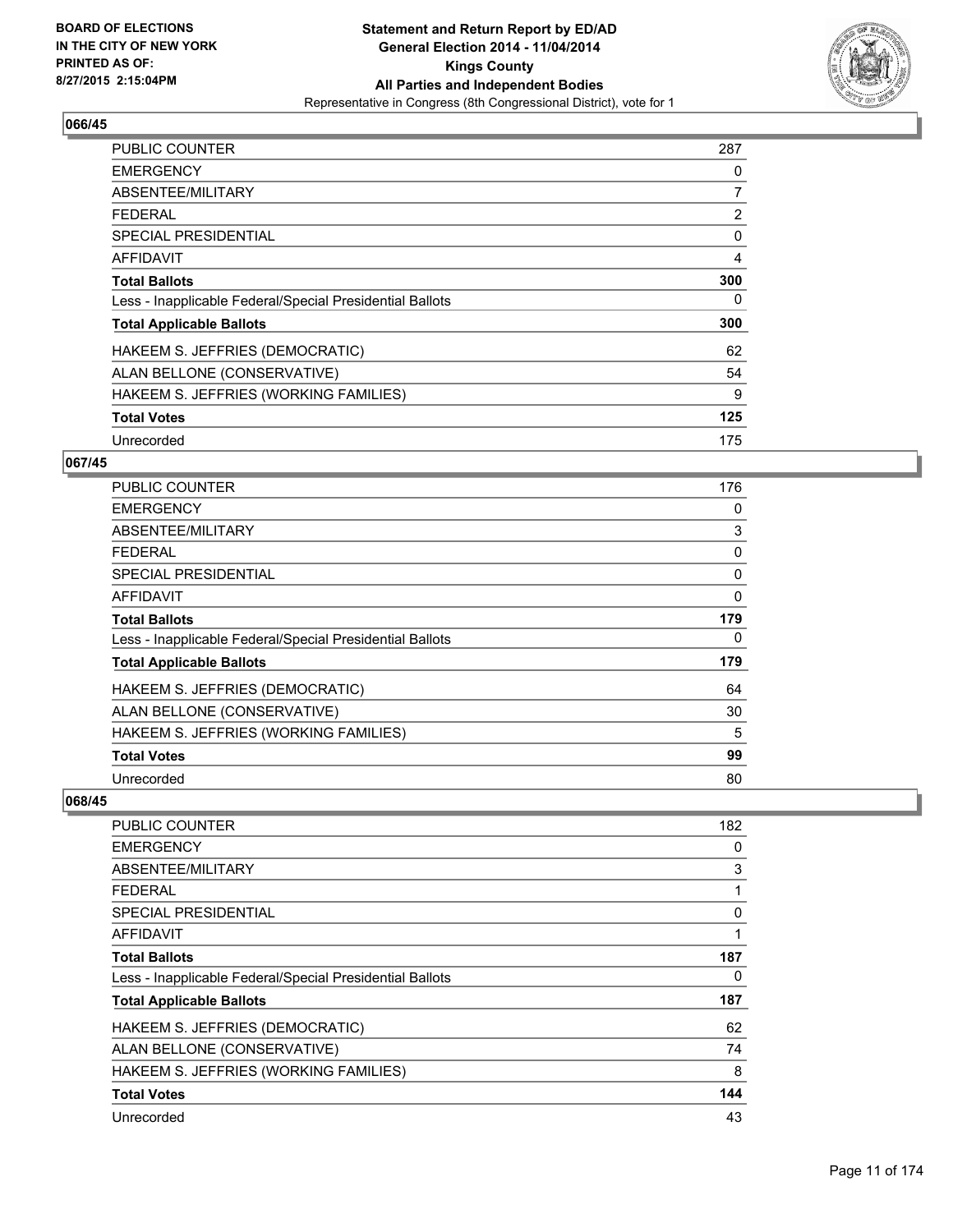

| <b>PUBLIC COUNTER</b>                                    | 198 |
|----------------------------------------------------------|-----|
| <b>EMERGENCY</b>                                         | 0   |
| ABSENTEE/MILITARY                                        | 0   |
| <b>FEDERAL</b>                                           | 0   |
| <b>SPECIAL PRESIDENTIAL</b>                              | 0   |
| <b>AFFIDAVIT</b>                                         | 0   |
| <b>Total Ballots</b>                                     | 198 |
| Less - Inapplicable Federal/Special Presidential Ballots | 0   |
| <b>Total Applicable Ballots</b>                          | 198 |
| HAKEEM S. JEFFRIES (DEMOCRATIC)                          | 75  |
| ALAN BELLONE (CONSERVATIVE)                              | 84  |
| HAKEEM S. JEFFRIES (WORKING FAMILIES)                    | 6   |
| <b>Total Votes</b>                                       | 165 |
| Unrecorded                                               | 33  |

## **070/45**

| <b>PUBLIC COUNTER</b>                                    | 217 |
|----------------------------------------------------------|-----|
| <b>EMERGENCY</b>                                         | 0   |
| ABSENTEE/MILITARY                                        | 4   |
| <b>FEDERAL</b>                                           |     |
| <b>SPECIAL PRESIDENTIAL</b>                              | 0   |
| <b>AFFIDAVIT</b>                                         | 1   |
| <b>Total Ballots</b>                                     | 223 |
| Less - Inapplicable Federal/Special Presidential Ballots | 0   |
| <b>Total Applicable Ballots</b>                          | 223 |
| HAKEEM S. JEFFRIES (DEMOCRATIC)                          | 73  |
| ALAN BELLONE (CONSERVATIVE)                              | 77  |
| HAKEEM S. JEFFRIES (WORKING FAMILIES)                    | 12  |
| <b>Total Votes</b>                                       | 162 |
| Unrecorded                                               | 61  |

| <b>PUBLIC COUNTER</b>                                    | 88  |
|----------------------------------------------------------|-----|
| <b>EMERGENCY</b>                                         | 0   |
| ABSENTEE/MILITARY                                        | 16  |
| <b>FEDERAL</b>                                           | 0   |
| SPECIAL PRESIDENTIAL                                     | 0   |
| AFFIDAVIT                                                | 0   |
| <b>Total Ballots</b>                                     | 104 |
| Less - Inapplicable Federal/Special Presidential Ballots | 0   |
| <b>Total Applicable Ballots</b>                          | 104 |
| HAKEEM S. JEFFRIES (DEMOCRATIC)                          | 51  |
| ALAN BELLONE (CONSERVATIVE)                              | 29  |
| HAKEEM S. JEFFRIES (WORKING FAMILIES)                    | 3   |
| KAITLYN COHEN (WRITE-IN)                                 | 1   |
| <b>Total Votes</b>                                       | 84  |
| Unrecorded                                               | 20  |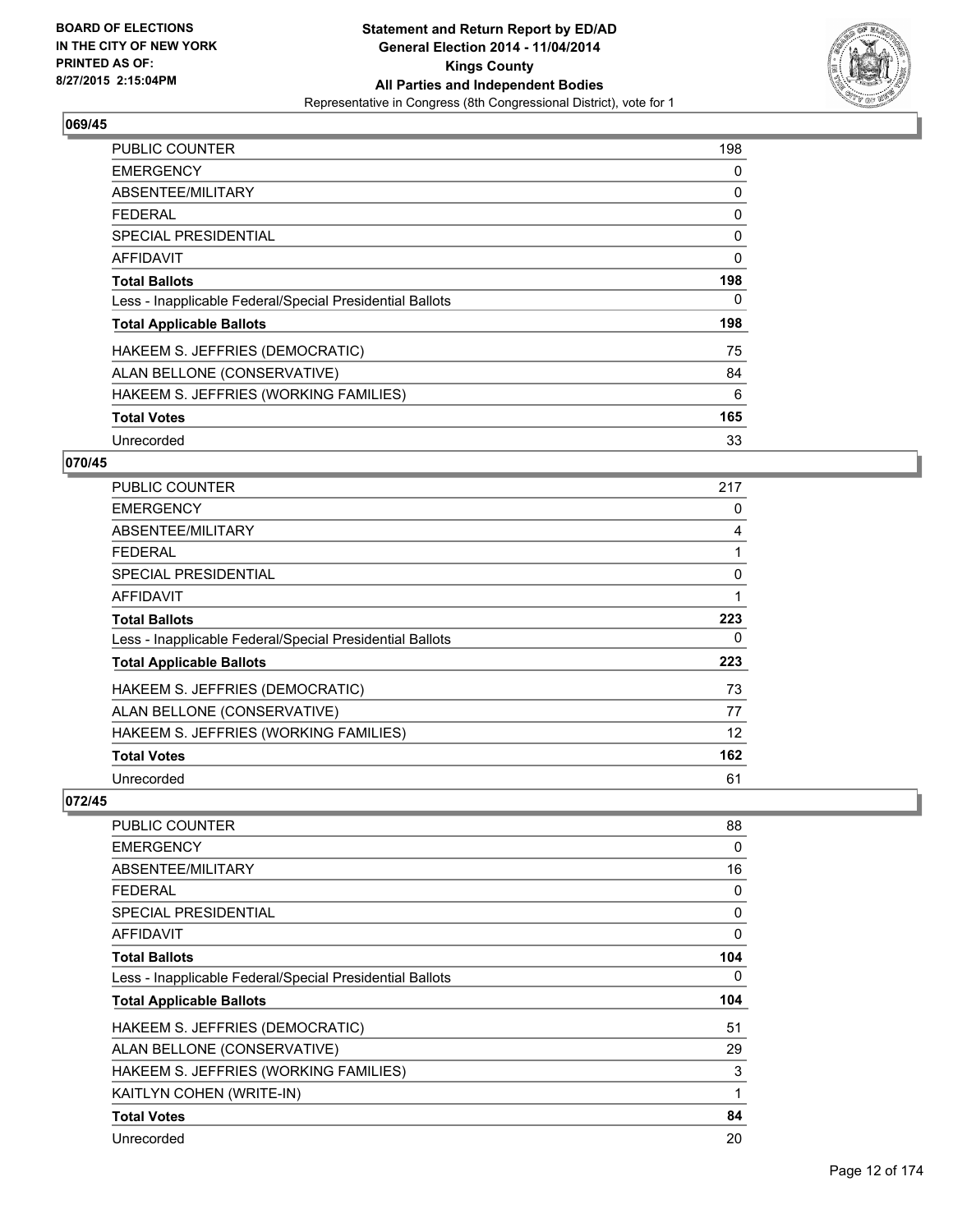

| <b>PUBLIC COUNTER</b>                                    | 235 |
|----------------------------------------------------------|-----|
| <b>EMERGENCY</b>                                         | 0   |
| ABSENTEE/MILITARY                                        | 0   |
| <b>FEDERAL</b>                                           | 2   |
| <b>SPECIAL PRESIDENTIAL</b>                              | 0   |
| <b>AFFIDAVIT</b>                                         | 4   |
| <b>Total Ballots</b>                                     | 241 |
| Less - Inapplicable Federal/Special Presidential Ballots | 0   |
| <b>Total Applicable Ballots</b>                          | 241 |
| HAKEEM S. JEFFRIES (DEMOCRATIC)                          | 67  |
| ALAN BELLONE (CONSERVATIVE)                              | 24  |
| HAKEEM S. JEFFRIES (WORKING FAMILIES)                    | 11  |
| <b>Total Votes</b>                                       | 102 |
| Unrecorded                                               | 139 |

## **074/45**

| <b>PUBLIC COUNTER</b>                                    | 288            |
|----------------------------------------------------------|----------------|
| <b>EMERGENCY</b>                                         | 0              |
| ABSENTEE/MILITARY                                        | $\overline{7}$ |
| <b>FEDERAL</b>                                           |                |
| <b>SPECIAL PRESIDENTIAL</b>                              | 0              |
| AFFIDAVIT                                                | 2              |
| <b>Total Ballots</b>                                     | 298            |
| Less - Inapplicable Federal/Special Presidential Ballots | 0              |
| <b>Total Applicable Ballots</b>                          | 298            |
| HAKEEM S. JEFFRIES (DEMOCRATIC)                          | 79             |
| ALAN BELLONE (CONSERVATIVE)                              | 101            |
| HAKEEM S. JEFFRIES (WORKING FAMILIES)                    | 6              |
| <b>Total Votes</b>                                       | 186            |
| Unrecorded                                               | 112            |

| PUBLIC COUNTER                                           | 278      |
|----------------------------------------------------------|----------|
| <b>EMERGENCY</b>                                         | 0        |
| ABSENTEE/MILITARY                                        | 4        |
| FEDERAL                                                  | 0        |
| SPECIAL PRESIDENTIAL                                     | $\Omega$ |
| AFFIDAVIT                                                | 3        |
| <b>Total Ballots</b>                                     | 285      |
| Less - Inapplicable Federal/Special Presidential Ballots | 0        |
| <b>Total Applicable Ballots</b>                          | 285      |
| HAKEEM S. JEFFRIES (DEMOCRATIC)                          | 87       |
| ALAN BELLONE (CONSERVATIVE)                              | 72       |
| HAKEEM S. JEFFRIES (WORKING FAMILIES)                    | 10       |
| <b>Total Votes</b>                                       | 169      |
| Unrecorded                                               | 116      |
|                                                          |          |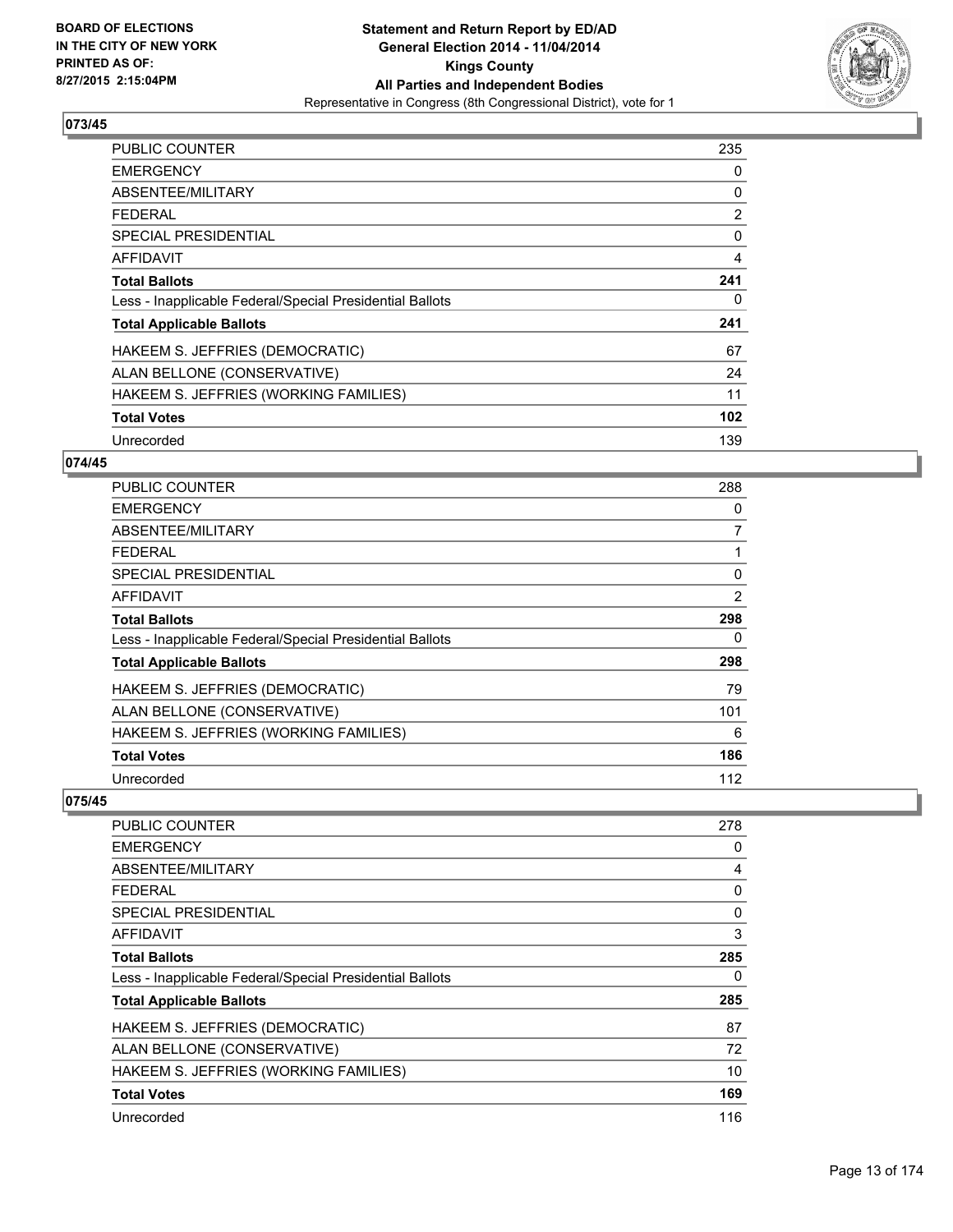

| <b>PUBLIC COUNTER</b>                                    | 0 |
|----------------------------------------------------------|---|
| <b>EMERGENCY</b>                                         | 0 |
| ABSENTEE/MILITARY                                        | 0 |
| <b>FEDERAL</b>                                           | 0 |
| <b>SPECIAL PRESIDENTIAL</b>                              | 0 |
| <b>AFFIDAVIT</b>                                         | 0 |
| <b>Total Ballots</b>                                     | 0 |
| Less - Inapplicable Federal/Special Presidential Ballots | 0 |
| <b>Total Applicable Ballots</b>                          | 0 |
| HAKEEM S. JEFFRIES (DEMOCRATIC)                          | 0 |
| ALAN BELLONE (CONSERVATIVE)                              | 0 |
| HAKEEM S. JEFFRIES (WORKING FAMILIES)                    | 0 |
| <b>Total Votes</b>                                       | 0 |

| <b>Total Votes</b>                                       | 0 |
|----------------------------------------------------------|---|
| HAKEEM S. JEFFRIES (WORKING FAMILIES)                    | 0 |
| ALAN BELLONE (CONSERVATIVE)                              | 0 |
| HAKEEM S. JEFFRIES (DEMOCRATIC)                          | 0 |
| <b>Total Applicable Ballots</b>                          | 0 |
| Less - Inapplicable Federal/Special Presidential Ballots | 0 |
| <b>Total Ballots</b>                                     | 0 |
| <b>AFFIDAVIT</b>                                         | 0 |
| SPECIAL PRESIDENTIAL                                     | 0 |
| <b>FEDERAL</b>                                           | 0 |
| ABSENTEE/MILITARY                                        | 0 |
| <b>EMERGENCY</b>                                         | 0 |
| <b>PUBLIC COUNTER</b>                                    | 0 |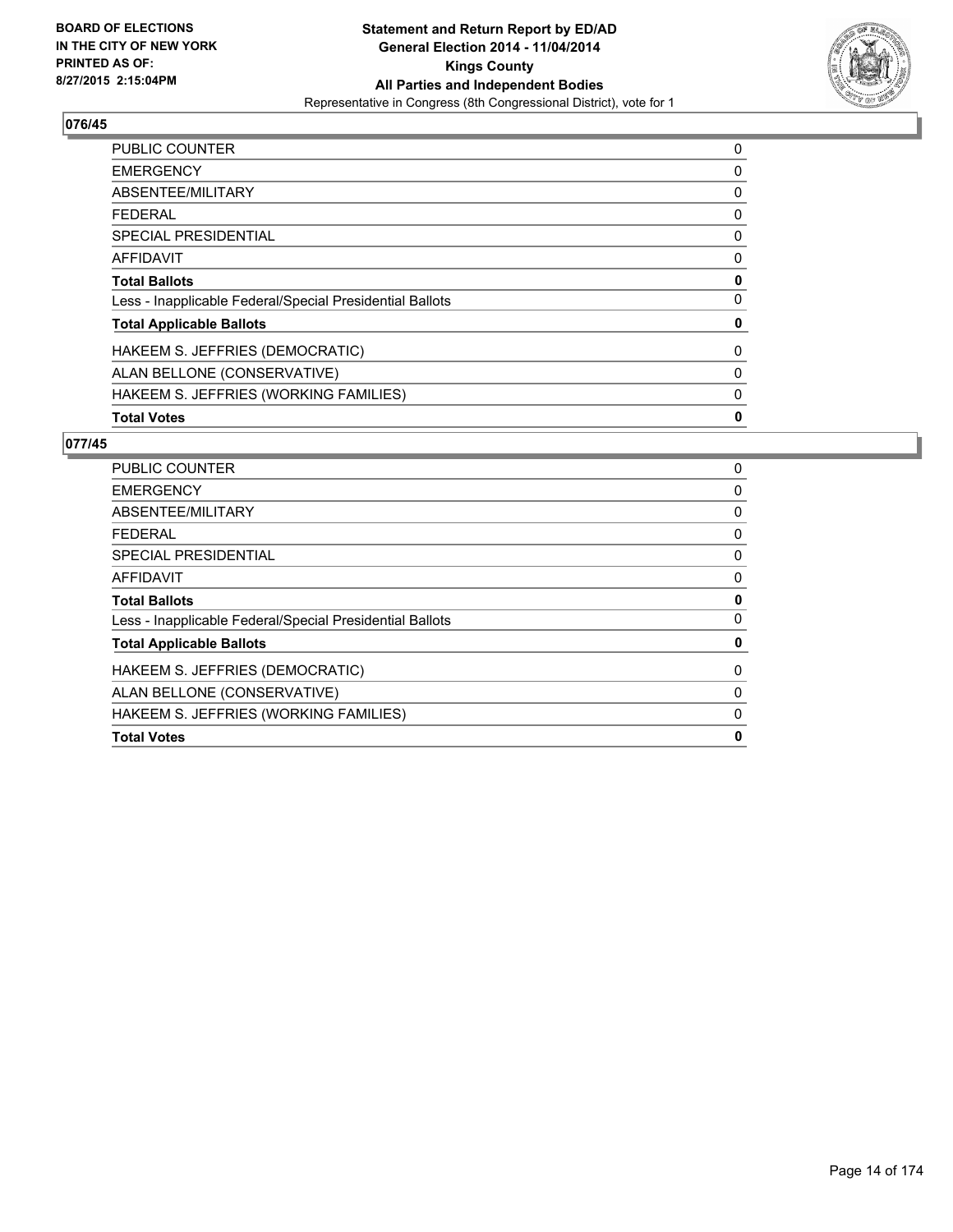

| <b>PUBLIC COUNTER</b>                                    | 163 |
|----------------------------------------------------------|-----|
| <b>EMERGENCY</b>                                         | 0   |
| ABSENTEE/MILITARY                                        | 6   |
| <b>FEDERAL</b>                                           | 2   |
| <b>SPECIAL PRESIDENTIAL</b>                              | 0   |
| <b>AFFIDAVIT</b>                                         | 6   |
| <b>Total Ballots</b>                                     | 177 |
| Less - Inapplicable Federal/Special Presidential Ballots | 0   |
| <b>Total Applicable Ballots</b>                          | 177 |
| HAKEEM S. JEFFRIES (DEMOCRATIC)                          | 84  |
| ALAN BELLONE (CONSERVATIVE)                              | 33  |
| HAKEEM S. JEFFRIES (WORKING FAMILIES)                    | 14  |
| <b>Total Votes</b>                                       | 131 |
| Unrecorded                                               | 46  |

## **002/46**

| <b>PUBLIC COUNTER</b>                                    | 181 |
|----------------------------------------------------------|-----|
| <b>EMERGENCY</b>                                         | 0   |
| ABSENTEE/MILITARY                                        | 2   |
| <b>FEDERAL</b>                                           | 1   |
| <b>SPECIAL PRESIDENTIAL</b>                              | 0   |
| <b>AFFIDAVIT</b>                                         | 0   |
| <b>Total Ballots</b>                                     | 184 |
| Less - Inapplicable Federal/Special Presidential Ballots | 0   |
| <b>Total Applicable Ballots</b>                          | 184 |
| HAKEEM S. JEFFRIES (DEMOCRATIC)                          | 111 |
| ALAN BELLONE (CONSERVATIVE)                              | 32  |
| HAKEEM S. JEFFRIES (WORKING FAMILIES)                    | 6   |
| DANIL SLAVIN (WRITE-IN)                                  | 1   |
| <b>Total Votes</b>                                       | 150 |
| Unrecorded                                               | 34  |

| <b>PUBLIC COUNTER</b>                                    | 61 |
|----------------------------------------------------------|----|
| <b>EMERGENCY</b>                                         | 0  |
| ABSENTEE/MILITARY                                        | 1  |
| <b>FEDERAL</b>                                           | 0  |
| <b>SPECIAL PRESIDENTIAL</b>                              | 0  |
| AFFIDAVIT                                                | 1  |
| <b>Total Ballots</b>                                     | 63 |
| Less - Inapplicable Federal/Special Presidential Ballots | 0  |
| <b>Total Applicable Ballots</b>                          | 63 |
| HAKEEM S. JEFFRIES (DEMOCRATIC)                          | 34 |
| ALAN BELLONE (CONSERVATIVE)                              | 19 |
| HAKEEM S. JEFFRIES (WORKING FAMILIES)                    | 1  |
| <b>Total Votes</b>                                       | 54 |
| Unrecorded                                               | 9  |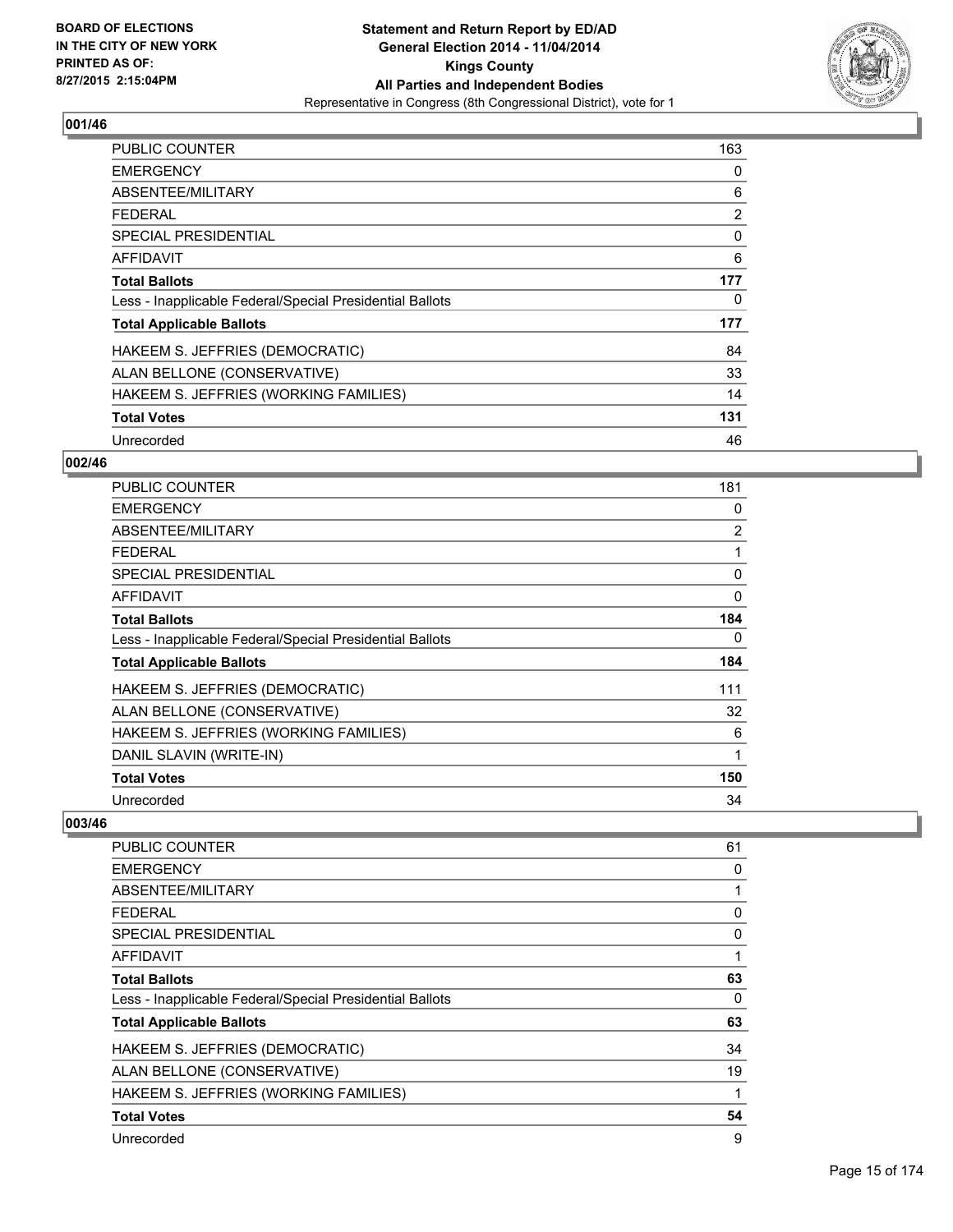

| <b>PUBLIC COUNTER</b>                                    | 193 |
|----------------------------------------------------------|-----|
| <b>EMERGENCY</b>                                         | 0   |
| ABSENTEE/MILITARY                                        |     |
| <b>FEDERAL</b>                                           | 0   |
| <b>SPECIAL PRESIDENTIAL</b>                              | 0   |
| AFFIDAVIT                                                | 1   |
| <b>Total Ballots</b>                                     | 195 |
| Less - Inapplicable Federal/Special Presidential Ballots | 0   |
| <b>Total Applicable Ballots</b>                          | 195 |
| HAKEEM S. JEFFRIES (DEMOCRATIC)                          | 151 |
| ALAN BELLONE (CONSERVATIVE)                              | 11  |
| HAKEEM S. JEFFRIES (WORKING FAMILIES)                    | 8   |
| <b>Total Votes</b>                                       | 170 |
| Unrecorded                                               | 25  |

## **005/46**

| PUBLIC COUNTER                                           | 184 |
|----------------------------------------------------------|-----|
| <b>EMERGENCY</b>                                         | 0   |
| ABSENTEE/MILITARY                                        | 4   |
| <b>FEDERAL</b>                                           |     |
| <b>SPECIAL PRESIDENTIAL</b>                              | 0   |
| <b>AFFIDAVIT</b>                                         | 5   |
| <b>Total Ballots</b>                                     | 194 |
| Less - Inapplicable Federal/Special Presidential Ballots | 0   |
| <b>Total Applicable Ballots</b>                          | 194 |
| HAKEEM S. JEFFRIES (DEMOCRATIC)                          | 150 |
| ALAN BELLONE (CONSERVATIVE)                              | 7   |
| HAKEEM S. JEFFRIES (WORKING FAMILIES)                    | 9   |
| <b>Total Votes</b>                                       | 166 |
| Unrecorded                                               | 28  |

| PUBLIC COUNTER                                           | 81 |
|----------------------------------------------------------|----|
| <b>EMERGENCY</b>                                         | 0  |
| ABSENTEE/MILITARY                                        |    |
| FEDERAL                                                  | 0  |
| <b>SPECIAL PRESIDENTIAL</b>                              | 0  |
| AFFIDAVIT                                                |    |
| <b>Total Ballots</b>                                     | 83 |
| Less - Inapplicable Federal/Special Presidential Ballots | 0  |
| <b>Total Applicable Ballots</b>                          | 83 |
| HAKEEM S. JEFFRIES (DEMOCRATIC)                          | 65 |
| ALAN BELLONE (CONSERVATIVE)                              |    |
| HAKEEM S. JEFFRIES (WORKING FAMILIES)                    | 5  |
| <b>Total Votes</b>                                       | 71 |
| Unrecorded                                               | 12 |
|                                                          |    |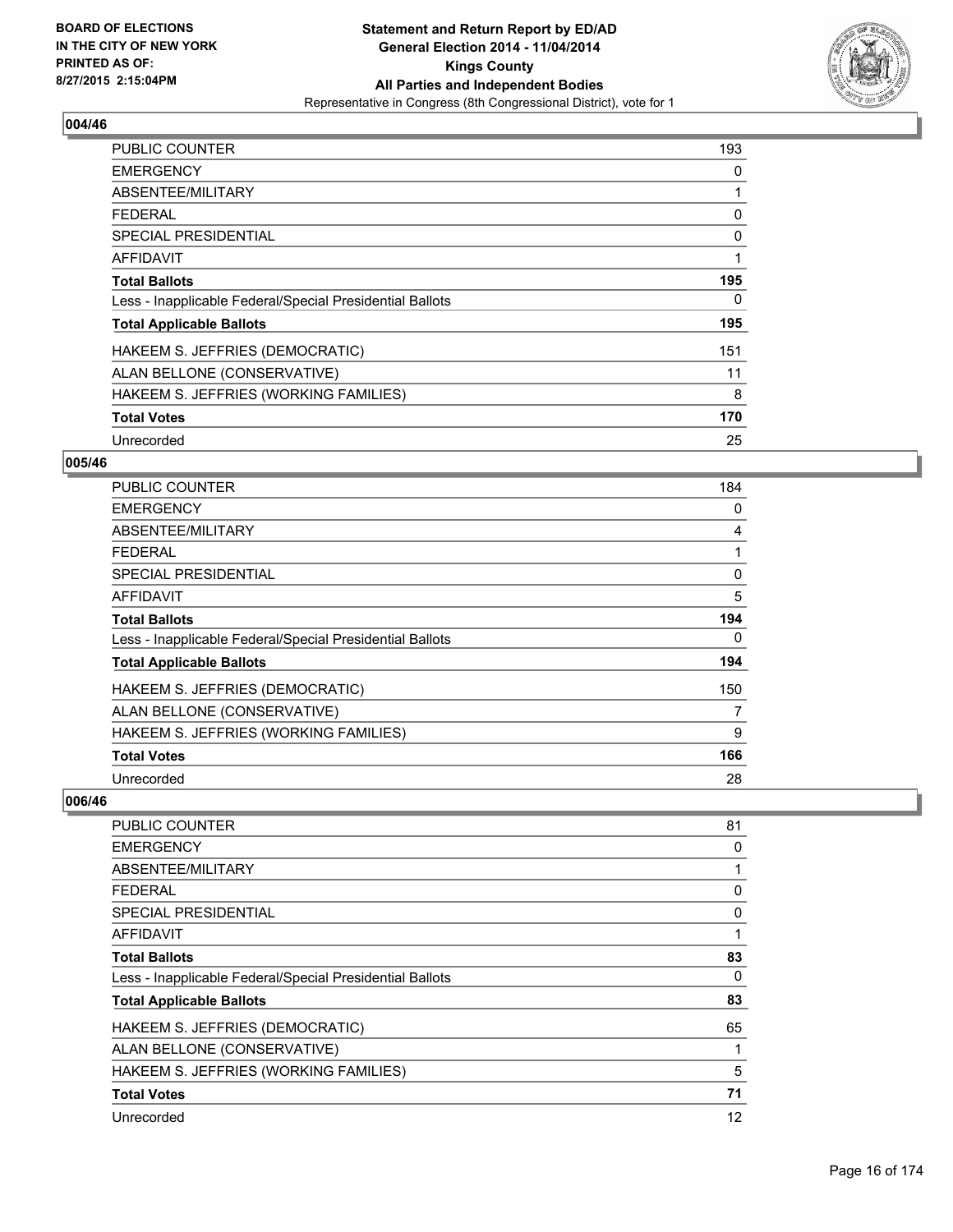

| <b>PUBLIC COUNTER</b>                                    | 224 |
|----------------------------------------------------------|-----|
| <b>EMERGENCY</b>                                         | 0   |
| ABSENTEE/MILITARY                                        | 35  |
| <b>FEDERAL</b>                                           | 0   |
| <b>SPECIAL PRESIDENTIAL</b>                              | 0   |
| <b>AFFIDAVIT</b>                                         | 3   |
| <b>Total Ballots</b>                                     | 262 |
| Less - Inapplicable Federal/Special Presidential Ballots | 0   |
| <b>Total Applicable Ballots</b>                          | 262 |
| HAKEEM S. JEFFRIES (DEMOCRATIC)                          | 152 |
| ALAN BELLONE (CONSERVATIVE)                              | 27  |
| HAKEEM S. JEFFRIES (WORKING FAMILIES)                    | 3   |
| <b>Total Votes</b>                                       | 182 |
| Unrecorded                                               | 80  |

## **008/46**

| PUBLIC COUNTER                                           | 222 |
|----------------------------------------------------------|-----|
| <b>EMERGENCY</b>                                         | 0   |
| ABSENTEE/MILITARY                                        | 15  |
| <b>FEDERAL</b>                                           | 0   |
| SPECIAL PRESIDENTIAL                                     | 0   |
| <b>AFFIDAVIT</b>                                         | 4   |
| <b>Total Ballots</b>                                     | 241 |
| Less - Inapplicable Federal/Special Presidential Ballots | 0   |
| <b>Total Applicable Ballots</b>                          | 241 |
| HAKEEM S. JEFFRIES (DEMOCRATIC)                          | 137 |
| ALAN BELLONE (CONSERVATIVE)                              | 15  |
| HAKEEM S. JEFFRIES (WORKING FAMILIES)                    | 11  |
| <b>Total Votes</b>                                       | 163 |
| Unrecorded                                               | 78  |

| PUBLIC COUNTER                                           | 139 |
|----------------------------------------------------------|-----|
| <b>EMERGENCY</b>                                         | 0   |
| ABSENTEE/MILITARY                                        | 4   |
| FEDERAL                                                  | 0   |
| SPECIAL PRESIDENTIAL                                     | 0   |
| AFFIDAVIT                                                |     |
| <b>Total Ballots</b>                                     | 144 |
| Less - Inapplicable Federal/Special Presidential Ballots | 0   |
| <b>Total Applicable Ballots</b>                          | 144 |
| HAKEEM S. JEFFRIES (DEMOCRATIC)                          | 126 |
| ALAN BELLONE (CONSERVATIVE)                              | 2   |
| HAKEEM S. JEFFRIES (WORKING FAMILIES)                    | 3   |
| <b>Total Votes</b>                                       | 131 |
| Unrecorded                                               | 13  |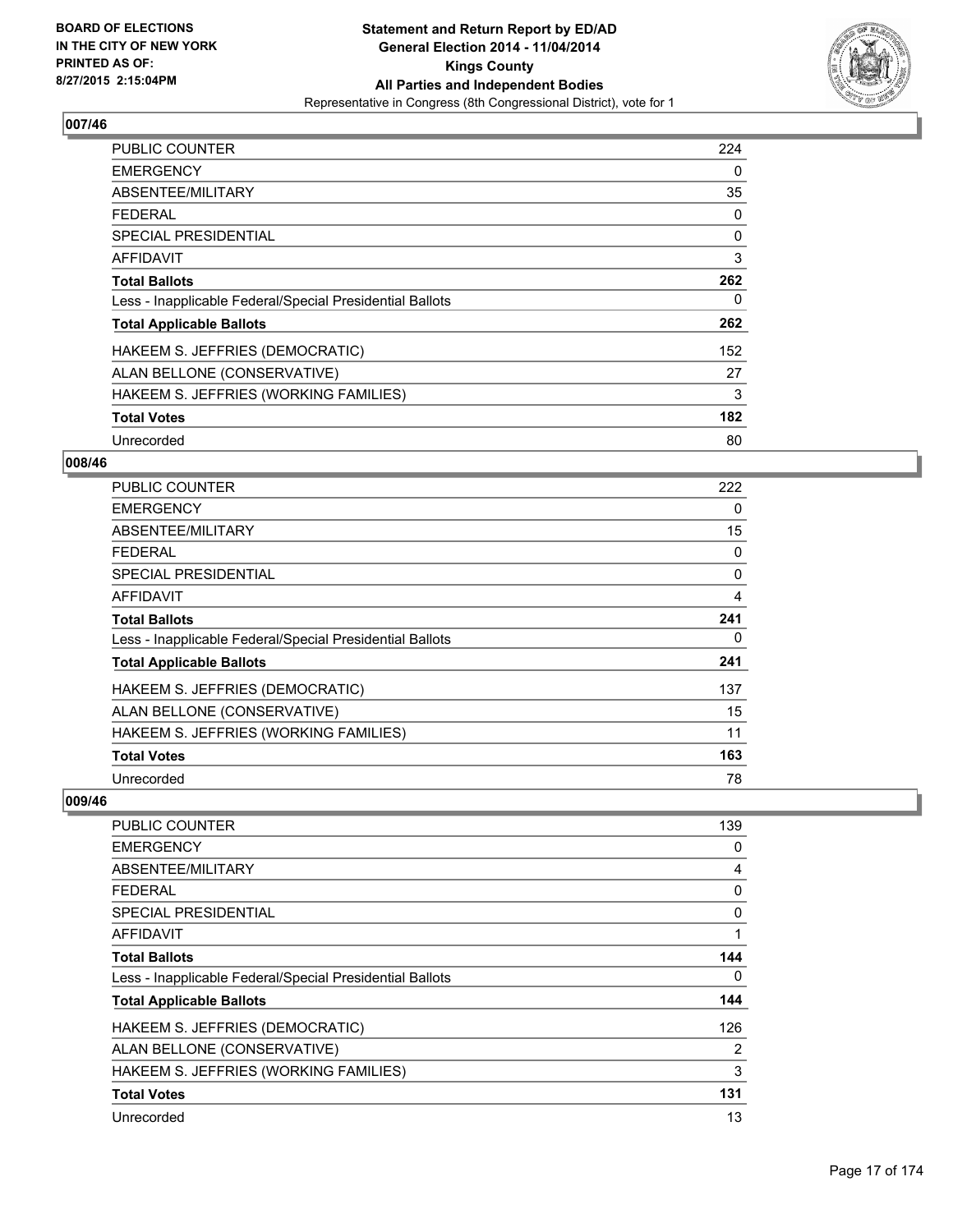

| <b>PUBLIC COUNTER</b>                                    | 158 |
|----------------------------------------------------------|-----|
| <b>EMERGENCY</b>                                         | 0   |
| ABSENTEE/MILITARY                                        | 2   |
| <b>FEDERAL</b>                                           | 0   |
| <b>SPECIAL PRESIDENTIAL</b>                              | 0   |
| <b>AFFIDAVIT</b>                                         | 2   |
| <b>Total Ballots</b>                                     | 162 |
| Less - Inapplicable Federal/Special Presidential Ballots | 0   |
| <b>Total Applicable Ballots</b>                          | 162 |
| HAKEEM S. JEFFRIES (DEMOCRATIC)                          | 138 |
| ALAN BELLONE (CONSERVATIVE)                              | 1   |
| HAKEEM S. JEFFRIES (WORKING FAMILIES)                    | 3   |
| <b>Total Votes</b>                                       | 142 |
| Unrecorded                                               | 20  |

## **011/46**

| <b>PUBLIC COUNTER</b>                                    | 225            |
|----------------------------------------------------------|----------------|
| <b>EMERGENCY</b>                                         | 0              |
| ABSENTEE/MILITARY                                        | 70             |
| <b>FEDERAL</b>                                           | 0              |
| <b>SPECIAL PRESIDENTIAL</b>                              | 0              |
| <b>AFFIDAVIT</b>                                         | 1              |
| <b>Total Ballots</b>                                     | 296            |
| Less - Inapplicable Federal/Special Presidential Ballots | 0              |
| <b>Total Applicable Ballots</b>                          | 296            |
| HAKEEM S. JEFFRIES (DEMOCRATIC)                          | 185            |
| ALAN BELLONE (CONSERVATIVE)                              | 24             |
| HAKEEM S. JEFFRIES (WORKING FAMILIES)                    | $\overline{2}$ |
| <b>Total Votes</b>                                       | 211            |
| Unrecorded                                               | 85             |

| PUBLIC COUNTER                                           | 176 |
|----------------------------------------------------------|-----|
| <b>EMERGENCY</b>                                         | 0   |
| ABSENTEE/MILITARY                                        | 0   |
| FEDERAL                                                  | 0   |
| SPECIAL PRESIDENTIAL                                     | 0   |
| AFFIDAVIT                                                | 6   |
| <b>Total Ballots</b>                                     | 182 |
| Less - Inapplicable Federal/Special Presidential Ballots | 0   |
| <b>Total Applicable Ballots</b>                          | 182 |
| HAKEEM S. JEFFRIES (DEMOCRATIC)                          | 149 |
| ALAN BELLONE (CONSERVATIVE)                              | 4   |
| HAKEEM S. JEFFRIES (WORKING FAMILIES)                    | 7   |
| <b>Total Votes</b>                                       | 160 |
| Unrecorded                                               | 22  |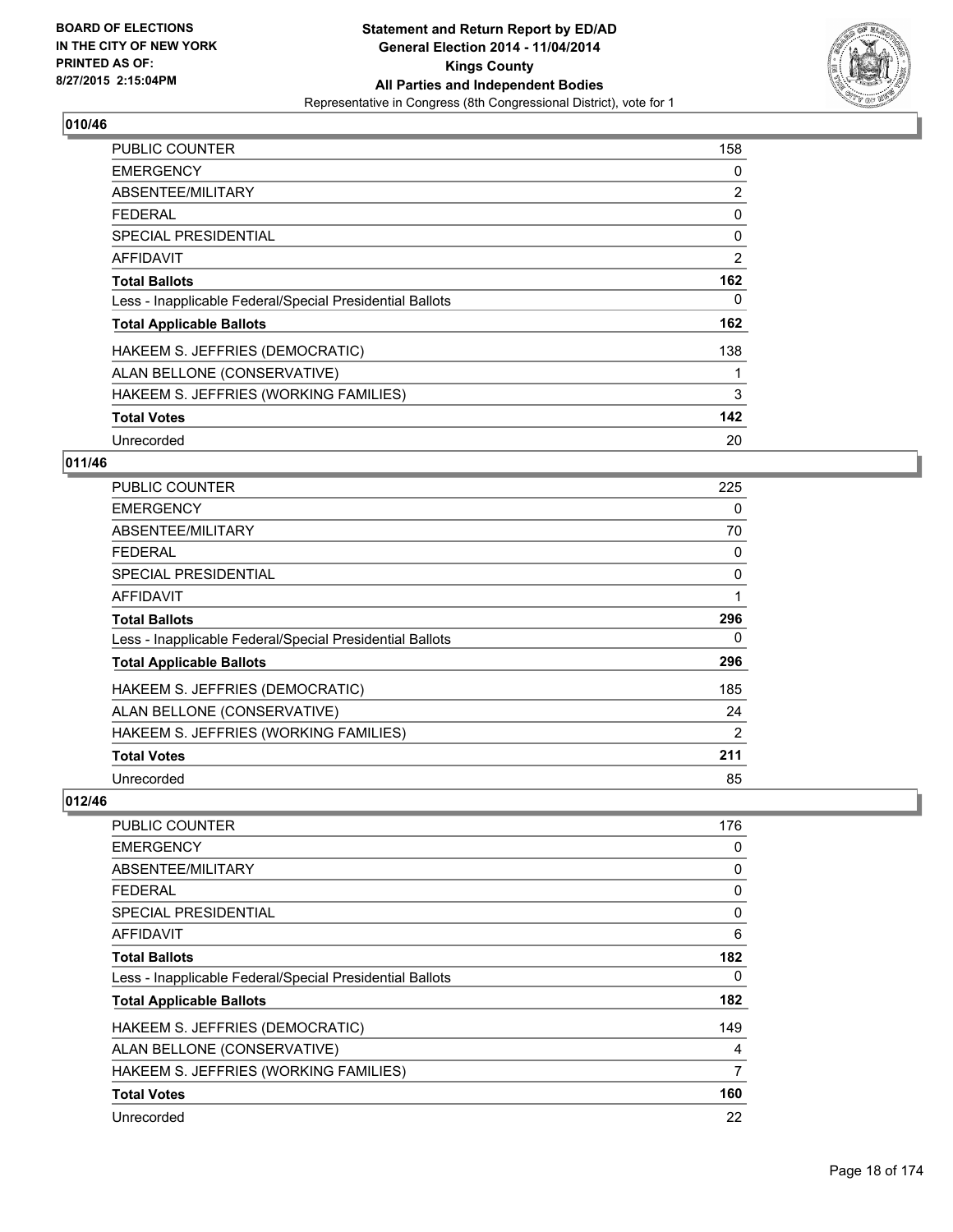

| <b>PUBLIC COUNTER</b>                                    | 135 |
|----------------------------------------------------------|-----|
| <b>EMERGENCY</b>                                         | 0   |
| ABSENTEE/MILITARY                                        | 3   |
| <b>FEDERAL</b>                                           | 0   |
| <b>SPECIAL PRESIDENTIAL</b>                              | 0   |
| <b>AFFIDAVIT</b>                                         | 2   |
| <b>Total Ballots</b>                                     | 140 |
| Less - Inapplicable Federal/Special Presidential Ballots | 0   |
| <b>Total Applicable Ballots</b>                          | 140 |
| HAKEEM S. JEFFRIES (DEMOCRATIC)                          | 110 |
| ALAN BELLONE (CONSERVATIVE)                              | 0   |
| HAKEEM S. JEFFRIES (WORKING FAMILIES)                    | 5   |
| <b>Total Votes</b>                                       | 115 |
| Unrecorded                                               | 25  |

## **014/46**

| <b>PUBLIC COUNTER</b>                                    | 162 |
|----------------------------------------------------------|-----|
| <b>EMERGENCY</b>                                         | 0   |
| ABSENTEE/MILITARY                                        |     |
| <b>FEDERAL</b>                                           | 0   |
| <b>SPECIAL PRESIDENTIAL</b>                              | 0   |
| <b>AFFIDAVIT</b>                                         | 8   |
| Total Ballots                                            | 171 |
| Less - Inapplicable Federal/Special Presidential Ballots | 0   |
| <b>Total Applicable Ballots</b>                          | 171 |
| HAKEEM S. JEFFRIES (DEMOCRATIC)                          | 132 |
| ALAN BELLONE (CONSERVATIVE)                              | 5   |
| HAKEEM S. JEFFRIES (WORKING FAMILIES)                    | 4   |
| <b>Total Votes</b>                                       | 141 |
| Unrecorded                                               | 30  |

| <b>PUBLIC COUNTER</b>                                    | 150 |
|----------------------------------------------------------|-----|
| <b>EMERGENCY</b>                                         | 0   |
| ABSENTEE/MILITARY                                        | 2   |
| <b>FEDERAL</b>                                           | 1   |
| <b>SPECIAL PRESIDENTIAL</b>                              | 0   |
| AFFIDAVIT                                                | 3   |
| <b>Total Ballots</b>                                     | 156 |
| Less - Inapplicable Federal/Special Presidential Ballots | 0   |
| <b>Total Applicable Ballots</b>                          | 156 |
| HAKEEM S. JEFFRIES (DEMOCRATIC)                          | 112 |
| ALAN BELLONE (CONSERVATIVE)                              | 9   |
| HAKEEM S. JEFFRIES (WORKING FAMILIES)                    | 4   |
| <b>Total Votes</b>                                       | 125 |
| Unrecorded                                               | 31  |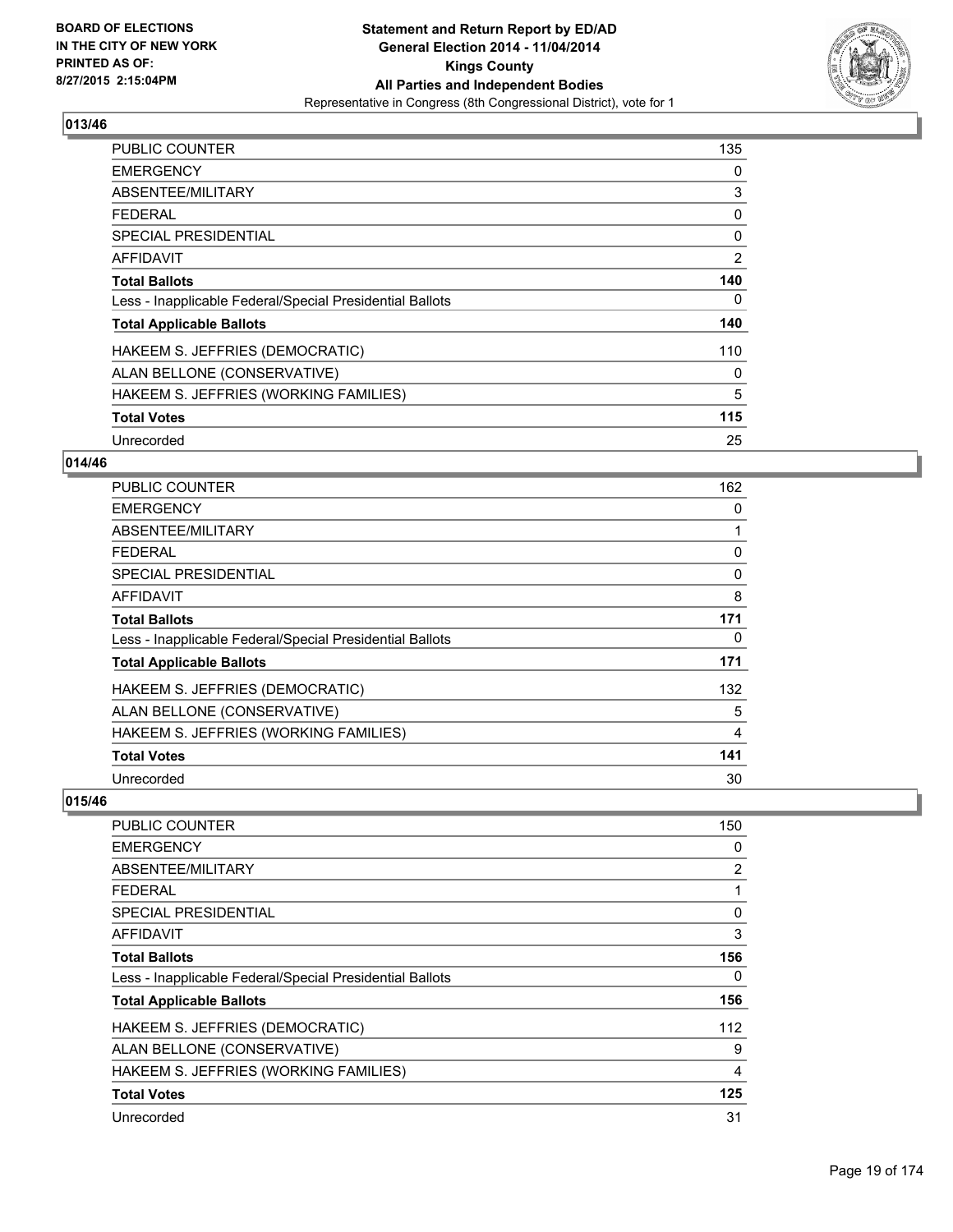

| <b>PUBLIC COUNTER</b>                                    | 126 |
|----------------------------------------------------------|-----|
| <b>EMERGENCY</b>                                         | 0   |
| ABSENTEE/MILITARY                                        |     |
| <b>FEDERAL</b>                                           | 0   |
| <b>SPECIAL PRESIDENTIAL</b>                              | 0   |
| <b>AFFIDAVIT</b>                                         | 1   |
| <b>Total Ballots</b>                                     | 128 |
| Less - Inapplicable Federal/Special Presidential Ballots | 0   |
| <b>Total Applicable Ballots</b>                          | 128 |
| HAKEEM S. JEFFRIES (DEMOCRATIC)                          | 94  |
| ALAN BELLONE (CONSERVATIVE)                              | 7   |
| HAKEEM S. JEFFRIES (WORKING FAMILIES)                    | 7   |
| <b>Total Votes</b>                                       | 108 |
| Unrecorded                                               | 20  |

## **017/46**

| <b>PUBLIC COUNTER</b>                                    | 148 |
|----------------------------------------------------------|-----|
| <b>EMERGENCY</b>                                         | 0   |
| ABSENTEE/MILITARY                                        |     |
| <b>FEDERAL</b>                                           | 0   |
| <b>SPECIAL PRESIDENTIAL</b>                              | 0   |
| AFFIDAVIT                                                | 2   |
| <b>Total Ballots</b>                                     | 151 |
| Less - Inapplicable Federal/Special Presidential Ballots | 0   |
| <b>Total Applicable Ballots</b>                          | 151 |
| HAKEEM S. JEFFRIES (DEMOCRATIC)                          | 45  |
| ALAN BELLONE (CONSERVATIVE)                              | 43  |
| HAKEEM S. JEFFRIES (WORKING FAMILIES)                    | 4   |
| <b>Total Votes</b>                                       | 92  |
| Unrecorded                                               | 59  |

| PUBLIC COUNTER                                           | 195 |
|----------------------------------------------------------|-----|
| <b>EMERGENCY</b>                                         | 0   |
| ABSENTEE/MILITARY                                        | 7   |
| <b>FEDERAL</b>                                           |     |
| SPECIAL PRESIDENTIAL                                     | 0   |
| AFFIDAVIT                                                |     |
| <b>Total Ballots</b>                                     | 204 |
| Less - Inapplicable Federal/Special Presidential Ballots | 0   |
| <b>Total Applicable Ballots</b>                          | 204 |
| HAKEEM S. JEFFRIES (DEMOCRATIC)                          | 64  |
| ALAN BELLONE (CONSERVATIVE)                              | 44  |
| HAKEEM S. JEFFRIES (WORKING FAMILIES)                    | 2   |
| <b>Total Votes</b>                                       | 110 |
| Unrecorded                                               | 94  |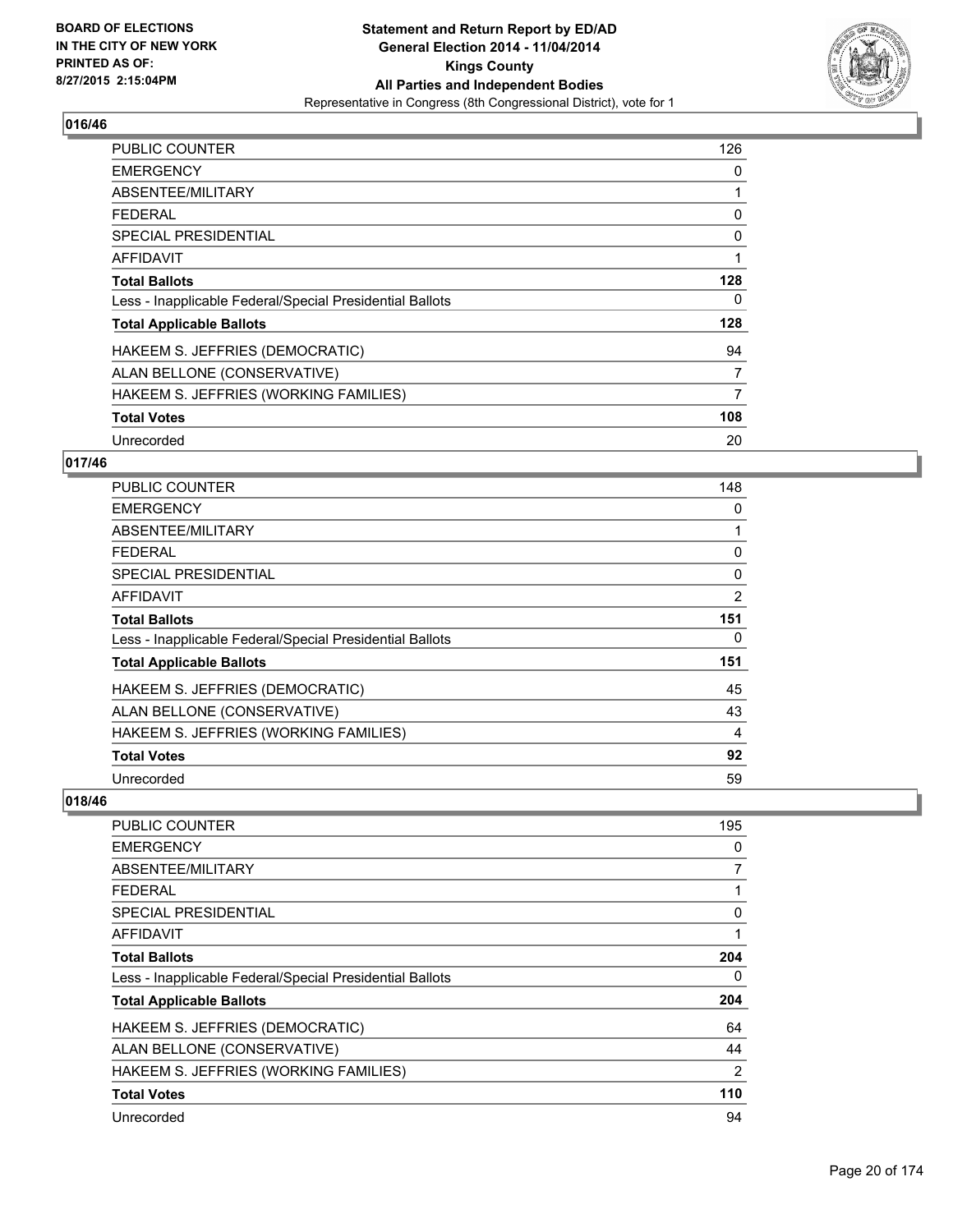

| <b>PUBLIC COUNTER</b>                                    | 256 |
|----------------------------------------------------------|-----|
| <b>EMERGENCY</b>                                         | 0   |
| ABSENTEE/MILITARY                                        | 5   |
| <b>FEDERAL</b>                                           | 0   |
| <b>SPECIAL PRESIDENTIAL</b>                              | 0   |
| <b>AFFIDAVIT</b>                                         | 2   |
| <b>Total Ballots</b>                                     | 263 |
| Less - Inapplicable Federal/Special Presidential Ballots | 0   |
| <b>Total Applicable Ballots</b>                          | 263 |
| HAKEEM S. JEFFRIES (DEMOCRATIC)                          | 108 |
| ALAN BELLONE (CONSERVATIVE)                              | 52  |
| HAKEEM S. JEFFRIES (WORKING FAMILIES)                    | 7   |
| UNATTRIBUTABLE WRITE-IN (WRITE-IN)                       | 1   |
| <b>Total Votes</b>                                       | 168 |
| Unrecorded                                               | 95  |

#### **020/46**

| <b>PUBLIC COUNTER</b>                                    | 177            |
|----------------------------------------------------------|----------------|
| <b>EMERGENCY</b>                                         | 0              |
| ABSENTEE/MILITARY                                        | $\overline{2}$ |
| <b>FEDERAL</b>                                           | 0              |
| <b>SPECIAL PRESIDENTIAL</b>                              | 0              |
| AFFIDAVIT                                                | 2              |
| <b>Total Ballots</b>                                     | 181            |
| Less - Inapplicable Federal/Special Presidential Ballots | 0              |
| <b>Total Applicable Ballots</b>                          | 181            |
| HAKEEM S. JEFFRIES (DEMOCRATIC)                          | 80             |
| ALAN BELLONE (CONSERVATIVE)                              | 51             |
| HAKEEM S. JEFFRIES (WORKING FAMILIES)                    | 4              |
| <b>Total Votes</b>                                       | 135            |
| Unrecorded                                               | 46             |

| <b>PUBLIC COUNTER</b>                                    | 239            |
|----------------------------------------------------------|----------------|
| <b>EMERGENCY</b>                                         | 0              |
| ABSENTEE/MILITARY                                        | 0              |
| <b>FEDERAL</b>                                           | 1              |
| SPECIAL PRESIDENTIAL                                     | $\Omega$       |
| AFFIDAVIT                                                | $\overline{2}$ |
| <b>Total Ballots</b>                                     | 242            |
| Less - Inapplicable Federal/Special Presidential Ballots | 0              |
| <b>Total Applicable Ballots</b>                          | 242            |
| HAKEEM S. JEFFRIES (DEMOCRATIC)                          | 72             |
| ALAN BELLONE (CONSERVATIVE)                              | 56             |
| HAKEEM S. JEFFRIES (WORKING FAMILIES)                    | 15             |
| <b>Total Votes</b>                                       | 143            |
| Unrecorded                                               | 99             |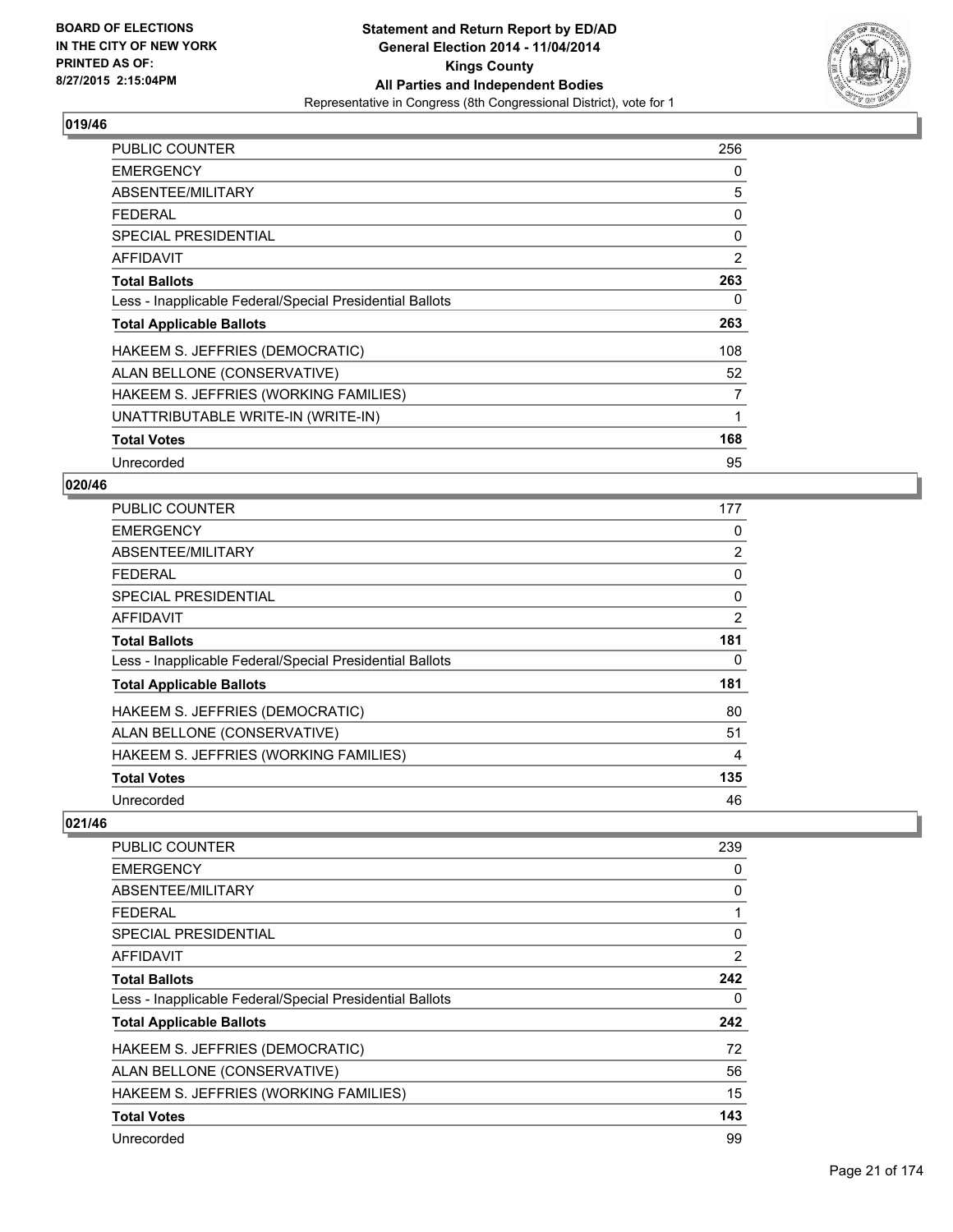

| <b>PUBLIC COUNTER</b>                                    | 233      |
|----------------------------------------------------------|----------|
| <b>EMERGENCY</b>                                         | 0        |
| ABSENTEE/MILITARY                                        |          |
| FFDFRAI                                                  | 0        |
| <b>SPECIAL PRESIDENTIAL</b>                              | 0        |
| <b>AFFIDAVIT</b>                                         | $\Omega$ |
| <b>Total Ballots</b>                                     | 234      |
| Less - Inapplicable Federal/Special Presidential Ballots | 0        |
| <b>Total Applicable Ballots</b>                          | 234      |
| HAKEEM S. JEFFRIES (DEMOCRATIC)                          | 84       |
| ALAN BELLONE (CONSERVATIVE)                              | 57       |
| HAKEEM S. JEFFRIES (WORKING FAMILIES)                    | 6        |
| <b>Total Votes</b>                                       | 147      |
| Unrecorded                                               | 87       |

## **023/46**

| PUBLIC COUNTER                                           | 161 |
|----------------------------------------------------------|-----|
| <b>EMERGENCY</b>                                         | 0   |
| ABSENTEE/MILITARY                                        | 3   |
| <b>FEDERAL</b>                                           |     |
| <b>SPECIAL PRESIDENTIAL</b>                              | 0   |
| <b>AFFIDAVIT</b>                                         | 0   |
| <b>Total Ballots</b>                                     | 165 |
| Less - Inapplicable Federal/Special Presidential Ballots | 0   |
| <b>Total Applicable Ballots</b>                          | 165 |
| HAKEEM S. JEFFRIES (DEMOCRATIC)                          | 57  |
| ALAN BELLONE (CONSERVATIVE)                              | 40  |
| HAKEEM S. JEFFRIES (WORKING FAMILIES)                    | 10  |
| <b>Total Votes</b>                                       | 107 |
| Unrecorded                                               | 58  |

| <b>PUBLIC COUNTER</b>                                    | 233          |
|----------------------------------------------------------|--------------|
| <b>EMERGENCY</b>                                         | 0            |
| ABSENTEE/MILITARY                                        | 0            |
| <b>FFDFRAL</b>                                           | $\mathbf{1}$ |
| <b>SPECIAL PRESIDENTIAL</b>                              | 0            |
| <b>AFFIDAVIT</b>                                         | 3            |
| <b>Total Ballots</b>                                     | 237          |
| Less - Inapplicable Federal/Special Presidential Ballots | 0            |
| <b>Total Applicable Ballots</b>                          | 237          |
| HAKEEM S. JEFFRIES (DEMOCRATIC)                          | 97           |
| ALAN BELLONE (CONSERVATIVE)                              | 39           |
| HAKEEM S. JEFFRIES (WORKING FAMILIES)                    | 5            |
| SEAN PATRIC MALONEY (WRITE-IN)                           | 1            |
| <b>Total Votes</b>                                       | 142          |
| Unrecorded                                               | 95           |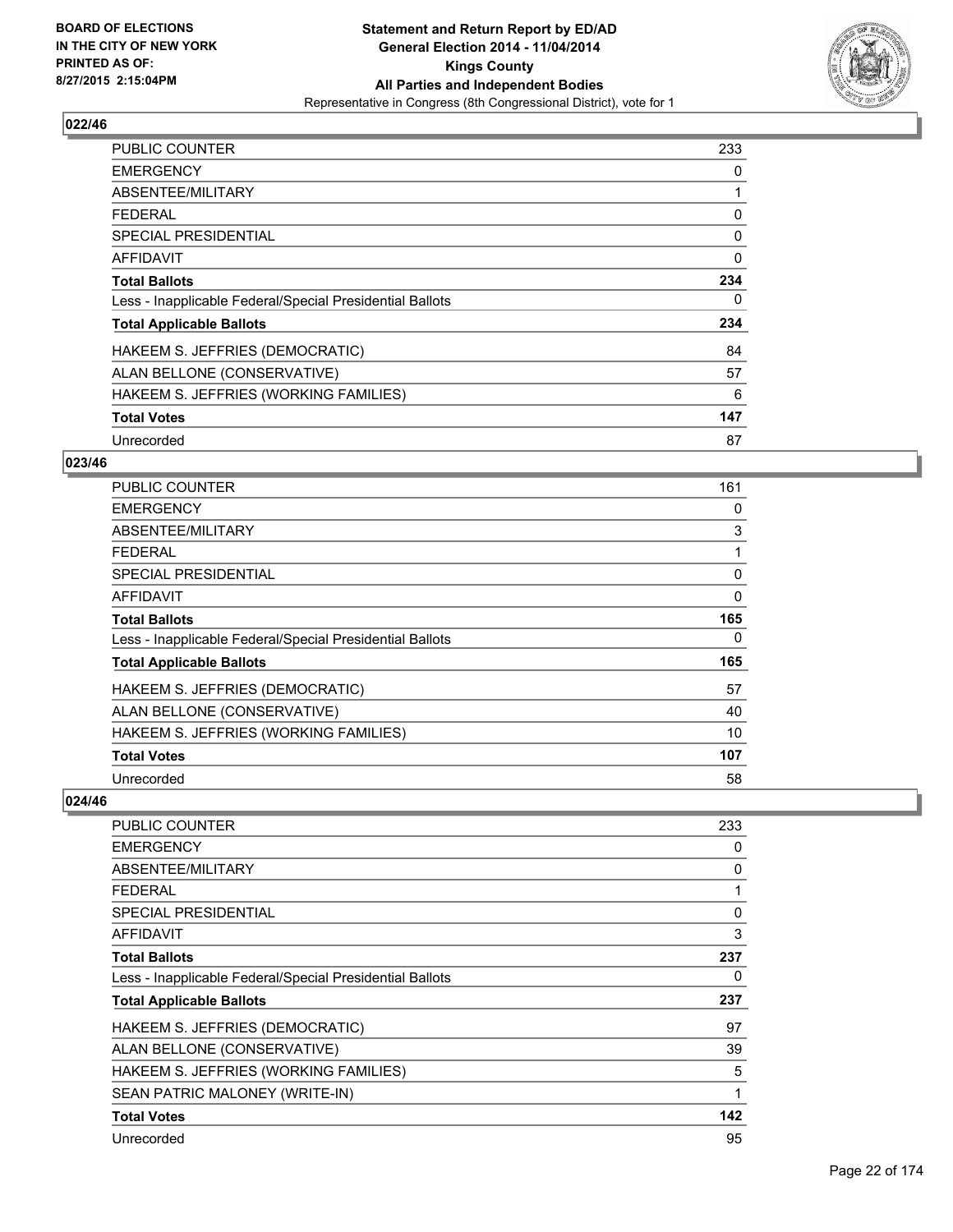

| <b>PUBLIC COUNTER</b>                                    | 242 |
|----------------------------------------------------------|-----|
| <b>EMERGENCY</b>                                         | 0   |
| ABSENTEE/MILITARY                                        | 0   |
| <b>FEDERAL</b>                                           | 1   |
| <b>SPECIAL PRESIDENTIAL</b>                              | 0   |
| <b>AFFIDAVIT</b>                                         | 3   |
| <b>Total Ballots</b>                                     | 246 |
| Less - Inapplicable Federal/Special Presidential Ballots | 0   |
| <b>Total Applicable Ballots</b>                          | 246 |
| HAKEEM S. JEFFRIES (DEMOCRATIC)                          | 96  |
| ALAN BELLONE (CONSERVATIVE)                              | 60  |
| HAKEEM S. JEFFRIES (WORKING FAMILIES)                    | 6   |
| <b>Total Votes</b>                                       | 162 |
| Unrecorded                                               | 84  |

| <b>PUBLIC COUNTER</b>                                    | 235          |
|----------------------------------------------------------|--------------|
| <b>EMERGENCY</b>                                         | 0            |
| ABSENTEE/MILITARY                                        |              |
| <b>FEDERAL</b>                                           | $\mathbf{0}$ |
| <b>SPECIAL PRESIDENTIAL</b>                              | 0            |
| <b>AFFIDAVIT</b>                                         | 2            |
| <b>Total Ballots</b>                                     | 238          |
| Less - Inapplicable Federal/Special Presidential Ballots | 0            |
| <b>Total Applicable Ballots</b>                          | 238          |
| HAKEEM S. JEFFRIES (DEMOCRATIC)                          | 116          |
| ALAN BELLONE (CONSERVATIVE)                              | 54           |
| HAKEEM S. JEFFRIES (WORKING FAMILIES)                    | 12           |
| DOMENIC M. RECCHIA JR. (WRITE-IN)                        |              |
| STEPHEN BISAGN (WRITE-IN)                                | 1            |
| <b>Total Votes</b>                                       | 184          |
| Unrecorded                                               | 54           |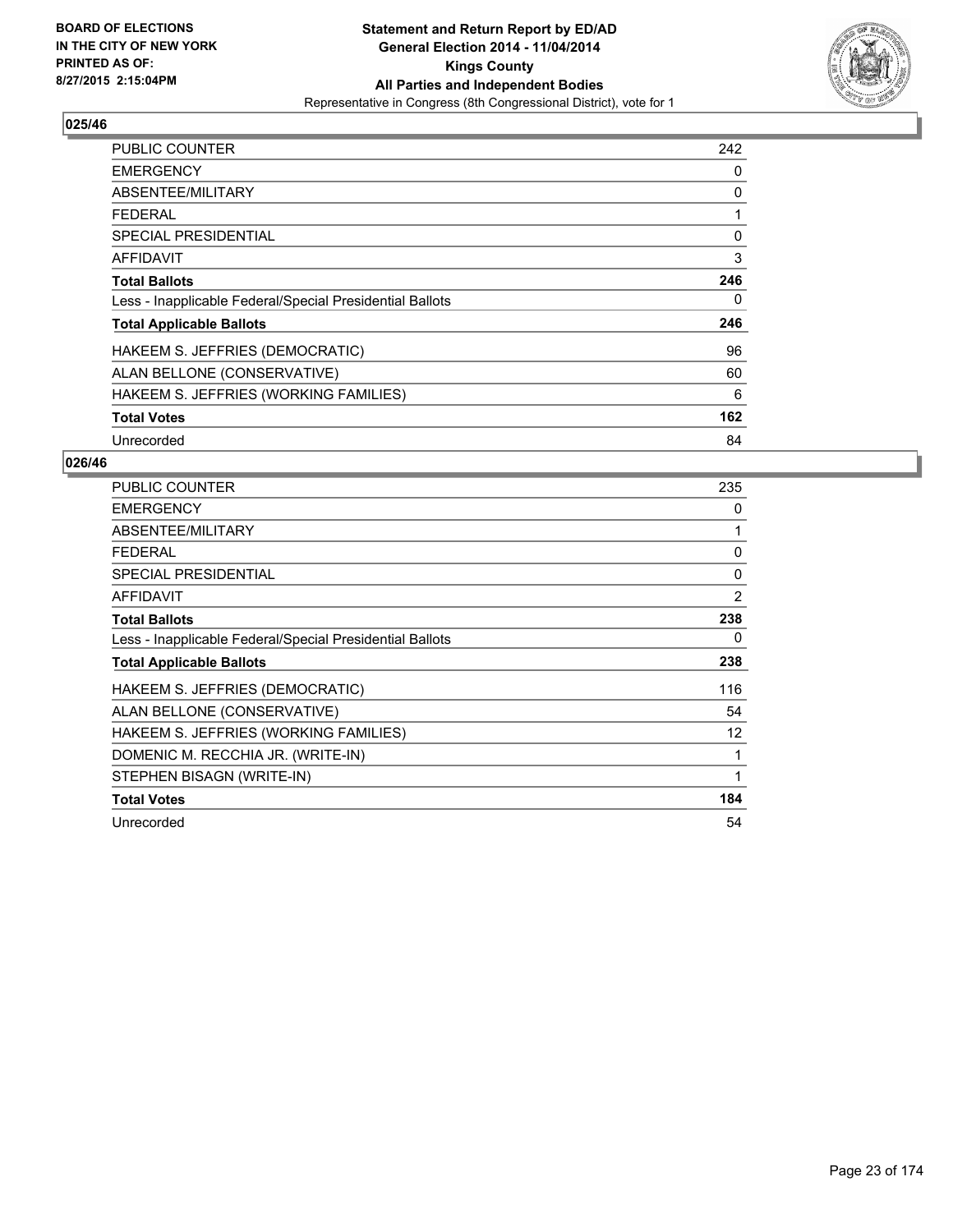

| <b>PUBLIC COUNTER</b>                                    | 215 |
|----------------------------------------------------------|-----|
| <b>EMERGENCY</b>                                         | 0   |
| ABSENTEE/MILITARY                                        | 1   |
| FFDFRAI                                                  | 0   |
| <b>SPECIAL PRESIDENTIAL</b>                              | 0   |
| <b>AFFIDAVIT</b>                                         | 5   |
| <b>Total Ballots</b>                                     | 221 |
| Less - Inapplicable Federal/Special Presidential Ballots | 0   |
| <b>Total Applicable Ballots</b>                          | 221 |
| HAKEEM S. JEFFRIES (DEMOCRATIC)                          | 87  |
| ALAN BELLONE (CONSERVATIVE)                              | 40  |
| HAKEEM S. JEFFRIES (WORKING FAMILIES)                    | 18  |
| <b>Total Votes</b>                                       | 145 |
| Unrecorded                                               | 76  |

## **028/46**

| PUBLIC COUNTER                                           | 181            |
|----------------------------------------------------------|----------------|
| <b>EMERGENCY</b>                                         | 0              |
| ABSENTEE/MILITARY                                        | $\overline{7}$ |
| <b>FEDERAL</b>                                           | 0              |
| <b>SPECIAL PRESIDENTIAL</b>                              | 0              |
| <b>AFFIDAVIT</b>                                         | $\overline{2}$ |
| <b>Total Ballots</b>                                     | 190            |
| Less - Inapplicable Federal/Special Presidential Ballots | 0              |
| <b>Total Applicable Ballots</b>                          | 190            |
| HAKEEM S. JEFFRIES (DEMOCRATIC)                          | 82             |
| ALAN BELLONE (CONSERVATIVE)                              | 51             |
| HAKEEM S. JEFFRIES (WORKING FAMILIES)                    | 9              |
| <b>Total Votes</b>                                       | 142            |
| Unrecorded                                               | 48             |

| <b>PUBLIC COUNTER</b>                                    | 221 |
|----------------------------------------------------------|-----|
| <b>EMERGENCY</b>                                         | 0   |
| ABSENTEE/MILITARY                                        | 2   |
| <b>FEDERAL</b>                                           | 0   |
| <b>SPECIAL PRESIDENTIAL</b>                              | 0   |
| AFFIDAVIT                                                | 1   |
| <b>Total Ballots</b>                                     | 224 |
| Less - Inapplicable Federal/Special Presidential Ballots | 0   |
| <b>Total Applicable Ballots</b>                          | 224 |
| HAKEEM S. JEFFRIES (DEMOCRATIC)                          | 94  |
| ALAN BELLONE (CONSERVATIVE)                              | 54  |
| HAKEEM S. JEFFRIES (WORKING FAMILIES)                    | 9   |
| <b>KEN PEGULA (WRITE-IN)</b>                             | 1   |
| <b>Total Votes</b>                                       | 158 |
| Unrecorded                                               | 66  |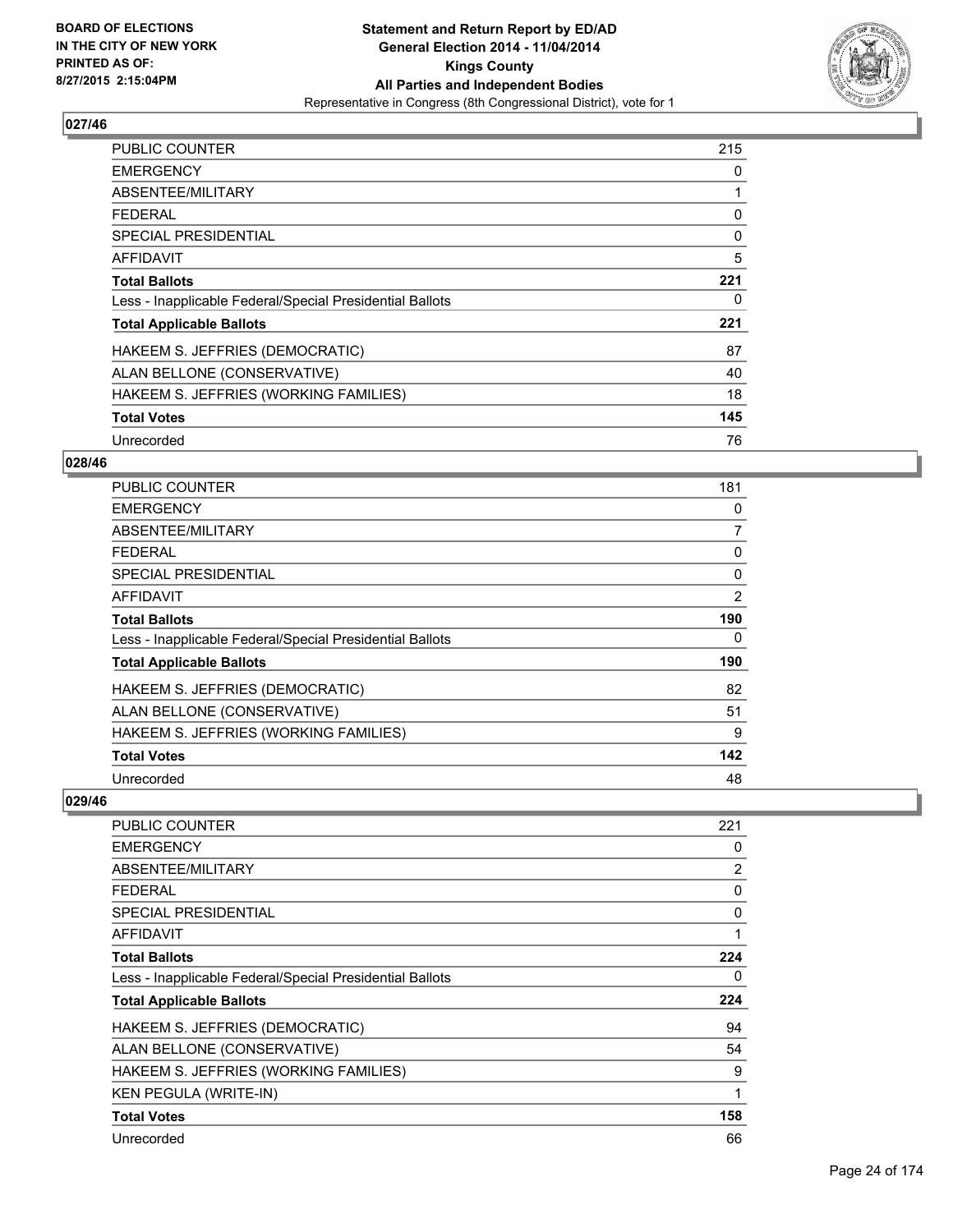

| <b>PUBLIC COUNTER</b>                                    | 236 |
|----------------------------------------------------------|-----|
| <b>EMERGENCY</b>                                         | 0   |
| ABSENTEE/MILITARY                                        | 2   |
| <b>FEDERAL</b>                                           | 2   |
| <b>SPECIAL PRESIDENTIAL</b>                              | 0   |
| <b>AFFIDAVIT</b>                                         | 1   |
| <b>Total Ballots</b>                                     | 241 |
| Less - Inapplicable Federal/Special Presidential Ballots | 0   |
| <b>Total Applicable Ballots</b>                          | 241 |
| HAKEEM S. JEFFRIES (DEMOCRATIC)                          | 90  |
| ALAN BELLONE (CONSERVATIVE)                              | 48  |
| HAKEEM S. JEFFRIES (WORKING FAMILIES)                    | 11  |
| <b>Total Votes</b>                                       | 149 |
| Unrecorded                                               | 92  |

## **032/46**

| PUBLIC COUNTER                                           | 72 |
|----------------------------------------------------------|----|
| <b>EMERGENCY</b>                                         | 0  |
| ABSENTEE/MILITARY                                        | 0  |
| <b>FEDERAL</b>                                           |    |
| SPECIAL PRESIDENTIAL                                     | 0  |
| AFFIDAVIT                                                | 2  |
| <b>Total Ballots</b>                                     | 75 |
| Less - Inapplicable Federal/Special Presidential Ballots | 0  |
| <b>Total Applicable Ballots</b>                          | 75 |
| HAKEEM S. JEFFRIES (DEMOCRATIC)                          | 55 |
| ALAN BELLONE (CONSERVATIVE)                              | 6  |
| HAKEEM S. JEFFRIES (WORKING FAMILIES)                    | 1  |
| <b>Total Votes</b>                                       | 62 |
| Unrecorded                                               | 13 |

| <b>PUBLIC COUNTER</b>                                    | 145 |
|----------------------------------------------------------|-----|
| <b>EMERGENCY</b>                                         | 0   |
| ABSENTEE/MILITARY                                        | 7   |
| <b>FEDERAL</b>                                           | 1   |
| <b>SPECIAL PRESIDENTIAL</b>                              | 0   |
| AFFIDAVIT                                                | 2   |
| <b>Total Ballots</b>                                     | 155 |
| Less - Inapplicable Federal/Special Presidential Ballots | 0   |
| <b>Total Applicable Ballots</b>                          | 155 |
| HAKEEM S. JEFFRIES (DEMOCRATIC)                          | 130 |
| ALAN BELLONE (CONSERVATIVE)                              | 6   |
| HAKEEM S. JEFFRIES (WORKING FAMILIES)                    | 4   |
| <b>Total Votes</b>                                       | 140 |
| Unrecorded                                               | 15  |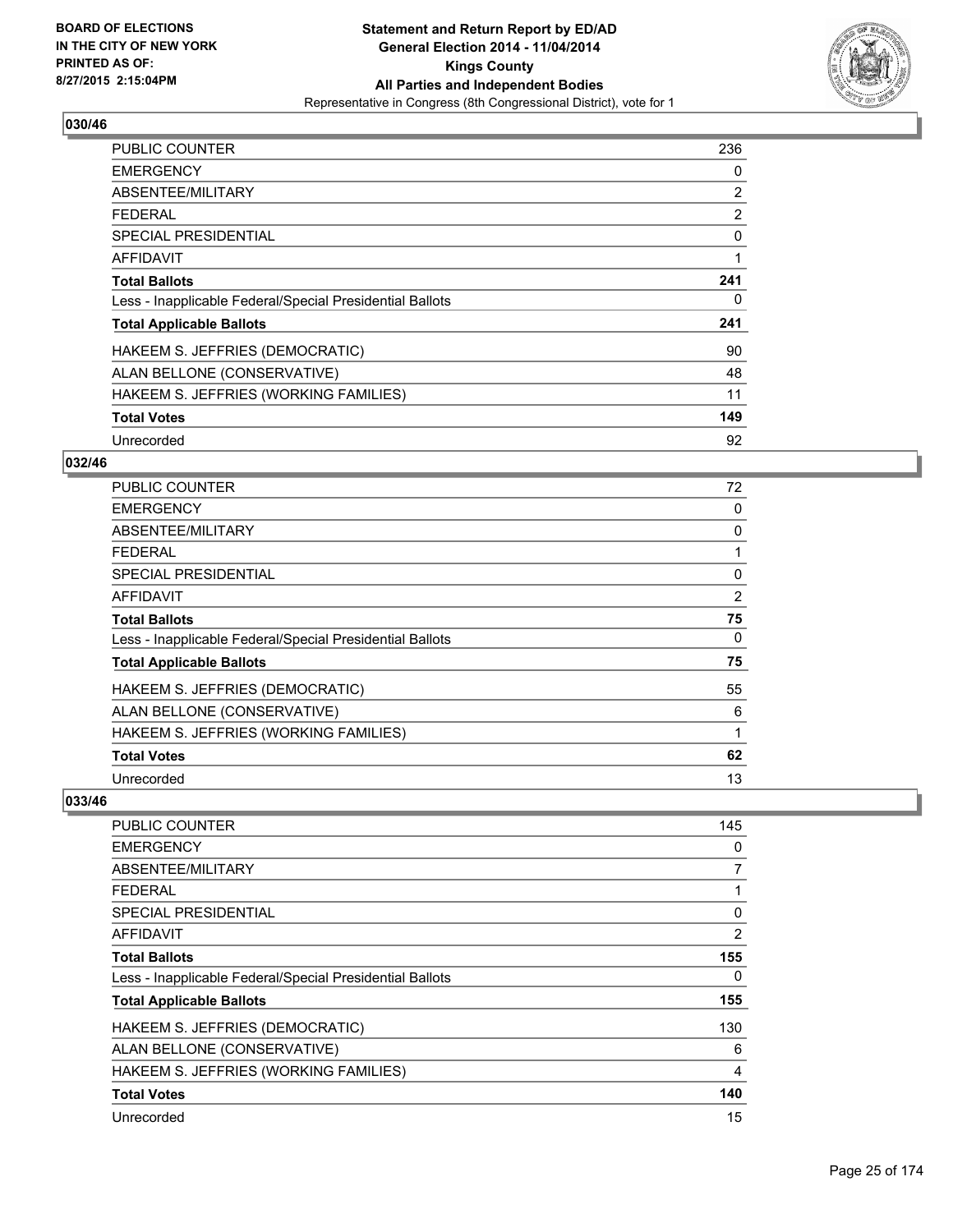

| <b>PUBLIC COUNTER</b>                                    | 188 |
|----------------------------------------------------------|-----|
| <b>EMERGENCY</b>                                         | 0   |
| ABSENTEE/MILITARY                                        | 4   |
| <b>FEDERAL</b>                                           | 1   |
| <b>SPECIAL PRESIDENTIAL</b>                              | 0   |
| AFFIDAVIT                                                | 0   |
| <b>Total Ballots</b>                                     | 193 |
| Less - Inapplicable Federal/Special Presidential Ballots | 0   |
| <b>Total Applicable Ballots</b>                          | 193 |
| HAKEEM S. JEFFRIES (DEMOCRATIC)                          | 78  |
| ALAN BELLONE (CONSERVATIVE)                              | 48  |
| HAKEEM S. JEFFRIES (WORKING FAMILIES)                    | 13  |
| <b>Total Votes</b>                                       | 139 |
| Unrecorded                                               | 54  |

#### **044/46**

| PUBLIC COUNTER                                           | 191 |
|----------------------------------------------------------|-----|
| <b>EMERGENCY</b>                                         | 0   |
| ABSENTEE/MILITARY                                        | 11  |
| <b>FEDERAL</b>                                           | 0   |
| <b>SPECIAL PRESIDENTIAL</b>                              | 0   |
| <b>AFFIDAVIT</b>                                         | 1   |
| <b>Total Ballots</b>                                     | 203 |
| Less - Inapplicable Federal/Special Presidential Ballots | 0   |
| <b>Total Applicable Ballots</b>                          | 203 |
| HAKEEM S. JEFFRIES (DEMOCRATIC)                          | 69  |
| ALAN BELLONE (CONSERVATIVE)                              | 63  |
| HAKEEM S. JEFFRIES (WORKING FAMILIES)                    | 10  |
| <b>Total Votes</b>                                       | 142 |
| Unrecorded                                               | 61  |

| PUBLIC COUNTER                                           | 169 |
|----------------------------------------------------------|-----|
| <b>EMERGENCY</b>                                         | 0   |
| ABSENTEE/MILITARY                                        | 4   |
| <b>FEDERAL</b>                                           |     |
| SPECIAL PRESIDENTIAL                                     | 0   |
| AFFIDAVIT                                                | 4   |
| <b>Total Ballots</b>                                     | 178 |
| Less - Inapplicable Federal/Special Presidential Ballots | 0   |
| <b>Total Applicable Ballots</b>                          | 178 |
| HAKEEM S. JEFFRIES (DEMOCRATIC)                          | 75  |
| ALAN BELLONE (CONSERVATIVE)                              | 36  |
| HAKEEM S. JEFFRIES (WORKING FAMILIES)                    | 5   |
| <b>Total Votes</b>                                       | 116 |
| Unrecorded                                               | 62  |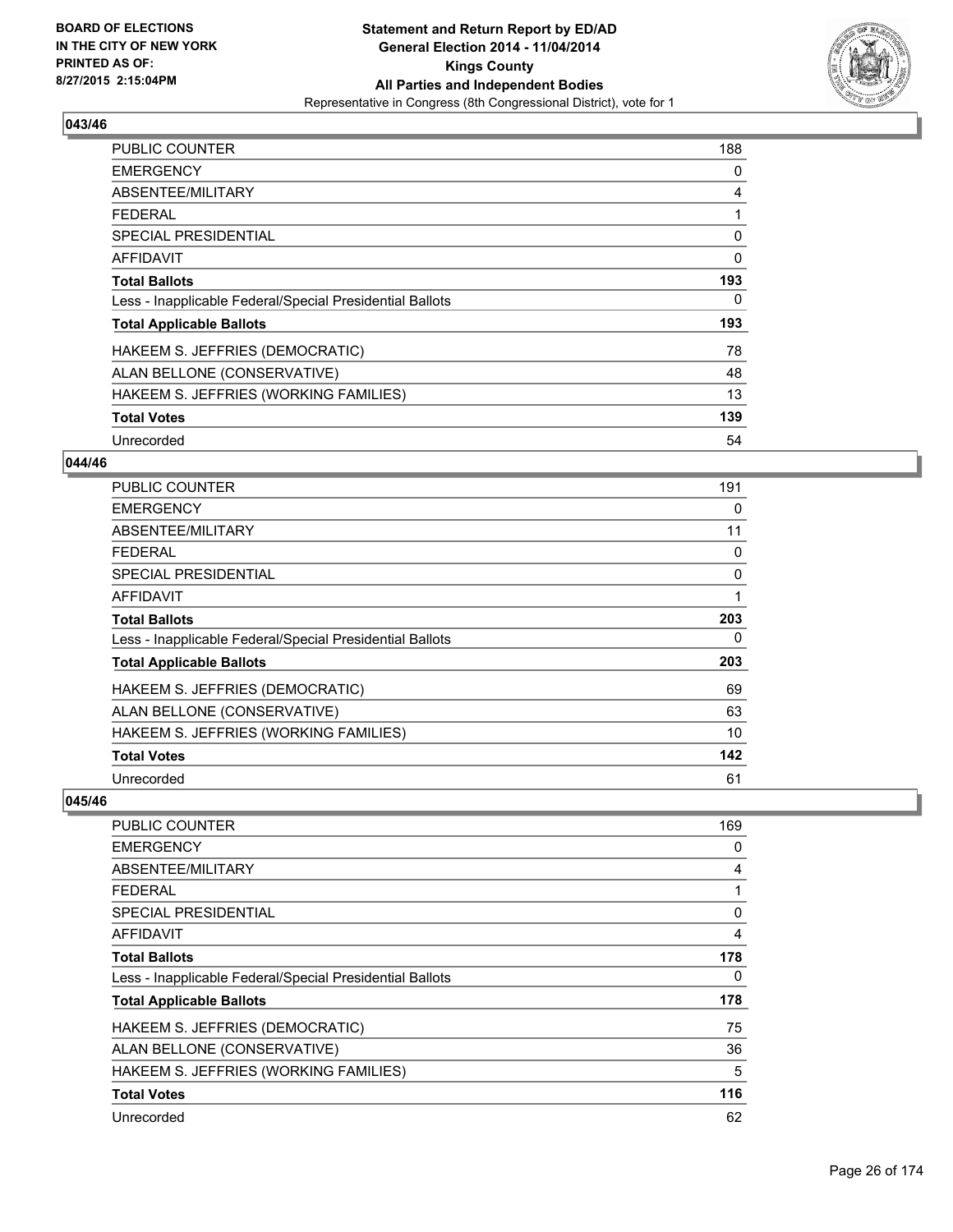

| <b>PUBLIC COUNTER</b>                                    | 155 |
|----------------------------------------------------------|-----|
| <b>EMERGENCY</b>                                         | 0   |
| ABSENTEE/MILITARY                                        | 6   |
| <b>FEDERAL</b>                                           | 0   |
| <b>SPECIAL PRESIDENTIAL</b>                              | 0   |
| <b>AFFIDAVIT</b>                                         | 0   |
| <b>Total Ballots</b>                                     | 161 |
| Less - Inapplicable Federal/Special Presidential Ballots | 0   |
| <b>Total Applicable Ballots</b>                          | 161 |
| HAKEEM S. JEFFRIES (DEMOCRATIC)                          | 39  |
| ALAN BELLONE (CONSERVATIVE)                              | 32  |
| HAKEEM S. JEFFRIES (WORKING FAMILIES)                    | 3   |
| <b>Total Votes</b>                                       | 74  |
| Unrecorded                                               | 87  |

## **073/46**

| <b>PUBLIC COUNTER</b>                                    | 112            |
|----------------------------------------------------------|----------------|
| <b>EMERGENCY</b>                                         | 0              |
| ABSENTEE/MILITARY                                        | $\overline{2}$ |
| <b>FEDERAL</b>                                           | 0              |
| <b>SPECIAL PRESIDENTIAL</b>                              | 0              |
| <b>AFFIDAVIT</b>                                         | $\mathbf{0}$   |
| <b>Total Ballots</b>                                     | 114            |
| Less - Inapplicable Federal/Special Presidential Ballots | $\Omega$       |
| <b>Total Applicable Ballots</b>                          | 114            |
| HAKEEM S. JEFFRIES (DEMOCRATIC)                          | 54             |
| ALAN BELLONE (CONSERVATIVE)                              | 27             |
| HAKEEM S. JEFFRIES (WORKING FAMILIES)                    | 7              |
| <b>Total Votes</b>                                       | 88             |
| Unrecorded                                               | 26             |

| <b>PUBLIC COUNTER</b>                                    | 0 |
|----------------------------------------------------------|---|
| <b>EMERGENCY</b>                                         | 0 |
| ABSENTEE/MILITARY                                        | 0 |
| <b>FEDERAL</b>                                           | 0 |
| <b>SPECIAL PRESIDENTIAL</b>                              | 0 |
| AFFIDAVIT                                                | 0 |
| <b>Total Ballots</b>                                     | 0 |
| Less - Inapplicable Federal/Special Presidential Ballots | 0 |
| <b>Total Applicable Ballots</b>                          | 0 |
| HAKEEM S. JEFFRIES (DEMOCRATIC)                          | 0 |
| ALAN BELLONE (CONSERVATIVE)                              | 0 |
| HAKEEM S. JEFFRIES (WORKING FAMILIES)                    | 0 |
| <b>Total Votes</b>                                       | 0 |
|                                                          |   |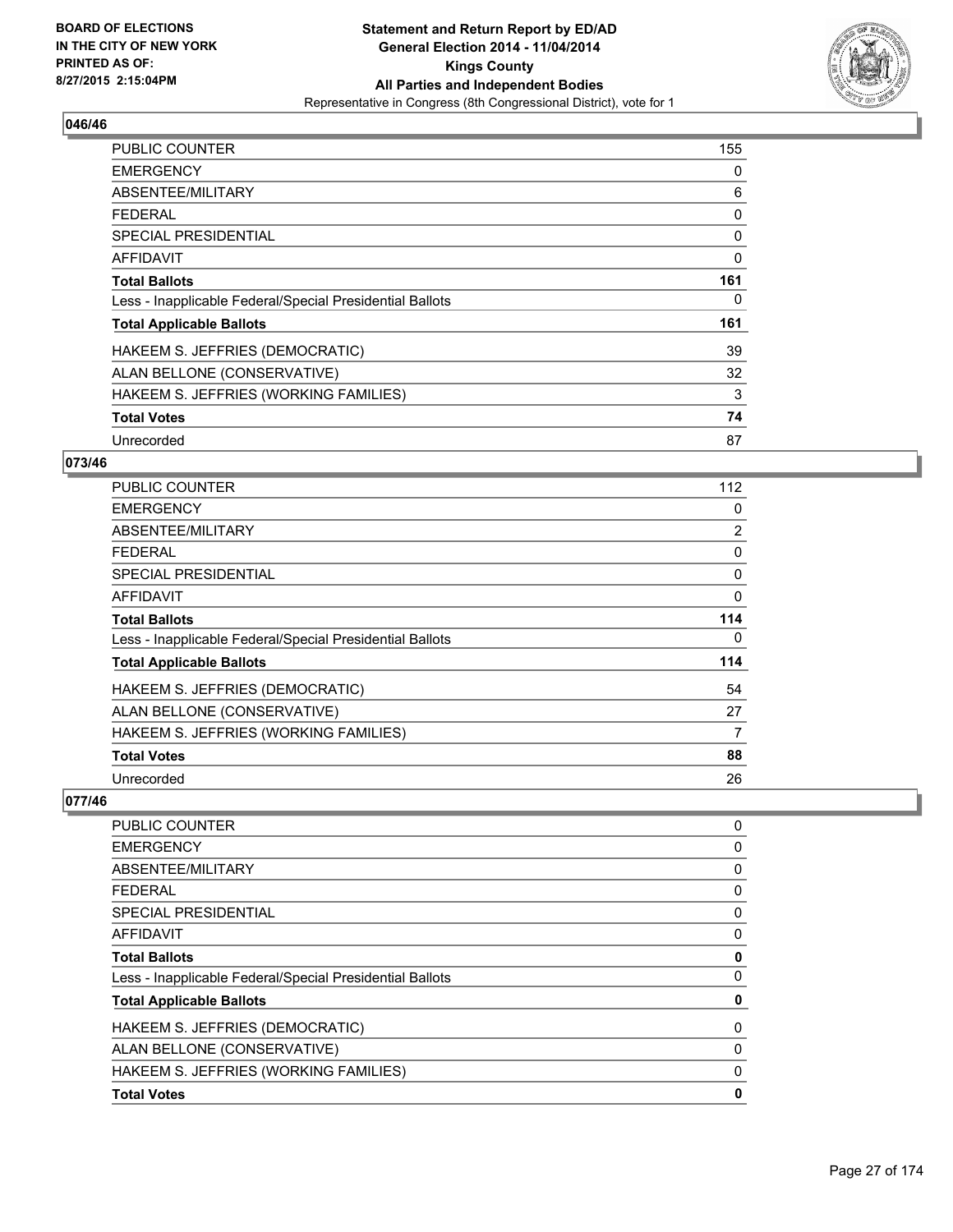

| <b>PUBLIC COUNTER</b>                                    | 92 |
|----------------------------------------------------------|----|
| <b>EMERGENCY</b>                                         | 0  |
| ABSENTEE/MILITARY                                        | 2  |
| <b>FEDERAL</b>                                           | 0  |
| <b>SPECIAL PRESIDENTIAL</b>                              | 0  |
| <b>AFFIDAVIT</b>                                         | 1  |
| <b>Total Ballots</b>                                     | 95 |
| Less - Inapplicable Federal/Special Presidential Ballots | 0  |
| <b>Total Applicable Ballots</b>                          | 95 |
| HAKEEM S. JEFFRIES (DEMOCRATIC)                          | 85 |
| ALAN BELLONE (CONSERVATIVE)                              | 1  |
| HAKEEM S. JEFFRIES (WORKING FAMILIES)                    | 6  |
| <b>Total Votes</b>                                       | 92 |
| Unrecorded                                               | 3  |

## **084/50**

| PUBLIC COUNTER                                           | 23 |
|----------------------------------------------------------|----|
| <b>EMERGENCY</b>                                         | 0  |
| ABSENTEE/MILITARY                                        | 0  |
| <b>FEDERAL</b>                                           | 0  |
| <b>SPECIAL PRESIDENTIAL</b>                              | 0  |
| <b>AFFIDAVIT</b>                                         |    |
| <b>Total Ballots</b>                                     | 24 |
| Less - Inapplicable Federal/Special Presidential Ballots | 0  |
| <b>Total Applicable Ballots</b>                          | 24 |
| HAKEEM S. JEFFRIES (DEMOCRATIC)                          | 19 |
| ALAN BELLONE (CONSERVATIVE)                              |    |
| HAKEEM S. JEFFRIES (WORKING FAMILIES)                    |    |
| <b>Total Votes</b>                                       | 21 |
| Unrecorded                                               | 3  |

| <b>PUBLIC COUNTER</b>                                    | 46 |
|----------------------------------------------------------|----|
| <b>EMERGENCY</b>                                         | 0  |
| ABSENTEE/MILITARY                                        | 0  |
| FFDFRAI                                                  | 0  |
| SPECIAL PRESIDENTIAL                                     | 0  |
| AFFIDAVIT                                                | 0  |
| <b>Total Ballots</b>                                     | 46 |
| Less - Inapplicable Federal/Special Presidential Ballots | 0  |
| <b>Total Applicable Ballots</b>                          | 46 |
| HAKEEM S. JEFFRIES (DEMOCRATIC)                          | 22 |
| ALAN BELLONE (CONSERVATIVE)                              | 1  |
| HAKEEM S. JEFFRIES (WORKING FAMILIES)                    | 22 |
| <b>Total Votes</b>                                       | 45 |
| Unrecorded                                               |    |
| 086/50 COMBINED into: 084/50                             |    |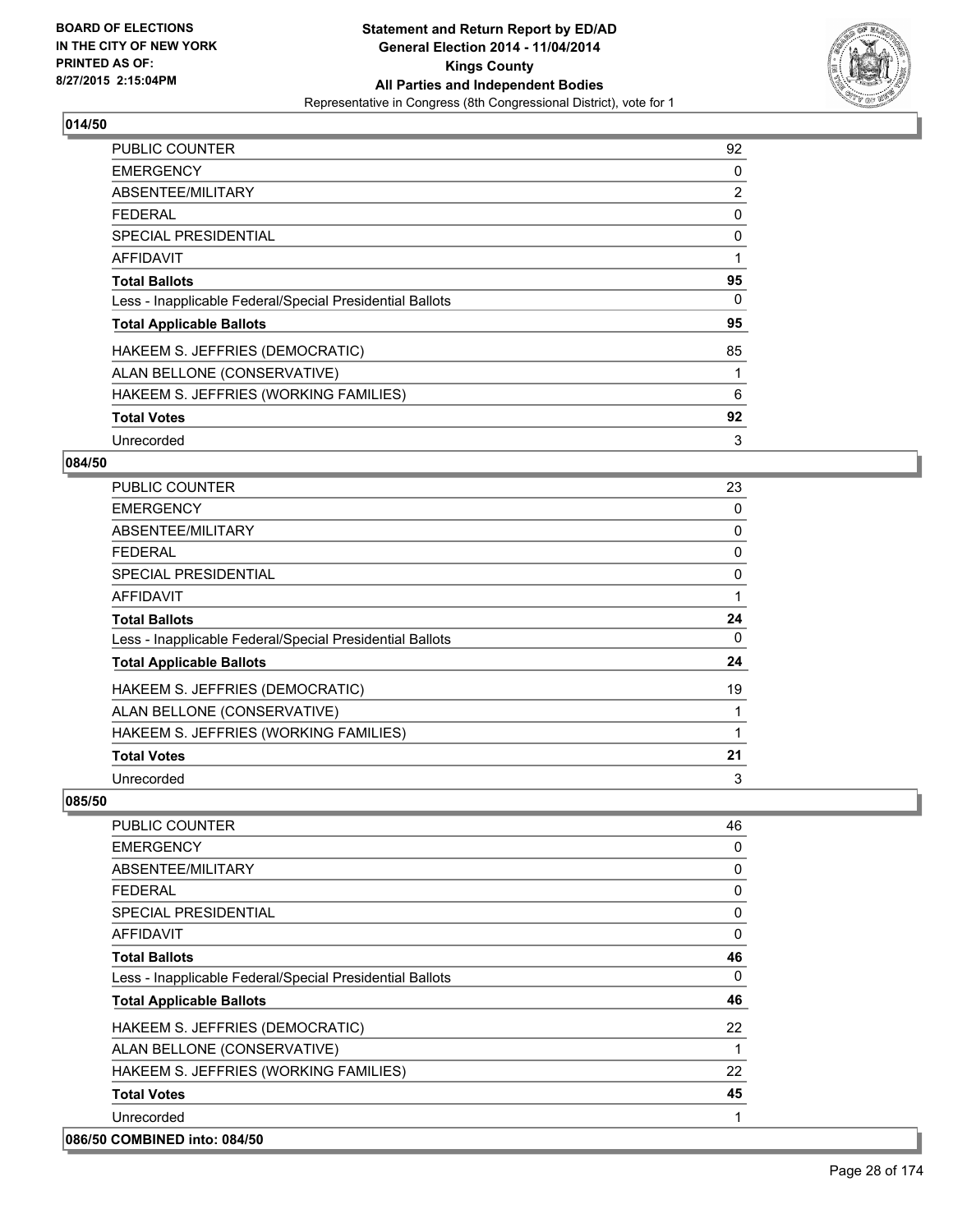

| <b>PUBLIC COUNTER</b>                                    | 32 |
|----------------------------------------------------------|----|
| <b>EMERGENCY</b>                                         | 0  |
| ABSENTEE/MILITARY                                        | 1  |
| <b>FEDERAL</b>                                           | 1  |
| <b>SPECIAL PRESIDENTIAL</b>                              | 0  |
| <b>AFFIDAVIT</b>                                         | 0  |
| <b>Total Ballots</b>                                     | 34 |
| Less - Inapplicable Federal/Special Presidential Ballots | 0  |
| <b>Total Applicable Ballots</b>                          | 34 |
| HAKEEM S. JEFFRIES (DEMOCRATIC)                          | 23 |
| ALAN BELLONE (CONSERVATIVE)                              | 2  |
| HAKEEM S. JEFFRIES (WORKING FAMILIES)                    | 8  |
| <b>Total Votes</b>                                       | 33 |
| Unrecorded                                               | 1  |

| <b>PUBLIC COUNTER</b>                                    | 207 |
|----------------------------------------------------------|-----|
| <b>EMERGENCY</b>                                         | 0   |
| ABSENTEE/MILITARY                                        | 0   |
| <b>FEDERAL</b>                                           |     |
| SPECIAL PRESIDENTIAL                                     | 0   |
| <b>AFFIDAVIT</b>                                         | 6   |
| <b>Total Ballots</b>                                     | 214 |
| Less - Inapplicable Federal/Special Presidential Ballots | 0   |
| <b>Total Applicable Ballots</b>                          | 214 |
| HAKEEM S. JEFFRIES (DEMOCRATIC)                          | 124 |
| ALAN BELLONE (CONSERVATIVE)                              | 9   |
| HAKEEM S. JEFFRIES (WORKING FAMILIES)                    | 71  |
| UNATTRIBUTABLE WRITE-IN (WRITE-IN)                       | 1   |
| <b>Total Votes</b>                                       | 205 |
| Unrecorded                                               | 9   |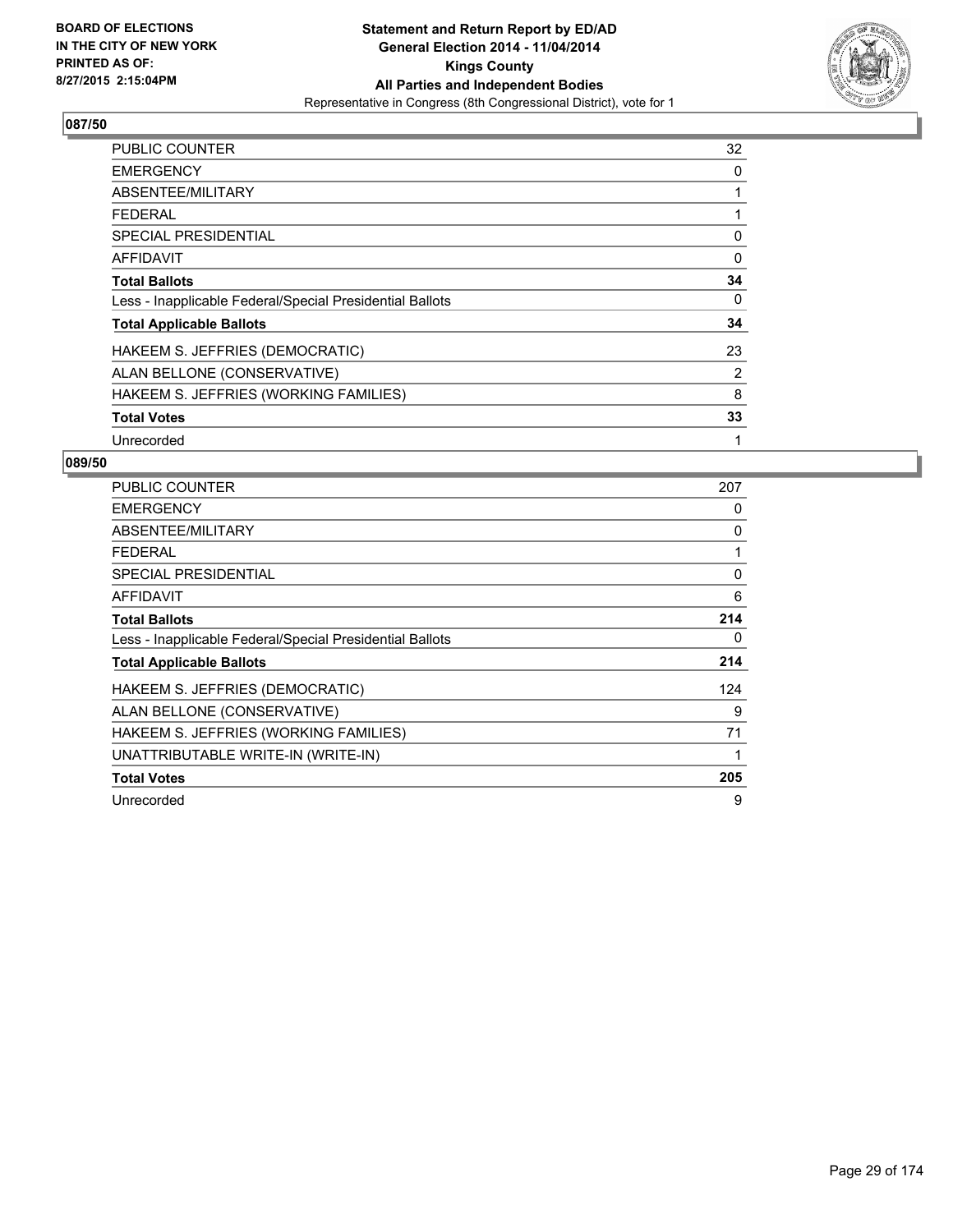

| <b>PUBLIC COUNTER</b>                                    | 114 |
|----------------------------------------------------------|-----|
| <b>EMERGENCY</b>                                         | 0   |
| ABSENTEE/MILITARY                                        | 0   |
| <b>FEDERAL</b>                                           | 1   |
| <b>SPECIAL PRESIDENTIAL</b>                              | 0   |
| <b>AFFIDAVIT</b>                                         | 4   |
| <b>Total Ballots</b>                                     | 119 |
| Less - Inapplicable Federal/Special Presidential Ballots | 0   |
| <b>Total Applicable Ballots</b>                          | 119 |
| HAKEEM S. JEFFRIES (DEMOCRATIC)                          | 89  |
| ALAN BELLONE (CONSERVATIVE)                              | 1   |
| HAKEEM S. JEFFRIES (WORKING FAMILIES)                    | 27  |
| STEVE PERRY (WRITE-IN)                                   | 1   |
| <b>Total Votes</b>                                       | 118 |
| Unrecorded                                               |     |

#### **091/50**

| <b>PUBLIC COUNTER</b>                                    | 237 |
|----------------------------------------------------------|-----|
| <b>EMERGENCY</b>                                         | 0   |
| ABSENTEE/MILITARY                                        | 3   |
| <b>FEDERAL</b>                                           | 2   |
| SPECIAL PRESIDENTIAL                                     | 0   |
| <b>AFFIDAVIT</b>                                         | 8   |
| <b>Total Ballots</b>                                     | 250 |
| Less - Inapplicable Federal/Special Presidential Ballots | 0   |
| <b>Total Applicable Ballots</b>                          | 250 |
| HAKEEM S. JEFFRIES (DEMOCRATIC)                          | 173 |
| ALAN BELLONE (CONSERVATIVE)                              | 6   |
| HAKEEM S. JEFFRIES (WORKING FAMILIES)                    | 65  |
| <b>Total Votes</b>                                       | 244 |
| Unrecorded                                               | 6   |

| <b>PUBLIC COUNTER</b>                                    | 205      |
|----------------------------------------------------------|----------|
| <b>EMERGENCY</b>                                         | 0        |
| ABSENTEE/MILITARY                                        | 3        |
| <b>FEDERAL</b>                                           | 2        |
| SPECIAL PRESIDENTIAL                                     | $\Omega$ |
| AFFIDAVIT                                                | 3        |
| <b>Total Ballots</b>                                     | 213      |
| Less - Inapplicable Federal/Special Presidential Ballots | 0        |
| <b>Total Applicable Ballots</b>                          | 213      |
| HAKEEM S. JEFFRIES (DEMOCRATIC)                          | 148      |
| ALAN BELLONE (CONSERVATIVE)                              | 7        |
| HAKEEM S. JEFFRIES (WORKING FAMILIES)                    | 47       |
| <b>Total Votes</b>                                       | 202      |
| Unrecorded                                               | 11       |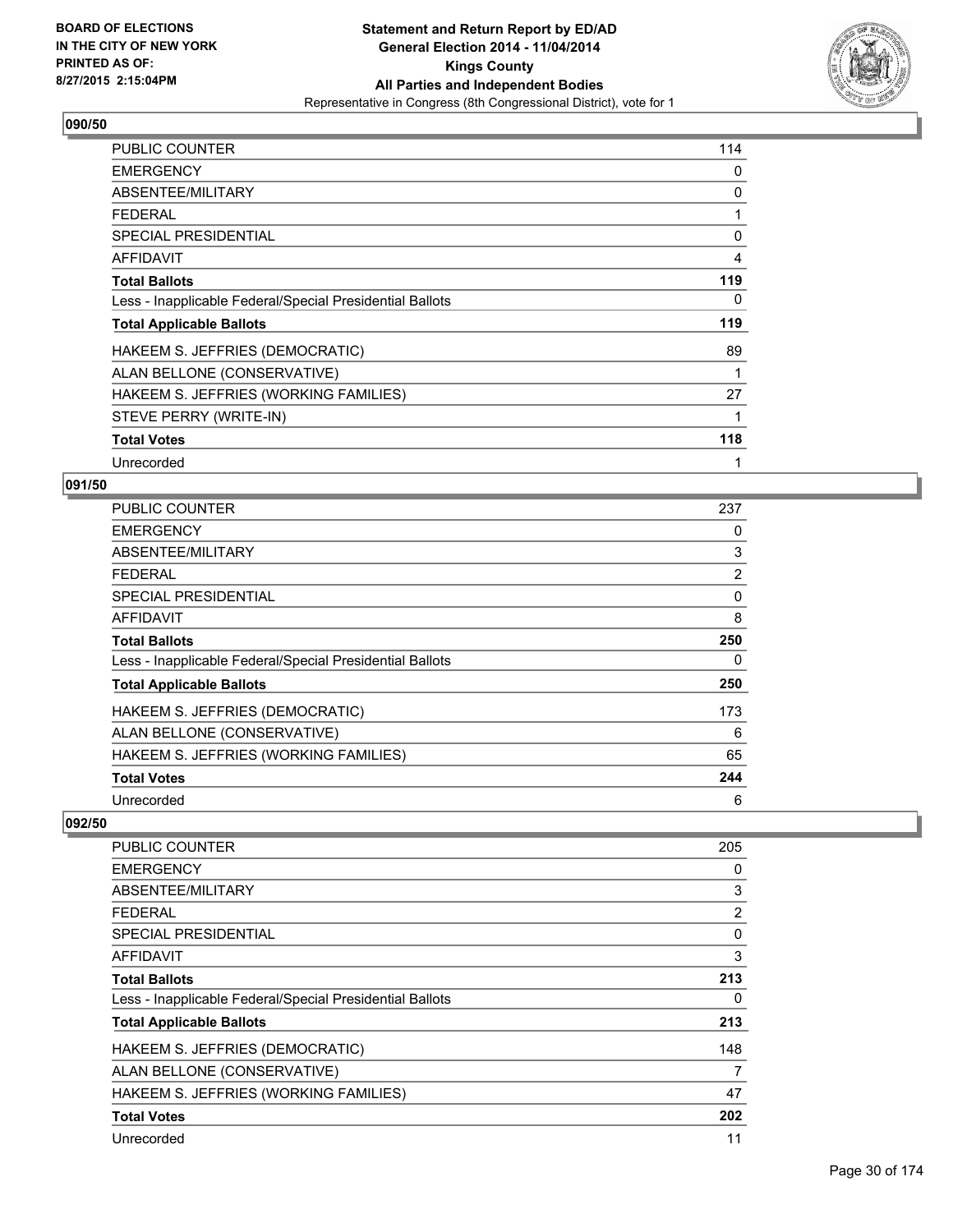

| <b>PUBLIC COUNTER</b>                                    | 39 |
|----------------------------------------------------------|----|
| <b>EMERGENCY</b>                                         | 0  |
| ABSENTEE/MILITARY                                        | 0  |
| <b>FEDERAL</b>                                           |    |
| <b>SPECIAL PRESIDENTIAL</b>                              | 0  |
| AFFIDAVIT                                                | 0  |
| <b>Total Ballots</b>                                     | 40 |
| Less - Inapplicable Federal/Special Presidential Ballots | 0  |
| <b>Total Applicable Ballots</b>                          | 40 |
| HAKEEM S. JEFFRIES (DEMOCRATIC)                          | 29 |
| ALAN BELLONE (CONSERVATIVE)                              | 0  |
| HAKEEM S. JEFFRIES (WORKING FAMILIES)                    | 9  |
| <b>Total Votes</b>                                       | 38 |
| Unrecorded                                               | 2  |

## **094/50**

| PUBLIC COUNTER                                           | 17 |
|----------------------------------------------------------|----|
| <b>EMERGENCY</b>                                         | 0  |
| ABSENTEE/MILITARY                                        | 0  |
| <b>FEDERAL</b>                                           | 0  |
| <b>SPECIAL PRESIDENTIAL</b>                              | 0  |
| <b>AFFIDAVIT</b>                                         | 0  |
| <b>Total Ballots</b>                                     | 17 |
| Less - Inapplicable Federal/Special Presidential Ballots | 0  |
| <b>Total Applicable Ballots</b>                          | 17 |
| HAKEEM S. JEFFRIES (DEMOCRATIC)                          | 13 |
| ALAN BELLONE (CONSERVATIVE)                              | 0  |
| HAKEEM S. JEFFRIES (WORKING FAMILIES)                    |    |
| <b>Total Votes</b>                                       | 14 |
| Unrecorded                                               | 3  |

| <b>PUBLIC COUNTER</b>                                    | 0 |
|----------------------------------------------------------|---|
| <b>EMERGENCY</b>                                         | 0 |
| ABSENTEE/MILITARY                                        | 0 |
| <b>FEDERAL</b>                                           | 0 |
| <b>SPECIAL PRESIDENTIAL</b>                              | 0 |
| <b>AFFIDAVIT</b>                                         | 0 |
| <b>Total Ballots</b>                                     | 0 |
| Less - Inapplicable Federal/Special Presidential Ballots | 0 |
| <b>Total Applicable Ballots</b>                          | 0 |
| HAKEEM S. JEFFRIES (DEMOCRATIC)                          | 0 |
| ALAN BELLONE (CONSERVATIVE)                              | 0 |
| HAKEEM S. JEFFRIES (WORKING FAMILIES)                    | 0 |
| <b>Total Votes</b>                                       | 0 |
|                                                          |   |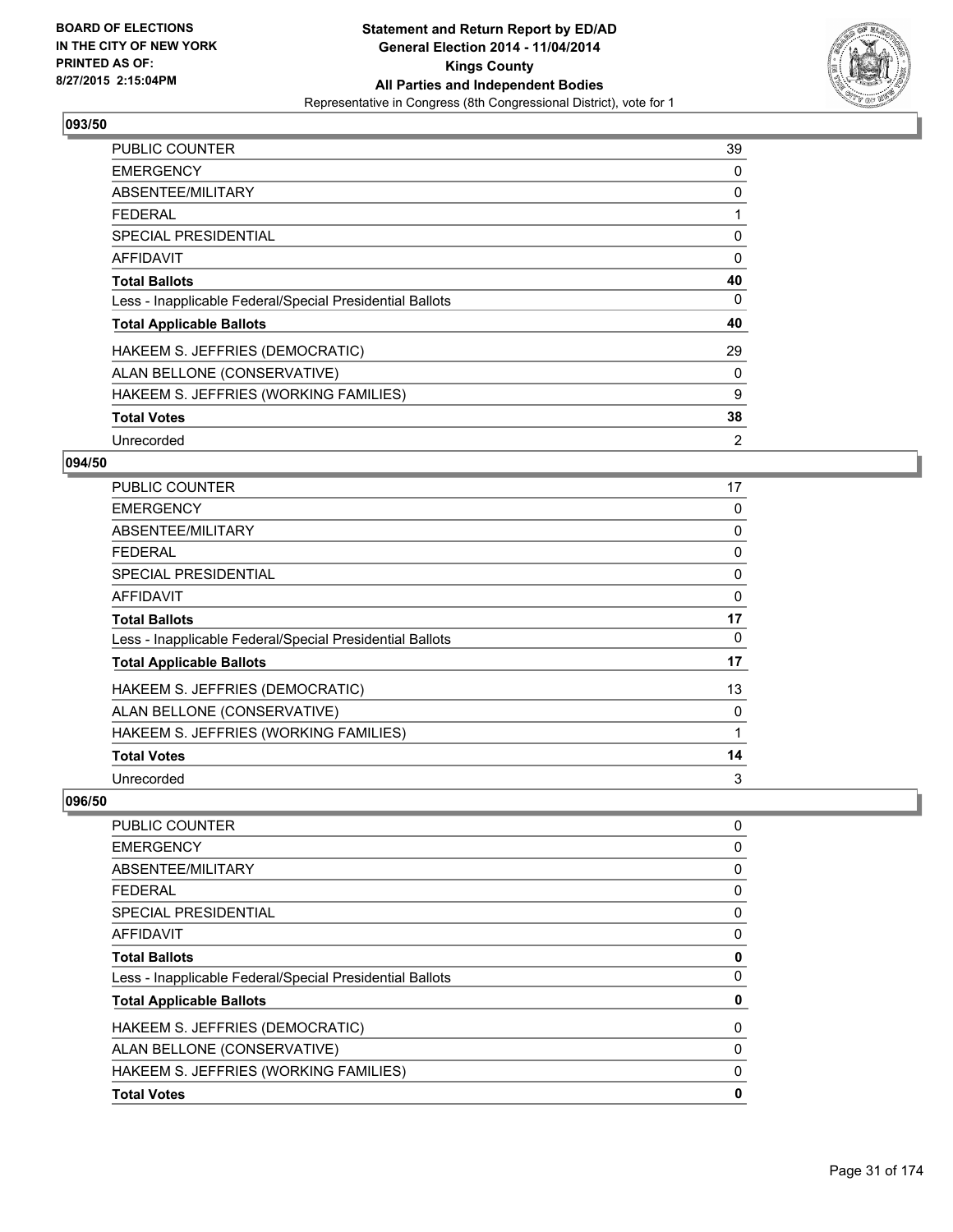

| <b>PUBLIC COUNTER</b>                                    | 64 |
|----------------------------------------------------------|----|
| <b>EMERGENCY</b>                                         | 0  |
| ABSENTEE/MILITARY                                        | 1  |
| <b>FEDERAL</b>                                           | 0  |
| <b>SPECIAL PRESIDENTIAL</b>                              | 0  |
| <b>AFFIDAVIT</b>                                         | 1  |
| <b>Total Ballots</b>                                     | 66 |
| Less - Inapplicable Federal/Special Presidential Ballots | 0  |
| <b>Total Applicable Ballots</b>                          | 66 |
| HAKEEM S. JEFFRIES (DEMOCRATIC)                          | 39 |
| ALAN BELLONE (CONSERVATIVE)                              | 10 |
| HAKEEM S. JEFFRIES (WORKING FAMILIES)                    | 14 |
| <b>Total Votes</b>                                       | 63 |
| Unrecorded                                               | 3  |

## **024/52**

| <b>PUBLIC COUNTER</b>                                    | 49       |
|----------------------------------------------------------|----------|
| <b>EMERGENCY</b>                                         | 0        |
| ABSENTEE/MILITARY                                        | 0        |
| <b>FEDERAL</b>                                           | 0        |
| <b>SPECIAL PRESIDENTIAL</b>                              | 0        |
| <b>AFFIDAVIT</b>                                         | $\Omega$ |
| <b>Total Ballots</b>                                     | 49       |
| Less - Inapplicable Federal/Special Presidential Ballots | 0        |
| <b>Total Applicable Ballots</b>                          | 49       |
| HAKEEM S. JEFFRIES (DEMOCRATIC)                          | 27       |
| ALAN BELLONE (CONSERVATIVE)                              | 8        |
| HAKEEM S. JEFFRIES (WORKING FAMILIES)                    | 13       |
| <b>Total Votes</b>                                       | 48       |
| Unrecorded                                               | 1        |

| PUBLIC COUNTER                                           | 148 |
|----------------------------------------------------------|-----|
| <b>EMERGENCY</b>                                         | 0   |
| ABSENTEE/MILITARY                                        | 3   |
| <b>FEDERAL</b>                                           | 2   |
| <b>SPECIAL PRESIDENTIAL</b>                              | 0   |
| AFFIDAVIT                                                | 0   |
| <b>Total Ballots</b>                                     | 153 |
| Less - Inapplicable Federal/Special Presidential Ballots | 0   |
| <b>Total Applicable Ballots</b>                          | 153 |
| HAKEEM S. JEFFRIES (DEMOCRATIC)                          | 107 |
| ALAN BELLONE (CONSERVATIVE)                              | 18  |
| HAKEEM S. JEFFRIES (WORKING FAMILIES)                    | 21  |
| <b>NOAH SINGMAN (WRITE-IN)</b>                           | 1   |
| <b>Total Votes</b>                                       | 147 |
| Unrecorded                                               | 6   |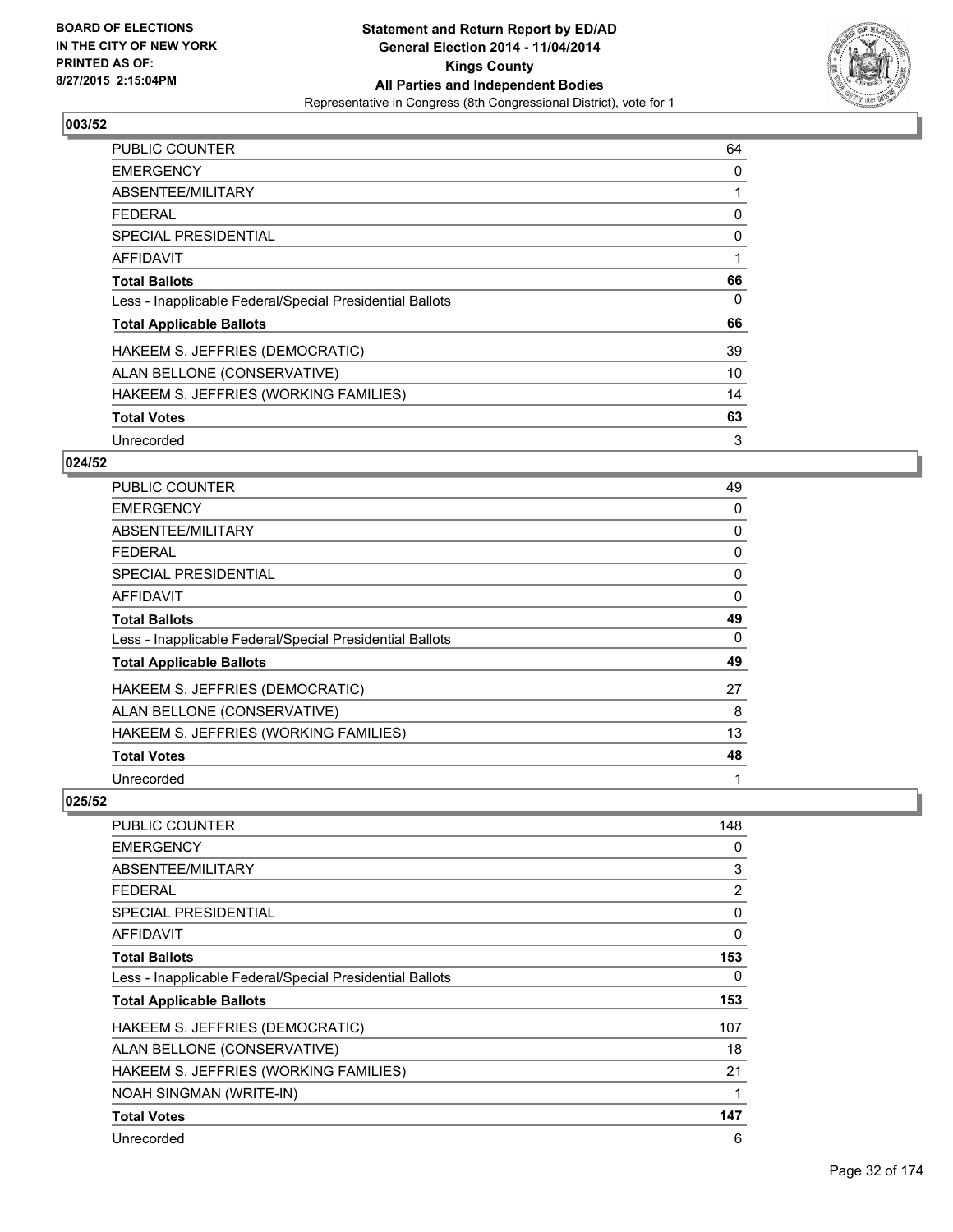

| <b>PUBLIC COUNTER</b>                                    | 93               |
|----------------------------------------------------------|------------------|
| <b>EMERGENCY</b>                                         | 0                |
| ABSENTEE/MILITARY                                        | 5                |
| <b>FEDERAL</b>                                           | 0                |
| <b>SPECIAL PRESIDENTIAL</b>                              | 0                |
| <b>AFFIDAVIT</b>                                         | $\overline{4}$   |
| <b>Total Ballots</b>                                     | 102              |
| Less - Inapplicable Federal/Special Presidential Ballots | 0                |
| <b>Total Applicable Ballots</b>                          | 102 <sub>2</sub> |
| HAKEEM S. JEFFRIES (DEMOCRATIC)                          | 72               |
| ALAN BELLONE (CONSERVATIVE)                              | 6                |
| HAKEEM S. JEFFRIES (WORKING FAMILIES)                    | 21               |
| <b>Total Votes</b>                                       | 99               |
| Unrecorded                                               | 3                |

## **030/52**

| <b>PUBLIC COUNTER</b>                                    | 262            |
|----------------------------------------------------------|----------------|
| <b>EMERGENCY</b>                                         | 0              |
| ABSENTEE/MILITARY                                        | 19             |
| <b>FEDERAL</b>                                           | $\overline{2}$ |
| <b>SPECIAL PRESIDENTIAL</b>                              | $\Omega$       |
| <b>AFFIDAVIT</b>                                         | 4              |
| <b>Total Ballots</b>                                     | 287            |
| Less - Inapplicable Federal/Special Presidential Ballots | 0              |
| <b>Total Applicable Ballots</b>                          | 287            |
| HAKEEM S. JEFFRIES (DEMOCRATIC)                          | 206            |
| ALAN BELLONE (CONSERVATIVE)                              | 10             |
| HAKEEM S. JEFFRIES (WORKING FAMILIES)                    | 55             |
| <b>Total Votes</b>                                       | 271            |
| Unrecorded                                               | 16             |

| PUBLIC COUNTER                                           | 324 |
|----------------------------------------------------------|-----|
| <b>EMERGENCY</b>                                         | 0   |
| ABSENTEE/MILITARY                                        | 8   |
| <b>FEDERAL</b>                                           | 4   |
| SPECIAL PRESIDENTIAL                                     | 0   |
| AFFIDAVIT                                                | 2   |
| <b>Total Ballots</b>                                     | 338 |
| Less - Inapplicable Federal/Special Presidential Ballots | 0   |
| <b>Total Applicable Ballots</b>                          | 338 |
| HAKEEM S. JEFFRIES (DEMOCRATIC)                          | 222 |
| ALAN BELLONE (CONSERVATIVE)                              | 22  |
| HAKEEM S. JEFFRIES (WORKING FAMILIES)                    | 83  |
| <b>Total Votes</b>                                       | 327 |
| Unrecorded                                               | 11  |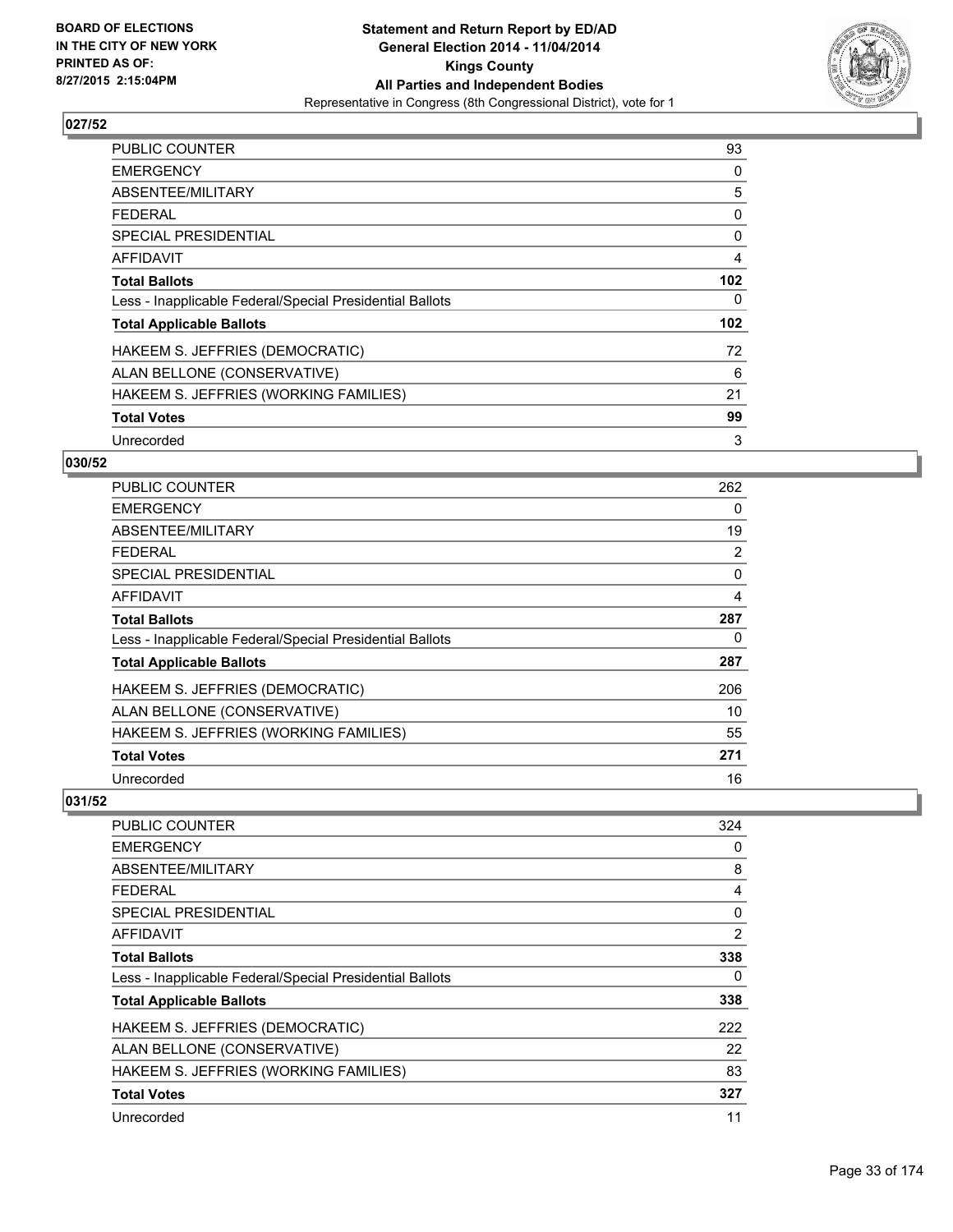

| <b>PUBLIC COUNTER</b>                                    | 277 |
|----------------------------------------------------------|-----|
| <b>EMERGENCY</b>                                         | 0   |
| ABSENTEE/MILITARY                                        | 7   |
| <b>FEDERAL</b>                                           | 0   |
| <b>SPECIAL PRESIDENTIAL</b>                              | 0   |
| <b>AFFIDAVIT</b>                                         | 1   |
| <b>Total Ballots</b>                                     | 285 |
| Less - Inapplicable Federal/Special Presidential Ballots | 0   |
| <b>Total Applicable Ballots</b>                          | 285 |
| HAKEEM S. JEFFRIES (DEMOCRATIC)                          | 179 |
| ALAN BELLONE (CONSERVATIVE)                              | 15  |
| HAKEEM S. JEFFRIES (WORKING FAMILIES)                    | 72  |
| <b>Total Votes</b>                                       | 266 |
| Unrecorded                                               | 19  |

## **033/52**

| PUBLIC COUNTER                                           | 310 |
|----------------------------------------------------------|-----|
| <b>EMERGENCY</b>                                         | 0   |
| ABSENTEE/MILITARY                                        | 6   |
| <b>FEDERAL</b>                                           | 5   |
| <b>SPECIAL PRESIDENTIAL</b>                              | 0   |
| <b>AFFIDAVIT</b>                                         | 2   |
| <b>Total Ballots</b>                                     | 323 |
| Less - Inapplicable Federal/Special Presidential Ballots | 0   |
| <b>Total Applicable Ballots</b>                          | 323 |
| HAKEEM S. JEFFRIES (DEMOCRATIC)                          | 196 |
| ALAN BELLONE (CONSERVATIVE)                              | 14  |
| HAKEEM S. JEFFRIES (WORKING FAMILIES)                    | 101 |
| SOURAV SEN (WRITE-IN)                                    | 1   |
| STEPHAWE F. ADAM (WRITE-IN)                              | 1   |
| <b>Total Votes</b>                                       | 313 |
| Unrecorded                                               | 10  |

| <b>PUBLIC COUNTER</b>                                    | 0 |
|----------------------------------------------------------|---|
| <b>EMERGENCY</b>                                         | 0 |
| ABSENTEE/MILITARY                                        | 0 |
| <b>FEDERAL</b>                                           | 0 |
| SPECIAL PRESIDENTIAL                                     | 0 |
| AFFIDAVIT                                                | 0 |
| <b>Total Ballots</b>                                     | 0 |
| Less - Inapplicable Federal/Special Presidential Ballots | 0 |
| <b>Total Applicable Ballots</b>                          | 0 |
| HAKEEM S. JEFFRIES (DEMOCRATIC)                          | 0 |
| ALAN BELLONE (CONSERVATIVE)                              | 0 |
| HAKEEM S. JEFFRIES (WORKING FAMILIES)                    | 0 |
| <b>Total Votes</b>                                       | 0 |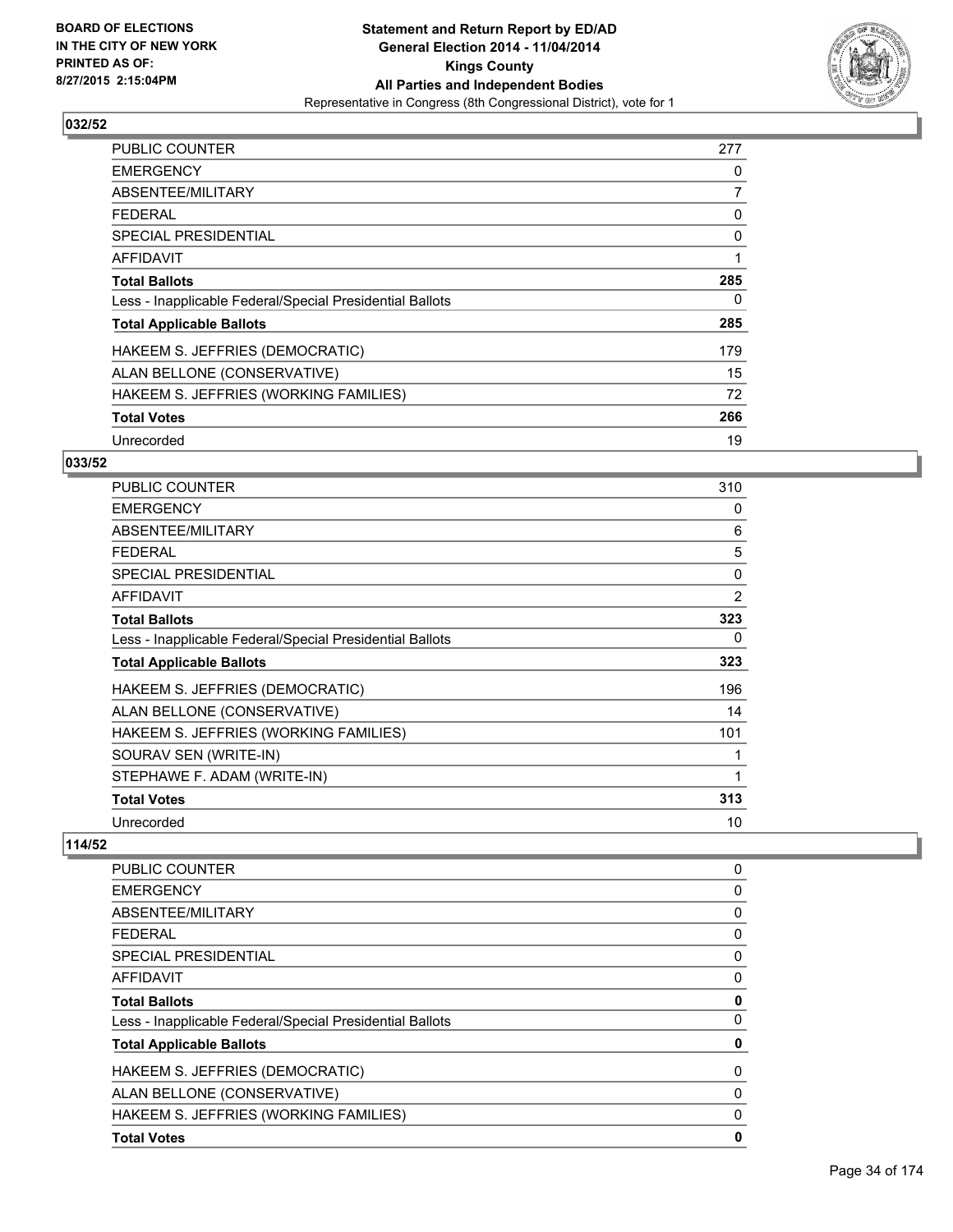

| <b>PUBLIC COUNTER</b>                                    | 43 |
|----------------------------------------------------------|----|
| <b>EMERGENCY</b>                                         | 0  |
| ABSENTEE/MILITARY                                        | 0  |
| <b>FEDERAL</b>                                           | 0  |
| <b>SPECIAL PRESIDENTIAL</b>                              | 0  |
| <b>AFFIDAVIT</b>                                         | 2  |
| <b>Total Ballots</b>                                     | 45 |
| Less - Inapplicable Federal/Special Presidential Ballots | 0  |
| <b>Total Applicable Ballots</b>                          | 45 |
| HAKEEM S. JEFFRIES (DEMOCRATIC)                          | 40 |
| ALAN BELLONE (CONSERVATIVE)                              | 0  |
| HAKEEM S. JEFFRIES (WORKING FAMILIES)                    | 1  |
| <b>Total Votes</b>                                       | 41 |
| Unrecorded                                               | 4  |

| <b>PUBLIC COUNTER</b>                                    | 76           |
|----------------------------------------------------------|--------------|
| <b>EMERGENCY</b>                                         | 0            |
| ABSENTEE/MILITARY                                        | 1            |
| <b>FEDERAL</b>                                           | 0            |
| <b>SPECIAL PRESIDENTIAL</b>                              | 0            |
| <b>AFFIDAVIT</b>                                         | $\mathbf{1}$ |
| <b>Total Ballots</b>                                     | 78           |
| Less - Inapplicable Federal/Special Presidential Ballots | 0            |
| <b>Total Applicable Ballots</b>                          | 78           |
| HAKEEM S. JEFFRIES (DEMOCRATIC)                          | 64           |
| ALAN BELLONE (CONSERVATIVE)                              | 0            |
| HAKEEM S. JEFFRIES (WORKING FAMILIES)                    | 1            |
| UNATTRIBUTABLE WRITE-IN (WRITE-IN)                       | 1            |
| <b>Total Votes</b>                                       | 66           |
| Unrecorded                                               | 12           |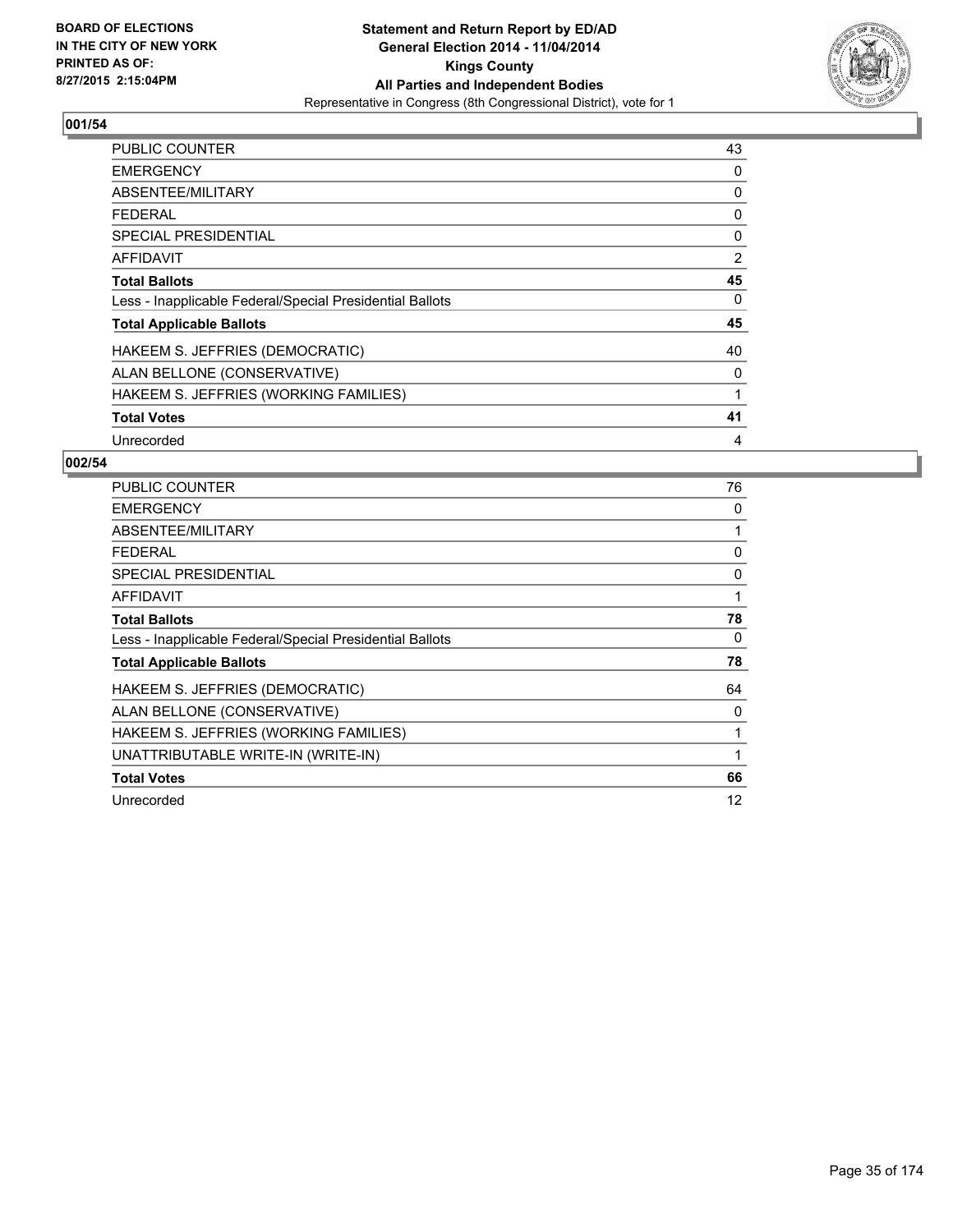

| <b>PUBLIC COUNTER</b>                                    | 97  |
|----------------------------------------------------------|-----|
| <b>EMERGENCY</b>                                         | 0   |
| ABSENTEE/MILITARY                                        | 2   |
| <b>FEDERAL</b>                                           | 1   |
| <b>SPECIAL PRESIDENTIAL</b>                              | 0   |
| AFFIDAVIT                                                | 3   |
| <b>Total Ballots</b>                                     | 103 |
| Less - Inapplicable Federal/Special Presidential Ballots | 0   |
| <b>Total Applicable Ballots</b>                          | 103 |
| HAKEEM S. JEFFRIES (DEMOCRATIC)                          | 87  |
| ALAN BELLONE (CONSERVATIVE)                              | 4   |
| HAKEEM S. JEFFRIES (WORKING FAMILIES)                    | 3   |
| UNATTRIBUTABLE WRITE-IN (WRITE-IN)                       | 1   |
| <b>Total Votes</b>                                       | 95  |
| Unrecorded                                               | 8   |

# **004/54**

| <b>PUBLIC COUNTER</b>                                    | 113            |
|----------------------------------------------------------|----------------|
| <b>EMERGENCY</b>                                         | 0              |
| ABSENTEE/MILITARY                                        | $\overline{2}$ |
| <b>FEDERAL</b>                                           | 0              |
| <b>SPECIAL PRESIDENTIAL</b>                              | 0              |
| <b>AFFIDAVIT</b>                                         | 2              |
| <b>Total Ballots</b>                                     | 117            |
| Less - Inapplicable Federal/Special Presidential Ballots | 0              |
| <b>Total Applicable Ballots</b>                          | 117            |
| HAKEEM S. JEFFRIES (DEMOCRATIC)                          | 97             |
| ALAN BELLONE (CONSERVATIVE)                              | 6              |
| HAKEEM S. JEFFRIES (WORKING FAMILIES)                    | 1              |
| <b>Total Votes</b>                                       | 104            |
| Unrecorded                                               | 13             |

| <b>PUBLIC COUNTER</b>                                    | 19           |
|----------------------------------------------------------|--------------|
| <b>EMERGENCY</b>                                         | 0            |
| ABSENTEE/MILITARY                                        | 0            |
| FEDERAL                                                  | 0            |
| <b>SPECIAL PRESIDENTIAL</b>                              | 0            |
| AFFIDAVIT                                                | $\mathbf{0}$ |
| <b>Total Ballots</b>                                     | 19           |
| Less - Inapplicable Federal/Special Presidential Ballots | 0            |
| <b>Total Applicable Ballots</b>                          | 19           |
| HAKEEM S. JEFFRIES (DEMOCRATIC)                          | 16           |
| ALAN BELLONE (CONSERVATIVE)                              | 0            |
| HAKEEM S. JEFFRIES (WORKING FAMILIES)                    | 0            |
| <b>Total Votes</b>                                       | 16           |
| Unrecorded                                               | 3            |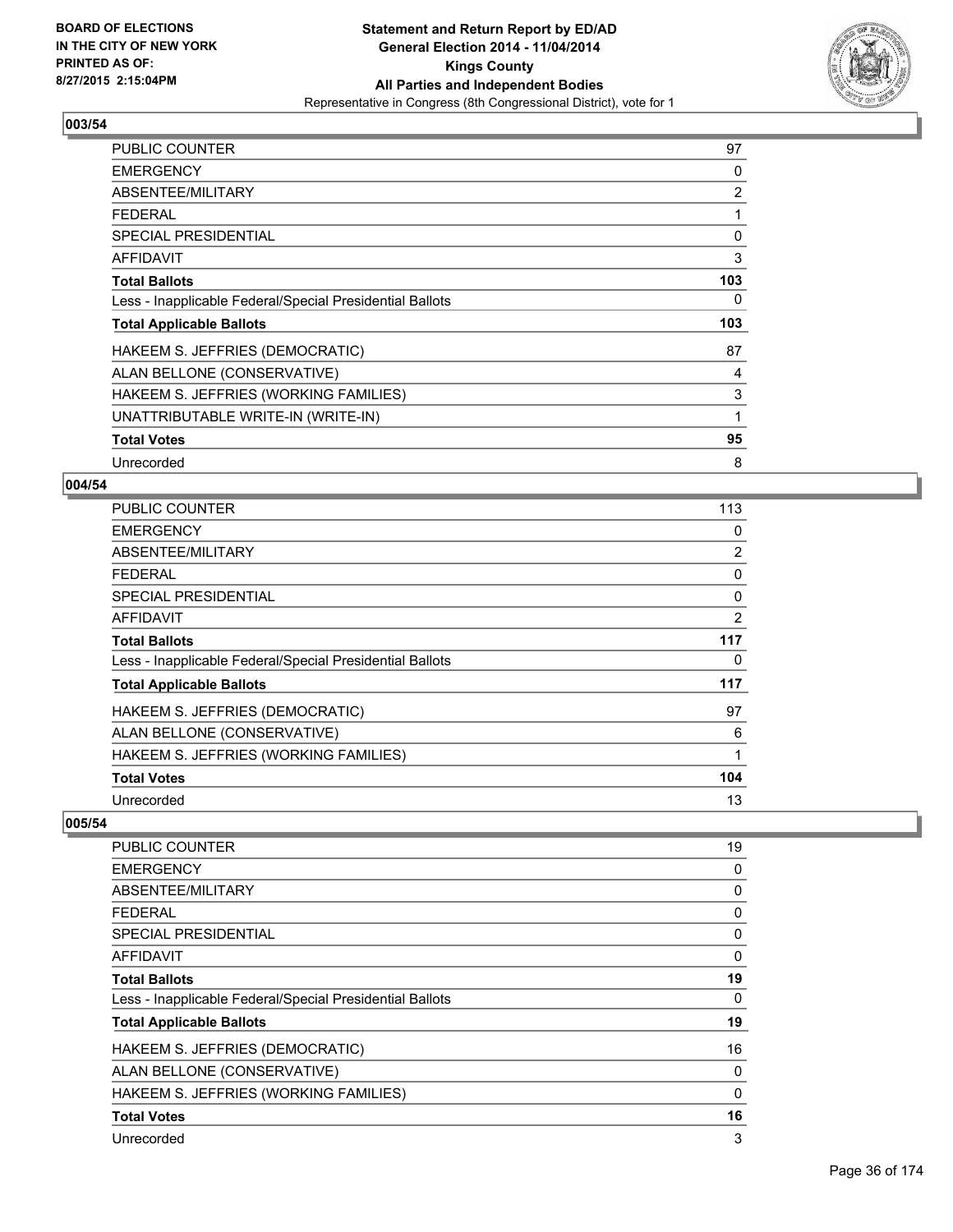

| <b>PUBLIC COUNTER</b>                                    | 170 |
|----------------------------------------------------------|-----|
| <b>EMERGENCY</b>                                         | 0   |
| ABSENTEE/MILITARY                                        | 2   |
| <b>FEDERAL</b>                                           | 0   |
| <b>SPECIAL PRESIDENTIAL</b>                              | 0   |
| AFFIDAVIT                                                | 9   |
| <b>Total Ballots</b>                                     | 181 |
| Less - Inapplicable Federal/Special Presidential Ballots | 0   |
| <b>Total Applicable Ballots</b>                          | 181 |
| HAKEEM S. JEFFRIES (DEMOCRATIC)                          | 149 |
| ALAN BELLONE (CONSERVATIVE)                              | 1   |
| HAKEEM S. JEFFRIES (WORKING FAMILIES)                    | 22  |
| <b>Total Votes</b>                                       | 172 |
| Unrecorded                                               | 9   |

## **008/54**

| <b>PUBLIC COUNTER</b>                                    | 151 |
|----------------------------------------------------------|-----|
| <b>EMERGENCY</b>                                         | 0   |
| ABSENTEE/MILITARY                                        |     |
| <b>FEDERAL</b>                                           | 0   |
| SPECIAL PRESIDENTIAL                                     | 0   |
| <b>AFFIDAVIT</b>                                         | 3   |
| <b>Total Ballots</b>                                     | 155 |
| Less - Inapplicable Federal/Special Presidential Ballots | 0   |
| <b>Total Applicable Ballots</b>                          | 155 |
| HAKEEM S. JEFFRIES (DEMOCRATIC)                          | 143 |
| ALAN BELLONE (CONSERVATIVE)                              | 0   |
| HAKEEM S. JEFFRIES (WORKING FAMILIES)                    | 3   |
| <b>Total Votes</b>                                       | 146 |
| Unrecorded                                               | 9   |

| <b>PUBLIC COUNTER</b>                                    | 92 |
|----------------------------------------------------------|----|
| <b>EMERGENCY</b>                                         | 0  |
| ABSENTEE/MILITARY                                        | 2  |
| <b>FEDERAL</b>                                           | 0  |
| <b>SPECIAL PRESIDENTIAL</b>                              | 0  |
| AFFIDAVIT                                                | 3  |
| <b>Total Ballots</b>                                     | 97 |
| Less - Inapplicable Federal/Special Presidential Ballots | 0  |
| <b>Total Applicable Ballots</b>                          | 97 |
| HAKEEM S. JEFFRIES (DEMOCRATIC)                          | 79 |
| ALAN BELLONE (CONSERVATIVE)                              | 2  |
| HAKEEM S. JEFFRIES (WORKING FAMILIES)                    | 7  |
| <b>Total Votes</b>                                       | 88 |
| Unrecorded                                               | 9  |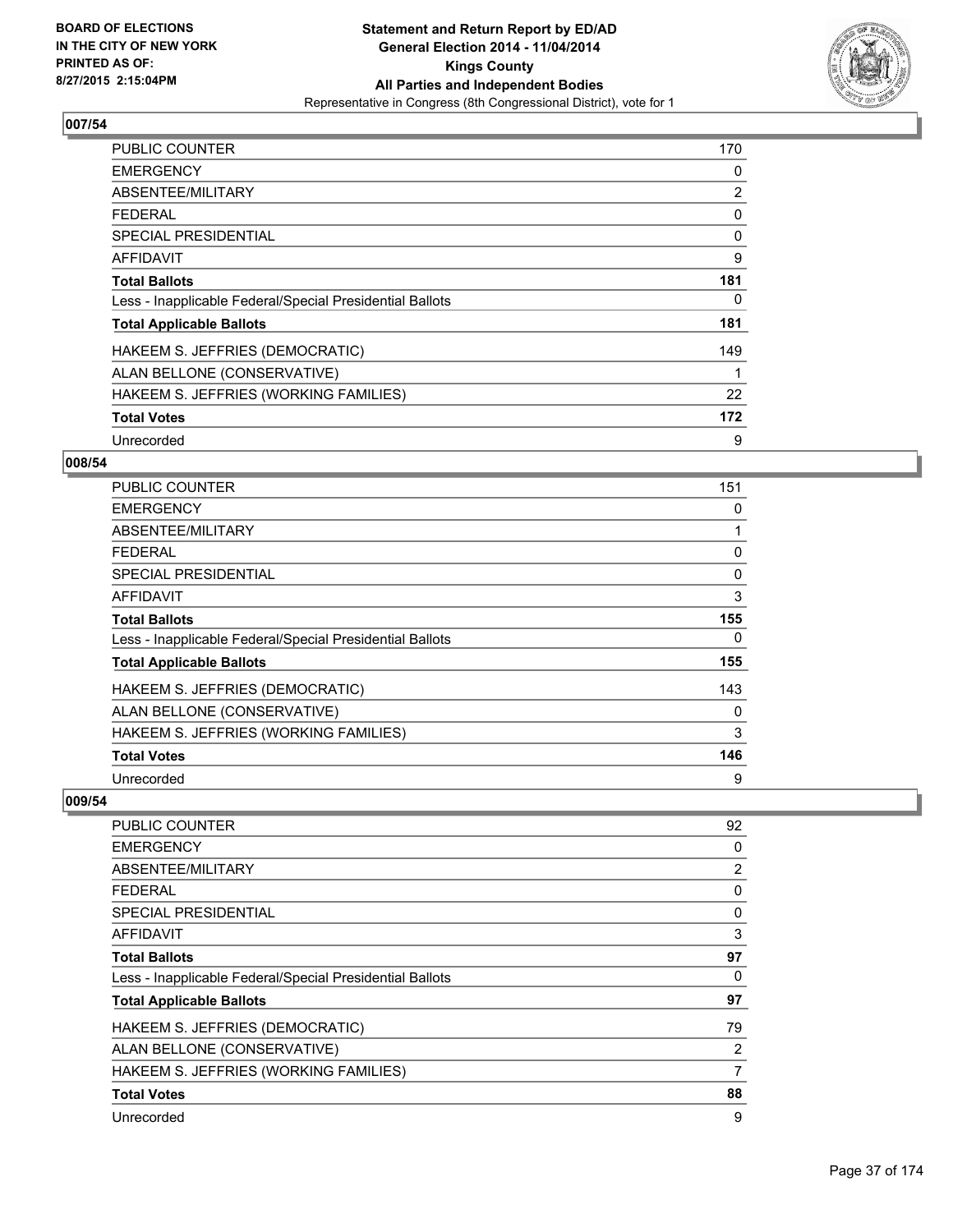

| <b>PUBLIC COUNTER</b>                                    | 109      |
|----------------------------------------------------------|----------|
| <b>EMERGENCY</b>                                         | 0        |
| ABSENTEE/MILITARY                                        | 0        |
| <b>FEDERAL</b>                                           |          |
| <b>SPECIAL PRESIDENTIAL</b>                              | 0        |
| <b>AFFIDAVIT</b>                                         | 1        |
| <b>Total Ballots</b>                                     | 111      |
| Less - Inapplicable Federal/Special Presidential Ballots | 0        |
| <b>Total Applicable Ballots</b>                          | 111      |
| HAKEEM S. JEFFRIES (DEMOCRATIC)                          | 103      |
| ALAN BELLONE (CONSERVATIVE)                              | 0        |
| HAKEEM S. JEFFRIES (WORKING FAMILIES)                    | $\Omega$ |
| <b>Total Votes</b>                                       | 103      |
| Unrecorded                                               | 8        |

## **011/54**

| PUBLIC COUNTER                                           | 142      |
|----------------------------------------------------------|----------|
| <b>EMERGENCY</b>                                         | 0        |
| ABSENTEE/MILITARY                                        | 6        |
| <b>FEDERAL</b>                                           | 0        |
| <b>SPECIAL PRESIDENTIAL</b>                              | 0        |
| AFFIDAVIT                                                | 6        |
| <b>Total Ballots</b>                                     | 154      |
| Less - Inapplicable Federal/Special Presidential Ballots | $\Omega$ |
| <b>Total Applicable Ballots</b>                          | 154      |
| HAKEEM S. JEFFRIES (DEMOCRATIC)                          | 118      |
| ALAN BELLONE (CONSERVATIVE)                              | 4        |
| HAKEEM S. JEFFRIES (WORKING FAMILIES)                    | 13       |
| <b>Total Votes</b>                                       | 135      |
| Unrecorded                                               | 19       |

| <b>PUBLIC COUNTER</b>                                    | 97 |
|----------------------------------------------------------|----|
| <b>EMERGENCY</b>                                         | 0  |
| ABSENTEE/MILITARY                                        | 0  |
| <b>FEDERAL</b>                                           | 0  |
| <b>SPECIAL PRESIDENTIAL</b>                              | 0  |
| AFFIDAVIT                                                | 0  |
| <b>Total Ballots</b>                                     | 97 |
| Less - Inapplicable Federal/Special Presidential Ballots | 0  |
| <b>Total Applicable Ballots</b>                          | 97 |
| HAKEEM S. JEFFRIES (DEMOCRATIC)                          | 79 |
| ALAN BELLONE (CONSERVATIVE)                              | 2  |
| HAKEEM S. JEFFRIES (WORKING FAMILIES)                    | 9  |
| <b>Total Votes</b>                                       | 90 |
| Unrecorded                                               | 7  |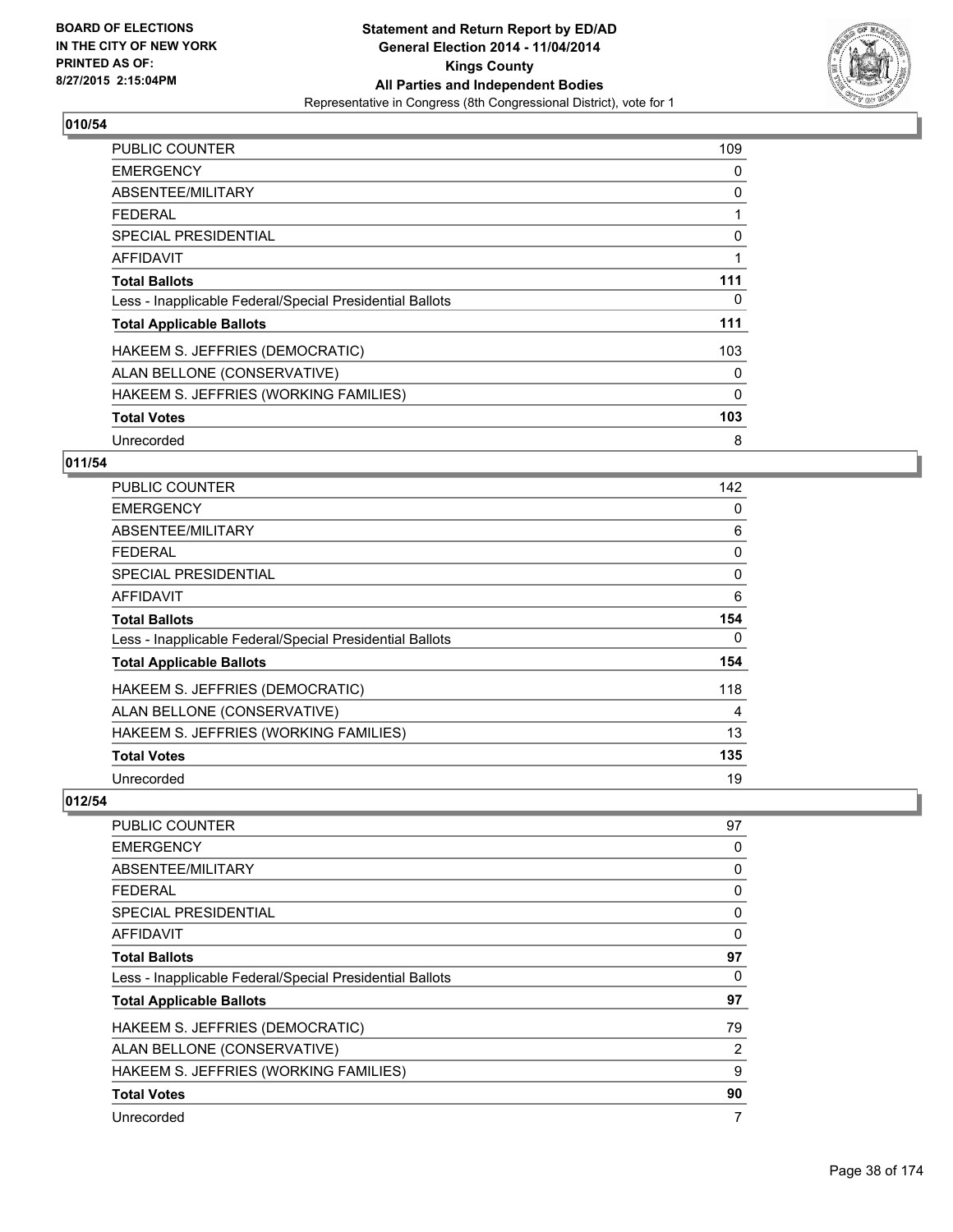

| <b>PUBLIC COUNTER</b>                                    | 82       |
|----------------------------------------------------------|----------|
| <b>EMERGENCY</b>                                         | 0        |
| ABSENTEE/MILITARY                                        | 0        |
| <b>FEDERAL</b>                                           | 0        |
| <b>SPECIAL PRESIDENTIAL</b>                              | 0        |
| <b>AFFIDAVIT</b>                                         | 2        |
| <b>Total Ballots</b>                                     | 84       |
| Less - Inapplicable Federal/Special Presidential Ballots | 0        |
| <b>Total Applicable Ballots</b>                          | 84       |
| HAKEEM S. JEFFRIES (DEMOCRATIC)                          | 66       |
| ALAN BELLONE (CONSERVATIVE)                              | $\Omega$ |
| HAKEEM S. JEFFRIES (WORKING FAMILIES)                    | 14       |
| <b>Total Votes</b>                                       | 80       |
| Unrecorded                                               | 4        |

# **016/54**

| <b>Total Votes</b>                                       | 6 |
|----------------------------------------------------------|---|
| HAKEEM S. JEFFRIES (WORKING FAMILIES)                    |   |
| ALAN BELLONE (CONSERVATIVE)                              | 0 |
| HAKEEM S. JEFFRIES (DEMOCRATIC)                          | 5 |
| <b>Total Applicable Ballots</b>                          | 6 |
| Less - Inapplicable Federal/Special Presidential Ballots | 0 |
| <b>Total Ballots</b>                                     | 6 |
| <b>AFFIDAVIT</b>                                         | 0 |
| <b>SPECIAL PRESIDENTIAL</b>                              | 0 |
| FEDERAL                                                  | 0 |
| <b>ABSENTEE/MILITARY</b>                                 | 0 |
| <b>EMERGENCY</b>                                         | 0 |
| PUBLIC COUNTER                                           | 6 |

| <b>PUBLIC COUNTER</b>                                    | 27 |
|----------------------------------------------------------|----|
| <b>EMERGENCY</b>                                         | 0  |
| ABSENTEE/MILITARY                                        | 0  |
| <b>FEDERAL</b>                                           | 0  |
| <b>SPECIAL PRESIDENTIAL</b>                              | 0  |
| AFFIDAVIT                                                | 0  |
| <b>Total Ballots</b>                                     | 27 |
| Less - Inapplicable Federal/Special Presidential Ballots | 0  |
| <b>Total Applicable Ballots</b>                          | 27 |
| HAKEEM S. JEFFRIES (DEMOCRATIC)                          | 22 |
| ALAN BELLONE (CONSERVATIVE)                              | 0  |
| HAKEEM S. JEFFRIES (WORKING FAMILIES)                    | 2  |
| <b>Total Votes</b>                                       | 24 |
| Unrecorded                                               | 3  |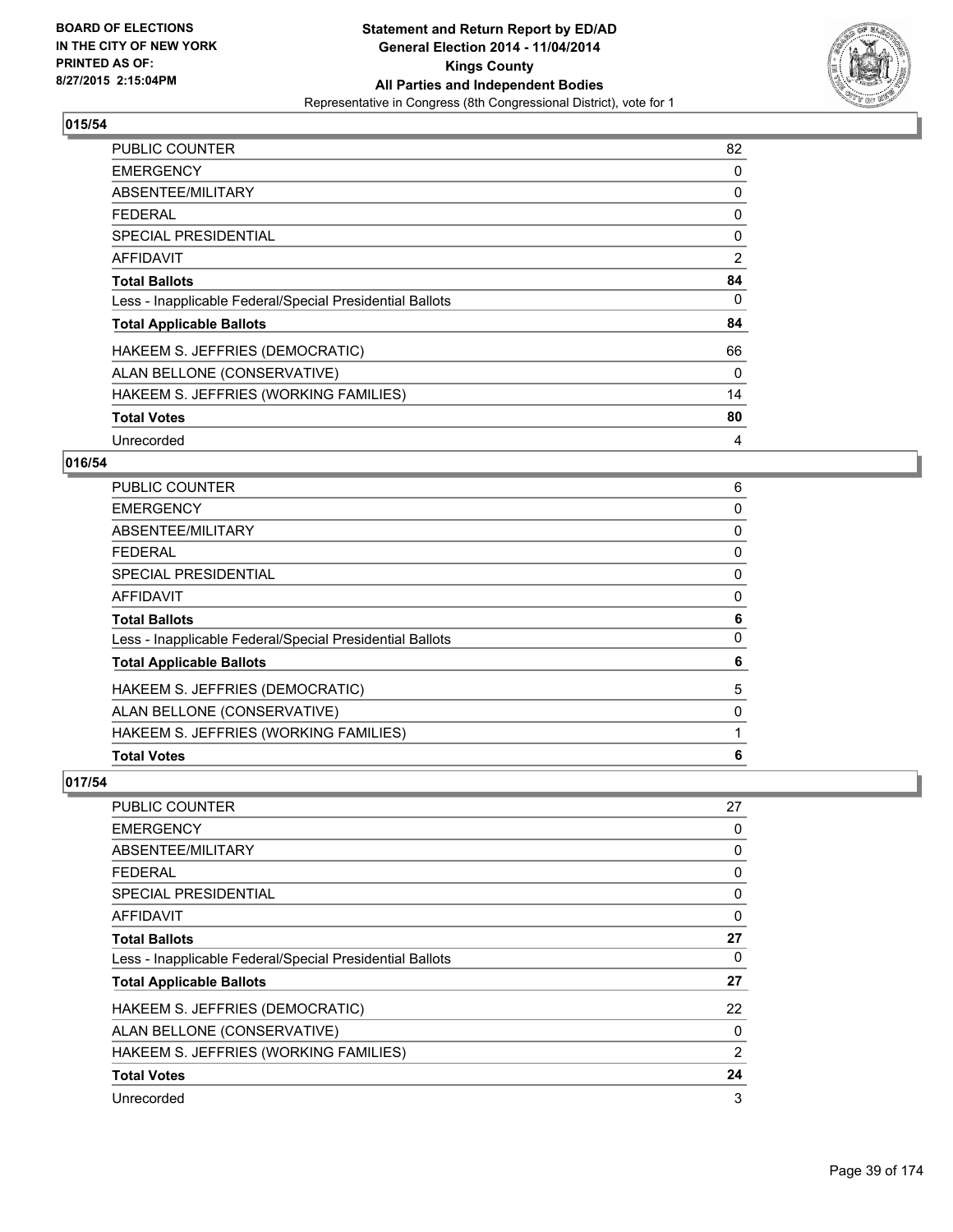

| 3 |
|---|
| 0 |
| 0 |
| 0 |
| 0 |
| 0 |
| 3 |
| 0 |
| 3 |
| 3 |
| 0 |
| 0 |
| 3 |
|   |

### **026/54**

| <b>PUBLIC COUNTER</b>                                    | 12 |
|----------------------------------------------------------|----|
| <b>EMERGENCY</b>                                         | 0  |
| ABSENTEE/MILITARY                                        | 0  |
| FEDERAL                                                  | 0  |
| <b>SPECIAL PRESIDENTIAL</b>                              | 0  |
| <b>AFFIDAVIT</b>                                         | 0  |
| <b>Total Ballots</b>                                     | 12 |
| Less - Inapplicable Federal/Special Presidential Ballots | 0  |
| <b>Total Applicable Ballots</b>                          | 12 |
| HAKEEM S. JEFFRIES (DEMOCRATIC)                          | 10 |
| ALAN BELLONE (CONSERVATIVE)                              | 0  |
| HAKEEM S. JEFFRIES (WORKING FAMILIES)                    | 1  |
| <b>Total Votes</b>                                       | 11 |
| Unrecorded                                               | 1  |

| <b>PUBLIC COUNTER</b>                                    | 105      |
|----------------------------------------------------------|----------|
| <b>EMERGENCY</b>                                         | 0        |
| ABSENTEE/MILITARY                                        | 0        |
| <b>FEDERAL</b>                                           | 0        |
| <b>SPECIAL PRESIDENTIAL</b>                              | $\Omega$ |
| AFFIDAVIT                                                | 2        |
| <b>Total Ballots</b>                                     | 107      |
| Less - Inapplicable Federal/Special Presidential Ballots | 0        |
| <b>Total Applicable Ballots</b>                          | 107      |
| HAKEEM S. JEFFRIES (DEMOCRATIC)                          | 93       |
| ALAN BELLONE (CONSERVATIVE)                              | 0        |
| HAKEEM S. JEFFRIES (WORKING FAMILIES)                    | 9        |
| <b>Total Votes</b>                                       | 102      |
| Unrecorded                                               | 5        |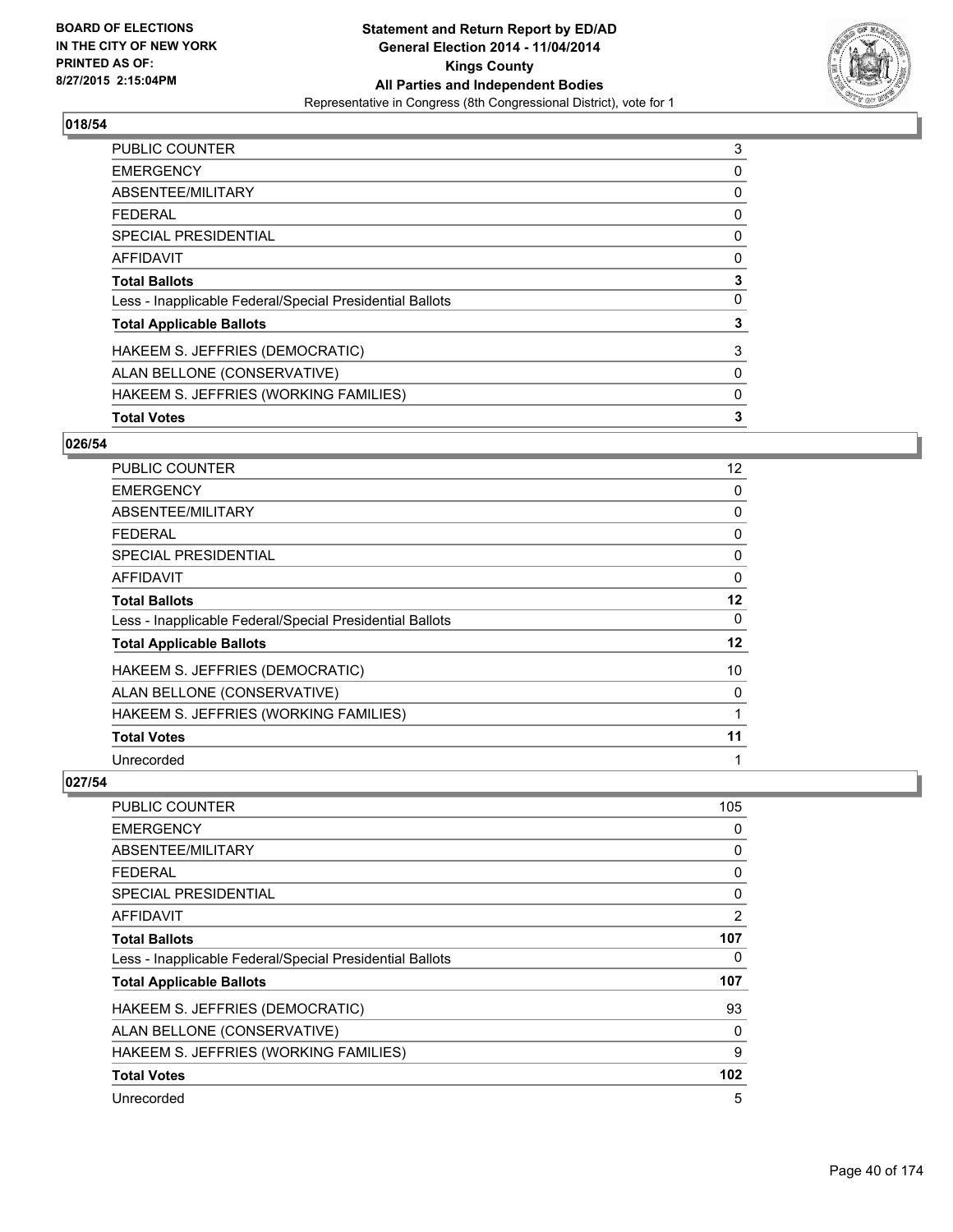

| <b>PUBLIC COUNTER</b>                                    | 172 |
|----------------------------------------------------------|-----|
| <b>EMERGENCY</b>                                         | 0   |
| ABSENTEE/MILITARY                                        | 3   |
| <b>FEDERAL</b>                                           |     |
| <b>SPECIAL PRESIDENTIAL</b>                              | 0   |
| <b>AFFIDAVIT</b>                                         | 6   |
| <b>Total Ballots</b>                                     | 182 |
| Less - Inapplicable Federal/Special Presidential Ballots | 0   |
| <b>Total Applicable Ballots</b>                          | 182 |
| HAKEEM S. JEFFRIES (DEMOCRATIC)                          | 145 |
| ALAN BELLONE (CONSERVATIVE)                              | 0   |
| HAKEEM S. JEFFRIES (WORKING FAMILIES)                    | 8   |
| <b>Total Votes</b>                                       | 153 |
| Unrecorded                                               | 29  |

## **029/54**

| PUBLIC COUNTER                                           | 92             |
|----------------------------------------------------------|----------------|
| <b>EMERGENCY</b>                                         | 0              |
| ABSENTEE/MILITARY                                        | $\overline{2}$ |
| <b>FEDERAL</b>                                           | 0              |
| <b>SPECIAL PRESIDENTIAL</b>                              | 0              |
| <b>AFFIDAVIT</b>                                         | 0              |
| <b>Total Ballots</b>                                     | 94             |
| Less - Inapplicable Federal/Special Presidential Ballots | 0              |
| <b>Total Applicable Ballots</b>                          | 94             |
| HAKEEM S. JEFFRIES (DEMOCRATIC)                          | 83             |
| ALAN BELLONE (CONSERVATIVE)                              |                |
| HAKEEM S. JEFFRIES (WORKING FAMILIES)                    | 5              |
| <b>Total Votes</b>                                       | 89             |
| Unrecorded                                               | 5              |

| <b>PUBLIC COUNTER</b>                                    | 274 |
|----------------------------------------------------------|-----|
| <b>EMERGENCY</b>                                         | 0   |
| ABSENTEE/MILITARY                                        |     |
| <b>FEDERAL</b>                                           | 0   |
| <b>SPECIAL PRESIDENTIAL</b>                              | 0   |
| AFFIDAVIT                                                | 5   |
| <b>Total Ballots</b>                                     | 280 |
| Less - Inapplicable Federal/Special Presidential Ballots | 0   |
| <b>Total Applicable Ballots</b>                          | 280 |
| HAKEEM S. JEFFRIES (DEMOCRATIC)                          | 238 |
| ALAN BELLONE (CONSERVATIVE)                              | 3   |
| HAKEEM S. JEFFRIES (WORKING FAMILIES)                    | 14  |
| <b>Total Votes</b>                                       | 255 |
| Unrecorded                                               | 25  |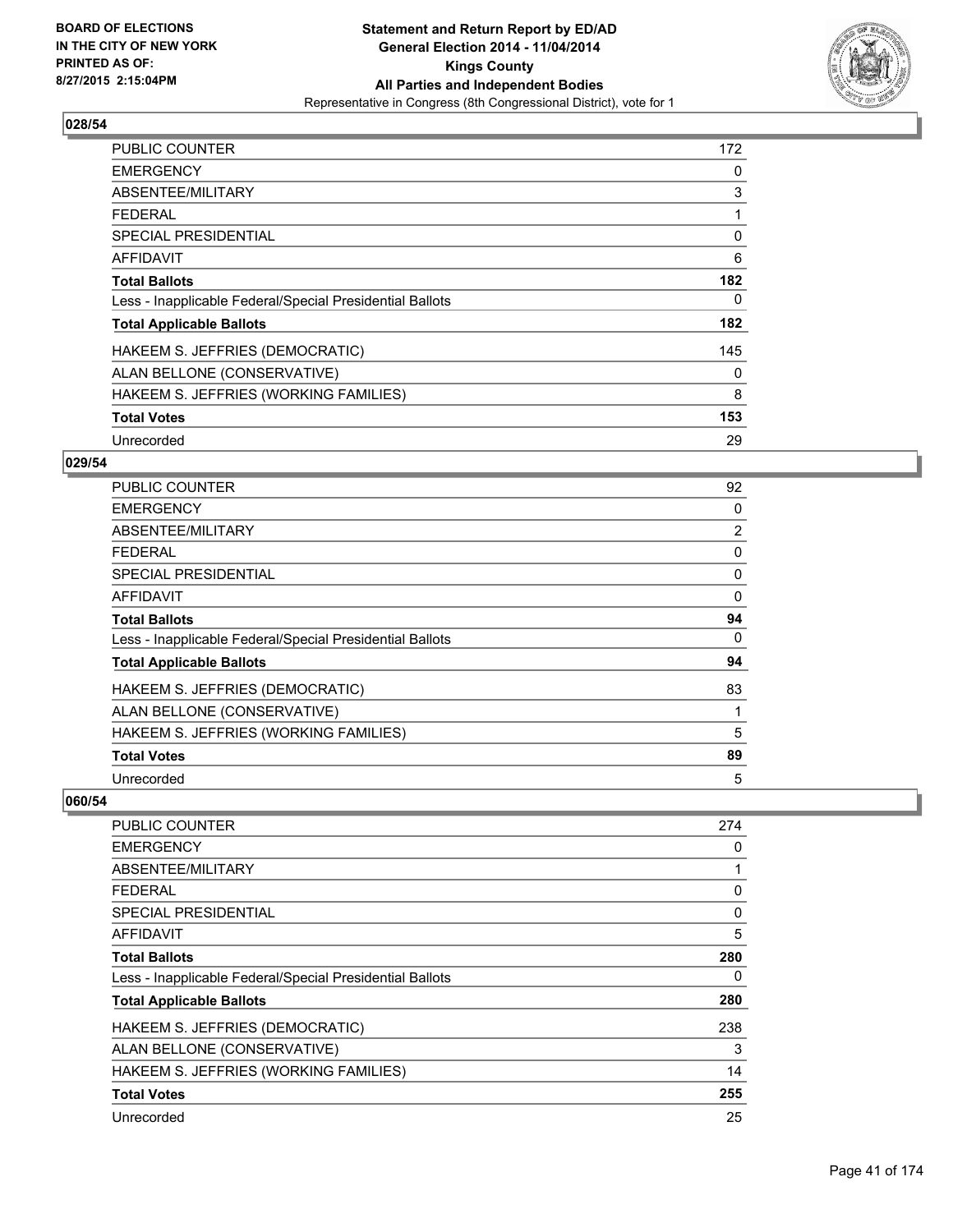

| <b>PUBLIC COUNTER</b>                                    | 166 |
|----------------------------------------------------------|-----|
| <b>EMERGENCY</b>                                         | 0   |
| ABSENTEE/MILITARY                                        | 3   |
| <b>FEDERAL</b>                                           | 0   |
| <b>SPECIAL PRESIDENTIAL</b>                              | 0   |
| AFFIDAVIT                                                | 2   |
| <b>Total Ballots</b>                                     | 171 |
| Less - Inapplicable Federal/Special Presidential Ballots | 0   |
| <b>Total Applicable Ballots</b>                          | 171 |
| HAKEEM S. JEFFRIES (DEMOCRATIC)                          | 147 |
| ALAN BELLONE (CONSERVATIVE)                              | 3   |
| HAKEEM S. JEFFRIES (WORKING FAMILIES)                    | 5   |
| <b>Total Votes</b>                                       | 155 |
| Unrecorded                                               | 16  |

# **062/54**

| <b>PUBLIC COUNTER</b>                                    | 134 |
|----------------------------------------------------------|-----|
| <b>EMERGENCY</b>                                         | 0   |
| ABSENTEE/MILITARY                                        | 3   |
| <b>FEDERAL</b>                                           | 0   |
| <b>SPECIAL PRESIDENTIAL</b>                              | 0   |
| AFFIDAVIT                                                | 1   |
| <b>Total Ballots</b>                                     | 138 |
| Less - Inapplicable Federal/Special Presidential Ballots | 0   |
| <b>Total Applicable Ballots</b>                          | 138 |
| HAKEEM S. JEFFRIES (DEMOCRATIC)                          | 110 |
| ALAN BELLONE (CONSERVATIVE)                              | 2   |
| HAKEEM S. JEFFRIES (WORKING FAMILIES)                    | 13  |
| <b>Total Votes</b>                                       | 125 |
| Unrecorded                                               | 13  |

| <b>PUBLIC COUNTER</b>                                    | 173 |
|----------------------------------------------------------|-----|
| <b>EMERGENCY</b>                                         | 0   |
| ABSENTEE/MILITARY                                        | 6   |
| FEDERAL                                                  | 0   |
| SPECIAL PRESIDENTIAL                                     | 0   |
| AFFIDAVIT                                                | 4   |
| <b>Total Ballots</b>                                     | 183 |
| Less - Inapplicable Federal/Special Presidential Ballots | 0   |
| <b>Total Applicable Ballots</b>                          | 183 |
| HAKEEM S. JEFFRIES (DEMOCRATIC)                          | 148 |
| ALAN BELLONE (CONSERVATIVE)                              | 1   |
| HAKEEM S. JEFFRIES (WORKING FAMILIES)                    | 12  |
| <b>Total Votes</b>                                       | 161 |
| Unrecorded                                               | 22  |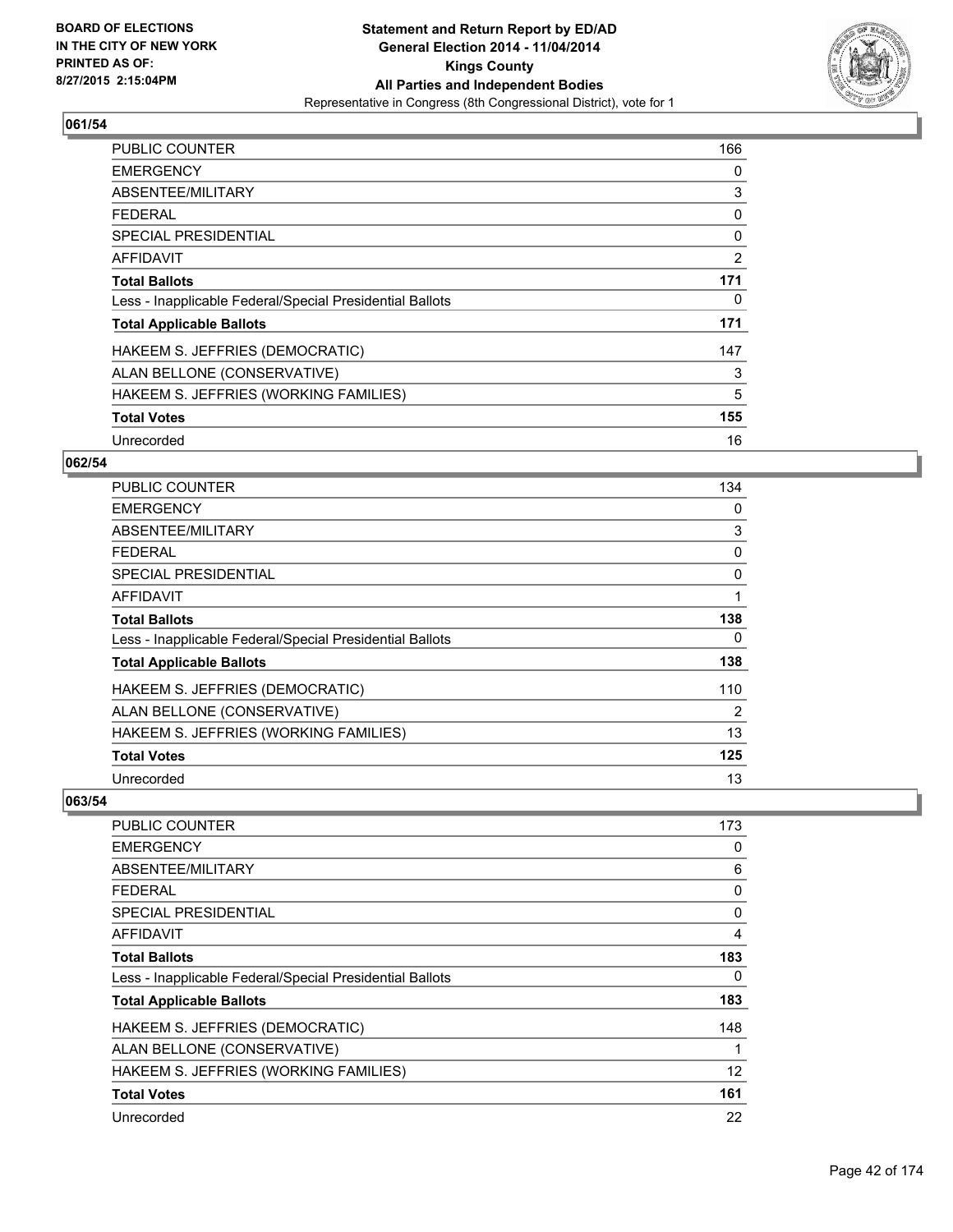

| <b>PUBLIC COUNTER</b>                                    | 114 |
|----------------------------------------------------------|-----|
| <b>EMERGENCY</b>                                         | 0   |
| ABSENTEE/MILITARY                                        | 2   |
| <b>FEDERAL</b>                                           | 0   |
| <b>SPECIAL PRESIDENTIAL</b>                              | 0   |
| AFFIDAVIT                                                | 1   |
| <b>Total Ballots</b>                                     | 117 |
| Less - Inapplicable Federal/Special Presidential Ballots | 0   |
| <b>Total Applicable Ballots</b>                          | 117 |
| HAKEEM S. JEFFRIES (DEMOCRATIC)                          | 98  |
| ALAN BELLONE (CONSERVATIVE)                              | 2   |
| HAKEEM S. JEFFRIES (WORKING FAMILIES)                    | 6   |
| <b>Total Votes</b>                                       | 106 |
| Unrecorded                                               | 11  |

# **065/54**

| <b>PUBLIC COUNTER</b>                                    | 154 |
|----------------------------------------------------------|-----|
| <b>EMERGENCY</b>                                         | 0   |
| ABSENTEE/MILITARY                                        | 2   |
| <b>FEDERAL</b>                                           | 0   |
| <b>SPECIAL PRESIDENTIAL</b>                              | 0   |
| <b>AFFIDAVIT</b>                                         | 1   |
| <b>Total Ballots</b>                                     | 157 |
| Less - Inapplicable Federal/Special Presidential Ballots | 0   |
| <b>Total Applicable Ballots</b>                          | 157 |
| HAKEEM S. JEFFRIES (DEMOCRATIC)                          | 122 |
| ALAN BELLONE (CONSERVATIVE)                              | 6   |
| HAKEEM S. JEFFRIES (WORKING FAMILIES)                    | 7   |
| <b>Total Votes</b>                                       | 135 |
| Unrecorded                                               | 22  |

| PUBLIC COUNTER                                           | 44 |
|----------------------------------------------------------|----|
| <b>EMERGENCY</b>                                         | 0  |
| ABSENTEE/MILITARY                                        | 2  |
| <b>FEDERAL</b>                                           | 0  |
| <b>SPECIAL PRESIDENTIAL</b>                              | 0  |
| AFFIDAVIT                                                |    |
| <b>Total Ballots</b>                                     | 47 |
| Less - Inapplicable Federal/Special Presidential Ballots | 0  |
| <b>Total Applicable Ballots</b>                          | 47 |
| HAKEEM S. JEFFRIES (DEMOCRATIC)                          | 35 |
| ALAN BELLONE (CONSERVATIVE)                              | 0  |
| HAKEEM S. JEFFRIES (WORKING FAMILIES)                    | 2  |
| <b>Total Votes</b>                                       | 37 |
| Unrecorded                                               | 10 |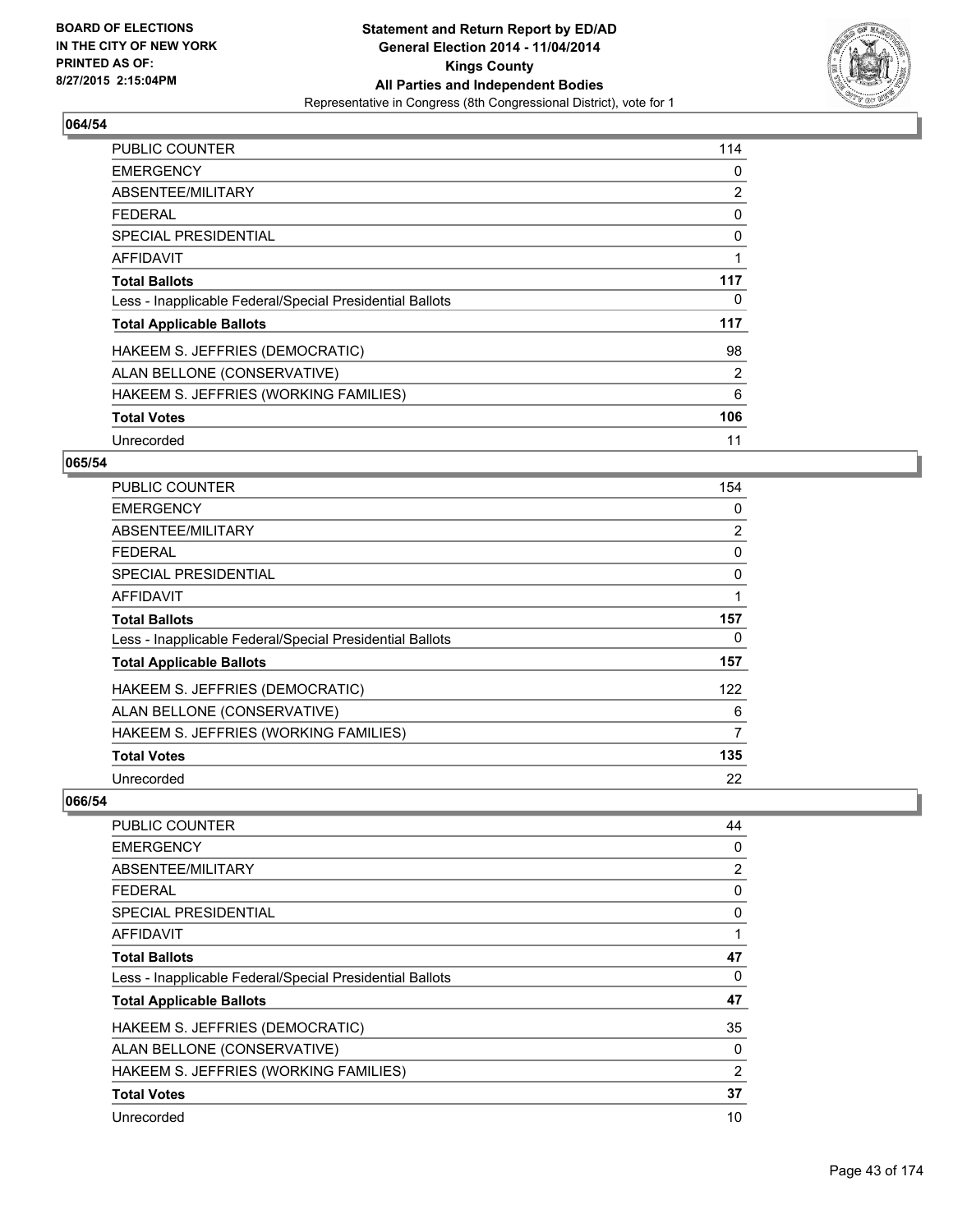

| <b>PUBLIC COUNTER</b>                                    | 151 |
|----------------------------------------------------------|-----|
| <b>EMERGENCY</b>                                         | 5   |
| ABSENTEE/MILITARY                                        | 0   |
| <b>FEDERAL</b>                                           | 0   |
| <b>SPECIAL PRESIDENTIAL</b>                              | 0   |
| <b>AFFIDAVIT</b>                                         | 6   |
| <b>Total Ballots</b>                                     | 162 |
| Less - Inapplicable Federal/Special Presidential Ballots | 0   |
| <b>Total Applicable Ballots</b>                          | 162 |
| HAKEEM S. JEFFRIES (DEMOCRATIC)                          | 145 |
| ALAN BELLONE (CONSERVATIVE)                              | 4   |
| HAKEEM S. JEFFRIES (WORKING FAMILIES)                    | 6   |
| <b>Total Votes</b>                                       | 155 |
| Unrecorded                                               | 7   |

## **068/54**

| PUBLIC COUNTER                                           | 111 |
|----------------------------------------------------------|-----|
| <b>EMERGENCY</b>                                         | 0   |
| ABSENTEE/MILITARY                                        | 0   |
| <b>FEDERAL</b>                                           |     |
| <b>SPECIAL PRESIDENTIAL</b>                              | 0   |
| <b>AFFIDAVIT</b>                                         | 4   |
| Total Ballots                                            | 116 |
| Less - Inapplicable Federal/Special Presidential Ballots | 0   |
| <b>Total Applicable Ballots</b>                          | 116 |
| HAKEEM S. JEFFRIES (DEMOCRATIC)                          | 91  |
| ALAN BELLONE (CONSERVATIVE)                              | 2   |
| HAKEEM S. JEFFRIES (WORKING FAMILIES)                    | 6   |
| <b>Total Votes</b>                                       | 99  |
| Unrecorded                                               | 17  |

| PUBLIC COUNTER                                           | 120 |
|----------------------------------------------------------|-----|
| <b>EMERGENCY</b>                                         | 0   |
| ABSENTEE/MILITARY                                        | 1   |
| <b>FEDERAL</b>                                           | 0   |
| <b>SPECIAL PRESIDENTIAL</b>                              | 0   |
| AFFIDAVIT                                                | 0   |
| <b>Total Ballots</b>                                     | 121 |
| Less - Inapplicable Federal/Special Presidential Ballots | 0   |
| <b>Total Applicable Ballots</b>                          | 121 |
| HAKEEM S. JEFFRIES (DEMOCRATIC)                          | 98  |
| ALAN BELLONE (CONSERVATIVE)                              | 3   |
| HAKEEM S. JEFFRIES (WORKING FAMILIES)                    | 8   |
| <b>Total Votes</b>                                       | 109 |
| Unrecorded                                               | 12  |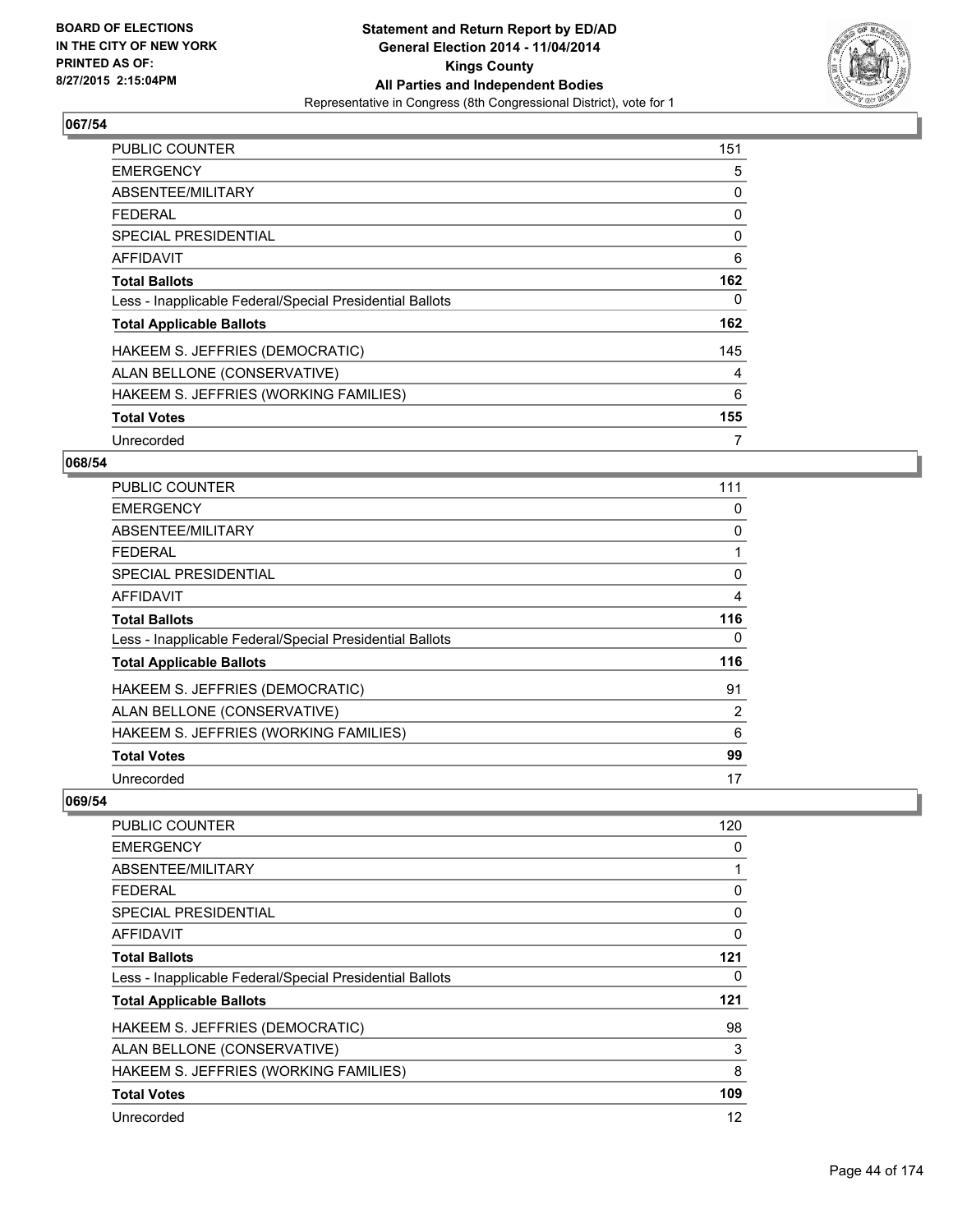

| <b>PUBLIC COUNTER</b>                                    | 94       |
|----------------------------------------------------------|----------|
| <b>EMERGENCY</b>                                         | 0        |
| ABSENTEE/MILITARY                                        | 1        |
| <b>FEDERAL</b>                                           | 0        |
| <b>SPECIAL PRESIDENTIAL</b>                              | 0        |
| AFFIDAVIT                                                | $\Omega$ |
| <b>Total Ballots</b>                                     | 95       |
| Less - Inapplicable Federal/Special Presidential Ballots | 0        |
| <b>Total Applicable Ballots</b>                          | 95       |
| HAKEEM S. JEFFRIES (DEMOCRATIC)                          | 76       |
| ALAN BELLONE (CONSERVATIVE)                              | 2        |
| HAKEEM S. JEFFRIES (WORKING FAMILIES)                    | 7        |
| <b>Total Votes</b>                                       | 85       |
| Unrecorded                                               | 10       |

# **071/54**

| <b>PUBLIC COUNTER</b>                                    | 91       |
|----------------------------------------------------------|----------|
| <b>EMERGENCY</b>                                         | 0        |
| <b>ABSENTEE/MILITARY</b>                                 | 0        |
| <b>FEDERAL</b>                                           | 0        |
| <b>SPECIAL PRESIDENTIAL</b>                              | 0        |
| <b>AFFIDAVIT</b>                                         | 3        |
| <b>Total Ballots</b>                                     | 94       |
| Less - Inapplicable Federal/Special Presidential Ballots | $\Omega$ |
| <b>Total Applicable Ballots</b>                          | 94       |
| HAKEEM S. JEFFRIES (DEMOCRATIC)                          | 87       |
| ALAN BELLONE (CONSERVATIVE)                              | 0        |
| HAKEEM S. JEFFRIES (WORKING FAMILIES)                    | 4        |
| UNATTRIBUTABLE WRITE-IN (WRITE-IN)                       | 1        |
| <b>Total Votes</b>                                       | 92       |
| Unrecorded                                               | 2        |

| PUBLIC COUNTER                                           | 8 |
|----------------------------------------------------------|---|
| <b>EMERGENCY</b>                                         | 0 |
| ABSENTEE/MILITARY                                        | 0 |
| <b>FEDERAL</b>                                           | 0 |
| <b>SPECIAL PRESIDENTIAL</b>                              | 0 |
| AFFIDAVIT                                                |   |
| <b>Total Ballots</b>                                     | 9 |
| Less - Inapplicable Federal/Special Presidential Ballots | 0 |
| <b>Total Applicable Ballots</b>                          | 9 |
| HAKEEM S. JEFFRIES (DEMOCRATIC)                          | 7 |
| ALAN BELLONE (CONSERVATIVE)                              | 0 |
| HAKEEM S. JEFFRIES (WORKING FAMILIES)                    | 1 |
| <b>Total Votes</b>                                       | 8 |
| Unrecorded                                               |   |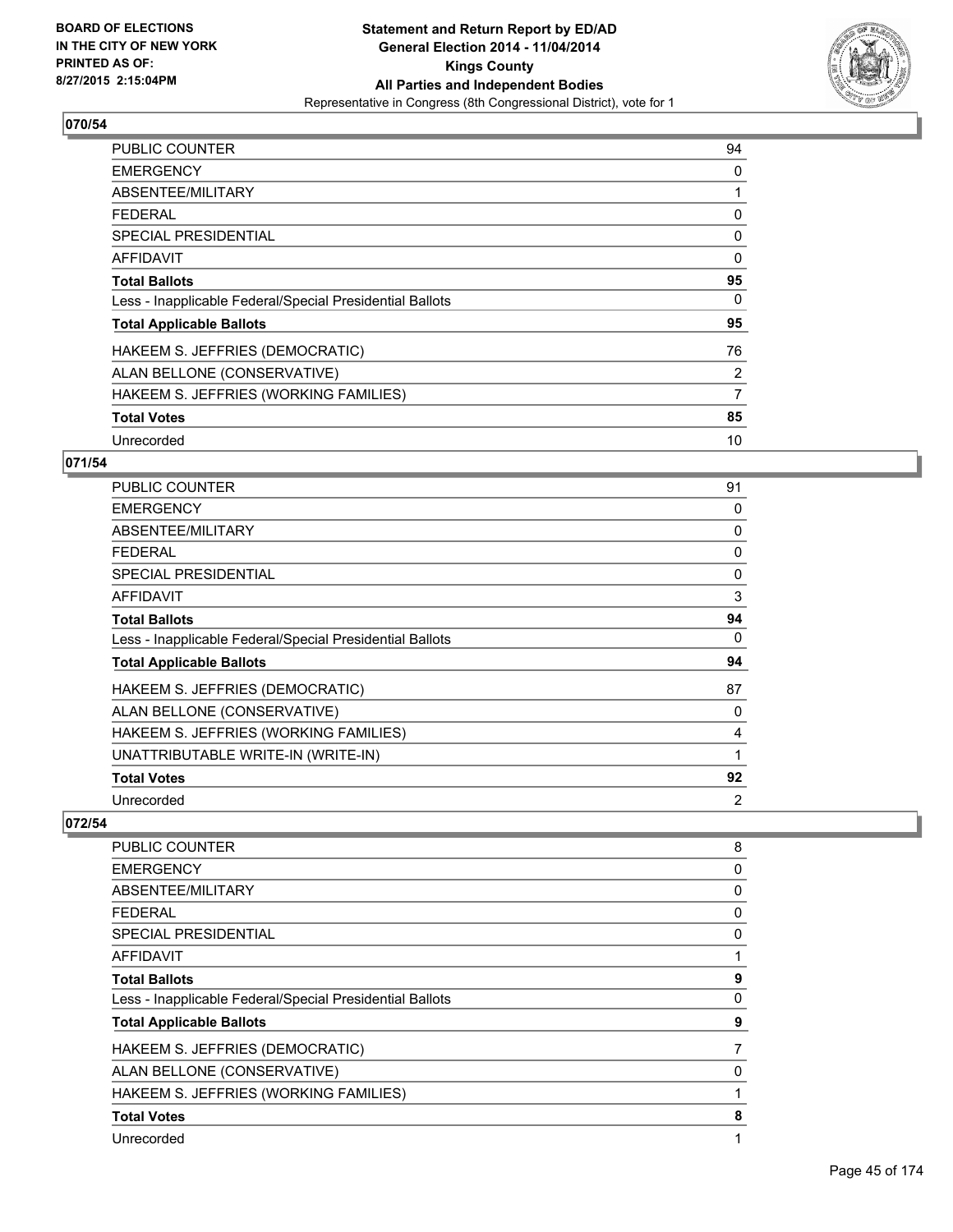

| <b>PUBLIC COUNTER</b>                                    | 120            |
|----------------------------------------------------------|----------------|
| <b>EMERGENCY</b>                                         | 0              |
| ABSENTEE/MILITARY                                        | 2              |
| <b>FEDERAL</b>                                           | 0              |
| <b>SPECIAL PRESIDENTIAL</b>                              | 0              |
| <b>AFFIDAVIT</b>                                         | 5              |
| <b>Total Ballots</b>                                     | 127            |
| Less - Inapplicable Federal/Special Presidential Ballots | 0              |
| <b>Total Applicable Ballots</b>                          | 127            |
| HAKEEM S. JEFFRIES (DEMOCRATIC)                          | 104            |
| ALAN BELLONE (CONSERVATIVE)                              | 5              |
| HAKEEM S. JEFFRIES (WORKING FAMILIES)                    | $\overline{7}$ |
| <b>Total Votes</b>                                       | 116            |
| Unrecorded                                               | 11             |

## **075/54**

| <b>Total Votes</b>                                       | 30 |
|----------------------------------------------------------|----|
| HAKEEM S. JEFFRIES (WORKING FAMILIES)                    | 1  |
| ALAN BELLONE (CONSERVATIVE)                              |    |
| HAKEEM S. JEFFRIES (DEMOCRATIC)                          | 28 |
| <b>Total Applicable Ballots</b>                          | 30 |
| Less - Inapplicable Federal/Special Presidential Ballots | 0  |
| <b>Total Ballots</b>                                     | 30 |
| <b>AFFIDAVIT</b>                                         | 0  |
| <b>SPECIAL PRESIDENTIAL</b>                              | 0  |
| <b>FEDERAL</b>                                           | 0  |
| ABSENTEE/MILITARY                                        | 0  |
| <b>EMERGENCY</b>                                         | 0  |
| PUBLIC COUNTER                                           | 30 |

| PUBLIC COUNTER                                           | 119 |
|----------------------------------------------------------|-----|
| <b>EMERGENCY</b>                                         | 0   |
| ABSENTEE/MILITARY                                        | 4   |
| <b>FEDERAL</b>                                           | 0   |
| <b>SPECIAL PRESIDENTIAL</b>                              | 0   |
| <b>AFFIDAVIT</b>                                         | 8   |
| <b>Total Ballots</b>                                     | 131 |
| Less - Inapplicable Federal/Special Presidential Ballots | 0   |
| <b>Total Applicable Ballots</b>                          | 131 |
| HAKEEM S. JEFFRIES (DEMOCRATIC)                          | 109 |
| ALAN BELLONE (CONSERVATIVE)                              | 2   |
| HAKEEM S. JEFFRIES (WORKING FAMILIES)                    | 10  |
| <b>Total Votes</b>                                       | 121 |
| Unrecorded                                               | 10  |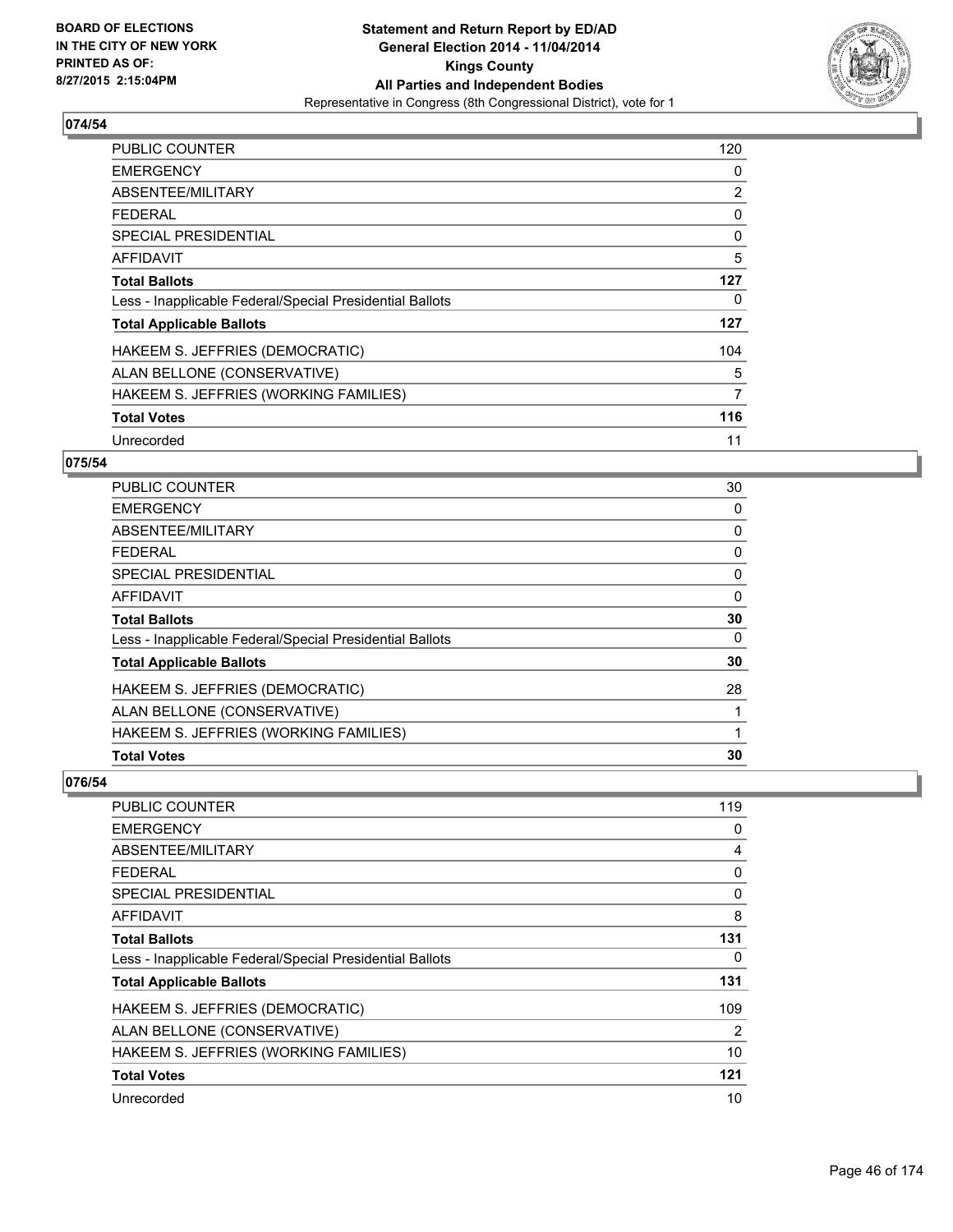

| <b>PUBLIC COUNTER</b>                                    | 0 |
|----------------------------------------------------------|---|
| <b>EMERGENCY</b>                                         | 0 |
| ABSENTEE/MILITARY                                        | 0 |
| <b>FEDERAL</b>                                           | 0 |
| <b>SPECIAL PRESIDENTIAL</b>                              | 0 |
| AFFIDAVIT                                                | 0 |
| <b>Total Ballots</b>                                     | 0 |
| Less - Inapplicable Federal/Special Presidential Ballots | 0 |
| <b>Total Applicable Ballots</b>                          | 0 |
| HAKEEM S. JEFFRIES (DEMOCRATIC)                          | 0 |
| ALAN BELLONE (CONSERVATIVE)                              | 0 |
| HAKEEM S. JEFFRIES (WORKING FAMILIES)                    | 0 |
| <b>Total Votes</b>                                       | 0 |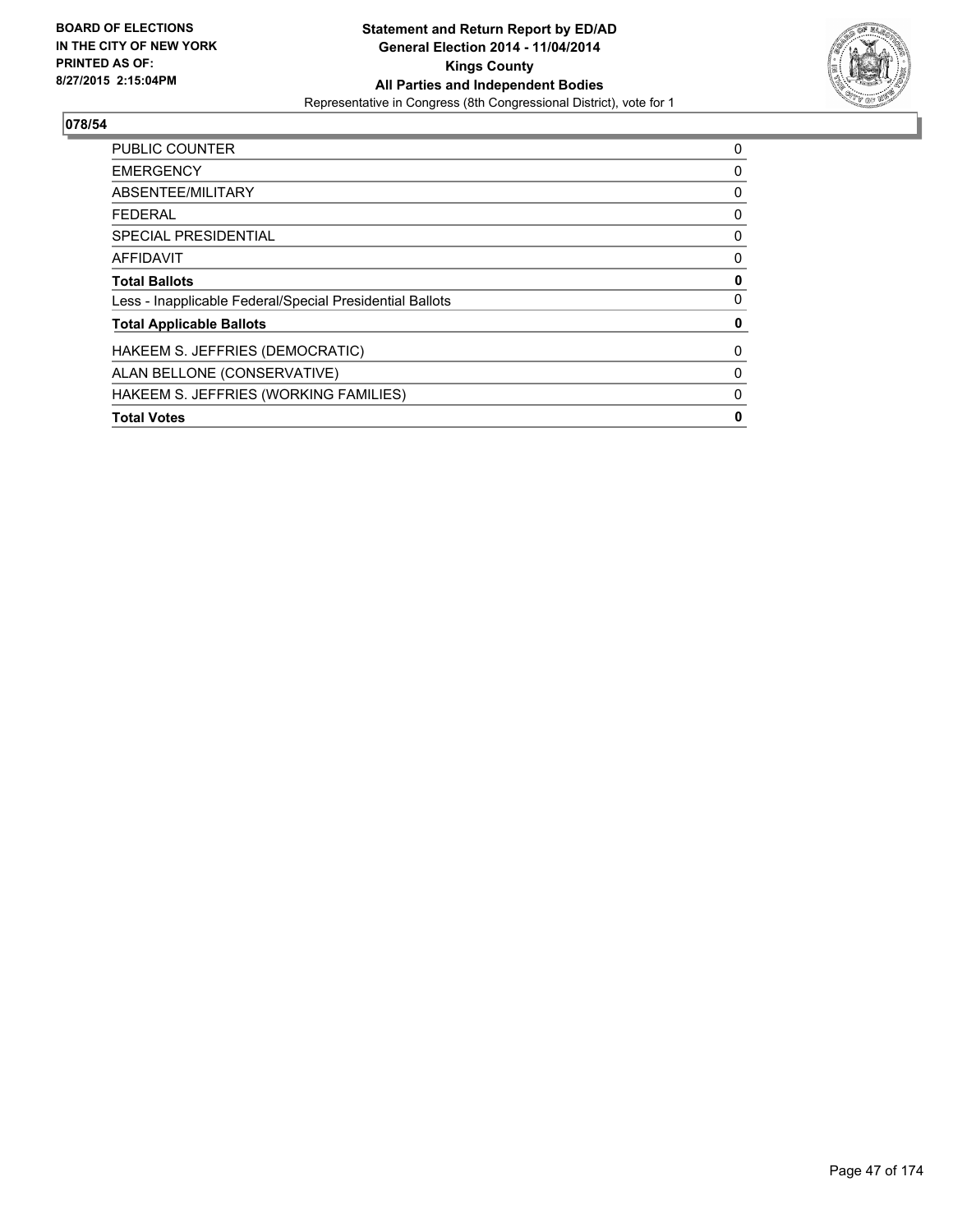

## **001/55 COMBINED into: 003/55**

| ۰.<br>۰,<br>۰.<br>×<br>۰,<br>× |
|--------------------------------|
|--------------------------------|

| PUBLIC COUNTER                                           | 71 |
|----------------------------------------------------------|----|
| <b>EMERGENCY</b>                                         | 0  |
| ABSENTEE/MILITARY                                        |    |
| <b>FEDERAL</b>                                           |    |
| SPECIAL PRESIDENTIAL                                     | 0  |
| AFFIDAVIT                                                | 0  |
| <b>Total Ballots</b>                                     | 73 |
| Less - Inapplicable Federal/Special Presidential Ballots | 0  |
| <b>Total Applicable Ballots</b>                          | 73 |
| HAKEEM S. JEFFRIES (DEMOCRATIC)                          | 51 |
| ALAN BELLONE (CONSERVATIVE)                              | 0  |
| HAKEEM S. JEFFRIES (WORKING FAMILIES)                    | 9  |
| <b>Total Votes</b>                                       | 60 |
| Unrecorded                                               | 13 |

#### **003/55**

| <b>PUBLIC COUNTER</b>                                    | 34             |
|----------------------------------------------------------|----------------|
| <b>EMERGENCY</b>                                         | 0              |
| ABSENTEE/MILITARY                                        | 0              |
| FEDERAL                                                  | 0              |
| SPECIAL PRESIDENTIAL                                     | 0              |
| AFFIDAVIT                                                | 3              |
| <b>Total Ballots</b>                                     | 37             |
| Less - Inapplicable Federal/Special Presidential Ballots | 0              |
| <b>Total Applicable Ballots</b>                          | 37             |
| HAKEEM S. JEFFRIES (DEMOCRATIC)                          | 30             |
| ALAN BELLONE (CONSERVATIVE)                              | 0              |
| HAKEEM S. JEFFRIES (WORKING FAMILIES)                    | 5              |
| <b>Total Votes</b>                                       | 35             |
| Unrecorded                                               | $\overline{2}$ |

| <b>PUBLIC COUNTER</b>                                    | 236 |
|----------------------------------------------------------|-----|
| <b>EMERGENCY</b>                                         | 0   |
| ABSENTEE/MILITARY                                        | 6   |
| <b>FEDERAL</b>                                           | 2   |
| <b>SPECIAL PRESIDENTIAL</b>                              | 0   |
| AFFIDAVIT                                                | 6   |
| <b>Total Ballots</b>                                     | 250 |
| Less - Inapplicable Federal/Special Presidential Ballots | 0   |
| <b>Total Applicable Ballots</b>                          | 250 |
| HAKEEM S. JEFFRIES (DEMOCRATIC)                          | 212 |
| ALAN BELLONE (CONSERVATIVE)                              | 3   |
| HAKEEM S. JEFFRIES (WORKING FAMILIES)                    | 21  |
| <b>Total Votes</b>                                       | 236 |
| Unrecorded                                               | 14  |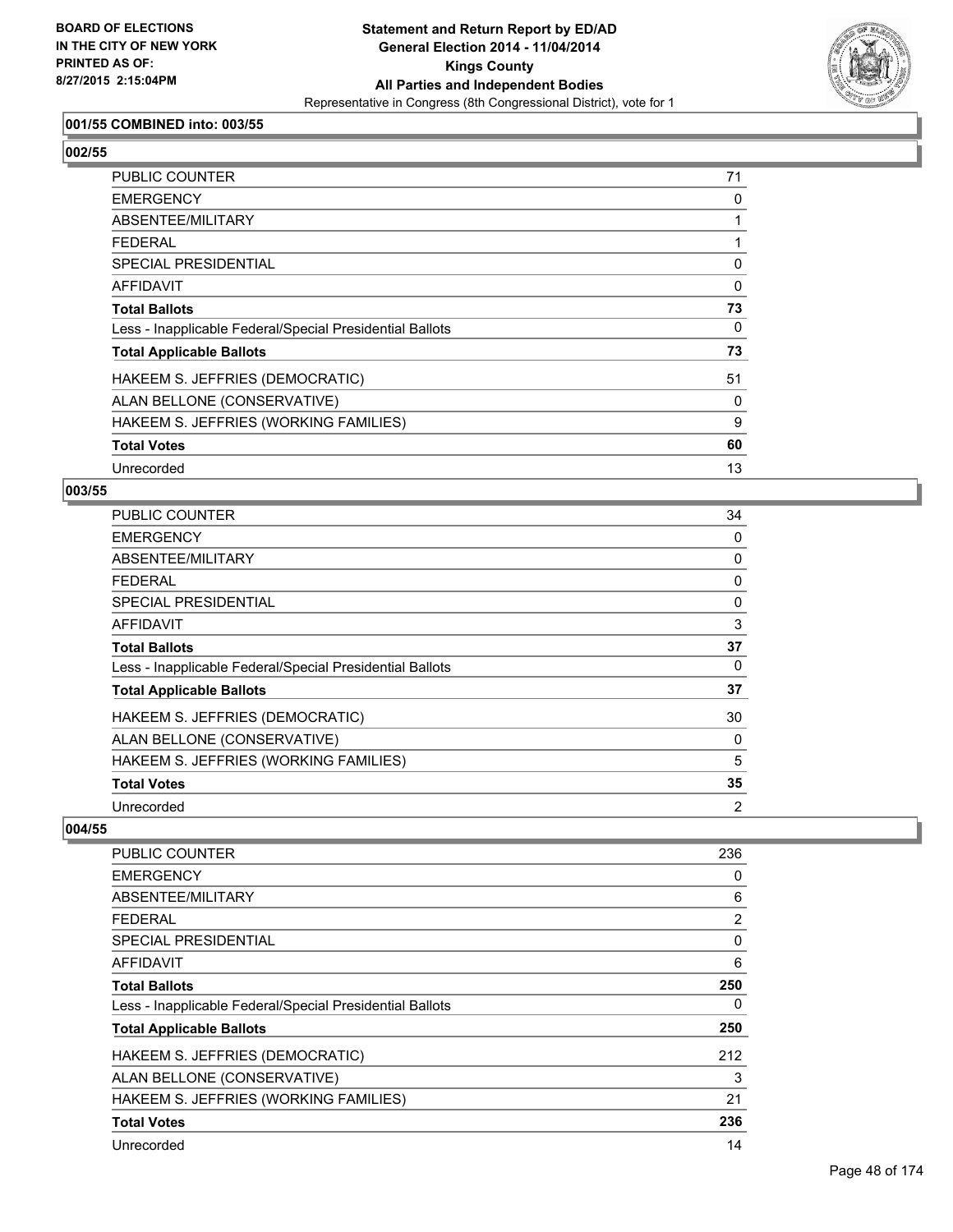

| <b>PUBLIC COUNTER</b>                                    | 21 |
|----------------------------------------------------------|----|
| <b>EMERGENCY</b>                                         | 0  |
| ABSENTEE/MILITARY                                        | 0  |
| <b>FEDERAL</b>                                           | 0  |
| <b>SPECIAL PRESIDENTIAL</b>                              | 0  |
| <b>AFFIDAVIT</b>                                         | 0  |
| <b>Total Ballots</b>                                     | 21 |
| Less - Inapplicable Federal/Special Presidential Ballots | 0  |
| <b>Total Applicable Ballots</b>                          | 21 |
| HAKEEM S. JEFFRIES (DEMOCRATIC)                          | 19 |
| ALAN BELLONE (CONSERVATIVE)                              | 0  |
| HAKEEM S. JEFFRIES (WORKING FAMILIES)                    | 2  |
| <b>Total Votes</b>                                       | 21 |

#### **006/55**

| PUBLIC COUNTER                                           | 138            |
|----------------------------------------------------------|----------------|
| <b>EMERGENCY</b>                                         | 0              |
| ABSENTEE/MILITARY                                        | 1              |
| <b>FEDERAL</b>                                           | 0              |
| <b>SPECIAL PRESIDENTIAL</b>                              | 0              |
| AFFIDAVIT                                                | 1              |
| <b>Total Ballots</b>                                     | 140            |
| Less - Inapplicable Federal/Special Presidential Ballots | 0              |
| <b>Total Applicable Ballots</b>                          | 140            |
| HAKEEM S. JEFFRIES (DEMOCRATIC)                          | 127            |
| ALAN BELLONE (CONSERVATIVE)                              | 0              |
| HAKEEM S. JEFFRIES (WORKING FAMILIES)                    | $\overline{2}$ |
| <b>Total Votes</b>                                       | 129            |
| Unrecorded                                               | 11             |

| <b>PUBLIC COUNTER</b>                                    | 142 |
|----------------------------------------------------------|-----|
| <b>EMERGENCY</b>                                         | 0   |
| ABSENTEE/MILITARY                                        | 0   |
| <b>FEDERAL</b>                                           | 0   |
| <b>SPECIAL PRESIDENTIAL</b>                              | 0   |
| AFFIDAVIT                                                | 4   |
| <b>Total Ballots</b>                                     | 146 |
| Less - Inapplicable Federal/Special Presidential Ballots | 0   |
| <b>Total Applicable Ballots</b>                          | 146 |
| HAKEEM S. JEFFRIES (DEMOCRATIC)                          | 130 |
| ALAN BELLONE (CONSERVATIVE)                              | 3   |
| HAKEEM S. JEFFRIES (WORKING FAMILIES)                    | 7   |
| <b>Total Votes</b>                                       | 140 |
| Unrecorded                                               | 6   |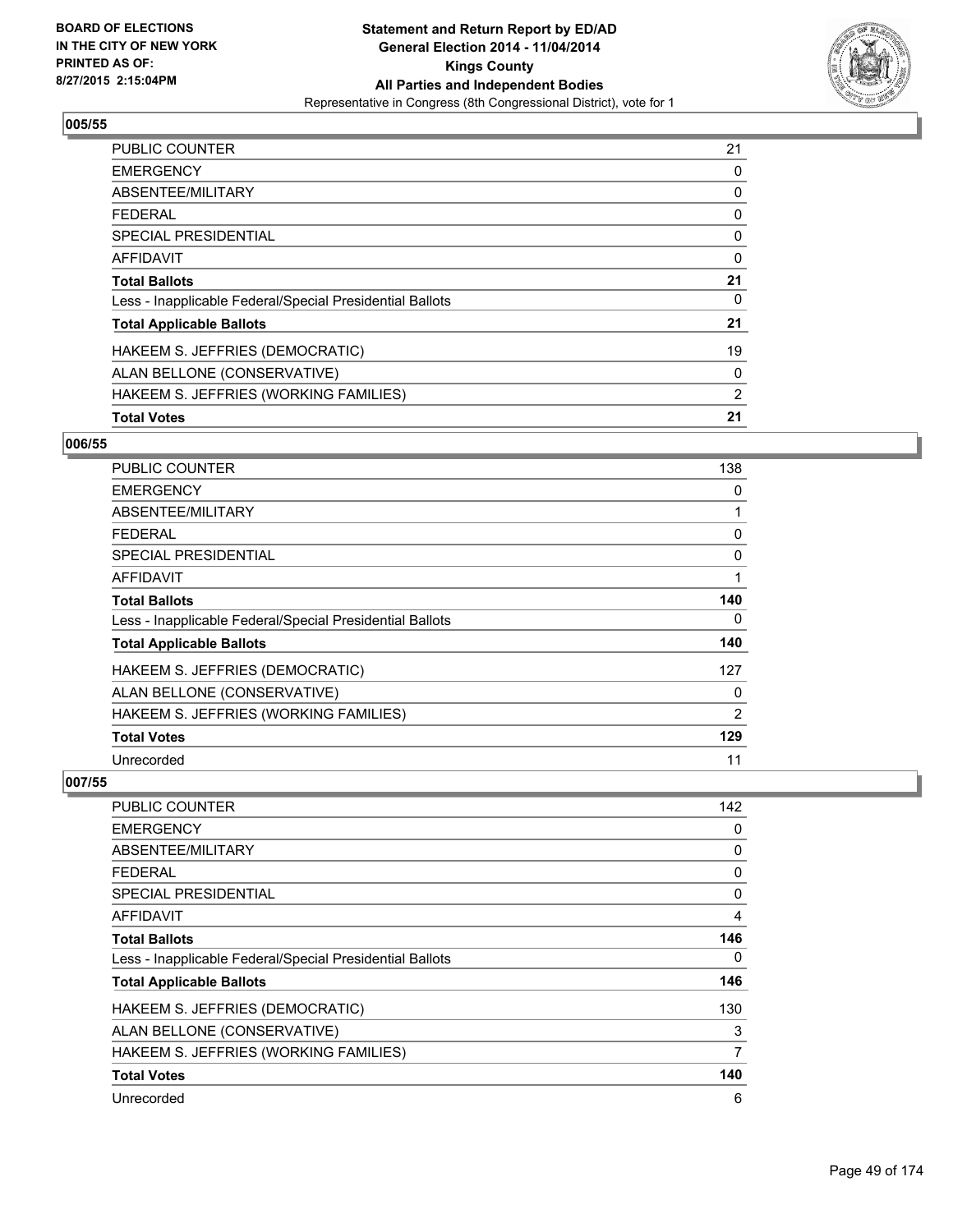

| <b>PUBLIC COUNTER</b>                                    | 37 |
|----------------------------------------------------------|----|
| <b>EMERGENCY</b>                                         | 0  |
| ABSENTEE/MILITARY                                        | 0  |
| <b>FEDERAL</b>                                           | 0  |
| <b>SPECIAL PRESIDENTIAL</b>                              | 0  |
| <b>AFFIDAVIT</b>                                         | 1  |
| <b>Total Ballots</b>                                     | 38 |
| Less - Inapplicable Federal/Special Presidential Ballots | 0  |
| <b>Total Applicable Ballots</b>                          | 38 |
| HAKEEM S. JEFFRIES (DEMOCRATIC)                          | 31 |
| ALAN BELLONE (CONSERVATIVE)                              | 0  |
| HAKEEM S. JEFFRIES (WORKING FAMILIES)                    | 5  |
| <b>Total Votes</b>                                       | 36 |
| Unrecorded                                               | 2  |

## **009/55**

| PUBLIC COUNTER                                           | 144 |
|----------------------------------------------------------|-----|
| <b>EMERGENCY</b>                                         | 0   |
| ABSENTEE/MILITARY                                        | 3   |
| <b>FEDERAL</b>                                           | 0   |
| <b>SPECIAL PRESIDENTIAL</b>                              | 0   |
| <b>AFFIDAVIT</b>                                         | 0   |
| Total Ballots                                            | 147 |
| Less - Inapplicable Federal/Special Presidential Ballots | 0   |
| <b>Total Applicable Ballots</b>                          | 147 |
| HAKEEM S. JEFFRIES (DEMOCRATIC)                          | 126 |
| ALAN BELLONE (CONSERVATIVE)                              | 4   |
| HAKEEM S. JEFFRIES (WORKING FAMILIES)                    | 5   |
| <b>Total Votes</b>                                       | 135 |
| Unrecorded                                               | 12  |

| <b>PUBLIC COUNTER</b>                                    | 189 |
|----------------------------------------------------------|-----|
| <b>EMERGENCY</b>                                         | 0   |
| ABSENTEE/MILITARY                                        | 5   |
| <b>FEDERAL</b>                                           | 1   |
| <b>SPECIAL PRESIDENTIAL</b>                              | 0   |
| AFFIDAVIT                                                | 2   |
| <b>Total Ballots</b>                                     | 197 |
| Less - Inapplicable Federal/Special Presidential Ballots | 0   |
| <b>Total Applicable Ballots</b>                          | 197 |
| HAKEEM S. JEFFRIES (DEMOCRATIC)                          | 172 |
| ALAN BELLONE (CONSERVATIVE)                              | 5   |
| HAKEEM S. JEFFRIES (WORKING FAMILIES)                    | 11  |
| <b>Total Votes</b>                                       | 188 |
| Unrecorded                                               | 9   |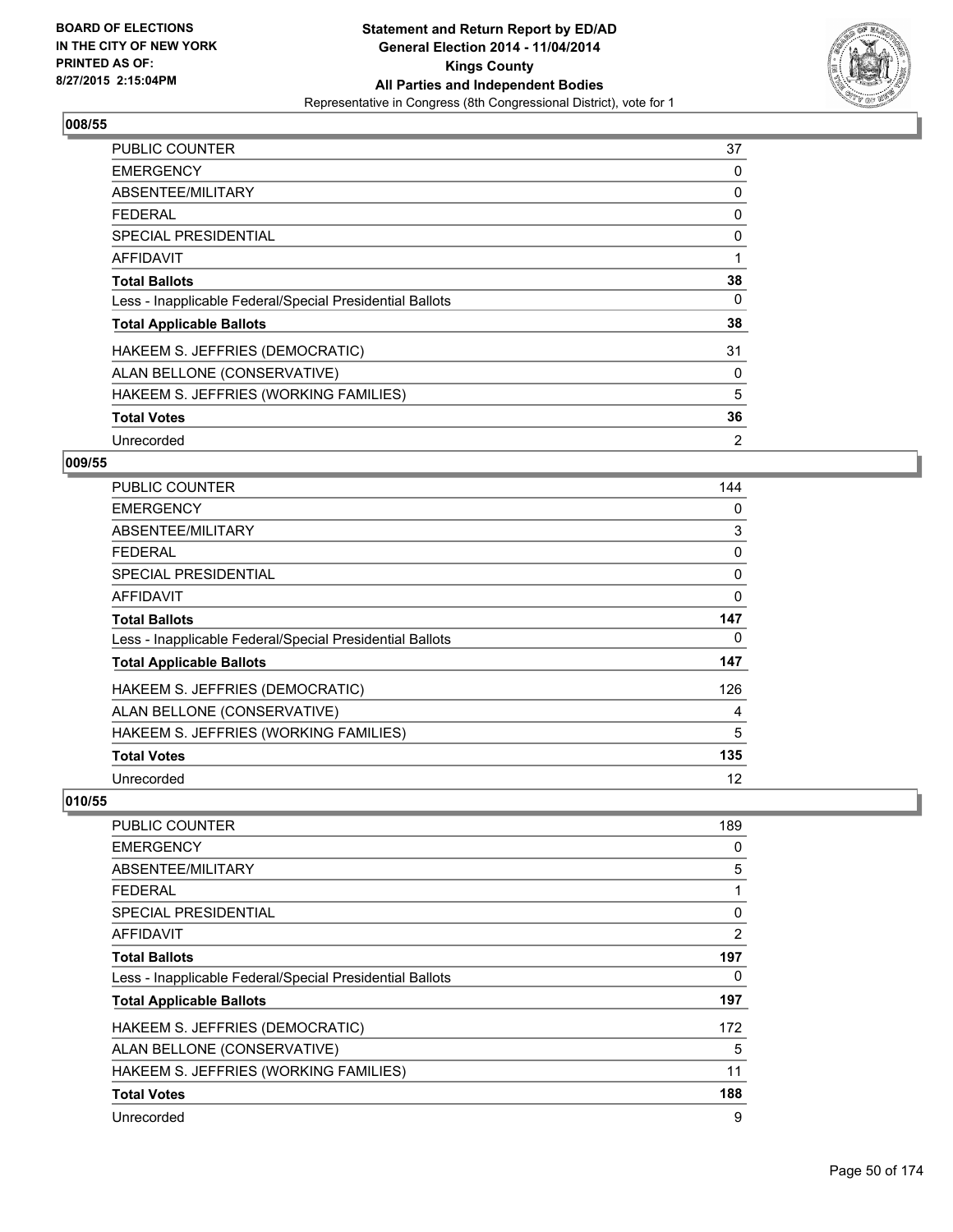

| <b>PUBLIC COUNTER</b>                                    | 185 |
|----------------------------------------------------------|-----|
| <b>EMERGENCY</b>                                         | 0   |
| ABSENTEE/MILITARY                                        | 3   |
| <b>FEDERAL</b>                                           | 0   |
| <b>SPECIAL PRESIDENTIAL</b>                              | 0   |
| <b>AFFIDAVIT</b>                                         | 6   |
| <b>Total Ballots</b>                                     | 194 |
| Less - Inapplicable Federal/Special Presidential Ballots | 0   |
| <b>Total Applicable Ballots</b>                          | 194 |
| HAKEEM S. JEFFRIES (DEMOCRATIC)                          | 162 |
| ALAN BELLONE (CONSERVATIVE)                              |     |
| HAKEEM S. JEFFRIES (WORKING FAMILIES)                    | 9   |
| UNATTRIBUTABLE WRITE-IN (WRITE-IN)                       | 1   |
| <b>Total Votes</b>                                       | 173 |
| Unrecorded                                               | 21  |

### **012/55**

| PUBLIC COUNTER                                           | 218 |
|----------------------------------------------------------|-----|
| <b>EMERGENCY</b>                                         | 0   |
| ABSENTEE/MILITARY                                        | 5   |
| <b>FEDERAL</b>                                           | 0   |
| <b>SPECIAL PRESIDENTIAL</b>                              | 0   |
| <b>AFFIDAVIT</b>                                         |     |
| <b>Total Ballots</b>                                     | 224 |
| Less - Inapplicable Federal/Special Presidential Ballots | 0   |
| <b>Total Applicable Ballots</b>                          | 224 |
| HAKEEM S. JEFFRIES (DEMOCRATIC)                          | 180 |
| ALAN BELLONE (CONSERVATIVE)                              | 3   |
| HAKEEM S. JEFFRIES (WORKING FAMILIES)                    | 20  |
| <b>Total Votes</b>                                       | 203 |
| Unrecorded                                               | 21  |

| PUBLIC COUNTER                                           | 8 |
|----------------------------------------------------------|---|
| <b>EMERGENCY</b>                                         | 0 |
| ABSENTEE/MILITARY                                        | 0 |
| <b>FEDERAL</b>                                           | 0 |
| <b>SPECIAL PRESIDENTIAL</b>                              | 0 |
| <b>AFFIDAVIT</b>                                         | 0 |
| <b>Total Ballots</b>                                     | 8 |
| Less - Inapplicable Federal/Special Presidential Ballots | 0 |
| <b>Total Applicable Ballots</b>                          | 8 |
| HAKEEM S. JEFFRIES (DEMOCRATIC)                          | 7 |
| ALAN BELLONE (CONSERVATIVE)                              | 0 |
| HAKEEM S. JEFFRIES (WORKING FAMILIES)                    | 0 |
| <b>Total Votes</b>                                       |   |
| Unrecorded                                               | 1 |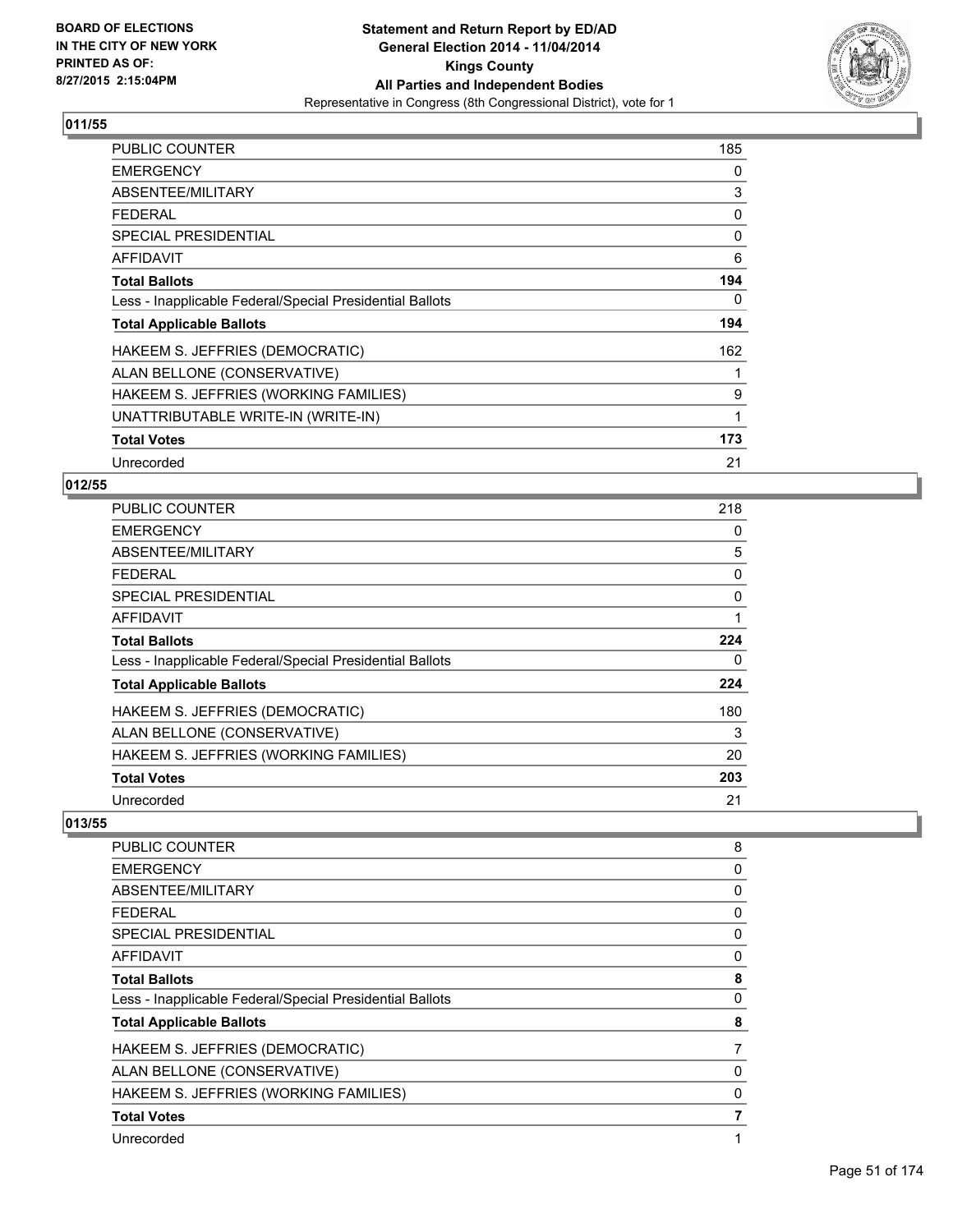

| <b>PUBLIC COUNTER</b>                                    | 181 |
|----------------------------------------------------------|-----|
| <b>EMERGENCY</b>                                         | 0   |
| ABSENTEE/MILITARY                                        |     |
| <b>FEDERAL</b>                                           |     |
| <b>SPECIAL PRESIDENTIAL</b>                              | 0   |
| <b>AFFIDAVIT</b>                                         | 3   |
| <b>Total Ballots</b>                                     | 186 |
| Less - Inapplicable Federal/Special Presidential Ballots | 0   |
| <b>Total Applicable Ballots</b>                          | 186 |
| HAKEEM S. JEFFRIES (DEMOCRATIC)                          | 146 |
| ALAN BELLONE (CONSERVATIVE)                              | 5   |
| HAKEEM S. JEFFRIES (WORKING FAMILIES)                    | 21  |
| <b>Total Votes</b>                                       | 172 |
| Unrecorded                                               | 14  |

## **015/55**

| <b>Total Votes</b>                                       | 4 |
|----------------------------------------------------------|---|
| HAKEEM S. JEFFRIES (WORKING FAMILIES)                    | 0 |
| ALAN BELLONE (CONSERVATIVE)                              | 0 |
| HAKEEM S. JEFFRIES (DEMOCRATIC)                          | 4 |
| <b>Total Applicable Ballots</b>                          | 4 |
| Less - Inapplicable Federal/Special Presidential Ballots | 0 |
| <b>Total Ballots</b>                                     |   |
| <b>AFFIDAVIT</b>                                         | 0 |
| SPECIAL PRESIDENTIAL                                     | 0 |
| <b>FEDERAL</b>                                           | 0 |
| ABSENTEE/MILITARY                                        | 0 |
| <b>EMERGENCY</b>                                         | 0 |
| <b>PUBLIC COUNTER</b>                                    | 4 |

| PUBLIC COUNTER                                           | 196 |
|----------------------------------------------------------|-----|
| <b>EMERGENCY</b>                                         | 0   |
| ABSENTEE/MILITARY                                        | 3   |
| <b>FEDERAL</b>                                           | 0   |
| <b>SPECIAL PRESIDENTIAL</b>                              | 0   |
| AFFIDAVIT                                                | 2   |
| <b>Total Ballots</b>                                     | 201 |
| Less - Inapplicable Federal/Special Presidential Ballots | 0   |
| <b>Total Applicable Ballots</b>                          | 201 |
| HAKEEM S. JEFFRIES (DEMOCRATIC)                          | 172 |
| ALAN BELLONE (CONSERVATIVE)                              | 1   |
| HAKEEM S. JEFFRIES (WORKING FAMILIES)                    | 14  |
| <b>Total Votes</b>                                       | 187 |
| Unrecorded                                               | 14  |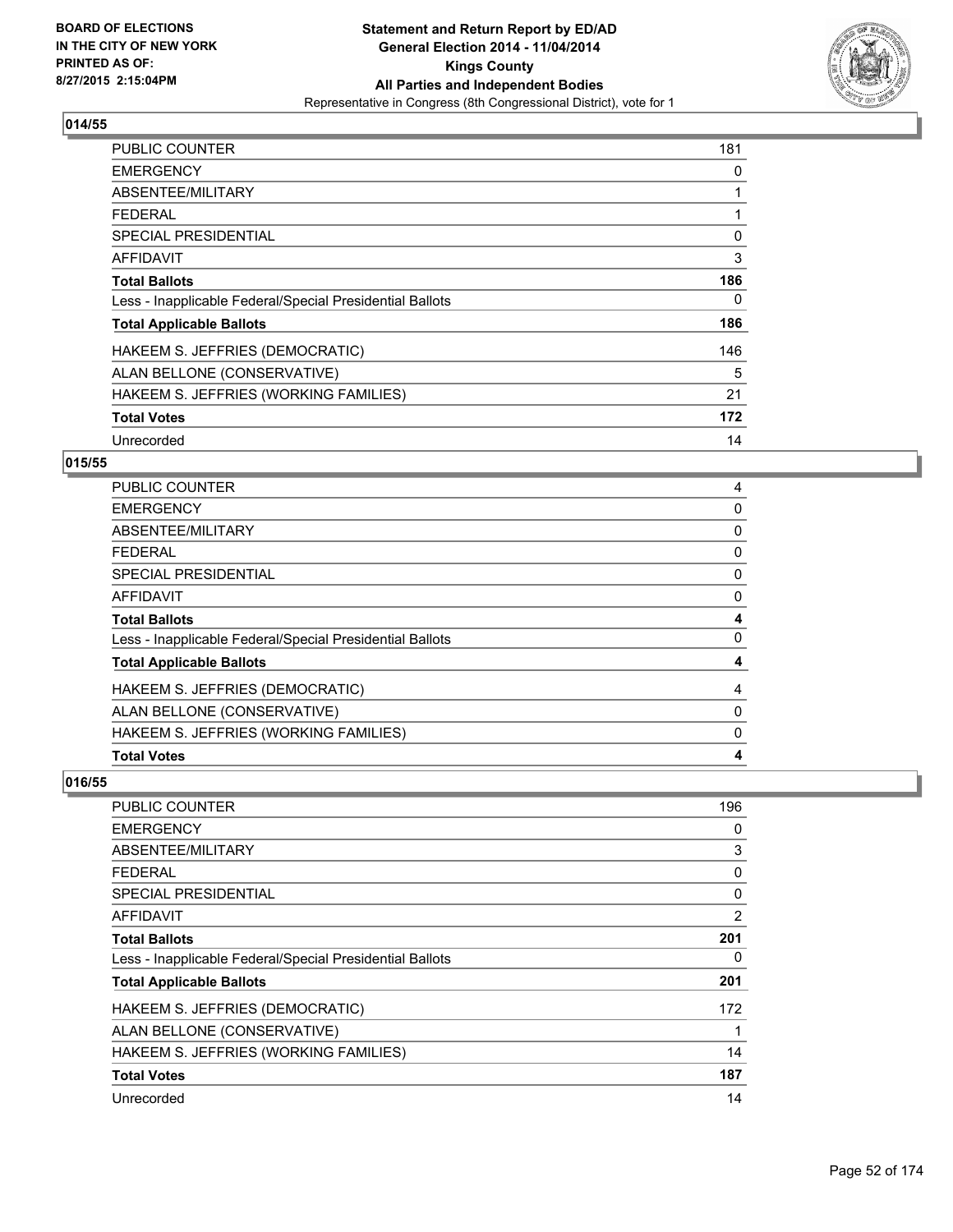

| <b>PUBLIC COUNTER</b>                                    | 93           |
|----------------------------------------------------------|--------------|
| <b>EMERGENCY</b>                                         | 0            |
| ABSENTEE/MILITARY                                        | 1            |
| <b>FEDERAL</b>                                           | 2            |
| <b>SPECIAL PRESIDENTIAL</b>                              | 0            |
| <b>AFFIDAVIT</b>                                         | $\mathbf{1}$ |
| <b>Total Ballots</b>                                     | 97           |
| Less - Inapplicable Federal/Special Presidential Ballots | 0            |
| <b>Total Applicable Ballots</b>                          | 97           |
| HAKEEM S. JEFFRIES (DEMOCRATIC)                          | 85           |
| ALAN BELLONE (CONSERVATIVE)                              | 0            |
| HAKEEM S. JEFFRIES (WORKING FAMILIES)                    | 0            |
| <b>Total Votes</b>                                       | 85           |
| Unrecorded                                               | 12           |

# **018/55**

| <b>PUBLIC COUNTER</b>                                    | 255 |
|----------------------------------------------------------|-----|
| <b>EMERGENCY</b>                                         | 0   |
| ABSENTEE/MILITARY                                        | 1   |
| <b>FEDERAL</b>                                           | 3   |
| <b>SPECIAL PRESIDENTIAL</b>                              | 0   |
| <b>AFFIDAVIT</b>                                         | 4   |
| <b>Total Ballots</b>                                     | 263 |
| Less - Inapplicable Federal/Special Presidential Ballots | 0   |
| <b>Total Applicable Ballots</b>                          | 263 |
| HAKEEM S. JEFFRIES (DEMOCRATIC)                          | 236 |
| ALAN BELLONE (CONSERVATIVE)                              | 3   |
| HAKEEM S. JEFFRIES (WORKING FAMILIES)                    | 12  |
| <b>Total Votes</b>                                       | 251 |
| Unrecorded                                               | 12  |

| PUBLIC COUNTER                                           | 254 |
|----------------------------------------------------------|-----|
| <b>EMERGENCY</b>                                         | 0   |
| ABSENTEE/MILITARY                                        | 2   |
| FEDERAL                                                  | 0   |
| SPECIAL PRESIDENTIAL                                     | 0   |
| AFFIDAVIT                                                | 2   |
| <b>Total Ballots</b>                                     | 258 |
| Less - Inapplicable Federal/Special Presidential Ballots | 0   |
| <b>Total Applicable Ballots</b>                          | 258 |
| HAKEEM S. JEFFRIES (DEMOCRATIC)                          | 221 |
| ALAN BELLONE (CONSERVATIVE)                              | 3   |
| HAKEEM S. JEFFRIES (WORKING FAMILIES)                    | 16  |
| <b>Total Votes</b>                                       | 240 |
| Unrecorded                                               | 18  |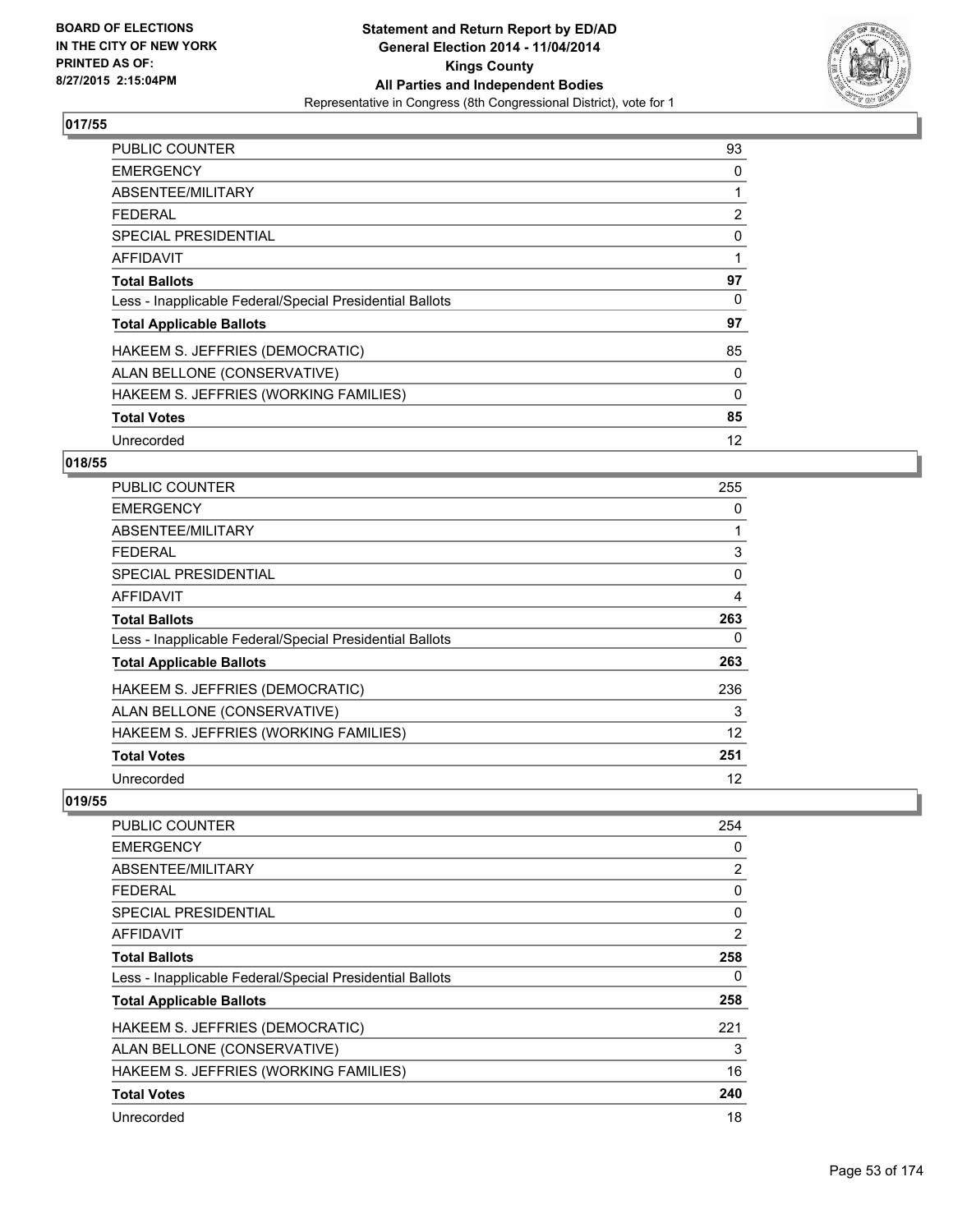

| <b>PUBLIC COUNTER</b>                                    | 161            |
|----------------------------------------------------------|----------------|
| <b>EMERGENCY</b>                                         | 0              |
| ABSENTEE/MILITARY                                        | $\overline{2}$ |
| FFDFRAI                                                  | 0              |
| <b>SPECIAL PRESIDENTIAL</b>                              | 0              |
| <b>AFFIDAVIT</b>                                         | $\overline{4}$ |
| <b>Total Ballots</b>                                     | 167            |
| Less - Inapplicable Federal/Special Presidential Ballots | 0              |
| <b>Total Applicable Ballots</b>                          | 167            |
| HAKEEM S. JEFFRIES (DEMOCRATIC)                          | 156            |
| ALAN BELLONE (CONSERVATIVE)                              | 0              |
| HAKEEM S. JEFFRIES (WORKING FAMILIES)                    | 3              |
| <b>Total Votes</b>                                       | 159            |
| Unrecorded                                               | 8              |

## **021/55**

| <b>PUBLIC COUNTER</b>                                    | 128 |
|----------------------------------------------------------|-----|
| <b>EMERGENCY</b>                                         | 0   |
| ABSENTEE/MILITARY                                        | 0   |
| <b>FEDERAL</b>                                           | 0   |
| <b>SPECIAL PRESIDENTIAL</b>                              | 0   |
| <b>AFFIDAVIT</b>                                         | 3   |
| <b>Total Ballots</b>                                     | 131 |
| Less - Inapplicable Federal/Special Presidential Ballots | 0   |
| <b>Total Applicable Ballots</b>                          | 131 |
| HAKEEM S. JEFFRIES (DEMOCRATIC)                          | 115 |
| ALAN BELLONE (CONSERVATIVE)                              | 0   |
| HAKEEM S. JEFFRIES (WORKING FAMILIES)                    | 8   |
| <b>Total Votes</b>                                       | 123 |
| Unrecorded                                               | 8   |

| PUBLIC COUNTER                                           | 126            |
|----------------------------------------------------------|----------------|
| <b>EMERGENCY</b>                                         | 0              |
| ABSENTEE/MILITARY                                        | 4              |
| FEDERAL                                                  | 0              |
| SPECIAL PRESIDENTIAL                                     | 0              |
| AFFIDAVIT                                                | 0              |
| <b>Total Ballots</b>                                     | 130            |
| Less - Inapplicable Federal/Special Presidential Ballots | 0              |
| <b>Total Applicable Ballots</b>                          | 130            |
| HAKEEM S. JEFFRIES (DEMOCRATIC)                          | 116            |
| ALAN BELLONE (CONSERVATIVE)                              | 0              |
| HAKEEM S. JEFFRIES (WORKING FAMILIES)                    | $\overline{2}$ |
| <b>Total Votes</b>                                       | 118            |
| Unrecorded                                               | 12             |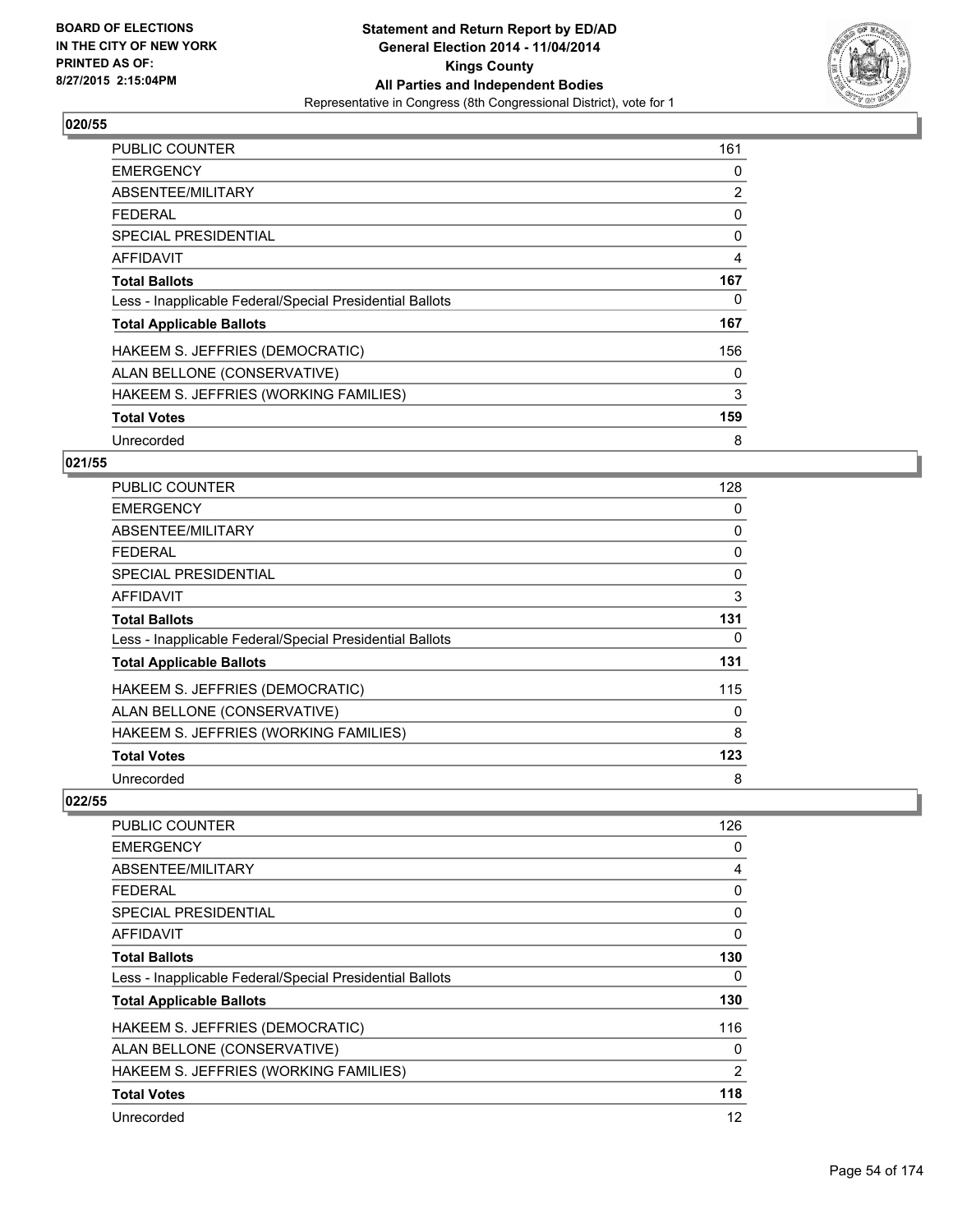

| <b>PUBLIC COUNTER</b>                                    | 198            |
|----------------------------------------------------------|----------------|
| <b>EMERGENCY</b>                                         | 0              |
| ABSENTEE/MILITARY                                        | 0              |
| FFDFRAI                                                  | 0              |
| <b>SPECIAL PRESIDENTIAL</b>                              | 0              |
| <b>AFFIDAVIT</b>                                         | $\overline{4}$ |
| <b>Total Ballots</b>                                     | 202            |
| Less - Inapplicable Federal/Special Presidential Ballots | 0              |
| <b>Total Applicable Ballots</b>                          | 202            |
| HAKEEM S. JEFFRIES (DEMOCRATIC)                          | 179            |
| ALAN BELLONE (CONSERVATIVE)                              | 0              |
| HAKEEM S. JEFFRIES (WORKING FAMILIES)                    | 14             |
| <b>Total Votes</b>                                       | 193            |
| Unrecorded                                               | 9              |

## **024/55**

| <b>PUBLIC COUNTER</b>                                    | 140      |
|----------------------------------------------------------|----------|
| <b>EMERGENCY</b>                                         | 0        |
| ABSENTEE/MILITARY                                        |          |
| <b>FEDERAL</b>                                           | 0        |
| <b>SPECIAL PRESIDENTIAL</b>                              | 0        |
| AFFIDAVIT                                                | 3        |
| <b>Total Ballots</b>                                     | 144      |
| Less - Inapplicable Federal/Special Presidential Ballots | $\Omega$ |
| <b>Total Applicable Ballots</b>                          | 144      |
| HAKEEM S. JEFFRIES (DEMOCRATIC)                          | 127      |
| ALAN BELLONE (CONSERVATIVE)                              | 0        |
| HAKEEM S. JEFFRIES (WORKING FAMILIES)                    | 4        |
| <b>Total Votes</b>                                       | 131      |
| Unrecorded                                               | 13       |

| PUBLIC COUNTER                                           | 172          |
|----------------------------------------------------------|--------------|
| <b>EMERGENCY</b>                                         | 0            |
| ABSENTEE/MILITARY                                        | 0            |
| FEDERAL                                                  | 0            |
| SPECIAL PRESIDENTIAL                                     | 0            |
| AFFIDAVIT                                                | 2            |
| <b>Total Ballots</b>                                     | 174          |
| Less - Inapplicable Federal/Special Presidential Ballots | 0            |
| <b>Total Applicable Ballots</b>                          | 174          |
| HAKEEM S. JEFFRIES (DEMOCRATIC)                          | 149          |
| ALAN BELLONE (CONSERVATIVE)                              | $\mathbf{1}$ |
| HAKEEM S. JEFFRIES (WORKING FAMILIES)                    | 6            |
| <b>Total Votes</b>                                       | 156          |
| Unrecorded                                               | 18           |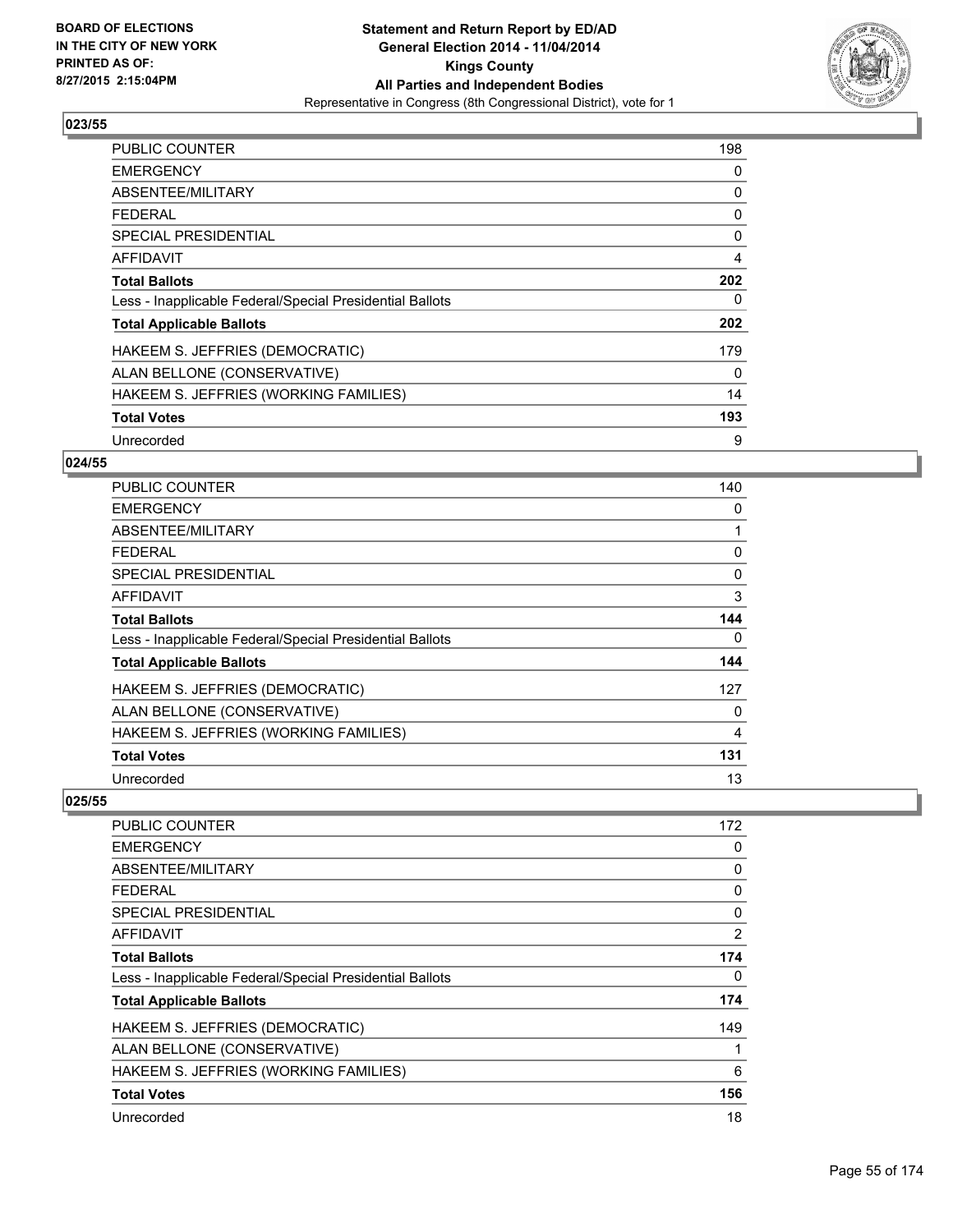

| <b>PUBLIC COUNTER</b>                                    | 38 |
|----------------------------------------------------------|----|
| <b>EMERGENCY</b>                                         | 0  |
| ABSENTEE/MILITARY                                        | 0  |
| <b>FEDERAL</b>                                           | 0  |
| <b>SPECIAL PRESIDENTIAL</b>                              | 0  |
| AFFIDAVIT                                                | 0  |
| <b>Total Ballots</b>                                     | 38 |
| Less - Inapplicable Federal/Special Presidential Ballots | 0  |
| <b>Total Applicable Ballots</b>                          | 38 |
| HAKEEM S. JEFFRIES (DEMOCRATIC)                          | 30 |
| ALAN BELLONE (CONSERVATIVE)                              | 2  |
| HAKEEM S. JEFFRIES (WORKING FAMILIES)                    | 2  |
| <b>Total Votes</b>                                       | 34 |
| Unrecorded                                               | 4  |

## **027/55**

| <b>PUBLIC COUNTER</b>                                    | 105 |
|----------------------------------------------------------|-----|
| <b>EMERGENCY</b>                                         | 0   |
| ABSENTEE/MILITARY                                        | 0   |
| <b>FEDERAL</b>                                           | 0   |
| <b>SPECIAL PRESIDENTIAL</b>                              | 0   |
| <b>AFFIDAVIT</b>                                         | 4   |
| <b>Total Ballots</b>                                     | 109 |
| Less - Inapplicable Federal/Special Presidential Ballots | 0   |
| <b>Total Applicable Ballots</b>                          | 109 |
| HAKEEM S. JEFFRIES (DEMOCRATIC)                          | 85  |
| ALAN BELLONE (CONSERVATIVE)                              | 4   |
| HAKEEM S. JEFFRIES (WORKING FAMILIES)                    | 8   |
| <b>Total Votes</b>                                       | 97  |
| Unrecorded                                               | 12  |

| <b>PUBLIC COUNTER</b>                                    | 71           |
|----------------------------------------------------------|--------------|
| <b>EMERGENCY</b>                                         | 0            |
| ABSENTEE/MILITARY                                        | 0            |
| <b>FEDERAL</b>                                           | 0            |
| <b>SPECIAL PRESIDENTIAL</b>                              | 0            |
| AFFIDAVIT                                                | 1            |
| <b>Total Ballots</b>                                     | 72           |
| Less - Inapplicable Federal/Special Presidential Ballots | 0            |
| <b>Total Applicable Ballots</b>                          | 72           |
| HAKEEM S. JEFFRIES (DEMOCRATIC)                          | 63           |
| ALAN BELLONE (CONSERVATIVE)                              | 0            |
| HAKEEM S. JEFFRIES (WORKING FAMILIES)                    | $\mathbf{1}$ |
| <b>Total Votes</b>                                       | 64           |
| Unrecorded                                               | 8            |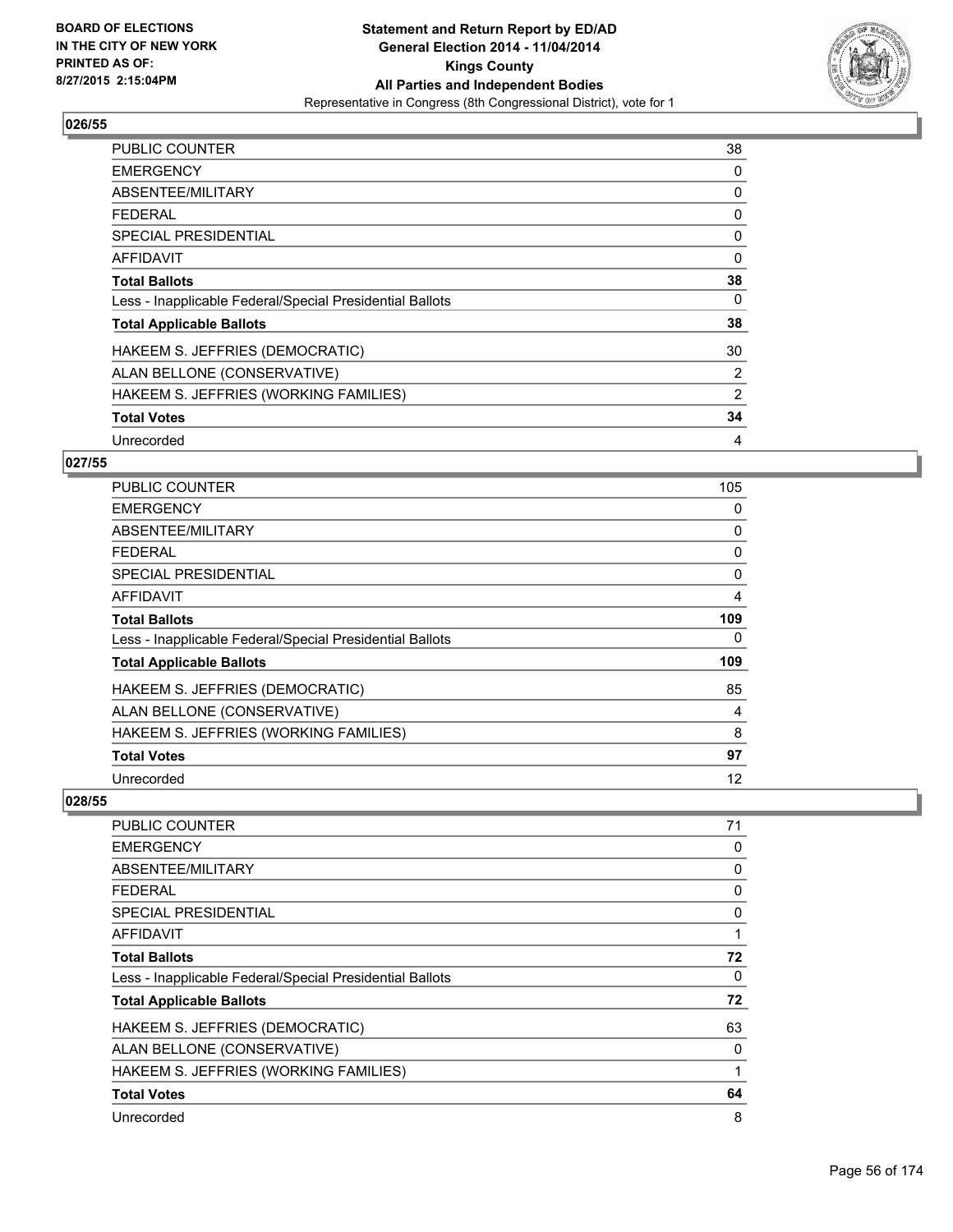

| <b>PUBLIC COUNTER</b>                                    | 58 |
|----------------------------------------------------------|----|
| <b>EMERGENCY</b>                                         | 0  |
| ABSENTEE/MILITARY                                        | 0  |
| <b>FEDERAL</b>                                           | 0  |
| <b>SPECIAL PRESIDENTIAL</b>                              | 0  |
| <b>AFFIDAVIT</b>                                         | 4  |
| <b>Total Ballots</b>                                     | 62 |
| Less - Inapplicable Federal/Special Presidential Ballots | 0  |
| <b>Total Applicable Ballots</b>                          | 62 |
| HAKEEM S. JEFFRIES (DEMOCRATIC)                          | 59 |
| ALAN BELLONE (CONSERVATIVE)                              | 0  |
| HAKEEM S. JEFFRIES (WORKING FAMILIES)                    | 1  |
| <b>Total Votes</b>                                       | 60 |
| Unrecorded                                               | 2  |

## **030/55**

| <b>PUBLIC COUNTER</b>                                    | 60 |
|----------------------------------------------------------|----|
| <b>EMERGENCY</b>                                         | 0  |
| ABSENTEE/MILITARY                                        | 4  |
| <b>FEDERAL</b>                                           | 0  |
| SPECIAL PRESIDENTIAL                                     | 0  |
| <b>AFFIDAVIT</b>                                         |    |
| <b>Total Ballots</b>                                     | 65 |
| Less - Inapplicable Federal/Special Presidential Ballots | 0  |
| <b>Total Applicable Ballots</b>                          | 65 |
| HAKEEM S. JEFFRIES (DEMOCRATIC)                          | 64 |
| ALAN BELLONE (CONSERVATIVE)                              | 0  |
| HAKEEM S. JEFFRIES (WORKING FAMILIES)                    | 1  |
| <b>Total Votes</b>                                       | 65 |

| PUBLIC COUNTER                                           | 413 |
|----------------------------------------------------------|-----|
| <b>EMERGENCY</b>                                         | 0   |
| ABSENTEE/MILITARY                                        | 3   |
| FEDERAL                                                  | 0   |
| <b>SPECIAL PRESIDENTIAL</b>                              | 0   |
| AFFIDAVIT                                                | 0   |
| <b>Total Ballots</b>                                     | 416 |
| Less - Inapplicable Federal/Special Presidential Ballots | 0   |
| <b>Total Applicable Ballots</b>                          | 416 |
| HAKEEM S. JEFFRIES (DEMOCRATIC)                          | 369 |
| ALAN BELLONE (CONSERVATIVE)                              | 4   |
| HAKEEM S. JEFFRIES (WORKING FAMILIES)                    | 19  |
| <b>Total Votes</b>                                       | 392 |
| Unrecorded                                               | 24  |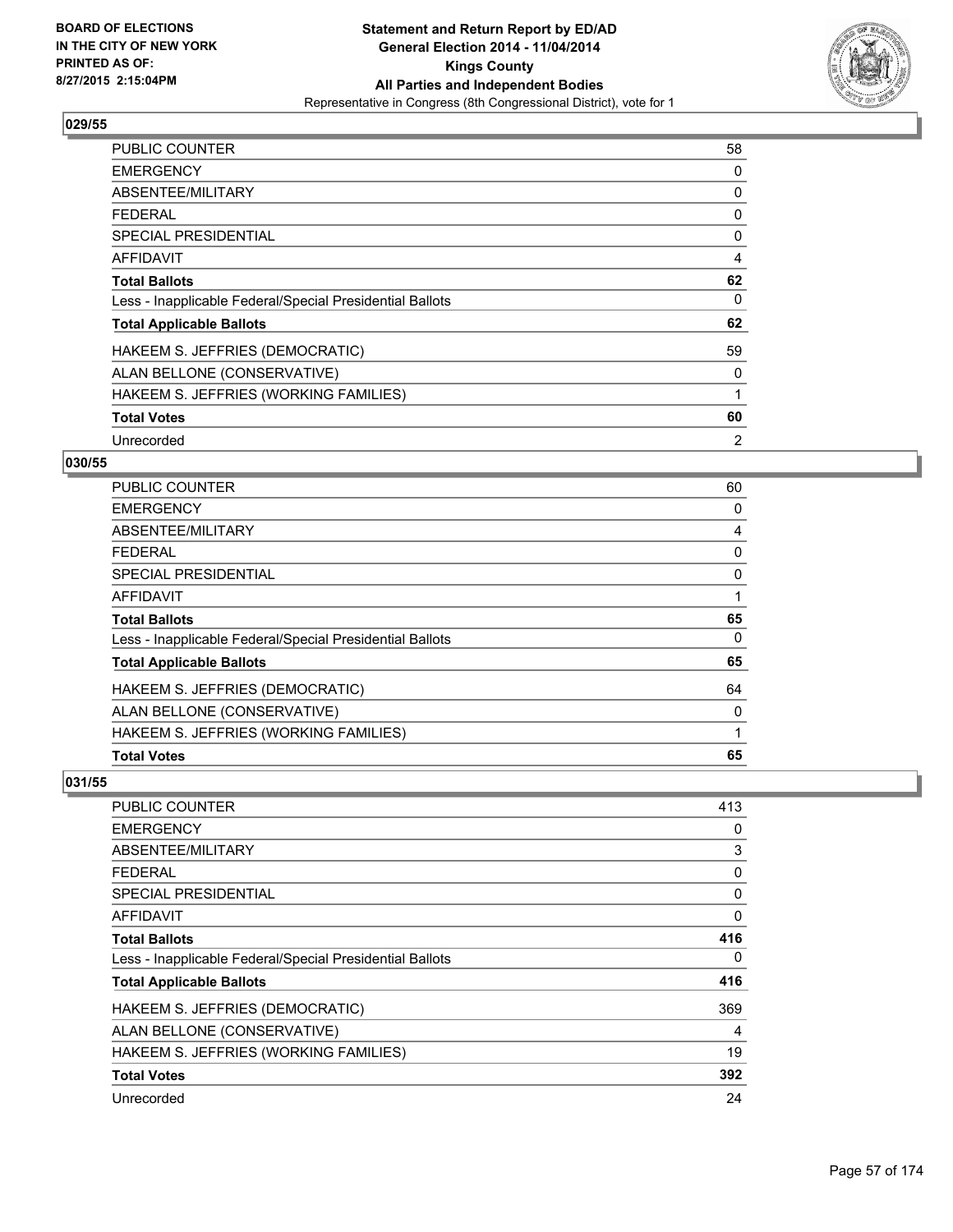

| <b>PUBLIC COUNTER</b>                                    | 86 |
|----------------------------------------------------------|----|
| <b>EMERGENCY</b>                                         | 0  |
| ABSENTEE/MILITARY                                        | 0  |
| <b>FEDERAL</b>                                           | 0  |
| <b>SPECIAL PRESIDENTIAL</b>                              | 0  |
| <b>AFFIDAVIT</b>                                         | 2  |
| <b>Total Ballots</b>                                     | 88 |
| Less - Inapplicable Federal/Special Presidential Ballots | 0  |
| <b>Total Applicable Ballots</b>                          | 88 |
| HAKEEM S. JEFFRIES (DEMOCRATIC)                          | 74 |
| ALAN BELLONE (CONSERVATIVE)                              | 0  |
| HAKEEM S. JEFFRIES (WORKING FAMILIES)                    | 6  |
| <b>Total Votes</b>                                       | 80 |
| Unrecorded                                               | 8  |

# **033/55**

| PUBLIC COUNTER                                           | 177 |
|----------------------------------------------------------|-----|
| <b>EMERGENCY</b>                                         | 5   |
| ABSENTEE/MILITARY                                        |     |
| <b>FEDERAL</b>                                           | 0   |
| <b>SPECIAL PRESIDENTIAL</b>                              | 0   |
| AFFIDAVIT                                                | 0   |
| <b>Total Ballots</b>                                     | 183 |
| Less - Inapplicable Federal/Special Presidential Ballots | 0   |
| <b>Total Applicable Ballots</b>                          | 183 |
| HAKEEM S. JEFFRIES (DEMOCRATIC)                          | 153 |
| ALAN BELLONE (CONSERVATIVE)                              |     |
| HAKEEM S. JEFFRIES (WORKING FAMILIES)                    | 8   |
| <b>Total Votes</b>                                       | 162 |
| Unrecorded                                               | 21  |

| PUBLIC COUNTER                                           | 209      |
|----------------------------------------------------------|----------|
| <b>EMERGENCY</b>                                         |          |
| ABSENTEE/MILITARY                                        | 3        |
| FEDERAL                                                  | 0        |
| <b>SPECIAL PRESIDENTIAL</b>                              | $\Omega$ |
| AFFIDAVIT                                                | 7        |
| <b>Total Ballots</b>                                     | 220      |
| Less - Inapplicable Federal/Special Presidential Ballots | 0        |
| <b>Total Applicable Ballots</b>                          | 220      |
| HAKEEM S. JEFFRIES (DEMOCRATIC)                          | 192      |
| ALAN BELLONE (CONSERVATIVE)                              |          |
| HAKEEM S. JEFFRIES (WORKING FAMILIES)                    | 12       |
| <b>Total Votes</b>                                       | 205      |
| Unrecorded                                               | 15       |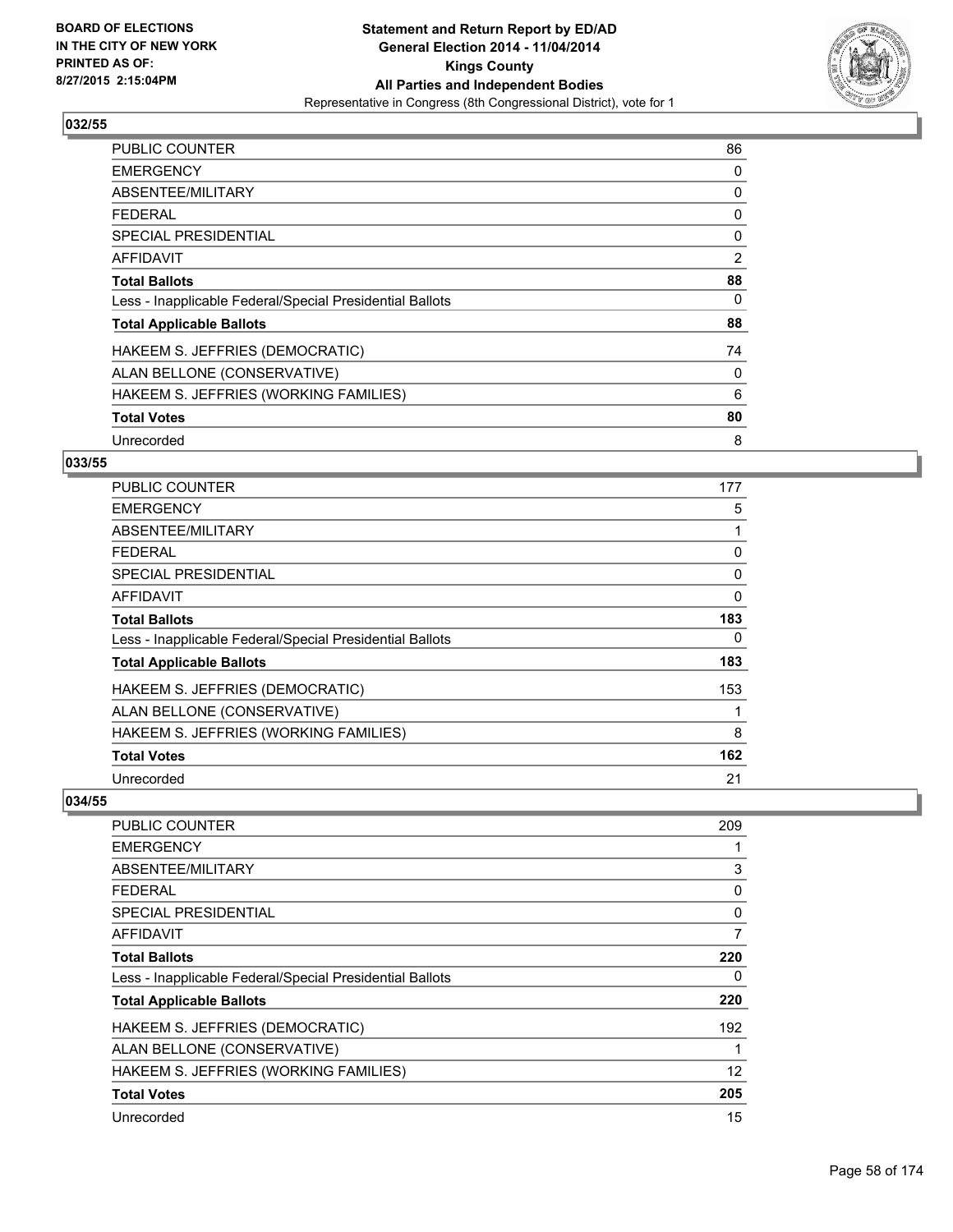

| <b>PUBLIC COUNTER</b>                                    | 150 |
|----------------------------------------------------------|-----|
| <b>EMERGENCY</b>                                         | 0   |
| ABSENTEE/MILITARY                                        | 3   |
| <b>FEDERAL</b>                                           | 0   |
| <b>SPECIAL PRESIDENTIAL</b>                              | 0   |
| AFFIDAVIT                                                | 4   |
| <b>Total Ballots</b>                                     | 157 |
| Less - Inapplicable Federal/Special Presidential Ballots | 0   |
| <b>Total Applicable Ballots</b>                          | 157 |
| HAKEEM S. JEFFRIES (DEMOCRATIC)                          | 138 |
| ALAN BELLONE (CONSERVATIVE)                              | 1   |
| HAKEEM S. JEFFRIES (WORKING FAMILIES)                    | 2   |
| <b>Total Votes</b>                                       | 141 |
| Unrecorded                                               | 16  |

## **036/55**

| <b>PUBLIC COUNTER</b>                                    | 14 |
|----------------------------------------------------------|----|
| <b>EMERGENCY</b>                                         | 0  |
| ABSENTEE/MILITARY                                        | 0  |
| <b>FEDERAL</b>                                           | 0  |
| <b>SPECIAL PRESIDENTIAL</b>                              | 0  |
| <b>AFFIDAVIT</b>                                         | 3  |
| <b>Total Ballots</b>                                     | 17 |
| Less - Inapplicable Federal/Special Presidential Ballots | 0  |
| <b>Total Applicable Ballots</b>                          | 17 |
| HAKEEM S. JEFFRIES (DEMOCRATIC)                          | 14 |
| ALAN BELLONE (CONSERVATIVE)                              | 0  |
| HAKEEM S. JEFFRIES (WORKING FAMILIES)                    | 1  |
| <b>Total Votes</b>                                       | 15 |
| Unrecorded                                               | 2  |

| PUBLIC COUNTER                                           | 56 |
|----------------------------------------------------------|----|
| <b>EMERGENCY</b>                                         | 0  |
| ABSENTEE/MILITARY                                        | 0  |
| <b>FEDERAL</b>                                           | 0  |
| <b>SPECIAL PRESIDENTIAL</b>                              | 0  |
| AFFIDAVIT                                                | 2  |
| <b>Total Ballots</b>                                     | 58 |
| Less - Inapplicable Federal/Special Presidential Ballots | 0  |
| <b>Total Applicable Ballots</b>                          | 58 |
| HAKEEM S. JEFFRIES (DEMOCRATIC)                          | 47 |
| ALAN BELLONE (CONSERVATIVE)                              | 1  |
| HAKEEM S. JEFFRIES (WORKING FAMILIES)                    | 7  |
| <b>Total Votes</b>                                       | 55 |
| Unrecorded                                               | 3  |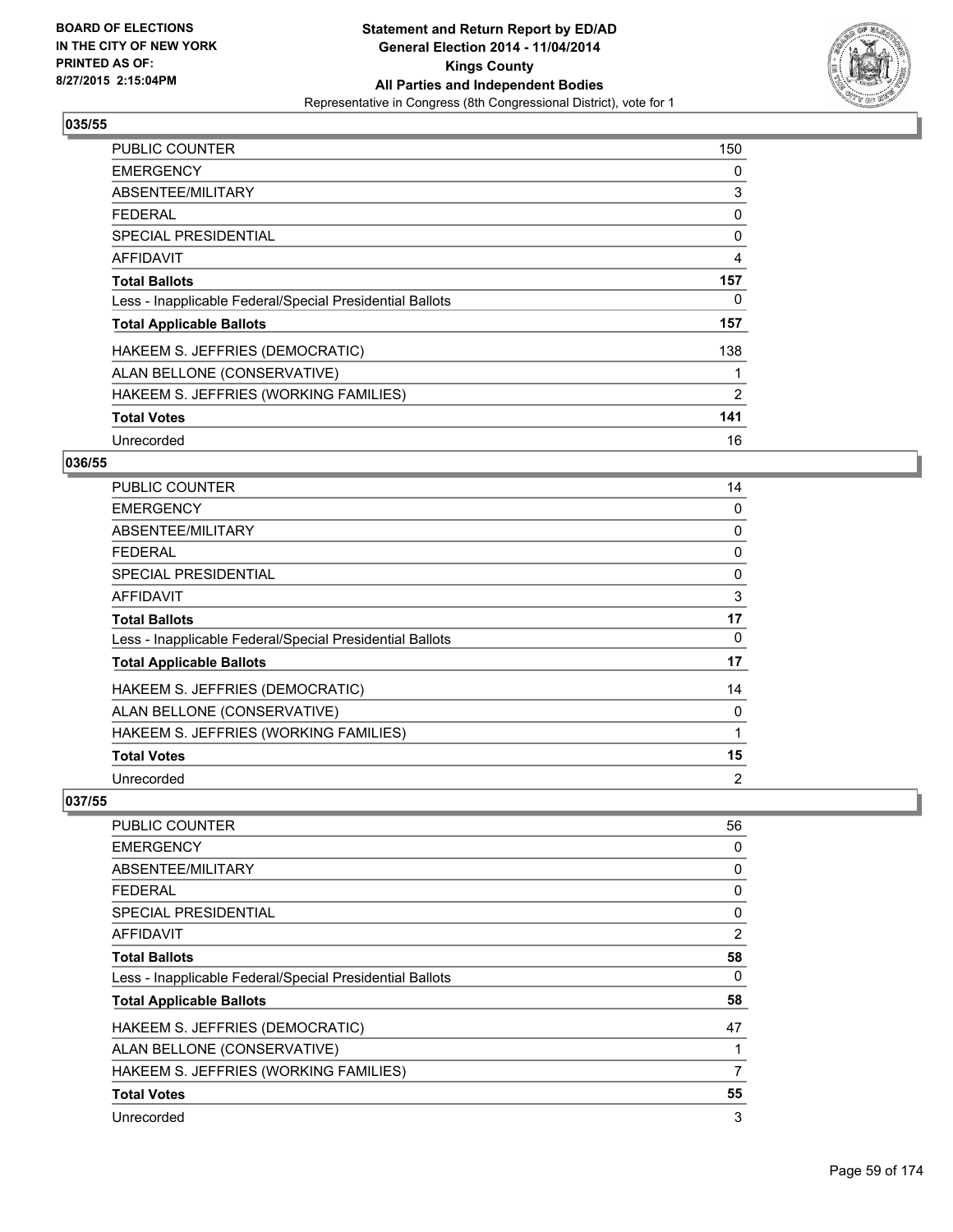

| <b>Total Votes</b>                                       | 23 |
|----------------------------------------------------------|----|
| HAKEEM S. JEFFRIES (WORKING FAMILIES)                    | 1  |
| ALAN BELLONE (CONSERVATIVE)                              | 0  |
| HAKEEM S. JEFFRIES (DEMOCRATIC)                          | 22 |
| <b>Total Applicable Ballots</b>                          | 23 |
| Less - Inapplicable Federal/Special Presidential Ballots | 0  |
| <b>Total Ballots</b>                                     | 23 |
| <b>AFFIDAVIT</b>                                         |    |
| <b>SPECIAL PRESIDENTIAL</b>                              | 0  |
| <b>FEDERAL</b>                                           | 0  |
| ABSENTEE/MILITARY                                        |    |
| <b>EMERGENCY</b>                                         | 0  |
| <b>PUBLIC COUNTER</b>                                    | 21 |

#### **046/55**

| <b>PUBLIC COUNTER</b>                                    | 153            |
|----------------------------------------------------------|----------------|
| <b>EMERGENCY</b>                                         | 0              |
| ABSENTEE/MILITARY                                        | $\overline{2}$ |
| <b>FEDERAL</b>                                           | 0              |
| SPECIAL PRESIDENTIAL                                     | 0              |
| AFFIDAVIT                                                | 1              |
| <b>Total Ballots</b>                                     | 156            |
| Less - Inapplicable Federal/Special Presidential Ballots | 0              |
| <b>Total Applicable Ballots</b>                          | 156            |
| HAKEEM S. JEFFRIES (DEMOCRATIC)                          | 135            |
| ALAN BELLONE (CONSERVATIVE)                              | 7              |
| HAKEEM S. JEFFRIES (WORKING FAMILIES)                    | 5              |
| <b>Total Votes</b>                                       | 147            |
| Unrecorded                                               | 9              |

| <b>PUBLIC COUNTER</b>                                    | 69       |
|----------------------------------------------------------|----------|
| <b>EMERGENCY</b>                                         | 0        |
| ABSENTEE/MILITARY                                        | 0        |
| FEDERAL                                                  | 0        |
| <b>SPECIAL PRESIDENTIAL</b>                              | $\Omega$ |
| AFFIDAVIT                                                | 2        |
| <b>Total Ballots</b>                                     | 71       |
| Less - Inapplicable Federal/Special Presidential Ballots | 0        |
| <b>Total Applicable Ballots</b>                          | 71       |
| HAKEEM S. JEFFRIES (DEMOCRATIC)                          | 62       |
| ALAN BELLONE (CONSERVATIVE)                              | 0        |
| HAKEEM S. JEFFRIES (WORKING FAMILIES)                    |          |
| <b>Total Votes</b>                                       | 63       |
| Unrecorded                                               | 8        |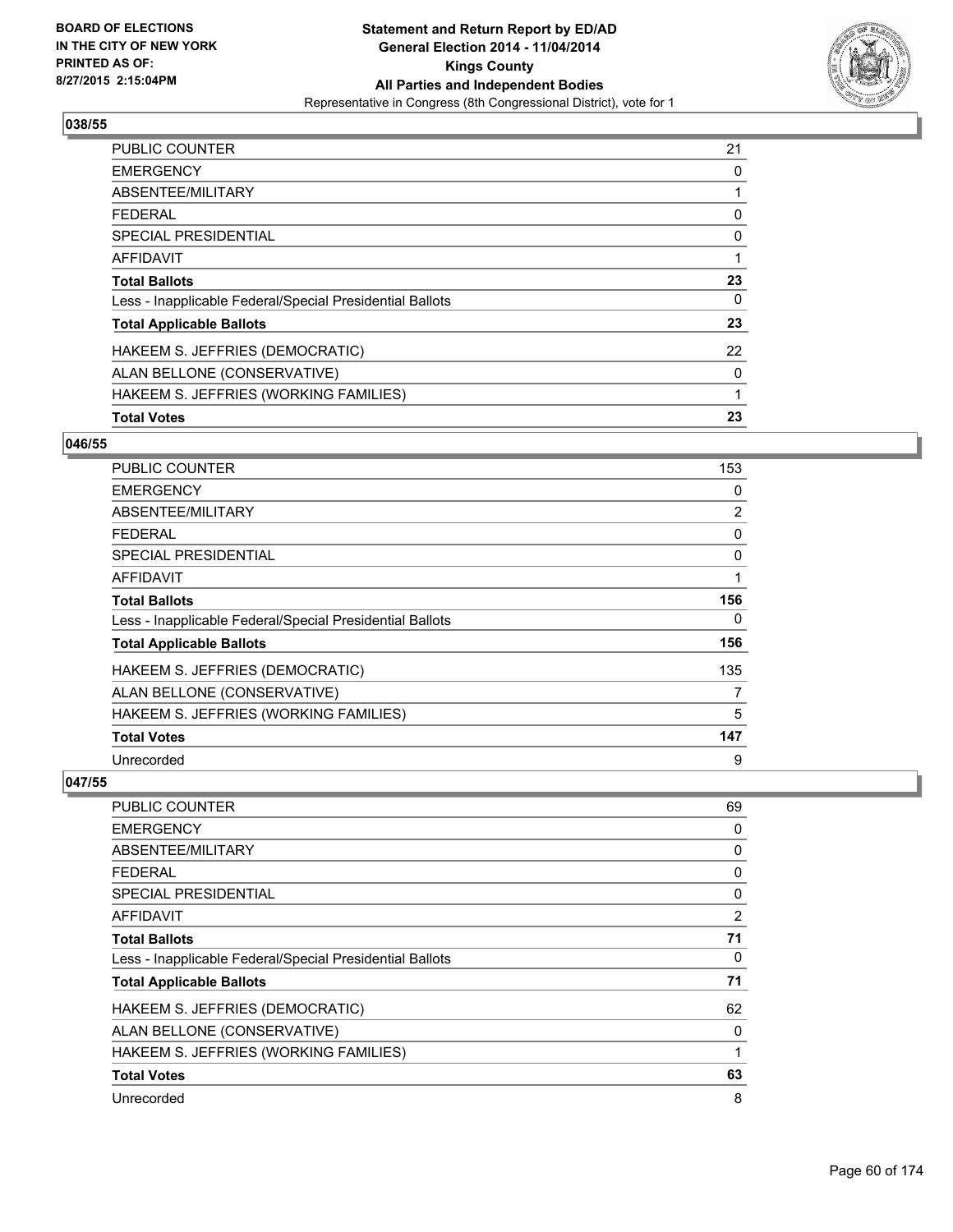

| PUBLIC COUNTER                                           | 173 |
|----------------------------------------------------------|-----|
| <b>EMERGENCY</b>                                         | 0   |
| ABSENTEE/MILITARY                                        | 1   |
| <b>FEDERAL</b>                                           | 0   |
| <b>SPECIAL PRESIDENTIAL</b>                              | 0   |
| AFFIDAVIT                                                | 0   |
| <b>Total Ballots</b>                                     | 174 |
| Less - Inapplicable Federal/Special Presidential Ballots | 0   |
| <b>Total Applicable Ballots</b>                          | 174 |
| HAKEEM S. JEFFRIES (DEMOCRATIC)                          | 149 |
| ALAN BELLONE (CONSERVATIVE)                              | 3   |
| HAKEEM S. JEFFRIES (WORKING FAMILIES)                    | 6   |
| UNATTRIBUTABLE WRITE-IN (WRITE-IN)                       | 1   |
| <b>Total Votes</b>                                       | 159 |
| Unrecorded                                               | 15  |

#### **049/55**

| <b>PUBLIC COUNTER</b>                                    | 106 |
|----------------------------------------------------------|-----|
| <b>EMERGENCY</b>                                         | 0   |
| ABSENTEE/MILITARY                                        | 0   |
| <b>FEDERAL</b>                                           | 0   |
| <b>SPECIAL PRESIDENTIAL</b>                              | 0   |
| <b>AFFIDAVIT</b>                                         |     |
| <b>Total Ballots</b>                                     | 107 |
| Less - Inapplicable Federal/Special Presidential Ballots | 0   |
| <b>Total Applicable Ballots</b>                          | 107 |
| HAKEEM S. JEFFRIES (DEMOCRATIC)                          | 86  |
| ALAN BELLONE (CONSERVATIVE)                              | 4   |
| HAKEEM S. JEFFRIES (WORKING FAMILIES)                    | 3   |
| <b>Total Votes</b>                                       | 93  |
| Unrecorded                                               | 14  |

| <b>PUBLIC COUNTER</b>                                    | 36             |
|----------------------------------------------------------|----------------|
| <b>EMERGENCY</b>                                         | 0              |
| ABSENTEE/MILITARY                                        | 0              |
| FEDERAL                                                  | 0              |
| SPECIAL PRESIDENTIAL                                     | $\Omega$       |
| AFFIDAVIT                                                | $\overline{2}$ |
| <b>Total Ballots</b>                                     | 38             |
| Less - Inapplicable Federal/Special Presidential Ballots | 0              |
| <b>Total Applicable Ballots</b>                          | 38             |
| HAKEEM S. JEFFRIES (DEMOCRATIC)                          | 24             |
| ALAN BELLONE (CONSERVATIVE)                              |                |
| HAKEEM S. JEFFRIES (WORKING FAMILIES)                    | $\overline{2}$ |
| <b>Total Votes</b>                                       | 27             |
| Unrecorded                                               | 11             |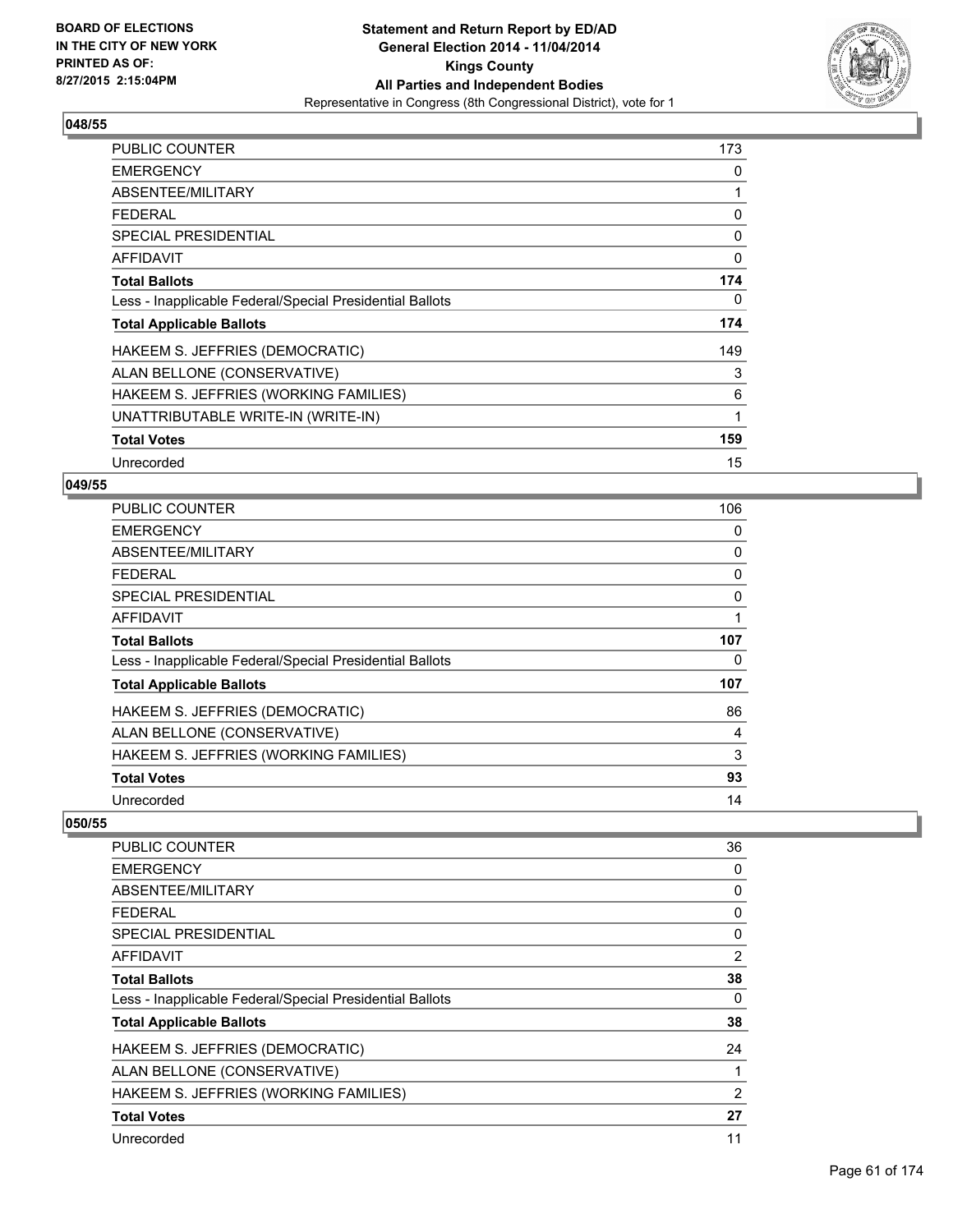

| <b>PUBLIC COUNTER</b>                                    | 11 |
|----------------------------------------------------------|----|
| <b>EMERGENCY</b>                                         | 0  |
| ABSENTEE/MILITARY                                        | 0  |
| <b>FEDERAL</b>                                           | 0  |
| <b>SPECIAL PRESIDENTIAL</b>                              | 0  |
| AFFIDAVIT                                                | 0  |
| <b>Total Ballots</b>                                     | 11 |
| Less - Inapplicable Federal/Special Presidential Ballots | 0  |
| <b>Total Applicable Ballots</b>                          | 11 |
| HAKEEM S. JEFFRIES (DEMOCRATIC)                          | 10 |
| ALAN BELLONE (CONSERVATIVE)                              | 0  |
| HAKEEM S. JEFFRIES (WORKING FAMILIES)                    | 0  |
| <b>Total Votes</b>                                       | 10 |
| Unrecorded                                               | 1  |

## **052/55**

| PUBLIC COUNTER                                           | 58             |
|----------------------------------------------------------|----------------|
| <b>EMERGENCY</b>                                         | 0              |
| ABSENTEE/MILITARY                                        | 0              |
| <b>FEDERAL</b>                                           | 0              |
| <b>SPECIAL PRESIDENTIAL</b>                              | 0              |
| <b>AFFIDAVIT</b>                                         | $\overline{2}$ |
| <b>Total Ballots</b>                                     | 60             |
| Less - Inapplicable Federal/Special Presidential Ballots | 0              |
| <b>Total Applicable Ballots</b>                          | 60             |
| HAKEEM S. JEFFRIES (DEMOCRATIC)                          | 46             |
| ALAN BELLONE (CONSERVATIVE)                              | 0              |
| HAKEEM S. JEFFRIES (WORKING FAMILIES)                    | 3              |
| <b>Total Votes</b>                                       | 49             |
| Unrecorded                                               | 11             |
| A                                                        |                |

### **054/55 COMBINED into: 052/55**

| <b>PUBLIC COUNTER</b>                                    | 179 |
|----------------------------------------------------------|-----|
| <b>EMERGENCY</b>                                         | 0   |
| ABSENTEE/MILITARY                                        | 2   |
| <b>FEDERAL</b>                                           | 0   |
| <b>SPECIAL PRESIDENTIAL</b>                              | 0   |
| AFFIDAVIT                                                | 1   |
| <b>Total Ballots</b>                                     | 182 |
| Less - Inapplicable Federal/Special Presidential Ballots | 0   |
| <b>Total Applicable Ballots</b>                          | 182 |
| HAKEEM S. JEFFRIES (DEMOCRATIC)                          | 140 |
| ALAN BELLONE (CONSERVATIVE)                              | 4   |
| HAKEEM S. JEFFRIES (WORKING FAMILIES)                    | 10  |
| <b>Total Votes</b>                                       | 154 |
| Unrecorded                                               | 28  |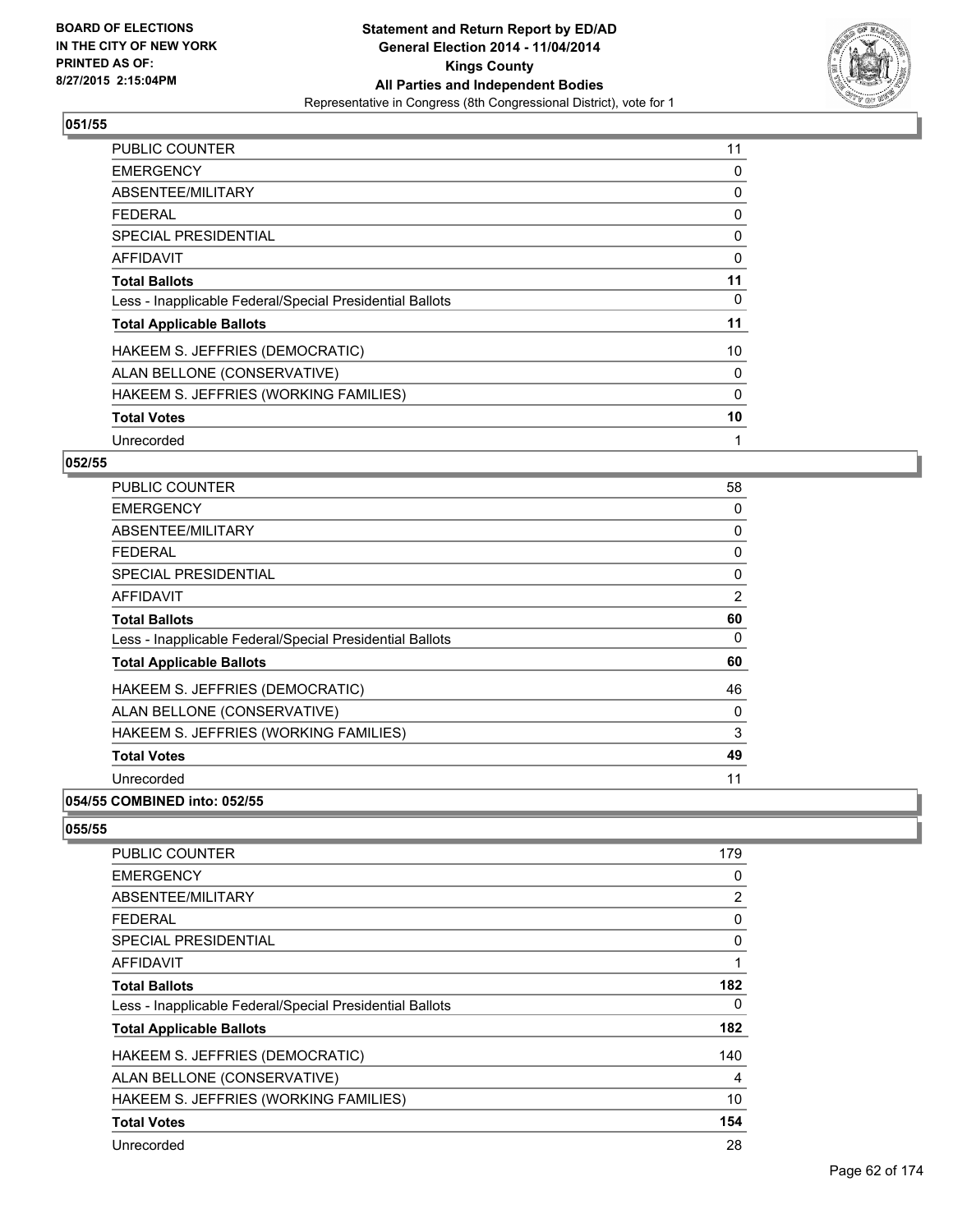

| <b>PUBLIC COUNTER</b>                                    | 21 |
|----------------------------------------------------------|----|
| <b>EMERGENCY</b>                                         | 0  |
| ABSENTEE/MILITARY                                        | 0  |
| <b>FEDERAL</b>                                           | 0  |
| <b>SPECIAL PRESIDENTIAL</b>                              | 0  |
| AFFIDAVIT                                                | 0  |
| <b>Total Ballots</b>                                     | 21 |
| Less - Inapplicable Federal/Special Presidential Ballots | 0  |
| <b>Total Applicable Ballots</b>                          | 21 |
| HAKEEM S. JEFFRIES (DEMOCRATIC)                          | 17 |
| ALAN BELLONE (CONSERVATIVE)                              | 0  |
| HAKEEM S. JEFFRIES (WORKING FAMILIES)                    | 0  |
| <b>Total Votes</b>                                       | 17 |
| Unrecorded                                               | 4  |

## **057/55**

| <b>PUBLIC COUNTER</b>                                    | 149            |
|----------------------------------------------------------|----------------|
| <b>EMERGENCY</b>                                         | 0              |
| ABSENTEE/MILITARY                                        | $\overline{2}$ |
| <b>FEDERAL</b>                                           | 0              |
| <b>SPECIAL PRESIDENTIAL</b>                              | $\Omega$       |
| <b>AFFIDAVIT</b>                                         | 3              |
| <b>Total Ballots</b>                                     | 154            |
| Less - Inapplicable Federal/Special Presidential Ballots | 0              |
| <b>Total Applicable Ballots</b>                          | 154            |
| HAKEEM S. JEFFRIES (DEMOCRATIC)                          | 133            |
| ALAN BELLONE (CONSERVATIVE)                              | 0              |
| HAKEEM S. JEFFRIES (WORKING FAMILIES)                    | 6              |
| <b>Total Votes</b>                                       | 139            |
| Unrecorded                                               | 15             |

| PUBLIC COUNTER                                           | 76           |
|----------------------------------------------------------|--------------|
| <b>EMERGENCY</b>                                         | 0            |
| ABSENTEE/MILITARY                                        | 1            |
| FEDERAL                                                  | 0            |
| SPECIAL PRESIDENTIAL                                     | 0            |
| AFFIDAVIT                                                | 0            |
| <b>Total Ballots</b>                                     | 77           |
| Less - Inapplicable Federal/Special Presidential Ballots | 0            |
| <b>Total Applicable Ballots</b>                          | 77           |
| HAKEEM S. JEFFRIES (DEMOCRATIC)                          | 63           |
| ALAN BELLONE (CONSERVATIVE)                              | 0            |
| HAKEEM S. JEFFRIES (WORKING FAMILIES)                    | $\mathbf{1}$ |
| <b>Total Votes</b>                                       | 64           |
| Unrecorded                                               | 13           |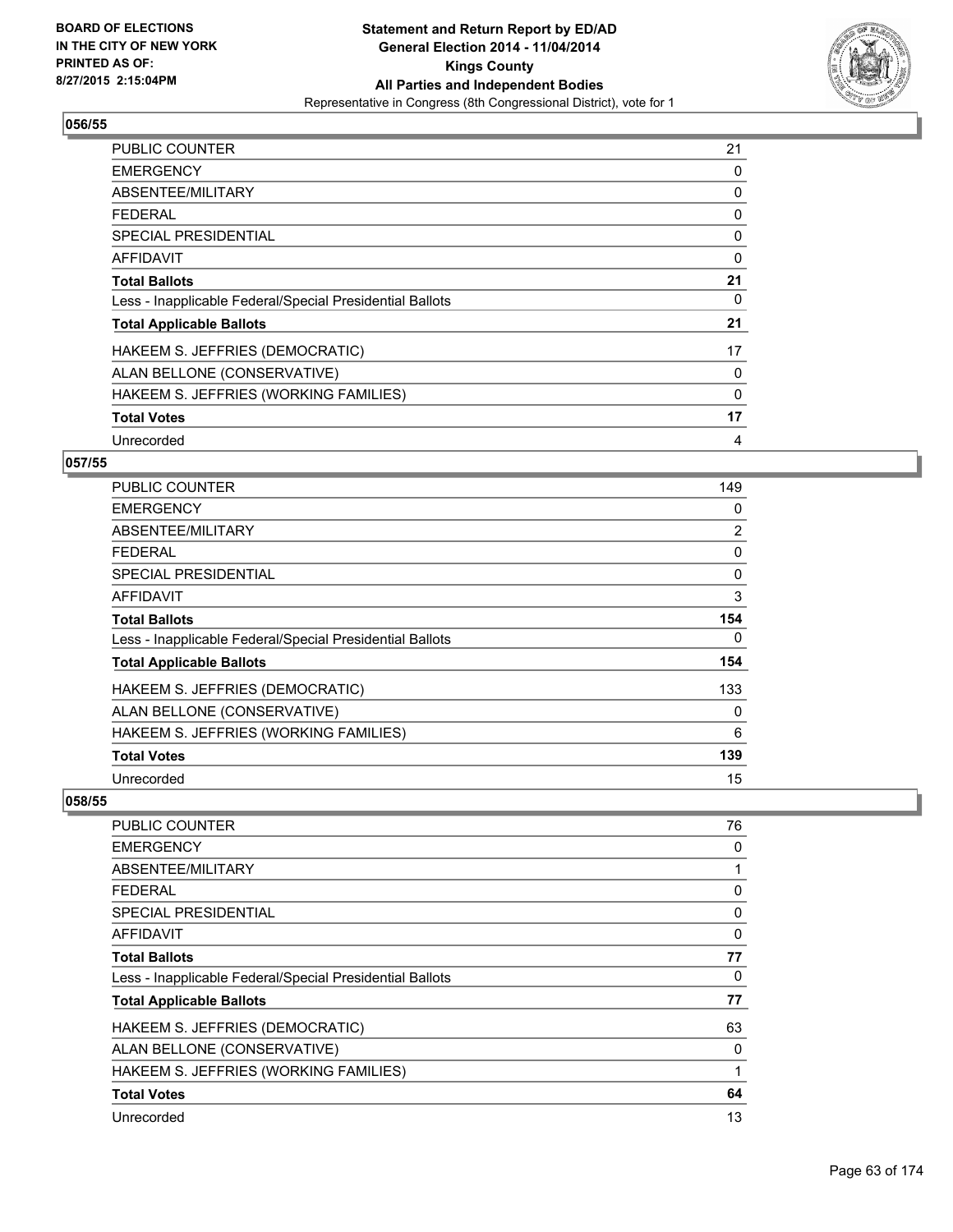

| <b>PUBLIC COUNTER</b>                                    | 158 |
|----------------------------------------------------------|-----|
| <b>EMERGENCY</b>                                         | 0   |
| ABSENTEE/MILITARY                                        |     |
| <b>FEDERAL</b>                                           | 0   |
| <b>SPECIAL PRESIDENTIAL</b>                              | 0   |
| <b>AFFIDAVIT</b>                                         | 1   |
| <b>Total Ballots</b>                                     | 160 |
| Less - Inapplicable Federal/Special Presidential Ballots | 0   |
| <b>Total Applicable Ballots</b>                          | 160 |
| HAKEEM S. JEFFRIES (DEMOCRATIC)                          | 118 |
| ALAN BELLONE (CONSERVATIVE)                              | 3   |
| HAKEEM S. JEFFRIES (WORKING FAMILIES)                    | 7   |
| <b>Total Votes</b>                                       | 128 |
| Unrecorded                                               | 32  |

# **060/55**

| PUBLIC COUNTER                                           | 39       |
|----------------------------------------------------------|----------|
| <b>EMERGENCY</b>                                         | 0        |
| ABSENTEE/MILITARY                                        |          |
| <b>FEDERAL</b>                                           | 0        |
| <b>SPECIAL PRESIDENTIAL</b>                              | 0        |
| <b>AFFIDAVIT</b>                                         | 2        |
| <b>Total Ballots</b>                                     | 42       |
| Less - Inapplicable Federal/Special Presidential Ballots | $\Omega$ |
| <b>Total Applicable Ballots</b>                          | 42       |
| HAKEEM S. JEFFRIES (DEMOCRATIC)                          | 38       |
| ALAN BELLONE (CONSERVATIVE)                              | 0        |
| HAKEEM S. JEFFRIES (WORKING FAMILIES)                    | 1        |
| <b>Total Votes</b>                                       | 39       |
| Unrecorded                                               | 3        |

| PUBLIC COUNTER                                           | 0 |
|----------------------------------------------------------|---|
| <b>EMERGENCY</b>                                         | 0 |
| ABSENTEE/MILITARY                                        | 0 |
| <b>FEDERAL</b>                                           | 0 |
| <b>SPECIAL PRESIDENTIAL</b>                              | 0 |
| <b>AFFIDAVIT</b>                                         | 0 |
| <b>Total Ballots</b>                                     | 0 |
| Less - Inapplicable Federal/Special Presidential Ballots | 0 |
| <b>Total Applicable Ballots</b>                          | 0 |
| HAKEEM S. JEFFRIES (DEMOCRATIC)                          | 0 |
| ALAN BELLONE (CONSERVATIVE)                              | 0 |
| HAKEEM S. JEFFRIES (WORKING FAMILIES)                    | 0 |
| <b>Total Votes</b>                                       | 0 |
|                                                          |   |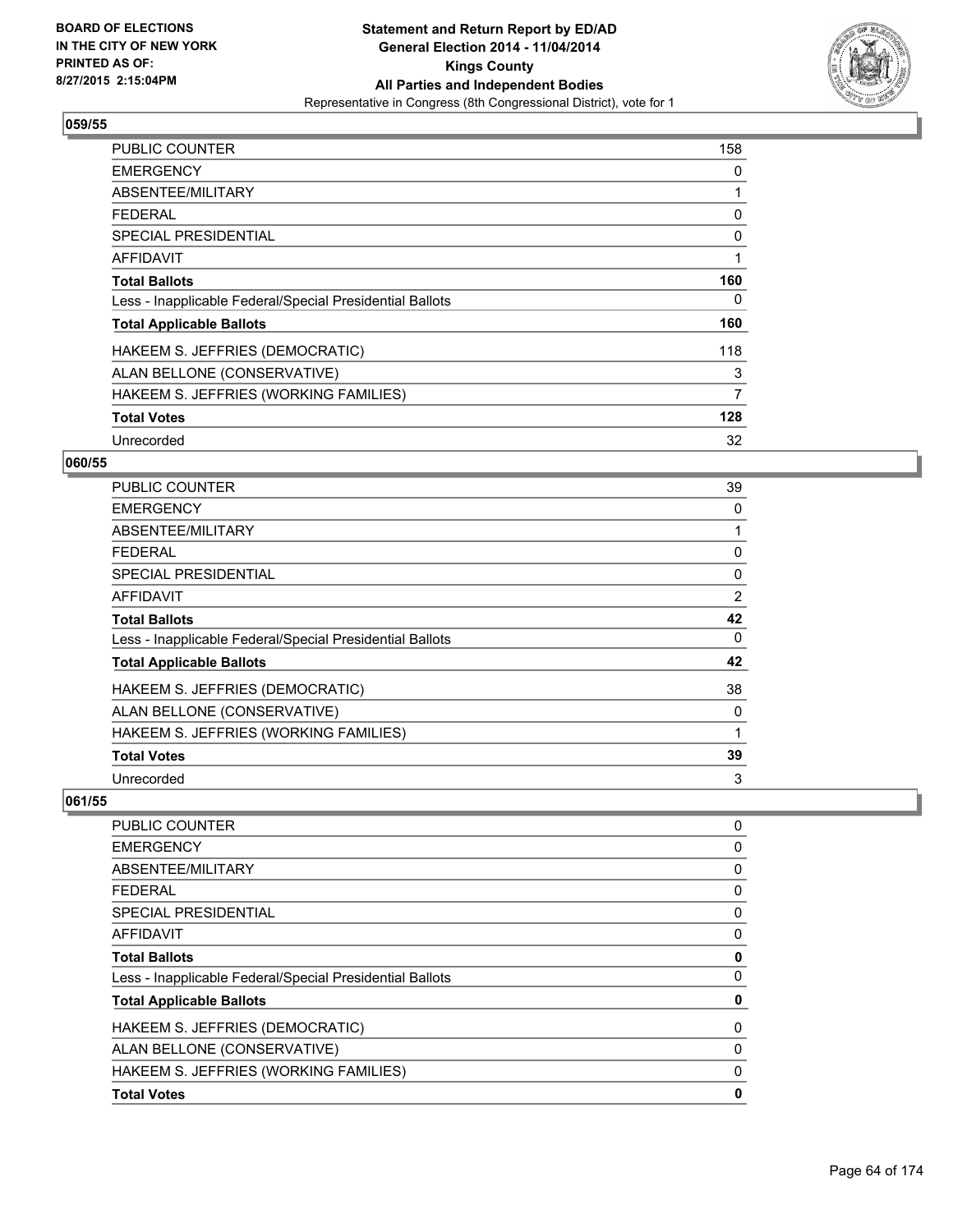

| <b>PUBLIC COUNTER</b>                                    | 162            |
|----------------------------------------------------------|----------------|
| <b>EMERGENCY</b>                                         | 0              |
| ABSENTEE/MILITARY                                        | 4              |
| <b>FEDERAL</b>                                           | 1              |
| <b>SPECIAL PRESIDENTIAL</b>                              | 0              |
| <b>AFFIDAVIT</b>                                         | 0              |
| <b>Total Ballots</b>                                     | 167            |
| Less - Inapplicable Federal/Special Presidential Ballots | 0              |
| <b>Total Applicable Ballots</b>                          | 167            |
| HAKEEM S. JEFFRIES (DEMOCRATIC)                          | 149            |
| ALAN BELLONE (CONSERVATIVE)                              | 1              |
| HAKEEM S. JEFFRIES (WORKING FAMILIES)                    | $\overline{4}$ |
| <b>Total Votes</b>                                       | 154            |
| Unrecorded                                               | 13             |

# **106/55**

| <b>Total Votes</b>                                       | $\mathbf 0$ |
|----------------------------------------------------------|-------------|
| HAKEEM S. JEFFRIES (WORKING FAMILIES)                    | 0           |
| ALAN BELLONE (CONSERVATIVE)                              | 0           |
| HAKEEM S. JEFFRIES (DEMOCRATIC)                          | 0           |
| <b>Total Applicable Ballots</b>                          | 0           |
| Less - Inapplicable Federal/Special Presidential Ballots | 0           |
| <b>Total Ballots</b>                                     | 0           |
| AFFIDAVIT                                                | 0           |
| SPECIAL PRESIDENTIAL                                     | 0           |
| FEDERAL                                                  | 0           |
| <b>ABSENTEE/MILITARY</b>                                 | 0           |
| <b>EMERGENCY</b>                                         | 0           |
| <b>PUBLIC COUNTER</b>                                    | 0           |

| <b>Total Votes</b>                                       | 0 |
|----------------------------------------------------------|---|
| HAKEEM S. JEFFRIES (WORKING FAMILIES)                    | 0 |
| ALAN BELLONE (CONSERVATIVE)                              | 0 |
| HAKEEM S. JEFFRIES (DEMOCRATIC)                          | 0 |
| <b>Total Applicable Ballots</b>                          | 0 |
| Less - Inapplicable Federal/Special Presidential Ballots | 0 |
| <b>Total Ballots</b>                                     | 0 |
| <b>AFFIDAVIT</b>                                         | 0 |
| SPECIAL PRESIDENTIAL                                     | 0 |
| FEDERAL                                                  | 0 |
| ABSENTEE/MILITARY                                        | 0 |
| <b>EMERGENCY</b>                                         | 0 |
| <b>PUBLIC COUNTER</b>                                    | 0 |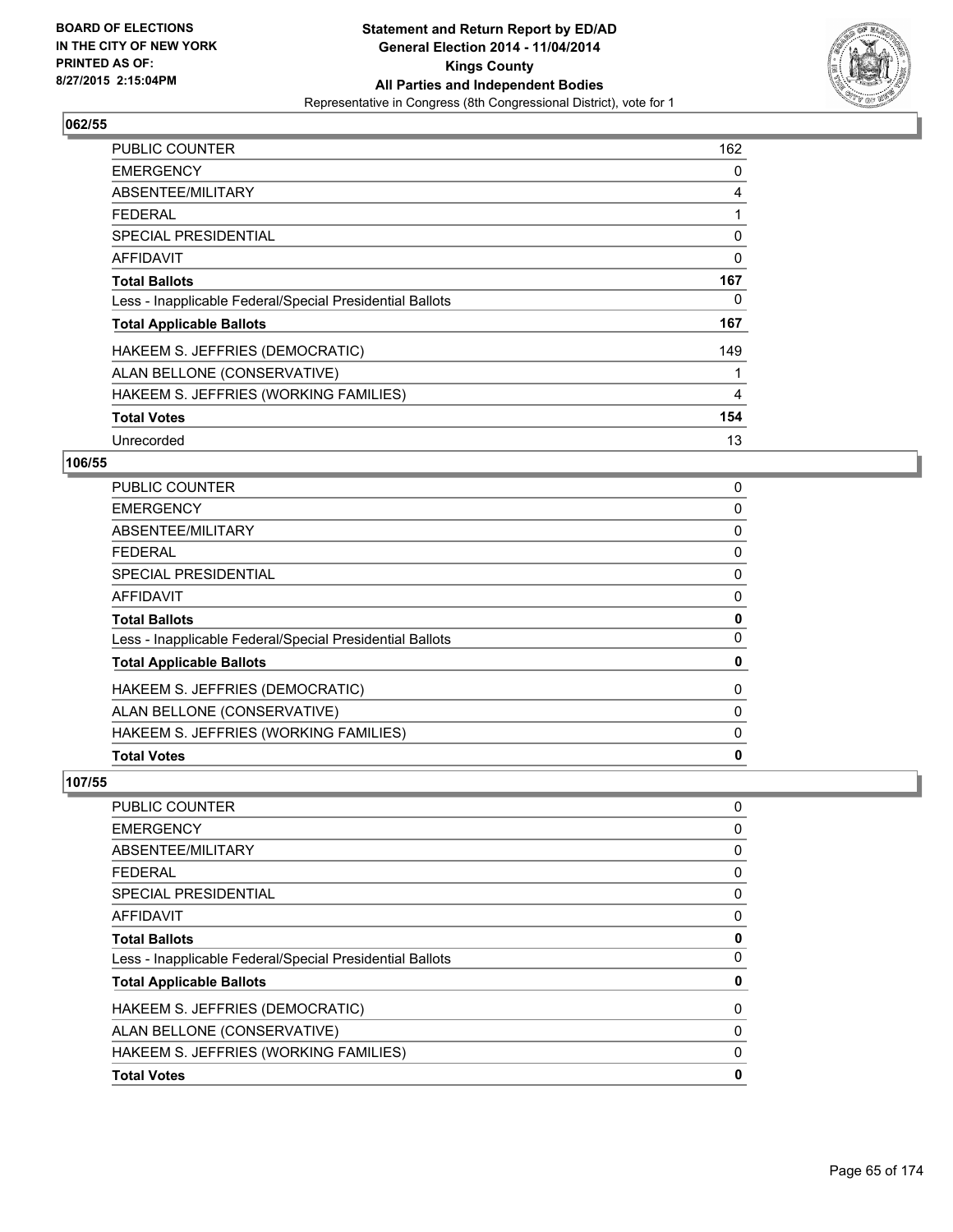

| 0 |
|---|
| 0 |
| 0 |
| 0 |
| 0 |
| 0 |
| 0 |
| 0 |
| 0 |
| 0 |
| 0 |
| 0 |
| 0 |
|   |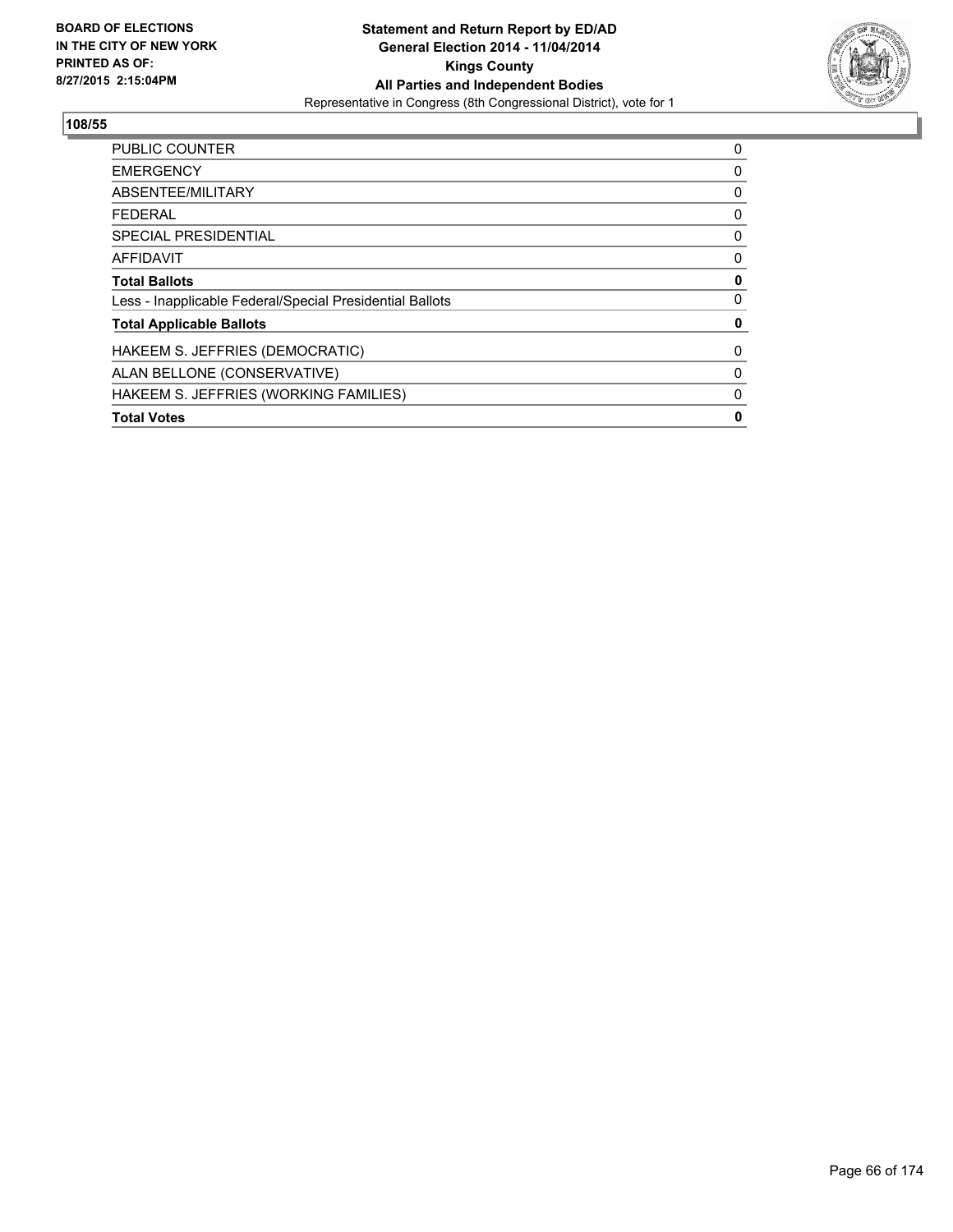

| <b>PUBLIC COUNTER</b>                                    | 122 |
|----------------------------------------------------------|-----|
| <b>EMERGENCY</b>                                         | 0   |
| ABSENTEE/MILITARY                                        | 3   |
| <b>FEDERAL</b>                                           | 0   |
| <b>SPECIAL PRESIDENTIAL</b>                              | 0   |
| <b>AFFIDAVIT</b>                                         | 3   |
| <b>Total Ballots</b>                                     | 128 |
| Less - Inapplicable Federal/Special Presidential Ballots | 0   |
| <b>Total Applicable Ballots</b>                          | 128 |
| HAKEEM S. JEFFRIES (DEMOCRATIC)                          | 109 |
| ALAN BELLONE (CONSERVATIVE)                              | 0   |
| HAKEEM S. JEFFRIES (WORKING FAMILIES)                    | 10  |
| <b>Total Votes</b>                                       | 119 |
| Unrecorded                                               | 9   |

# **006/56**

| PUBLIC COUNTER                                           | 139            |
|----------------------------------------------------------|----------------|
| <b>EMERGENCY</b>                                         | 0              |
| ABSENTEE/MILITARY                                        | $\overline{2}$ |
| <b>FEDERAL</b>                                           | 0              |
| <b>SPECIAL PRESIDENTIAL</b>                              | 0              |
| <b>AFFIDAVIT</b>                                         | 1              |
| <b>Total Ballots</b>                                     | 142            |
| Less - Inapplicable Federal/Special Presidential Ballots | 0              |
| <b>Total Applicable Ballots</b>                          | 142            |
| HAKEEM S. JEFFRIES (DEMOCRATIC)                          | 121            |
| ALAN BELLONE (CONSERVATIVE)                              | 4              |
| HAKEEM S. JEFFRIES (WORKING FAMILIES)                    | 4              |
| <b>Total Votes</b>                                       | 129            |
| Unrecorded                                               | 13             |

| PUBLIC COUNTER                                           | 157 |
|----------------------------------------------------------|-----|
| <b>EMERGENCY</b>                                         | 0   |
| ABSENTEE/MILITARY                                        | 3   |
| FEDERAL                                                  | 0   |
| <b>SPECIAL PRESIDENTIAL</b>                              | 0   |
| AFFIDAVIT                                                | 0   |
| <b>Total Ballots</b>                                     | 160 |
| Less - Inapplicable Federal/Special Presidential Ballots | 0   |
| <b>Total Applicable Ballots</b>                          | 160 |
| HAKEEM S. JEFFRIES (DEMOCRATIC)                          | 135 |
| ALAN BELLONE (CONSERVATIVE)                              | 2   |
| HAKEEM S. JEFFRIES (WORKING FAMILIES)                    | 5   |
| <b>Total Votes</b>                                       | 142 |
| Unrecorded                                               | 18  |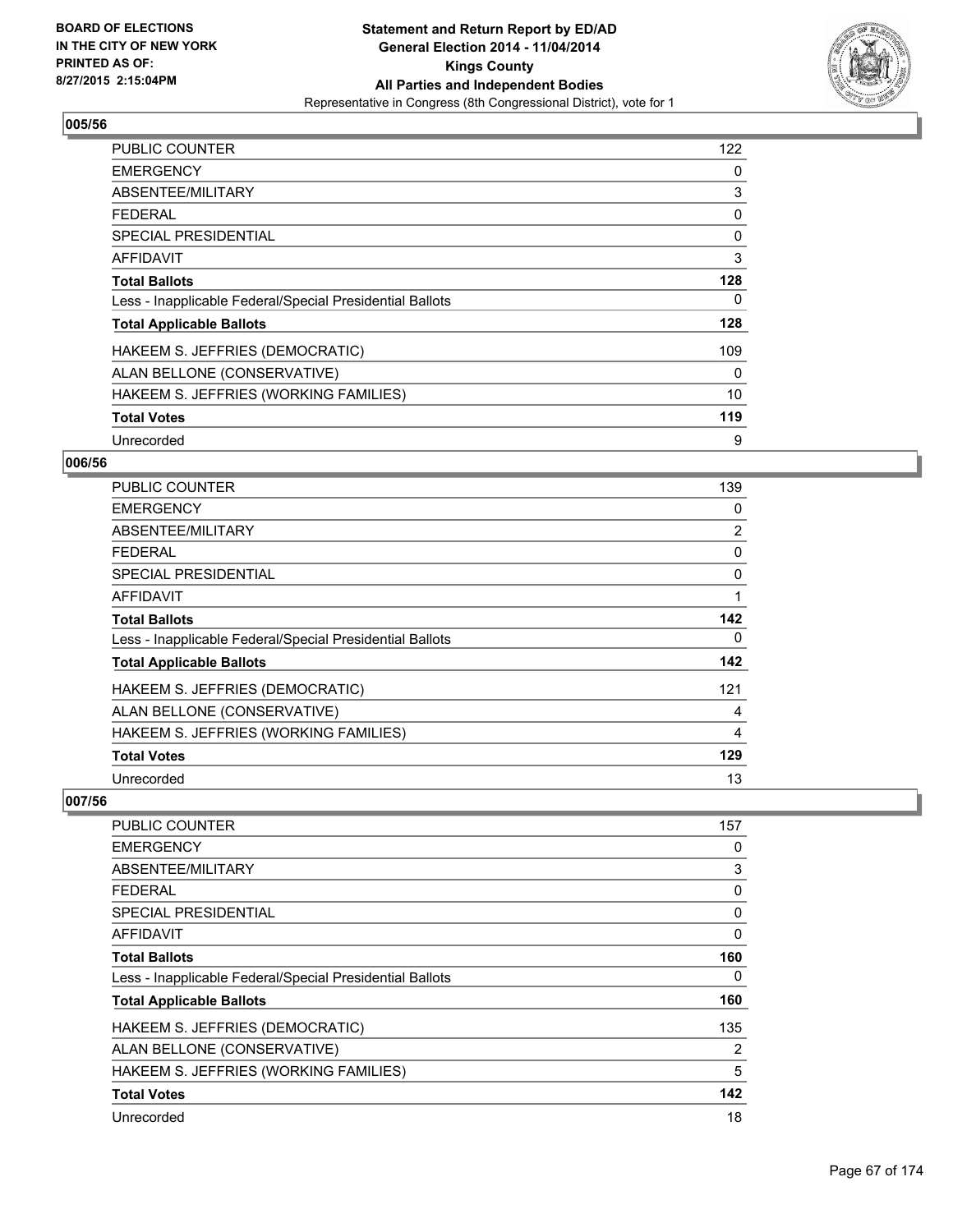

| <b>PUBLIC COUNTER</b>                                    | 178 |
|----------------------------------------------------------|-----|
| <b>EMERGENCY</b>                                         | 0   |
| ABSENTEE/MILITARY                                        | 4   |
| FEDERAL                                                  | 0   |
| <b>SPECIAL PRESIDENTIAL</b>                              | 0   |
| AFFIDAVIT                                                | 6   |
| <b>Total Ballots</b>                                     | 188 |
| Less - Inapplicable Federal/Special Presidential Ballots | 0   |
| <b>Total Applicable Ballots</b>                          | 188 |
| HAKEEM S. JEFFRIES (DEMOCRATIC)                          | 162 |
| ALAN BELLONE (CONSERVATIVE)                              | 1   |
| HAKEEM S. JEFFRIES (WORKING FAMILIES)                    | 4   |
| <b>Total Votes</b>                                       | 167 |
| Unrecorded                                               | 21  |

# **009/56**

| <b>PUBLIC COUNTER</b>                                    | 80 |
|----------------------------------------------------------|----|
| <b>EMERGENCY</b>                                         | 0  |
| ABSENTEE/MILITARY                                        | 0  |
| <b>FEDERAL</b>                                           | 0  |
| <b>SPECIAL PRESIDENTIAL</b>                              | 0  |
| <b>AFFIDAVIT</b>                                         |    |
| <b>Total Ballots</b>                                     | 81 |
| Less - Inapplicable Federal/Special Presidential Ballots | 0  |
| <b>Total Applicable Ballots</b>                          | 81 |
| HAKEEM S. JEFFRIES (DEMOCRATIC)                          | 68 |
| ALAN BELLONE (CONSERVATIVE)                              |    |
| HAKEEM S. JEFFRIES (WORKING FAMILIES)                    | 4  |
| <b>Total Votes</b>                                       | 73 |
| Unrecorded                                               | 8  |

| PUBLIC COUNTER                                           | 163 |
|----------------------------------------------------------|-----|
| <b>EMERGENCY</b>                                         | 0   |
| ABSENTEE/MILITARY                                        | 4   |
| FEDERAL                                                  | 0   |
| <b>SPECIAL PRESIDENTIAL</b>                              | 0   |
| AFFIDAVIT                                                | 8   |
| <b>Total Ballots</b>                                     | 175 |
| Less - Inapplicable Federal/Special Presidential Ballots | 0   |
| <b>Total Applicable Ballots</b>                          | 175 |
| HAKEEM S. JEFFRIES (DEMOCRATIC)                          | 144 |
| ALAN BELLONE (CONSERVATIVE)                              |     |
| HAKEEM S. JEFFRIES (WORKING FAMILIES)                    | 7   |
| <b>Total Votes</b>                                       | 152 |
| Unrecorded                                               | 23  |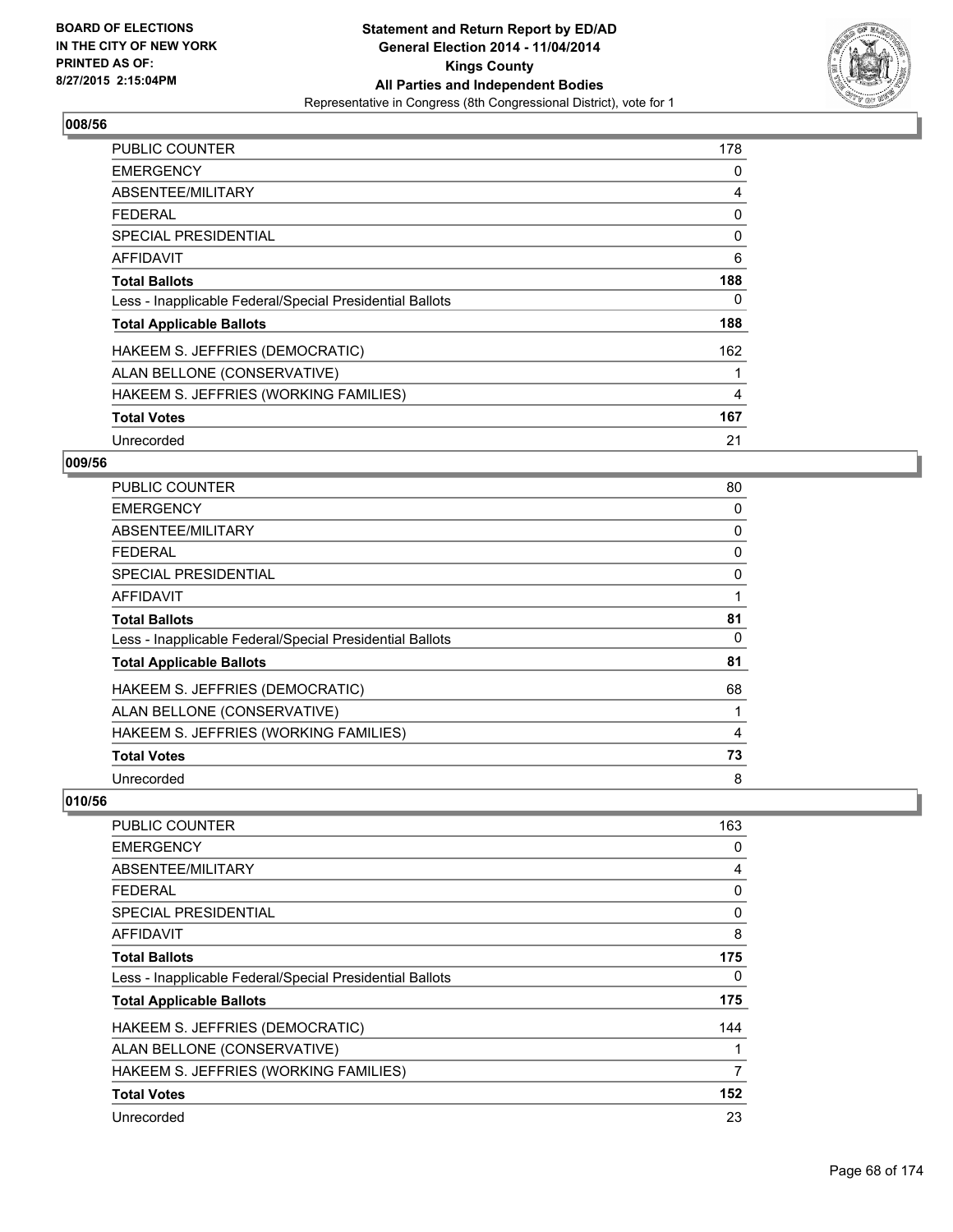

| PUBLIC COUNTER                                           | 148 |
|----------------------------------------------------------|-----|
| <b>EMERGENCY</b>                                         | 0   |
| ABSENTEE/MILITARY                                        | 1   |
| <b>FEDERAL</b>                                           | 0   |
| <b>SPECIAL PRESIDENTIAL</b>                              | 0   |
| AFFIDAVIT                                                | 7   |
| <b>Total Ballots</b>                                     | 156 |
| Less - Inapplicable Federal/Special Presidential Ballots | 0   |
| <b>Total Applicable Ballots</b>                          | 156 |
| HAKEEM S. JEFFRIES (DEMOCRATIC)                          | 116 |
| ALAN BELLONE (CONSERVATIVE)                              | 5   |
| HAKEEM S. JEFFRIES (WORKING FAMILIES)                    | 20  |
| UNATTRIBUTABLE WRITE-IN (WRITE-IN)                       | 1   |
| <b>Total Votes</b>                                       | 142 |
| Unrecorded                                               | 14  |

| <b>PUBLIC COUNTER</b>                                    | 219 |
|----------------------------------------------------------|-----|
| <b>EMERGENCY</b>                                         | 0   |
| ABSENTEE/MILITARY                                        | 1   |
| <b>FEDERAL</b>                                           | 0   |
| SPECIAL PRESIDENTIAL                                     | 0   |
| <b>AFFIDAVIT</b>                                         | 11  |
| <b>Total Ballots</b>                                     | 231 |
| Less - Inapplicable Federal/Special Presidential Ballots | 0   |
| <b>Total Applicable Ballots</b>                          | 231 |
| HAKEEM S. JEFFRIES (DEMOCRATIC)                          | 183 |
| ALAN BELLONE (CONSERVATIVE)                              | 3   |
| HAKEEM S. JEFFRIES (WORKING FAMILIES)                    | 34  |
| <b>COLIN BEAVEN (WRITE-IN)</b>                           | 1   |
| <b>Total Votes</b>                                       | 221 |
| Unrecorded                                               | 10  |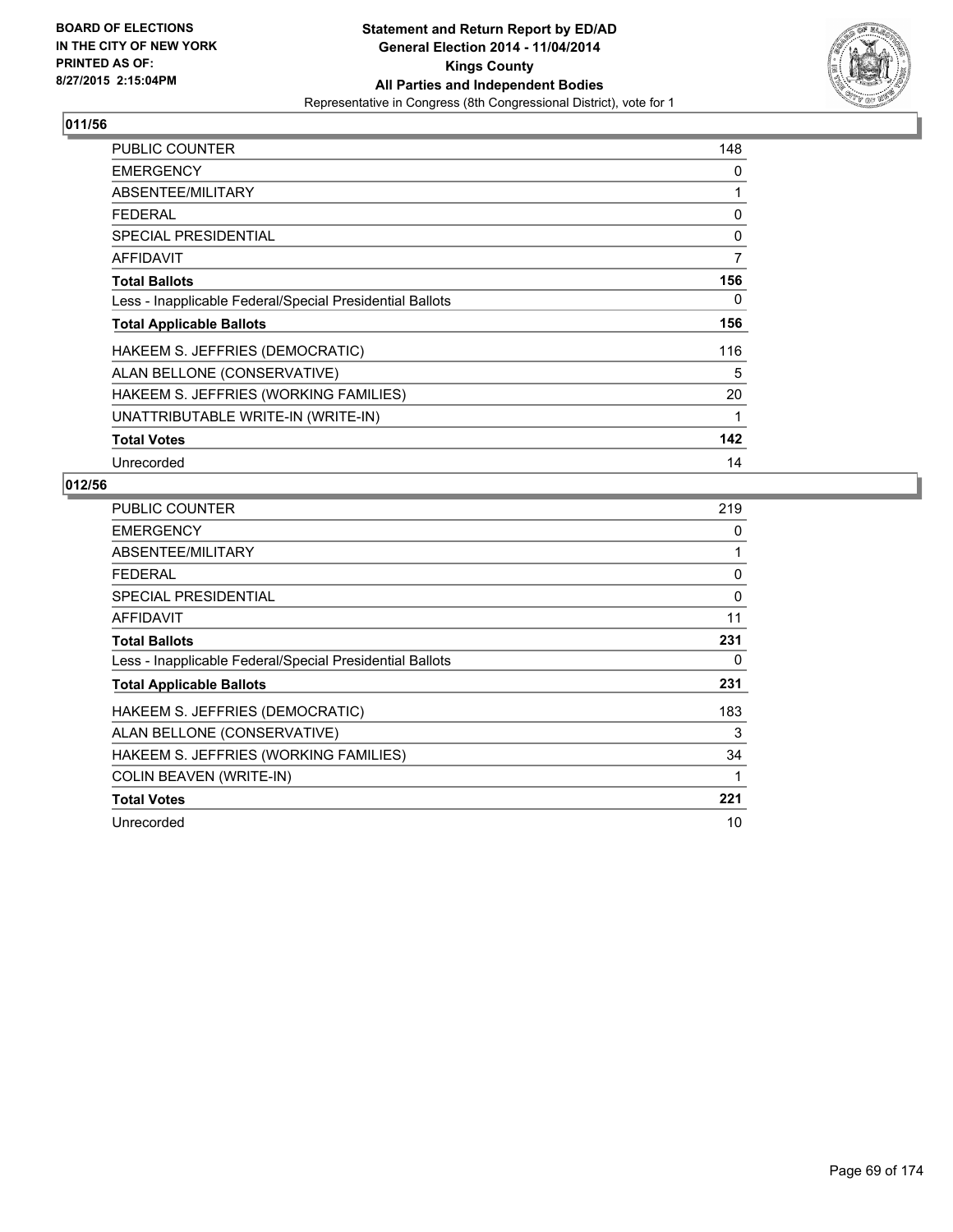

| <b>PUBLIC COUNTER</b>                                    | 158 |
|----------------------------------------------------------|-----|
| <b>EMERGENCY</b>                                         | 0   |
| ABSENTEE/MILITARY                                        | 2   |
| <b>FEDERAL</b>                                           |     |
| <b>SPECIAL PRESIDENTIAL</b>                              | 0   |
| <b>AFFIDAVIT</b>                                         | 9   |
| <b>Total Ballots</b>                                     | 170 |
| Less - Inapplicable Federal/Special Presidential Ballots | 0   |
| <b>Total Applicable Ballots</b>                          | 170 |
| HAKEEM S. JEFFRIES (DEMOCRATIC)                          | 149 |
| ALAN BELLONE (CONSERVATIVE)                              | 0   |
| HAKEEM S. JEFFRIES (WORKING FAMILIES)                    | 12  |
| <b>Total Votes</b>                                       | 161 |
| Unrecorded                                               | 9   |

## **014/56**

| <b>PUBLIC COUNTER</b>                                    | 206      |
|----------------------------------------------------------|----------|
| <b>EMERGENCY</b>                                         | 0        |
| ABSENTEE/MILITARY                                        | 0        |
| <b>FEDERAL</b>                                           | 0        |
| <b>SPECIAL PRESIDENTIAL</b>                              | $\Omega$ |
| <b>AFFIDAVIT</b>                                         | 9        |
| <b>Total Ballots</b>                                     | 215      |
| Less - Inapplicable Federal/Special Presidential Ballots | 0        |
| <b>Total Applicable Ballots</b>                          | 215      |
| HAKEEM S. JEFFRIES (DEMOCRATIC)                          | 171      |
| ALAN BELLONE (CONSERVATIVE)                              | 3        |
| HAKEEM S. JEFFRIES (WORKING FAMILIES)                    | 23       |
| <b>Total Votes</b>                                       | 197      |
| Unrecorded                                               | 18       |

| <b>PUBLIC COUNTER</b>                                    | 190 |
|----------------------------------------------------------|-----|
| <b>EMERGENCY</b>                                         | 0   |
| ABSENTEE/MILITARY                                        | 0   |
| <b>FEDERAL</b>                                           | 0   |
| SPECIAL PRESIDENTIAL                                     | 0   |
| AFFIDAVIT                                                | 4   |
| <b>Total Ballots</b>                                     | 194 |
| Less - Inapplicable Federal/Special Presidential Ballots | 0   |
| <b>Total Applicable Ballots</b>                          | 194 |
| HAKEEM S. JEFFRIES (DEMOCRATIC)                          | 165 |
| ALAN BELLONE (CONSERVATIVE)                              |     |
| HAKEEM S. JEFFRIES (WORKING FAMILIES)                    | 17  |
| <b>Total Votes</b>                                       | 183 |
| Unrecorded                                               | 11  |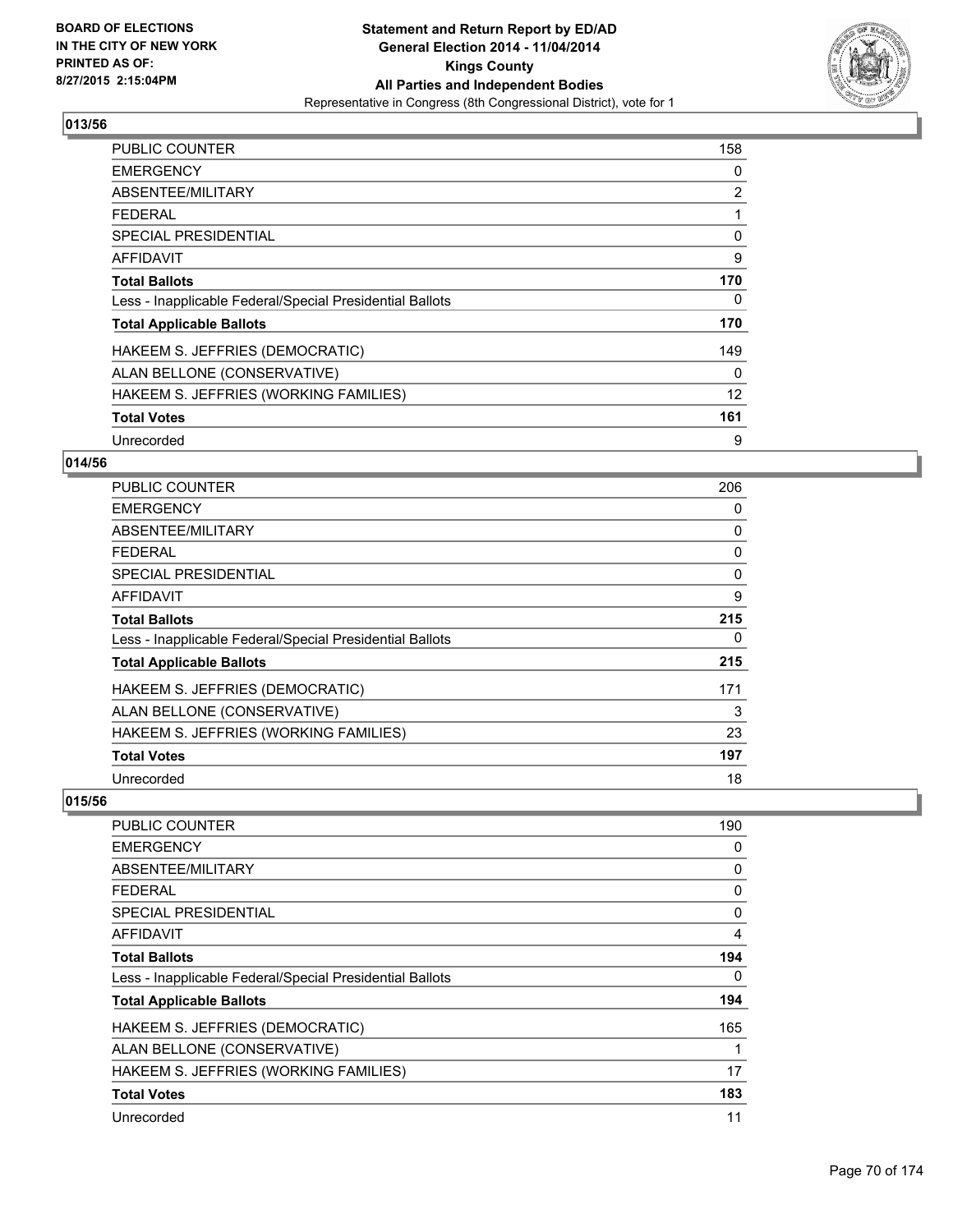

| <b>PUBLIC COUNTER</b>                                    | 271 |
|----------------------------------------------------------|-----|
| <b>EMERGENCY</b>                                         | 0   |
| ABSENTEE/MILITARY                                        | 4   |
| <b>FEDERAL</b>                                           | 0   |
| <b>SPECIAL PRESIDENTIAL</b>                              | 0   |
| <b>AFFIDAVIT</b>                                         | 10  |
| <b>Total Ballots</b>                                     | 285 |
| Less - Inapplicable Federal/Special Presidential Ballots | 0   |
| <b>Total Applicable Ballots</b>                          | 285 |
| HAKEEM S. JEFFRIES (DEMOCRATIC)                          | 232 |
| ALAN BELLONE (CONSERVATIVE)                              | 5   |
| HAKEEM S. JEFFRIES (WORKING FAMILIES)                    | 32  |
| <b>Total Votes</b>                                       | 269 |
| Unrecorded                                               | 16  |

# **017/56**

| <b>PUBLIC COUNTER</b>                                    | 107 |
|----------------------------------------------------------|-----|
| <b>EMERGENCY</b>                                         | 0   |
| ABSENTEE/MILITARY                                        | 0   |
| <b>FEDERAL</b>                                           | 0   |
| <b>SPECIAL PRESIDENTIAL</b>                              | 0   |
| AFFIDAVIT                                                | 3   |
| <b>Total Ballots</b>                                     | 110 |
| Less - Inapplicable Federal/Special Presidential Ballots | 0   |
| <b>Total Applicable Ballots</b>                          | 110 |
| HAKEEM S. JEFFRIES (DEMOCRATIC)                          | 100 |
| ALAN BELLONE (CONSERVATIVE)                              | 0   |
| HAKEEM S. JEFFRIES (WORKING FAMILIES)                    | 3   |
| <b>Total Votes</b>                                       | 103 |
| Unrecorded                                               | 7   |

| PUBLIC COUNTER                                           | 221 |
|----------------------------------------------------------|-----|
| <b>EMERGENCY</b>                                         | 0   |
| ABSENTEE/MILITARY                                        | 1   |
| FEDERAL                                                  | 1   |
| SPECIAL PRESIDENTIAL                                     | 0   |
| AFFIDAVIT                                                | 5   |
| <b>Total Ballots</b>                                     | 228 |
| Less - Inapplicable Federal/Special Presidential Ballots | 0   |
| <b>Total Applicable Ballots</b>                          | 228 |
| HAKEEM S. JEFFRIES (DEMOCRATIC)                          | 183 |
| ALAN BELLONE (CONSERVATIVE)                              | 3   |
| HAKEEM S. JEFFRIES (WORKING FAMILIES)                    | 36  |
| <b>Total Votes</b>                                       | 222 |
| Unrecorded                                               | 6   |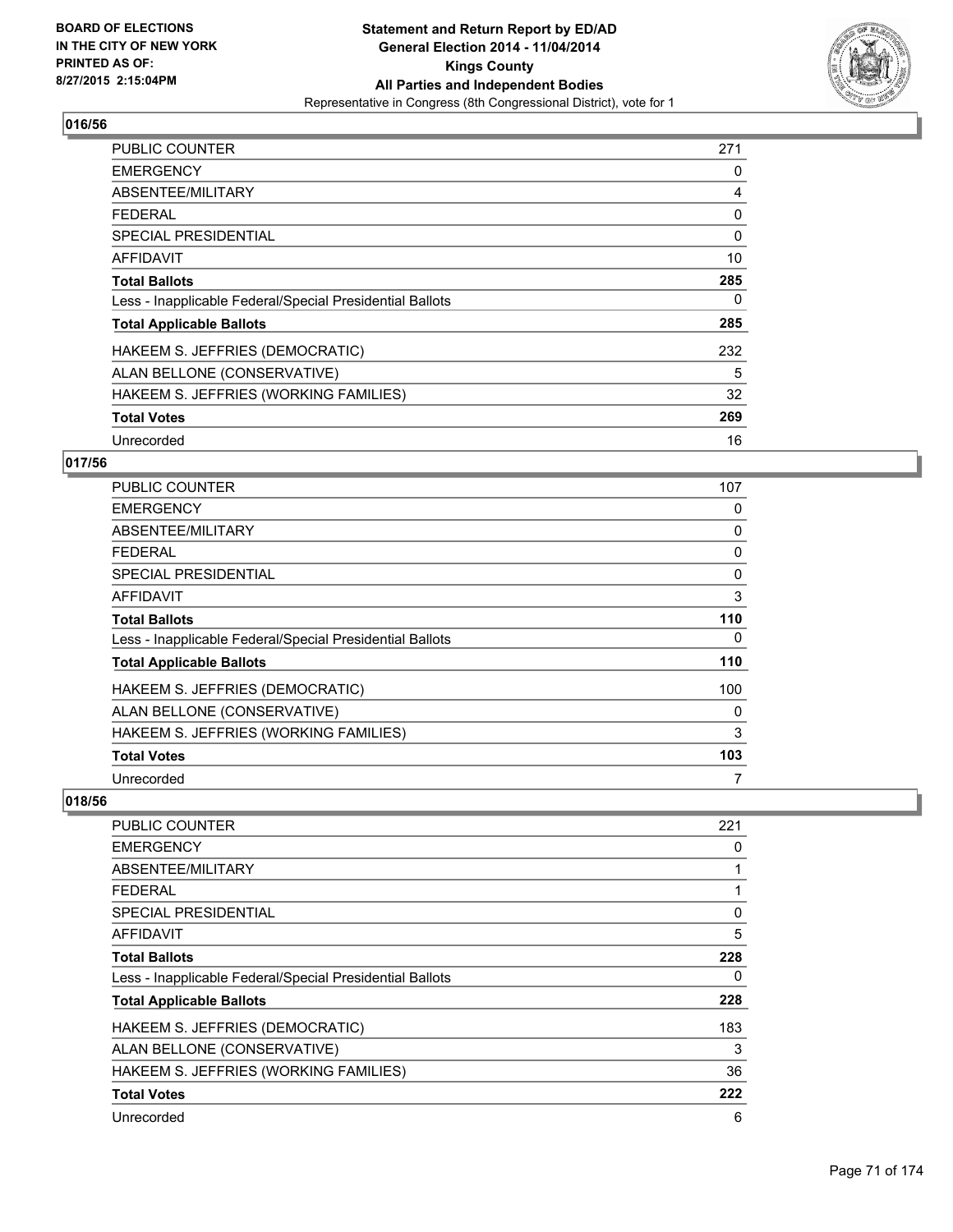

| <b>PUBLIC COUNTER</b>                                    | 230 |
|----------------------------------------------------------|-----|
| <b>EMERGENCY</b>                                         | 0   |
| ABSENTEE/MILITARY                                        | 0   |
| <b>FEDERAL</b>                                           | 0   |
| <b>SPECIAL PRESIDENTIAL</b>                              | 0   |
| <b>AFFIDAVIT</b>                                         | 6   |
| <b>Total Ballots</b>                                     | 236 |
| Less - Inapplicable Federal/Special Presidential Ballots | 0   |
| <b>Total Applicable Ballots</b>                          | 236 |
| HAKEEM S. JEFFRIES (DEMOCRATIC)                          | 206 |
| ALAN BELLONE (CONSERVATIVE)                              | 0   |
| HAKEEM S. JEFFRIES (WORKING FAMILIES)                    | 13  |
| <b>Total Votes</b>                                       | 219 |
| Unrecorded                                               | 17  |

# **020/56**

| PUBLIC COUNTER                                           | 100 |
|----------------------------------------------------------|-----|
| <b>EMERGENCY</b>                                         | 0   |
| ABSENTEE/MILITARY                                        |     |
| <b>FEDERAL</b>                                           | 0   |
| <b>SPECIAL PRESIDENTIAL</b>                              | 0   |
| <b>AFFIDAVIT</b>                                         | 5   |
| <b>Total Ballots</b>                                     | 106 |
| Less - Inapplicable Federal/Special Presidential Ballots | 0   |
| <b>Total Applicable Ballots</b>                          | 106 |
| HAKEEM S. JEFFRIES (DEMOCRATIC)                          | 89  |
| ALAN BELLONE (CONSERVATIVE)                              | 3   |
| HAKEEM S. JEFFRIES (WORKING FAMILIES)                    | 5   |
| <b>Total Votes</b>                                       | 97  |
| Unrecorded                                               | 9   |

| <b>PUBLIC COUNTER</b>                                    | 181 |
|----------------------------------------------------------|-----|
| <b>EMERGENCY</b>                                         | 0   |
| ABSENTEE/MILITARY                                        | 0   |
| FEDERAL                                                  | 0   |
| <b>SPECIAL PRESIDENTIAL</b>                              | 0   |
| AFFIDAVIT                                                | 2   |
| <b>Total Ballots</b>                                     | 183 |
| Less - Inapplicable Federal/Special Presidential Ballots | 0   |
| <b>Total Applicable Ballots</b>                          | 183 |
| HAKEEM S. JEFFRIES (DEMOCRATIC)                          | 160 |
| ALAN BELLONE (CONSERVATIVE)                              | 1   |
| HAKEEM S. JEFFRIES (WORKING FAMILIES)                    | 14  |
| <b>Total Votes</b>                                       | 175 |
| Unrecorded                                               | 8   |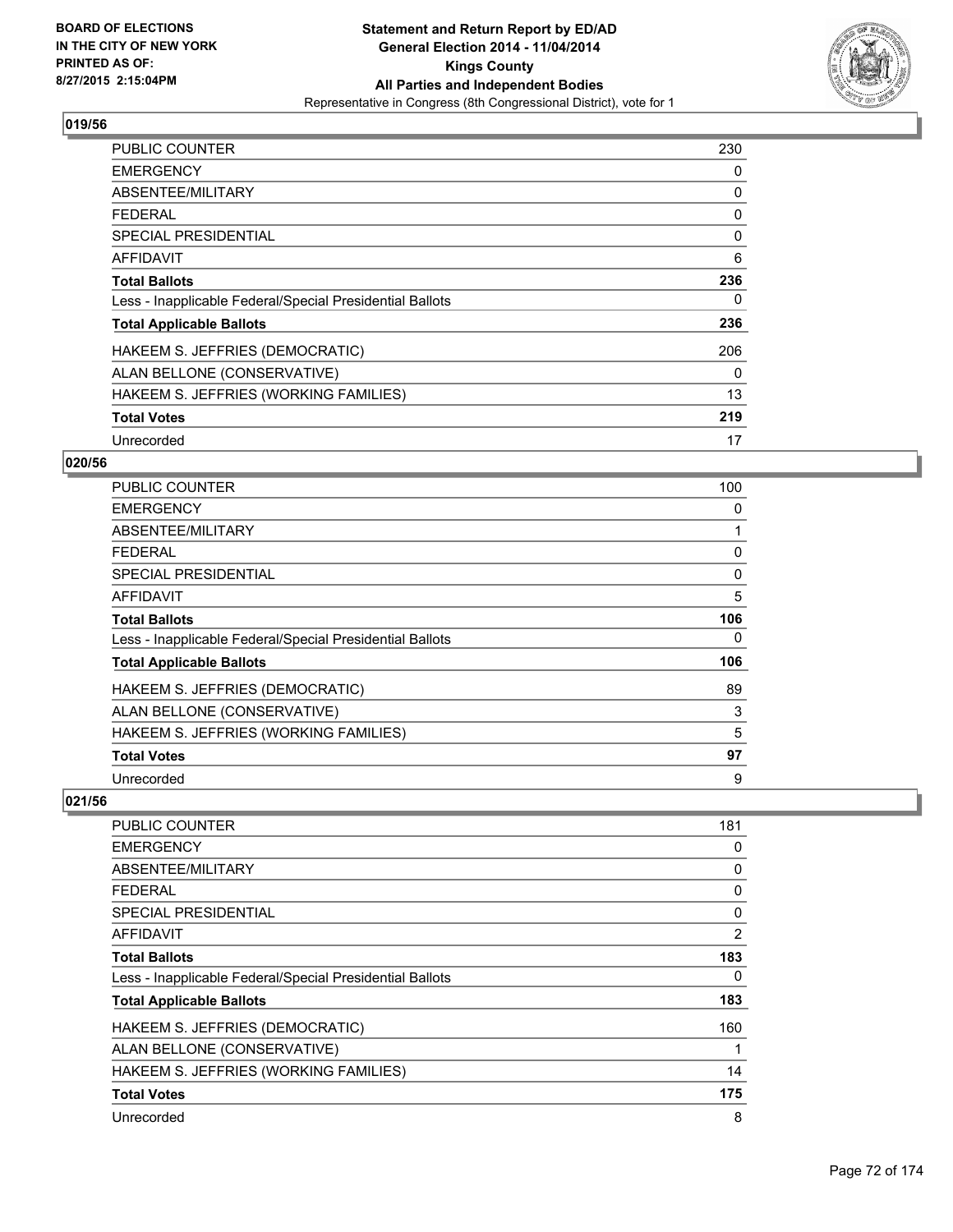

| PUBLIC COUNTER                                           | 242 |
|----------------------------------------------------------|-----|
| <b>EMERGENCY</b>                                         | 0   |
| ABSENTEE/MILITARY                                        | 7   |
| <b>FEDERAL</b>                                           | 0   |
| <b>SPECIAL PRESIDENTIAL</b>                              | 0   |
| AFFIDAVIT                                                | 1   |
| <b>Total Ballots</b>                                     | 250 |
| Less - Inapplicable Federal/Special Presidential Ballots | 0   |
| <b>Total Applicable Ballots</b>                          | 250 |
| HAKEEM S. JEFFRIES (DEMOCRATIC)                          | 218 |
| ALAN BELLONE (CONSERVATIVE)                              | 1   |
| HAKEEM S. JEFFRIES (WORKING FAMILIES)                    | 13  |
| <b>Total Votes</b>                                       | 232 |
| Unrecorded                                               | 18  |

# **023/56**

| <b>PUBLIC COUNTER</b>                                    | 203 |
|----------------------------------------------------------|-----|
| <b>EMERGENCY</b>                                         | 0   |
| ABSENTEE/MILITARY                                        | 4   |
| <b>FEDERAL</b>                                           | 0   |
| <b>SPECIAL PRESIDENTIAL</b>                              | 0   |
| AFFIDAVIT                                                | 3   |
| <b>Total Ballots</b>                                     | 210 |
| Less - Inapplicable Federal/Special Presidential Ballots | 0   |
| <b>Total Applicable Ballots</b>                          | 210 |
| HAKEEM S. JEFFRIES (DEMOCRATIC)                          | 178 |
| ALAN BELLONE (CONSERVATIVE)                              | 4   |
| HAKEEM S. JEFFRIES (WORKING FAMILIES)                    | 18  |
| <b>Total Votes</b>                                       | 200 |
| Unrecorded                                               | 10  |

| <b>PUBLIC COUNTER</b>                                    | 186            |
|----------------------------------------------------------|----------------|
| <b>EMERGENCY</b>                                         | 0              |
| ABSENTEE/MILITARY                                        | $\overline{2}$ |
| <b>FEDERAL</b>                                           | 0              |
| SPECIAL PRESIDENTIAL                                     | 0              |
| <b>AFFIDAVIT</b>                                         | 7              |
| <b>Total Ballots</b>                                     | 195            |
| Less - Inapplicable Federal/Special Presidential Ballots | 0              |
| <b>Total Applicable Ballots</b>                          | 195            |
| HAKEEM S. JEFFRIES (DEMOCRATIC)                          | 173            |
| ALAN BELLONE (CONSERVATIVE)                              | 0              |
| HAKEEM S. JEFFRIES (WORKING FAMILIES)                    | 11             |
| <b>Total Votes</b>                                       | 184            |
| Unrecorded                                               | 11             |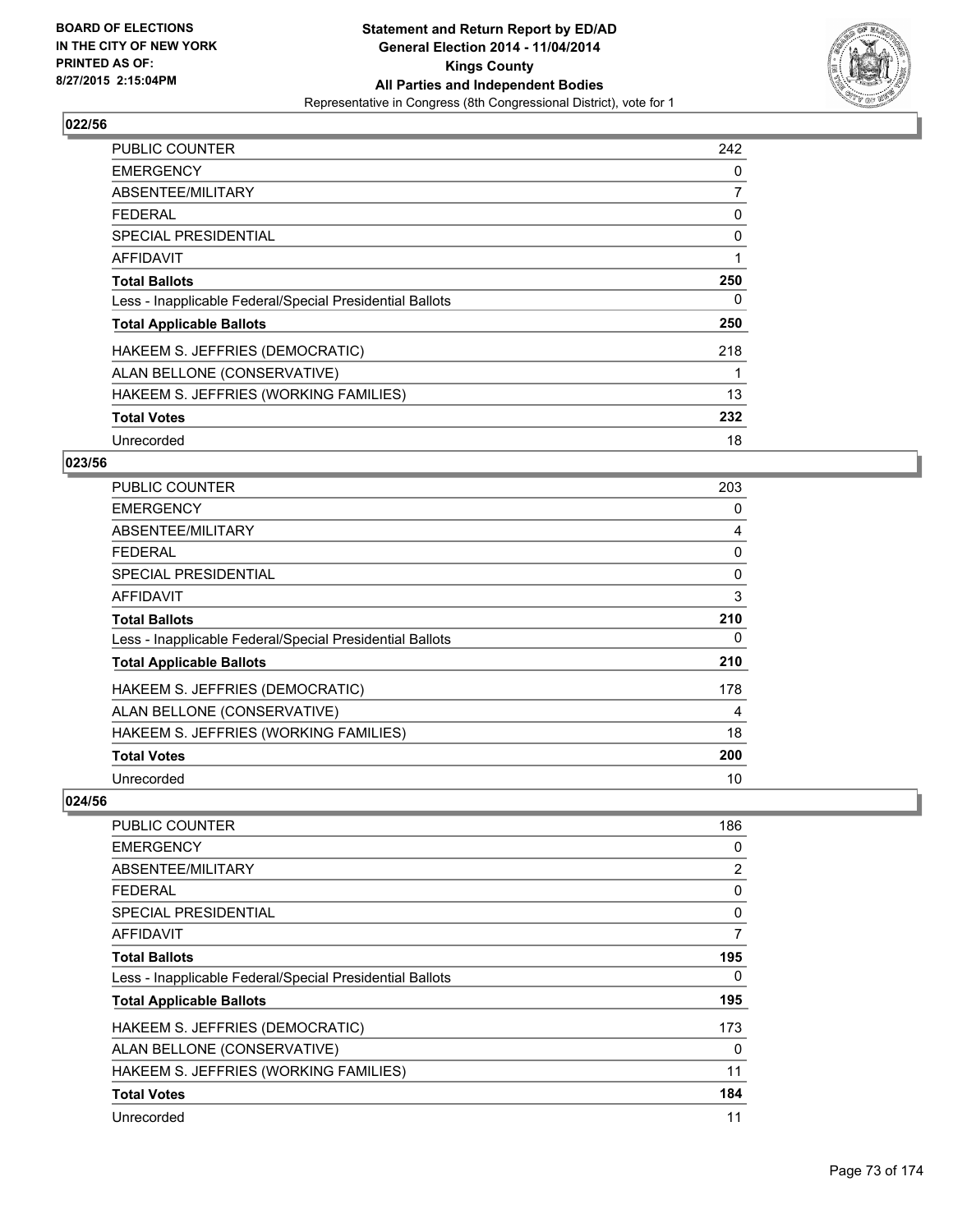

| <b>PUBLIC COUNTER</b>                                    | 181            |
|----------------------------------------------------------|----------------|
| <b>EMERGENCY</b>                                         | 0              |
| ABSENTEE/MILITARY                                        | $\overline{2}$ |
| <b>FEDERAL</b>                                           | 0              |
| <b>SPECIAL PRESIDENTIAL</b>                              | 0              |
| AFFIDAVIT                                                | 39             |
| <b>Total Ballots</b>                                     | 222            |
| Less - Inapplicable Federal/Special Presidential Ballots | 0              |
| <b>Total Applicable Ballots</b>                          | 222            |
| HAKEEM S. JEFFRIES (DEMOCRATIC)                          | 185            |
| ALAN BELLONE (CONSERVATIVE)                              | 3              |
| HAKEEM S. JEFFRIES (WORKING FAMILIES)                    | 12             |
| <b>Total Votes</b>                                       | 200            |
| Unrecorded                                               | 22             |

# **026/56**

| PUBLIC COUNTER                                           | 232 |
|----------------------------------------------------------|-----|
| <b>EMERGENCY</b>                                         | 0   |
| ABSENTEE/MILITARY                                        | 6   |
| <b>FEDERAL</b>                                           | 0   |
| SPECIAL PRESIDENTIAL                                     | 0   |
| <b>AFFIDAVIT</b>                                         | 11  |
| <b>Total Ballots</b>                                     | 249 |
| Less - Inapplicable Federal/Special Presidential Ballots | 0   |
| <b>Total Applicable Ballots</b>                          | 249 |
| HAKEEM S. JEFFRIES (DEMOCRATIC)                          | 211 |
| ALAN BELLONE (CONSERVATIVE)                              | 0   |
| HAKEEM S. JEFFRIES (WORKING FAMILIES)                    | 20  |
| <b>Total Votes</b>                                       | 231 |
| Unrecorded                                               | 18  |

| PUBLIC COUNTER                                           | 193 |
|----------------------------------------------------------|-----|
| <b>EMERGENCY</b>                                         | 0   |
| ABSENTEE/MILITARY                                        | 2   |
| <b>FEDERAL</b>                                           | 0   |
| SPECIAL PRESIDENTIAL                                     | 0   |
| AFFIDAVIT                                                | 0   |
| <b>Total Ballots</b>                                     | 195 |
| Less - Inapplicable Federal/Special Presidential Ballots | 0   |
| <b>Total Applicable Ballots</b>                          | 195 |
| HAKEEM S. JEFFRIES (DEMOCRATIC)                          | 164 |
| ALAN BELLONE (CONSERVATIVE)                              | 0   |
| HAKEEM S. JEFFRIES (WORKING FAMILIES)                    | 19  |
| <b>Total Votes</b>                                       | 183 |
| Unrecorded                                               | 12  |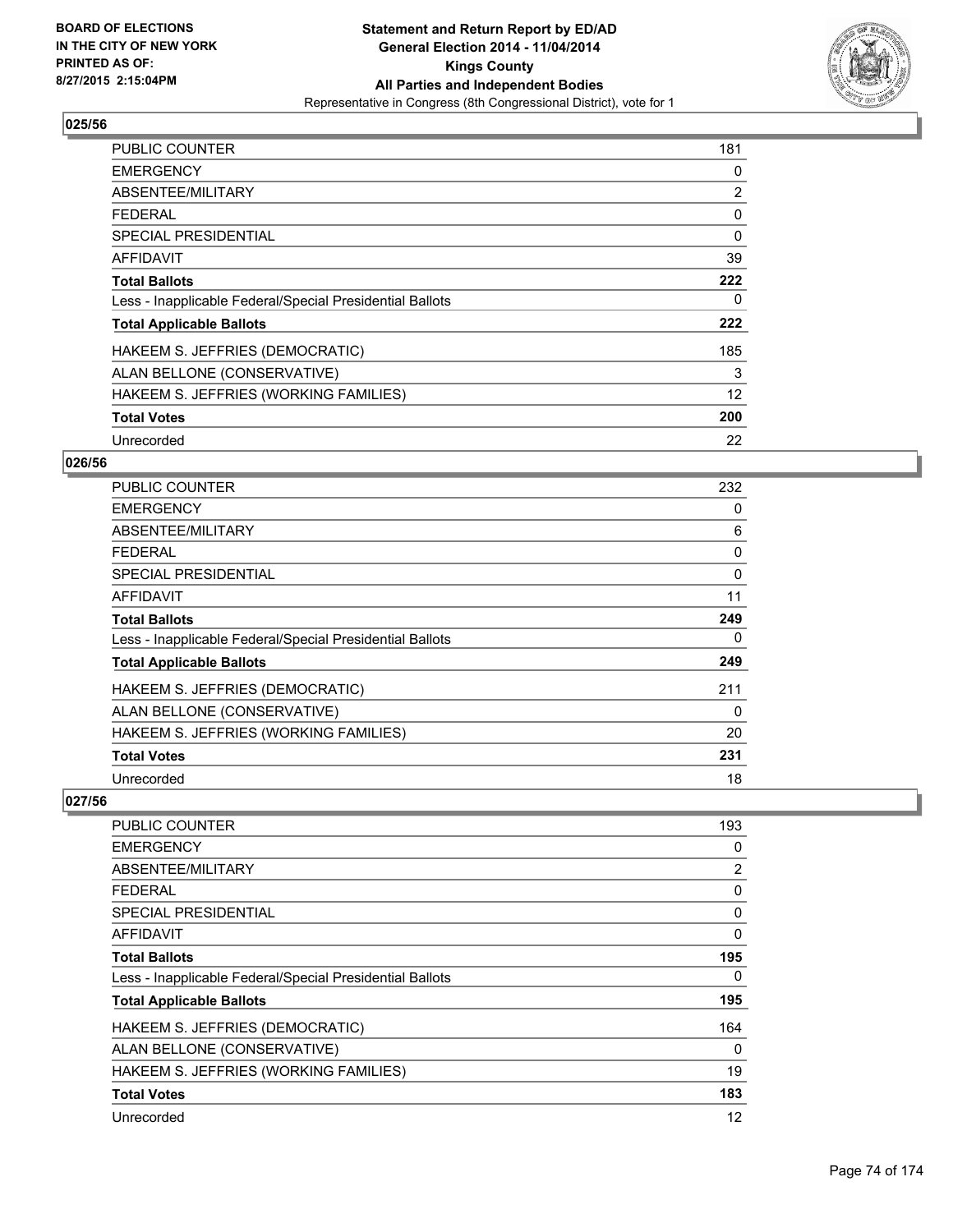

| <b>PUBLIC COUNTER</b>                                    | 212 |
|----------------------------------------------------------|-----|
| <b>EMERGENCY</b>                                         | 0   |
| ABSENTEE/MILITARY                                        | 0   |
| <b>FEDERAL</b>                                           | 1   |
| <b>SPECIAL PRESIDENTIAL</b>                              | 0   |
| <b>AFFIDAVIT</b>                                         | 7   |
| <b>Total Ballots</b>                                     | 220 |
| Less - Inapplicable Federal/Special Presidential Ballots | 0   |
| <b>Total Applicable Ballots</b>                          | 220 |
| HAKEEM S. JEFFRIES (DEMOCRATIC)                          | 184 |
| ALAN BELLONE (CONSERVATIVE)                              | 3   |
| HAKEEM S. JEFFRIES (WORKING FAMILIES)                    | 19  |
| <b>Total Votes</b>                                       | 206 |
| Unrecorded                                               | 14  |

# **029/56**

| PUBLIC COUNTER                                           | 132 |
|----------------------------------------------------------|-----|
| <b>EMERGENCY</b>                                         | 0   |
| ABSENTEE/MILITARY                                        | 3   |
| <b>FEDERAL</b>                                           | 0   |
| <b>SPECIAL PRESIDENTIAL</b>                              | 0   |
| <b>AFFIDAVIT</b>                                         | 9   |
| <b>Total Ballots</b>                                     | 144 |
| Less - Inapplicable Federal/Special Presidential Ballots | 0   |
| <b>Total Applicable Ballots</b>                          | 144 |
| HAKEEM S. JEFFRIES (DEMOCRATIC)                          | 126 |
| ALAN BELLONE (CONSERVATIVE)                              |     |
| HAKEEM S. JEFFRIES (WORKING FAMILIES)                    | 7   |
| <b>Total Votes</b>                                       | 134 |
| Unrecorded                                               | 10  |

| <b>PUBLIC COUNTER</b>                                    | 245 |
|----------------------------------------------------------|-----|
| <b>EMERGENCY</b>                                         | 0   |
| ABSENTEE/MILITARY                                        | 1   |
| <b>FEDERAL</b>                                           | 0   |
| <b>SPECIAL PRESIDENTIAL</b>                              | 0   |
| AFFIDAVIT                                                | 1   |
| <b>Total Ballots</b>                                     | 247 |
| Less - Inapplicable Federal/Special Presidential Ballots | 0   |
| <b>Total Applicable Ballots</b>                          | 247 |
| HAKEEM S. JEFFRIES (DEMOCRATIC)                          | 207 |
| ALAN BELLONE (CONSERVATIVE)                              | 0   |
| HAKEEM S. JEFFRIES (WORKING FAMILIES)                    | 8   |
| <b>Total Votes</b>                                       | 215 |
| Unrecorded                                               | 32  |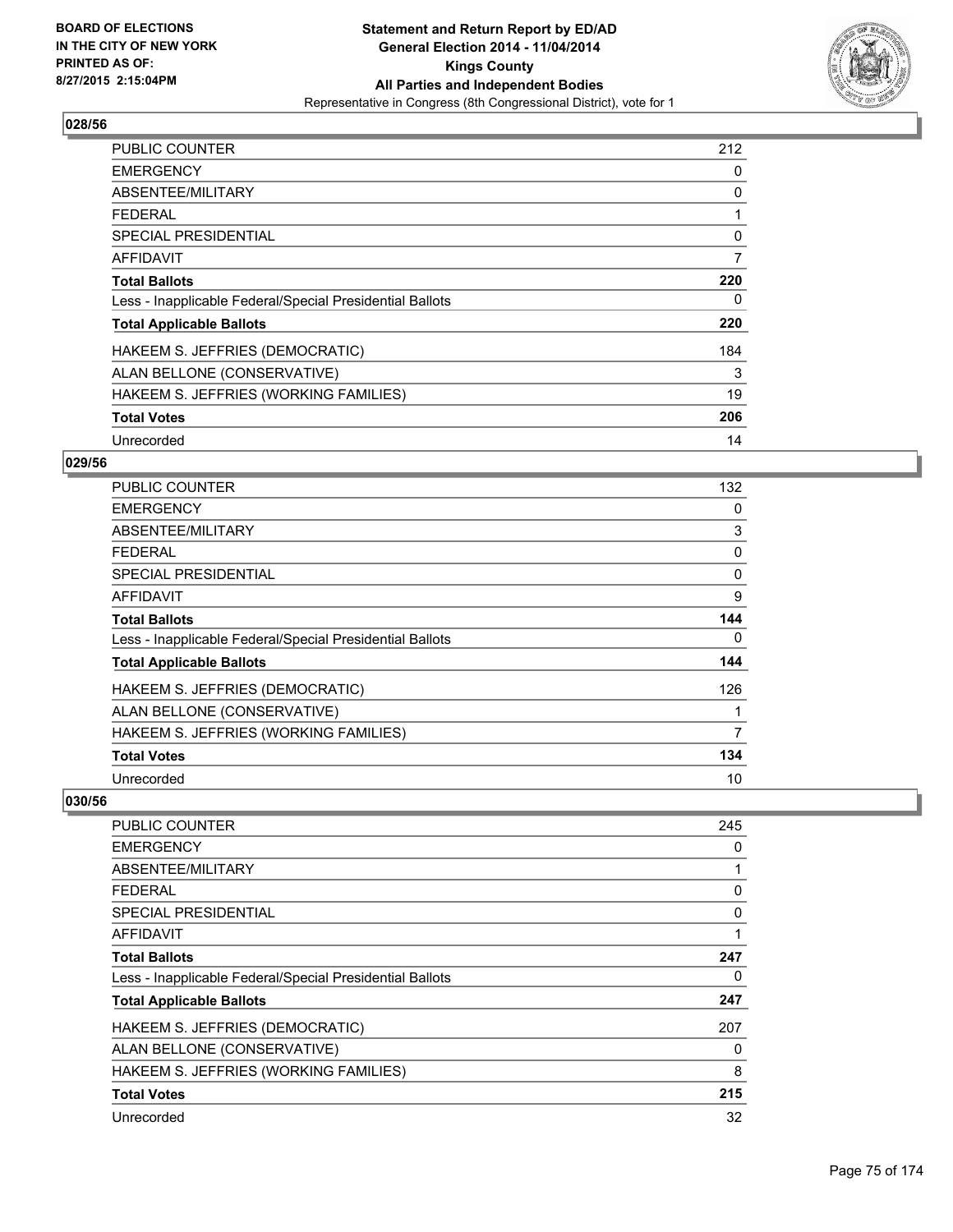

| <b>PUBLIC COUNTER</b>                                    | 157               |
|----------------------------------------------------------|-------------------|
| <b>EMERGENCY</b>                                         | 0                 |
| ABSENTEE/MILITARY                                        | 2                 |
| <b>FEDERAL</b>                                           | 0                 |
| SPECIAL PRESIDENTIAL                                     | 0                 |
| <b>AFFIDAVIT</b>                                         | 4                 |
| <b>Total Ballots</b>                                     | 163               |
| Less - Inapplicable Federal/Special Presidential Ballots | 0                 |
| <b>Total Applicable Ballots</b>                          | 163               |
| HAKEEM S. JEFFRIES (DEMOCRATIC)                          | 142               |
| ALAN BELLONE (CONSERVATIVE)                              | 1                 |
| HAKEEM S. JEFFRIES (WORKING FAMILIES)                    | $12 \overline{ }$ |
| <b>Total Votes</b>                                       | 155               |
| Unrecorded                                               | 8                 |

# **032/56**

| PUBLIC COUNTER                                           | 245 |
|----------------------------------------------------------|-----|
| <b>EMERGENCY</b>                                         | 0   |
| ABSENTEE/MILITARY                                        | 5   |
| <b>FEDERAL</b>                                           |     |
| <b>SPECIAL PRESIDENTIAL</b>                              | 0   |
| AFFIDAVIT                                                | 4   |
| <b>Total Ballots</b>                                     | 255 |
| Less - Inapplicable Federal/Special Presidential Ballots | 0   |
| <b>Total Applicable Ballots</b>                          | 255 |
| HAKEEM S. JEFFRIES (DEMOCRATIC)                          | 219 |
| ALAN BELLONE (CONSERVATIVE)                              | 3   |
| HAKEEM S. JEFFRIES (WORKING FAMILIES)                    | 13  |
| <b>Total Votes</b>                                       | 235 |
| Unrecorded                                               | 20  |

| <b>PUBLIC COUNTER</b>                                    | 256 |
|----------------------------------------------------------|-----|
| <b>EMERGENCY</b>                                         | 0   |
| ABSENTEE/MILITARY                                        | 3   |
| <b>FEDERAL</b>                                           | 0   |
| <b>SPECIAL PRESIDENTIAL</b>                              | 0   |
| AFFIDAVIT                                                | 0   |
| <b>Total Ballots</b>                                     | 259 |
| Less - Inapplicable Federal/Special Presidential Ballots | 0   |
| <b>Total Applicable Ballots</b>                          | 259 |
| HAKEEM S. JEFFRIES (DEMOCRATIC)                          | 214 |
| ALAN BELLONE (CONSERVATIVE)                              | 3   |
| HAKEEM S. JEFFRIES (WORKING FAMILIES)                    | 28  |
| <b>Total Votes</b>                                       | 245 |
| Unrecorded                                               | 14  |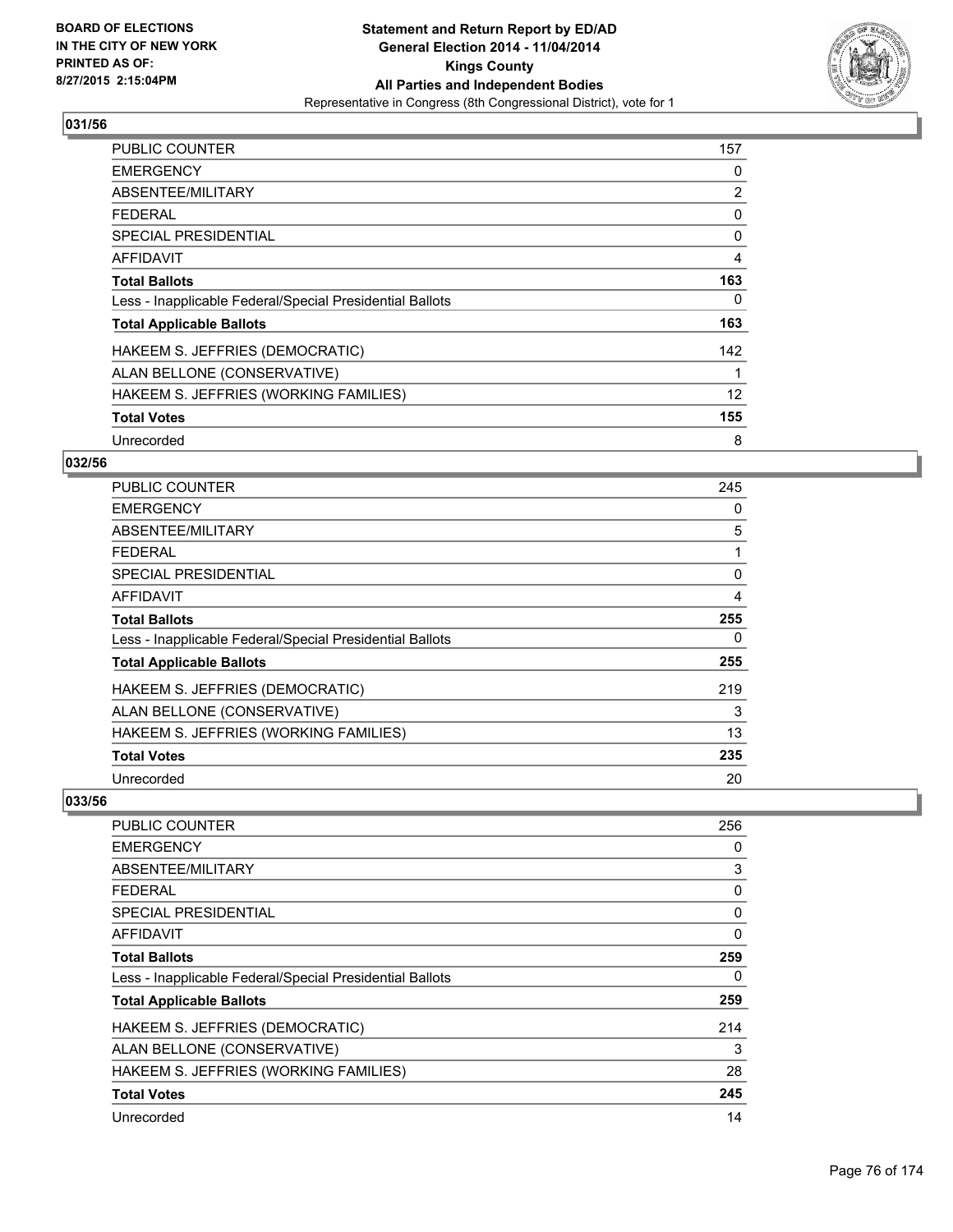

| <b>PUBLIC COUNTER</b>                                    | 162 |
|----------------------------------------------------------|-----|
| <b>EMERGENCY</b>                                         | 0   |
| ABSENTEE/MILITARY                                        | 0   |
| <b>FEDERAL</b>                                           | 0   |
| SPECIAL PRESIDENTIAL                                     | 0   |
| <b>AFFIDAVIT</b>                                         | 4   |
| <b>Total Ballots</b>                                     | 166 |
| Less - Inapplicable Federal/Special Presidential Ballots | 0   |
| <b>Total Applicable Ballots</b>                          | 166 |
| HAKEEM S. JEFFRIES (DEMOCRATIC)                          | 141 |
| ALAN BELLONE (CONSERVATIVE)                              | 0   |
| HAKEEM S. JEFFRIES (WORKING FAMILIES)                    | 21  |
| <b>Total Votes</b>                                       | 162 |
| Unrecorded                                               | 4   |

# **035/56**

| PUBLIC COUNTER                                           | 231      |
|----------------------------------------------------------|----------|
| <b>EMERGENCY</b>                                         | 0        |
| ABSENTEE/MILITARY                                        | 0        |
| <b>FEDERAL</b>                                           | 0        |
| <b>SPECIAL PRESIDENTIAL</b>                              | $\Omega$ |
| <b>AFFIDAVIT</b>                                         | 8        |
| <b>Total Ballots</b>                                     | 239      |
| Less - Inapplicable Federal/Special Presidential Ballots | 0        |
| <b>Total Applicable Ballots</b>                          | 239      |
| HAKEEM S. JEFFRIES (DEMOCRATIC)                          | 201      |
| ALAN BELLONE (CONSERVATIVE)                              | 4        |
| HAKEEM S. JEFFRIES (WORKING FAMILIES)                    | 25       |
| <b>Total Votes</b>                                       | 230      |
| Unrecorded                                               | 9        |

| <b>PUBLIC COUNTER</b>                                    | 223 |
|----------------------------------------------------------|-----|
| <b>EMERGENCY</b>                                         | 0   |
| ABSENTEE/MILITARY                                        | 9   |
| <b>FEDERAL</b>                                           | 1   |
| <b>SPECIAL PRESIDENTIAL</b>                              | 0   |
| AFFIDAVIT                                                | 5   |
| <b>Total Ballots</b>                                     | 238 |
| Less - Inapplicable Federal/Special Presidential Ballots | 0   |
| <b>Total Applicable Ballots</b>                          | 238 |
| HAKEEM S. JEFFRIES (DEMOCRATIC)                          | 198 |
| ALAN BELLONE (CONSERVATIVE)                              | 2   |
| HAKEEM S. JEFFRIES (WORKING FAMILIES)                    | 31  |
| <b>Total Votes</b>                                       | 231 |
| Unrecorded                                               | 7   |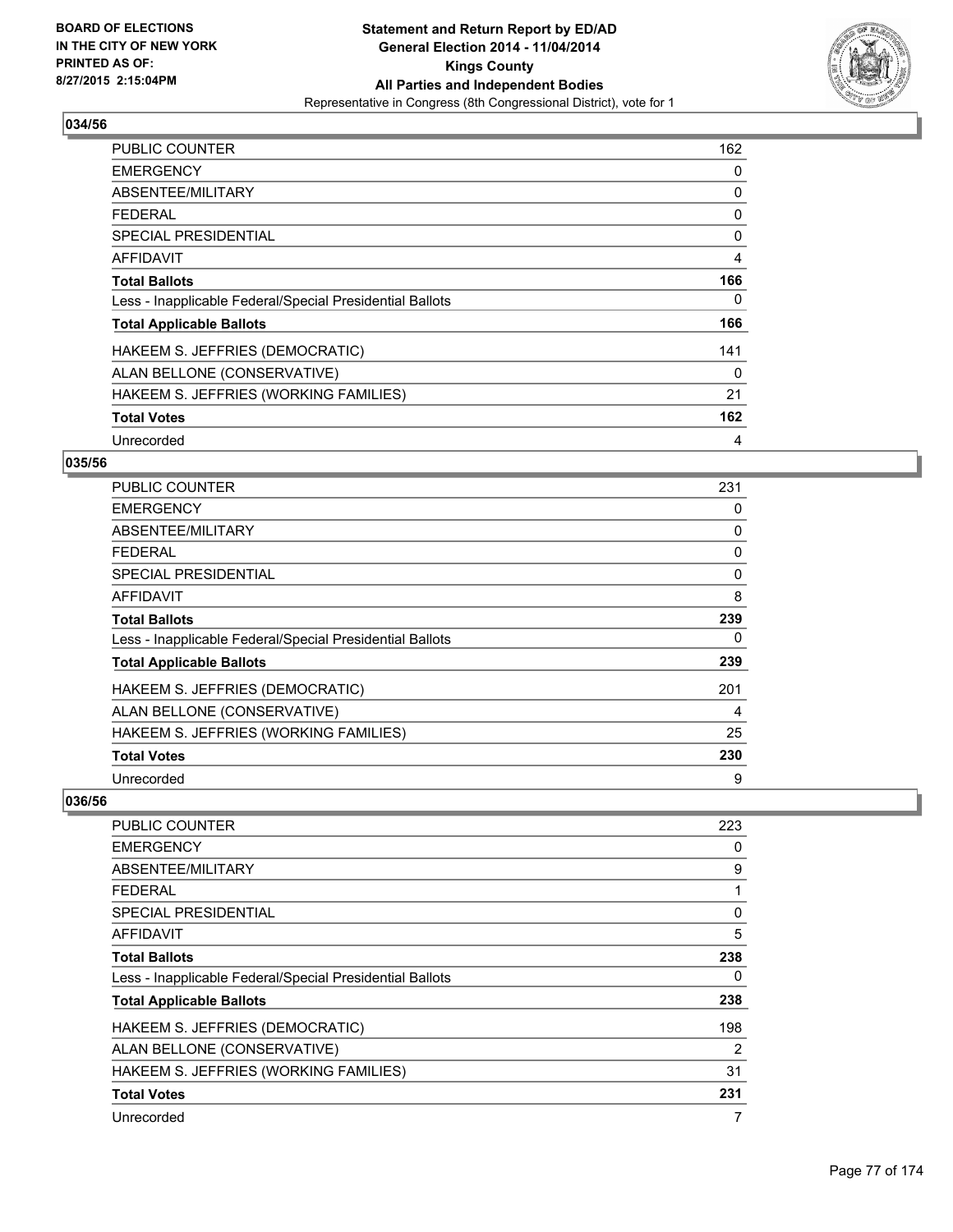

| <b>PUBLIC COUNTER</b>                                    | 268 |
|----------------------------------------------------------|-----|
| <b>EMERGENCY</b>                                         | 0   |
| ABSENTEE/MILITARY                                        | 4   |
| <b>FEDERAL</b>                                           | 1   |
| <b>SPECIAL PRESIDENTIAL</b>                              | 0   |
| <b>AFFIDAVIT</b>                                         | 5   |
| <b>Total Ballots</b>                                     | 278 |
| Less - Inapplicable Federal/Special Presidential Ballots | 0   |
| <b>Total Applicable Ballots</b>                          | 278 |
| HAKEEM S. JEFFRIES (DEMOCRATIC)                          | 224 |
| ALAN BELLONE (CONSERVATIVE)                              | 2   |
| HAKEEM S. JEFFRIES (WORKING FAMILIES)                    | 41  |
| <b>Total Votes</b>                                       | 267 |
| Unrecorded                                               | 11  |

# **038/56**

| PUBLIC COUNTER                                           | 248 |
|----------------------------------------------------------|-----|
| <b>EMERGENCY</b>                                         | 0   |
| ABSENTEE/MILITARY                                        | 6   |
| <b>FEDERAL</b>                                           |     |
| <b>SPECIAL PRESIDENTIAL</b>                              | 0   |
| <b>AFFIDAVIT</b>                                         | 3   |
| <b>Total Ballots</b>                                     | 258 |
| Less - Inapplicable Federal/Special Presidential Ballots | 0   |
| <b>Total Applicable Ballots</b>                          | 258 |
| HAKEEM S. JEFFRIES (DEMOCRATIC)                          | 214 |
| ALAN BELLONE (CONSERVATIVE)                              | 2   |
| HAKEEM S. JEFFRIES (WORKING FAMILIES)                    | 35  |
| <b>Total Votes</b>                                       | 251 |
| Unrecorded                                               | 7   |

| <b>PUBLIC COUNTER</b>                                    | 209            |
|----------------------------------------------------------|----------------|
| <b>EMERGENCY</b>                                         | 0              |
| ABSENTEE/MILITARY                                        | 4              |
| <b>FEDERAL</b>                                           | $\overline{2}$ |
| <b>SPECIAL PRESIDENTIAL</b>                              | 0              |
| AFFIDAVIT                                                | 5              |
| <b>Total Ballots</b>                                     | 220            |
| Less - Inapplicable Federal/Special Presidential Ballots | 0              |
| <b>Total Applicable Ballots</b>                          | 220            |
| HAKEEM S. JEFFRIES (DEMOCRATIC)                          | 183            |
| ALAN BELLONE (CONSERVATIVE)                              | 0              |
| HAKEEM S. JEFFRIES (WORKING FAMILIES)                    | 27             |
| <b>Total Votes</b>                                       | 210            |
| Unrecorded                                               | 10             |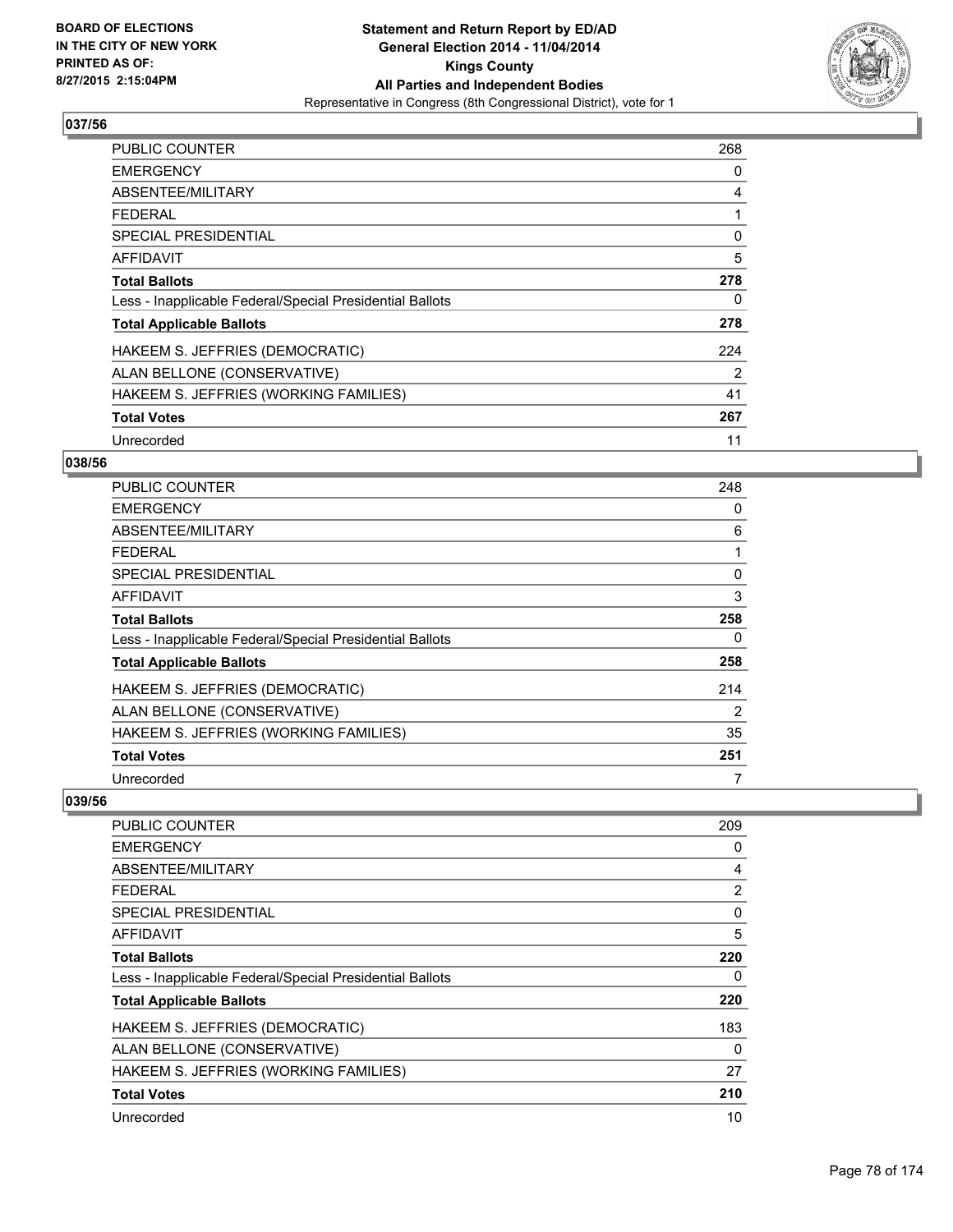

| <b>PUBLIC COUNTER</b>                                    | 248            |
|----------------------------------------------------------|----------------|
| <b>EMERGENCY</b>                                         | 0              |
| ABSENTEE/MILITARY                                        | $\overline{2}$ |
| <b>FEDERAL</b>                                           | 0              |
| <b>SPECIAL PRESIDENTIAL</b>                              | 0              |
| <b>AFFIDAVIT</b>                                         | $\overline{4}$ |
| <b>Total Ballots</b>                                     | 254            |
| Less - Inapplicable Federal/Special Presidential Ballots | 0              |
| <b>Total Applicable Ballots</b>                          | 254            |
| HAKEEM S. JEFFRIES (DEMOCRATIC)                          | 214            |
| ALAN BELLONE (CONSERVATIVE)                              | 1              |
| HAKEEM S. JEFFRIES (WORKING FAMILIES)                    | 28             |
| <b>Total Votes</b>                                       | 243            |
| Unrecorded                                               | 11             |

# **041/56**

| PUBLIC COUNTER                                           | 167 |
|----------------------------------------------------------|-----|
| <b>EMERGENCY</b>                                         | 0   |
| ABSENTEE/MILITARY                                        |     |
| <b>FEDERAL</b>                                           | 0   |
| SPECIAL PRESIDENTIAL                                     | 0   |
| AFFIDAVIT                                                | 8   |
| <b>Total Ballots</b>                                     | 176 |
| Less - Inapplicable Federal/Special Presidential Ballots | 0   |
| <b>Total Applicable Ballots</b>                          | 176 |
| HAKEEM S. JEFFRIES (DEMOCRATIC)                          | 151 |
| ALAN BELLONE (CONSERVATIVE)                              | 2   |
| HAKEEM S. JEFFRIES (WORKING FAMILIES)                    | 19  |
| <b>Total Votes</b>                                       | 172 |
| Unrecorded                                               | 4   |

| PUBLIC COUNTER                                           | 267 |
|----------------------------------------------------------|-----|
| <b>EMERGENCY</b>                                         | 0   |
| ABSENTEE/MILITARY                                        | 4   |
| <b>FEDERAL</b>                                           | 0   |
| <b>SPECIAL PRESIDENTIAL</b>                              | 0   |
| AFFIDAVIT                                                | 3   |
| <b>Total Ballots</b>                                     | 274 |
| Less - Inapplicable Federal/Special Presidential Ballots | 0   |
| <b>Total Applicable Ballots</b>                          | 274 |
| HAKEEM S. JEFFRIES (DEMOCRATIC)                          | 233 |
| ALAN BELLONE (CONSERVATIVE)                              | 3   |
| HAKEEM S. JEFFRIES (WORKING FAMILIES)                    | 30  |
| JAMES BROWN (WRITE-IN)                                   | 1   |
| <b>Total Votes</b>                                       | 267 |
| Unrecorded                                               | 7   |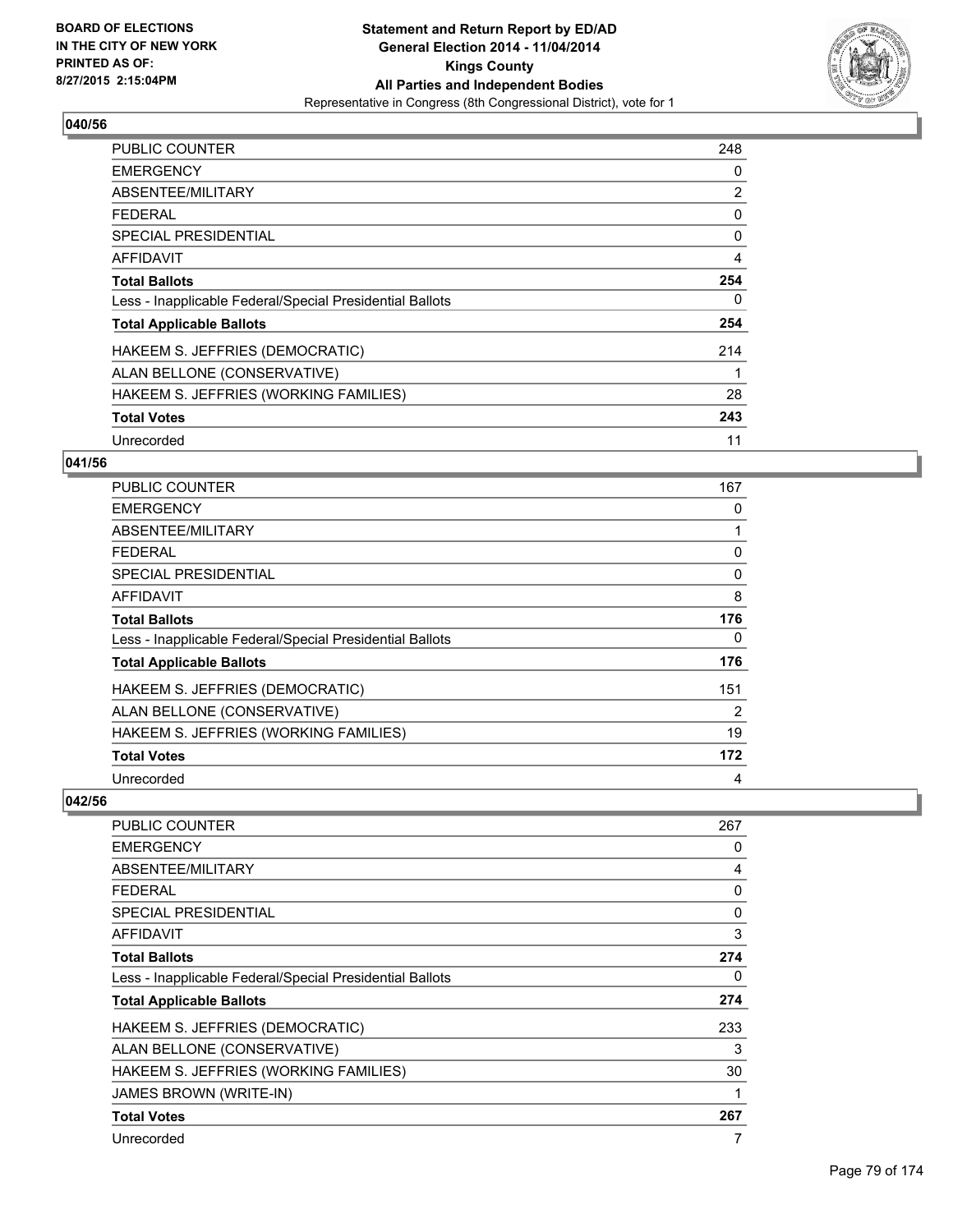

| <b>PUBLIC COUNTER</b>                                    | 290            |
|----------------------------------------------------------|----------------|
| <b>EMERGENCY</b>                                         | 0              |
| ABSENTEE/MILITARY                                        | $\overline{2}$ |
| <b>FEDERAL</b>                                           | 0              |
| <b>SPECIAL PRESIDENTIAL</b>                              | 0              |
| <b>AFFIDAVIT</b>                                         | 4              |
| <b>Total Ballots</b>                                     | 296            |
| Less - Inapplicable Federal/Special Presidential Ballots | 0              |
| <b>Total Applicable Ballots</b>                          | 296            |
| HAKEEM S. JEFFRIES (DEMOCRATIC)                          | 250            |
| ALAN BELLONE (CONSERVATIVE)                              | 4              |
| HAKEEM S. JEFFRIES (WORKING FAMILIES)                    | 23             |
| CONRAD TILLAND (WRITE-IN)                                | 1              |
| UNATTRIBUTABLE WRITE-IN (WRITE-IN)                       | $\overline{2}$ |
| <b>Total Votes</b>                                       | 280            |
| Unrecorded                                               | 16             |

| <b>PUBLIC COUNTER</b>                                    | 277 |
|----------------------------------------------------------|-----|
| <b>EMERGENCY</b>                                         | 0   |
| ABSENTEE/MILITARY                                        | 2   |
| <b>FEDERAL</b>                                           | 0   |
| <b>SPECIAL PRESIDENTIAL</b>                              | 0   |
| AFFIDAVIT                                                | 14  |
| <b>Total Ballots</b>                                     | 293 |
| Less - Inapplicable Federal/Special Presidential Ballots | 0   |
| <b>Total Applicable Ballots</b>                          | 293 |
| HAKEEM S. JEFFRIES (DEMOCRATIC)                          | 250 |
| ALAN BELLONE (CONSERVATIVE)                              | 5   |
| HAKEEM S. JEFFRIES (WORKING FAMILIES)                    | 22  |
| <b>Total Votes</b>                                       | 277 |
| Unrecorded                                               | 16  |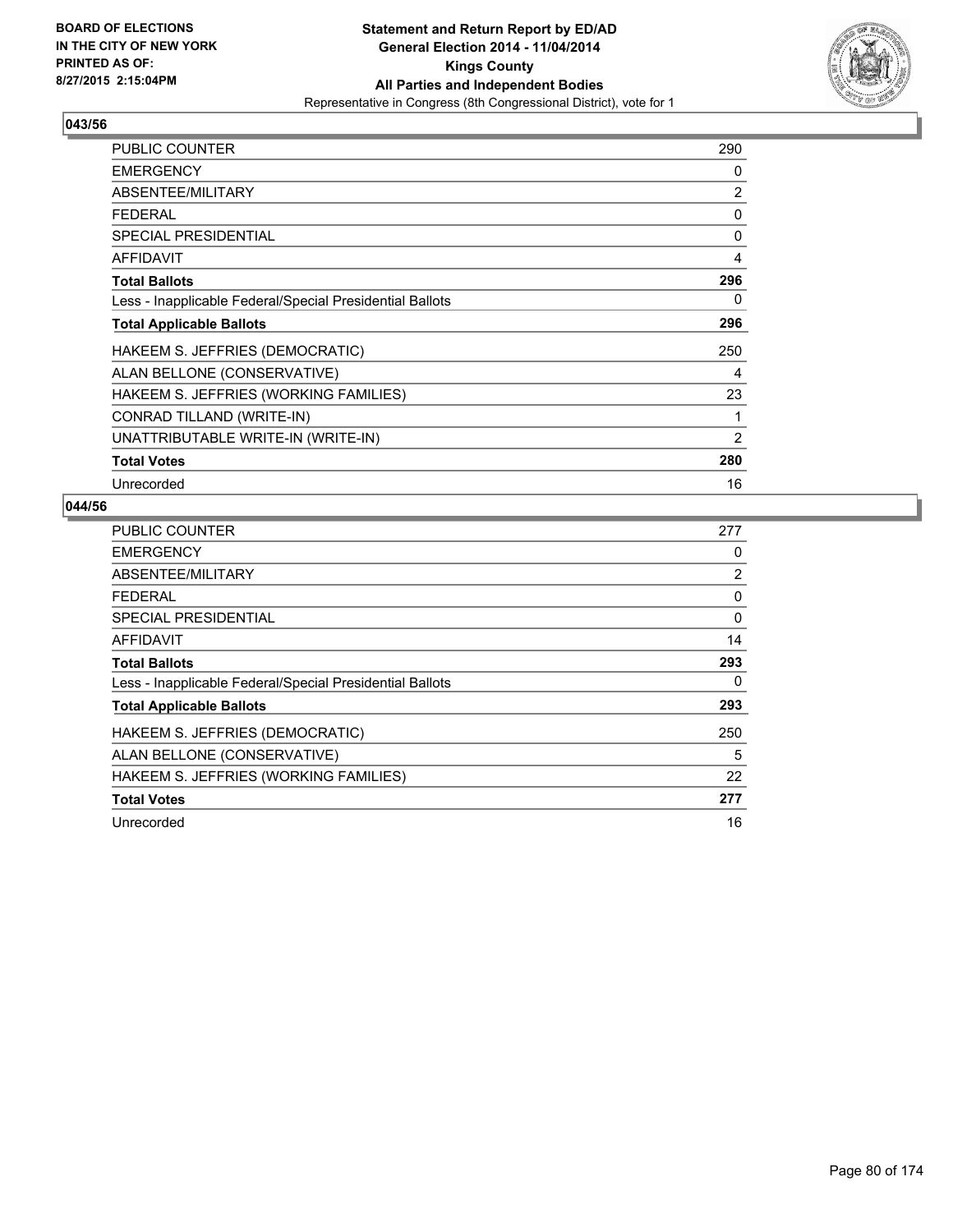

| <b>PUBLIC COUNTER</b>                                    | 202 |
|----------------------------------------------------------|-----|
| <b>EMERGENCY</b>                                         | 0   |
| ABSENTEE/MILITARY                                        | 4   |
| FFDFRAI                                                  | 0   |
| SPECIAL PRESIDENTIAL                                     | 0   |
| <b>AFFIDAVIT</b>                                         | 5   |
| <b>Total Ballots</b>                                     | 211 |
| Less - Inapplicable Federal/Special Presidential Ballots | 0   |
| <b>Total Applicable Ballots</b>                          | 211 |
| HAKEEM S. JEFFRIES (DEMOCRATIC)                          | 183 |
| ALAN BELLONE (CONSERVATIVE)                              | 2   |
| HAKEEM S. JEFFRIES (WORKING FAMILIES)                    | 20  |
| <b>Total Votes</b>                                       | 205 |
| Unrecorded                                               | 6   |

### **046/56**

| <b>PUBLIC COUNTER</b>                                    | 269 |
|----------------------------------------------------------|-----|
| <b>EMERGENCY</b>                                         | 0   |
| ABSENTEE/MILITARY                                        | 3   |
| <b>FEDERAL</b>                                           | 0   |
| <b>SPECIAL PRESIDENTIAL</b>                              | 0   |
| AFFIDAVIT                                                | 22  |
| <b>Total Ballots</b>                                     | 294 |
| Less - Inapplicable Federal/Special Presidential Ballots | 0   |
| <b>Total Applicable Ballots</b>                          | 294 |
| HAKEEM S. JEFFRIES (DEMOCRATIC)                          | 258 |
| ALAN BELLONE (CONSERVATIVE)                              | 5   |
| HAKEEM S. JEFFRIES (WORKING FAMILIES)                    | 19  |
| <b>Total Votes</b>                                       | 282 |
| Unrecorded                                               | 12  |

| <b>PUBLIC COUNTER</b>                                    | 266 |
|----------------------------------------------------------|-----|
| <b>EMERGENCY</b>                                         | 0   |
| ABSENTEE/MILITARY                                        | 6   |
| <b>FEDERAL</b>                                           | 0   |
| <b>SPECIAL PRESIDENTIAL</b>                              | 0   |
| <b>AFFIDAVIT</b>                                         | 6   |
| <b>Total Ballots</b>                                     | 278 |
| Less - Inapplicable Federal/Special Presidential Ballots | 0   |
| <b>Total Applicable Ballots</b>                          | 278 |
| HAKEEM S. JEFFRIES (DEMOCRATIC)                          | 235 |
| ALAN BELLONE (CONSERVATIVE)                              | 3   |
| HAKEEM S. JEFFRIES (WORKING FAMILIES)                    | 29  |
| <b>Total Votes</b>                                       | 267 |
| Unrecorded                                               | 11  |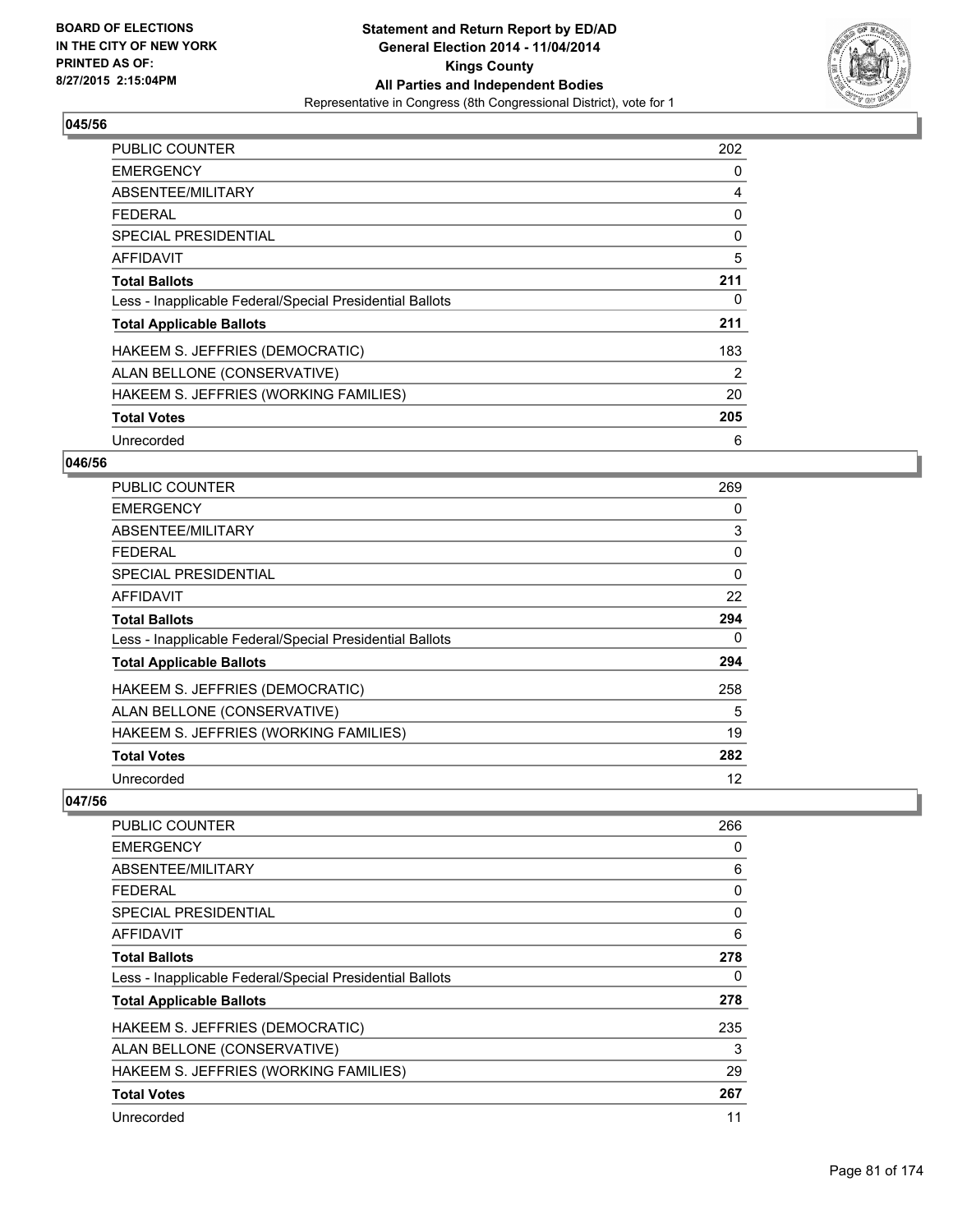

| <b>PUBLIC COUNTER</b>                                    | 217 |
|----------------------------------------------------------|-----|
| <b>EMERGENCY</b>                                         | 0   |
| ABSENTEE/MILITARY                                        | 6   |
| <b>FEDERAL</b>                                           | 3   |
| <b>SPECIAL PRESIDENTIAL</b>                              | 0   |
| <b>AFFIDAVIT</b>                                         | 4   |
| <b>Total Ballots</b>                                     | 230 |
| Less - Inapplicable Federal/Special Presidential Ballots | 0   |
| <b>Total Applicable Ballots</b>                          | 230 |
| HAKEEM S. JEFFRIES (DEMOCRATIC)                          | 204 |
| ALAN BELLONE (CONSERVATIVE)                              | 1   |
| HAKEEM S. JEFFRIES (WORKING FAMILIES)                    | 14  |
| <b>Total Votes</b>                                       | 219 |
| Unrecorded                                               | 11  |

# **049/56**

| <b>PUBLIC COUNTER</b>                                    | 344 |
|----------------------------------------------------------|-----|
| <b>EMERGENCY</b>                                         | 0   |
| ABSENTEE/MILITARY                                        | 4   |
| <b>FEDERAL</b>                                           |     |
| <b>SPECIAL PRESIDENTIAL</b>                              | 0   |
| AFFIDAVIT                                                | 4   |
| <b>Total Ballots</b>                                     | 353 |
| Less - Inapplicable Federal/Special Presidential Ballots | 0   |
| <b>Total Applicable Ballots</b>                          | 353 |
| HAKEEM S. JEFFRIES (DEMOCRATIC)                          | 289 |
| ALAN BELLONE (CONSERVATIVE)                              | 5   |
| HAKEEM S. JEFFRIES (WORKING FAMILIES)                    | 43  |
| <b>Total Votes</b>                                       | 337 |
| Unrecorded                                               | 16  |

| PUBLIC COUNTER                                           | 317 |
|----------------------------------------------------------|-----|
| <b>EMERGENCY</b>                                         | 0   |
| ABSENTEE/MILITARY                                        |     |
| <b>FEDERAL</b>                                           | 0   |
| SPECIAL PRESIDENTIAL                                     | 0   |
| AFFIDAVIT                                                | 3   |
| <b>Total Ballots</b>                                     | 321 |
| Less - Inapplicable Federal/Special Presidential Ballots | 0   |
| <b>Total Applicable Ballots</b>                          | 321 |
| HAKEEM S. JEFFRIES (DEMOCRATIC)                          | 263 |
| ALAN BELLONE (CONSERVATIVE)                              |     |
| HAKEEM S. JEFFRIES (WORKING FAMILIES)                    | 46  |
| <b>Total Votes</b>                                       | 310 |
| Unrecorded                                               | 11  |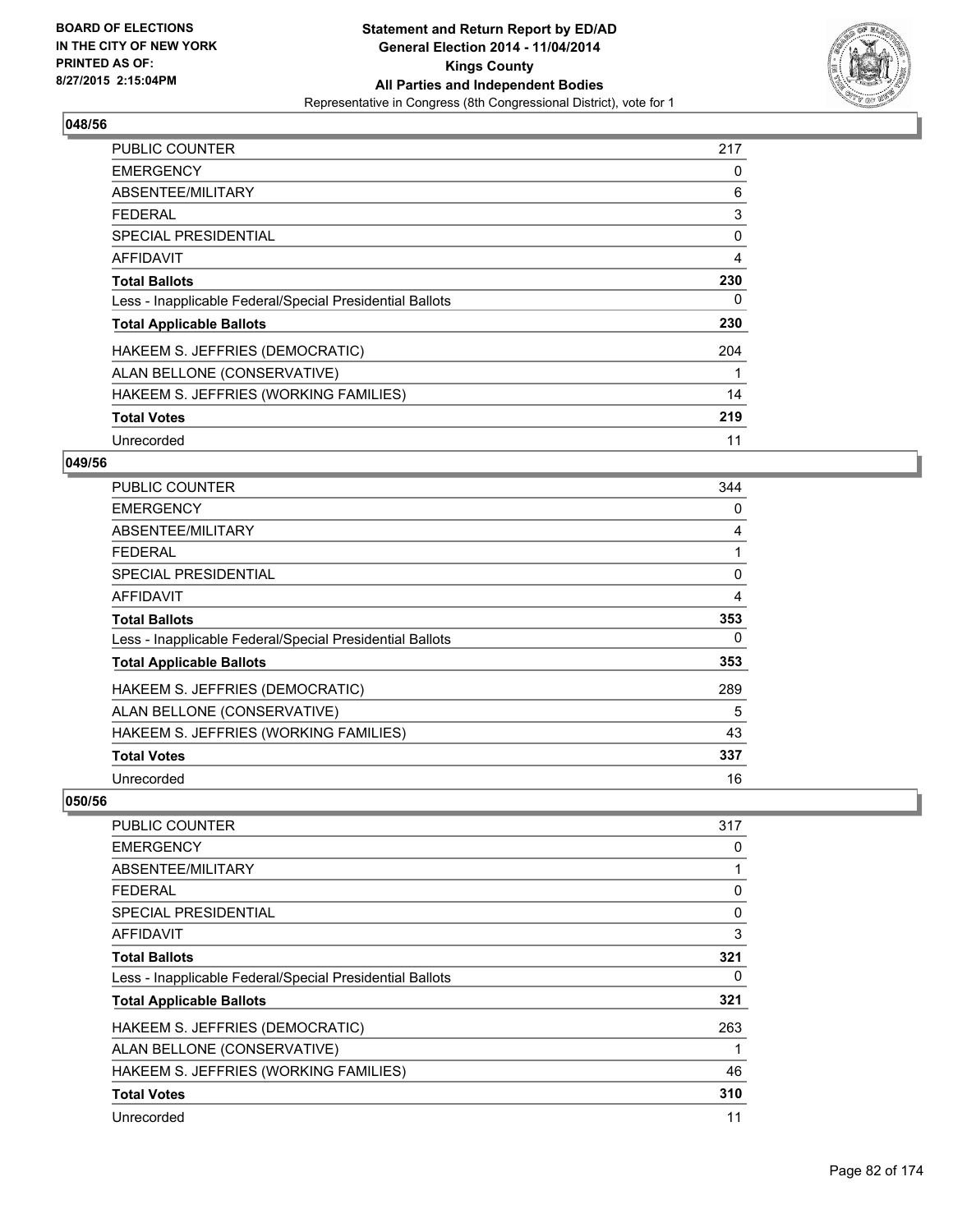

| <b>PUBLIC COUNTER</b>                                    | 284 |
|----------------------------------------------------------|-----|
| <b>EMERGENCY</b>                                         | 0   |
| ABSENTEE/MILITARY                                        | 3   |
| <b>FEDERAL</b>                                           | 0   |
| <b>SPECIAL PRESIDENTIAL</b>                              | 0   |
| <b>AFFIDAVIT</b>                                         | 5   |
| <b>Total Ballots</b>                                     | 292 |
| Less - Inapplicable Federal/Special Presidential Ballots | 0   |
| <b>Total Applicable Ballots</b>                          | 292 |
| HAKEEM S. JEFFRIES (DEMOCRATIC)                          | 237 |
| ALAN BELLONE (CONSERVATIVE)                              | 2   |
| HAKEEM S. JEFFRIES (WORKING FAMILIES)                    | 20  |
| <b>Total Votes</b>                                       | 259 |
| Unrecorded                                               | 33  |

# **052/56**

| PUBLIC COUNTER                                           | 265 |
|----------------------------------------------------------|-----|
| <b>EMERGENCY</b>                                         | 0   |
| ABSENTEE/MILITARY                                        | 5   |
| <b>FEDERAL</b>                                           |     |
| <b>SPECIAL PRESIDENTIAL</b>                              | 0   |
| <b>AFFIDAVIT</b>                                         | 5   |
| <b>Total Ballots</b>                                     | 276 |
| Less - Inapplicable Federal/Special Presidential Ballots | 0   |
| <b>Total Applicable Ballots</b>                          | 276 |
| HAKEEM S. JEFFRIES (DEMOCRATIC)                          | 227 |
| ALAN BELLONE (CONSERVATIVE)                              | 3   |
| HAKEEM S. JEFFRIES (WORKING FAMILIES)                    | 39  |
| <b>Total Votes</b>                                       | 269 |
| Unrecorded                                               | 7   |

| <b>PUBLIC COUNTER</b>                                    | 233 |
|----------------------------------------------------------|-----|
| <b>EMERGENCY</b>                                         | 0   |
| ABSENTEE/MILITARY                                        | 0   |
| <b>FEDERAL</b>                                           |     |
| <b>SPECIAL PRESIDENTIAL</b>                              | 0   |
| AFFIDAVIT                                                | 7   |
| <b>Total Ballots</b>                                     | 241 |
| Less - Inapplicable Federal/Special Presidential Ballots | 0   |
| <b>Total Applicable Ballots</b>                          | 241 |
| HAKEEM S. JEFFRIES (DEMOCRATIC)                          | 207 |
| ALAN BELLONE (CONSERVATIVE)                              |     |
| HAKEEM S. JEFFRIES (WORKING FAMILIES)                    | 21  |
| <b>Total Votes</b>                                       | 229 |
| Unrecorded                                               | 12  |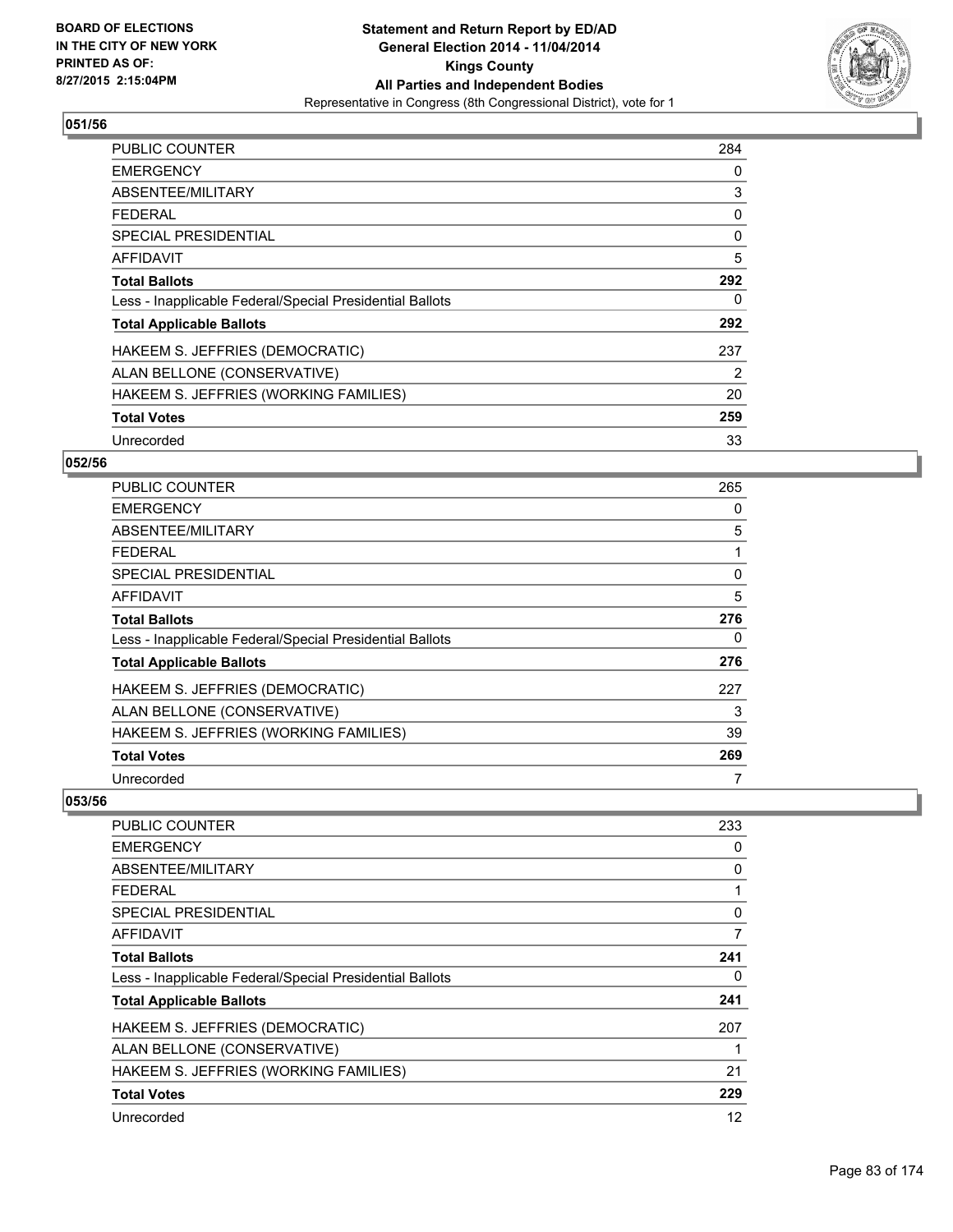

| <b>PUBLIC COUNTER</b>                                    | 220 |
|----------------------------------------------------------|-----|
| <b>EMERGENCY</b>                                         | 0   |
| ABSENTEE/MILITARY                                        | 2   |
| <b>FEDERAL</b>                                           | 0   |
| <b>SPECIAL PRESIDENTIAL</b>                              | 0   |
| AFFIDAVIT                                                | 8   |
| <b>Total Ballots</b>                                     | 230 |
| Less - Inapplicable Federal/Special Presidential Ballots | 0   |
| <b>Total Applicable Ballots</b>                          | 230 |
| HAKEEM S. JEFFRIES (DEMOCRATIC)                          | 186 |
| ALAN BELLONE (CONSERVATIVE)                              | 4   |
| HAKEEM S. JEFFRIES (WORKING FAMILIES)                    | 18  |
| <b>Total Votes</b>                                       | 208 |
| Unrecorded                                               | 22  |

# **055/56**

| PUBLIC COUNTER                                           | 319 |
|----------------------------------------------------------|-----|
| <b>EMERGENCY</b>                                         | 0   |
| ABSENTEE/MILITARY                                        | 2   |
| <b>FEDERAL</b>                                           | 0   |
| <b>SPECIAL PRESIDENTIAL</b>                              | 0   |
| <b>AFFIDAVIT</b>                                         | 5   |
| <b>Total Ballots</b>                                     | 326 |
| Less - Inapplicable Federal/Special Presidential Ballots | 0   |
| <b>Total Applicable Ballots</b>                          | 326 |
| HAKEEM S. JEFFRIES (DEMOCRATIC)                          | 274 |
| ALAN BELLONE (CONSERVATIVE)                              | 3   |
| HAKEEM S. JEFFRIES (WORKING FAMILIES)                    | 29  |
| <b>Total Votes</b>                                       | 306 |
| Unrecorded                                               | 20  |

| PUBLIC COUNTER                                           | 211 |
|----------------------------------------------------------|-----|
| <b>EMERGENCY</b>                                         | 0   |
| ABSENTEE/MILITARY                                        | 3   |
| <b>FEDERAL</b>                                           | 0   |
| <b>SPECIAL PRESIDENTIAL</b>                              | 0   |
| AFFIDAVIT                                                | 4   |
| <b>Total Ballots</b>                                     | 218 |
| Less - Inapplicable Federal/Special Presidential Ballots | 0   |
| <b>Total Applicable Ballots</b>                          | 218 |
| HAKEEM S. JEFFRIES (DEMOCRATIC)                          | 189 |
| ALAN BELLONE (CONSERVATIVE)                              | 1   |
| HAKEEM S. JEFFRIES (WORKING FAMILIES)                    | 17  |
| <b>Total Votes</b>                                       | 207 |
| Unrecorded                                               | 11  |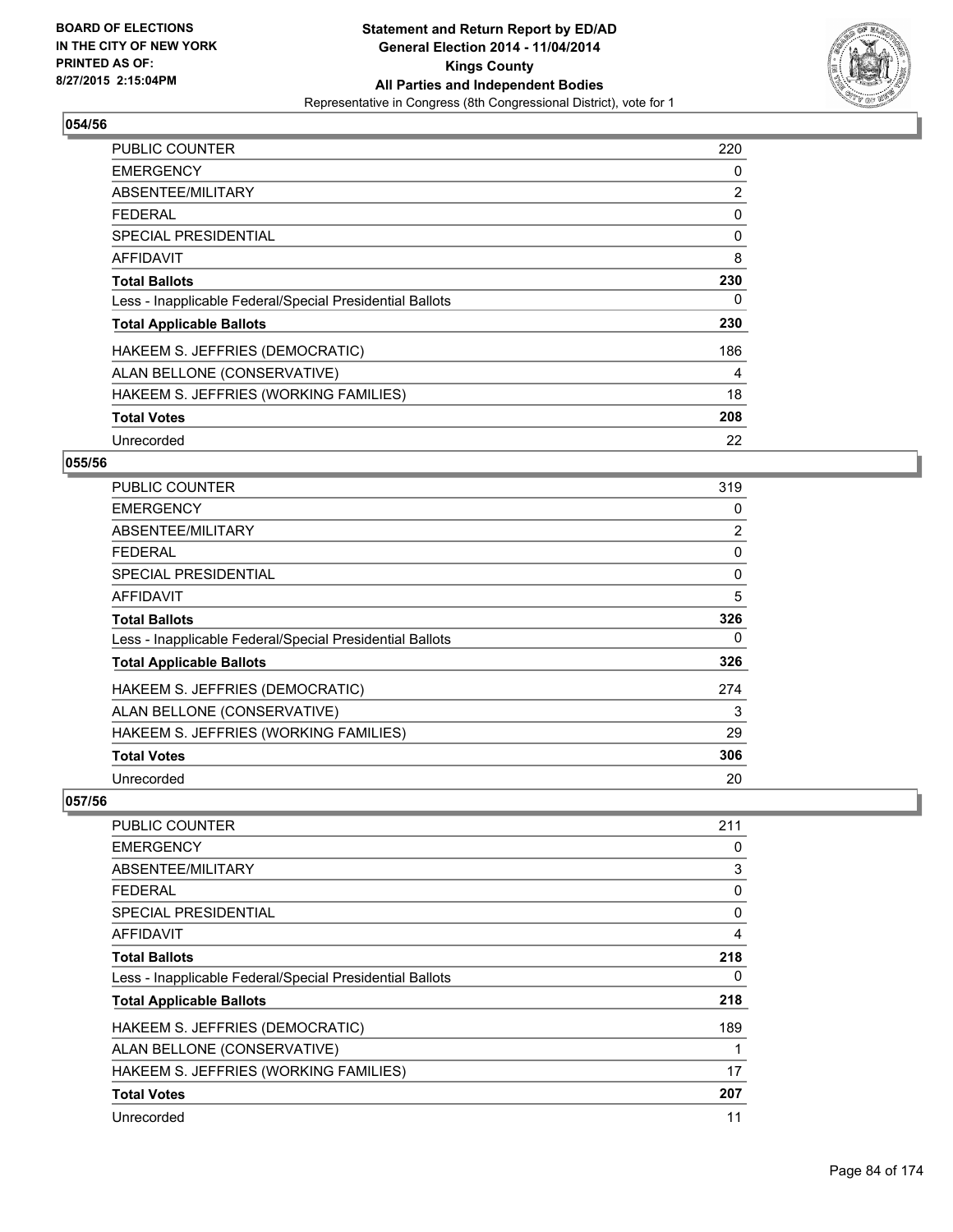

| PUBLIC COUNTER                                           | 266 |
|----------------------------------------------------------|-----|
| <b>EMERGENCY</b>                                         | 0   |
| ABSENTEE/MILITARY                                        | 6   |
| <b>FEDERAL</b>                                           | 0   |
| <b>SPECIAL PRESIDENTIAL</b>                              | 0   |
| AFFIDAVIT                                                | 5   |
| <b>Total Ballots</b>                                     | 277 |
| Less - Inapplicable Federal/Special Presidential Ballots | 0   |
| <b>Total Applicable Ballots</b>                          | 277 |
| HAKEEM S. JEFFRIES (DEMOCRATIC)                          | 229 |
| ALAN BELLONE (CONSERVATIVE)                              | 1   |
| HAKEEM S. JEFFRIES (WORKING FAMILIES)                    | 35  |
| LUMUMBA BANDELE (WRITE-IN)                               | 1   |
| <b>Total Votes</b>                                       | 266 |
| Unrecorded                                               | 11  |

### **059/56**

| <b>PUBLIC COUNTER</b>                                    | 158 |
|----------------------------------------------------------|-----|
| <b>EMERGENCY</b>                                         | 0   |
| ABSENTEE/MILITARY                                        | 1   |
| <b>FEDERAL</b>                                           | 0   |
| <b>SPECIAL PRESIDENTIAL</b>                              | 0   |
| AFFIDAVIT                                                | 6   |
| <b>Total Ballots</b>                                     | 165 |
| Less - Inapplicable Federal/Special Presidential Ballots | 0   |
| <b>Total Applicable Ballots</b>                          | 165 |
| HAKEEM S. JEFFRIES (DEMOCRATIC)                          | 146 |
| ALAN BELLONE (CONSERVATIVE)                              | 2   |
| HAKEEM S. JEFFRIES (WORKING FAMILIES)                    | 7   |
| <b>Total Votes</b>                                       | 155 |
| Unrecorded                                               | 10  |

| <b>PUBLIC COUNTER</b>                                    | 63             |
|----------------------------------------------------------|----------------|
| <b>EMERGENCY</b>                                         | 0              |
| ABSENTEE/MILITARY                                        | $\overline{2}$ |
| <b>FEDERAL</b>                                           |                |
| <b>SPECIAL PRESIDENTIAL</b>                              | 0              |
| AFFIDAVIT                                                | 3              |
| <b>Total Ballots</b>                                     | 69             |
| Less - Inapplicable Federal/Special Presidential Ballots | 0              |
| <b>Total Applicable Ballots</b>                          | 69             |
| HAKEEM S. JEFFRIES (DEMOCRATIC)                          | 60             |
| ALAN BELLONE (CONSERVATIVE)                              | 0              |
| HAKEEM S. JEFFRIES (WORKING FAMILIES)                    | 2              |
| <b>Total Votes</b>                                       | 62             |
| Unrecorded                                               | 7              |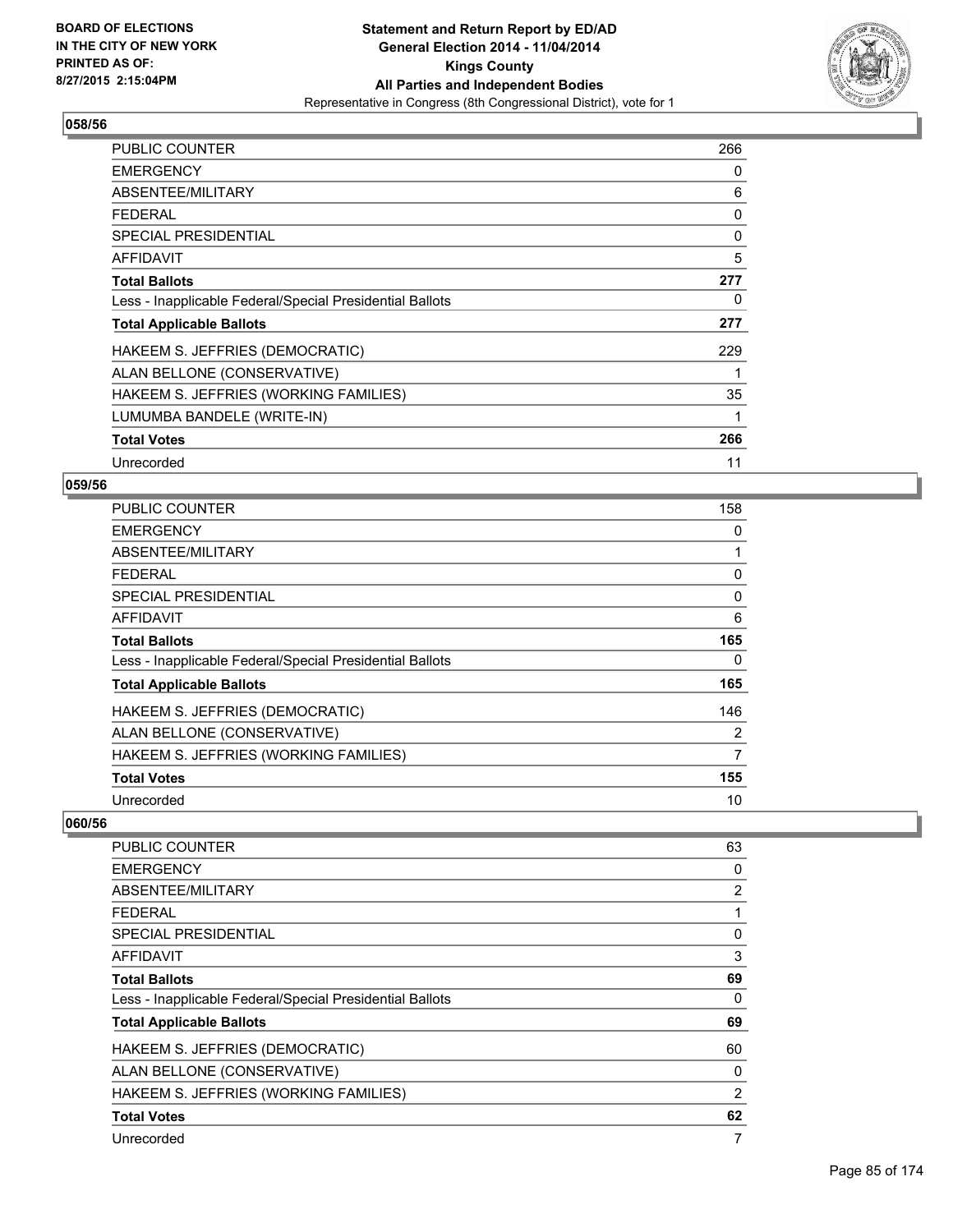

| <b>PUBLIC COUNTER</b>                                    | 115 |
|----------------------------------------------------------|-----|
| <b>EMERGENCY</b>                                         | 0   |
| ABSENTEE/MILITARY                                        | 2   |
| FFDFRAI                                                  | 2   |
| <b>SPECIAL PRESIDENTIAL</b>                              | 0   |
| <b>AFFIDAVIT</b>                                         | 1   |
| <b>Total Ballots</b>                                     | 120 |
| Less - Inapplicable Federal/Special Presidential Ballots | 0   |
| <b>Total Applicable Ballots</b>                          | 120 |
| HAKEEM S. JEFFRIES (DEMOCRATIC)                          | 110 |
| ALAN BELLONE (CONSERVATIVE)                              | 2   |
| HAKEEM S. JEFFRIES (WORKING FAMILIES)                    | 3   |
| <b>Total Votes</b>                                       | 115 |
| Unrecorded                                               | 5   |

# **062/56**

| PUBLIC COUNTER                                           | 196 |
|----------------------------------------------------------|-----|
| <b>EMERGENCY</b>                                         | 0   |
| ABSENTEE/MILITARY                                        | 9   |
| <b>FEDERAL</b>                                           |     |
| <b>SPECIAL PRESIDENTIAL</b>                              | 0   |
| <b>AFFIDAVIT</b>                                         | 6   |
| <b>Total Ballots</b>                                     | 212 |
| Less - Inapplicable Federal/Special Presidential Ballots | 0   |
| <b>Total Applicable Ballots</b>                          | 212 |
| HAKEEM S. JEFFRIES (DEMOCRATIC)                          | 200 |
| ALAN BELLONE (CONSERVATIVE)                              |     |
| HAKEEM S. JEFFRIES (WORKING FAMILIES)                    | 9   |
| <b>Total Votes</b>                                       | 210 |
| Unrecorded                                               | 2   |

| PUBLIC COUNTER                                           | 186          |
|----------------------------------------------------------|--------------|
| <b>EMERGENCY</b>                                         | 0            |
| ABSENTEE/MILITARY                                        | $\mathbf{1}$ |
| <b>FEDERAL</b>                                           | 0            |
| <b>SPECIAL PRESIDENTIAL</b>                              | 0            |
| AFFIDAVIT                                                | 6            |
| <b>Total Ballots</b>                                     | 193          |
| Less - Inapplicable Federal/Special Presidential Ballots | 0            |
| <b>Total Applicable Ballots</b>                          | 193          |
| HAKEEM S. JEFFRIES (DEMOCRATIC)                          | 155          |
| ALAN BELLONE (CONSERVATIVE)                              | 1            |
| HAKEEM S. JEFFRIES (WORKING FAMILIES)                    | 5            |
| <b>Total Votes</b>                                       | 161          |
| Unrecorded                                               | 32           |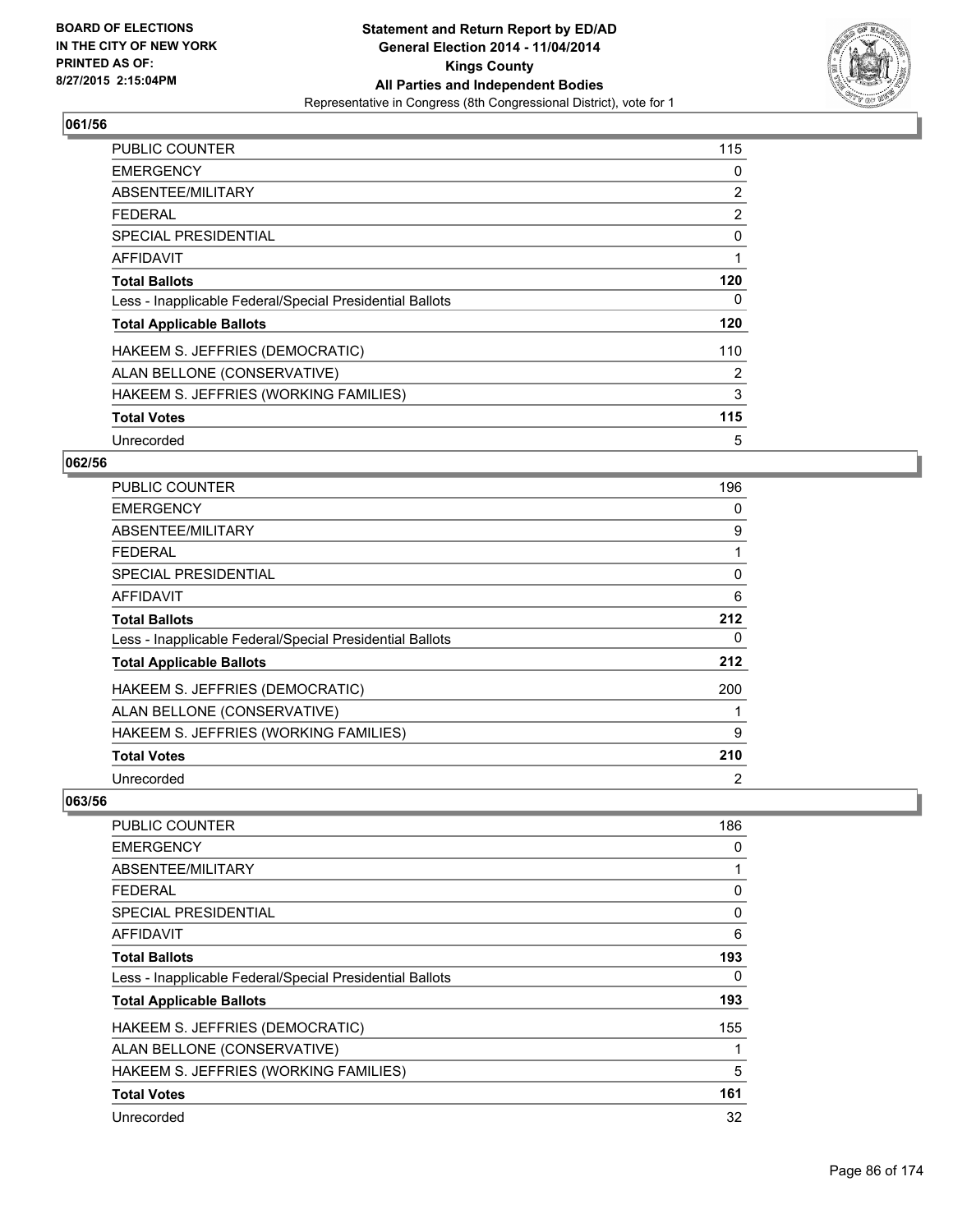

| <b>PUBLIC COUNTER</b>                                    | 286 |
|----------------------------------------------------------|-----|
| <b>EMERGENCY</b>                                         | 0   |
| ABSENTEE/MILITARY                                        | 3   |
| <b>FEDERAL</b>                                           | 0   |
| SPECIAL PRESIDENTIAL                                     | 0   |
| AFFIDAVIT                                                | 5   |
| <b>Total Ballots</b>                                     | 294 |
| Less - Inapplicable Federal/Special Presidential Ballots | 0   |
| <b>Total Applicable Ballots</b>                          | 294 |
| HAKEEM S. JEFFRIES (DEMOCRATIC)                          | 224 |
| ALAN BELLONE (CONSERVATIVE)                              | 3   |
| HAKEEM S. JEFFRIES (WORKING FAMILIES)                    | 11  |
| <b>Total Votes</b>                                       | 238 |
| Unrecorded                                               | 56  |

# **065/56**

| PUBLIC COUNTER                                           | 124 |
|----------------------------------------------------------|-----|
| <b>EMERGENCY</b>                                         | 0   |
| ABSENTEE/MILITARY                                        | 1   |
| <b>FEDERAL</b>                                           | 0   |
| <b>SPECIAL PRESIDENTIAL</b>                              | 0   |
| <b>AFFIDAVIT</b>                                         | 3   |
| <b>Total Ballots</b>                                     | 128 |
| Less - Inapplicable Federal/Special Presidential Ballots | 0   |
| <b>Total Applicable Ballots</b>                          | 128 |
| HAKEEM S. JEFFRIES (DEMOCRATIC)                          | 105 |
| ALAN BELLONE (CONSERVATIVE)                              |     |
| HAKEEM S. JEFFRIES (WORKING FAMILIES)                    | 11  |
| <b>Total Votes</b>                                       | 117 |
| Unrecorded                                               | 11  |

| <b>PUBLIC COUNTER</b>                                    | 155 |
|----------------------------------------------------------|-----|
| <b>EMERGENCY</b>                                         | 0   |
| ABSENTEE/MILITARY                                        |     |
| <b>FEDERAL</b>                                           |     |
| <b>SPECIAL PRESIDENTIAL</b>                              | 0   |
| AFFIDAVIT                                                | 6   |
| <b>Total Ballots</b>                                     | 163 |
| Less - Inapplicable Federal/Special Presidential Ballots | 0   |
| <b>Total Applicable Ballots</b>                          | 163 |
| HAKEEM S. JEFFRIES (DEMOCRATIC)                          | 120 |
| ALAN BELLONE (CONSERVATIVE)                              | 5   |
| HAKEEM S. JEFFRIES (WORKING FAMILIES)                    | 29  |
| <b>Total Votes</b>                                       | 154 |
| Unrecorded                                               | 9   |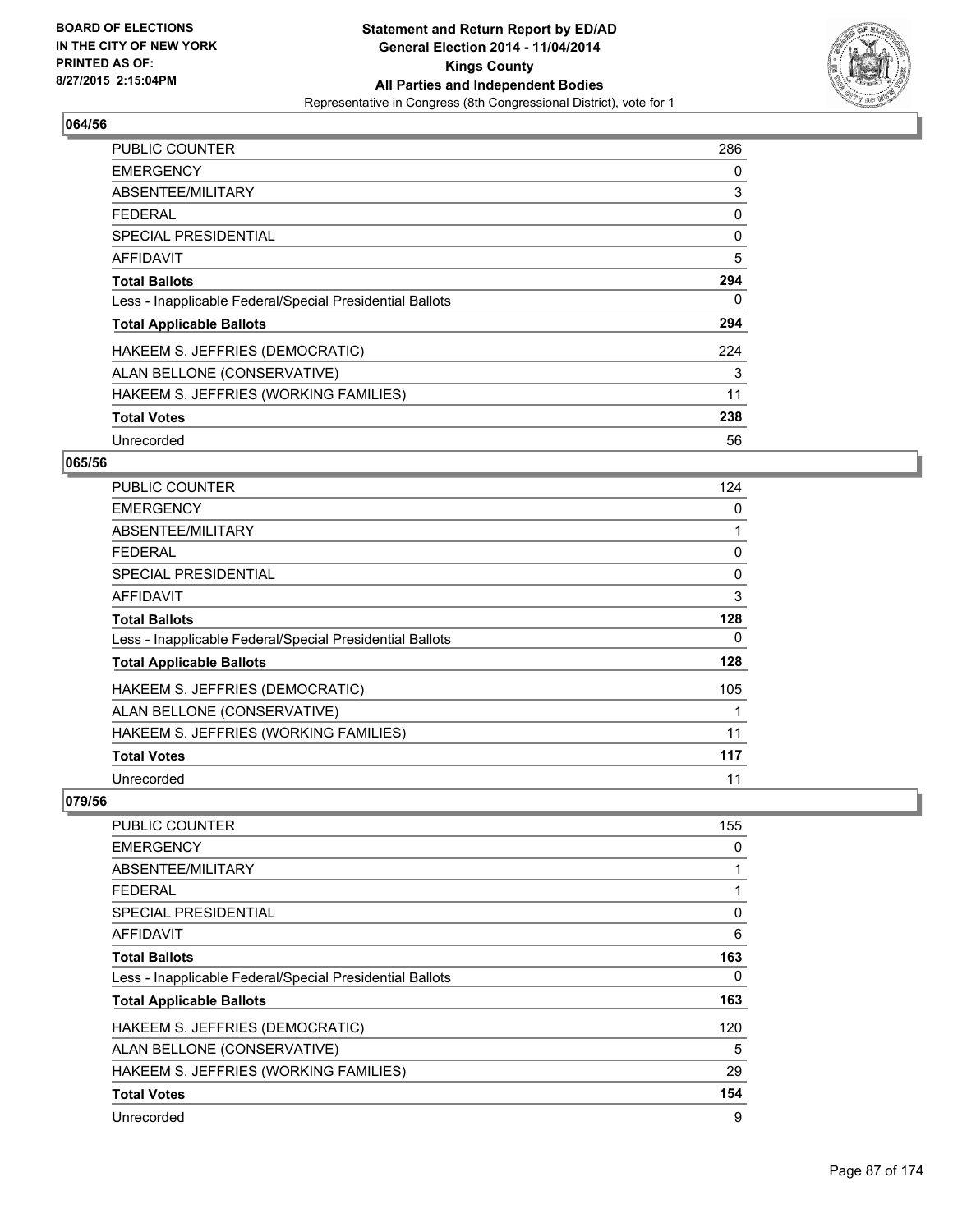

| <b>PUBLIC COUNTER</b>                                    | 135 |
|----------------------------------------------------------|-----|
| <b>EMERGENCY</b>                                         | 0   |
| ABSENTEE/MILITARY                                        | 2   |
| <b>FEDERAL</b>                                           | 0   |
| <b>SPECIAL PRESIDENTIAL</b>                              | 0   |
| <b>AFFIDAVIT</b>                                         | 2   |
| <b>Total Ballots</b>                                     | 139 |
| Less - Inapplicable Federal/Special Presidential Ballots | 0   |
| <b>Total Applicable Ballots</b>                          | 139 |
| HAKEEM S. JEFFRIES (DEMOCRATIC)                          | 107 |
| ALAN BELLONE (CONSERVATIVE)                              | 4   |
| HAKEEM S. JEFFRIES (WORKING FAMILIES)                    | 21  |
| <b>Total Votes</b>                                       | 132 |
| Unrecorded                                               | 7   |

| <b>PUBLIC COUNTER</b>                                    | 135            |
|----------------------------------------------------------|----------------|
| <b>EMERGENCY</b>                                         | 0              |
| ABSENTEE/MILITARY                                        | $\overline{2}$ |
| <b>FEDERAL</b>                                           | 0              |
| <b>SPECIAL PRESIDENTIAL</b>                              | 0              |
| <b>AFFIDAVIT</b>                                         | 5              |
| <b>Total Ballots</b>                                     | 142            |
| Less - Inapplicable Federal/Special Presidential Ballots | 0              |
| <b>Total Applicable Ballots</b>                          | 142            |
| HAKEEM S. JEFFRIES (DEMOCRATIC)                          | 126            |
| ALAN BELLONE (CONSERVATIVE)                              | 2              |
| HAKEEM S. JEFFRIES (WORKING FAMILIES)                    | 8              |
| <b>Total Votes</b>                                       | 136            |
| Unrecorded                                               | 6              |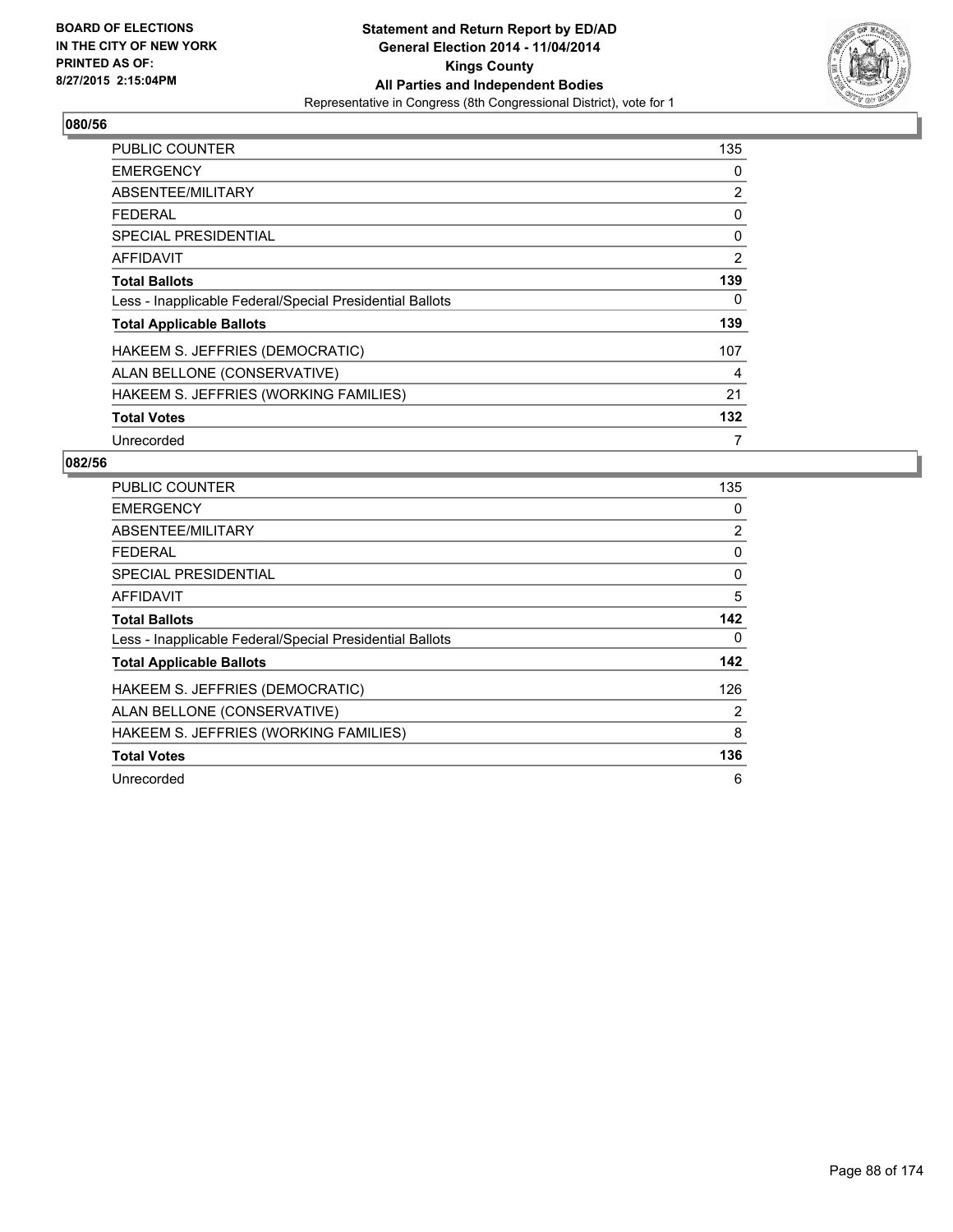

| <b>PUBLIC COUNTER</b>                                    | 137 |
|----------------------------------------------------------|-----|
| <b>EMERGENCY</b>                                         | 0   |
| ABSENTEE/MILITARY                                        |     |
| <b>FEDERAL</b>                                           | 0   |
| SPECIAL PRESIDENTIAL                                     | 0   |
| <b>AFFIDAVIT</b>                                         | 0   |
| <b>Total Ballots</b>                                     | 138 |
| Less - Inapplicable Federal/Special Presidential Ballots | 0   |
| <b>Total Applicable Ballots</b>                          | 138 |
| HAKEEM S. JEFFRIES (DEMOCRATIC)                          | 123 |
| ALAN BELLONE (CONSERVATIVE)                              | 2   |
| HAKEEM S. JEFFRIES (WORKING FAMILIES)                    | 5   |
| <b>Total Votes</b>                                       | 130 |
| Unrecorded                                               | 8   |

# **002/57**

| <b>PUBLIC COUNTER</b>                                    | 163 |
|----------------------------------------------------------|-----|
| <b>EMERGENCY</b>                                         | 0   |
| ABSENTEE/MILITARY                                        | 5   |
| <b>FEDERAL</b>                                           | 0   |
| <b>SPECIAL PRESIDENTIAL</b>                              | 0   |
| <b>AFFIDAVIT</b>                                         | 2   |
| <b>Total Ballots</b>                                     | 170 |
| Less - Inapplicable Federal/Special Presidential Ballots | 0   |
| <b>Total Applicable Ballots</b>                          | 170 |
| HAKEEM S. JEFFRIES (DEMOCRATIC)                          | 155 |
| ALAN BELLONE (CONSERVATIVE)                              | 2   |
| HAKEEM S. JEFFRIES (WORKING FAMILIES)                    | 4   |
| <b>Total Votes</b>                                       | 161 |
| Unrecorded                                               | 9   |

| PUBLIC COUNTER                                           | 173 |
|----------------------------------------------------------|-----|
| <b>EMERGENCY</b>                                         | 0   |
| ABSENTEE/MILITARY                                        | 2   |
| <b>FEDERAL</b>                                           | 0   |
| SPECIAL PRESIDENTIAL                                     | 0   |
| AFFIDAVIT                                                | 0   |
| <b>Total Ballots</b>                                     | 175 |
| Less - Inapplicable Federal/Special Presidential Ballots | 0   |
| <b>Total Applicable Ballots</b>                          | 175 |
| HAKEEM S. JEFFRIES (DEMOCRATIC)                          | 149 |
| ALAN BELLONE (CONSERVATIVE)                              | 3   |
| HAKEEM S. JEFFRIES (WORKING FAMILIES)                    | 6   |
| <b>Total Votes</b>                                       | 158 |
| Unrecorded                                               | 17  |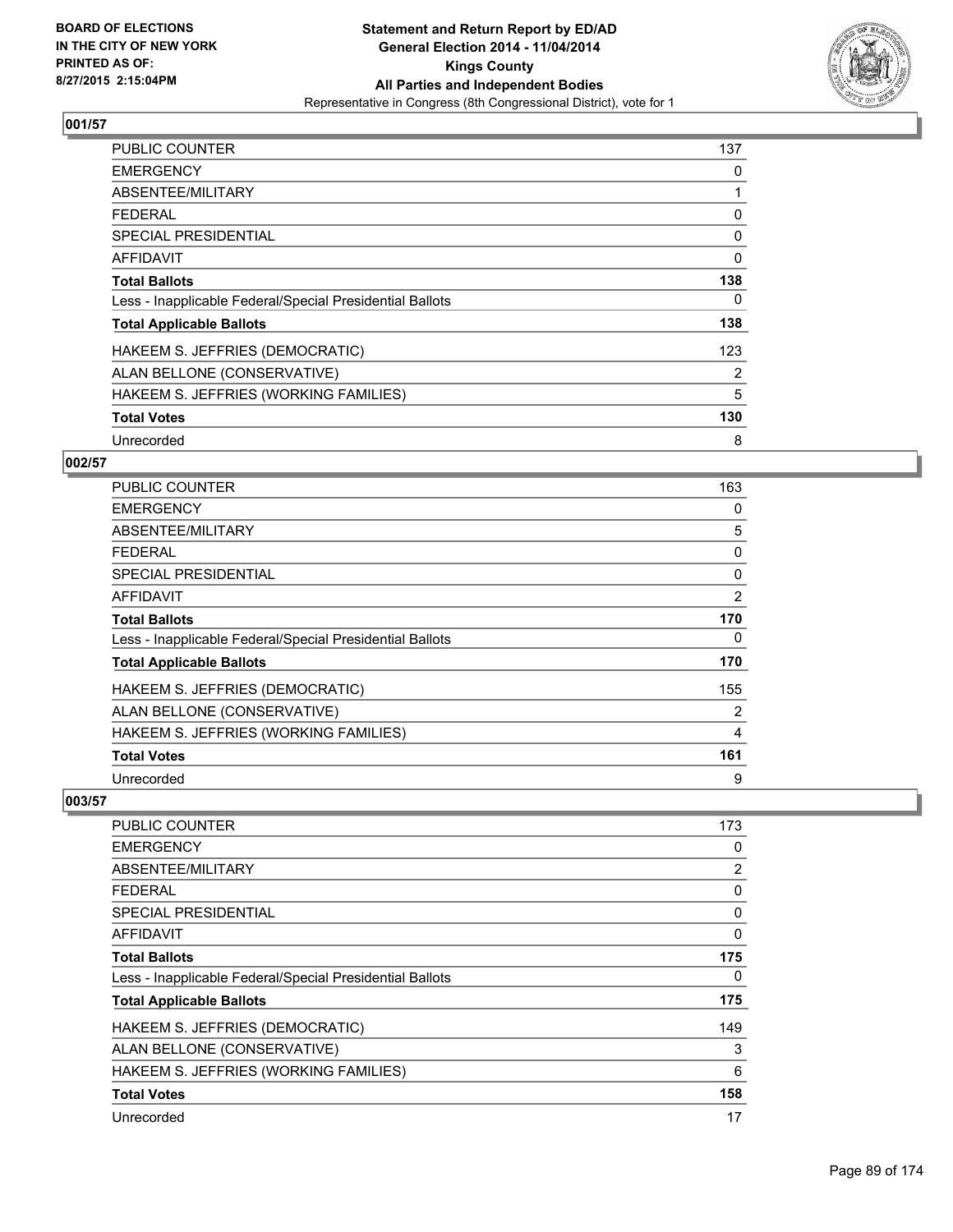

| <b>PUBLIC COUNTER</b>                                    | 74 |
|----------------------------------------------------------|----|
| <b>EMERGENCY</b>                                         | 0  |
| ABSENTEE/MILITARY                                        |    |
| <b>FEDERAL</b>                                           | 0  |
| SPECIAL PRESIDENTIAL                                     | 0  |
| <b>AFFIDAVIT</b>                                         | 4  |
| <b>Total Ballots</b>                                     | 79 |
| Less - Inapplicable Federal/Special Presidential Ballots | 0  |
| <b>Total Applicable Ballots</b>                          | 79 |
| HAKEEM S. JEFFRIES (DEMOCRATIC)                          | 57 |
| ALAN BELLONE (CONSERVATIVE)                              | 2  |
| HAKEEM S. JEFFRIES (WORKING FAMILIES)                    | 17 |
| <b>Total Votes</b>                                       | 76 |
| Unrecorded                                               | 3  |

# **005/57**

| <b>PUBLIC COUNTER</b>                                    | 42 |
|----------------------------------------------------------|----|
| <b>EMERGENCY</b>                                         | 0  |
| ABSENTEE/MILITARY                                        | 3  |
| <b>FEDERAL</b>                                           |    |
| <b>SPECIAL PRESIDENTIAL</b>                              | 0  |
| <b>AFFIDAVIT</b>                                         | 0  |
| <b>Total Ballots</b>                                     | 46 |
| Less - Inapplicable Federal/Special Presidential Ballots | 0  |
| <b>Total Applicable Ballots</b>                          | 46 |
| HAKEEM S. JEFFRIES (DEMOCRATIC)                          | 38 |
| ALAN BELLONE (CONSERVATIVE)                              | 0  |
| HAKEEM S. JEFFRIES (WORKING FAMILIES)                    | 2  |
| <b>Total Votes</b>                                       | 40 |
| Unrecorded                                               | 6  |

| <b>PUBLIC COUNTER</b>                                    | 192 |
|----------------------------------------------------------|-----|
| <b>EMERGENCY</b>                                         | 0   |
| ABSENTEE/MILITARY                                        | 2   |
| <b>FEDERAL</b>                                           | 0   |
| <b>SPECIAL PRESIDENTIAL</b>                              | 0   |
| AFFIDAVIT                                                | 4   |
| <b>Total Ballots</b>                                     | 198 |
| Less - Inapplicable Federal/Special Presidential Ballots | 0   |
| <b>Total Applicable Ballots</b>                          | 198 |
| HAKEEM S. JEFFRIES (DEMOCRATIC)                          | 169 |
| ALAN BELLONE (CONSERVATIVE)                              | 2   |
| HAKEEM S. JEFFRIES (WORKING FAMILIES)                    | 9   |
| <b>Total Votes</b>                                       | 180 |
| Unrecorded                                               | 18  |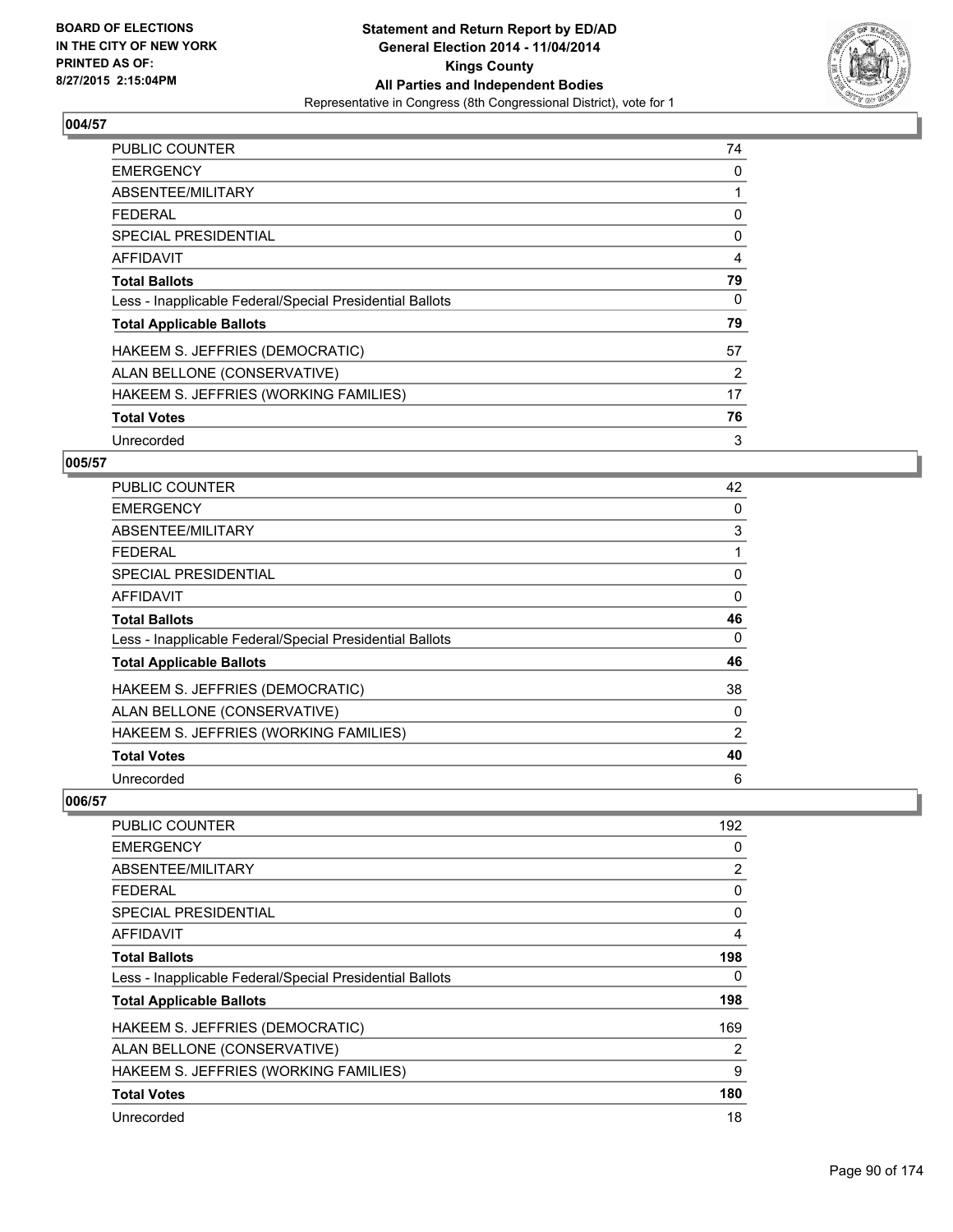

| <b>PUBLIC COUNTER</b>                                    | 196 |
|----------------------------------------------------------|-----|
| <b>EMERGENCY</b>                                         | 0   |
| ABSENTEE/MILITARY                                        | 4   |
| <b>FEDERAL</b>                                           | 0   |
| SPECIAL PRESIDENTIAL                                     | 0   |
| <b>AFFIDAVIT</b>                                         | 2   |
| <b>Total Ballots</b>                                     | 202 |
| Less - Inapplicable Federal/Special Presidential Ballots | 0   |
| <b>Total Applicable Ballots</b>                          | 202 |
| HAKEEM S. JEFFRIES (DEMOCRATIC)                          | 166 |
| ALAN BELLONE (CONSERVATIVE)                              | 2   |
| HAKEEM S. JEFFRIES (WORKING FAMILIES)                    | 9   |
| <b>Total Votes</b>                                       | 177 |
| Unrecorded                                               | 25  |

# **008/57**

| PUBLIC COUNTER                                           | 133 |
|----------------------------------------------------------|-----|
| <b>EMERGENCY</b>                                         | 0   |
| ABSENTEE/MILITARY                                        | 6   |
| <b>FEDERAL</b>                                           |     |
| <b>SPECIAL PRESIDENTIAL</b>                              | 0   |
| AFFIDAVIT                                                | 3   |
| <b>Total Ballots</b>                                     | 143 |
| Less - Inapplicable Federal/Special Presidential Ballots | 0   |
| <b>Total Applicable Ballots</b>                          | 143 |
| HAKEEM S. JEFFRIES (DEMOCRATIC)                          | 125 |
| ALAN BELLONE (CONSERVATIVE)                              | 2   |
| HAKEEM S. JEFFRIES (WORKING FAMILIES)                    | 8   |
| <b>Total Votes</b>                                       | 135 |
| Unrecorded                                               | 8   |

| <b>PUBLIC COUNTER</b>                                    | 168 |
|----------------------------------------------------------|-----|
| <b>EMERGENCY</b>                                         | 0   |
| ABSENTEE/MILITARY                                        | 6   |
| <b>FEDERAL</b>                                           | 0   |
| <b>SPECIAL PRESIDENTIAL</b>                              | 0   |
| AFFIDAVIT                                                | 5   |
| <b>Total Ballots</b>                                     | 179 |
| Less - Inapplicable Federal/Special Presidential Ballots | 0   |
| <b>Total Applicable Ballots</b>                          | 179 |
| HAKEEM S. JEFFRIES (DEMOCRATIC)                          | 131 |
| ALAN BELLONE (CONSERVATIVE)                              | 9   |
| HAKEEM S. JEFFRIES (WORKING FAMILIES)                    | 29  |
| <b>GUILLAUME BUELL (WRITE-IN)</b>                        | 1   |
| <b>Total Votes</b>                                       | 170 |
| Unrecorded                                               | 9   |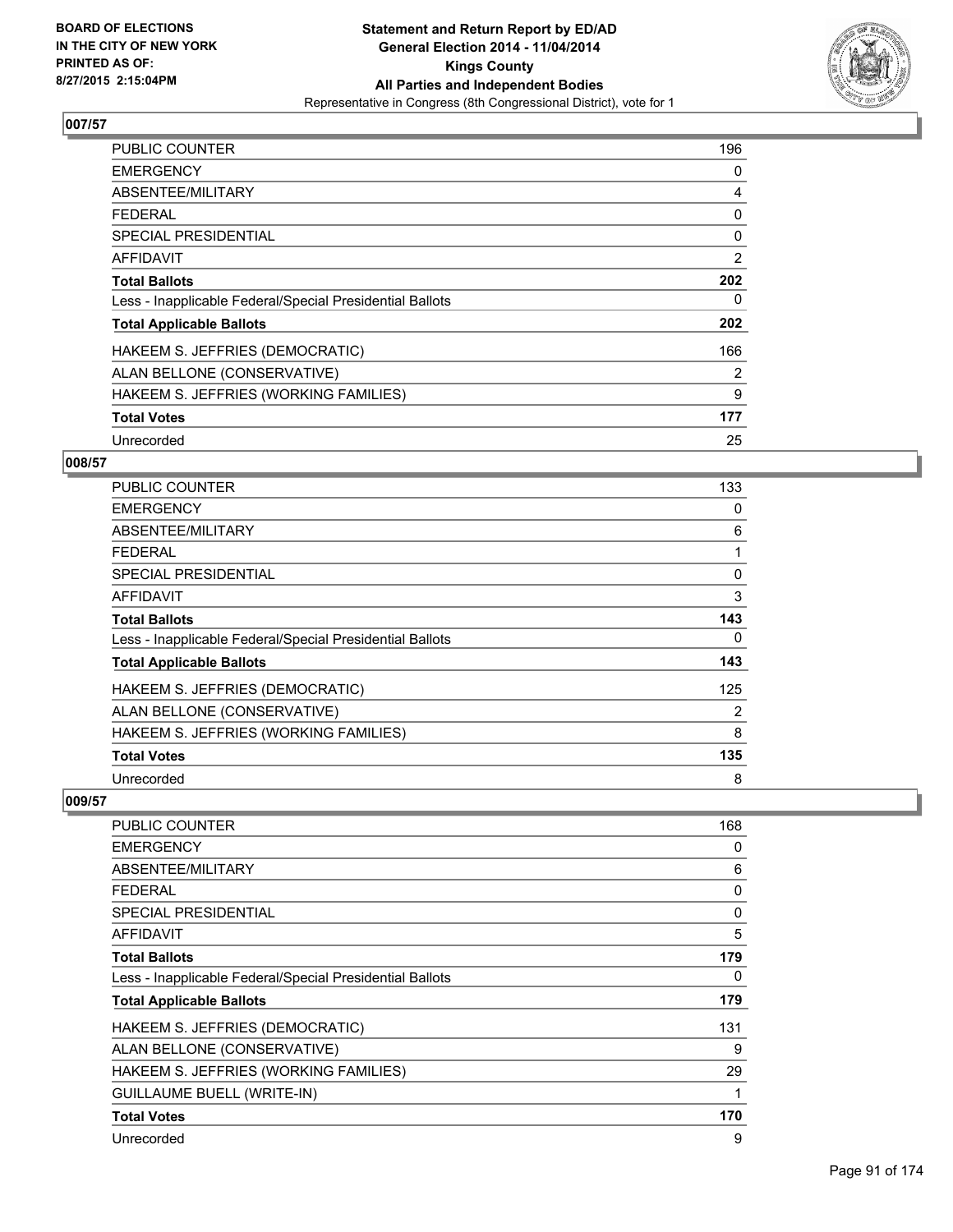

| <b>PUBLIC COUNTER</b>                                    | 278 |
|----------------------------------------------------------|-----|
| <b>EMERGENCY</b>                                         | 0   |
| ABSENTEE/MILITARY                                        | 16  |
| <b>FEDERAL</b>                                           | 2   |
| SPECIAL PRESIDENTIAL                                     | 0   |
| <b>AFFIDAVIT</b>                                         | 3   |
| <b>Total Ballots</b>                                     | 299 |
| Less - Inapplicable Federal/Special Presidential Ballots | 0   |
| <b>Total Applicable Ballots</b>                          | 299 |
| HAKEEM S. JEFFRIES (DEMOCRATIC)                          | 223 |
| ALAN BELLONE (CONSERVATIVE)                              | 11  |
| HAKEEM S. JEFFRIES (WORKING FAMILIES)                    | 53  |
| <b>Total Votes</b>                                       | 287 |
| Unrecorded                                               | 12  |

# **011/57**

| <b>PUBLIC COUNTER</b>                                    | 261 |
|----------------------------------------------------------|-----|
| <b>EMERGENCY</b>                                         | 0   |
| ABSENTEE/MILITARY                                        | 30  |
| <b>FEDERAL</b>                                           |     |
| <b>SPECIAL PRESIDENTIAL</b>                              | 0   |
| <b>AFFIDAVIT</b>                                         | 4   |
| <b>Total Ballots</b>                                     | 296 |
| Less - Inapplicable Federal/Special Presidential Ballots | 0   |
| <b>Total Applicable Ballots</b>                          | 296 |
| HAKEEM S. JEFFRIES (DEMOCRATIC)                          | 240 |
| ALAN BELLONE (CONSERVATIVE)                              | 5   |
| HAKEEM S. JEFFRIES (WORKING FAMILIES)                    | 19  |
| <b>Total Votes</b>                                       | 264 |
| Unrecorded                                               | 32  |

| PUBLIC COUNTER                                           | 202 |
|----------------------------------------------------------|-----|
| <b>EMERGENCY</b>                                         | 0   |
| ABSENTEE/MILITARY                                        |     |
| <b>FEDERAL</b>                                           | 0   |
| SPECIAL PRESIDENTIAL                                     | 0   |
| AFFIDAVIT                                                |     |
| <b>Total Ballots</b>                                     | 204 |
| Less - Inapplicable Federal/Special Presidential Ballots | 0   |
| <b>Total Applicable Ballots</b>                          | 204 |
| HAKEEM S. JEFFRIES (DEMOCRATIC)                          | 170 |
| ALAN BELLONE (CONSERVATIVE)                              |     |
| HAKEEM S. JEFFRIES (WORKING FAMILIES)                    | 13  |
| <b>Total Votes</b>                                       | 184 |
| Unrecorded                                               | 20  |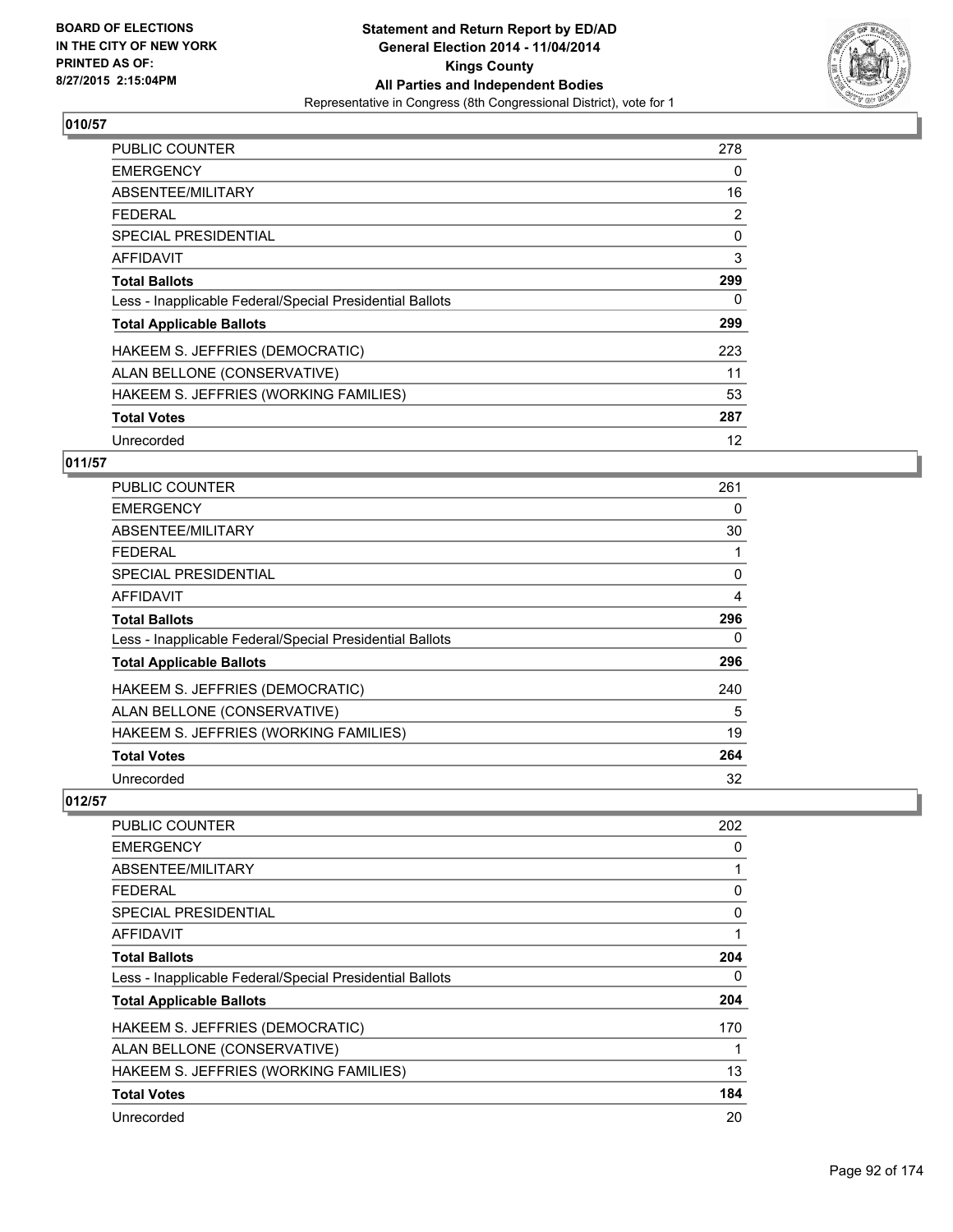

| <b>PUBLIC COUNTER</b>                                    | 73 |
|----------------------------------------------------------|----|
| <b>EMERGENCY</b>                                         | 0  |
| ABSENTEE/MILITARY                                        |    |
| <b>FEDERAL</b>                                           | 0  |
| <b>SPECIAL PRESIDENTIAL</b>                              | 0  |
| <b>AFFIDAVIT</b>                                         | 1  |
| <b>Total Ballots</b>                                     | 75 |
| Less - Inapplicable Federal/Special Presidential Ballots | 0  |
| <b>Total Applicable Ballots</b>                          | 75 |
| HAKEEM S. JEFFRIES (DEMOCRATIC)                          | 68 |
| ALAN BELLONE (CONSERVATIVE)                              | 0  |
| HAKEEM S. JEFFRIES (WORKING FAMILIES)                    | 2  |
| <b>Total Votes</b>                                       | 70 |
| Unrecorded                                               | 5  |

## **014/57**

| <b>PUBLIC COUNTER</b>                                    | 123            |
|----------------------------------------------------------|----------------|
| <b>EMERGENCY</b>                                         | 0              |
| ABSENTEE/MILITARY                                        | $\overline{2}$ |
| <b>FEDERAL</b>                                           | 0              |
| <b>SPECIAL PRESIDENTIAL</b>                              | 0              |
| <b>AFFIDAVIT</b>                                         | 2              |
| <b>Total Ballots</b>                                     | 127            |
| Less - Inapplicable Federal/Special Presidential Ballots | 0              |
| <b>Total Applicable Ballots</b>                          | 127            |
| HAKEEM S. JEFFRIES (DEMOCRATIC)                          | 87             |
| ALAN BELLONE (CONSERVATIVE)                              | 4              |
| HAKEEM S. JEFFRIES (WORKING FAMILIES)                    | 33             |
| <b>Total Votes</b>                                       | 124            |
| Unrecorded                                               | 3              |

| PUBLIC COUNTER                                           | 239 |
|----------------------------------------------------------|-----|
| <b>EMERGENCY</b>                                         | 0   |
| ABSENTEE/MILITARY                                        | 3   |
| <b>FEDERAL</b>                                           | 0   |
| <b>SPECIAL PRESIDENTIAL</b>                              | 0   |
| AFFIDAVIT                                                | 5   |
| <b>Total Ballots</b>                                     | 247 |
| Less - Inapplicable Federal/Special Presidential Ballots | 0   |
| <b>Total Applicable Ballots</b>                          | 247 |
| HAKEEM S. JEFFRIES (DEMOCRATIC)                          | 174 |
| ALAN BELLONE (CONSERVATIVE)                              | 3   |
| HAKEEM S. JEFFRIES (WORKING FAMILIES)                    | 66  |
| BRIAN T NOEL (WRITE-IN)                                  | 1   |
| <b>Total Votes</b>                                       | 244 |
| Unrecorded                                               | 3   |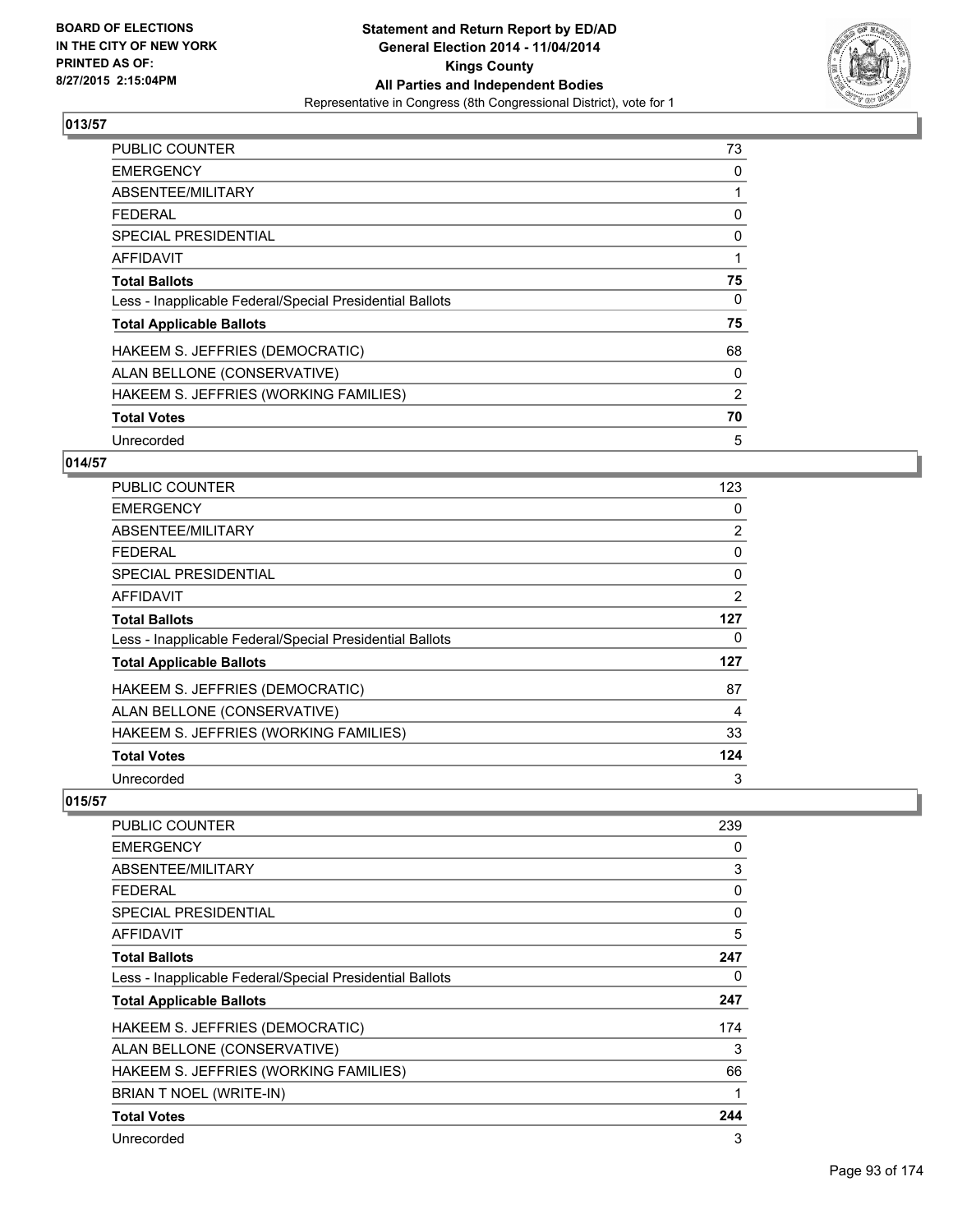

| <b>PUBLIC COUNTER</b>                                    | 312 |
|----------------------------------------------------------|-----|
| <b>EMERGENCY</b>                                         | 0   |
| ABSENTEE/MILITARY                                        | 2   |
| <b>FEDERAL</b>                                           | 1   |
| SPECIAL PRESIDENTIAL                                     | 0   |
| <b>AFFIDAVIT</b>                                         | 9   |
| <b>Total Ballots</b>                                     | 324 |
| Less - Inapplicable Federal/Special Presidential Ballots | 0   |
| <b>Total Applicable Ballots</b>                          | 324 |
| HAKEEM S. JEFFRIES (DEMOCRATIC)                          | 218 |
| ALAN BELLONE (CONSERVATIVE)                              | 11  |
| HAKEEM S. JEFFRIES (WORKING FAMILIES)                    | 83  |
| <b>Total Votes</b>                                       | 312 |
| Unrecorded                                               | 12  |

# **017/57**

| <b>PUBLIC COUNTER</b>                                    | 388            |
|----------------------------------------------------------|----------------|
| <b>EMERGENCY</b>                                         | 0              |
| ABSENTEE/MILITARY                                        | $\overline{7}$ |
| <b>FEDERAL</b>                                           |                |
| <b>SPECIAL PRESIDENTIAL</b>                              | 0              |
| <b>AFFIDAVIT</b>                                         | 11             |
| <b>Total Ballots</b>                                     | 407            |
| Less - Inapplicable Federal/Special Presidential Ballots | 0              |
| <b>Total Applicable Ballots</b>                          | 407            |
| HAKEEM S. JEFFRIES (DEMOCRATIC)                          | 300            |
| ALAN BELLONE (CONSERVATIVE)                              | 6              |
| HAKEEM S. JEFFRIES (WORKING FAMILIES)                    | 88             |
| <b>Total Votes</b>                                       | 394            |
| Unrecorded                                               | 13             |

| PUBLIC COUNTER                                           | 424 |
|----------------------------------------------------------|-----|
| <b>EMERGENCY</b>                                         | 0   |
| ABSENTEE/MILITARY                                        | 9   |
| <b>FEDERAL</b>                                           | 3   |
| SPECIAL PRESIDENTIAL                                     | 0   |
| AFFIDAVIT                                                | 3   |
| <b>Total Ballots</b>                                     | 439 |
| Less - Inapplicable Federal/Special Presidential Ballots | 0   |
| <b>Total Applicable Ballots</b>                          | 439 |
| HAKEEM S. JEFFRIES (DEMOCRATIC)                          | 363 |
| ALAN BELLONE (CONSERVATIVE)                              | 11  |
| HAKEEM S. JEFFRIES (WORKING FAMILIES)                    | 49  |
| <b>Total Votes</b>                                       | 423 |
| Unrecorded                                               | 16  |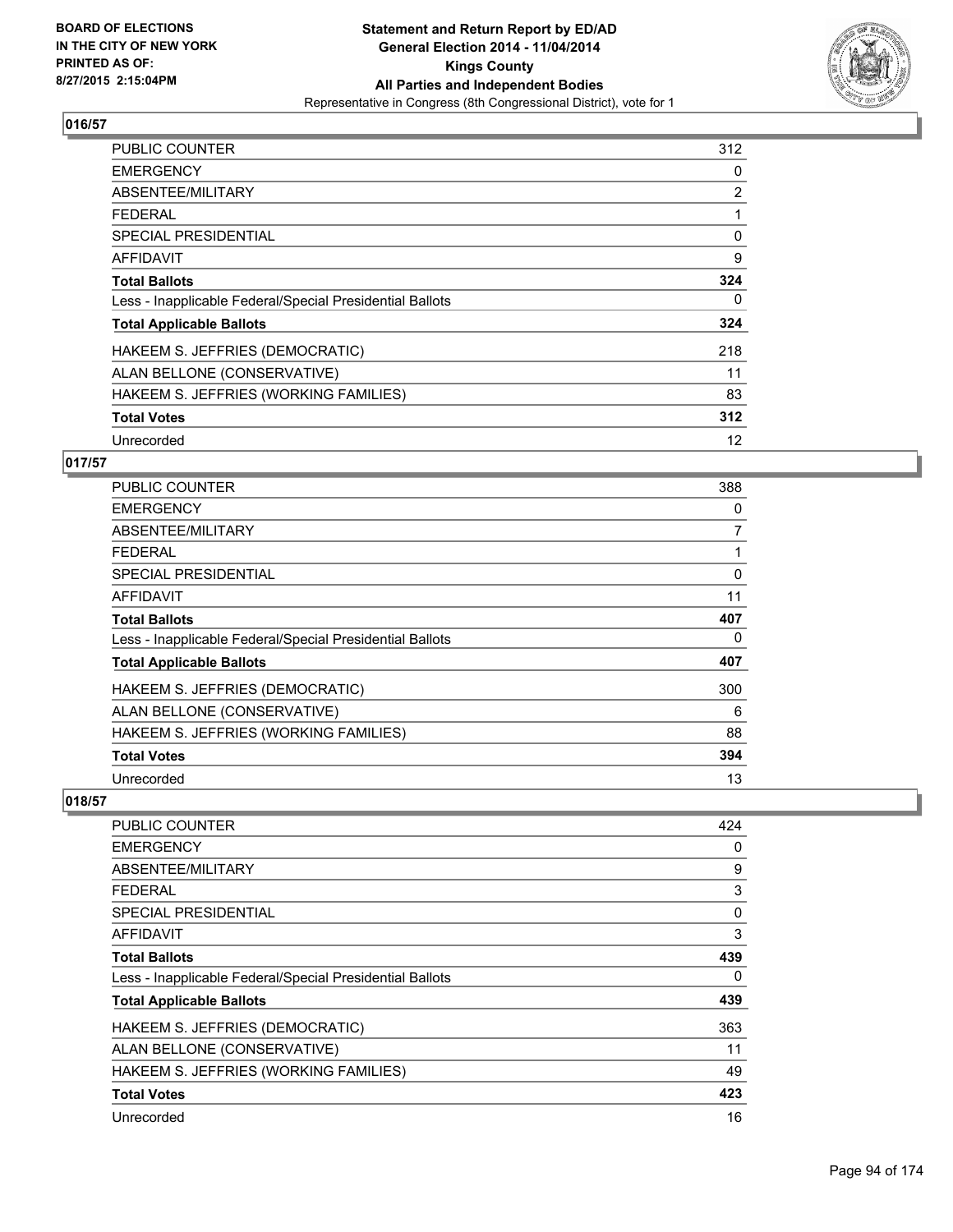

| PUBLIC COUNTER                                           | 37 |
|----------------------------------------------------------|----|
| <b>EMERGENCY</b>                                         | 0  |
| ABSENTEE/MILITARY                                        | 0  |
| <b>FEDERAL</b>                                           | 0  |
| <b>SPECIAL PRESIDENTIAL</b>                              | 0  |
| AFFIDAVIT                                                | 0  |
| <b>Total Ballots</b>                                     | 37 |
| Less - Inapplicable Federal/Special Presidential Ballots | 0  |
| <b>Total Applicable Ballots</b>                          | 37 |
| HAKEEM S. JEFFRIES (DEMOCRATIC)                          | 25 |
| ALAN BELLONE (CONSERVATIVE)                              | 5  |
| HAKEEM S. JEFFRIES (WORKING FAMILIES)                    | 5  |
| <b>Total Votes</b>                                       | 35 |
| Unrecorded                                               | 2  |
|                                                          |    |

**020/57 COMBINED into: 019/57**

| <b>PUBLIC COUNTER</b>                                    | 200 |
|----------------------------------------------------------|-----|
| <b>EMERGENCY</b>                                         | 0   |
| ABSENTEE/MILITARY                                        | 30  |
| <b>FEDERAL</b>                                           | 0   |
| SPECIAL PRESIDENTIAL                                     | 0   |
| AFFIDAVIT                                                | 6   |
| <b>Total Ballots</b>                                     | 236 |
| Less - Inapplicable Federal/Special Presidential Ballots | 0   |
| <b>Total Applicable Ballots</b>                          | 236 |
| HAKEEM S. JEFFRIES (DEMOCRATIC)                          | 183 |
| ALAN BELLONE (CONSERVATIVE)                              | 11  |
| HAKEEM S. JEFFRIES (WORKING FAMILIES)                    | 24  |
| PETER M. BESSADA (WRITE-IN)                              | 1   |
| <b>Total Votes</b>                                       | 219 |
| Unrecorded                                               | 17  |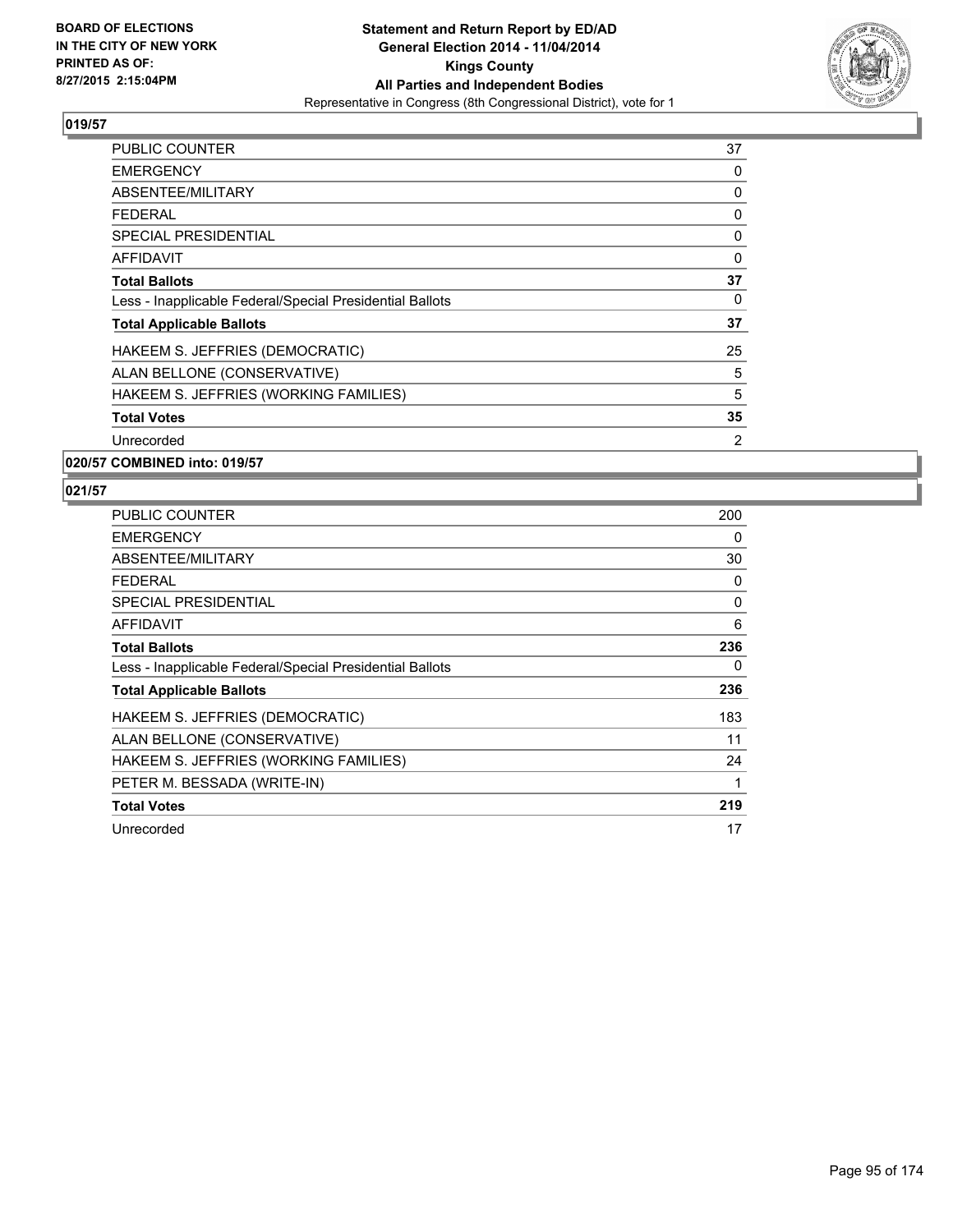

| <b>PUBLIC COUNTER</b>                                    | 182 |
|----------------------------------------------------------|-----|
| <b>EMERGENCY</b>                                         | 0   |
| ABSENTEE/MILITARY                                        | 1   |
| <b>FEDERAL</b>                                           |     |
| SPECIAL PRESIDENTIAL                                     | 0   |
| <b>AFFIDAVIT</b>                                         | 6   |
| <b>Total Ballots</b>                                     | 190 |
| Less - Inapplicable Federal/Special Presidential Ballots | 0   |
| <b>Total Applicable Ballots</b>                          | 190 |
| HAKEEM S. JEFFRIES (DEMOCRATIC)                          | 145 |
| ALAN BELLONE (CONSERVATIVE)                              | 4   |
| HAKEEM S. JEFFRIES (WORKING FAMILIES)                    | 32  |
| <b>Total Votes</b>                                       | 181 |
| Unrecorded                                               | 9   |

#### **023/57**

| PUBLIC COUNTER                                           | 41 |
|----------------------------------------------------------|----|
| <b>EMERGENCY</b>                                         | 0  |
| ABSENTEE/MILITARY                                        | 0  |
| <b>FEDERAL</b>                                           |    |
| <b>SPECIAL PRESIDENTIAL</b>                              | 0  |
| <b>AFFIDAVIT</b>                                         | 6  |
| <b>Total Ballots</b>                                     | 48 |
| Less - Inapplicable Federal/Special Presidential Ballots | 0  |
| <b>Total Applicable Ballots</b>                          | 48 |
| HAKEEM S. JEFFRIES (DEMOCRATIC)                          | 35 |
| ALAN BELLONE (CONSERVATIVE)                              | 3  |
| HAKEEM S. JEFFRIES (WORKING FAMILIES)                    | 3  |
| <b>Total Votes</b>                                       | 41 |
| Unrecorded                                               | 7  |

| PUBLIC COUNTER                                           | 297 |
|----------------------------------------------------------|-----|
| <b>EMERGENCY</b>                                         | 0   |
| ABSENTEE/MILITARY                                        | 12  |
| <b>FEDERAL</b>                                           |     |
| SPECIAL PRESIDENTIAL                                     | 0   |
| AFFIDAVIT                                                | 5   |
| <b>Total Ballots</b>                                     | 315 |
| Less - Inapplicable Federal/Special Presidential Ballots | 0   |
| <b>Total Applicable Ballots</b>                          | 315 |
| HAKEEM S. JEFFRIES (DEMOCRATIC)                          | 220 |
| ALAN BELLONE (CONSERVATIVE)                              | 17  |
| HAKEEM S. JEFFRIES (WORKING FAMILIES)                    | 67  |
| <b>Total Votes</b>                                       | 304 |
| Unrecorded                                               | 11  |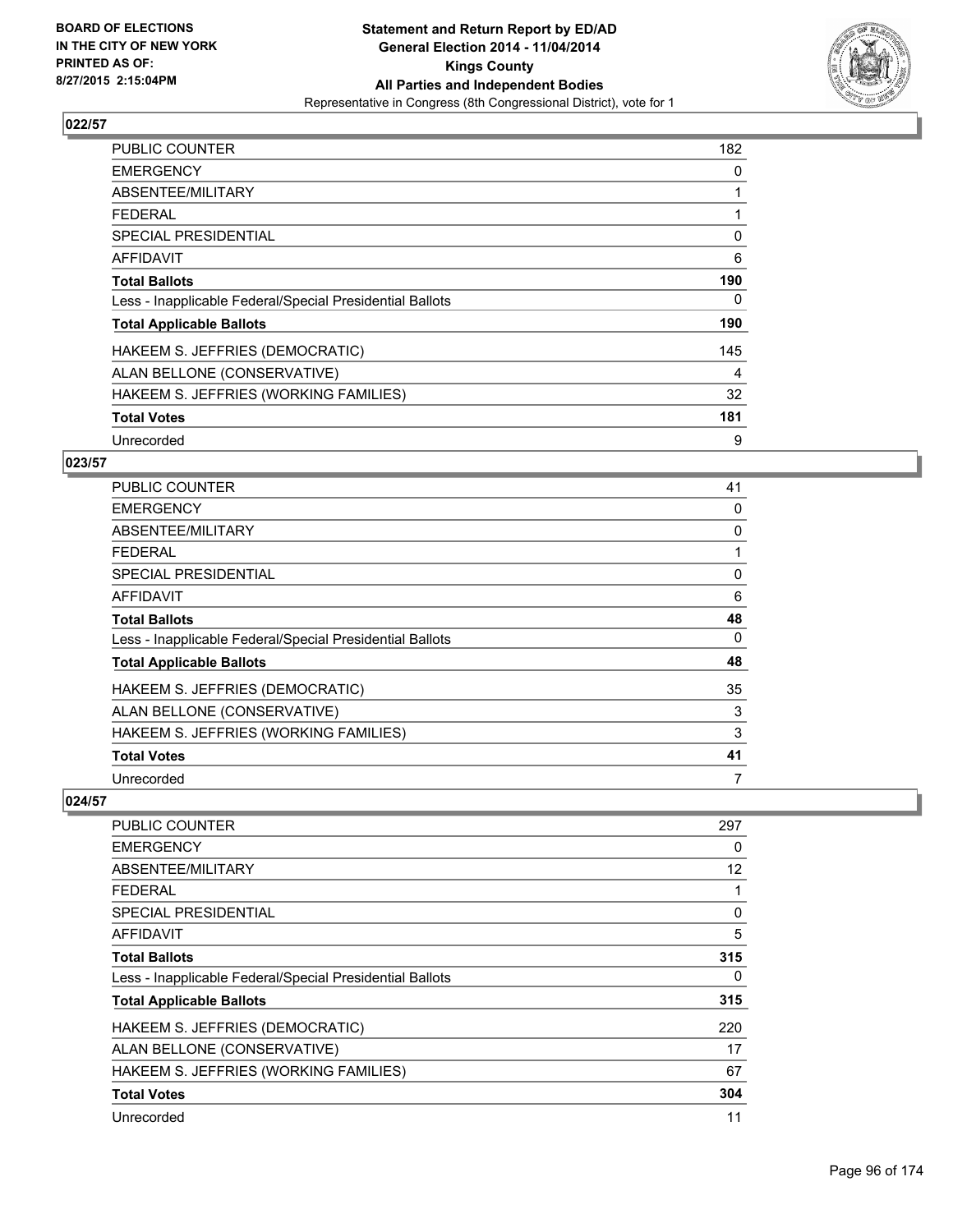

| <b>PUBLIC COUNTER</b>                                    | 241 |
|----------------------------------------------------------|-----|
| <b>EMERGENCY</b>                                         | 0   |
| ABSENTEE/MILITARY                                        | 5   |
| FFDFRAI                                                  | 0   |
| <b>SPECIAL PRESIDENTIAL</b>                              | 0   |
| <b>AFFIDAVIT</b>                                         | 10  |
| <b>Total Ballots</b>                                     | 256 |
| Less - Inapplicable Federal/Special Presidential Ballots | 0   |
| <b>Total Applicable Ballots</b>                          | 256 |
| HAKEEM S. JEFFRIES (DEMOCRATIC)                          | 162 |
| ALAN BELLONE (CONSERVATIVE)                              | 7   |
| HAKEEM S. JEFFRIES (WORKING FAMILIES)                    | 72  |
| <b>Total Votes</b>                                       | 241 |
| Unrecorded                                               | 15  |

| <b>PUBLIC COUNTER</b>                                    | 311            |
|----------------------------------------------------------|----------------|
| <b>EMERGENCY</b>                                         | 0              |
| ABSENTEE/MILITARY                                        | 5              |
| <b>FEDERAL</b>                                           | $\overline{2}$ |
| SPECIAL PRESIDENTIAL                                     | 0              |
| <b>AFFIDAVIT</b>                                         | 6              |
| <b>Total Ballots</b>                                     | 324            |
| Less - Inapplicable Federal/Special Presidential Ballots | 0              |
| <b>Total Applicable Ballots</b>                          | 324            |
| HAKEEM S. JEFFRIES (DEMOCRATIC)                          | 223            |
| ALAN BELLONE (CONSERVATIVE)                              | 9              |
| HAKEEM S. JEFFRIES (WORKING FAMILIES)                    | 80             |
| <b>JENIFER HEIMAN (WRITE-IN)</b>                         | 1              |
| KIERA MUGGENBURG (WRITE-IN)                              | 1              |
| UNATTRIBUTABLE WRITE-IN (WRITE-IN)                       | 1              |
| <b>Total Votes</b>                                       | 315            |
| Unrecorded                                               | 9              |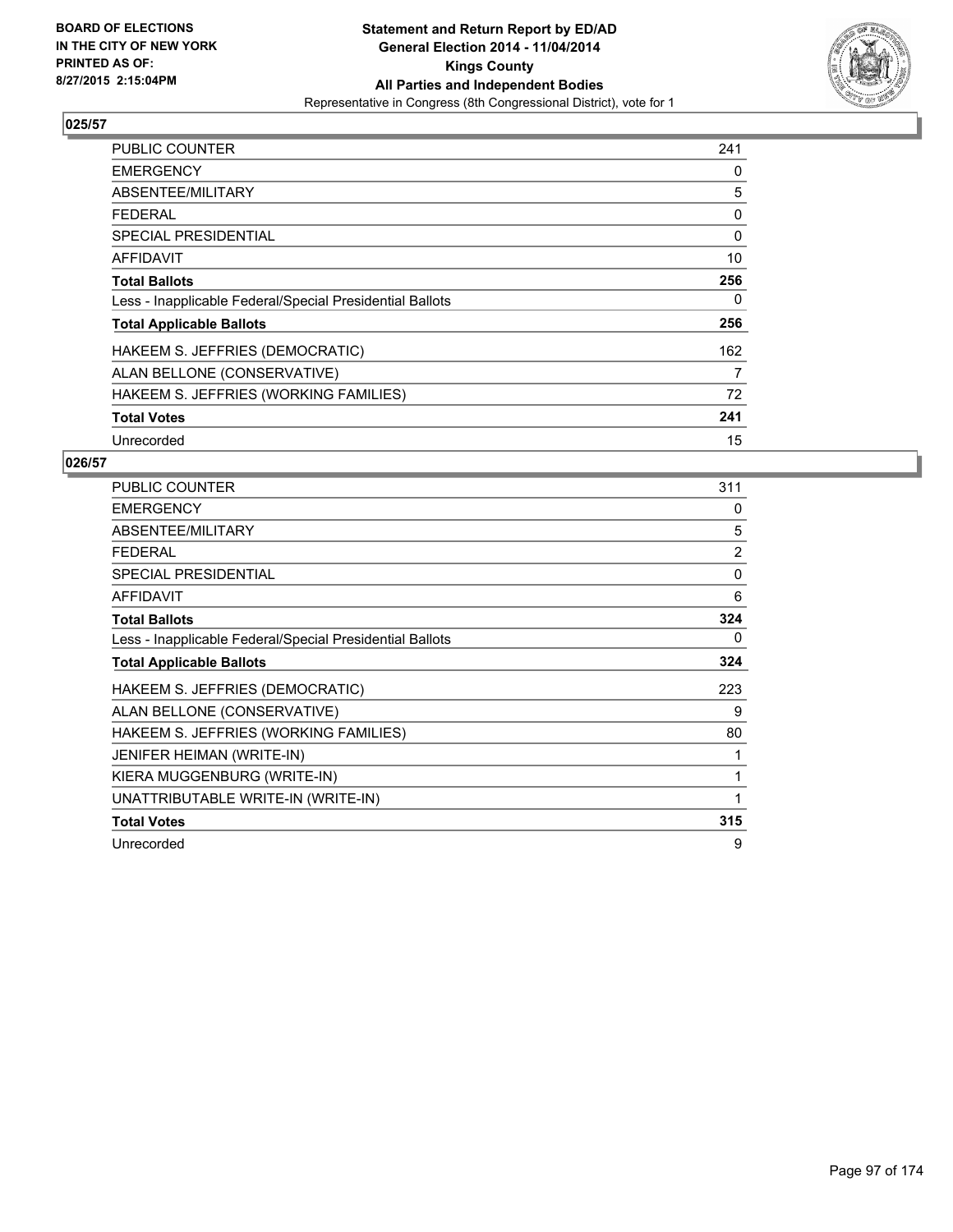

| <b>PUBLIC COUNTER</b>                                    | 228 |
|----------------------------------------------------------|-----|
| <b>EMERGENCY</b>                                         | 0   |
| ABSENTEE/MILITARY                                        | 3   |
| <b>FEDERAL</b>                                           | 2   |
| <b>SPECIAL PRESIDENTIAL</b>                              | 0   |
| AFFIDAVIT                                                | 4   |
| <b>Total Ballots</b>                                     | 237 |
| Less - Inapplicable Federal/Special Presidential Ballots | 0   |
| <b>Total Applicable Ballots</b>                          | 237 |
| HAKEEM S. JEFFRIES (DEMOCRATIC)                          | 163 |
| ALAN BELLONE (CONSERVATIVE)                              | 5   |
| HAKEEM S. JEFFRIES (WORKING FAMILIES)                    | 64  |
| <b>Total Votes</b>                                       | 232 |
| Unrecorded                                               | 5   |

| <b>PUBLIC COUNTER</b>                                    | 229 |
|----------------------------------------------------------|-----|
| <b>EMERGENCY</b>                                         | 0   |
| ABSENTEE/MILITARY                                        | 4   |
| <b>FEDERAL</b>                                           | 0   |
| <b>SPECIAL PRESIDENTIAL</b>                              | 0   |
| AFFIDAVIT                                                | 3   |
| <b>Total Ballots</b>                                     | 236 |
| Less - Inapplicable Federal/Special Presidential Ballots | 0   |
| <b>Total Applicable Ballots</b>                          | 236 |
| HAKEEM S. JEFFRIES (DEMOCRATIC)                          | 179 |
| ALAN BELLONE (CONSERVATIVE)                              | 2   |
| HAKEEM S. JEFFRIES (WORKING FAMILIES)                    | 50  |
| BARRY ELKAYAM (WRITE-IN)                                 |     |
| UNATTRIBUTABLE WRITE-IN (WRITE-IN)                       | 1   |
| <b>Total Votes</b>                                       | 233 |
| Unrecorded                                               | 3   |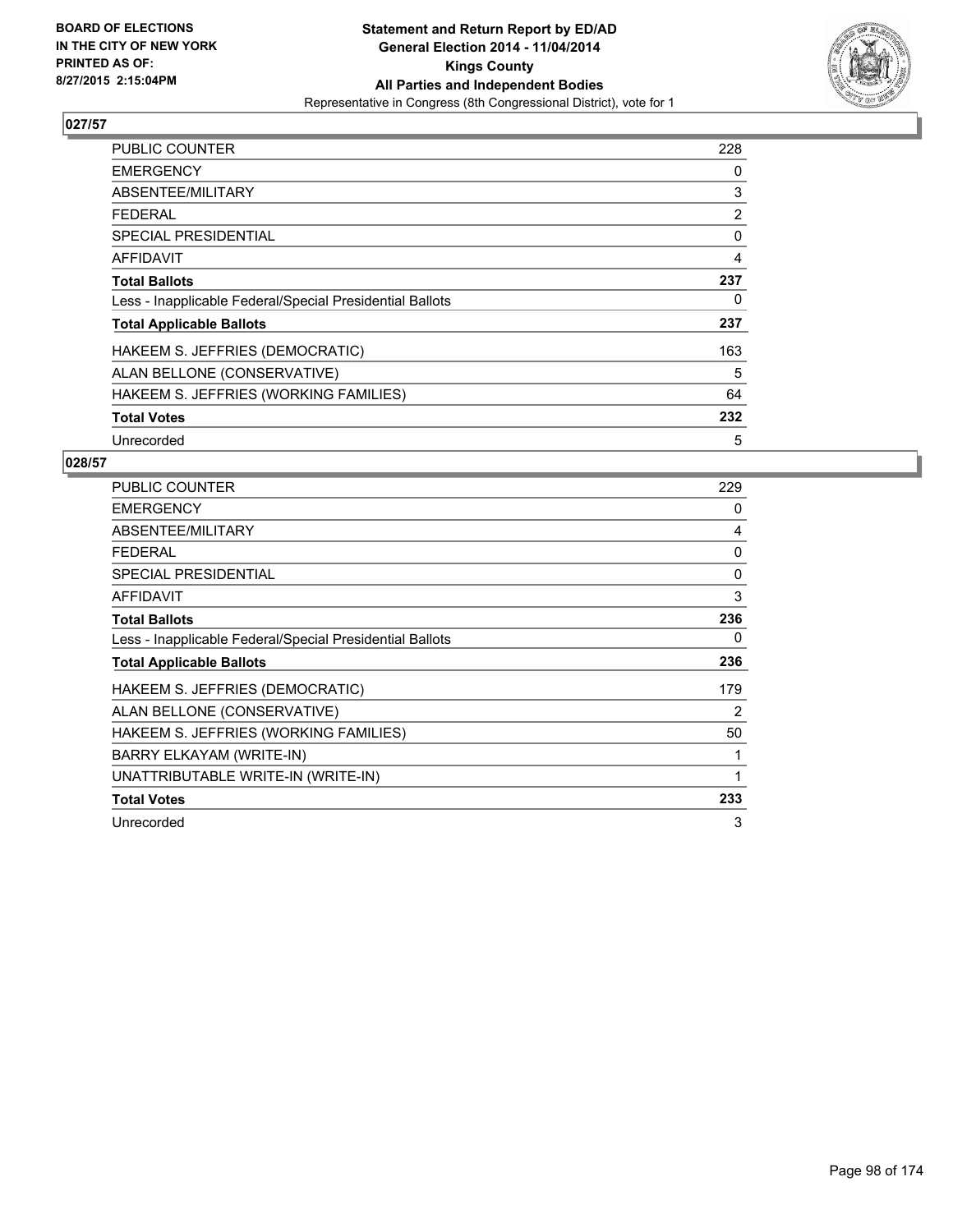

| <b>PUBLIC COUNTER</b>                                    | 261 |
|----------------------------------------------------------|-----|
| <b>EMERGENCY</b>                                         | 0   |
| ABSENTEE/MILITARY                                        | 5   |
| <b>FEDERAL</b>                                           | 1   |
| SPECIAL PRESIDENTIAL                                     | 0   |
| <b>AFFIDAVIT</b>                                         | 2   |
| <b>Total Ballots</b>                                     | 269 |
| Less - Inapplicable Federal/Special Presidential Ballots | 0   |
| <b>Total Applicable Ballots</b>                          | 269 |
| HAKEEM S. JEFFRIES (DEMOCRATIC)                          | 176 |
| ALAN BELLONE (CONSERVATIVE)                              | 8   |
| HAKEEM S. JEFFRIES (WORKING FAMILIES)                    | 78  |
| <b>Total Votes</b>                                       | 262 |
| Unrecorded                                               | 7   |

# **030/57**

| <b>PUBLIC COUNTER</b>                                    | 274            |
|----------------------------------------------------------|----------------|
| <b>EMERGENCY</b>                                         | 0              |
| ABSENTEE/MILITARY                                        | 10             |
| <b>FEDERAL</b>                                           |                |
| <b>SPECIAL PRESIDENTIAL</b>                              | 0              |
| <b>AFFIDAVIT</b>                                         | $\overline{2}$ |
| <b>Total Ballots</b>                                     | 287            |
| Less - Inapplicable Federal/Special Presidential Ballots | 0              |
| <b>Total Applicable Ballots</b>                          | 287            |
| HAKEEM S. JEFFRIES (DEMOCRATIC)                          | 243            |
| ALAN BELLONE (CONSERVATIVE)                              | 0              |
| HAKEEM S. JEFFRIES (WORKING FAMILIES)                    | 36             |
| <b>Total Votes</b>                                       | 279            |
| Unrecorded                                               | 8              |

| <b>PUBLIC COUNTER</b>                                    | 441            |
|----------------------------------------------------------|----------------|
| <b>EMERGENCY</b>                                         | 0              |
| ABSENTEE/MILITARY                                        | 10             |
| <b>FEDERAL</b>                                           | 1              |
| <b>SPECIAL PRESIDENTIAL</b>                              | 0              |
| <b>AFFIDAVIT</b>                                         | $\overline{2}$ |
| <b>Total Ballots</b>                                     | 454            |
| Less - Inapplicable Federal/Special Presidential Ballots | 0              |
| <b>Total Applicable Ballots</b>                          | 454            |
| HAKEEM S. JEFFRIES (DEMOCRATIC)                          | 400            |
| ALAN BELLONE (CONSERVATIVE)                              | 4              |
| HAKEEM S. JEFFRIES (WORKING FAMILIES)                    | 29             |
| UNATTRIBUTABLE WRITE-IN (WRITE-IN)                       | 1              |
| <b>Total Votes</b>                                       | 434            |
| Unrecorded                                               | 20             |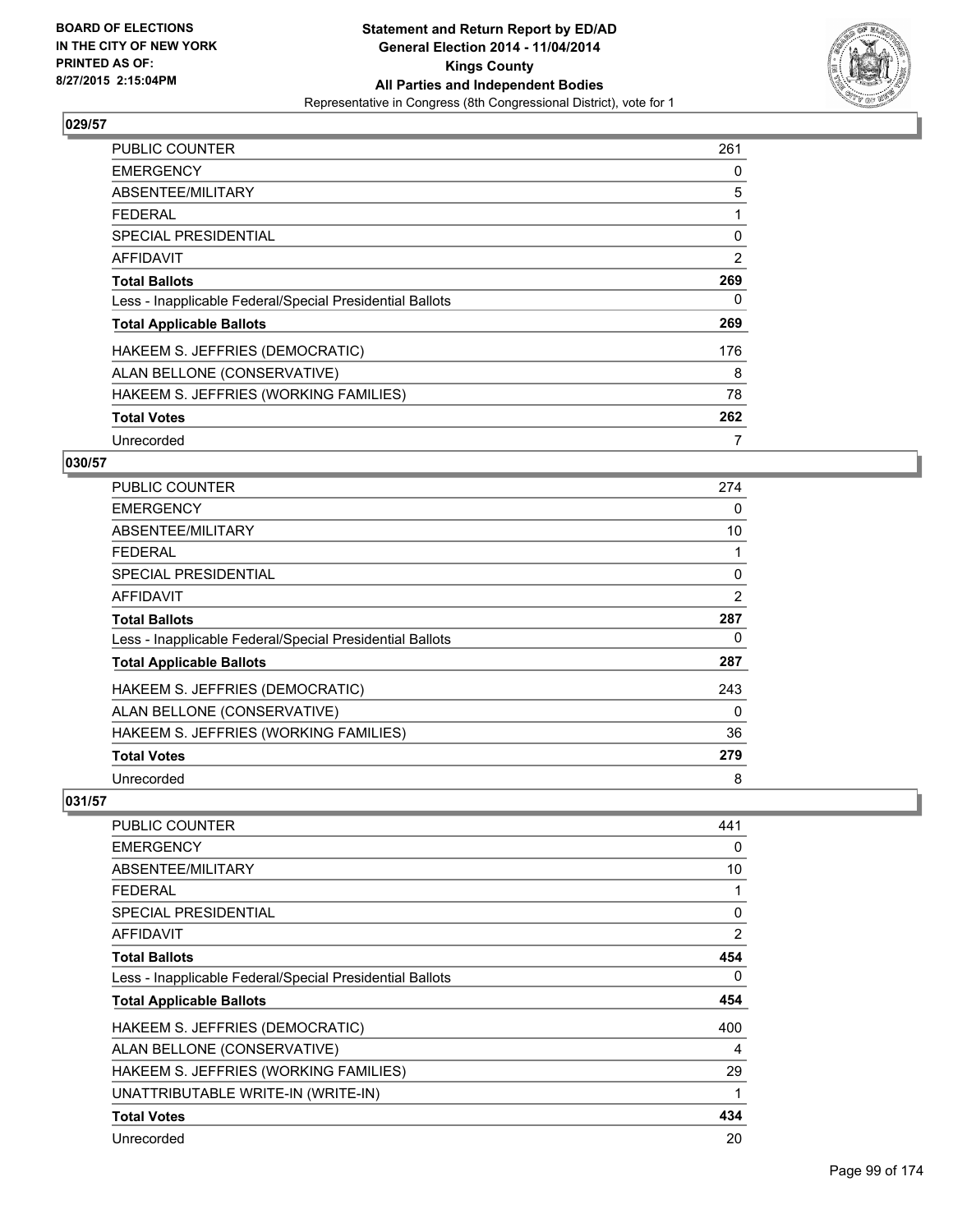

| <b>PUBLIC COUNTER</b>                                    | 126 |
|----------------------------------------------------------|-----|
| <b>EMERGENCY</b>                                         | 0   |
| ABSENTEE/MILITARY                                        | 2   |
| <b>FEDERAL</b>                                           | 0   |
| SPECIAL PRESIDENTIAL                                     | 0   |
| <b>AFFIDAVIT</b>                                         | 5   |
| <b>Total Ballots</b>                                     | 133 |
| Less - Inapplicable Federal/Special Presidential Ballots | 0   |
| <b>Total Applicable Ballots</b>                          | 133 |
| HAKEEM S. JEFFRIES (DEMOCRATIC)                          | 120 |
| ALAN BELLONE (CONSERVATIVE)                              | 0   |
| HAKEEM S. JEFFRIES (WORKING FAMILIES)                    | 3   |
| <b>Total Votes</b>                                       | 123 |
| Unrecorded                                               | 10  |

# **033/57**

| <b>PUBLIC COUNTER</b>                                    | 202            |
|----------------------------------------------------------|----------------|
| <b>EMERGENCY</b>                                         | 0              |
| ABSENTEE/MILITARY                                        | $\overline{2}$ |
| <b>FEDERAL</b>                                           |                |
| <b>SPECIAL PRESIDENTIAL</b>                              | 0              |
| <b>AFFIDAVIT</b>                                         | 1              |
| <b>Total Ballots</b>                                     | 206            |
| Less - Inapplicable Federal/Special Presidential Ballots | 0              |
| <b>Total Applicable Ballots</b>                          | 206            |
| HAKEEM S. JEFFRIES (DEMOCRATIC)                          | 187            |
| ALAN BELLONE (CONSERVATIVE)                              |                |
| HAKEEM S. JEFFRIES (WORKING FAMILIES)                    | 4              |
| <b>Total Votes</b>                                       | 192            |
| Unrecorded                                               | 14             |

| PUBLIC COUNTER                                           | 397 |
|----------------------------------------------------------|-----|
| <b>EMERGENCY</b>                                         | 0   |
| ABSENTEE/MILITARY                                        | 9   |
| <b>FEDERAL</b>                                           | 2   |
| SPECIAL PRESIDENTIAL                                     | 0   |
| AFFIDAVIT                                                | 7   |
| <b>Total Ballots</b>                                     | 415 |
| Less - Inapplicable Federal/Special Presidential Ballots | 0   |
| <b>Total Applicable Ballots</b>                          | 415 |
| HAKEEM S. JEFFRIES (DEMOCRATIC)                          | 300 |
| ALAN BELLONE (CONSERVATIVE)                              | 5   |
| HAKEEM S. JEFFRIES (WORKING FAMILIES)                    | 100 |
| <b>Total Votes</b>                                       | 405 |
| Unrecorded                                               | 10  |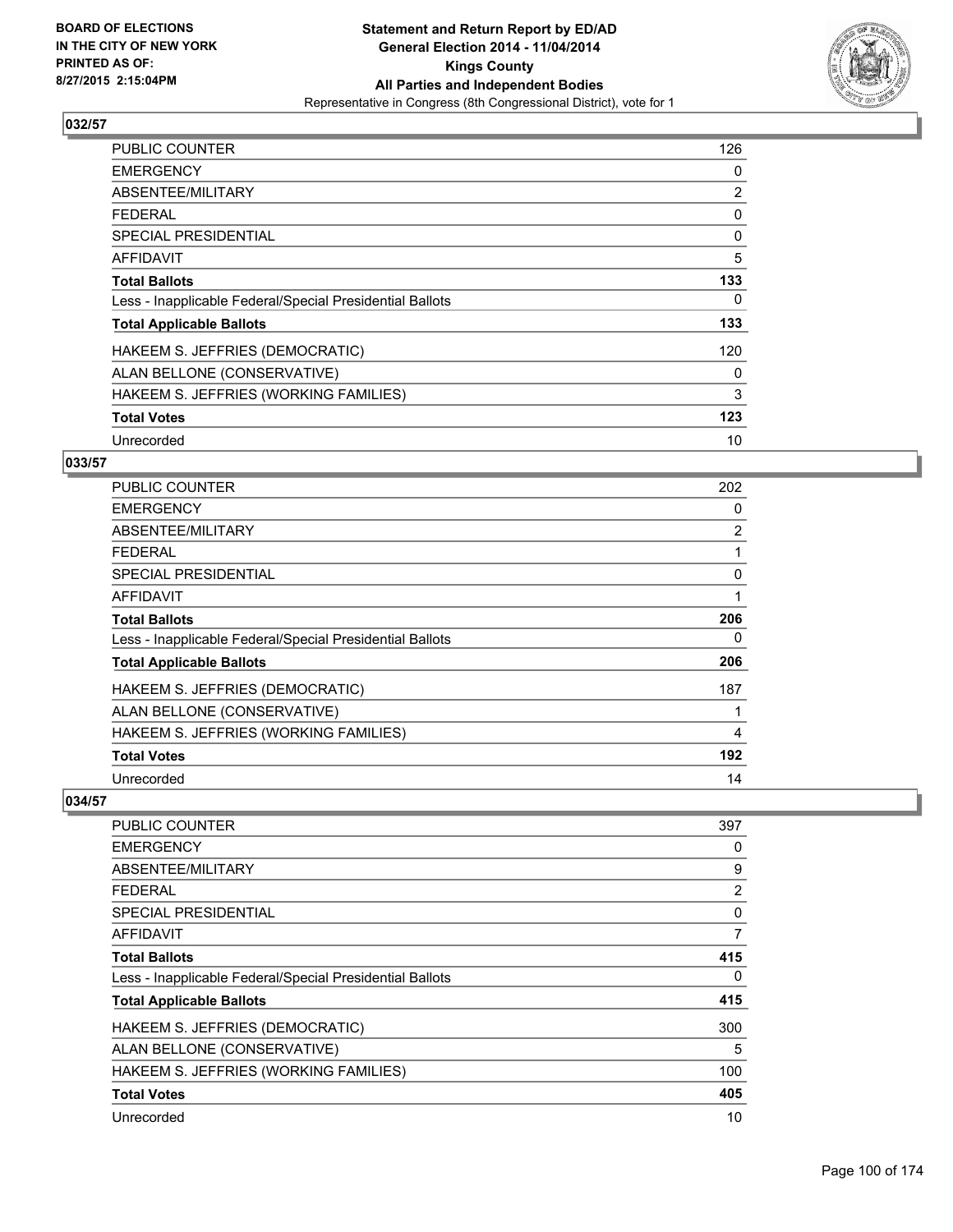

| <b>PUBLIC COUNTER</b>                                    | 294 |
|----------------------------------------------------------|-----|
| <b>EMERGENCY</b>                                         | 0   |
| ABSENTEE/MILITARY                                        | 9   |
| <b>FEDERAL</b>                                           | 0   |
| SPECIAL PRESIDENTIAL                                     | 0   |
| <b>AFFIDAVIT</b>                                         | 6   |
| <b>Total Ballots</b>                                     | 309 |
| Less - Inapplicable Federal/Special Presidential Ballots | 0   |
| <b>Total Applicable Ballots</b>                          | 309 |
| HAKEEM S. JEFFRIES (DEMOCRATIC)                          | 225 |
| ALAN BELLONE (CONSERVATIVE)                              | 3   |
| HAKEEM S. JEFFRIES (WORKING FAMILIES)                    | 75  |
| <b>Total Votes</b>                                       | 303 |
| Unrecorded                                               | 6   |

## **036/57**

| PUBLIC COUNTER                                           | 248 |
|----------------------------------------------------------|-----|
| <b>EMERGENCY</b>                                         | 0   |
| ABSENTEE/MILITARY                                        | 2   |
| <b>FEDERAL</b>                                           | 0   |
| <b>SPECIAL PRESIDENTIAL</b>                              | 0   |
| <b>AFFIDAVIT</b>                                         | 5   |
| <b>Total Ballots</b>                                     | 255 |
| Less - Inapplicable Federal/Special Presidential Ballots | 0   |
| <b>Total Applicable Ballots</b>                          | 255 |
| HAKEEM S. JEFFRIES (DEMOCRATIC)                          | 198 |
| ALAN BELLONE (CONSERVATIVE)                              | 3   |
| HAKEEM S. JEFFRIES (WORKING FAMILIES)                    | 44  |
| <b>Total Votes</b>                                       | 245 |
| Unrecorded                                               | 10  |

| PUBLIC COUNTER                                           | 205 |
|----------------------------------------------------------|-----|
| <b>EMERGENCY</b>                                         | 0   |
| ABSENTEE/MILITARY                                        | 5   |
| <b>FEDERAL</b>                                           | 0   |
| <b>SPECIAL PRESIDENTIAL</b>                              | 0   |
| AFFIDAVIT                                                | 3   |
| <b>Total Ballots</b>                                     | 213 |
| Less - Inapplicable Federal/Special Presidential Ballots | 0   |
| <b>Total Applicable Ballots</b>                          | 213 |
| HAKEEM S. JEFFRIES (DEMOCRATIC)                          | 178 |
| ALAN BELLONE (CONSERVATIVE)                              |     |
| HAKEEM S. JEFFRIES (WORKING FAMILIES)                    | 29  |
| <b>Total Votes</b>                                       | 208 |
| Unrecorded                                               | 5   |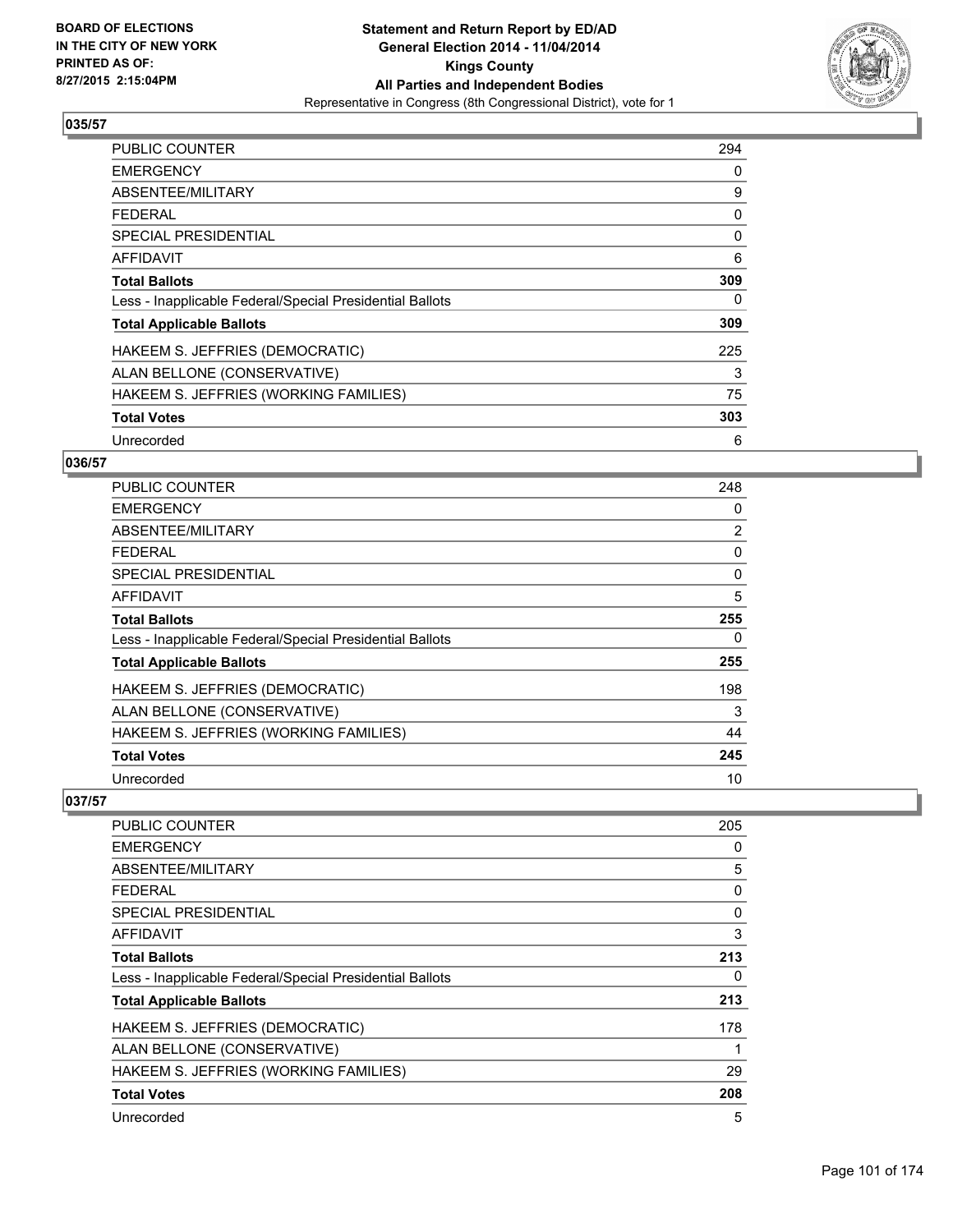

| <b>PUBLIC COUNTER</b>                                    | 292            |
|----------------------------------------------------------|----------------|
| <b>EMERGENCY</b>                                         | 0              |
| ABSENTEE/MILITARY                                        | $\overline{2}$ |
| <b>FEDERAL</b>                                           | 2              |
| SPECIAL PRESIDENTIAL                                     | 0              |
| AFFIDAVIT                                                | 13             |
| <b>Total Ballots</b>                                     | 309            |
| Less - Inapplicable Federal/Special Presidential Ballots | 0              |
| <b>Total Applicable Ballots</b>                          | 309            |
| HAKEEM S. JEFFRIES (DEMOCRATIC)                          | 223            |
| ALAN BELLONE (CONSERVATIVE)                              | 5              |
| HAKEEM S. JEFFRIES (WORKING FAMILIES)                    | 68             |
| <b>Total Votes</b>                                       | 296            |
| Unrecorded                                               | 13             |

# **039/57**

| <b>PUBLIC COUNTER</b>                                    | 325            |
|----------------------------------------------------------|----------------|
| <b>EMERGENCY</b>                                         | 0              |
| ABSENTEE/MILITARY                                        |                |
| <b>FEDERAL</b>                                           | $\overline{2}$ |
| <b>SPECIAL PRESIDENTIAL</b>                              | 0              |
| <b>AFFIDAVIT</b>                                         | 4              |
| <b>Total Ballots</b>                                     | 332            |
| Less - Inapplicable Federal/Special Presidential Ballots | 0              |
| <b>Total Applicable Ballots</b>                          | 332            |
| HAKEEM S. JEFFRIES (DEMOCRATIC)                          | 257            |
| ALAN BELLONE (CONSERVATIVE)                              |                |
| HAKEEM S. JEFFRIES (WORKING FAMILIES)                    | 67             |
| <b>Total Votes</b>                                       | 325            |
| Unrecorded                                               | 7              |

| <b>PUBLIC COUNTER</b>                                    | 305 |
|----------------------------------------------------------|-----|
| <b>EMERGENCY</b>                                         | 0   |
| ABSENTEE/MILITARY                                        | 6   |
| <b>FEDERAL</b>                                           | 2   |
| <b>SPECIAL PRESIDENTIAL</b>                              | 0   |
| AFFIDAVIT                                                | 5   |
| <b>Total Ballots</b>                                     | 318 |
| Less - Inapplicable Federal/Special Presidential Ballots | 0   |
| <b>Total Applicable Ballots</b>                          | 318 |
| HAKEEM S. JEFFRIES (DEMOCRATIC)                          | 221 |
| ALAN BELLONE (CONSERVATIVE)                              | 7   |
| HAKEEM S. JEFFRIES (WORKING FAMILIES)                    | 77  |
| ANNE BUSH (WRITE-IN)                                     | 2   |
| <b>Total Votes</b>                                       | 307 |
| Unrecorded                                               | 11  |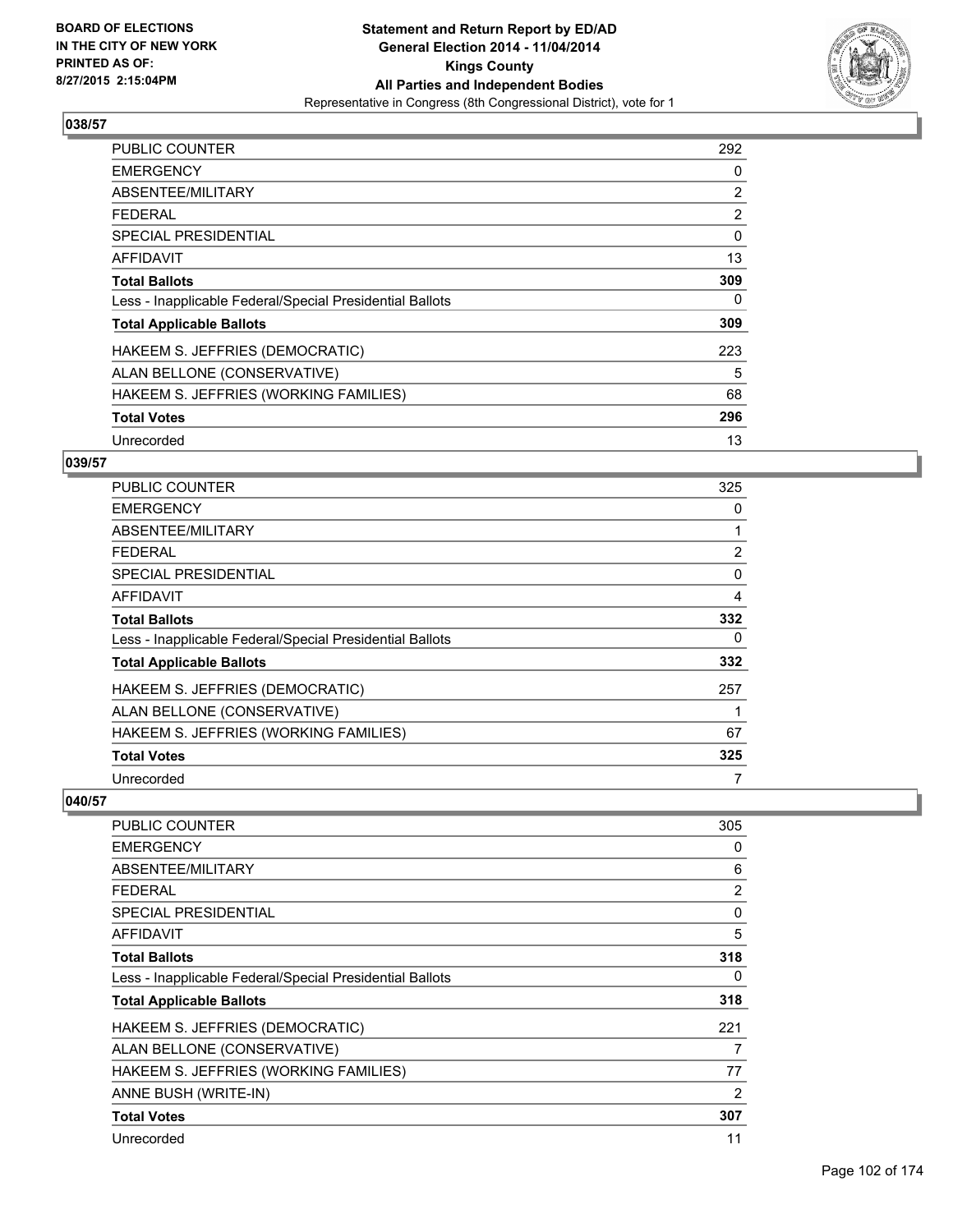

| <b>PUBLIC COUNTER</b>                                    | 282 |
|----------------------------------------------------------|-----|
| <b>EMERGENCY</b>                                         | 0   |
| ABSENTEE/MILITARY                                        | 3   |
| <b>FEDERAL</b>                                           | 1   |
| SPECIAL PRESIDENTIAL                                     | 0   |
| <b>AFFIDAVIT</b>                                         | 6   |
| <b>Total Ballots</b>                                     | 292 |
| Less - Inapplicable Federal/Special Presidential Ballots | 0   |
| <b>Total Applicable Ballots</b>                          | 292 |
| HAKEEM S. JEFFRIES (DEMOCRATIC)                          | 216 |
| ALAN BELLONE (CONSERVATIVE)                              |     |
| HAKEEM S. JEFFRIES (WORKING FAMILIES)                    | 67  |
| <b>Total Votes</b>                                       | 284 |
| Unrecorded                                               | 8   |

#### **042/57**

| PUBLIC COUNTER                                           | 260 |
|----------------------------------------------------------|-----|
| <b>EMERGENCY</b>                                         | 0   |
| ABSENTEE/MILITARY                                        | 26  |
| <b>FEDERAL</b>                                           | 2   |
| <b>SPECIAL PRESIDENTIAL</b>                              | 0   |
| AFFIDAVIT                                                | 1   |
| <b>Total Ballots</b>                                     | 289 |
| Less - Inapplicable Federal/Special Presidential Ballots | 0   |
| <b>Total Applicable Ballots</b>                          | 289 |
| HAKEEM S. JEFFRIES (DEMOCRATIC)                          | 199 |
| ALAN BELLONE (CONSERVATIVE)                              | 4   |
| HAKEEM S. JEFFRIES (WORKING FAMILIES)                    | 74  |
| <b>Total Votes</b>                                       | 277 |
| Unrecorded                                               | 12  |

| <b>PUBLIC COUNTER</b>                                    | 289 |
|----------------------------------------------------------|-----|
| <b>EMERGENCY</b>                                         | 0   |
| ABSENTEE/MILITARY                                        | 5   |
| <b>FEDERAL</b>                                           | 1   |
| <b>SPECIAL PRESIDENTIAL</b>                              | 0   |
| AFFIDAVIT                                                | 1   |
| <b>Total Ballots</b>                                     | 296 |
| Less - Inapplicable Federal/Special Presidential Ballots | 0   |
| <b>Total Applicable Ballots</b>                          | 296 |
| HAKEEM S. JEFFRIES (DEMOCRATIC)                          | 193 |
| ALAN BELLONE (CONSERVATIVE)                              | 5   |
| HAKEEM S. JEFFRIES (WORKING FAMILIES)                    | 88  |
| OM BOGIE (WRITE-IN)                                      | 1   |
| <b>Total Votes</b>                                       | 287 |
| Unrecorded                                               | 9   |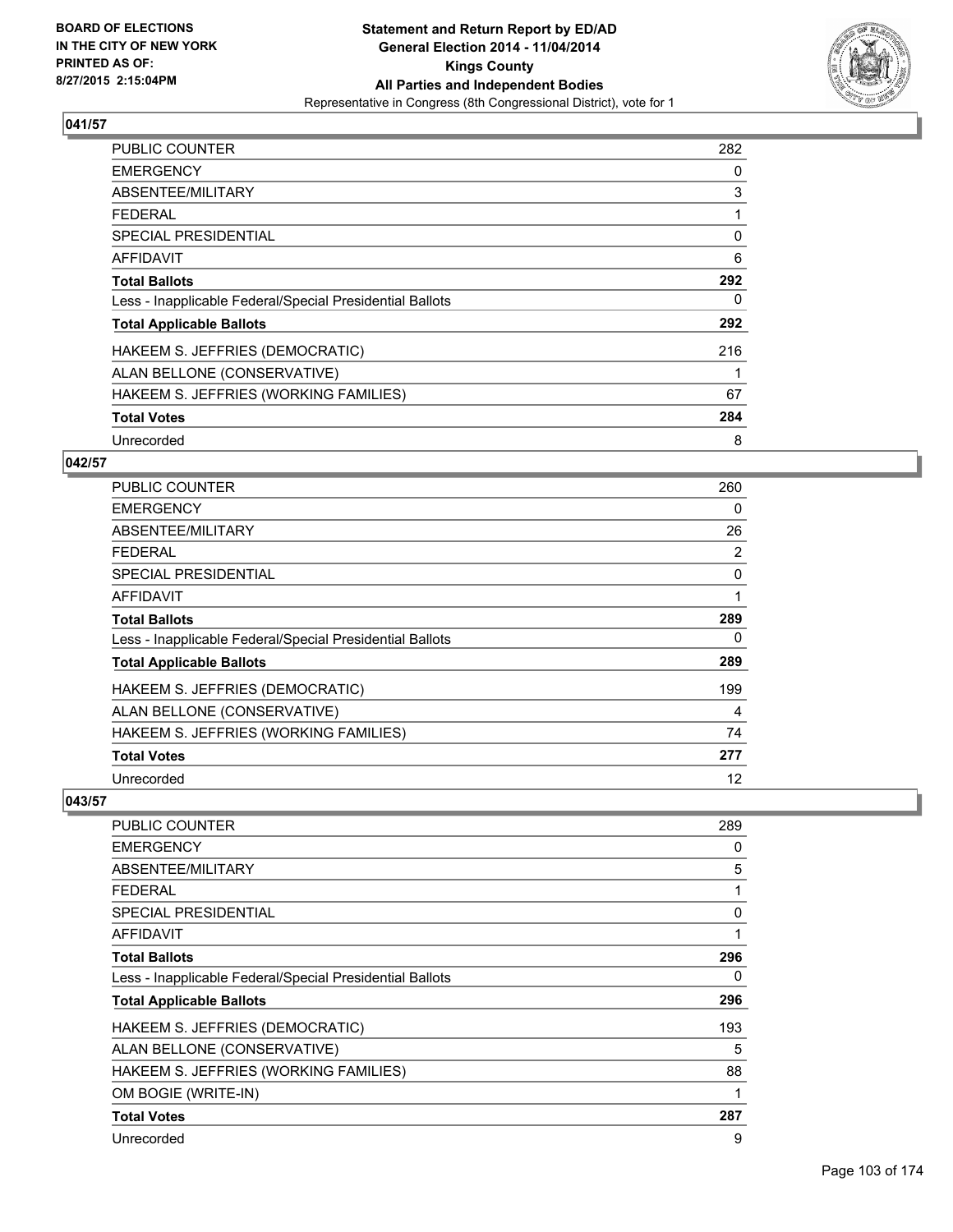

| <b>PUBLIC COUNTER</b>                                    | 271      |
|----------------------------------------------------------|----------|
| <b>EMERGENCY</b>                                         | 0        |
| ABSENTEE/MILITARY                                        | 21       |
| <b>FEDERAL</b>                                           | 0        |
| SPECIAL PRESIDENTIAL                                     | 0        |
| <b>AFFIDAVIT</b>                                         | $\Omega$ |
| <b>Total Ballots</b>                                     | 292      |
| Less - Inapplicable Federal/Special Presidential Ballots | 0        |
| <b>Total Applicable Ballots</b>                          | 292      |
| HAKEEM S. JEFFRIES (DEMOCRATIC)                          | 234      |
| ALAN BELLONE (CONSERVATIVE)                              | 6        |
| HAKEEM S. JEFFRIES (WORKING FAMILIES)                    | 44       |
| <b>Total Votes</b>                                       | 284      |
| Unrecorded                                               | 8        |

#### **045/57**

| <b>PUBLIC COUNTER</b>                                    | 255 |
|----------------------------------------------------------|-----|
| <b>EMERGENCY</b>                                         | 0   |
| ABSENTEE/MILITARY                                        | 4   |
| <b>FEDERAL</b>                                           |     |
| <b>SPECIAL PRESIDENTIAL</b>                              | 0   |
| <b>AFFIDAVIT</b>                                         | 1   |
| <b>Total Ballots</b>                                     | 261 |
| Less - Inapplicable Federal/Special Presidential Ballots | 0   |
| <b>Total Applicable Ballots</b>                          | 261 |
| HAKEEM S. JEFFRIES (DEMOCRATIC)                          | 223 |
| ALAN BELLONE (CONSERVATIVE)                              | 3   |
| HAKEEM S. JEFFRIES (WORKING FAMILIES)                    | 26  |
| <b>Total Votes</b>                                       | 252 |
| Unrecorded                                               | 9   |

| PUBLIC COUNTER                                           | 162 |
|----------------------------------------------------------|-----|
| <b>EMERGENCY</b>                                         | 0   |
| ABSENTEE/MILITARY                                        |     |
| <b>FEDERAL</b>                                           | 0   |
| SPECIAL PRESIDENTIAL                                     | 0   |
| AFFIDAVIT                                                | 2   |
| <b>Total Ballots</b>                                     | 165 |
| Less - Inapplicable Federal/Special Presidential Ballots | 0   |
| <b>Total Applicable Ballots</b>                          | 165 |
| HAKEEM S. JEFFRIES (DEMOCRATIC)                          | 147 |
| ALAN BELLONE (CONSERVATIVE)                              | 0   |
| HAKEEM S. JEFFRIES (WORKING FAMILIES)                    | 5   |
| <b>Total Votes</b>                                       | 152 |
| Unrecorded                                               | 13  |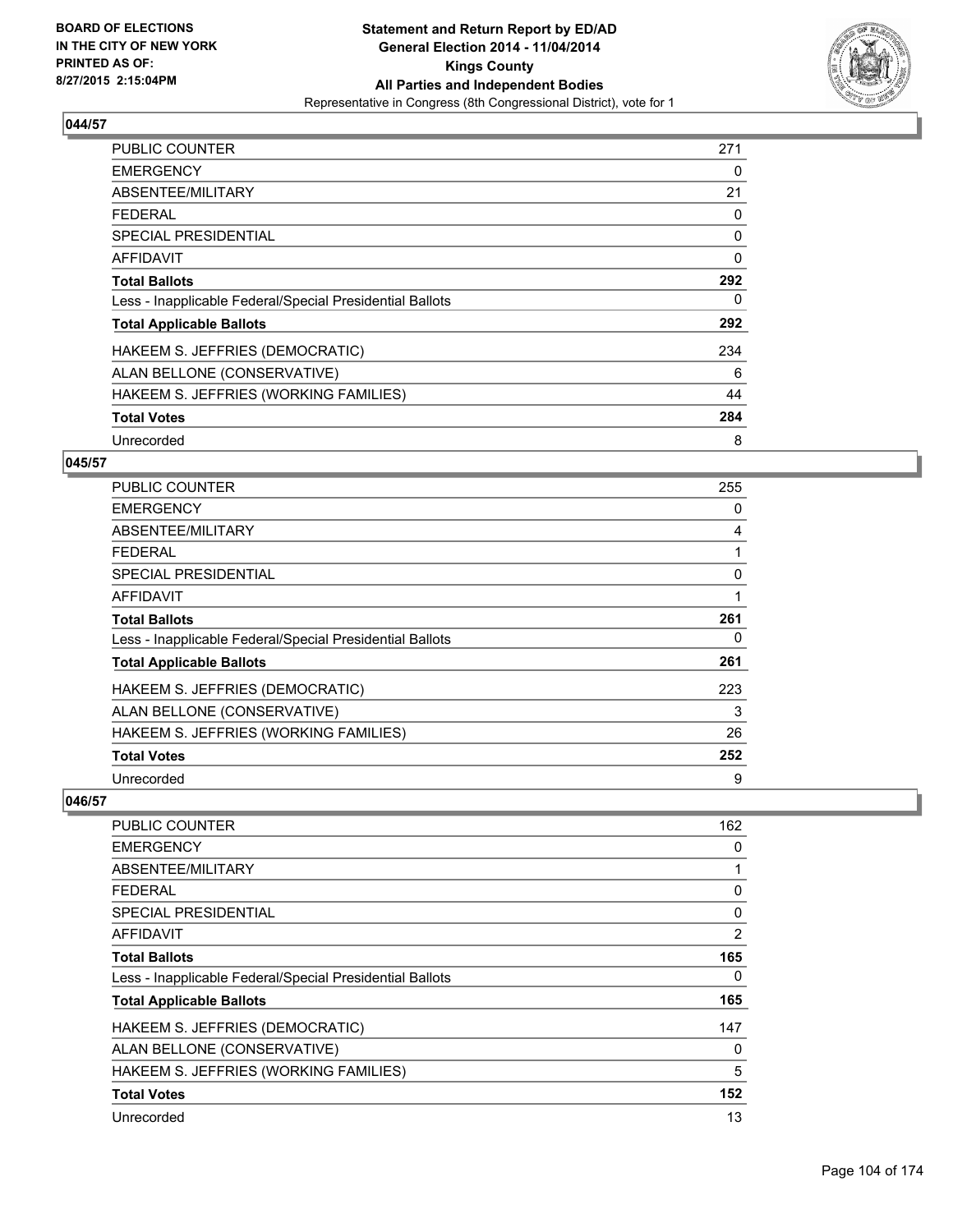

| <b>PUBLIC COUNTER</b>                                    | 305 |
|----------------------------------------------------------|-----|
| <b>EMERGENCY</b>                                         | 0   |
| ABSENTEE/MILITARY                                        | 6   |
| <b>FEDERAL</b>                                           | 0   |
| SPECIAL PRESIDENTIAL                                     | 0   |
| <b>AFFIDAVIT</b>                                         | 6   |
| <b>Total Ballots</b>                                     | 317 |
| Less - Inapplicable Federal/Special Presidential Ballots | 0   |
| <b>Total Applicable Ballots</b>                          | 317 |
| HAKEEM S. JEFFRIES (DEMOCRATIC)                          | 218 |
| ALAN BELLONE (CONSERVATIVE)                              | 5   |
| HAKEEM S. JEFFRIES (WORKING FAMILIES)                    | 85  |
| <b>Total Votes</b>                                       | 308 |
| Unrecorded                                               | 9   |

### **048/57**

| <b>PUBLIC COUNTER</b>                                    | 307 |
|----------------------------------------------------------|-----|
| <b>EMERGENCY</b>                                         | 0   |
| ABSENTEE/MILITARY                                        | 4   |
| <b>FEDERAL</b>                                           | 4   |
| <b>SPECIAL PRESIDENTIAL</b>                              | 0   |
| <b>AFFIDAVIT</b>                                         | 2   |
| <b>Total Ballots</b>                                     | 317 |
| Less - Inapplicable Federal/Special Presidential Ballots | 0   |
| <b>Total Applicable Ballots</b>                          | 317 |
| HAKEEM S. JEFFRIES (DEMOCRATIC)                          | 234 |
| ALAN BELLONE (CONSERVATIVE)                              | 5   |
| HAKEEM S. JEFFRIES (WORKING FAMILIES)                    | 73  |
| <b>OLANIKE ALABI (WRITE-IN)</b>                          | 1   |
| <b>Total Votes</b>                                       | 313 |
| Unrecorded                                               | 4   |

| <b>PUBLIC COUNTER</b>                                    | 145            |
|----------------------------------------------------------|----------------|
| <b>EMERGENCY</b>                                         | 0              |
| ABSENTEE/MILITARY                                        |                |
| <b>FEDERAL</b>                                           | 0              |
| <b>SPECIAL PRESIDENTIAL</b>                              | 0              |
| AFFIDAVIT                                                | 3              |
| <b>Total Ballots</b>                                     | 149            |
| Less - Inapplicable Federal/Special Presidential Ballots | 0              |
| <b>Total Applicable Ballots</b>                          | 149            |
| HAKEEM S. JEFFRIES (DEMOCRATIC)                          | 107            |
| ALAN BELLONE (CONSERVATIVE)                              | $\overline{2}$ |
| HAKEEM S. JEFFRIES (WORKING FAMILIES)                    | 38             |
| <b>Total Votes</b>                                       | 147            |
| Unrecorded                                               | $\overline{2}$ |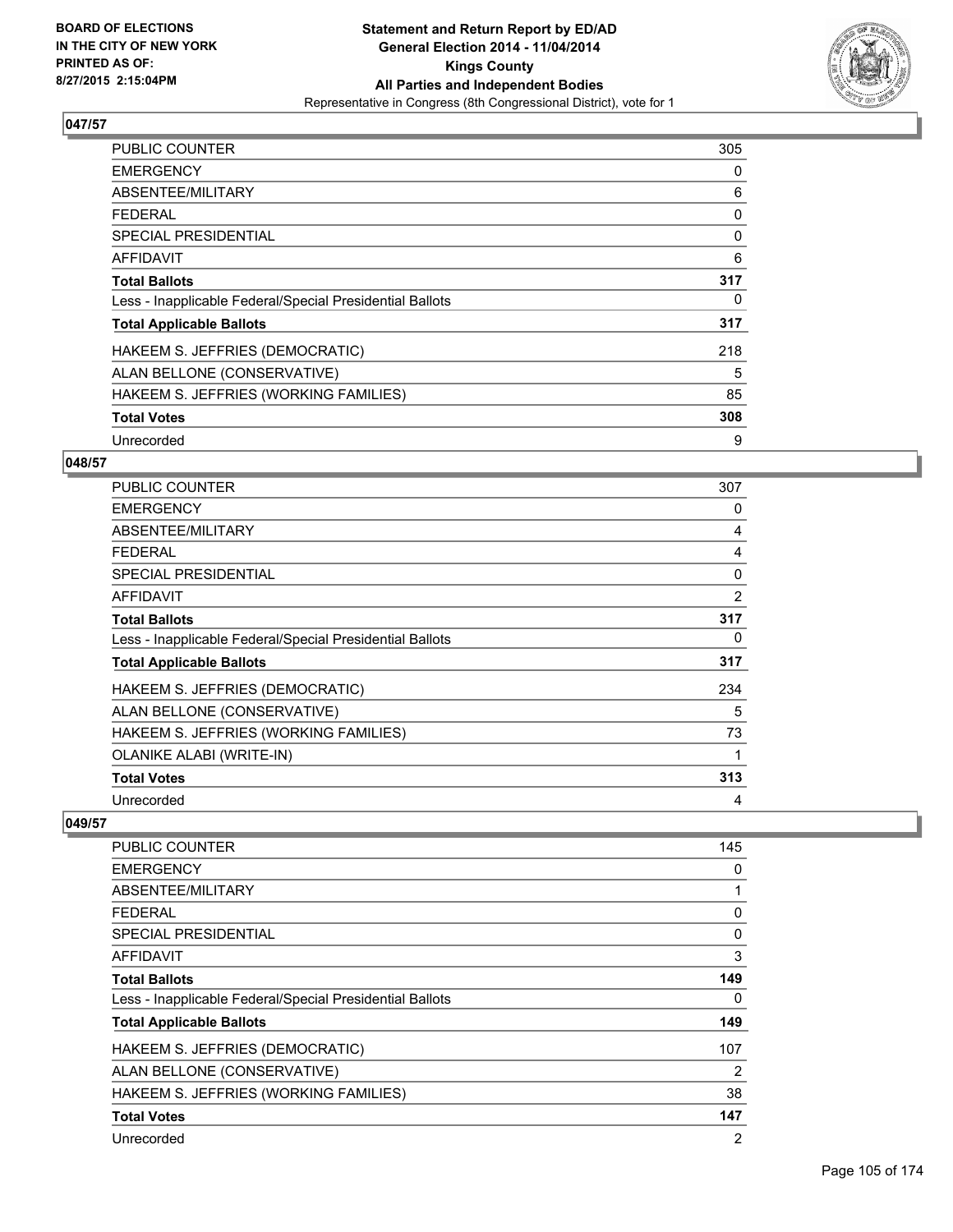

| <b>PUBLIC COUNTER</b>                                    | 324 |
|----------------------------------------------------------|-----|
| <b>EMERGENCY</b>                                         | 0   |
| ABSENTEE/MILITARY                                        | 6   |
| <b>FEDERAL</b>                                           | 0   |
| <b>SPECIAL PRESIDENTIAL</b>                              | 0   |
| AFFIDAVIT                                                | 4   |
| <b>Total Ballots</b>                                     | 334 |
| Less - Inapplicable Federal/Special Presidential Ballots | 0   |
| <b>Total Applicable Ballots</b>                          | 334 |
| HAKEEM S. JEFFRIES (DEMOCRATIC)                          | 244 |
| ALAN BELLONE (CONSERVATIVE)                              | 3   |
| HAKEEM S. JEFFRIES (WORKING FAMILIES)                    | 79  |
| THERESA WILLIAMS (WRITE-IN)                              | 1   |
| <b>Total Votes</b>                                       | 327 |
| Unrecorded                                               | 7   |

### **051/57**

| PUBLIC COUNTER                                           | 250 |
|----------------------------------------------------------|-----|
| <b>EMERGENCY</b>                                         | 0   |
| ABSENTEE/MILITARY                                        | 3   |
| <b>FEDERAL</b>                                           | 3   |
| <b>SPECIAL PRESIDENTIAL</b>                              | 0   |
| <b>AFFIDAVIT</b>                                         | 5   |
| <b>Total Ballots</b>                                     | 261 |
| Less - Inapplicable Federal/Special Presidential Ballots | 0   |
| <b>Total Applicable Ballots</b>                          | 261 |
| HAKEEM S. JEFFRIES (DEMOCRATIC)                          | 214 |
| ALAN BELLONE (CONSERVATIVE)                              | 2   |
| HAKEEM S. JEFFRIES (WORKING FAMILIES)                    | 39  |
| <b>Total Votes</b>                                       | 255 |
| Unrecorded                                               | 6   |

| <b>PUBLIC COUNTER</b>                                    | 222 |
|----------------------------------------------------------|-----|
| <b>EMERGENCY</b>                                         | 0   |
| ABSENTEE/MILITARY                                        | 3   |
| <b>FEDERAL</b>                                           | 1   |
| SPECIAL PRESIDENTIAL                                     | 0   |
| AFFIDAVIT                                                | 3   |
| <b>Total Ballots</b>                                     | 229 |
| Less - Inapplicable Federal/Special Presidential Ballots | 0   |
| <b>Total Applicable Ballots</b>                          | 229 |
| HAKEEM S. JEFFRIES (DEMOCRATIC)                          | 188 |
| ALAN BELLONE (CONSERVATIVE)                              | 5   |
| HAKEEM S. JEFFRIES (WORKING FAMILIES)                    | 24  |
| <b>Total Votes</b>                                       | 217 |
| Unrecorded                                               | 12  |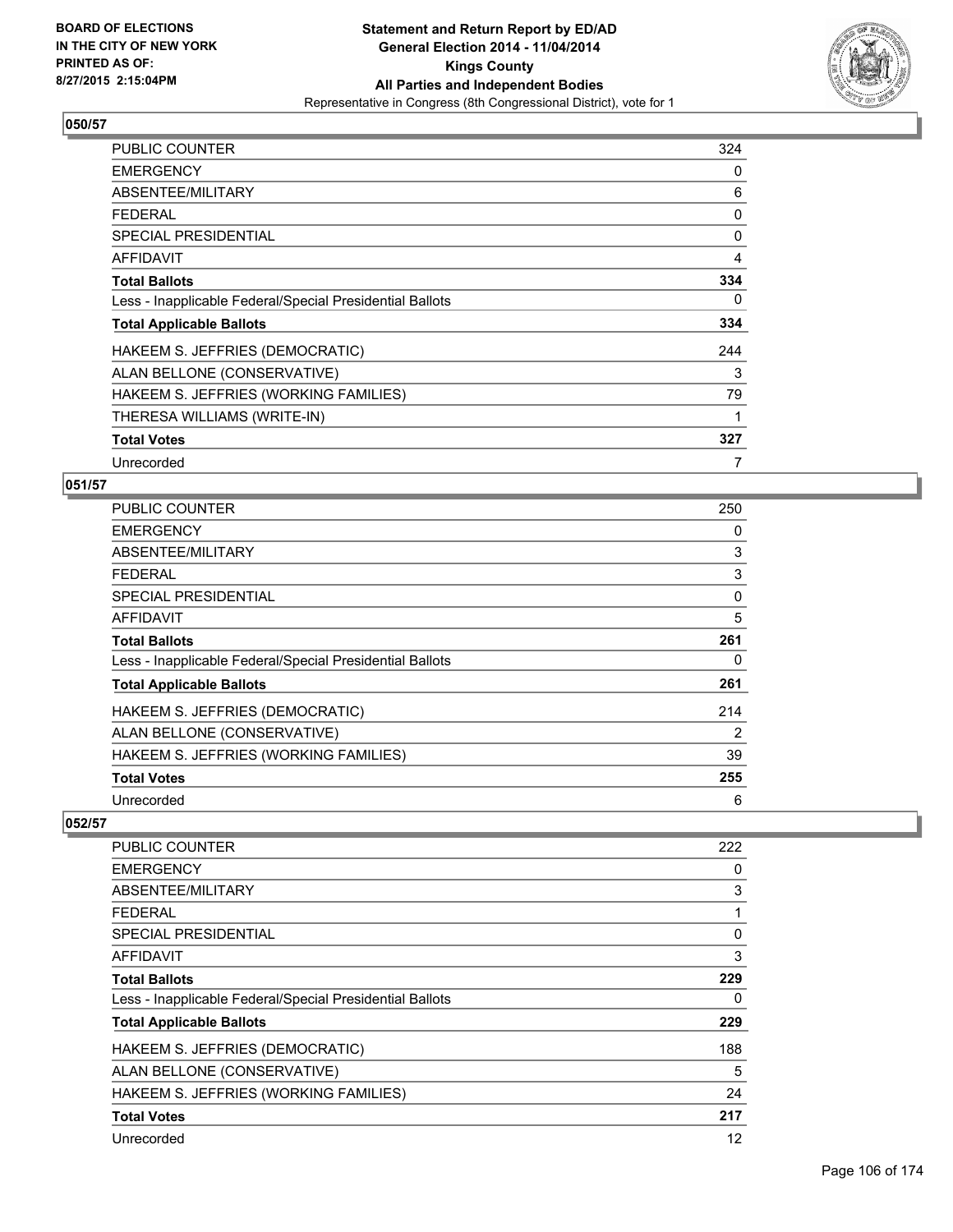

| <b>PUBLIC COUNTER</b>                                    | 304 |
|----------------------------------------------------------|-----|
| <b>EMERGENCY</b>                                         | 0   |
| ABSENTEE/MILITARY                                        | 1   |
| <b>FEDERAL</b>                                           | 2   |
| <b>SPECIAL PRESIDENTIAL</b>                              | 0   |
| AFFIDAVIT                                                | 6   |
| <b>Total Ballots</b>                                     | 313 |
| Less - Inapplicable Federal/Special Presidential Ballots | 0   |
| <b>Total Applicable Ballots</b>                          | 313 |
| HAKEEM S. JEFFRIES (DEMOCRATIC)                          | 269 |
| ALAN BELLONE (CONSERVATIVE)                              | 0   |
| HAKEEM S. JEFFRIES (WORKING FAMILIES)                    | 36  |
| <b>Total Votes</b>                                       | 305 |
| Unrecorded                                               | 8   |

| <b>PUBLIC COUNTER</b>                                    | 153 |
|----------------------------------------------------------|-----|
| <b>EMERGENCY</b>                                         | 0   |
| ABSENTEE/MILITARY                                        |     |
| <b>FEDERAL</b>                                           | 0   |
| SPECIAL PRESIDENTIAL                                     | 0   |
| AFFIDAVIT                                                | 11  |
| <b>Total Ballots</b>                                     | 165 |
| Less - Inapplicable Federal/Special Presidential Ballots | 0   |
| <b>Total Applicable Ballots</b>                          | 165 |
| HAKEEM S. JEFFRIES (DEMOCRATIC)                          | 132 |
| ALAN BELLONE (CONSERVATIVE)                              | 2   |
| HAKEEM S. JEFFRIES (WORKING FAMILIES)                    | 28  |
| <b>Total Votes</b>                                       | 162 |
| Unrecorded                                               | 3   |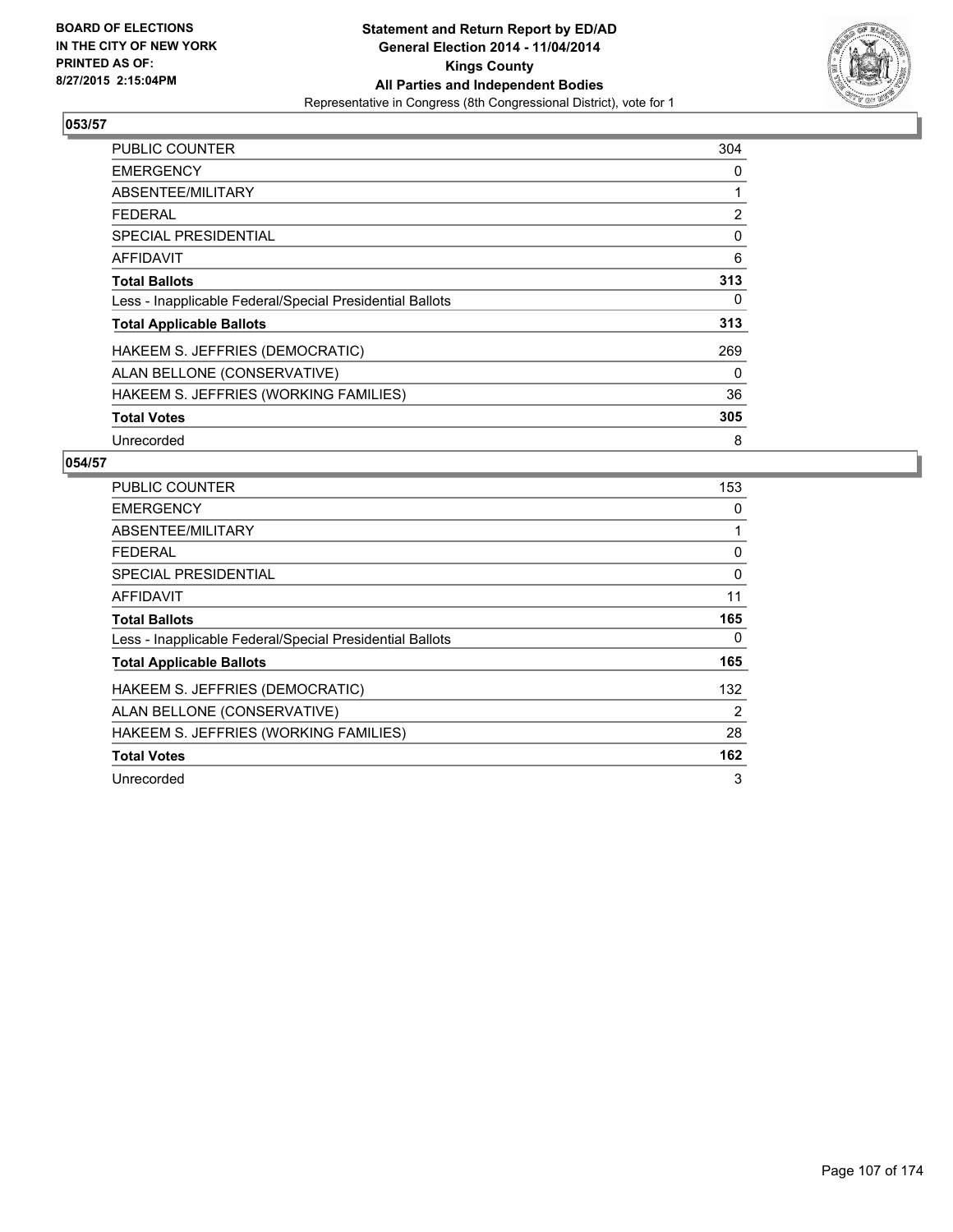

| <b>PUBLIC COUNTER</b>                                    | 310 |
|----------------------------------------------------------|-----|
| <b>EMERGENCY</b>                                         | 0   |
| ABSENTEE/MILITARY                                        | 6   |
| <b>FEDERAL</b>                                           | 0   |
| <b>SPECIAL PRESIDENTIAL</b>                              | 0   |
| <b>AFFIDAVIT</b>                                         | 10  |
| <b>Total Ballots</b>                                     | 326 |
| Less - Inapplicable Federal/Special Presidential Ballots | 0   |
| <b>Total Applicable Ballots</b>                          | 326 |
| HAKEEM S. JEFFRIES (DEMOCRATIC)                          | 263 |
| ALAN BELLONE (CONSERVATIVE)                              | 4   |
| HAKEEM S. JEFFRIES (WORKING FAMILIES)                    | 46  |
| ROGER WAREHAM (WRITE-IN)                                 | 1   |
| UNATTRIBUTABLE WRITE-IN (WRITE-IN)                       | 1   |
| <b>Total Votes</b>                                       | 315 |
| Unrecorded                                               | 11  |

| PUBLIC COUNTER                                           | 287            |
|----------------------------------------------------------|----------------|
| <b>EMERGENCY</b>                                         | 0              |
| ABSENTEE/MILITARY                                        | $\overline{2}$ |
| <b>FEDERAL</b>                                           | 0              |
| <b>SPECIAL PRESIDENTIAL</b>                              | 0              |
| <b>AFFIDAVIT</b>                                         | 4              |
| <b>Total Ballots</b>                                     | 293            |
| Less - Inapplicable Federal/Special Presidential Ballots | 0              |
| <b>Total Applicable Ballots</b>                          | 293            |
| HAKEEM S. JEFFRIES (DEMOCRATIC)                          | 220            |
| ALAN BELLONE (CONSERVATIVE)                              | 3              |
| HAKEEM S. JEFFRIES (WORKING FAMILIES)                    | 58             |
| UNATTRIBUTABLE WRITE-IN (WRITE-IN)                       | 1              |
| <b>Total Votes</b>                                       | 282            |
| Unrecorded                                               | 11             |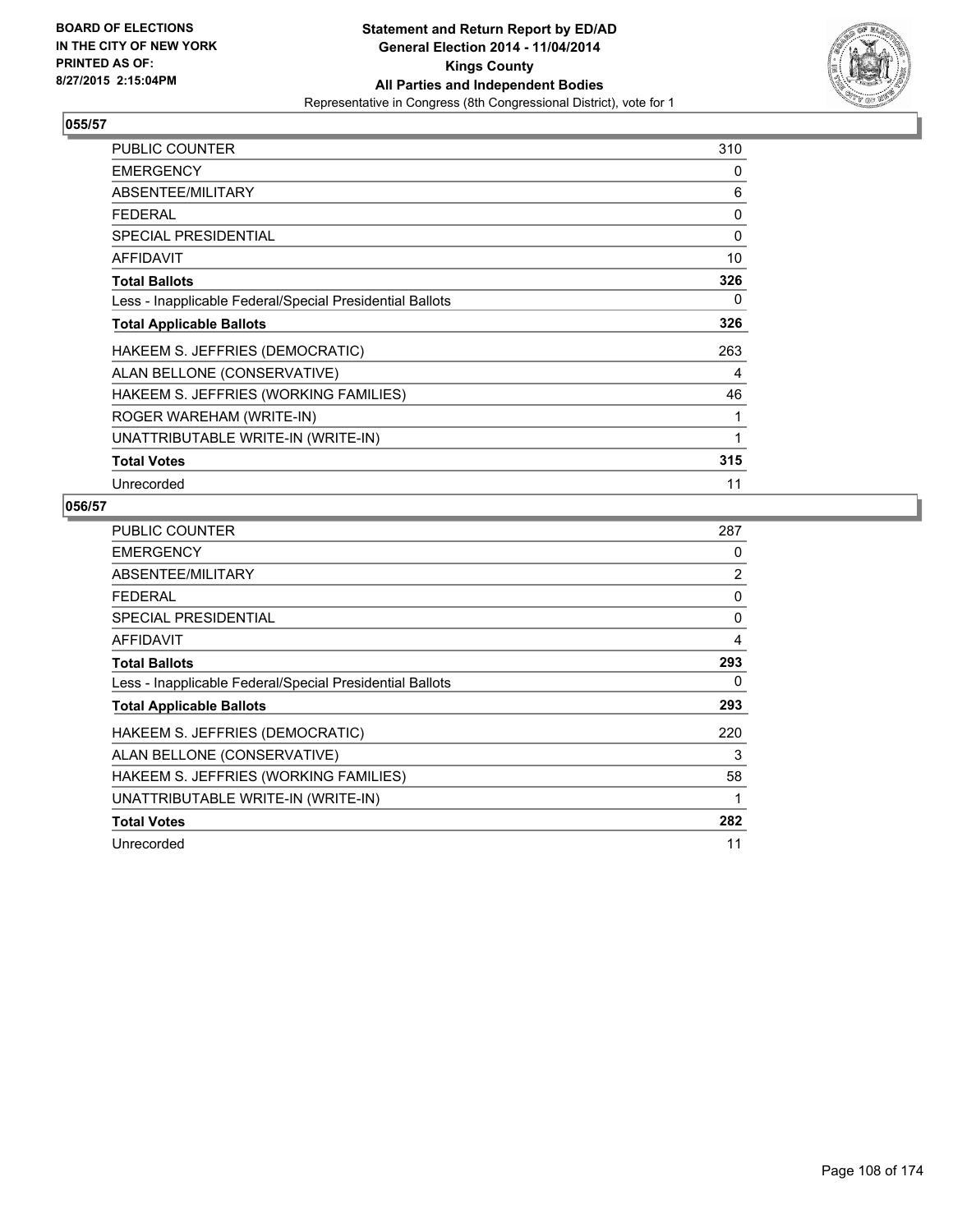

| <b>PUBLIC COUNTER</b>                                    | 236 |
|----------------------------------------------------------|-----|
| <b>EMERGENCY</b>                                         | 0   |
| ABSENTEE/MILITARY                                        | 7   |
| <b>FEDERAL</b>                                           | 0   |
| <b>SPECIAL PRESIDENTIAL</b>                              | 0   |
| <b>AFFIDAVIT</b>                                         | 8   |
| <b>Total Ballots</b>                                     | 251 |
| Less - Inapplicable Federal/Special Presidential Ballots | 0   |
| <b>Total Applicable Ballots</b>                          | 251 |
| HAKEEM S. JEFFRIES (DEMOCRATIC)                          | 195 |
| ALAN BELLONE (CONSERVATIVE)                              | 3   |
| HAKEEM S. JEFFRIES (WORKING FAMILIES)                    | 41  |
| <b>Total Votes</b>                                       | 239 |
| Unrecorded                                               | 12  |

## **059/57**

| PUBLIC COUNTER                                           | 147            |
|----------------------------------------------------------|----------------|
| <b>EMERGENCY</b>                                         | 0              |
| ABSENTEE/MILITARY                                        | 1              |
| <b>FEDERAL</b>                                           | 0              |
| <b>SPECIAL PRESIDENTIAL</b>                              | 0              |
| <b>AFFIDAVIT</b>                                         | $\overline{2}$ |
| <b>Total Ballots</b>                                     | 150            |
| Less - Inapplicable Federal/Special Presidential Ballots | 0              |
| <b>Total Applicable Ballots</b>                          | 150            |
| HAKEEM S. JEFFRIES (DEMOCRATIC)                          | 113            |
| ALAN BELLONE (CONSERVATIVE)                              | 2              |
| HAKEEM S. JEFFRIES (WORKING FAMILIES)                    | 24             |
| <b>Total Votes</b>                                       | 139            |
| Unrecorded                                               | 11             |

| <b>PUBLIC COUNTER</b>                                    | 207          |
|----------------------------------------------------------|--------------|
| <b>EMERGENCY</b>                                         | 0            |
| ABSENTEE/MILITARY                                        | 1            |
| <b>FEDERAL</b>                                           | 1            |
| <b>SPECIAL PRESIDENTIAL</b>                              | $\mathbf{0}$ |
| AFFIDAVIT                                                | 0            |
| <b>Total Ballots</b>                                     | 209          |
| Less - Inapplicable Federal/Special Presidential Ballots | 0            |
| <b>Total Applicable Ballots</b>                          | 209          |
| HAKEEM S. JEFFRIES (DEMOCRATIC)                          | 146          |
| ALAN BELLONE (CONSERVATIVE)                              | 5            |
| HAKEEM S. JEFFRIES (WORKING FAMILIES)                    | 49           |
| UNATTRIBUTABLE WRITE-IN (WRITE-IN)                       | 1            |
| <b>Total Votes</b>                                       | 201          |
| Unrecorded                                               | 8            |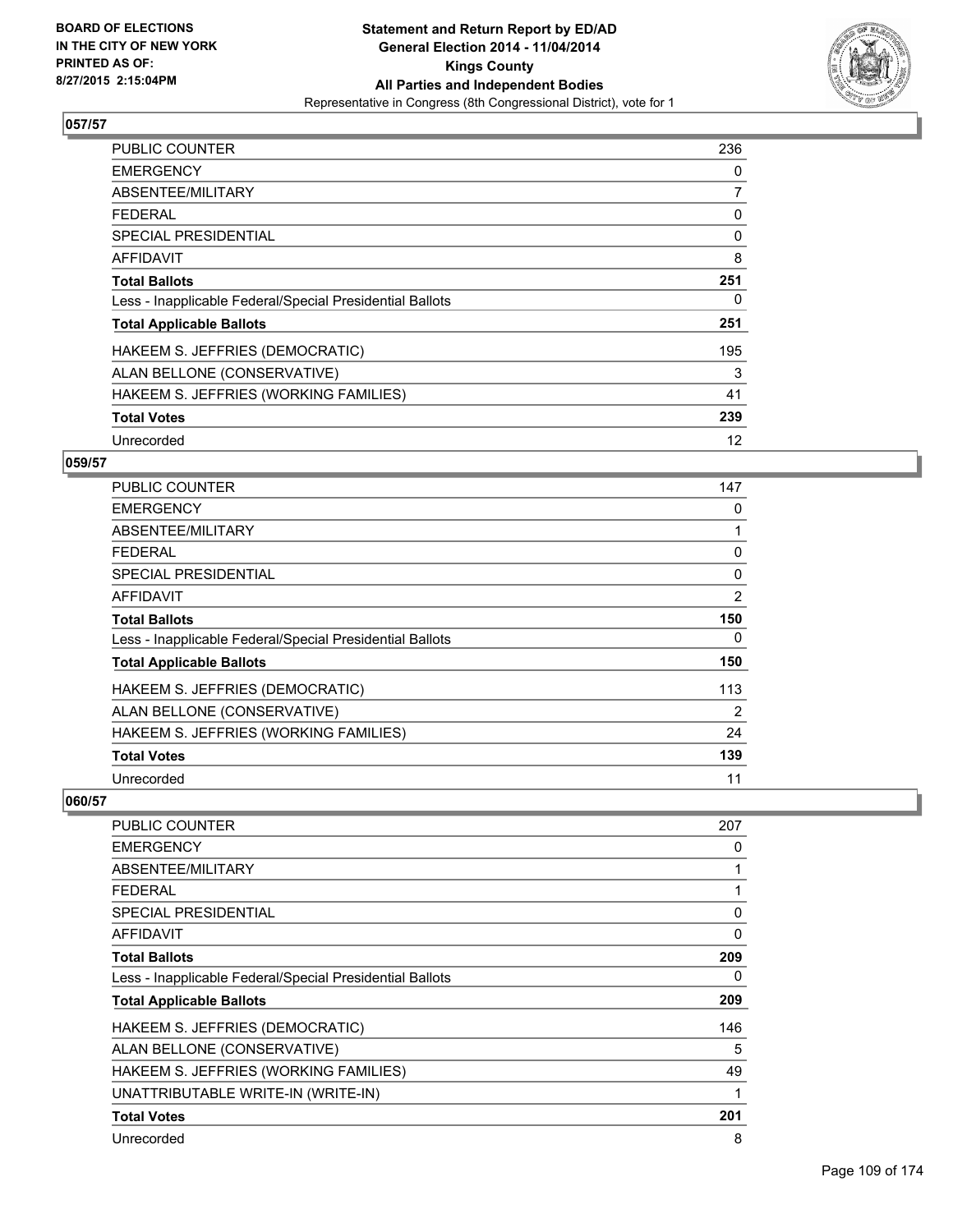

| PUBLIC COUNTER                                           | 215 |
|----------------------------------------------------------|-----|
| <b>EMERGENCY</b>                                         | 0   |
| ABSENTEE/MILITARY                                        | 5   |
| <b>FEDERAL</b>                                           | 0   |
| <b>SPECIAL PRESIDENTIAL</b>                              | 0   |
| AFFIDAVIT                                                | 5   |
| <b>Total Ballots</b>                                     | 225 |
| Less - Inapplicable Federal/Special Presidential Ballots | 0   |
| <b>Total Applicable Ballots</b>                          | 225 |
| HAKEEM S. JEFFRIES (DEMOCRATIC)                          | 163 |
| ALAN BELLONE (CONSERVATIVE)                              | 4   |
| HAKEEM S. JEFFRIES (WORKING FAMILIES)                    | 48  |
| CAT SMITH (WRITE-IN)                                     | 1   |
| LETRTICE JAMOS (WRITE-IN)                                | 1   |
| <b>Total Votes</b>                                       | 217 |
| Unrecorded                                               | 8   |

## **095/57**

| <b>PUBLIC COUNTER</b>                                    | 161 |
|----------------------------------------------------------|-----|
| <b>EMERGENCY</b>                                         | 0   |
| ABSENTEE/MILITARY                                        | 0   |
| <b>FEDERAL</b>                                           | 0   |
| <b>SPECIAL PRESIDENTIAL</b>                              | 0   |
| <b>AFFIDAVIT</b>                                         | 5   |
| <b>Total Ballots</b>                                     | 166 |
| Less - Inapplicable Federal/Special Presidential Ballots | 0   |
| <b>Total Applicable Ballots</b>                          | 166 |
| HAKEEM S. JEFFRIES (DEMOCRATIC)                          | 98  |
| ALAN BELLONE (CONSERVATIVE)                              | 4   |
| HAKEEM S. JEFFRIES (WORKING FAMILIES)                    | 57  |
| <b>Total Votes</b>                                       | 159 |
| Unrecorded                                               | 7   |

| <b>PUBLIC COUNTER</b>                                    | 0 |
|----------------------------------------------------------|---|
| <b>EMERGENCY</b>                                         | 0 |
| ABSENTEE/MILITARY                                        | 0 |
| <b>FEDERAL</b>                                           | 0 |
| SPECIAL PRESIDENTIAL                                     | 0 |
| AFFIDAVIT                                                | 0 |
| <b>Total Ballots</b>                                     | 0 |
| Less - Inapplicable Federal/Special Presidential Ballots | 0 |
| <b>Total Applicable Ballots</b>                          | 0 |
| HAKEEM S. JEFFRIES (DEMOCRATIC)                          | 0 |
| ALAN BELLONE (CONSERVATIVE)                              | 0 |
| HAKEEM S. JEFFRIES (WORKING FAMILIES)                    | 0 |
| <b>Total Votes</b>                                       | 0 |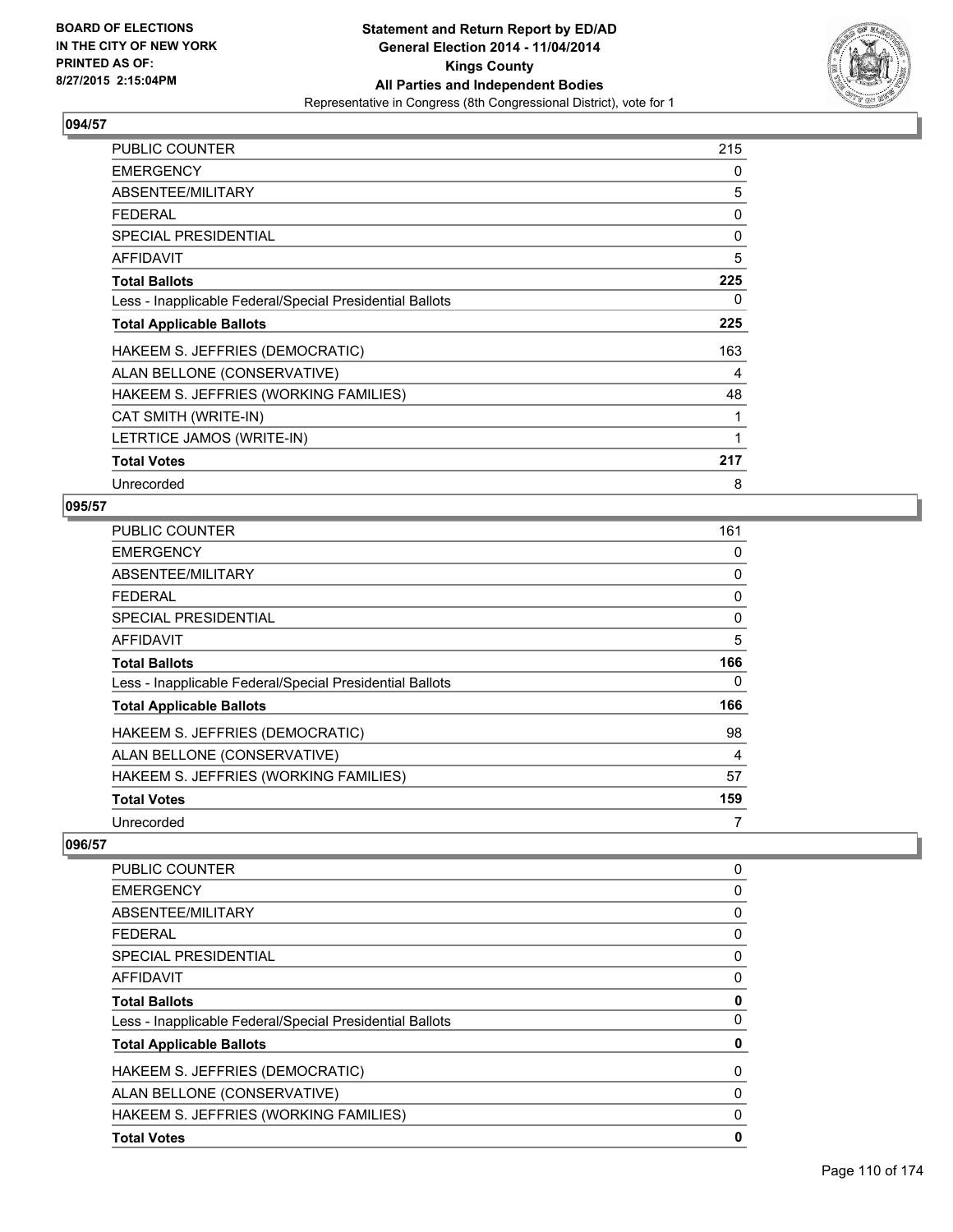

| <b>PUBLIC COUNTER</b>                                    | 125            |
|----------------------------------------------------------|----------------|
| <b>EMERGENCY</b>                                         | 0              |
| ABSENTEE/MILITARY                                        | 0              |
| <b>FEDERAL</b>                                           | 0              |
| SPECIAL PRESIDENTIAL                                     | 0              |
| AFFIDAVIT                                                | 1              |
| <b>Total Ballots</b>                                     | 126            |
| Less - Inapplicable Federal/Special Presidential Ballots | 0              |
| <b>Total Applicable Ballots</b>                          | 126            |
| HAKEEM S. JEFFRIES (DEMOCRATIC)                          | 120            |
| ALAN BELLONE (CONSERVATIVE)                              | 0              |
| HAKEEM S. JEFFRIES (WORKING FAMILIES)                    | $\overline{2}$ |
| <b>Total Votes</b>                                       | 122            |
| Unrecorded                                               | 4              |

## **049/58**

| <b>PUBLIC COUNTER</b>                                    | 213            |
|----------------------------------------------------------|----------------|
| <b>EMERGENCY</b>                                         | 0              |
| ABSENTEE/MILITARY                                        | $\overline{2}$ |
| <b>FEDERAL</b>                                           | $\overline{2}$ |
| <b>SPECIAL PRESIDENTIAL</b>                              | 0              |
| AFFIDAVIT                                                | 3              |
| <b>Total Ballots</b>                                     | 220            |
| Less - Inapplicable Federal/Special Presidential Ballots | 0              |
| <b>Total Applicable Ballots</b>                          | 220            |
| HAKEEM S. JEFFRIES (DEMOCRATIC)                          | 188            |
| ALAN BELLONE (CONSERVATIVE)                              |                |
| HAKEEM S. JEFFRIES (WORKING FAMILIES)                    | 8              |
| <b>Total Votes</b>                                       | 197            |
| Unrecorded                                               | 23             |

| PUBLIC COUNTER                                           | 192 |
|----------------------------------------------------------|-----|
| <b>EMERGENCY</b>                                         | 0   |
| ABSENTEE/MILITARY                                        | 3   |
| <b>FEDERAL</b>                                           | 0   |
| <b>SPECIAL PRESIDENTIAL</b>                              | 0   |
| AFFIDAVIT                                                |     |
| <b>Total Ballots</b>                                     | 196 |
| Less - Inapplicable Federal/Special Presidential Ballots | 0   |
| <b>Total Applicable Ballots</b>                          | 196 |
| HAKEEM S. JEFFRIES (DEMOCRATIC)                          | 178 |
| ALAN BELLONE (CONSERVATIVE)                              | 0   |
| HAKEEM S. JEFFRIES (WORKING FAMILIES)                    | 9   |
| <b>Total Votes</b>                                       | 187 |
| Unrecorded                                               | 9   |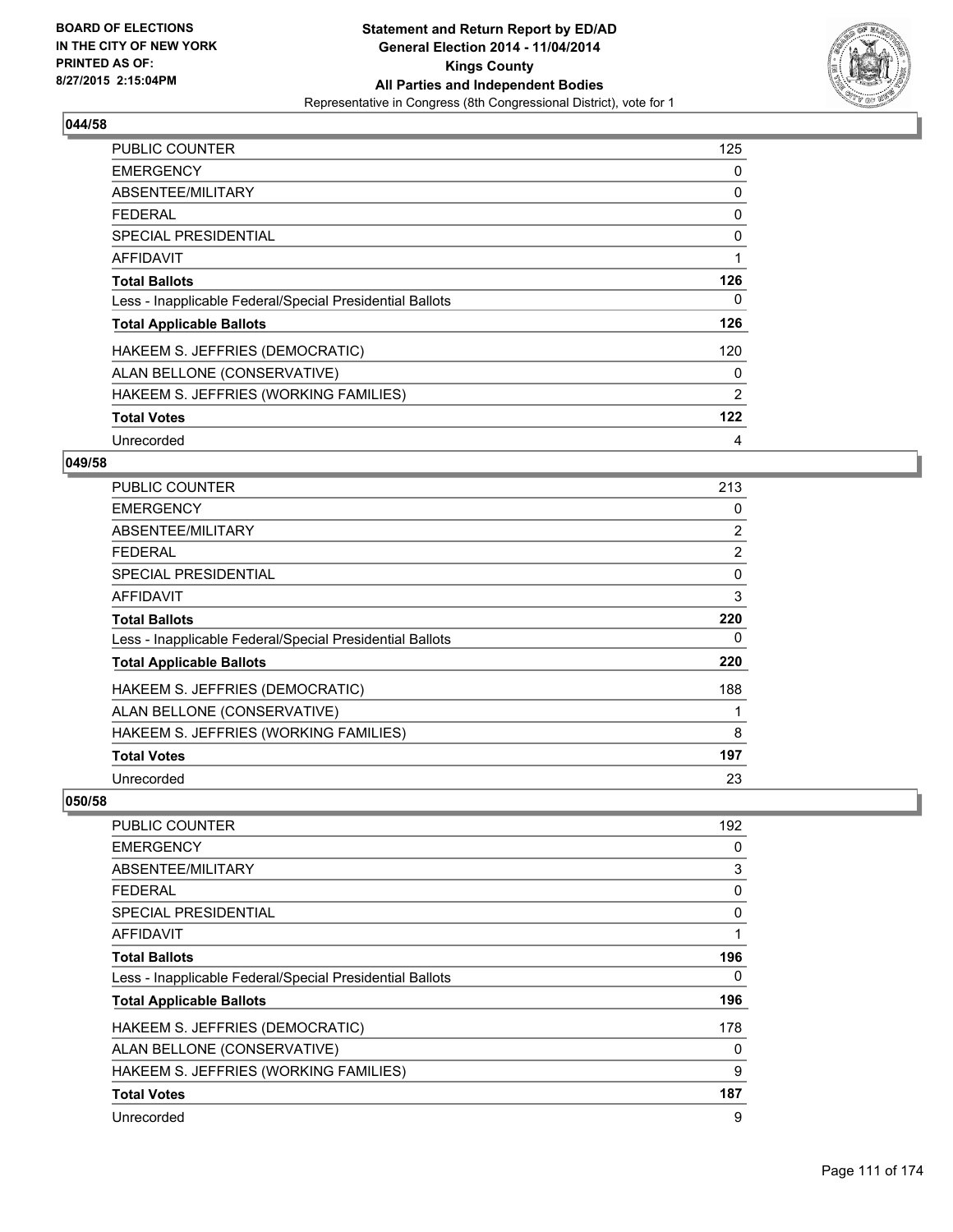

| <b>PUBLIC COUNTER</b>                                    | 173 |
|----------------------------------------------------------|-----|
| <b>EMERGENCY</b>                                         | 0   |
| ABSENTEE/MILITARY                                        | 0   |
| <b>FEDERAL</b>                                           | 0   |
| SPECIAL PRESIDENTIAL                                     | 0   |
| <b>AFFIDAVIT</b>                                         | 0   |
| <b>Total Ballots</b>                                     | 173 |
| Less - Inapplicable Federal/Special Presidential Ballots | 0   |
| <b>Total Applicable Ballots</b>                          | 173 |
| HAKEEM S. JEFFRIES (DEMOCRATIC)                          | 148 |
| ALAN BELLONE (CONSERVATIVE)                              | 2   |
| HAKEEM S. JEFFRIES (WORKING FAMILIES)                    | 8   |
| <b>Total Votes</b>                                       | 158 |
| Unrecorded                                               | 15  |

# **057/58**

| PUBLIC COUNTER                                           | 176 |
|----------------------------------------------------------|-----|
| <b>EMERGENCY</b>                                         | 0   |
| ABSENTEE/MILITARY                                        | 4   |
| <b>FEDERAL</b>                                           |     |
| <b>SPECIAL PRESIDENTIAL</b>                              | 0   |
| AFFIDAVIT                                                | 3   |
| <b>Total Ballots</b>                                     | 184 |
| Less - Inapplicable Federal/Special Presidential Ballots | 0   |
| <b>Total Applicable Ballots</b>                          | 184 |
| HAKEEM S. JEFFRIES (DEMOCRATIC)                          | 160 |
| ALAN BELLONE (CONSERVATIVE)                              | 3   |
| HAKEEM S. JEFFRIES (WORKING FAMILIES)                    | 3   |
| <b>Total Votes</b>                                       | 166 |
| Unrecorded                                               | 18  |

| <b>PUBLIC COUNTER</b>                                    | 92 |
|----------------------------------------------------------|----|
| <b>EMERGENCY</b>                                         | 0  |
| ABSENTEE/MILITARY                                        |    |
| <b>FEDERAL</b>                                           | 0  |
| <b>SPECIAL PRESIDENTIAL</b>                              | 0  |
| AFFIDAVIT                                                | 2  |
| <b>Total Ballots</b>                                     | 95 |
| Less - Inapplicable Federal/Special Presidential Ballots | 0  |
| <b>Total Applicable Ballots</b>                          | 95 |
| HAKEEM S. JEFFRIES (DEMOCRATIC)                          | 78 |
| ALAN BELLONE (CONSERVATIVE)                              | 4  |
| HAKEEM S. JEFFRIES (WORKING FAMILIES)                    | 6  |
| <b>Total Votes</b>                                       | 88 |
| Unrecorded                                               | 7  |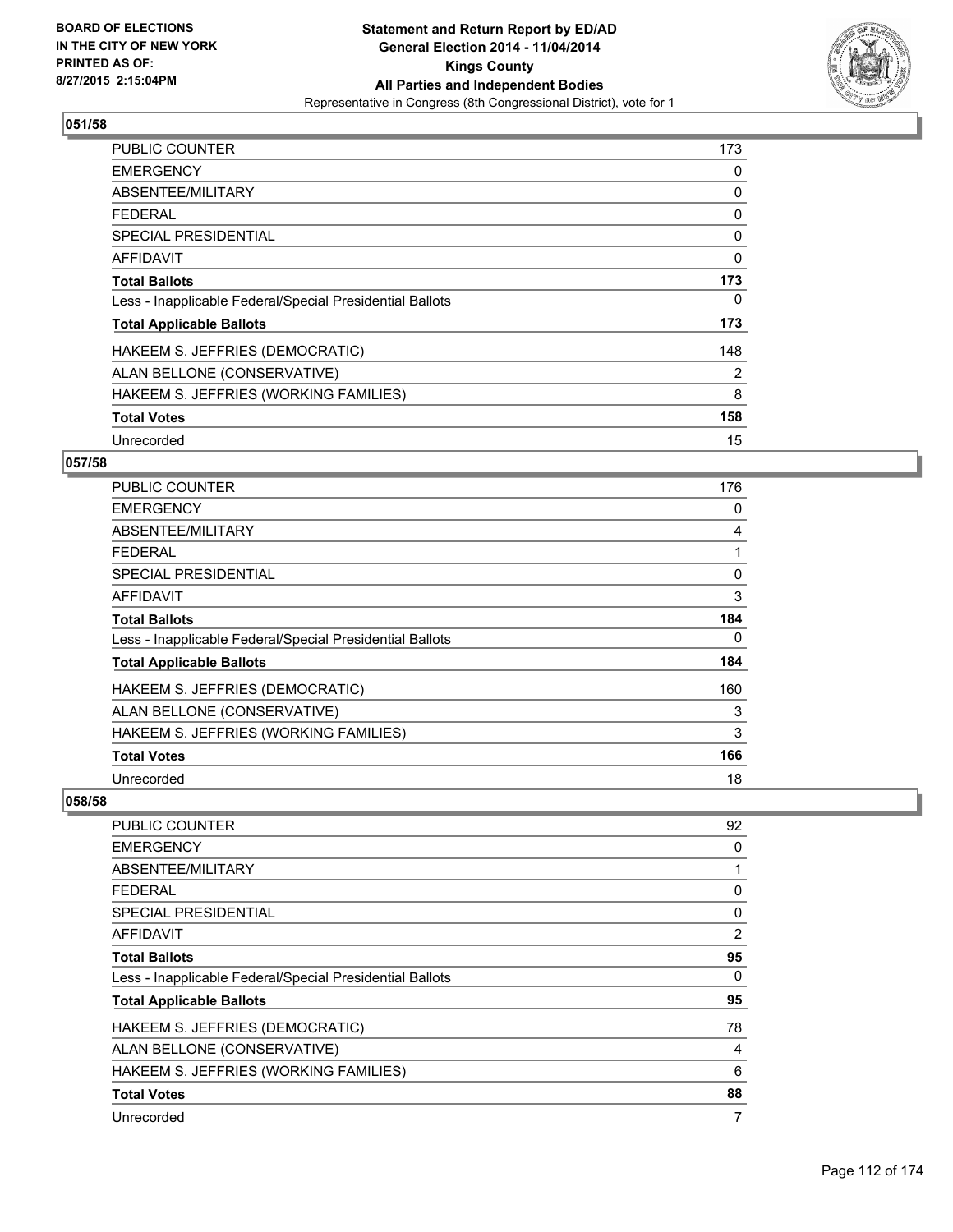

| <b>PUBLIC COUNTER</b>                                    | 321 |
|----------------------------------------------------------|-----|
| <b>EMERGENCY</b>                                         | 0   |
| ABSENTEE/MILITARY                                        | 9   |
| <b>FEDERAL</b>                                           | 3   |
| <b>SPECIAL PRESIDENTIAL</b>                              | 0   |
| <b>AFFIDAVIT</b>                                         | 2   |
| <b>Total Ballots</b>                                     | 335 |
| Less - Inapplicable Federal/Special Presidential Ballots | 0   |
| <b>Total Applicable Ballots</b>                          | 335 |
| HAKEEM S. JEFFRIES (DEMOCRATIC)                          | 285 |
| ALAN BELLONE (CONSERVATIVE)                              | 13  |
| HAKEEM S. JEFFRIES (WORKING FAMILIES)                    | 9   |
| RALPH NADER (WRITE-IN)                                   | 3   |
| <b>Total Votes</b>                                       | 310 |
| Unrecorded                                               | 25  |

#### **060/58**

| <b>PUBLIC COUNTER</b>                                    | 228            |
|----------------------------------------------------------|----------------|
| <b>EMERGENCY</b>                                         | 0              |
| ABSENTEE/MILITARY                                        | $\overline{2}$ |
| <b>FEDERAL</b>                                           |                |
| SPECIAL PRESIDENTIAL                                     | 0              |
| <b>AFFIDAVIT</b>                                         | 2              |
| <b>Total Ballots</b>                                     | 233            |
| Less - Inapplicable Federal/Special Presidential Ballots | 0              |
| <b>Total Applicable Ballots</b>                          | 233            |
| HAKEEM S. JEFFRIES (DEMOCRATIC)                          | 199            |
| ALAN BELLONE (CONSERVATIVE)                              | 8              |
| HAKEEM S. JEFFRIES (WORKING FAMILIES)                    | 5              |
| <b>Total Votes</b>                                       | 212            |
| Unrecorded                                               | 21             |

| <b>PUBLIC COUNTER</b>                                    | 266            |
|----------------------------------------------------------|----------------|
| <b>EMERGENCY</b>                                         | 0              |
| ABSENTEE/MILITARY                                        |                |
| <b>FEDERAL</b>                                           |                |
| SPECIAL PRESIDENTIAL                                     | 0              |
| AFFIDAVIT                                                | 8              |
| <b>Total Ballots</b>                                     | 276            |
| Less - Inapplicable Federal/Special Presidential Ballots | 0              |
| <b>Total Applicable Ballots</b>                          | 276            |
| HAKEEM S. JEFFRIES (DEMOCRATIC)                          | 246            |
| ALAN BELLONE (CONSERVATIVE)                              | $\overline{2}$ |
| HAKEEM S. JEFFRIES (WORKING FAMILIES)                    | 9              |
| <b>Total Votes</b>                                       | 257            |
| Unrecorded                                               | 19             |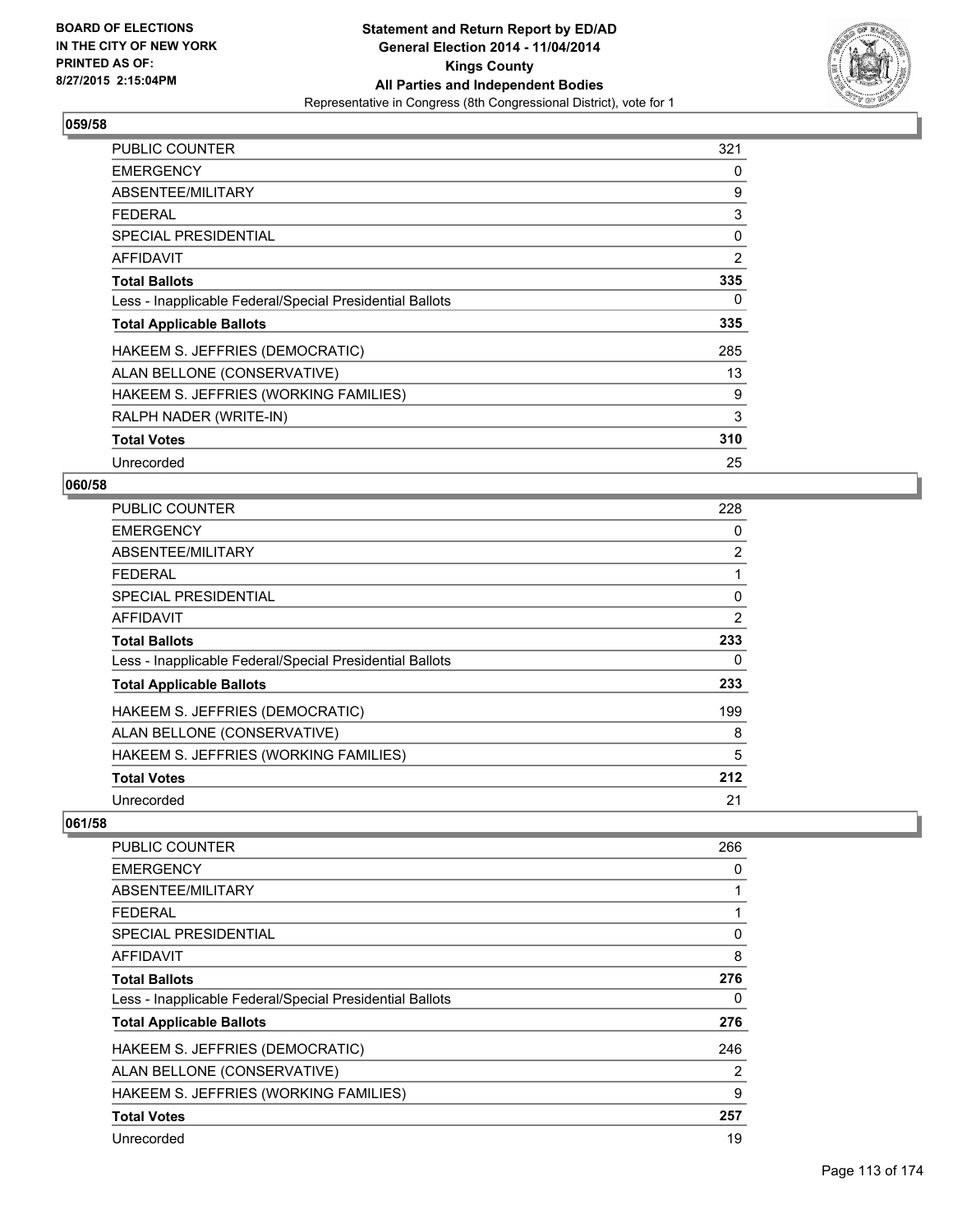

| <b>PUBLIC COUNTER</b>                                    | 268 |
|----------------------------------------------------------|-----|
| <b>EMERGENCY</b>                                         | 0   |
| ABSENTEE/MILITARY                                        | 3   |
| <b>FEDERAL</b>                                           | 0   |
| SPECIAL PRESIDENTIAL                                     | 0   |
| <b>AFFIDAVIT</b>                                         | 3   |
| <b>Total Ballots</b>                                     | 274 |
| Less - Inapplicable Federal/Special Presidential Ballots | 0   |
| <b>Total Applicable Ballots</b>                          | 274 |
| HAKEEM S. JEFFRIES (DEMOCRATIC)                          | 239 |
| ALAN BELLONE (CONSERVATIVE)                              | 4   |
| HAKEEM S. JEFFRIES (WORKING FAMILIES)                    | 9   |
| <b>Total Votes</b>                                       | 252 |
| Unrecorded                                               | 22  |

# **063/58**

| PUBLIC COUNTER                                           | 168 |
|----------------------------------------------------------|-----|
| <b>EMERGENCY</b>                                         | 0   |
| ABSENTEE/MILITARY                                        | 1   |
| <b>FEDERAL</b>                                           | 7   |
| <b>SPECIAL PRESIDENTIAL</b>                              | 0   |
| <b>AFFIDAVIT</b>                                         | 1   |
| <b>Total Ballots</b>                                     | 177 |
| Less - Inapplicable Federal/Special Presidential Ballots | 0   |
| <b>Total Applicable Ballots</b>                          | 177 |
| HAKEEM S. JEFFRIES (DEMOCRATIC)                          | 162 |
| ALAN BELLONE (CONSERVATIVE)                              | 0   |
| HAKEEM S. JEFFRIES (WORKING FAMILIES)                    | 3   |
| <b>Total Votes</b>                                       | 165 |
| Unrecorded                                               | 12  |

| PUBLIC COUNTER                                           | 158 |
|----------------------------------------------------------|-----|
| <b>EMERGENCY</b>                                         | 0   |
| ABSENTEE/MILITARY                                        | 1   |
| <b>FEDERAL</b>                                           | 0   |
| SPECIAL PRESIDENTIAL                                     | 0   |
| AFFIDAVIT                                                | 1   |
| <b>Total Ballots</b>                                     | 160 |
| Less - Inapplicable Federal/Special Presidential Ballots | 0   |
| <b>Total Applicable Ballots</b>                          | 160 |
| HAKEEM S. JEFFRIES (DEMOCRATIC)                          | 138 |
| ALAN BELLONE (CONSERVATIVE)                              | 6   |
| HAKEEM S. JEFFRIES (WORKING FAMILIES)                    | 5   |
| <b>Total Votes</b>                                       | 149 |
| Unrecorded                                               | 11  |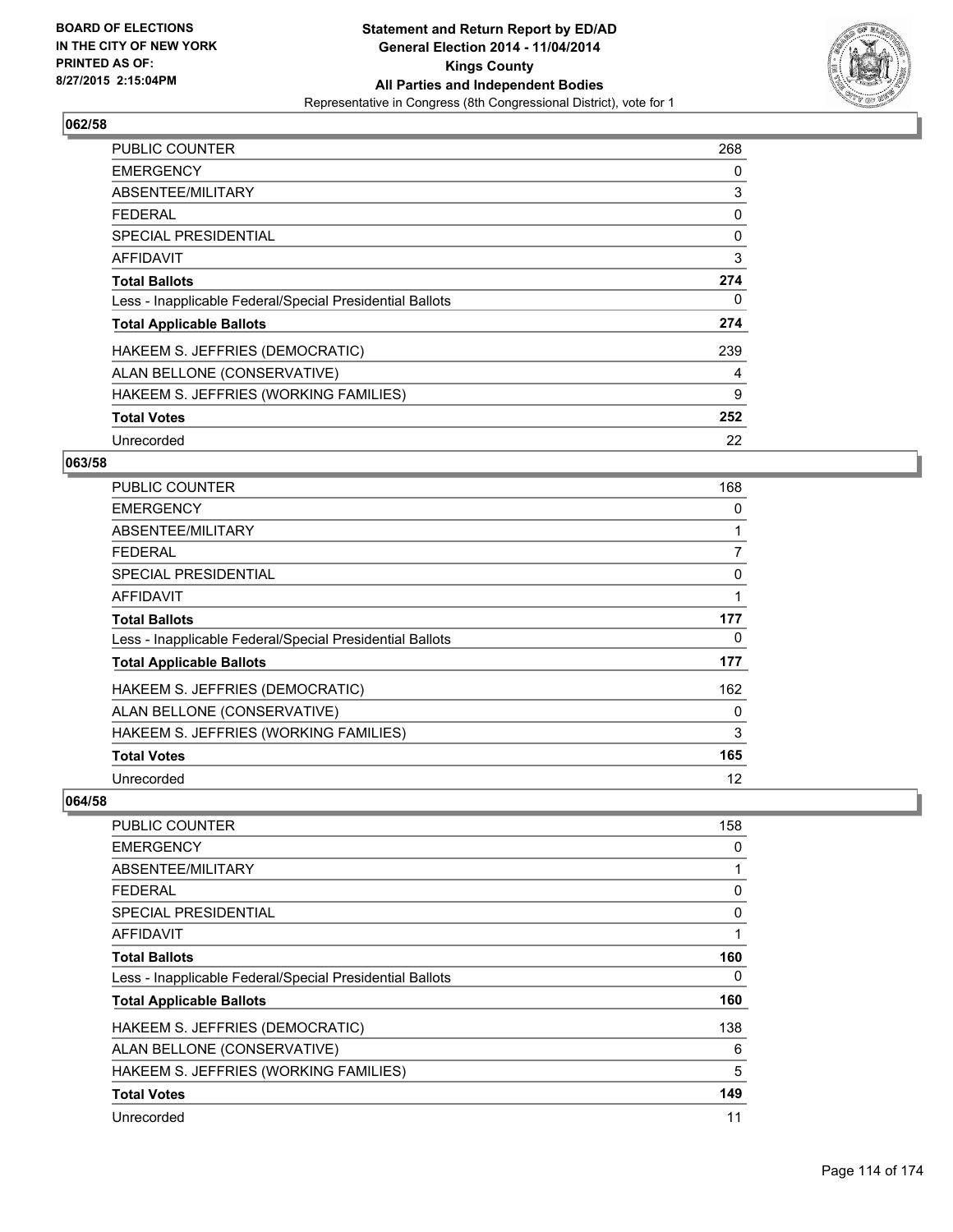

| PUBLIC COUNTER                                           | 170 |
|----------------------------------------------------------|-----|
| <b>EMERGENCY</b>                                         | 0   |
| ABSENTEE/MILITARY                                        | 0   |
| <b>FEDERAL</b>                                           | 0   |
| <b>SPECIAL PRESIDENTIAL</b>                              | 0   |
| AFFIDAVIT                                                | 2   |
| <b>Total Ballots</b>                                     | 172 |
| Less - Inapplicable Federal/Special Presidential Ballots | 0   |
| <b>Total Applicable Ballots</b>                          | 172 |
| HAKEEM S. JEFFRIES (DEMOCRATIC)                          | 153 |
| ALAN BELLONE (CONSERVATIVE)                              | 5   |
| HAKEEM S. JEFFRIES (WORKING FAMILIES)                    | 4   |
| UNATTRIBUTABLE WRITE-IN (WRITE-IN)                       | 1   |
| <b>Total Votes</b>                                       | 163 |
| Unrecorded                                               | 9   |

## **067/58**

| PUBLIC COUNTER                                           | 315 |
|----------------------------------------------------------|-----|
| <b>EMERGENCY</b>                                         | 0   |
| ABSENTEE/MILITARY                                        | 4   |
| <b>FEDERAL</b>                                           | 0   |
| <b>SPECIAL PRESIDENTIAL</b>                              | 0   |
| <b>AFFIDAVIT</b>                                         | 2   |
| <b>Total Ballots</b>                                     | 321 |
| Less - Inapplicable Federal/Special Presidential Ballots | 0   |
| <b>Total Applicable Ballots</b>                          | 321 |
| HAKEEM S. JEFFRIES (DEMOCRATIC)                          | 282 |
| ALAN BELLONE (CONSERVATIVE)                              | 3   |
| HAKEEM S. JEFFRIES (WORKING FAMILIES)                    | 16  |
| <b>Total Votes</b>                                       | 301 |
| Unrecorded                                               | 20  |

| PUBLIC COUNTER                                           | 266 |
|----------------------------------------------------------|-----|
| <b>EMERGENCY</b>                                         | 0   |
| ABSENTEE/MILITARY                                        | 2   |
| <b>FEDERAL</b>                                           | 0   |
| SPECIAL PRESIDENTIAL                                     | 0   |
| AFFIDAVIT                                                | 3   |
| <b>Total Ballots</b>                                     | 271 |
| Less - Inapplicable Federal/Special Presidential Ballots | 0   |
| <b>Total Applicable Ballots</b>                          | 271 |
| HAKEEM S. JEFFRIES (DEMOCRATIC)                          | 249 |
| ALAN BELLONE (CONSERVATIVE)                              | 3   |
| HAKEEM S. JEFFRIES (WORKING FAMILIES)                    | 3   |
| <b>Total Votes</b>                                       | 255 |
| Unrecorded                                               | 16  |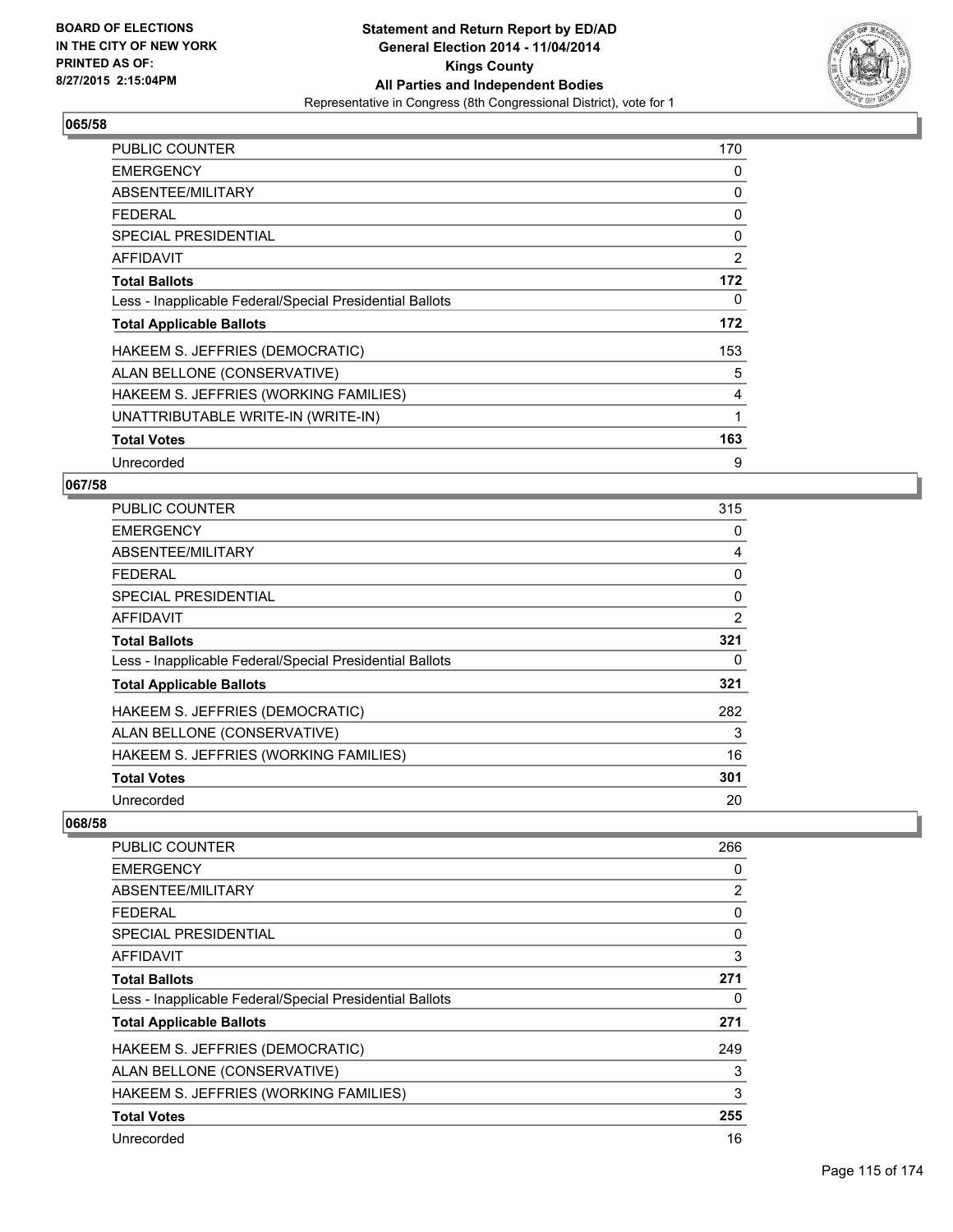

| <b>PUBLIC COUNTER</b>                                    | 60 |
|----------------------------------------------------------|----|
| <b>EMERGENCY</b>                                         | 0  |
| ABSENTEE/MILITARY                                        | 1  |
| <b>FEDERAL</b>                                           | 0  |
| SPECIAL PRESIDENTIAL                                     | 0  |
| AFFIDAVIT                                                | 0  |
| <b>Total Ballots</b>                                     | 61 |
| Less - Inapplicable Federal/Special Presidential Ballots | 0  |
| <b>Total Applicable Ballots</b>                          | 61 |
| HAKEEM S. JEFFRIES (DEMOCRATIC)                          | 55 |
| ALAN BELLONE (CONSERVATIVE)                              | 2  |
| HAKEEM S. JEFFRIES (WORKING FAMILIES)                    | 1  |
| <b>Total Votes</b>                                       | 58 |
| Unrecorded                                               | 3  |

## **070/58**

| PUBLIC COUNTER                                           | 231 |
|----------------------------------------------------------|-----|
| <b>EMERGENCY</b>                                         | 0   |
| ABSENTEE/MILITARY                                        |     |
| <b>FEDERAL</b>                                           |     |
| <b>SPECIAL PRESIDENTIAL</b>                              | 0   |
| <b>AFFIDAVIT</b>                                         | 9   |
| <b>Total Ballots</b>                                     | 242 |
| Less - Inapplicable Federal/Special Presidential Ballots | 0   |
| <b>Total Applicable Ballots</b>                          | 242 |
| HAKEEM S. JEFFRIES (DEMOCRATIC)                          | 209 |
| ALAN BELLONE (CONSERVATIVE)                              | 10  |
| HAKEEM S. JEFFRIES (WORKING FAMILIES)                    | 2   |
| <b>Total Votes</b>                                       | 221 |
| Unrecorded                                               | 21  |

| <b>PUBLIC COUNTER</b>                                    | 184 |
|----------------------------------------------------------|-----|
| <b>EMERGENCY</b>                                         | 0   |
| ABSENTEE/MILITARY                                        | 3   |
| <b>FEDERAL</b>                                           | 1   |
| <b>SPECIAL PRESIDENTIAL</b>                              | 0   |
| AFFIDAVIT                                                | 0   |
| <b>Total Ballots</b>                                     | 188 |
| Less - Inapplicable Federal/Special Presidential Ballots | 0   |
| <b>Total Applicable Ballots</b>                          | 188 |
| HAKEEM S. JEFFRIES (DEMOCRATIC)                          | 156 |
| ALAN BELLONE (CONSERVATIVE)                              | 7   |
| HAKEEM S. JEFFRIES (WORKING FAMILIES)                    | 8   |
| <b>Total Votes</b>                                       | 171 |
| Unrecorded                                               | 17  |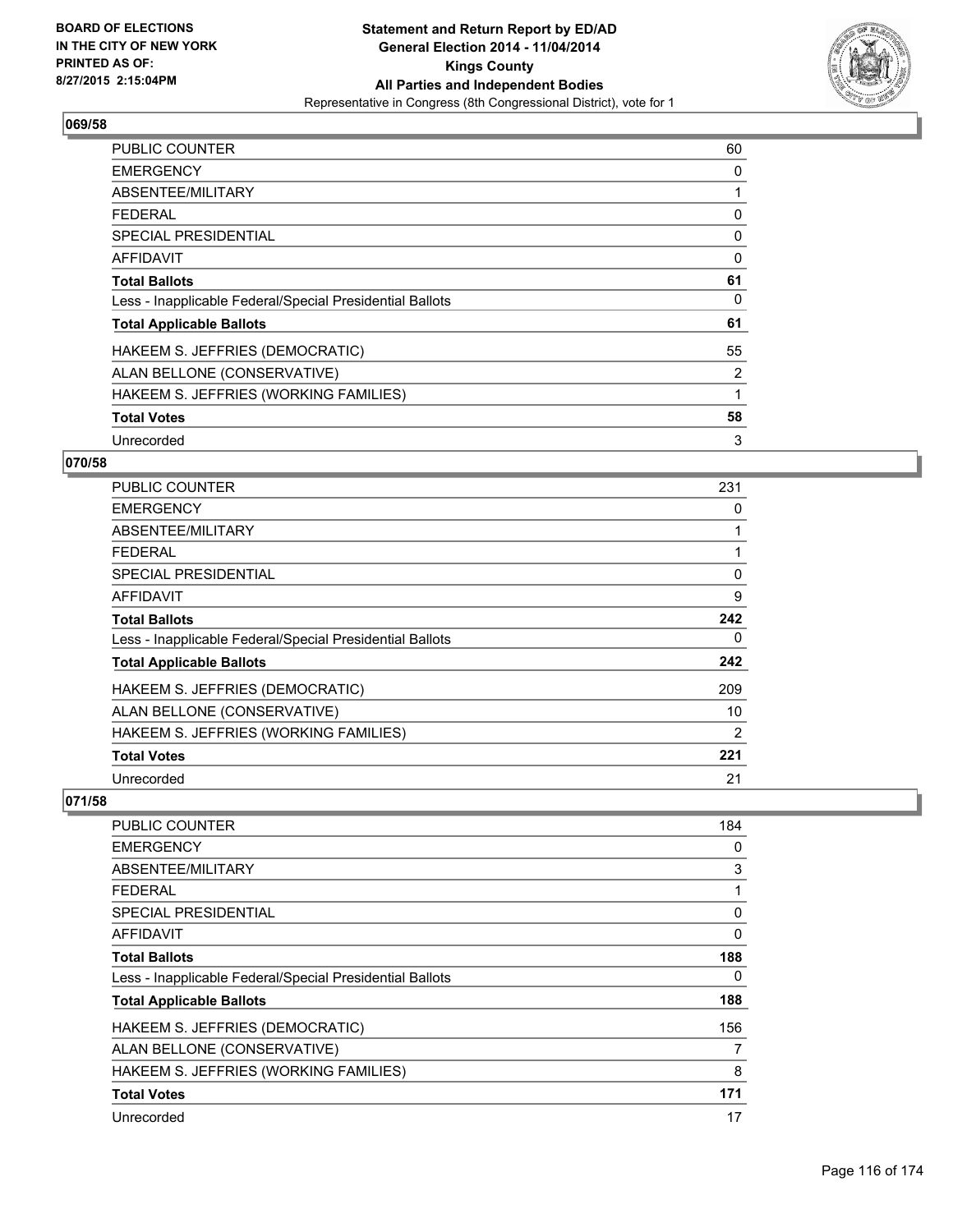

| <b>PUBLIC COUNTER</b>                                    | 103 |
|----------------------------------------------------------|-----|
| <b>EMERGENCY</b>                                         | 0   |
| ABSENTEE/MILITARY                                        | 56  |
| <b>FEDERAL</b>                                           | 0   |
| SPECIAL PRESIDENTIAL                                     | 0   |
| <b>AFFIDAVIT</b>                                         | 3   |
| <b>Total Ballots</b>                                     | 162 |
| Less - Inapplicable Federal/Special Presidential Ballots | 0   |
| <b>Total Applicable Ballots</b>                          | 162 |
| HAKEEM S. JEFFRIES (DEMOCRATIC)                          | 140 |
| ALAN BELLONE (CONSERVATIVE)                              | 3   |
| HAKEEM S. JEFFRIES (WORKING FAMILIES)                    | 7   |
| <b>Total Votes</b>                                       | 150 |
| Unrecorded                                               | 12  |

# **073/58**

| PUBLIC COUNTER                                           | 91 |
|----------------------------------------------------------|----|
| <b>EMERGENCY</b>                                         | 0  |
| ABSENTEE/MILITARY                                        | 0  |
| <b>FEDERAL</b>                                           | 0  |
| <b>SPECIAL PRESIDENTIAL</b>                              | 0  |
| <b>AFFIDAVIT</b>                                         | 2  |
| <b>Total Ballots</b>                                     | 93 |
| Less - Inapplicable Federal/Special Presidential Ballots | 0  |
| <b>Total Applicable Ballots</b>                          | 93 |
| HAKEEM S. JEFFRIES (DEMOCRATIC)                          | 80 |
| ALAN BELLONE (CONSERVATIVE)                              |    |
| HAKEEM S. JEFFRIES (WORKING FAMILIES)                    | 6  |
| <b>Total Votes</b>                                       | 87 |
| Unrecorded                                               | 6  |

| <b>PUBLIC COUNTER</b>                                    | 262 |
|----------------------------------------------------------|-----|
| <b>EMERGENCY</b>                                         | 0   |
| ABSENTEE/MILITARY                                        | 34  |
| <b>FEDERAL</b>                                           |     |
| SPECIAL PRESIDENTIAL                                     | 0   |
| <b>AFFIDAVIT</b>                                         |     |
| <b>Total Ballots</b>                                     | 298 |
| Less - Inapplicable Federal/Special Presidential Ballots | 0   |
| <b>Total Applicable Ballots</b>                          | 298 |
| HAKEEM S. JEFFRIES (DEMOCRATIC)                          | 248 |
| ALAN BELLONE (CONSERVATIVE)                              | 11  |
| HAKEEM S. JEFFRIES (WORKING FAMILIES)                    | 15  |
| <b>Total Votes</b>                                       | 274 |
| Unrecorded                                               | 24  |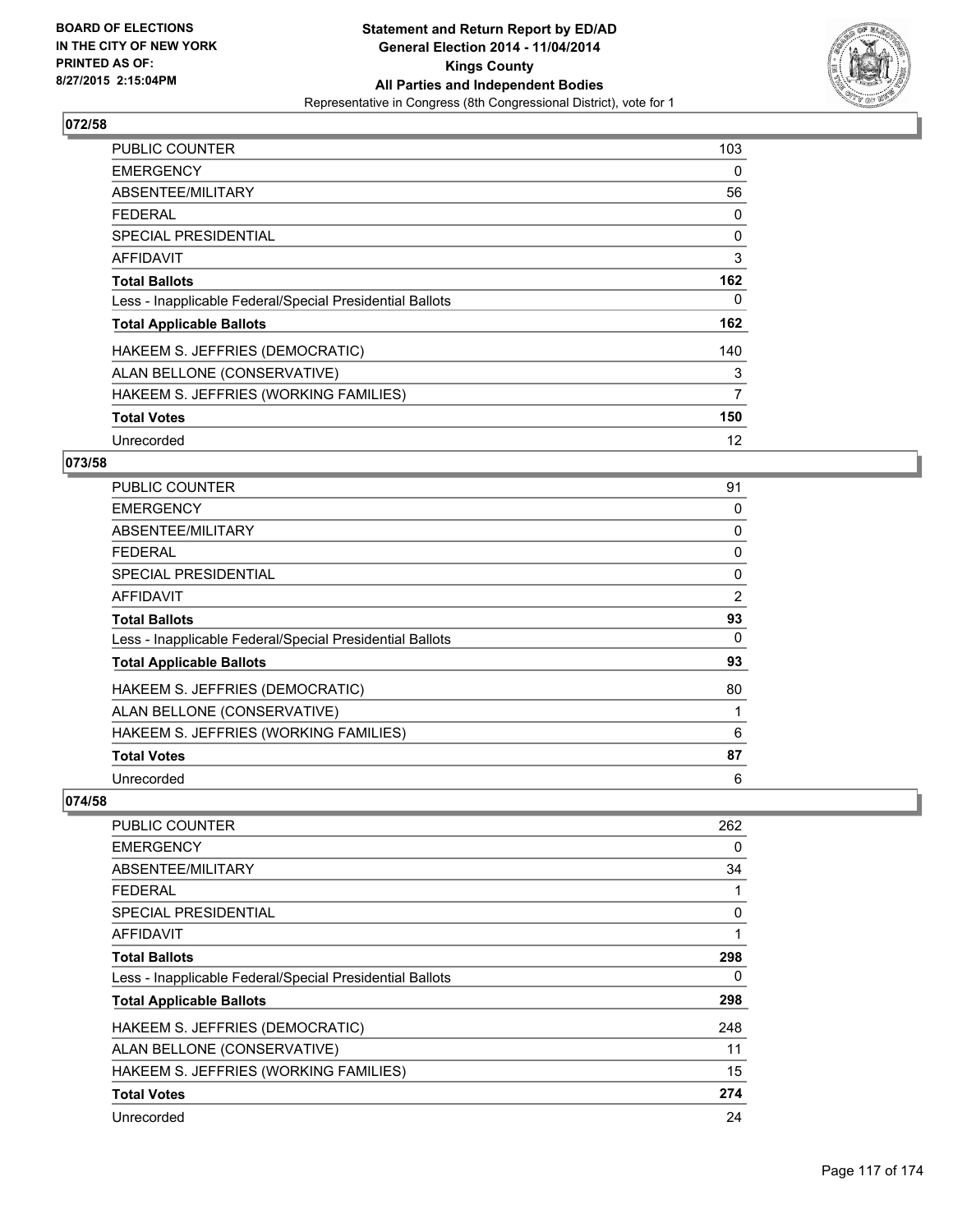

| <b>PUBLIC COUNTER</b>                                    | 308 |
|----------------------------------------------------------|-----|
| <b>EMERGENCY</b>                                         | 0   |
| ABSENTEE/MILITARY                                        | 5   |
| <b>FEDERAL</b>                                           | 0   |
| <b>SPECIAL PRESIDENTIAL</b>                              | 0   |
| <b>AFFIDAVIT</b>                                         | 2   |
| <b>Total Ballots</b>                                     | 315 |
| Less - Inapplicable Federal/Special Presidential Ballots | 0   |
| <b>Total Applicable Ballots</b>                          | 315 |
| HAKEEM S. JEFFRIES (DEMOCRATIC)                          | 274 |
| ALAN BELLONE (CONSERVATIVE)                              | 0   |
| HAKEEM S. JEFFRIES (WORKING FAMILIES)                    | 13  |
| <b>Total Votes</b>                                       | 287 |
| Unrecorded                                               | 28  |

# **076/58**

| <b>PUBLIC COUNTER</b>                                    | 241            |
|----------------------------------------------------------|----------------|
| <b>EMERGENCY</b>                                         | 0              |
| ABSENTEE/MILITARY                                        | 0              |
| <b>FEDERAL</b>                                           | 0              |
| <b>SPECIAL PRESIDENTIAL</b>                              | 0              |
| <b>AFFIDAVIT</b>                                         | $\overline{2}$ |
| <b>Total Ballots</b>                                     | 243            |
| Less - Inapplicable Federal/Special Presidential Ballots | 0              |
| <b>Total Applicable Ballots</b>                          | 243            |
| HAKEEM S. JEFFRIES (DEMOCRATIC)                          | 204            |
| ALAN BELLONE (CONSERVATIVE)                              | 2              |
| HAKEEM S. JEFFRIES (WORKING FAMILIES)                    | 6              |
| <b>Total Votes</b>                                       | 212            |
| Unrecorded                                               | 31             |

| <b>PUBLIC COUNTER</b>                                    | 262 |
|----------------------------------------------------------|-----|
| <b>EMERGENCY</b>                                         | 0   |
| ABSENTEE/MILITARY                                        |     |
| <b>FEDERAL</b>                                           | 0   |
| <b>SPECIAL PRESIDENTIAL</b>                              | 0   |
| AFFIDAVIT                                                | 3   |
| <b>Total Ballots</b>                                     | 266 |
| Less - Inapplicable Federal/Special Presidential Ballots | 0   |
| <b>Total Applicable Ballots</b>                          | 266 |
| HAKEEM S. JEFFRIES (DEMOCRATIC)                          | 240 |
| ALAN BELLONE (CONSERVATIVE)                              | 5   |
| HAKEEM S. JEFFRIES (WORKING FAMILIES)                    | 6   |
| <b>Total Votes</b>                                       | 251 |
| Unrecorded                                               | 15  |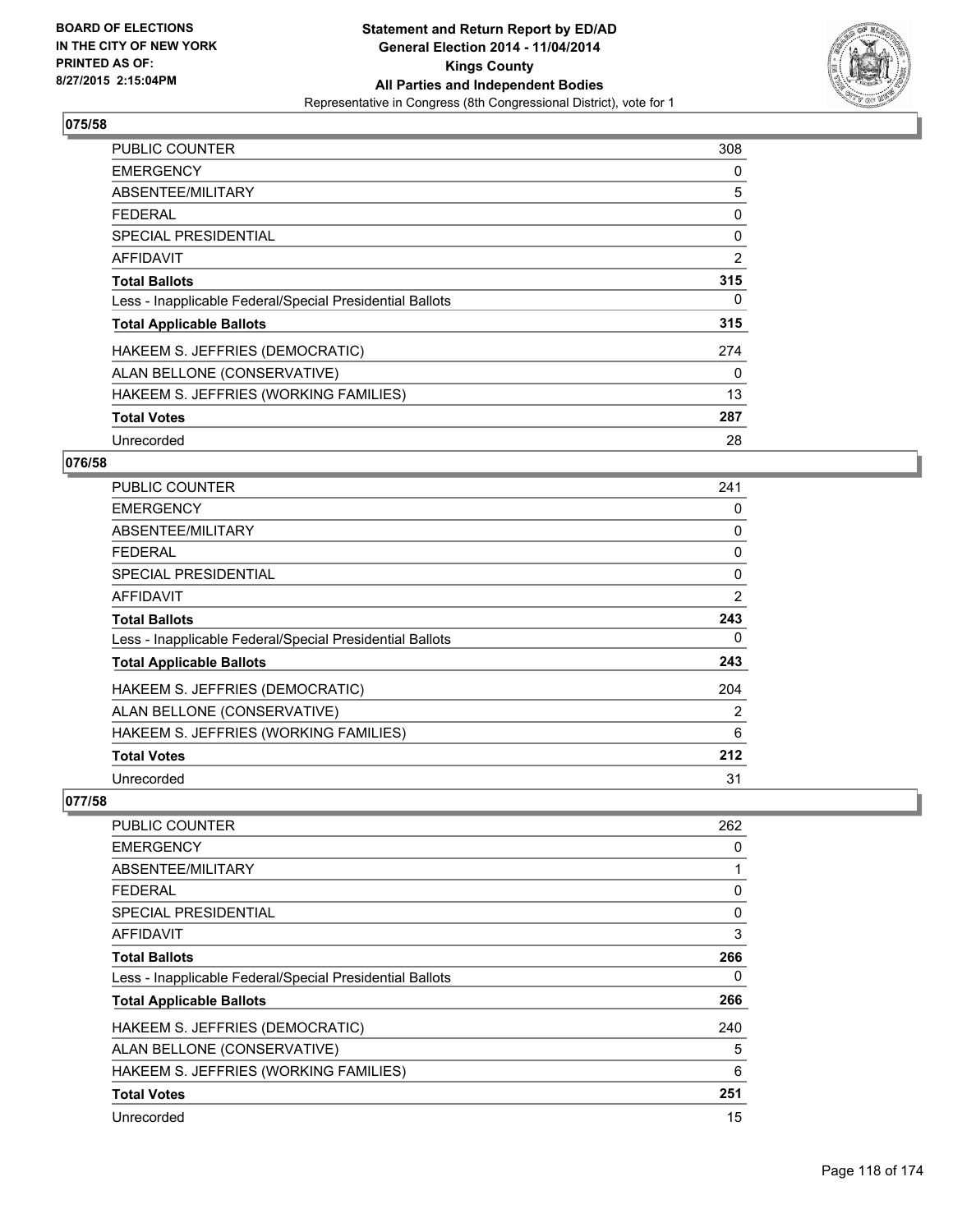

| <b>PUBLIC COUNTER</b>                                    | 224 |
|----------------------------------------------------------|-----|
| <b>EMERGENCY</b>                                         | 0   |
| ABSENTEE/MILITARY                                        | 0   |
| <b>FEDERAL</b>                                           | 0   |
| <b>SPECIAL PRESIDENTIAL</b>                              | 0   |
| <b>AFFIDAVIT</b>                                         | 6   |
| <b>Total Ballots</b>                                     | 230 |
| Less - Inapplicable Federal/Special Presidential Ballots | 0   |
| <b>Total Applicable Ballots</b>                          | 230 |
| HAKEEM S. JEFFRIES (DEMOCRATIC)                          | 204 |
| ALAN BELLONE (CONSERVATIVE)                              | 4   |
| HAKEEM S. JEFFRIES (WORKING FAMILIES)                    | 7   |
| <b>Total Votes</b>                                       | 215 |
| Unrecorded                                               | 15  |

| <b>PUBLIC COUNTER</b>                                    | 191            |
|----------------------------------------------------------|----------------|
| <b>EMERGENCY</b>                                         | 0              |
| ABSENTEE/MILITARY                                        | $\overline{2}$ |
| <b>FEDERAL</b>                                           | 0              |
| SPECIAL PRESIDENTIAL                                     | 0              |
| <b>AFFIDAVIT</b>                                         | 2              |
| <b>Total Ballots</b>                                     | 195            |
| Less - Inapplicable Federal/Special Presidential Ballots | 0              |
| <b>Total Applicable Ballots</b>                          | 195            |
| HAKEEM S. JEFFRIES (DEMOCRATIC)                          | 165            |
| ALAN BELLONE (CONSERVATIVE)                              | 10             |
| HAKEEM S. JEFFRIES (WORKING FAMILIES)                    | 6              |
| <b>Total Votes</b>                                       | 181            |
| Unrecorded                                               | 14             |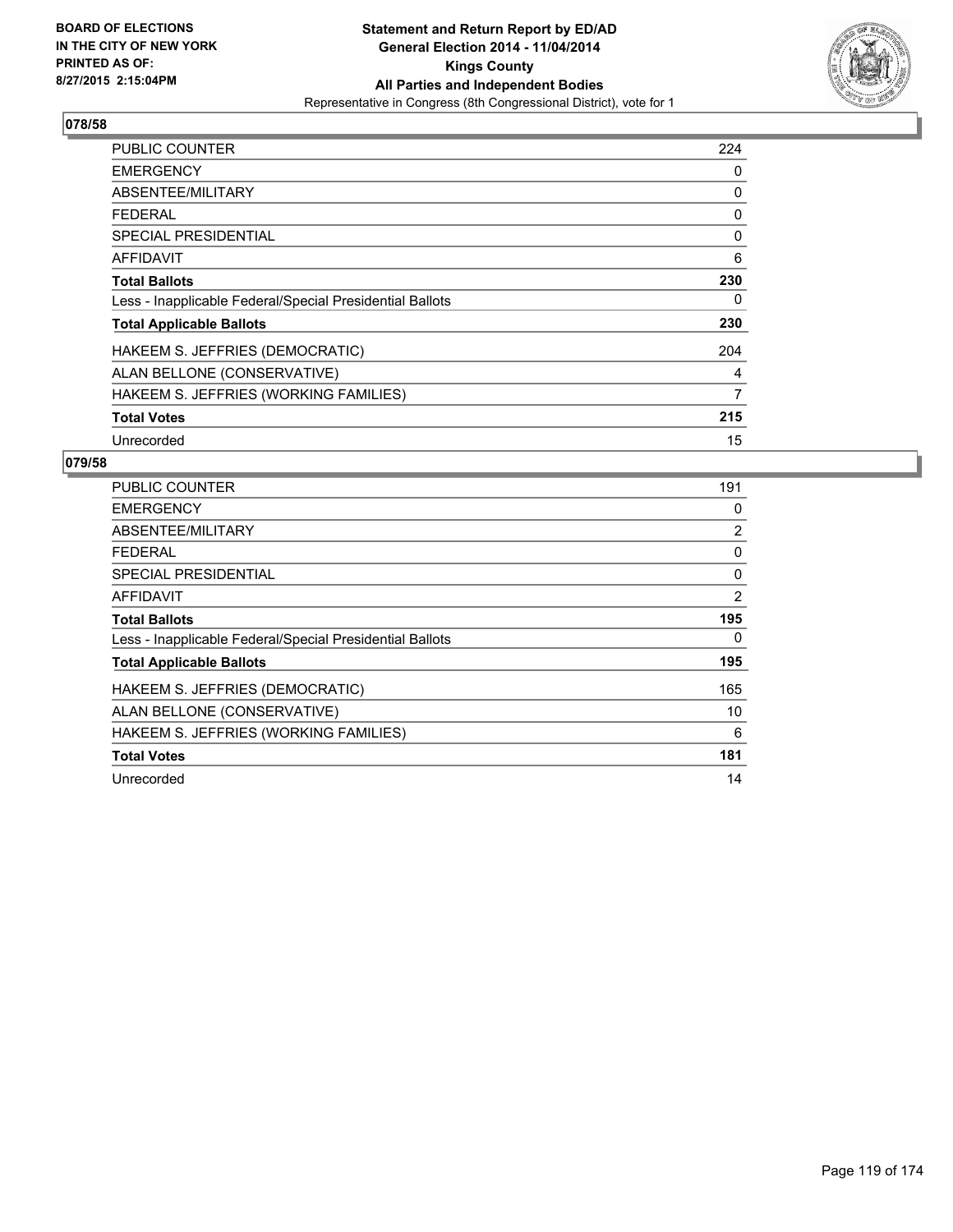

| <b>PUBLIC COUNTER</b>                                    | 136 |
|----------------------------------------------------------|-----|
| <b>EMERGENCY</b>                                         | 0   |
| ABSENTEE/MILITARY                                        | 0   |
| <b>FEDERAL</b>                                           | 0   |
| SPECIAL PRESIDENTIAL                                     | 0   |
| <b>AFFIDAVIT</b>                                         | 0   |
| <b>Total Ballots</b>                                     | 136 |
| Less - Inapplicable Federal/Special Presidential Ballots | 0   |
| <b>Total Applicable Ballots</b>                          | 136 |
| HAKEEM S. JEFFRIES (DEMOCRATIC)                          | 126 |
| ALAN BELLONE (CONSERVATIVE)                              |     |
| HAKEEM S. JEFFRIES (WORKING FAMILIES)                    | 0   |
| <b>Total Votes</b>                                       | 127 |
| Unrecorded                                               | 9   |

## **002/59**

| <b>PUBLIC COUNTER</b>                                    | 130            |
|----------------------------------------------------------|----------------|
| <b>EMERGENCY</b>                                         | 0              |
| ABSENTEE/MILITARY                                        | 1              |
| <b>FEDERAL</b>                                           | 0              |
| <b>SPECIAL PRESIDENTIAL</b>                              | 0              |
| AFFIDAVIT                                                | $\Omega$       |
| <b>Total Ballots</b>                                     | 131            |
| Less - Inapplicable Federal/Special Presidential Ballots | 0              |
| <b>Total Applicable Ballots</b>                          | 131            |
| HAKEEM S. JEFFRIES (DEMOCRATIC)                          | 110            |
| ALAN BELLONE (CONSERVATIVE)                              | 4              |
| HAKEEM S. JEFFRIES (WORKING FAMILIES)                    | $\overline{2}$ |
| <b>Total Votes</b>                                       | 116            |
| Unrecorded                                               | 15             |

| <b>PUBLIC COUNTER</b>                                    | 140 |
|----------------------------------------------------------|-----|
| <b>EMERGENCY</b>                                         | 0   |
| ABSENTEE/MILITARY                                        | 4   |
| <b>FEDERAL</b>                                           |     |
| <b>SPECIAL PRESIDENTIAL</b>                              | 0   |
| AFFIDAVIT                                                | 2   |
| <b>Total Ballots</b>                                     | 147 |
| Less - Inapplicable Federal/Special Presidential Ballots | 0   |
| <b>Total Applicable Ballots</b>                          | 147 |
| HAKEEM S. JEFFRIES (DEMOCRATIC)                          | 131 |
| ALAN BELLONE (CONSERVATIVE)                              | 0   |
| HAKEEM S. JEFFRIES (WORKING FAMILIES)                    | 4   |
| <b>Total Votes</b>                                       | 135 |
| Unrecorded                                               | 12  |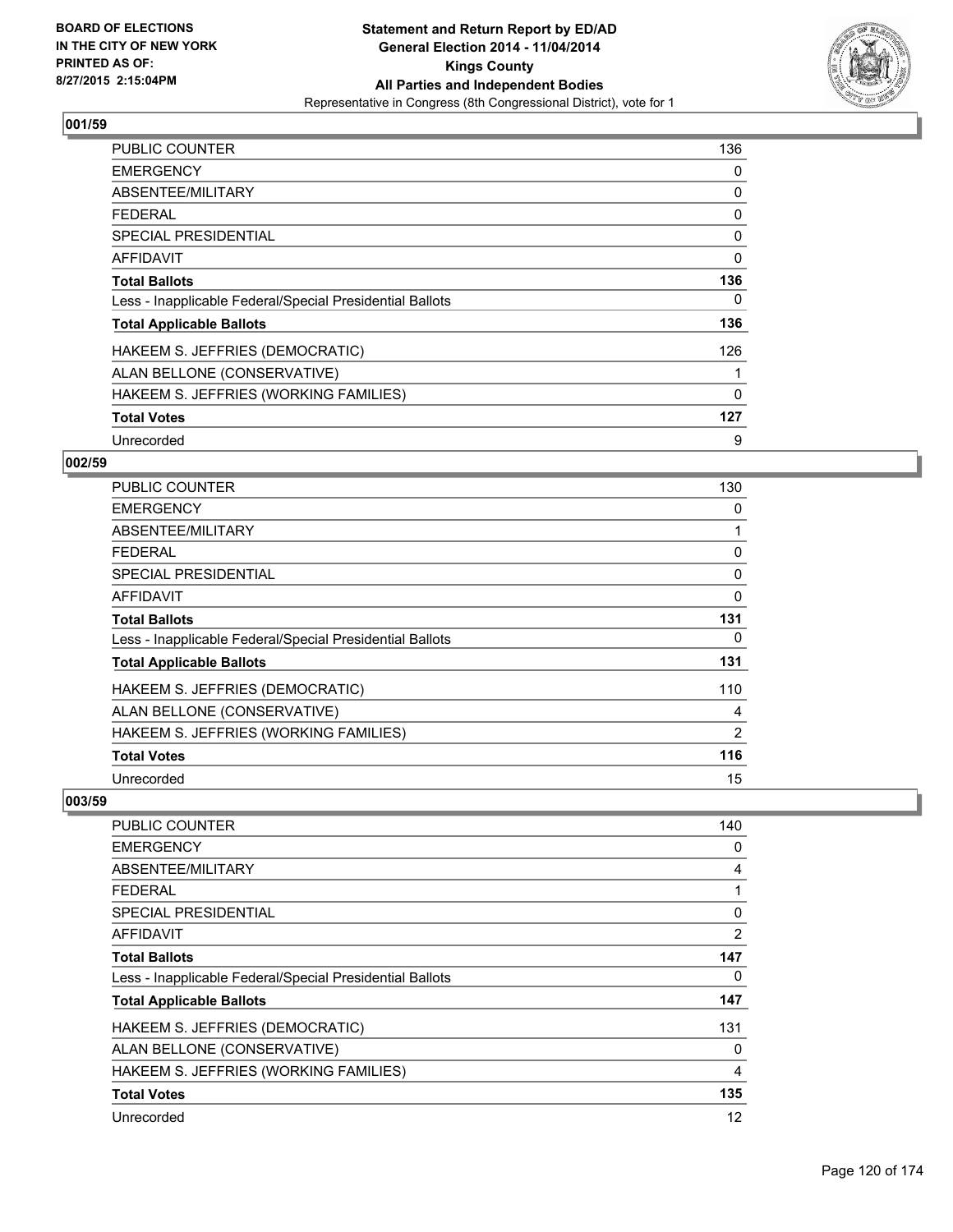

| <b>PUBLIC COUNTER</b>                                    | 160            |
|----------------------------------------------------------|----------------|
| <b>EMERGENCY</b>                                         | 0              |
| ABSENTEE/MILITARY                                        |                |
| <b>FEDERAL</b>                                           | 0              |
| <b>SPECIAL PRESIDENTIAL</b>                              | 0              |
| AFFIDAVIT                                                | 1              |
| <b>Total Ballots</b>                                     | 162            |
| Less - Inapplicable Federal/Special Presidential Ballots | 0              |
| <b>Total Applicable Ballots</b>                          | 162            |
| HAKEEM S. JEFFRIES (DEMOCRATIC)                          | 133            |
| ALAN BELLONE (CONSERVATIVE)                              | 3              |
| HAKEEM S. JEFFRIES (WORKING FAMILIES)                    | $\overline{7}$ |
| <b>Total Votes</b>                                       | 143            |
| Unrecorded                                               | 19             |

## **005/59**

| PUBLIC COUNTER                                           | 259 |
|----------------------------------------------------------|-----|
| <b>EMERGENCY</b>                                         | 0   |
| ABSENTEE/MILITARY                                        | 6   |
| <b>FEDERAL</b>                                           |     |
| <b>SPECIAL PRESIDENTIAL</b>                              | 0   |
| AFFIDAVIT                                                | 6   |
| <b>Total Ballots</b>                                     | 272 |
| Less - Inapplicable Federal/Special Presidential Ballots | 0   |
| <b>Total Applicable Ballots</b>                          | 272 |
| HAKEEM S. JEFFRIES (DEMOCRATIC)                          | 233 |
| ALAN BELLONE (CONSERVATIVE)                              | 5   |
| HAKEEM S. JEFFRIES (WORKING FAMILIES)                    | 7   |
| <b>Total Votes</b>                                       | 245 |
| Unrecorded                                               | 27  |

| PUBLIC COUNTER                                           | 319 |
|----------------------------------------------------------|-----|
| <b>EMERGENCY</b>                                         | 0   |
| ABSENTEE/MILITARY                                        | 2   |
| <b>FEDERAL</b>                                           |     |
| SPECIAL PRESIDENTIAL                                     | 0   |
| AFFIDAVIT                                                | 8   |
| <b>Total Ballots</b>                                     | 330 |
| Less - Inapplicable Federal/Special Presidential Ballots | 0   |
| <b>Total Applicable Ballots</b>                          | 330 |
| HAKEEM S. JEFFRIES (DEMOCRATIC)                          | 300 |
| ALAN BELLONE (CONSERVATIVE)                              | 3   |
| HAKEEM S. JEFFRIES (WORKING FAMILIES)                    | 9   |
| <b>Total Votes</b>                                       | 312 |
| Unrecorded                                               | 18  |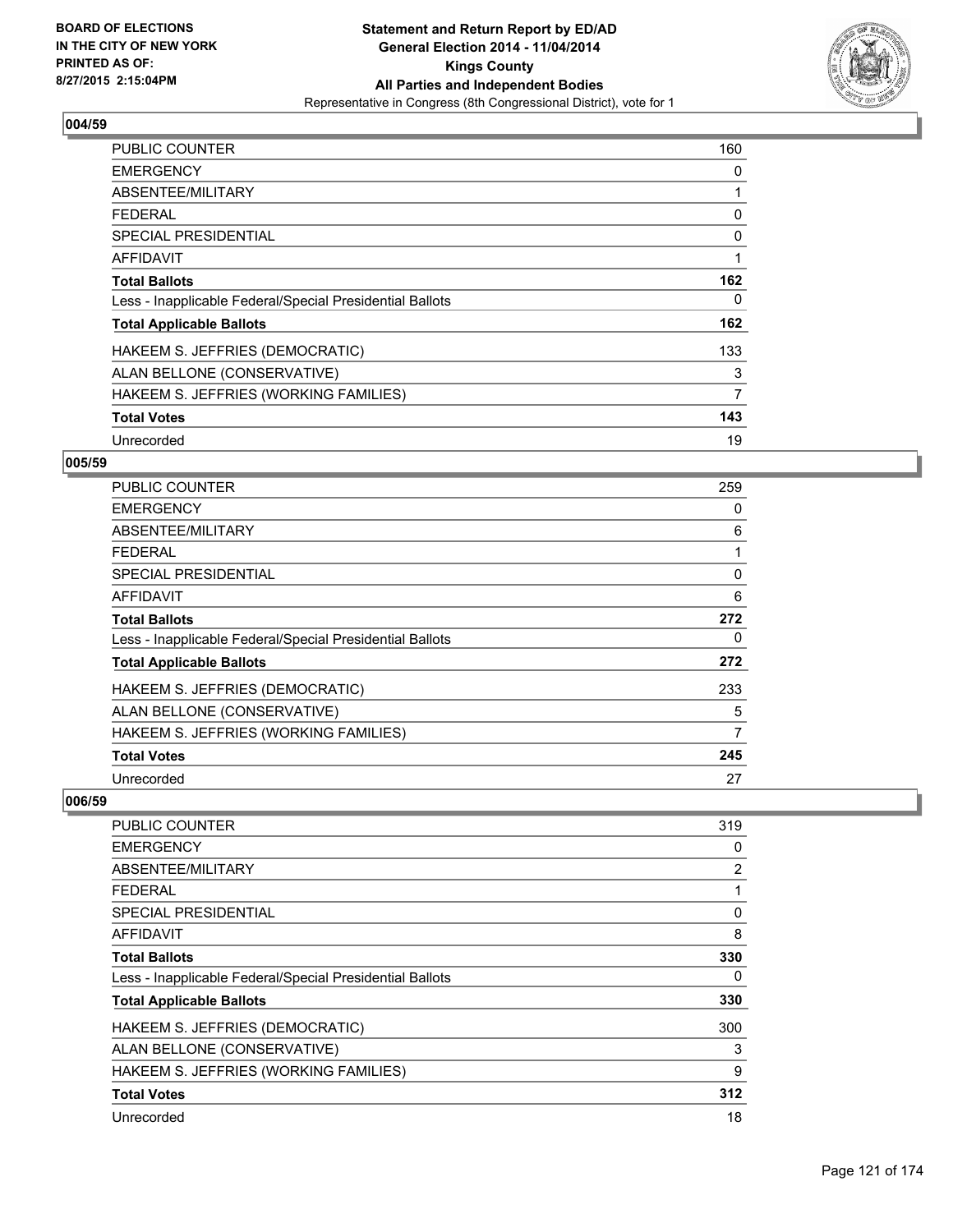

| <b>PUBLIC COUNTER</b>                                    | 205 |
|----------------------------------------------------------|-----|
| <b>EMERGENCY</b>                                         | 0   |
| ABSENTEE/MILITARY                                        |     |
| <b>FEDERAL</b>                                           |     |
| <b>SPECIAL PRESIDENTIAL</b>                              | 0   |
| <b>AFFIDAVIT</b>                                         | 1   |
| <b>Total Ballots</b>                                     | 208 |
| Less - Inapplicable Federal/Special Presidential Ballots | 0   |
| <b>Total Applicable Ballots</b>                          | 208 |
| HAKEEM S. JEFFRIES (DEMOCRATIC)                          | 180 |
| ALAN BELLONE (CONSERVATIVE)                              | 7   |
| HAKEEM S. JEFFRIES (WORKING FAMILIES)                    | 5   |
| <b>Total Votes</b>                                       | 192 |
| Unrecorded                                               | 16  |

## **008/59**

| PUBLIC COUNTER                                           | 180 |
|----------------------------------------------------------|-----|
| <b>EMERGENCY</b>                                         | 0   |
| ABSENTEE/MILITARY                                        |     |
| <b>FEDERAL</b>                                           | 0   |
| <b>SPECIAL PRESIDENTIAL</b>                              | 0   |
| AFFIDAVIT                                                | 0   |
| <b>Total Ballots</b>                                     | 181 |
| Less - Inapplicable Federal/Special Presidential Ballots | 0   |
| <b>Total Applicable Ballots</b>                          | 181 |
| HAKEEM S. JEFFRIES (DEMOCRATIC)                          | 164 |
| ALAN BELLONE (CONSERVATIVE)                              | 4   |
| HAKEEM S. JEFFRIES (WORKING FAMILIES)                    | 5   |
| <b>Total Votes</b>                                       | 173 |
| Unrecorded                                               | 8   |

| PUBLIC COUNTER                                           | 3 |
|----------------------------------------------------------|---|
| <b>EMERGENCY</b>                                         | 0 |
| ABSENTEE/MILITARY                                        | 0 |
| <b>FEDERAL</b>                                           | 0 |
| <b>SPECIAL PRESIDENTIAL</b>                              | 0 |
| AFFIDAVIT                                                | 0 |
| <b>Total Ballots</b>                                     | 3 |
| Less - Inapplicable Federal/Special Presidential Ballots | 0 |
| <b>Total Applicable Ballots</b>                          | 3 |
| HAKEEM S. JEFFRIES (DEMOCRATIC)                          | 3 |
| ALAN BELLONE (CONSERVATIVE)                              | 0 |
| HAKEEM S. JEFFRIES (WORKING FAMILIES)                    | 0 |
| <b>Total Votes</b>                                       | 3 |
|                                                          |   |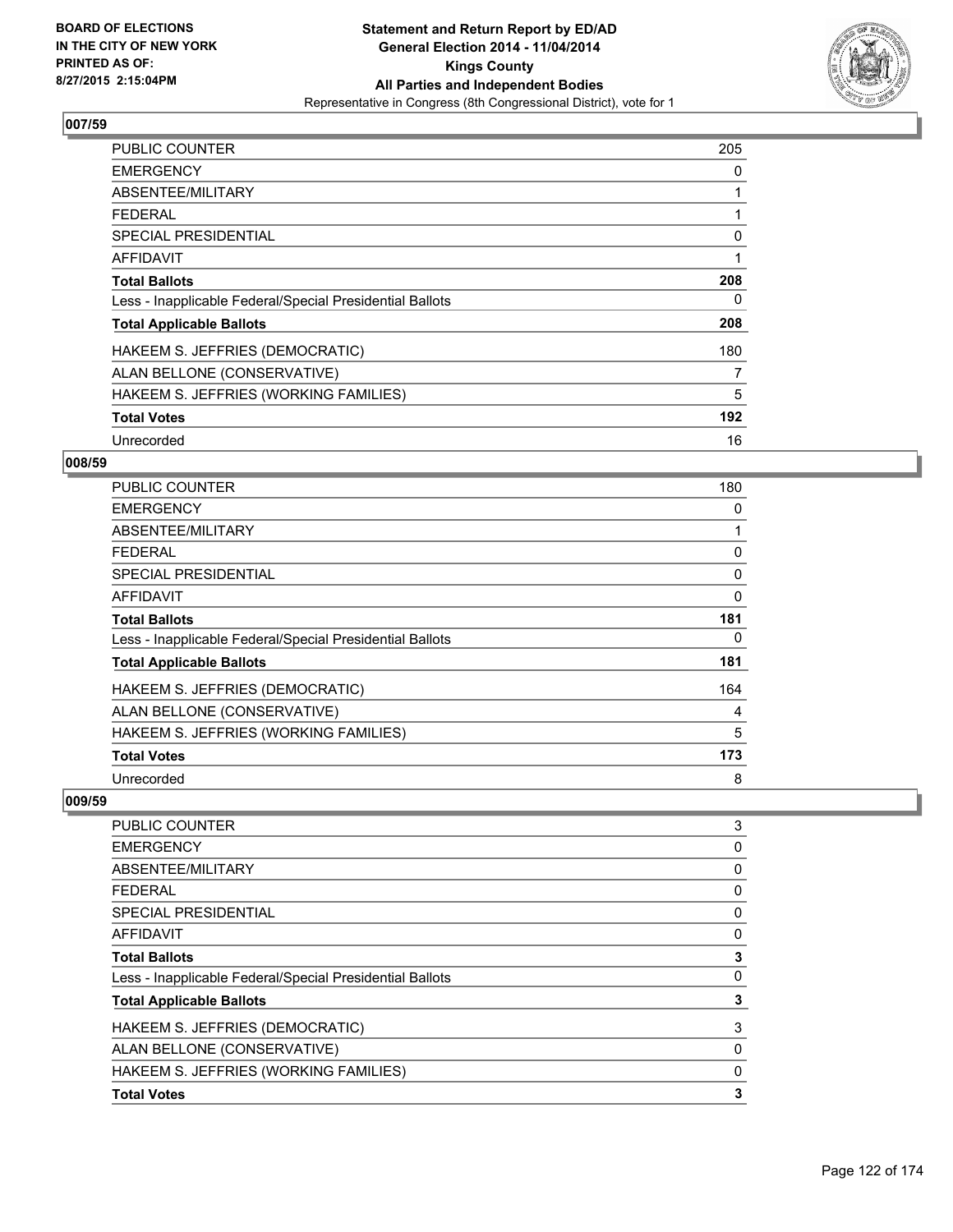

| <b>PUBLIC COUNTER</b>                                    | 100              |
|----------------------------------------------------------|------------------|
| <b>EMERGENCY</b>                                         | 0                |
| ABSENTEE/MILITARY                                        | 0                |
| <b>FEDERAL</b>                                           | 0                |
| <b>SPECIAL PRESIDENTIAL</b>                              | 0                |
| <b>AFFIDAVIT</b>                                         | 2                |
| <b>Total Ballots</b>                                     | 102 <sub>2</sub> |
| Less - Inapplicable Federal/Special Presidential Ballots | 0                |
| <b>Total Applicable Ballots</b>                          | 102              |
| HAKEEM S. JEFFRIES (DEMOCRATIC)                          | 89               |
| ALAN BELLONE (CONSERVATIVE)                              | 1                |
| HAKEEM S. JEFFRIES (WORKING FAMILIES)                    | 4                |
| <b>Total Votes</b>                                       | 94               |
| Unrecorded                                               | 8                |

## **011/59**

| <b>PUBLIC COUNTER</b>                                    | 238            |
|----------------------------------------------------------|----------------|
| <b>EMERGENCY</b>                                         | 0              |
| ABSENTEE/MILITARY                                        | $\overline{2}$ |
| <b>FEDERAL</b>                                           | 0              |
| <b>SPECIAL PRESIDENTIAL</b>                              | 0              |
| AFFIDAVIT                                                | 4              |
| <b>Total Ballots</b>                                     | 244            |
| Less - Inapplicable Federal/Special Presidential Ballots | 0              |
| <b>Total Applicable Ballots</b>                          | 244            |
| HAKEEM S. JEFFRIES (DEMOCRATIC)                          | 197            |
| ALAN BELLONE (CONSERVATIVE)                              | 10             |
| HAKEEM S. JEFFRIES (WORKING FAMILIES)                    | 6              |
| <b>Total Votes</b>                                       | 213            |
| Unrecorded                                               | 31             |

| PUBLIC COUNTER                                           | 267 |
|----------------------------------------------------------|-----|
| <b>EMERGENCY</b>                                         | 0   |
| ABSENTEE/MILITARY                                        | 2   |
| <b>FEDERAL</b>                                           | 0   |
| <b>SPECIAL PRESIDENTIAL</b>                              | 0   |
| AFFIDAVIT                                                | 2   |
| <b>Total Ballots</b>                                     | 271 |
| Less - Inapplicable Federal/Special Presidential Ballots | 0   |
| <b>Total Applicable Ballots</b>                          | 271 |
| HAKEEM S. JEFFRIES (DEMOCRATIC)                          | 242 |
| ALAN BELLONE (CONSERVATIVE)                              | 7   |
| HAKEEM S. JEFFRIES (WORKING FAMILIES)                    | 7   |
| <b>Total Votes</b>                                       | 256 |
| Unrecorded                                               | 15  |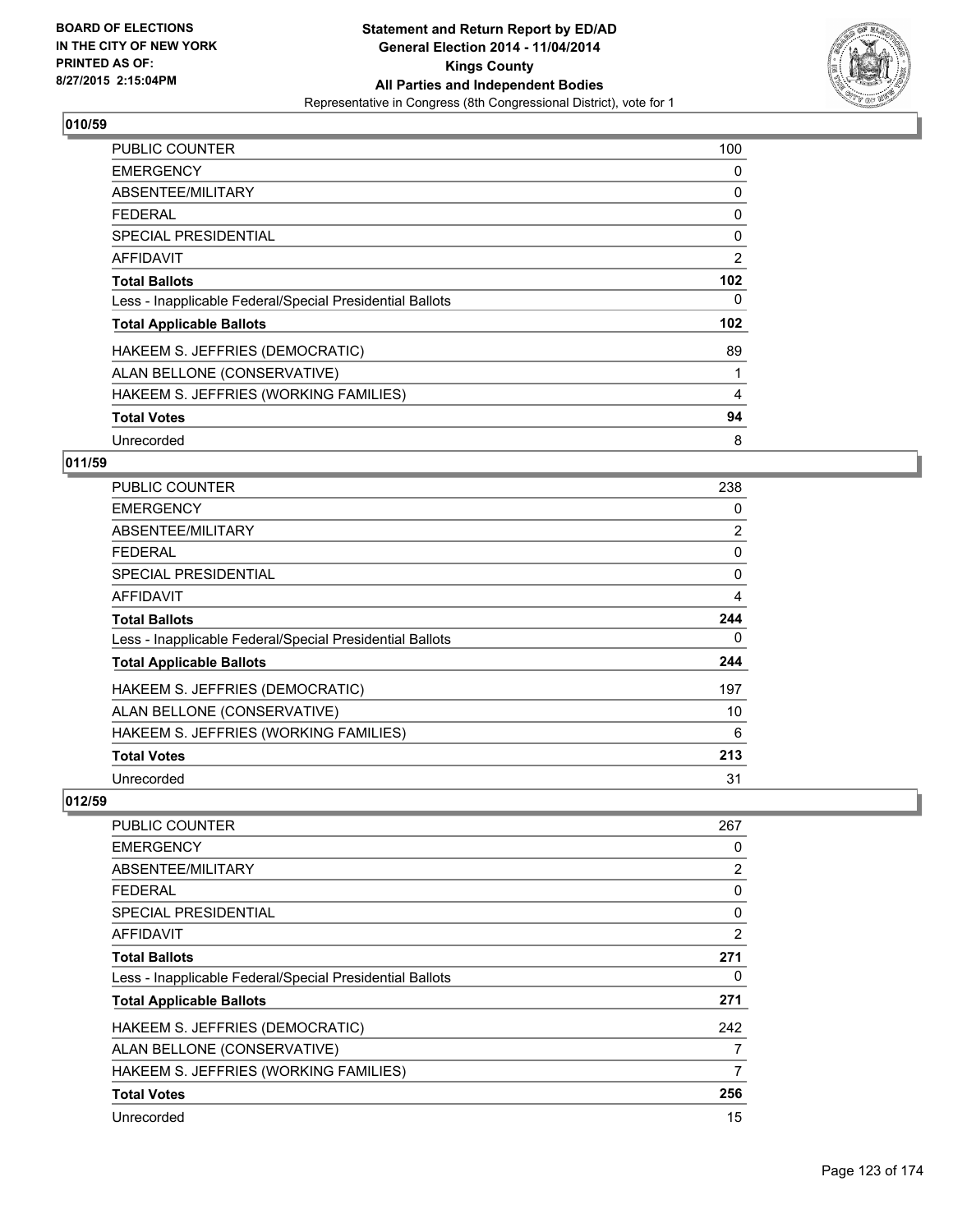

| <b>PUBLIC COUNTER</b>                                    | 210 |
|----------------------------------------------------------|-----|
| <b>EMERGENCY</b>                                         | 0   |
| ABSENTEE/MILITARY                                        | 3   |
| <b>FEDERAL</b>                                           | 2   |
| SPECIAL PRESIDENTIAL                                     | 0   |
| <b>AFFIDAVIT</b>                                         | 4   |
| <b>Total Ballots</b>                                     | 219 |
| Less - Inapplicable Federal/Special Presidential Ballots | 0   |
| <b>Total Applicable Ballots</b>                          | 219 |
| HAKEEM S. JEFFRIES (DEMOCRATIC)                          | 187 |
| ALAN BELLONE (CONSERVATIVE)                              | 5   |
| HAKEEM S. JEFFRIES (WORKING FAMILIES)                    | 12  |
| <b>Total Votes</b>                                       | 204 |
| Unrecorded                                               | 15  |

## **014/59**

| PUBLIC COUNTER                                           | 262 |
|----------------------------------------------------------|-----|
| <b>EMERGENCY</b>                                         | 0   |
| ABSENTEE/MILITARY                                        | 3   |
| <b>FEDERAL</b>                                           | 0   |
| <b>SPECIAL PRESIDENTIAL</b>                              | 0   |
| <b>AFFIDAVIT</b>                                         | 3   |
| <b>Total Ballots</b>                                     | 268 |
| Less - Inapplicable Federal/Special Presidential Ballots | 0   |
| <b>Total Applicable Ballots</b>                          | 268 |
| HAKEEM S. JEFFRIES (DEMOCRATIC)                          | 226 |
| ALAN BELLONE (CONSERVATIVE)                              | 8   |
| HAKEEM S. JEFFRIES (WORKING FAMILIES)                    | 12  |
| <b>Total Votes</b>                                       | 246 |
| Unrecorded                                               | 22  |

| <b>PUBLIC COUNTER</b>                                    | 294 |
|----------------------------------------------------------|-----|
| <b>EMERGENCY</b>                                         | 0   |
| ABSENTEE/MILITARY                                        |     |
| <b>FEDERAL</b>                                           |     |
| <b>SPECIAL PRESIDENTIAL</b>                              | 0   |
| AFFIDAVIT                                                | 3   |
| <b>Total Ballots</b>                                     | 299 |
| Less - Inapplicable Federal/Special Presidential Ballots | 0   |
| <b>Total Applicable Ballots</b>                          | 299 |
| HAKEEM S. JEFFRIES (DEMOCRATIC)                          | 252 |
| ALAN BELLONE (CONSERVATIVE)                              | 3   |
| HAKEEM S. JEFFRIES (WORKING FAMILIES)                    | 9   |
| <b>Total Votes</b>                                       | 264 |
| Unrecorded                                               | 35  |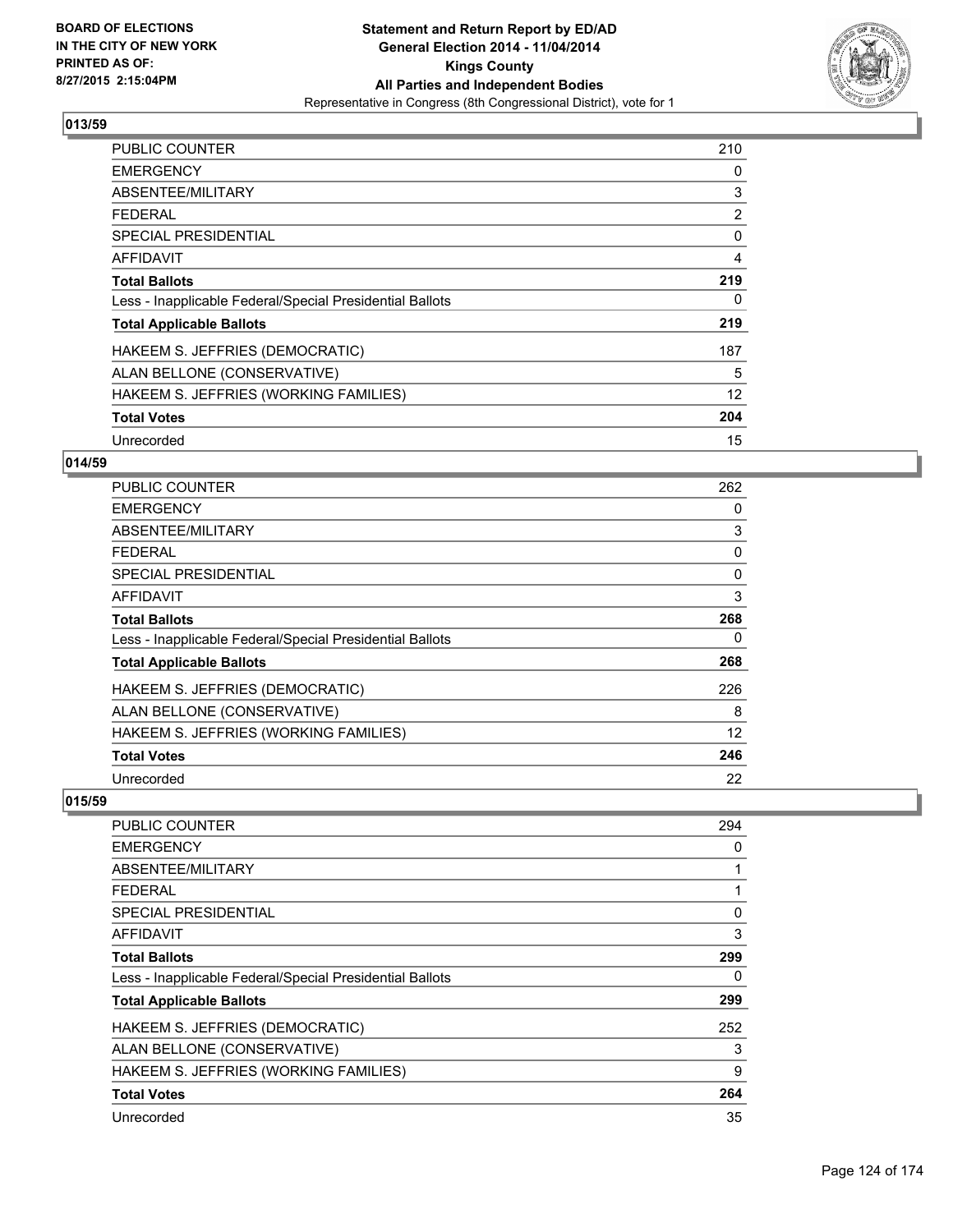

| <b>PUBLIC COUNTER</b>                                    | 309 |
|----------------------------------------------------------|-----|
| <b>EMERGENCY</b>                                         | 0   |
| ABSENTEE/MILITARY                                        | 2   |
| <b>FEDERAL</b>                                           | 0   |
| <b>SPECIAL PRESIDENTIAL</b>                              | 0   |
| <b>AFFIDAVIT</b>                                         | 4   |
| <b>Total Ballots</b>                                     | 315 |
| Less - Inapplicable Federal/Special Presidential Ballots | 0   |
| <b>Total Applicable Ballots</b>                          | 315 |
| HAKEEM S. JEFFRIES (DEMOCRATIC)                          | 281 |
| ALAN BELLONE (CONSERVATIVE)                              | 3   |
| HAKEEM S. JEFFRIES (WORKING FAMILIES)                    | 12  |
| <b>Total Votes</b>                                       | 296 |
| Unrecorded                                               | 19  |

## **017/59**

| <b>PUBLIC COUNTER</b>                                    | 255            |
|----------------------------------------------------------|----------------|
| <b>EMERGENCY</b>                                         | 0              |
| ABSENTEE/MILITARY                                        | $\overline{2}$ |
| <b>FEDERAL</b>                                           | 0              |
| <b>SPECIAL PRESIDENTIAL</b>                              | 0              |
| <b>AFFIDAVIT</b>                                         | 3              |
| <b>Total Ballots</b>                                     | 260            |
| Less - Inapplicable Federal/Special Presidential Ballots | 0              |
| <b>Total Applicable Ballots</b>                          | 260            |
| HAKEEM S. JEFFRIES (DEMOCRATIC)                          | 241            |
| ALAN BELLONE (CONSERVATIVE)                              | 4              |
| HAKEEM S. JEFFRIES (WORKING FAMILIES)                    | 3              |
| <b>Total Votes</b>                                       | 248            |
| Unrecorded                                               | 12             |

| <b>PUBLIC COUNTER</b>                                    | 221 |
|----------------------------------------------------------|-----|
| <b>EMERGENCY</b>                                         | 0   |
| ABSENTEE/MILITARY                                        | 3   |
| <b>FEDERAL</b>                                           | 0   |
| <b>SPECIAL PRESIDENTIAL</b>                              | 0   |
| AFFIDAVIT                                                | 1   |
| <b>Total Ballots</b>                                     | 225 |
| Less - Inapplicable Federal/Special Presidential Ballots | 0   |
| <b>Total Applicable Ballots</b>                          | 225 |
| HAKEEM S. JEFFRIES (DEMOCRATIC)                          | 200 |
| ALAN BELLONE (CONSERVATIVE)                              | 4   |
| HAKEEM S. JEFFRIES (WORKING FAMILIES)                    | 3   |
| <b>Total Votes</b>                                       | 207 |
| Unrecorded                                               | 18  |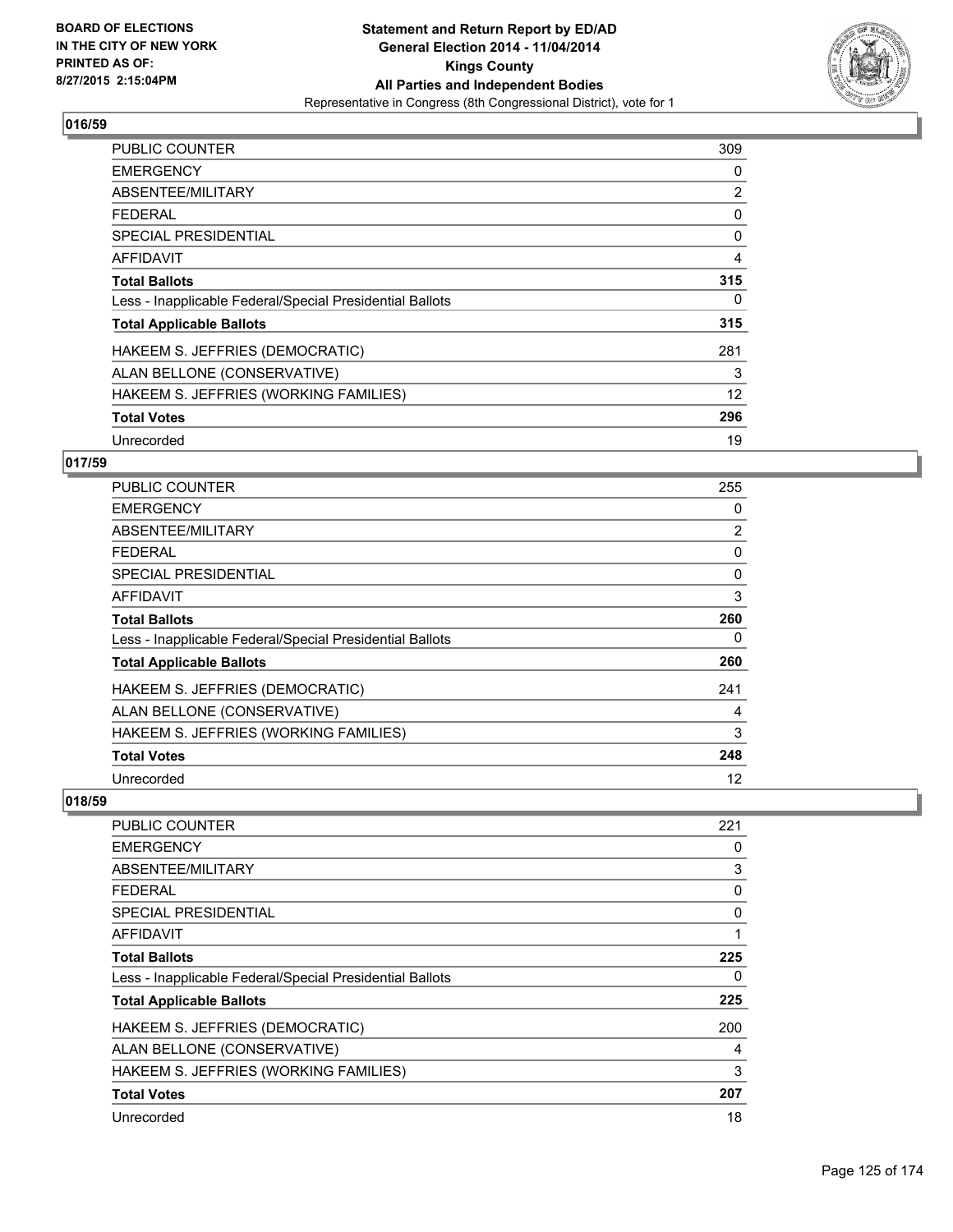

| <b>PUBLIC COUNTER</b>                                    | 67 |
|----------------------------------------------------------|----|
| <b>EMERGENCY</b>                                         | 0  |
| ABSENTEE/MILITARY                                        | 2  |
| <b>FEDERAL</b>                                           | 0  |
| SPECIAL PRESIDENTIAL                                     | 0  |
| <b>AFFIDAVIT</b>                                         | 0  |
| <b>Total Ballots</b>                                     | 69 |
| Less - Inapplicable Federal/Special Presidential Ballots | 0  |
| <b>Total Applicable Ballots</b>                          | 69 |
| HAKEEM S. JEFFRIES (DEMOCRATIC)                          | 52 |
| ALAN BELLONE (CONSERVATIVE)                              | 6  |
| HAKEEM S. JEFFRIES (WORKING FAMILIES)                    | 4  |
| <b>Total Votes</b>                                       | 62 |
| Unrecorded                                               | 7  |

## **020/59**

| PUBLIC COUNTER                                           | 183            |
|----------------------------------------------------------|----------------|
| <b>EMERGENCY</b>                                         | 0              |
| ABSENTEE/MILITARY                                        | 1              |
| <b>FEDERAL</b>                                           | 0              |
| <b>SPECIAL PRESIDENTIAL</b>                              | 0              |
| <b>AFFIDAVIT</b>                                         | $\overline{2}$ |
| <b>Total Ballots</b>                                     | 186            |
| Less - Inapplicable Federal/Special Presidential Ballots | 0              |
| <b>Total Applicable Ballots</b>                          | 186            |
| HAKEEM S. JEFFRIES (DEMOCRATIC)                          | 161            |
| ALAN BELLONE (CONSERVATIVE)                              | 5              |
| HAKEEM S. JEFFRIES (WORKING FAMILIES)                    | 6              |
| <b>Total Votes</b>                                       | 172            |
| Unrecorded                                               | 14             |

| 209 |
|-----|
| 0   |
|     |
| 0   |
| 0   |
|     |
| 211 |
| 0   |
| 211 |
| 183 |
| 11  |
| 5   |
| 199 |
| 12  |
|     |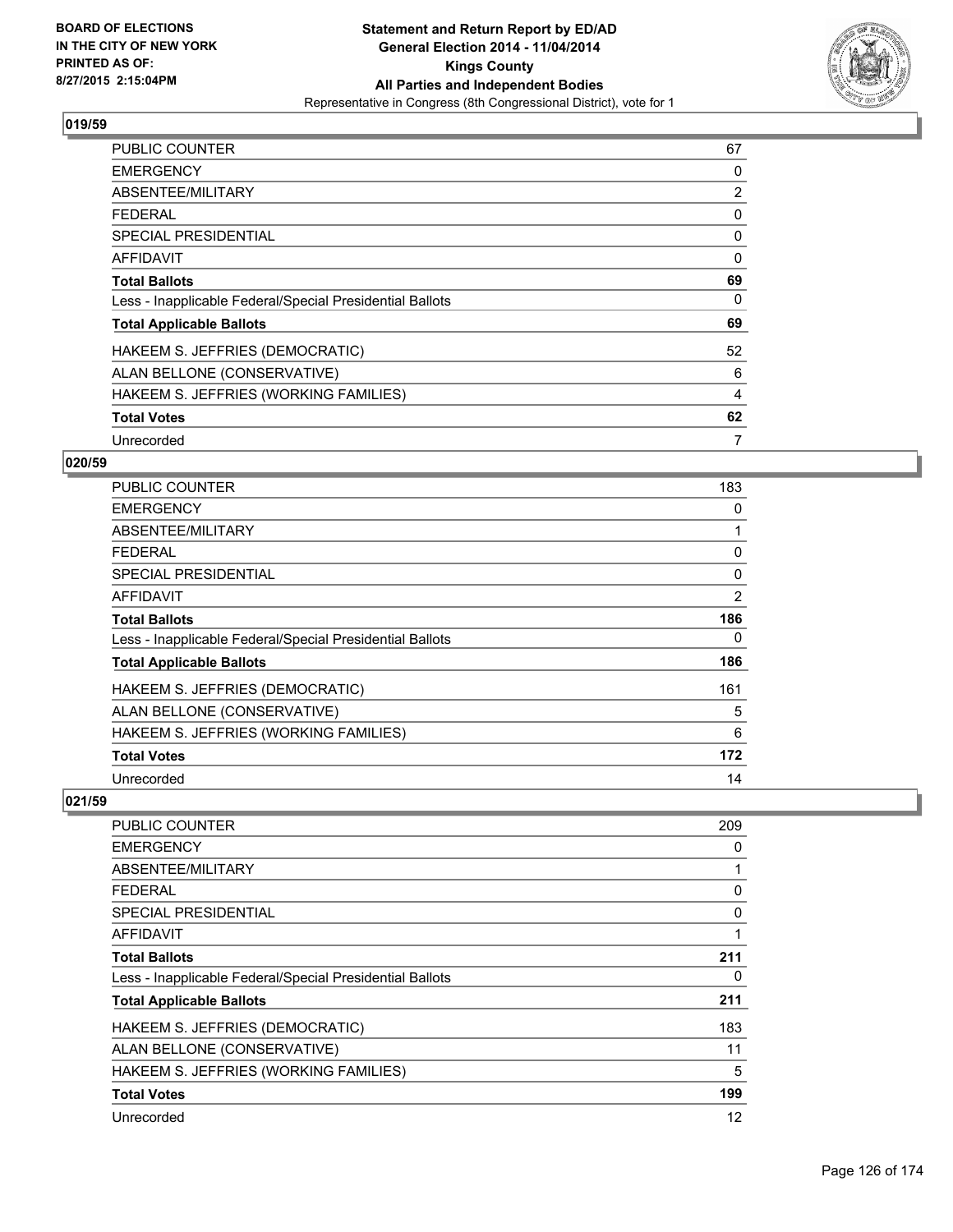

| <b>PUBLIC COUNTER</b>                                    | 237 |
|----------------------------------------------------------|-----|
| <b>EMERGENCY</b>                                         | 0   |
| ABSENTEE/MILITARY                                        |     |
| <b>FEDERAL</b>                                           |     |
| <b>SPECIAL PRESIDENTIAL</b>                              | 0   |
| AFFIDAVIT                                                | 3   |
| <b>Total Ballots</b>                                     | 242 |
| Less - Inapplicable Federal/Special Presidential Ballots | 0   |
| <b>Total Applicable Ballots</b>                          | 242 |
| HAKEEM S. JEFFRIES (DEMOCRATIC)                          | 192 |
| ALAN BELLONE (CONSERVATIVE)                              | 16  |
| HAKEEM S. JEFFRIES (WORKING FAMILIES)                    | 7   |
| <b>Total Votes</b>                                       | 215 |
| Unrecorded                                               | 27  |

## **023/59**

| PUBLIC COUNTER                                           | 130            |
|----------------------------------------------------------|----------------|
| <b>EMERGENCY</b>                                         | 0              |
| ABSENTEE/MILITARY                                        | 0              |
| <b>FEDERAL</b>                                           | 0              |
| <b>SPECIAL PRESIDENTIAL</b>                              | 0              |
| <b>AFFIDAVIT</b>                                         | $\overline{2}$ |
| <b>Total Ballots</b>                                     | 132            |
| Less - Inapplicable Federal/Special Presidential Ballots | 0              |
| <b>Total Applicable Ballots</b>                          | 132            |
| HAKEEM S. JEFFRIES (DEMOCRATIC)                          | 100            |
| ALAN BELLONE (CONSERVATIVE)                              | 11             |
| HAKEEM S. JEFFRIES (WORKING FAMILIES)                    | 7              |
| <b>Total Votes</b>                                       | 118            |
| Unrecorded                                               | 14             |

| PUBLIC COUNTER                                           | 220 |
|----------------------------------------------------------|-----|
| <b>EMERGENCY</b>                                         | 0   |
| ABSENTEE/MILITARY                                        | 2   |
| <b>FEDERAL</b>                                           |     |
| <b>SPECIAL PRESIDENTIAL</b>                              | 0   |
| AFFIDAVIT                                                | 0   |
| <b>Total Ballots</b>                                     | 223 |
| Less - Inapplicable Federal/Special Presidential Ballots | 0   |
| <b>Total Applicable Ballots</b>                          | 223 |
| HAKEEM S. JEFFRIES (DEMOCRATIC)                          | 182 |
| ALAN BELLONE (CONSERVATIVE)                              | 9   |
| HAKEEM S. JEFFRIES (WORKING FAMILIES)                    | 14  |
| <b>Total Votes</b>                                       | 205 |
| Unrecorded                                               | 18  |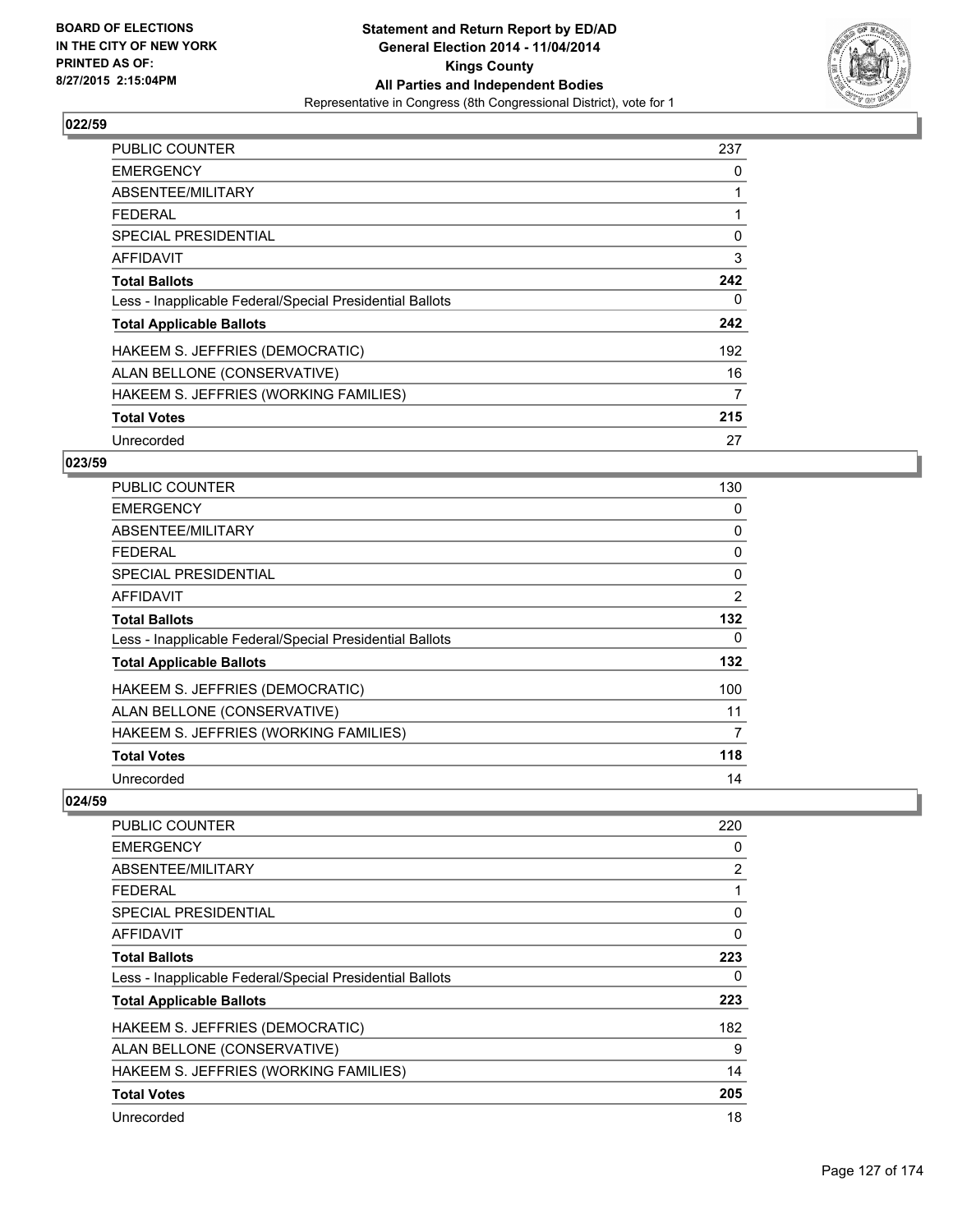

| <b>PUBLIC COUNTER</b>                                    | 191 |
|----------------------------------------------------------|-----|
| <b>EMERGENCY</b>                                         | 0   |
| ABSENTEE/MILITARY                                        | 0   |
| <b>FEDERAL</b>                                           | 0   |
| <b>SPECIAL PRESIDENTIAL</b>                              | 0   |
| AFFIDAVIT                                                | 2   |
| <b>Total Ballots</b>                                     | 193 |
| Less - Inapplicable Federal/Special Presidential Ballots | 0   |
| <b>Total Applicable Ballots</b>                          | 193 |
| HAKEEM S. JEFFRIES (DEMOCRATIC)                          | 172 |
| ALAN BELLONE (CONSERVATIVE)                              | 2   |
| HAKEEM S. JEFFRIES (WORKING FAMILIES)                    | 6   |
| <b>Total Votes</b>                                       | 180 |
| Unrecorded                                               | 13  |

## **026/59**

| PUBLIC COUNTER                                           | 341 |
|----------------------------------------------------------|-----|
| <b>EMERGENCY</b>                                         | 0   |
| ABSENTEE/MILITARY                                        | 4   |
| <b>FEDERAL</b>                                           | 0   |
| <b>SPECIAL PRESIDENTIAL</b>                              | 0   |
| <b>AFFIDAVIT</b>                                         | 7   |
| Total Ballots                                            | 352 |
| Less - Inapplicable Federal/Special Presidential Ballots | 0   |
| <b>Total Applicable Ballots</b>                          | 352 |
| HAKEEM S. JEFFRIES (DEMOCRATIC)                          | 266 |
| ALAN BELLONE (CONSERVATIVE)                              | 34  |
| HAKEEM S. JEFFRIES (WORKING FAMILIES)                    | 11  |
| <b>Total Votes</b>                                       | 311 |
| Unrecorded                                               | 41  |

| PUBLIC COUNTER                                           | 259 |
|----------------------------------------------------------|-----|
| <b>EMERGENCY</b>                                         | 0   |
| ABSENTEE/MILITARY                                        | 2   |
| <b>FEDERAL</b>                                           | 0   |
| SPECIAL PRESIDENTIAL                                     | 0   |
| AFFIDAVIT                                                | 2   |
| <b>Total Ballots</b>                                     | 263 |
| Less - Inapplicable Federal/Special Presidential Ballots | 0   |
| <b>Total Applicable Ballots</b>                          | 263 |
| HAKEEM S. JEFFRIES (DEMOCRATIC)                          | 204 |
| ALAN BELLONE (CONSERVATIVE)                              | 32  |
| HAKEEM S. JEFFRIES (WORKING FAMILIES)                    | 7   |
| <b>Total Votes</b>                                       | 243 |
| Unrecorded                                               | 20  |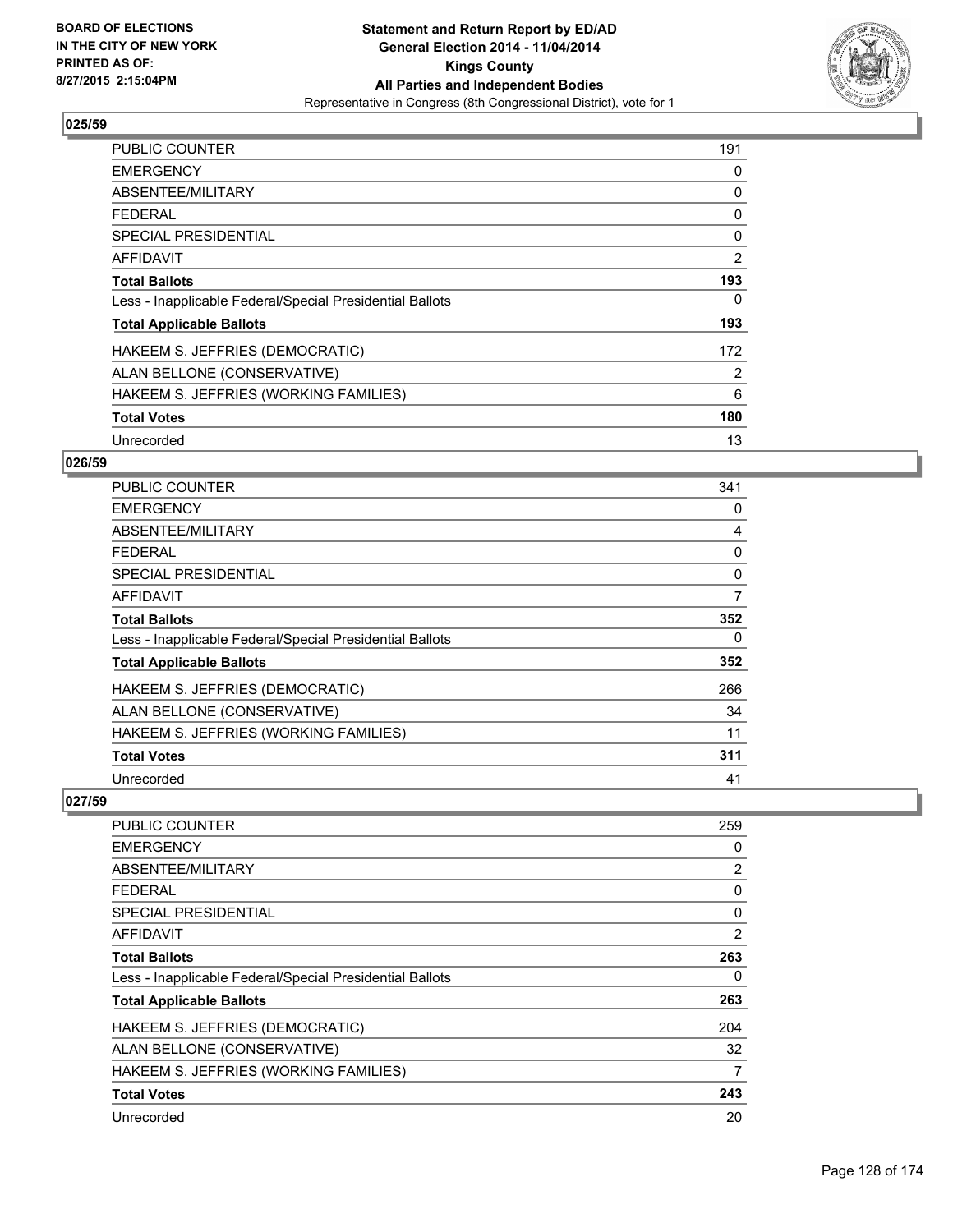

| <b>PUBLIC COUNTER</b>                                    | 217 |
|----------------------------------------------------------|-----|
| <b>EMERGENCY</b>                                         | 0   |
| ABSENTEE/MILITARY                                        | 5   |
| <b>FEDERAL</b>                                           | 0   |
| <b>SPECIAL PRESIDENTIAL</b>                              | 0   |
| <b>AFFIDAVIT</b>                                         | 6   |
| <b>Total Ballots</b>                                     | 228 |
| Less - Inapplicable Federal/Special Presidential Ballots | 0   |
| <b>Total Applicable Ballots</b>                          | 228 |
| HAKEEM S. JEFFRIES (DEMOCRATIC)                          | 157 |
| ALAN BELLONE (CONSERVATIVE)                              | 35  |
| HAKEEM S. JEFFRIES (WORKING FAMILIES)                    | 7   |
| CHARLES BARRON (WRITE-IN)                                | 1   |
| <b>WALTER BLACK (WRITE-IN)</b>                           | 1   |
| <b>Total Votes</b>                                       | 201 |
| Unrecorded                                               | 27  |

| <b>PUBLIC COUNTER</b>                                    | 191 |
|----------------------------------------------------------|-----|
| <b>EMERGENCY</b>                                         | 0   |
| ABSENTEE/MILITARY                                        | 3   |
| <b>FEDERAL</b>                                           | 0   |
| <b>SPECIAL PRESIDENTIAL</b>                              | 0   |
| <b>AFFIDAVIT</b>                                         | 5   |
| <b>Total Ballots</b>                                     | 199 |
| Less - Inapplicable Federal/Special Presidential Ballots | 0   |
| <b>Total Applicable Ballots</b>                          | 199 |
| HAKEEM S. JEFFRIES (DEMOCRATIC)                          | 130 |
| ALAN BELLONE (CONSERVATIVE)                              | 33  |
| HAKEEM S. JEFFRIES (WORKING FAMILIES)                    | 17  |
| JORDAN MAMET (WRITE-IN)                                  | 1   |
| <b>Total Votes</b>                                       | 181 |
| Unrecorded                                               | 18  |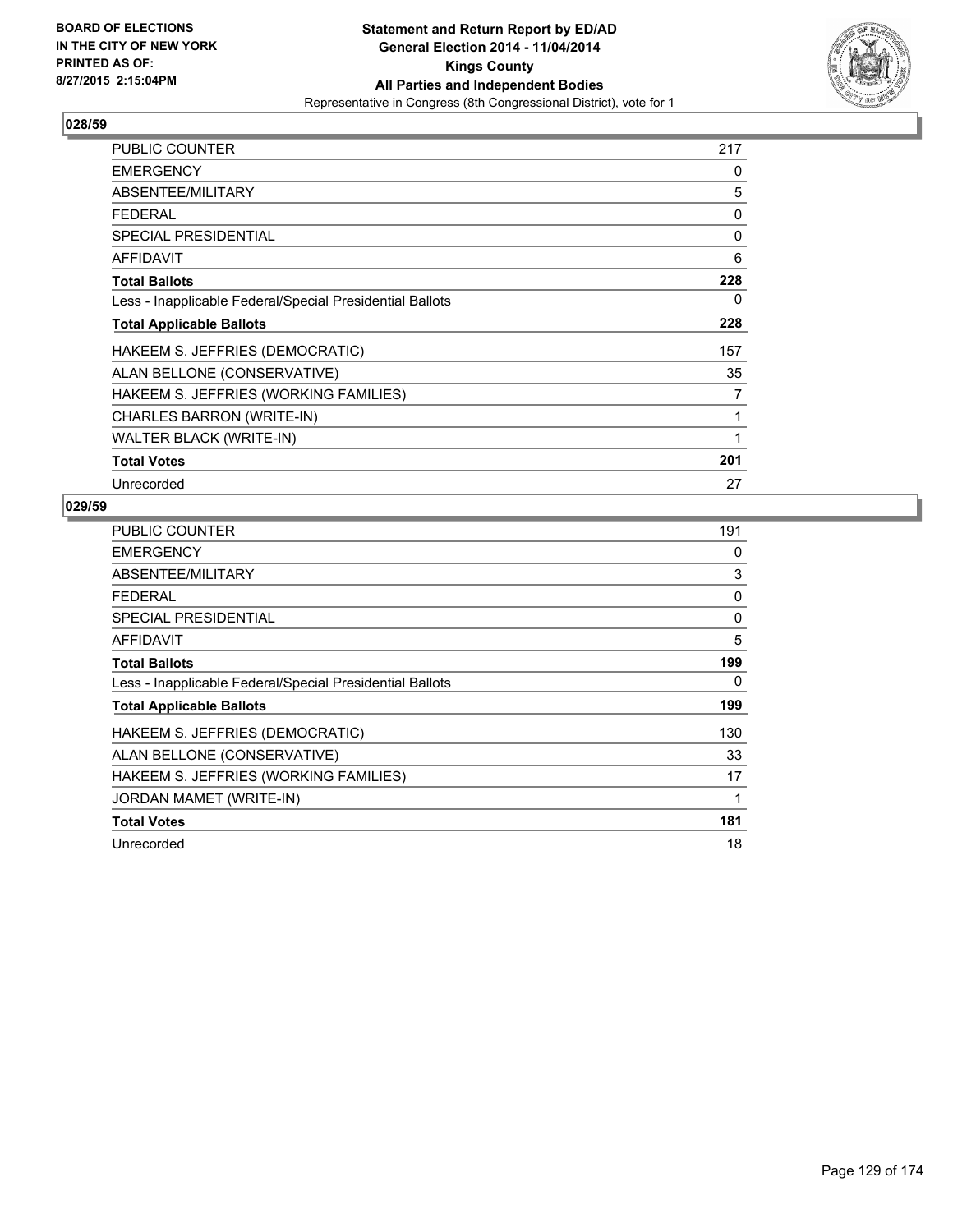

| <b>PUBLIC COUNTER</b>                                    | 200 |
|----------------------------------------------------------|-----|
| <b>EMERGENCY</b>                                         | 0   |
| ABSENTEE/MILITARY                                        | 4   |
| <b>FEDERAL</b>                                           |     |
| <b>SPECIAL PRESIDENTIAL</b>                              | 0   |
| AFFIDAVIT                                                | 6   |
| <b>Total Ballots</b>                                     | 211 |
| Less - Inapplicable Federal/Special Presidential Ballots | 0   |
| <b>Total Applicable Ballots</b>                          | 211 |
| HAKEEM S. JEFFRIES (DEMOCRATIC)                          | 162 |
| ALAN BELLONE (CONSERVATIVE)                              | 27  |
| HAKEEM S. JEFFRIES (WORKING FAMILIES)                    | 8   |
| <b>Total Votes</b>                                       | 197 |
| Unrecorded                                               | 14  |

## **031/59**

| <b>PUBLIC COUNTER</b>                                    | 319            |
|----------------------------------------------------------|----------------|
| <b>EMERGENCY</b>                                         | 0              |
| ABSENTEE/MILITARY                                        | $\overline{7}$ |
| <b>FEDERAL</b>                                           | 0              |
| <b>SPECIAL PRESIDENTIAL</b>                              | 0              |
| AFFIDAVIT                                                | 2              |
| <b>Total Ballots</b>                                     | 328            |
| Less - Inapplicable Federal/Special Presidential Ballots | 0              |
| <b>Total Applicable Ballots</b>                          | 328            |
| HAKEEM S. JEFFRIES (DEMOCRATIC)                          | 226            |
| ALAN BELLONE (CONSERVATIVE)                              | 52             |
| HAKEEM S. JEFFRIES (WORKING FAMILIES)                    | 10             |
| <b>Total Votes</b>                                       | 288            |
| Unrecorded                                               | 40             |

| PUBLIC COUNTER                                           | 231 |
|----------------------------------------------------------|-----|
| <b>EMERGENCY</b>                                         | 0   |
| ABSENTEE/MILITARY                                        | 5   |
| <b>FEDERAL</b>                                           | 0   |
| <b>SPECIAL PRESIDENTIAL</b>                              | 0   |
| AFFIDAVIT                                                | 3   |
| <b>Total Ballots</b>                                     | 239 |
| Less - Inapplicable Federal/Special Presidential Ballots | 0   |
| <b>Total Applicable Ballots</b>                          | 239 |
| HAKEEM S. JEFFRIES (DEMOCRATIC)                          | 178 |
| ALAN BELLONE (CONSERVATIVE)                              | 24  |
| HAKEEM S. JEFFRIES (WORKING FAMILIES)                    | 6   |
| <b>Total Votes</b>                                       | 208 |
| Unrecorded                                               | 31  |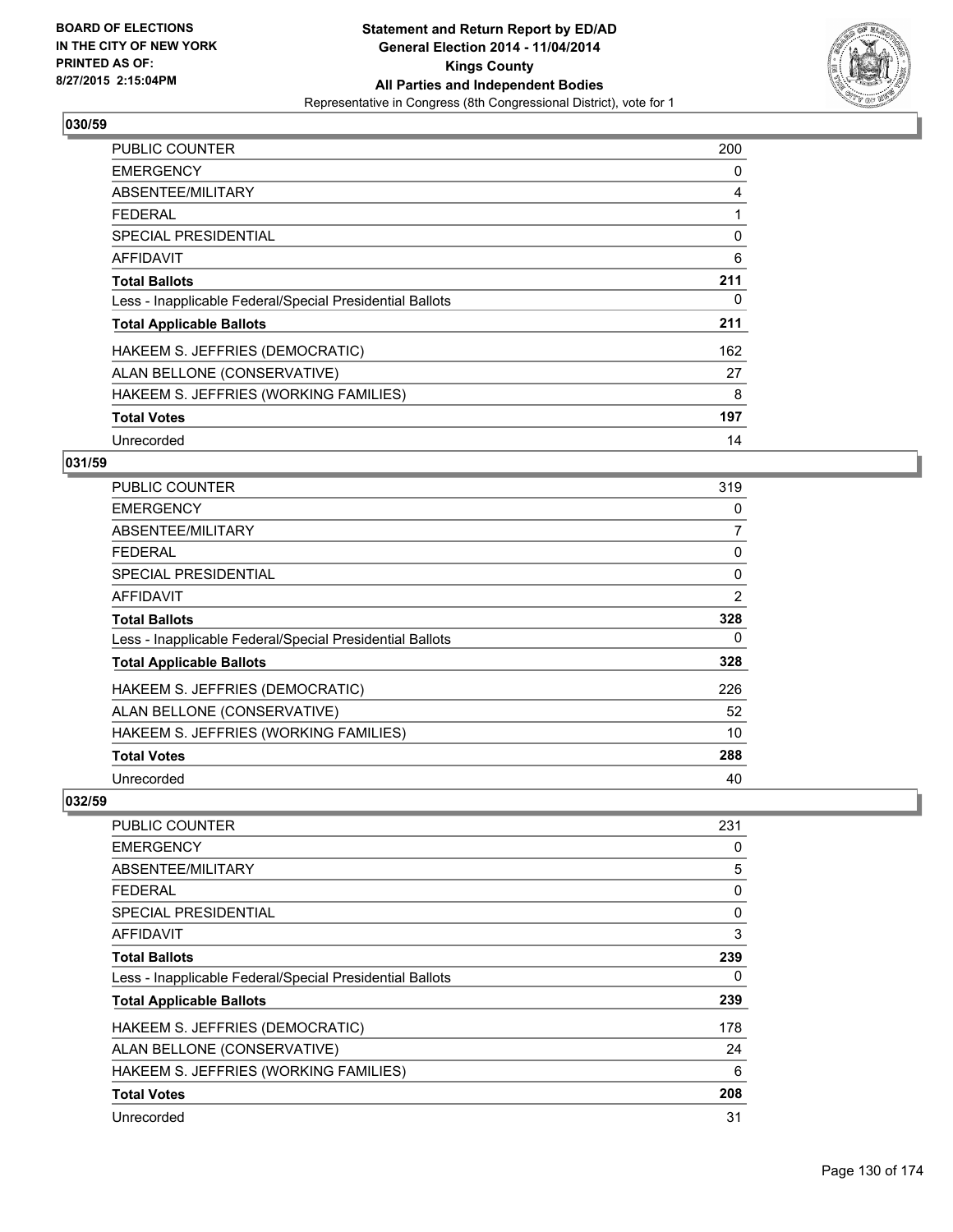

| <b>PUBLIC COUNTER</b>                                    | 242 |
|----------------------------------------------------------|-----|
| <b>EMERGENCY</b>                                         | 0   |
| ABSENTEE/MILITARY                                        | 5   |
| <b>FEDERAL</b>                                           | 1   |
| <b>SPECIAL PRESIDENTIAL</b>                              | 0   |
| <b>AFFIDAVIT</b>                                         | 1   |
| <b>Total Ballots</b>                                     | 249 |
| Less - Inapplicable Federal/Special Presidential Ballots | 0   |
| <b>Total Applicable Ballots</b>                          | 249 |
| HAKEEM S. JEFFRIES (DEMOCRATIC)                          | 75  |
| ALAN BELLONE (CONSERVATIVE)                              | 101 |
| HAKEEM S. JEFFRIES (WORKING FAMILIES)                    | 11  |
| <b>Total Votes</b>                                       | 187 |
| Unrecorded                                               | 62  |

## **036/59**

| PUBLIC COUNTER                                           | 258 |
|----------------------------------------------------------|-----|
| <b>EMERGENCY</b>                                         | 0   |
| ABSENTEE/MILITARY                                        | 5   |
| <b>FEDERAL</b>                                           | 0   |
| <b>SPECIAL PRESIDENTIAL</b>                              | 0   |
| AFFIDAVIT                                                | 0   |
| <b>Total Ballots</b>                                     | 263 |
| Less - Inapplicable Federal/Special Presidential Ballots | 0   |
| <b>Total Applicable Ballots</b>                          | 263 |
| HAKEEM S. JEFFRIES (DEMOCRATIC)                          | 89  |
| ALAN BELLONE (CONSERVATIVE)                              | 105 |
| HAKEEM S. JEFFRIES (WORKING FAMILIES)                    | 16  |
| <b>Total Votes</b>                                       | 210 |
| Unrecorded                                               | 53  |

| PUBLIC COUNTER                                           | 267 |
|----------------------------------------------------------|-----|
| <b>EMERGENCY</b>                                         | 0   |
| ABSENTEE/MILITARY                                        | 4   |
| <b>FEDERAL</b>                                           | 0   |
| SPECIAL PRESIDENTIAL                                     | 0   |
| AFFIDAVIT                                                |     |
| <b>Total Ballots</b>                                     | 272 |
| Less - Inapplicable Federal/Special Presidential Ballots | 0   |
| <b>Total Applicable Ballots</b>                          | 272 |
| HAKEEM S. JEFFRIES (DEMOCRATIC)                          | 81  |
| ALAN BELLONE (CONSERVATIVE)                              | 93  |
| HAKEEM S. JEFFRIES (WORKING FAMILIES)                    | 8   |
| <b>Total Votes</b>                                       | 182 |
| Unrecorded                                               | 90  |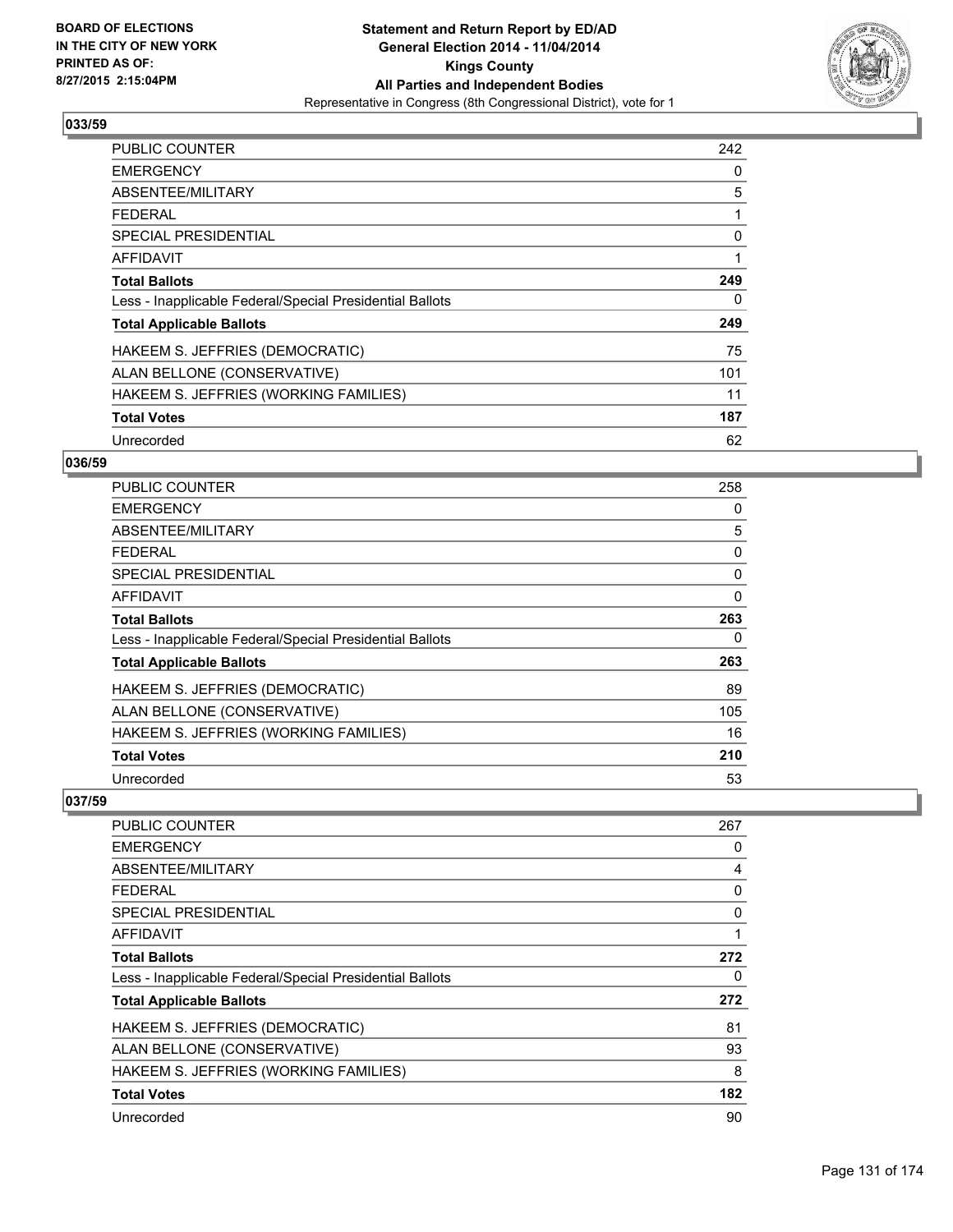

| <b>PUBLIC COUNTER</b>                                    | 368 |
|----------------------------------------------------------|-----|
| <b>EMERGENCY</b>                                         | 0   |
| ABSENTEE/MILITARY                                        | 7   |
| <b>FEDERAL</b>                                           | 0   |
| <b>SPECIAL PRESIDENTIAL</b>                              | 0   |
| <b>AFFIDAVIT</b>                                         | 2   |
| <b>Total Ballots</b>                                     | 377 |
| Less - Inapplicable Federal/Special Presidential Ballots | 0   |
| <b>Total Applicable Ballots</b>                          | 377 |
| HAKEEM S. JEFFRIES (DEMOCRATIC)                          | 123 |
| ALAN BELLONE (CONSERVATIVE)                              | 135 |
| HAKEEM S. JEFFRIES (WORKING FAMILIES)                    | 16  |
| UNATTRIBUTABLE WRITE-IN (WRITE-IN)                       | 1   |
| <b>Total Votes</b>                                       | 275 |
| Unrecorded                                               | 102 |

#### **039/59**

| PUBLIC COUNTER                                           | 213 |
|----------------------------------------------------------|-----|
| <b>EMERGENCY</b>                                         | 0   |
| ABSENTEE/MILITARY                                        | 5   |
| <b>FEDERAL</b>                                           | 0   |
| SPECIAL PRESIDENTIAL                                     | 0   |
| <b>AFFIDAVIT</b>                                         | 0   |
| <b>Total Ballots</b>                                     | 218 |
| Less - Inapplicable Federal/Special Presidential Ballots | 0   |
| <b>Total Applicable Ballots</b>                          | 218 |
| HAKEEM S. JEFFRIES (DEMOCRATIC)                          | 72  |
| ALAN BELLONE (CONSERVATIVE)                              | 97  |
| HAKEEM S. JEFFRIES (WORKING FAMILIES)                    | 10  |
| <b>Total Votes</b>                                       | 179 |
| Unrecorded                                               | 39  |

| <b>PUBLIC COUNTER</b>                                    | 341            |
|----------------------------------------------------------|----------------|
| <b>EMERGENCY</b>                                         | 0              |
| ABSENTEE/MILITARY                                        | 9              |
| <b>FEDERAL</b>                                           | 1              |
| SPECIAL PRESIDENTIAL                                     | $\Omega$       |
| AFFIDAVIT                                                | $\overline{2}$ |
| <b>Total Ballots</b>                                     | 353            |
| Less - Inapplicable Federal/Special Presidential Ballots | 0              |
| <b>Total Applicable Ballots</b>                          | 353            |
| HAKEEM S. JEFFRIES (DEMOCRATIC)                          | 114            |
| ALAN BELLONE (CONSERVATIVE)                              | 140            |
| HAKEEM S. JEFFRIES (WORKING FAMILIES)                    | 20             |
| <b>Total Votes</b>                                       | 274            |
| Unrecorded                                               | 79             |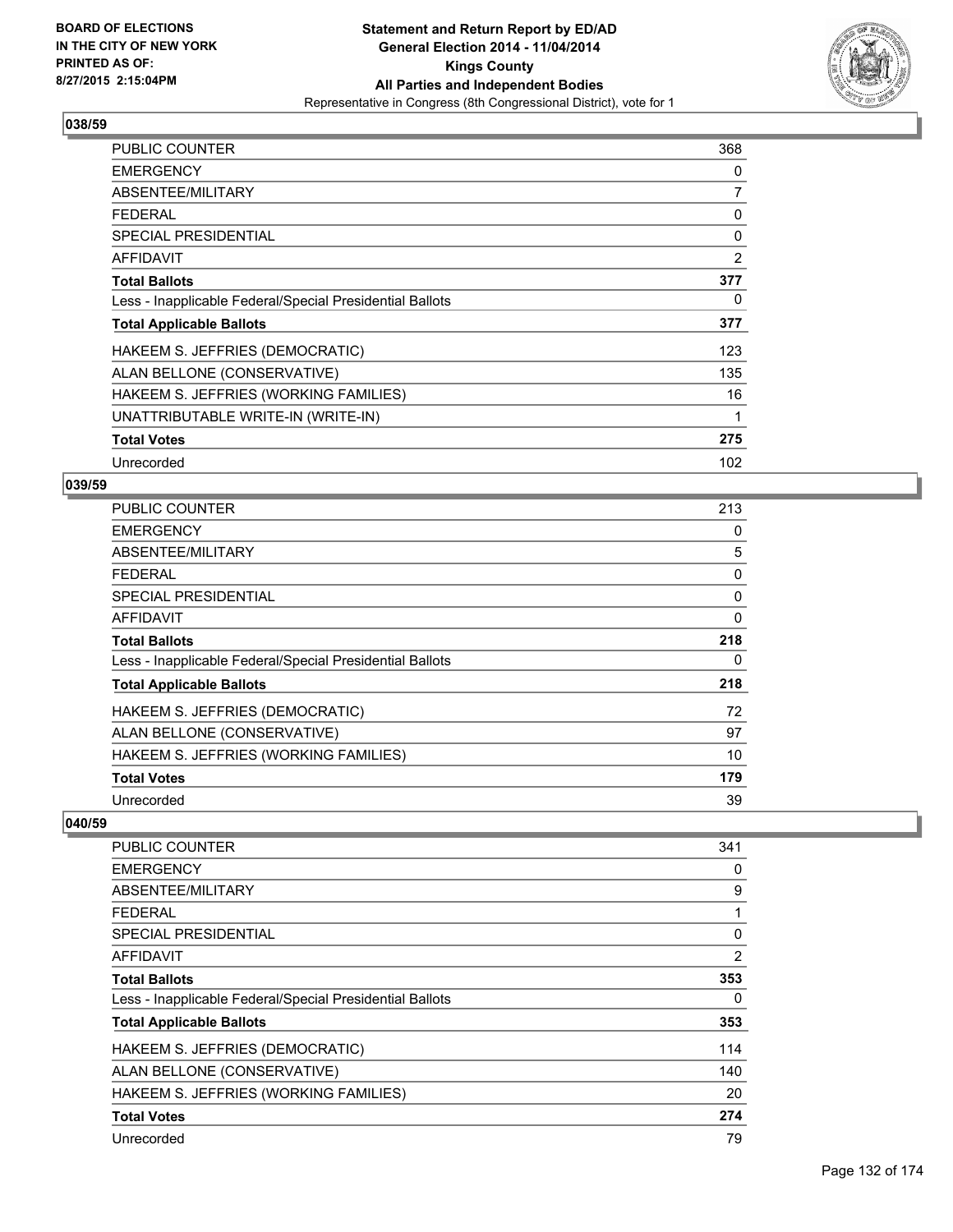

| <b>PUBLIC COUNTER</b>                                    | 122 |
|----------------------------------------------------------|-----|
| <b>EMERGENCY</b>                                         | 0   |
| ABSENTEE/MILITARY                                        | 3   |
| <b>FEDERAL</b>                                           | 0   |
| <b>SPECIAL PRESIDENTIAL</b>                              | 0   |
| <b>AFFIDAVIT</b>                                         | 9   |
| <b>Total Ballots</b>                                     | 134 |
| Less - Inapplicable Federal/Special Presidential Ballots | 0   |
| <b>Total Applicable Ballots</b>                          | 134 |
| HAKEEM S. JEFFRIES (DEMOCRATIC)                          | 120 |
| ALAN BELLONE (CONSERVATIVE)                              | 4   |
| HAKEEM S. JEFFRIES (WORKING FAMILIES)                    | 3   |
| <b>Total Votes</b>                                       | 127 |
| Unrecorded                                               | 7   |

## **047/59**

| PUBLIC COUNTER                                           | 173      |
|----------------------------------------------------------|----------|
| <b>EMERGENCY</b>                                         | 0        |
| ABSENTEE/MILITARY                                        | 0        |
| <b>FEDERAL</b>                                           | 3        |
| <b>SPECIAL PRESIDENTIAL</b>                              | $\Omega$ |
| AFFIDAVIT                                                | 21       |
| <b>Total Ballots</b>                                     | 197      |
| Less - Inapplicable Federal/Special Presidential Ballots | 0        |
| <b>Total Applicable Ballots</b>                          | 197      |
| HAKEEM S. JEFFRIES (DEMOCRATIC)                          | 176      |
| ALAN BELLONE (CONSERVATIVE)                              | 9        |
| HAKEEM S. JEFFRIES (WORKING FAMILIES)                    | 3        |
| <b>Total Votes</b>                                       | 188      |
| Unrecorded                                               | 9        |

| <b>PUBLIC COUNTER</b>                                    | 0  |
|----------------------------------------------------------|----|
| <b>EMERGENCY</b>                                         | 0  |
| ABSENTEE/MILITARY                                        | 21 |
| <b>FEDERAL</b>                                           | 0  |
| <b>SPECIAL PRESIDENTIAL</b>                              | 0  |
| AFFIDAVIT                                                | 0  |
| <b>Total Ballots</b>                                     | 21 |
| Less - Inapplicable Federal/Special Presidential Ballots | 0  |
| <b>Total Applicable Ballots</b>                          | 21 |
| HAKEEM S. JEFFRIES (DEMOCRATIC)                          | 11 |
| ALAN BELLONE (CONSERVATIVE)                              | 4  |
| HAKEEM S. JEFFRIES (WORKING FAMILIES)                    | 0  |
| <b>Total Votes</b>                                       | 15 |
| Unrecorded                                               | 6  |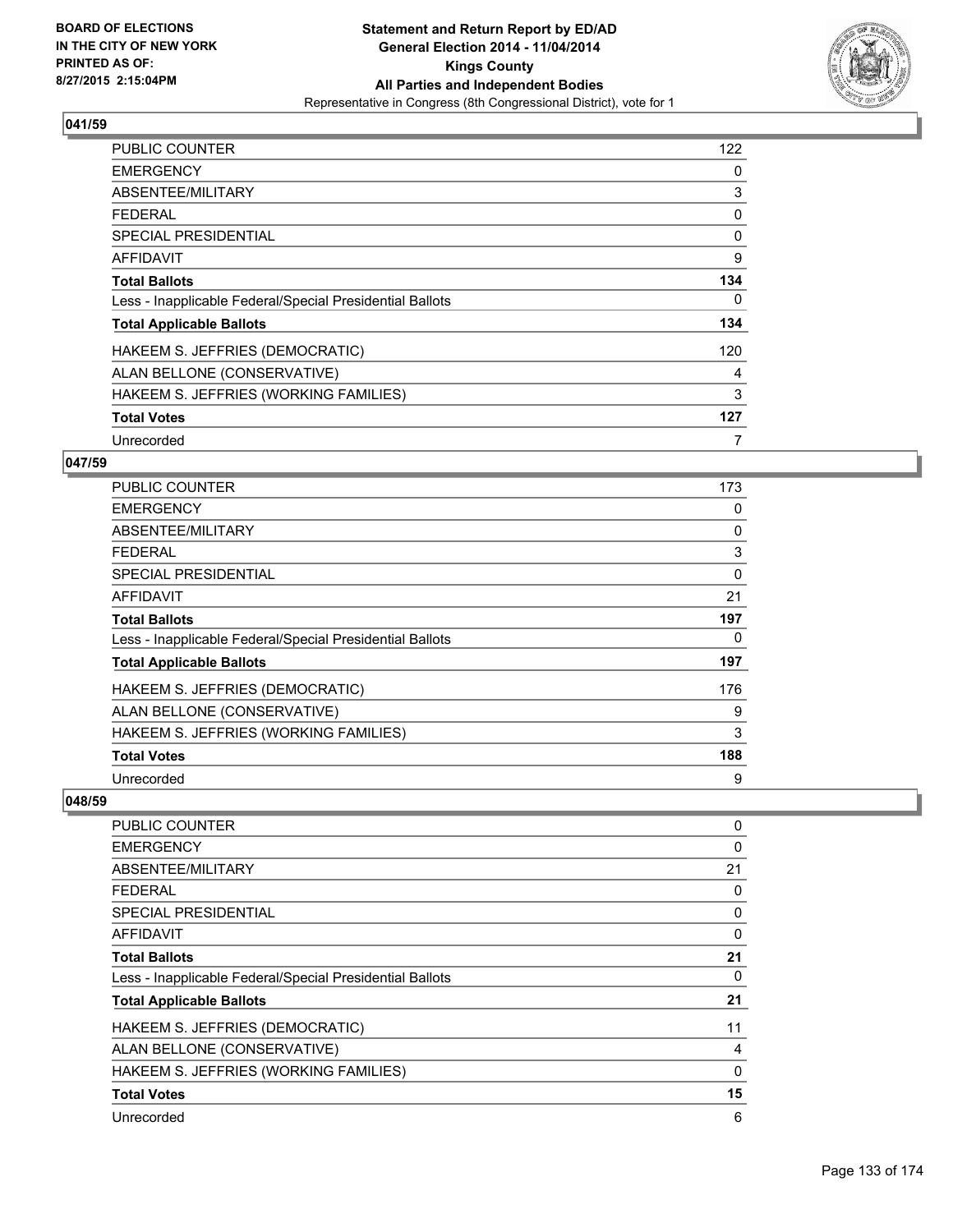

| <b>PUBLIC COUNTER</b>                                    | 232 |
|----------------------------------------------------------|-----|
| <b>EMERGENCY</b>                                         | 0   |
| ABSENTEE/MILITARY                                        | 4   |
| <b>FEDERAL</b>                                           | 2   |
| SPECIAL PRESIDENTIAL                                     | 0   |
| <b>AFFIDAVIT</b>                                         | 5   |
| <b>Total Ballots</b>                                     | 243 |
| Less - Inapplicable Federal/Special Presidential Ballots | 0   |
| <b>Total Applicable Ballots</b>                          | 243 |
| HAKEEM S. JEFFRIES (DEMOCRATIC)                          | 206 |
| ALAN BELLONE (CONSERVATIVE)                              |     |
| HAKEEM S. JEFFRIES (WORKING FAMILIES)                    | 9   |
| <b>Total Votes</b>                                       | 216 |
| Unrecorded                                               | 27  |

# **050/59**

| PUBLIC COUNTER                                           | 233            |
|----------------------------------------------------------|----------------|
| <b>EMERGENCY</b>                                         | 0              |
| ABSENTEE/MILITARY                                        | 6              |
| <b>FEDERAL</b>                                           | $\overline{2}$ |
| <b>SPECIAL PRESIDENTIAL</b>                              | 0              |
| AFFIDAVIT                                                | 7              |
| <b>Total Ballots</b>                                     | 248            |
| Less - Inapplicable Federal/Special Presidential Ballots | 0              |
| <b>Total Applicable Ballots</b>                          | 248            |
| HAKEEM S. JEFFRIES (DEMOCRATIC)                          | 150            |
| ALAN BELLONE (CONSERVATIVE)                              | 45             |
| HAKEEM S. JEFFRIES (WORKING FAMILIES)                    | 13             |
| <b>Total Votes</b>                                       | 208            |
| Unrecorded                                               | 40             |

| <b>PUBLIC COUNTER</b>                                    | 262 |
|----------------------------------------------------------|-----|
| <b>EMERGENCY</b>                                         | 0   |
| ABSENTEE/MILITARY                                        | 13  |
| FEDERAL                                                  | 2   |
| <b>SPECIAL PRESIDENTIAL</b>                              | 0   |
| AFFIDAVIT                                                | 2   |
| <b>Total Ballots</b>                                     | 279 |
| Less - Inapplicable Federal/Special Presidential Ballots | 0   |
| <b>Total Applicable Ballots</b>                          | 279 |
| HAKEEM S. JEFFRIES (DEMOCRATIC)                          | 113 |
| ALAN BELLONE (CONSERVATIVE)                              | 108 |
| HAKEEM S. JEFFRIES (WORKING FAMILIES)                    | 16  |
| <b>Total Votes</b>                                       | 237 |
| Unrecorded                                               | 42  |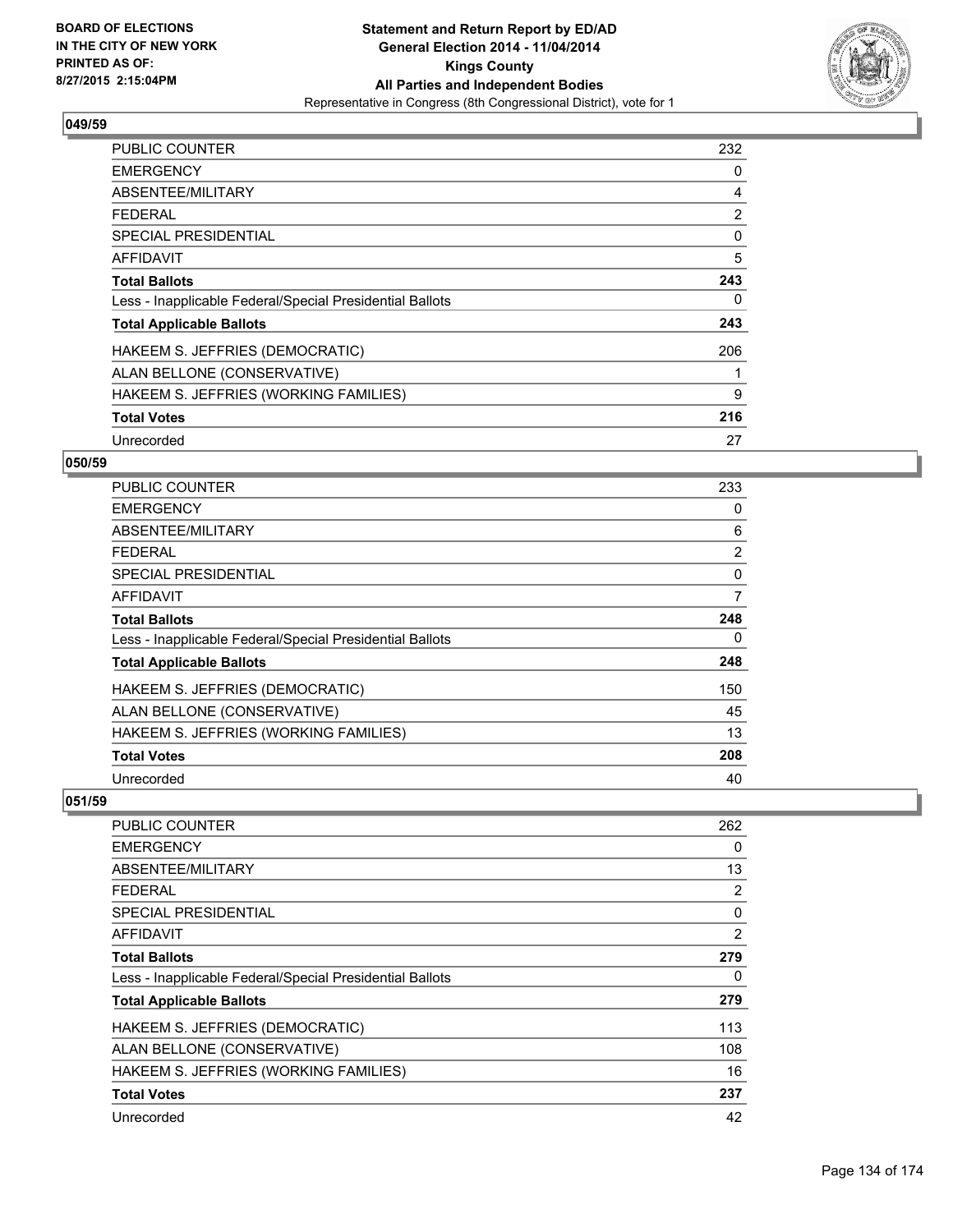

| <b>PUBLIC COUNTER</b>                                    | 251      |
|----------------------------------------------------------|----------|
| <b>EMERGENCY</b>                                         | 0        |
| ABSENTEE/MILITARY                                        | 12       |
| <b>FEDERAL</b>                                           | 2        |
| <b>SPECIAL PRESIDENTIAL</b>                              | 0        |
| <b>AFFIDAVIT</b>                                         | $\Omega$ |
| <b>Total Ballots</b>                                     | 265      |
| Less - Inapplicable Federal/Special Presidential Ballots | 0        |
| <b>Total Applicable Ballots</b>                          | 265      |
| HAKEEM S. JEFFRIES (DEMOCRATIC)                          | 96       |
| ALAN BELLONE (CONSERVATIVE)                              | 117      |
| HAKEEM S. JEFFRIES (WORKING FAMILIES)                    | 5        |
| <b>Total Votes</b>                                       | 218      |
| Unrecorded                                               | 47       |

## **053/59**

| PUBLIC COUNTER                                           | 226 |
|----------------------------------------------------------|-----|
| <b>EMERGENCY</b>                                         | 0   |
| ABSENTEE/MILITARY                                        | 11  |
| <b>FEDERAL</b>                                           |     |
| <b>SPECIAL PRESIDENTIAL</b>                              | 0   |
| AFFIDAVIT                                                | 1   |
| <b>Total Ballots</b>                                     | 239 |
| Less - Inapplicable Federal/Special Presidential Ballots | 0   |
| <b>Total Applicable Ballots</b>                          | 239 |
| HAKEEM S. JEFFRIES (DEMOCRATIC)                          | 86  |
| ALAN BELLONE (CONSERVATIVE)                              | 110 |
| HAKEEM S. JEFFRIES (WORKING FAMILIES)                    | 6   |
| <b>Total Votes</b>                                       | 202 |
| Unrecorded                                               | 37  |

| <b>PUBLIC COUNTER</b>                                    | 141 |
|----------------------------------------------------------|-----|
| <b>EMERGENCY</b>                                         | 0   |
| ABSENTEE/MILITARY                                        | 5   |
| <b>FEDERAL</b>                                           | 1   |
| <b>SPECIAL PRESIDENTIAL</b>                              | 0   |
| AFFIDAVIT                                                | 0   |
| <b>Total Ballots</b>                                     | 147 |
| Less - Inapplicable Federal/Special Presidential Ballots | 0   |
| <b>Total Applicable Ballots</b>                          | 147 |
| HAKEEM S. JEFFRIES (DEMOCRATIC)                          | 72  |
| ALAN BELLONE (CONSERVATIVE)                              | 50  |
| HAKEEM S. JEFFRIES (WORKING FAMILIES)                    | 3   |
| <b>Total Votes</b>                                       | 125 |
| Unrecorded                                               | 22  |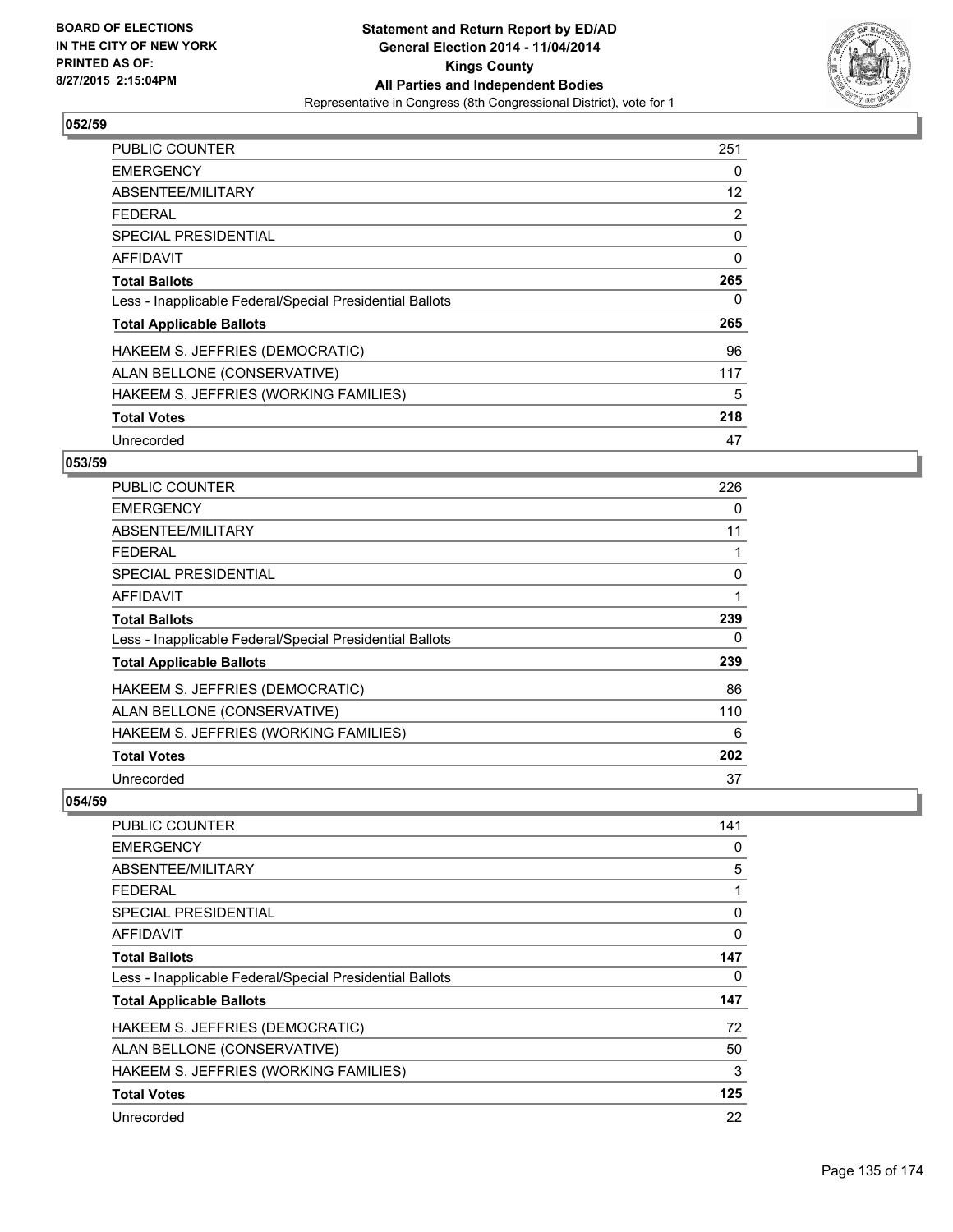

| <b>PUBLIC COUNTER</b>                                    | 214      |
|----------------------------------------------------------|----------|
| <b>EMERGENCY</b>                                         | 0        |
| ABSENTEE/MILITARY                                        | 12       |
| <b>FEDERAL</b>                                           | 0        |
| <b>SPECIAL PRESIDENTIAL</b>                              | 0        |
| <b>AFFIDAVIT</b>                                         | $\Omega$ |
| <b>Total Ballots</b>                                     | 226      |
| Less - Inapplicable Federal/Special Presidential Ballots | 0        |
| <b>Total Applicable Ballots</b>                          | 226      |
| HAKEEM S. JEFFRIES (DEMOCRATIC)                          | 86       |
| ALAN BELLONE (CONSERVATIVE)                              | 87       |
| HAKEEM S. JEFFRIES (WORKING FAMILIES)                    | 7        |
| <b>Total Votes</b>                                       | 180      |
| Unrecorded                                               | 46       |

# **056/59**

| <b>PUBLIC COUNTER</b>                                    | 248            |
|----------------------------------------------------------|----------------|
| <b>EMERGENCY</b>                                         | 0              |
| ABSENTEE/MILITARY                                        | $\overline{7}$ |
| <b>FEDERAL</b>                                           | 0              |
| <b>SPECIAL PRESIDENTIAL</b>                              | 0              |
| <b>AFFIDAVIT</b>                                         | 4              |
| <b>Total Ballots</b>                                     | 259            |
| Less - Inapplicable Federal/Special Presidential Ballots | 0              |
| <b>Total Applicable Ballots</b>                          | 259            |
| HAKEEM S. JEFFRIES (DEMOCRATIC)                          | 188            |
| ALAN BELLONE (CONSERVATIVE)                              | 38             |
| HAKEEM S. JEFFRIES (WORKING FAMILIES)                    | 10             |
| <b>Total Votes</b>                                       | 236            |
| Unrecorded                                               | 23             |

| <b>PUBLIC COUNTER</b>                                    | 248 |
|----------------------------------------------------------|-----|
| <b>EMERGENCY</b>                                         | 0   |
| ABSENTEE/MILITARY                                        | 5   |
| <b>FEDERAL</b>                                           | 0   |
| SPECIAL PRESIDENTIAL                                     | 0   |
| AFFIDAVIT                                                | 5   |
| <b>Total Ballots</b>                                     | 258 |
| Less - Inapplicable Federal/Special Presidential Ballots | 0   |
| <b>Total Applicable Ballots</b>                          | 258 |
| HAKEEM S. JEFFRIES (DEMOCRATIC)                          | 168 |
| ALAN BELLONE (CONSERVATIVE)                              | 52  |
| HAKEEM S. JEFFRIES (WORKING FAMILIES)                    | 4   |
| <b>Total Votes</b>                                       | 224 |
| Unrecorded                                               | 34  |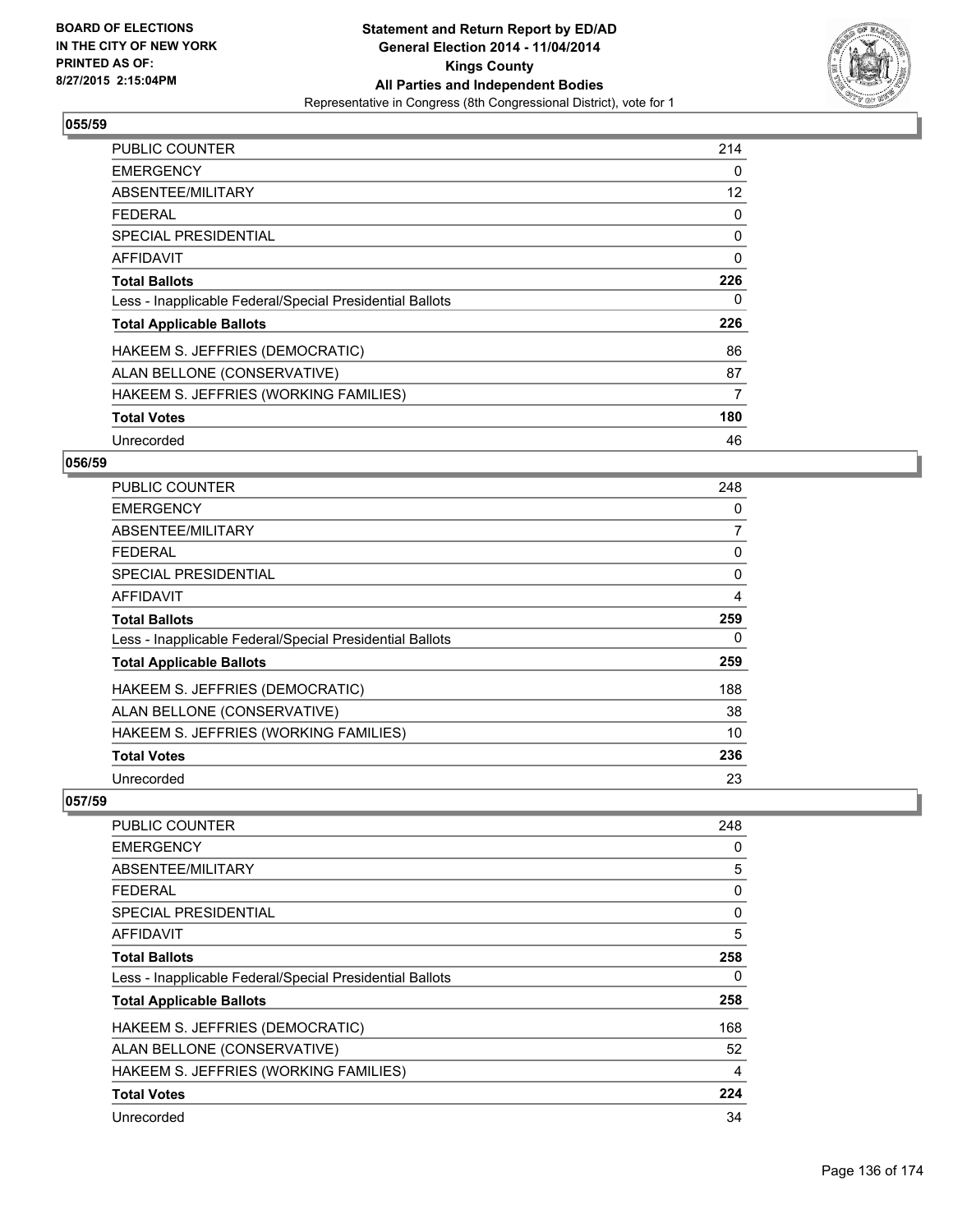

| <b>PUBLIC COUNTER</b>                                    | 205 |
|----------------------------------------------------------|-----|
| <b>EMERGENCY</b>                                         | 0   |
| ABSENTEE/MILITARY                                        | 6   |
| <b>FEDERAL</b>                                           | 0   |
| <b>SPECIAL PRESIDENTIAL</b>                              | 0   |
| AFFIDAVIT                                                | 1   |
| <b>Total Ballots</b>                                     | 212 |
| Less - Inapplicable Federal/Special Presidential Ballots | 0   |
| <b>Total Applicable Ballots</b>                          | 212 |
| HAKEEM S. JEFFRIES (DEMOCRATIC)                          | 103 |
| ALAN BELLONE (CONSERVATIVE)                              | 56  |
| HAKEEM S. JEFFRIES (WORKING FAMILIES)                    | 8   |
| <b>Total Votes</b>                                       | 167 |
| Unrecorded                                               | 45  |

## **059/59**

| PUBLIC COUNTER                                           | 258            |
|----------------------------------------------------------|----------------|
| <b>EMERGENCY</b>                                         | 0              |
| ABSENTEE/MILITARY                                        | $\overline{7}$ |
| <b>FEDERAL</b>                                           | 0              |
| SPECIAL PRESIDENTIAL                                     | 0              |
| AFFIDAVIT                                                | 4              |
| <b>Total Ballots</b>                                     | 269            |
| Less - Inapplicable Federal/Special Presidential Ballots | 0              |
| <b>Total Applicable Ballots</b>                          | 269            |
| HAKEEM S. JEFFRIES (DEMOCRATIC)                          | 112            |
| ALAN BELLONE (CONSERVATIVE)                              | 84             |
| HAKEEM S. JEFFRIES (WORKING FAMILIES)                    | 13             |
| <b>Total Votes</b>                                       | 209            |
| Unrecorded                                               | 60             |

| PUBLIC COUNTER                                           | 201 |
|----------------------------------------------------------|-----|
| <b>EMERGENCY</b>                                         | 0   |
| ABSENTEE/MILITARY                                        | 6   |
| <b>FEDERAL</b>                                           | 0   |
| <b>SPECIAL PRESIDENTIAL</b>                              | 0   |
| AFFIDAVIT                                                | 1   |
| <b>Total Ballots</b>                                     | 208 |
| Less - Inapplicable Federal/Special Presidential Ballots | 0   |
| <b>Total Applicable Ballots</b>                          | 208 |
| HAKEEM S. JEFFRIES (DEMOCRATIC)                          | 60  |
| ALAN BELLONE (CONSERVATIVE)                              | 74  |
| HAKEEM S. JEFFRIES (WORKING FAMILIES)                    | 10  |
| <b>Total Votes</b>                                       | 144 |
| Unrecorded                                               | 64  |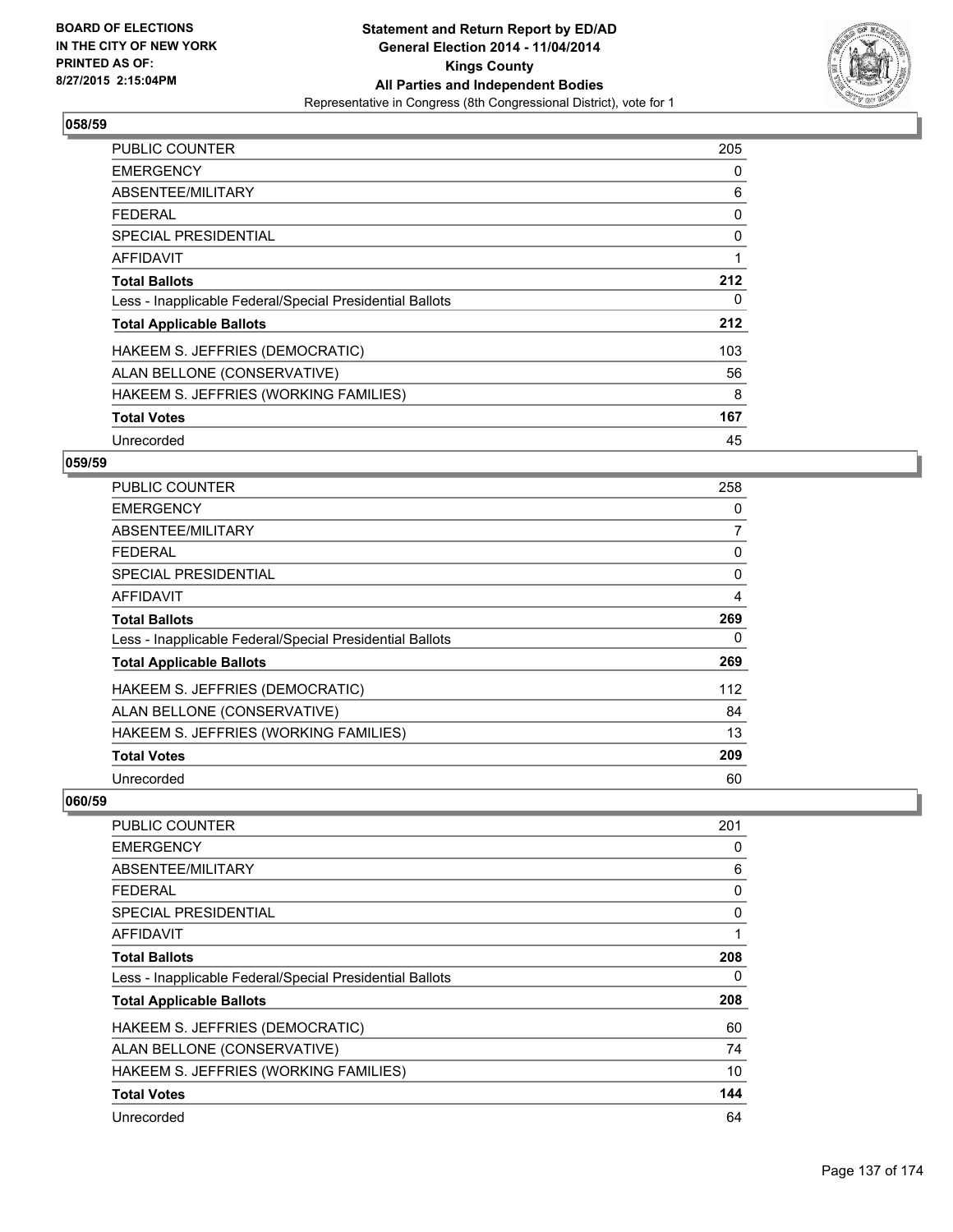

| PUBLIC COUNTER                                           | 201 |
|----------------------------------------------------------|-----|
| <b>EMERGENCY</b>                                         | 0   |
| ABSENTEE/MILITARY                                        | 9   |
| <b>FEDERAL</b>                                           | 0   |
| <b>SPECIAL PRESIDENTIAL</b>                              | 0   |
| AFFIDAVIT                                                | 2   |
| <b>Total Ballots</b>                                     | 212 |
| Less - Inapplicable Federal/Special Presidential Ballots | 0   |
| <b>Total Applicable Ballots</b>                          | 212 |
| HAKEEM S. JEFFRIES (DEMOCRATIC)                          | 68  |
| ALAN BELLONE (CONSERVATIVE)                              | 90  |
| HAKEEM S. JEFFRIES (WORKING FAMILIES)                    | 2   |
| STEWART MILSTEIN (WRITE-IN)                              | 1   |
| <b>Total Votes</b>                                       | 161 |
| Unrecorded                                               | 51  |

## **062/59**

| PUBLIC COUNTER                                           | 129 |
|----------------------------------------------------------|-----|
| <b>EMERGENCY</b>                                         | 0   |
| ABSENTEE/MILITARY                                        | 6   |
| <b>FEDERAL</b>                                           | 0   |
| <b>SPECIAL PRESIDENTIAL</b>                              | 0   |
| <b>AFFIDAVIT</b>                                         | 5   |
| <b>Total Ballots</b>                                     | 140 |
| Less - Inapplicable Federal/Special Presidential Ballots | 0   |
| <b>Total Applicable Ballots</b>                          | 140 |
| HAKEEM S. JEFFRIES (DEMOCRATIC)                          | 39  |
| ALAN BELLONE (CONSERVATIVE)                              | 66  |
| HAKEEM S. JEFFRIES (WORKING FAMILIES)                    | 3   |
| <b>Total Votes</b>                                       | 108 |
| Unrecorded                                               | 32  |

| <b>PUBLIC COUNTER</b>                                    | 140      |
|----------------------------------------------------------|----------|
| <b>EMERGENCY</b>                                         | 0        |
| ABSENTEE/MILITARY                                        | 2        |
| <b>FEDERAL</b>                                           | 0        |
| SPECIAL PRESIDENTIAL                                     | $\Omega$ |
| AFFIDAVIT                                                | 3        |
| <b>Total Ballots</b>                                     | 145      |
| Less - Inapplicable Federal/Special Presidential Ballots | 0        |
| <b>Total Applicable Ballots</b>                          | 145      |
| HAKEEM S. JEFFRIES (DEMOCRATIC)                          | 104      |
| ALAN BELLONE (CONSERVATIVE)                              | 6        |
| HAKEEM S. JEFFRIES (WORKING FAMILIES)                    | 4        |
| <b>Total Votes</b>                                       | 114      |
| Unrecorded                                               | 31       |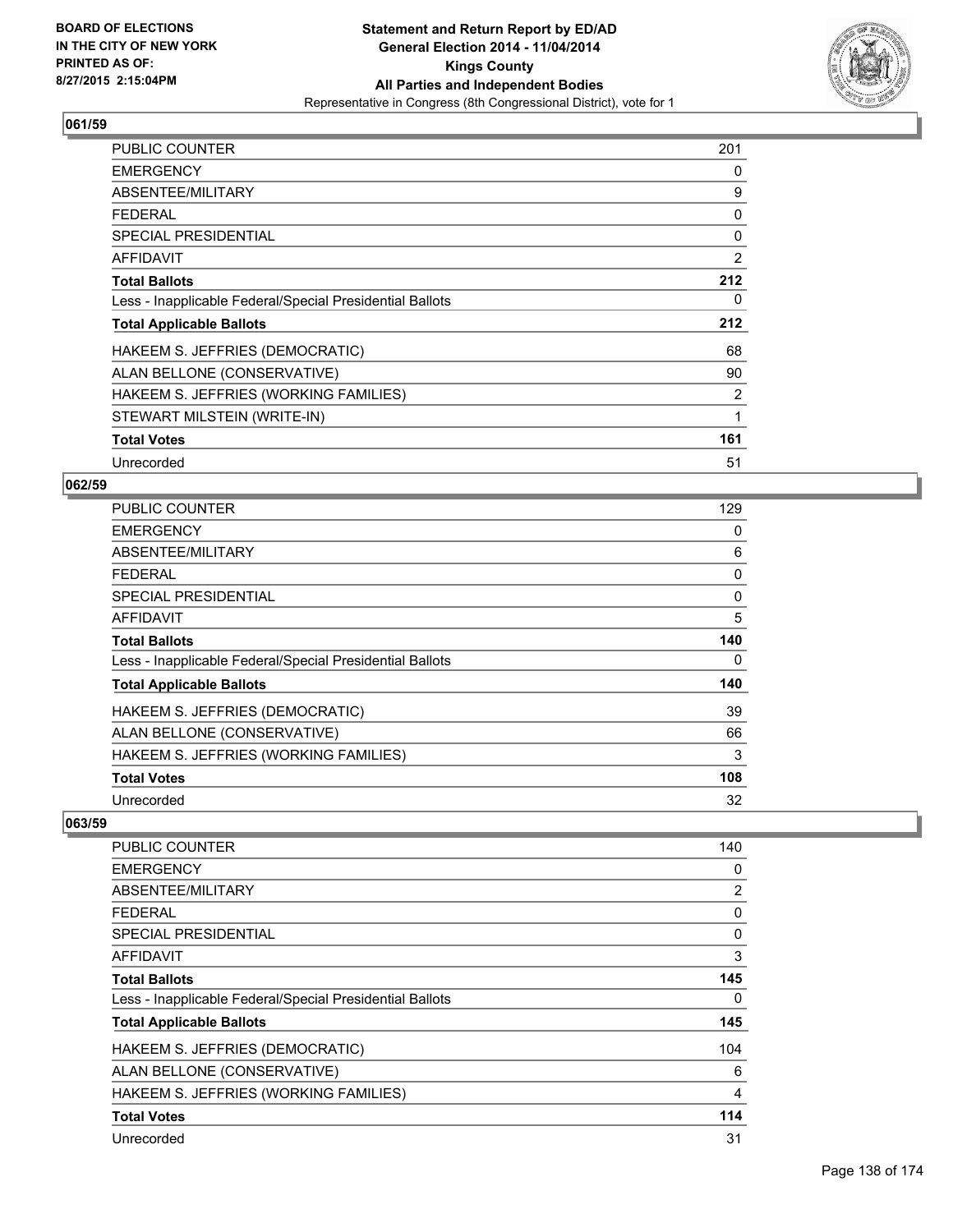

| <b>PUBLIC COUNTER</b>                                    | 307 |
|----------------------------------------------------------|-----|
| <b>EMERGENCY</b>                                         | 0   |
| ABSENTEE/MILITARY                                        | 3   |
| <b>FEDERAL</b>                                           |     |
| <b>SPECIAL PRESIDENTIAL</b>                              | 0   |
| AFFIDAVIT                                                | 4   |
| <b>Total Ballots</b>                                     | 315 |
| Less - Inapplicable Federal/Special Presidential Ballots | 0   |
| <b>Total Applicable Ballots</b>                          | 315 |
| HAKEEM S. JEFFRIES (DEMOCRATIC)                          | 282 |
| ALAN BELLONE (CONSERVATIVE)                              | 7   |
| HAKEEM S. JEFFRIES (WORKING FAMILIES)                    | 6   |
| <b>Total Votes</b>                                       | 295 |
| Unrecorded                                               | 20  |

# **065/59**

| PUBLIC COUNTER                                           | 276 |
|----------------------------------------------------------|-----|
| <b>EMERGENCY</b>                                         | 0   |
| ABSENTEE/MILITARY                                        | 0   |
| <b>FEDERAL</b>                                           |     |
| <b>SPECIAL PRESIDENTIAL</b>                              | 0   |
| AFFIDAVIT                                                | 7   |
| <b>Total Ballots</b>                                     | 284 |
| Less - Inapplicable Federal/Special Presidential Ballots | 0   |
| <b>Total Applicable Ballots</b>                          | 284 |
| HAKEEM S. JEFFRIES (DEMOCRATIC)                          | 251 |
| ALAN BELLONE (CONSERVATIVE)                              | 4   |
| HAKEEM S. JEFFRIES (WORKING FAMILIES)                    | 13  |
| <b>Total Votes</b>                                       | 268 |
| Unrecorded                                               | 16  |

| PUBLIC COUNTER                                           | 226 |
|----------------------------------------------------------|-----|
| <b>EMERGENCY</b>                                         | 0   |
| ABSENTEE/MILITARY                                        | 2   |
| FEDERAL                                                  | 0   |
| SPECIAL PRESIDENTIAL                                     | 0   |
| AFFIDAVIT                                                | 2   |
| <b>Total Ballots</b>                                     | 230 |
| Less - Inapplicable Federal/Special Presidential Ballots | 0   |
| <b>Total Applicable Ballots</b>                          | 230 |
| HAKEEM S. JEFFRIES (DEMOCRATIC)                          | 214 |
| ALAN BELLONE (CONSERVATIVE)                              | 3   |
| HAKEEM S. JEFFRIES (WORKING FAMILIES)                    | 3   |
| <b>Total Votes</b>                                       | 220 |
| Unrecorded                                               | 10  |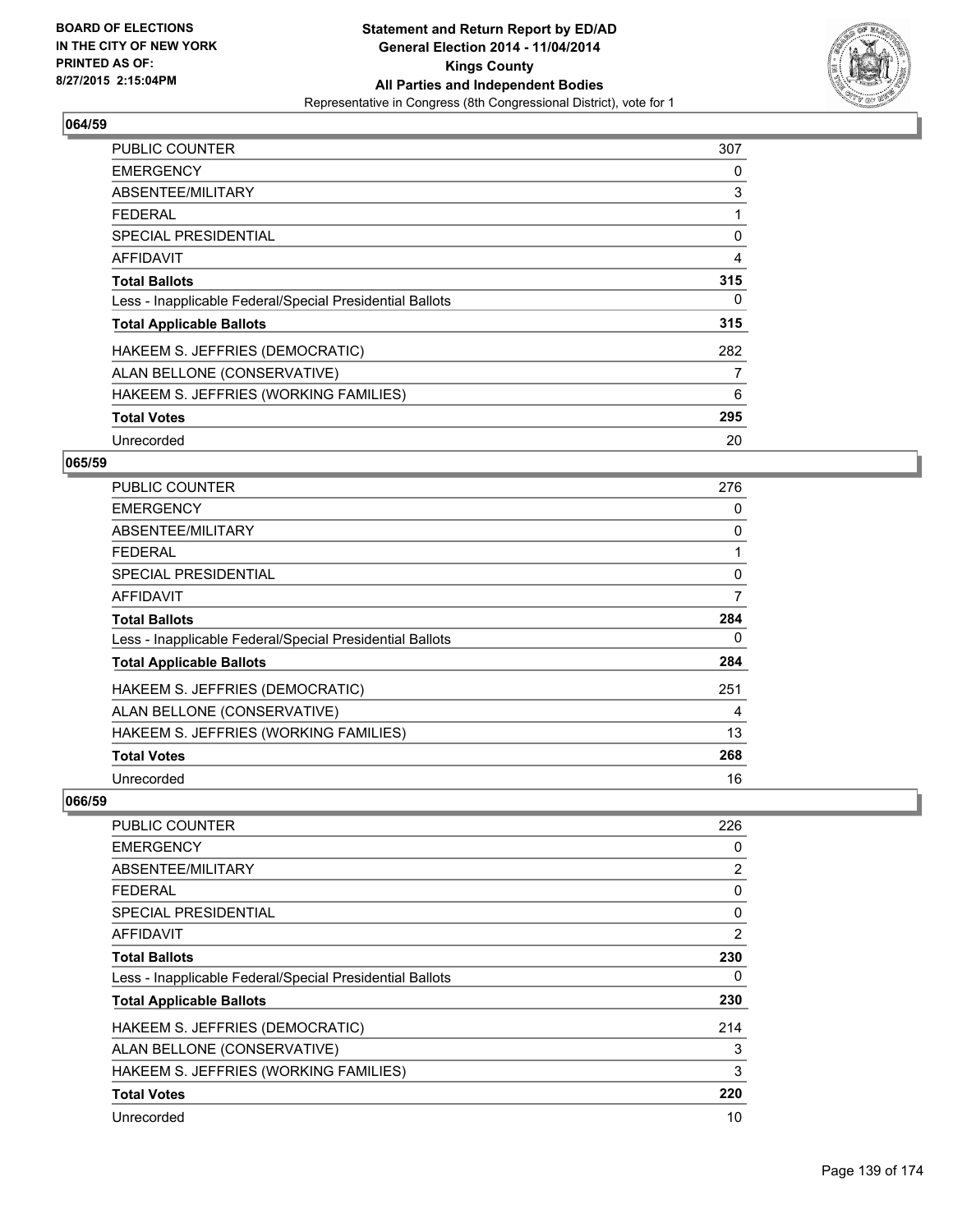

| <b>PUBLIC COUNTER</b>                                    | 281 |
|----------------------------------------------------------|-----|
| <b>EMERGENCY</b>                                         | 0   |
| ABSENTEE/MILITARY                                        | 5   |
| <b>FEDERAL</b>                                           | 0   |
| SPECIAL PRESIDENTIAL                                     | 0   |
| <b>AFFIDAVIT</b>                                         | 3   |
| <b>Total Ballots</b>                                     | 289 |
| Less - Inapplicable Federal/Special Presidential Ballots | 0   |
| <b>Total Applicable Ballots</b>                          | 289 |
| HAKEEM S. JEFFRIES (DEMOCRATIC)                          | 243 |
| ALAN BELLONE (CONSERVATIVE)                              | 13  |
| HAKEEM S. JEFFRIES (WORKING FAMILIES)                    | 10  |
| <b>Total Votes</b>                                       | 266 |
| Unrecorded                                               | 23  |

# **068/59**

| PUBLIC COUNTER                                           | 241 |
|----------------------------------------------------------|-----|
| <b>EMERGENCY</b>                                         | 0   |
| ABSENTEE/MILITARY                                        |     |
| <b>FEDERAL</b>                                           | 0   |
| <b>SPECIAL PRESIDENTIAL</b>                              | 0   |
| <b>AFFIDAVIT</b>                                         | 1   |
| <b>Total Ballots</b>                                     | 243 |
| Less - Inapplicable Federal/Special Presidential Ballots | 0   |
| <b>Total Applicable Ballots</b>                          | 243 |
| HAKEEM S. JEFFRIES (DEMOCRATIC)                          | 212 |
| ALAN BELLONE (CONSERVATIVE)                              | 8   |
| HAKEEM S. JEFFRIES (WORKING FAMILIES)                    | 6   |
| <b>Total Votes</b>                                       | 226 |
| Unrecorded                                               | 17  |

| PUBLIC COUNTER                                           | 298 |
|----------------------------------------------------------|-----|
| <b>EMERGENCY</b>                                         | 0   |
| ABSENTEE/MILITARY                                        | 0   |
| FEDERAL                                                  | 0   |
| <b>SPECIAL PRESIDENTIAL</b>                              | 0   |
| AFFIDAVIT                                                | 5   |
| <b>Total Ballots</b>                                     | 303 |
| Less - Inapplicable Federal/Special Presidential Ballots | 0   |
| <b>Total Applicable Ballots</b>                          | 303 |
| HAKEEM S. JEFFRIES (DEMOCRATIC)                          | 257 |
| ALAN BELLONE (CONSERVATIVE)                              | 6   |
| HAKEEM S. JEFFRIES (WORKING FAMILIES)                    | 5   |
| UNATTRIBUTABLE WRITE-IN (WRITE-IN)                       | 1   |
| <b>Total Votes</b>                                       | 269 |
| Unrecorded                                               | 34  |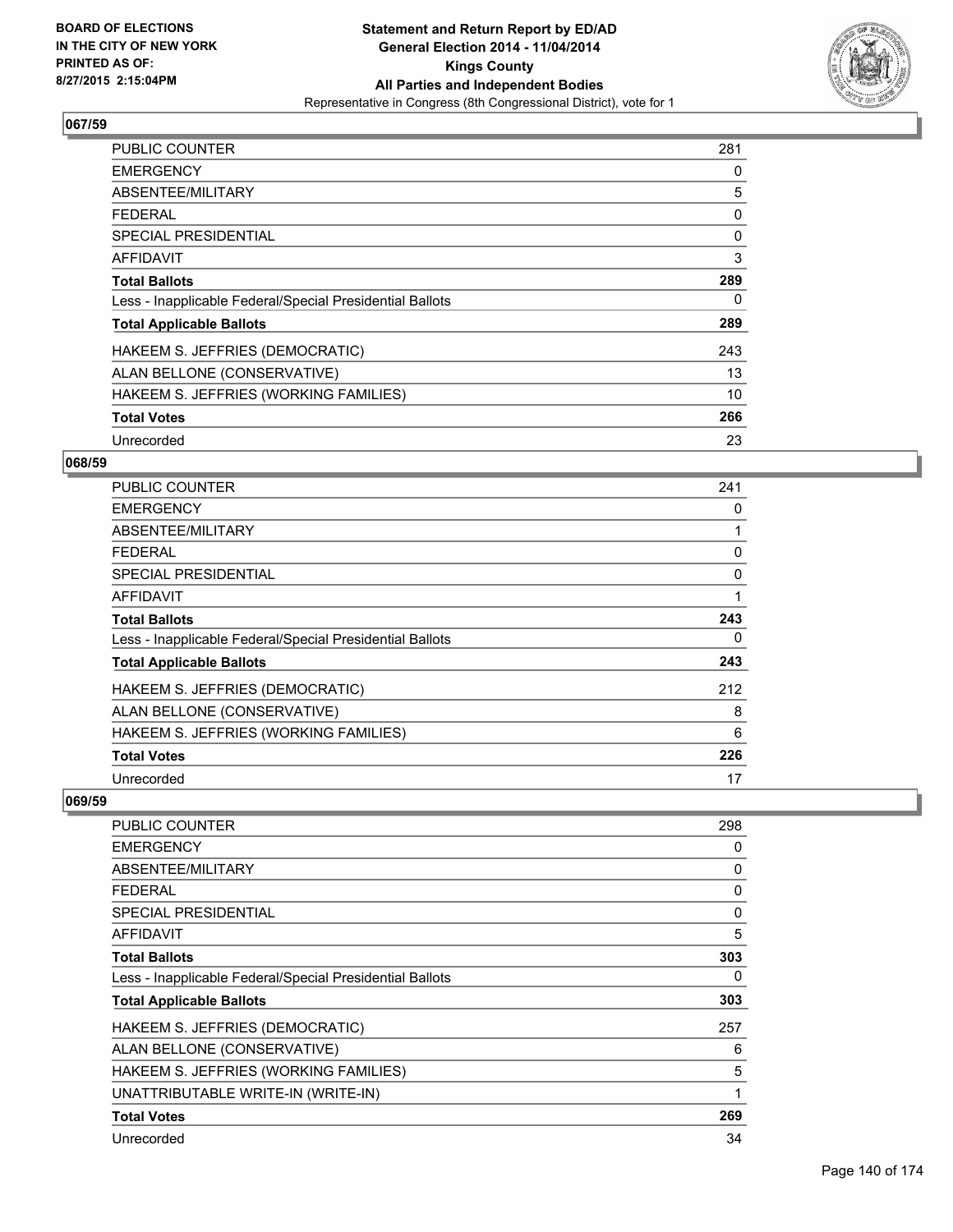

| <b>PUBLIC COUNTER</b>                                    | 273 |
|----------------------------------------------------------|-----|
| <b>EMERGENCY</b>                                         | 0   |
| ABSENTEE/MILITARY                                        | 4   |
| <b>FEDERAL</b>                                           | 2   |
| SPECIAL PRESIDENTIAL                                     | 0   |
| <b>AFFIDAVIT</b>                                         | 1   |
| <b>Total Ballots</b>                                     | 280 |
| Less - Inapplicable Federal/Special Presidential Ballots | 0   |
| <b>Total Applicable Ballots</b>                          | 280 |
| HAKEEM S. JEFFRIES (DEMOCRATIC)                          | 237 |
| ALAN BELLONE (CONSERVATIVE)                              | 13  |
| HAKEEM S. JEFFRIES (WORKING FAMILIES)                    | 15  |
| <b>Total Votes</b>                                       | 265 |
| Unrecorded                                               | 15  |

## **071/59**

| <b>PUBLIC COUNTER</b>                                    | 267      |
|----------------------------------------------------------|----------|
| <b>EMERGENCY</b>                                         | 0        |
| ABSENTEE/MILITARY                                        | 3        |
| <b>FEDERAL</b>                                           | 0        |
| <b>SPECIAL PRESIDENTIAL</b>                              | $\Omega$ |
| <b>AFFIDAVIT</b>                                         | 4        |
| <b>Total Ballots</b>                                     | 274      |
| Less - Inapplicable Federal/Special Presidential Ballots | 0        |
| <b>Total Applicable Ballots</b>                          | 274      |
| HAKEEM S. JEFFRIES (DEMOCRATIC)                          | 247      |
| ALAN BELLONE (CONSERVATIVE)                              | 3        |
| HAKEEM S. JEFFRIES (WORKING FAMILIES)                    | 4        |
| <b>Total Votes</b>                                       | 254      |
| Unrecorded                                               | 20       |

| PUBLIC COUNTER                                           | 214 |
|----------------------------------------------------------|-----|
| <b>EMERGENCY</b>                                         | 0   |
| ABSENTEE/MILITARY                                        | 2   |
| FEDERAL                                                  | 2   |
| <b>SPECIAL PRESIDENTIAL</b>                              | 0   |
| AFFIDAVIT                                                | 2   |
| <b>Total Ballots</b>                                     | 220 |
| Less - Inapplicable Federal/Special Presidential Ballots | 0   |
| <b>Total Applicable Ballots</b>                          | 220 |
| HAKEEM S. JEFFRIES (DEMOCRATIC)                          | 196 |
| ALAN BELLONE (CONSERVATIVE)                              | 5   |
| HAKEEM S. JEFFRIES (WORKING FAMILIES)                    | 8   |
| <b>Total Votes</b>                                       | 209 |
| Unrecorded                                               | 11  |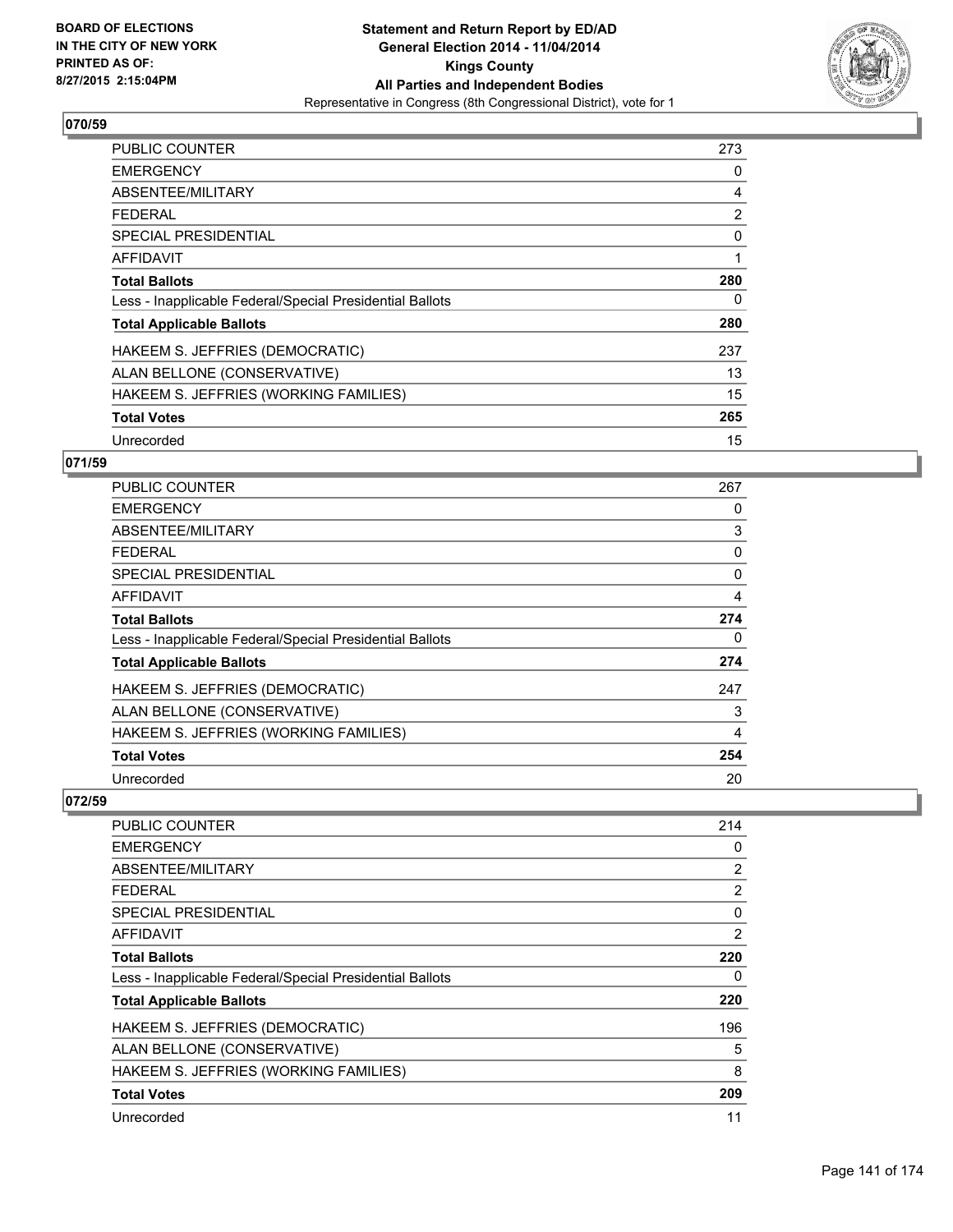

| <b>PUBLIC COUNTER</b>                                    | 271 |
|----------------------------------------------------------|-----|
| <b>EMERGENCY</b>                                         | 0   |
| ABSENTEE/MILITARY                                        | 2   |
| <b>FEDERAL</b>                                           |     |
| SPECIAL PRESIDENTIAL                                     | 0   |
| <b>AFFIDAVIT</b>                                         | 4   |
| <b>Total Ballots</b>                                     | 278 |
| Less - Inapplicable Federal/Special Presidential Ballots | 0   |
| <b>Total Applicable Ballots</b>                          | 278 |
| HAKEEM S. JEFFRIES (DEMOCRATIC)                          | 249 |
| ALAN BELLONE (CONSERVATIVE)                              | 2   |
| HAKEEM S. JEFFRIES (WORKING FAMILIES)                    | 7   |
| <b>Total Votes</b>                                       | 258 |
| Unrecorded                                               | 20  |

# **074/59**

| <b>PUBLIC COUNTER</b>                                    | 248 |
|----------------------------------------------------------|-----|
| <b>EMERGENCY</b>                                         | 0   |
| ABSENTEE/MILITARY                                        |     |
| <b>FEDERAL</b>                                           | 0   |
| <b>SPECIAL PRESIDENTIAL</b>                              | 0   |
| AFFIDAVIT                                                | 8   |
| <b>Total Ballots</b>                                     | 257 |
| Less - Inapplicable Federal/Special Presidential Ballots | 0   |
| <b>Total Applicable Ballots</b>                          | 257 |
| HAKEEM S. JEFFRIES (DEMOCRATIC)                          | 213 |
| ALAN BELLONE (CONSERVATIVE)                              | 5   |
| HAKEEM S. JEFFRIES (WORKING FAMILIES)                    | 8   |
| <b>Total Votes</b>                                       | 226 |
| Unrecorded                                               | 31  |

| <b>PUBLIC COUNTER</b>                                    | 234 |
|----------------------------------------------------------|-----|
| <b>EMERGENCY</b>                                         | 0   |
| ABSENTEE/MILITARY                                        | 0   |
| <b>FEDERAL</b>                                           | 1   |
| <b>SPECIAL PRESIDENTIAL</b>                              | 0   |
| AFFIDAVIT                                                | 3   |
| <b>Total Ballots</b>                                     | 238 |
| Less - Inapplicable Federal/Special Presidential Ballots | 0   |
| <b>Total Applicable Ballots</b>                          | 238 |
| HAKEEM S. JEFFRIES (DEMOCRATIC)                          | 214 |
| ALAN BELLONE (CONSERVATIVE)                              | 6   |
| HAKEEM S. JEFFRIES (WORKING FAMILIES)                    | 6   |
| <b>Total Votes</b>                                       | 226 |
| Unrecorded                                               | 12  |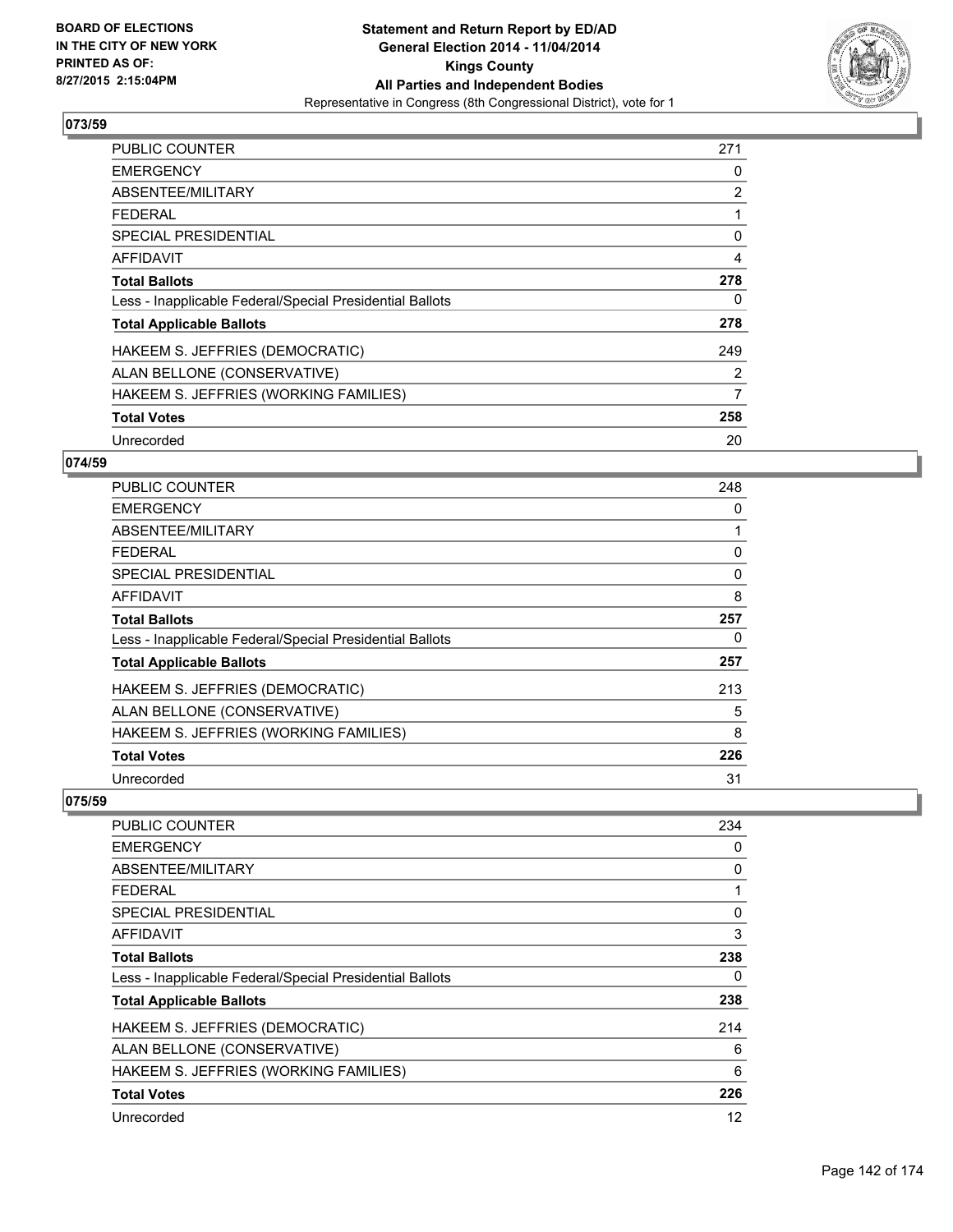

| <b>PUBLIC COUNTER</b>                                    | 269 |
|----------------------------------------------------------|-----|
| <b>EMERGENCY</b>                                         | 0   |
| ABSENTEE/MILITARY                                        | 3   |
| FEDERAL                                                  | 0   |
| SPECIAL PRESIDENTIAL                                     | 0   |
| <b>AFFIDAVIT</b>                                         | 7   |
| <b>Total Ballots</b>                                     | 279 |
| Less - Inapplicable Federal/Special Presidential Ballots | 0   |
| <b>Total Applicable Ballots</b>                          | 279 |
| HAKEEM S. JEFFRIES (DEMOCRATIC)                          | 249 |
| ALAN BELLONE (CONSERVATIVE)                              | 3   |
| HAKEEM S. JEFFRIES (WORKING FAMILIES)                    | 5   |
| <b>Total Votes</b>                                       | 257 |
| Unrecorded                                               | 22  |

# **077/59**

| PUBLIC COUNTER                                           | 0           |
|----------------------------------------------------------|-------------|
| <b>EMERGENCY</b>                                         | 0           |
| <b>ABSENTEE/MILITARY</b>                                 | 0           |
| <b>FEDERAL</b>                                           | 0           |
| <b>SPECIAL PRESIDENTIAL</b>                              | 0           |
| <b>AFFIDAVIT</b>                                         | 0           |
| <b>Total Ballots</b>                                     | 0           |
| Less - Inapplicable Federal/Special Presidential Ballots | 0           |
| <b>Total Applicable Ballots</b>                          | 0           |
| HAKEEM S. JEFFRIES (DEMOCRATIC)                          | 0           |
| ALAN BELLONE (CONSERVATIVE)                              | 0           |
| HAKEEM S. JEFFRIES (WORKING FAMILIES)                    | 0           |
| <b>Total Votes</b>                                       | $\mathbf 0$ |

| <b>Total Votes</b>                                       | 0        |
|----------------------------------------------------------|----------|
| HAKEEM S. JEFFRIES (WORKING FAMILIES)                    | 0        |
| ALAN BELLONE (CONSERVATIVE)                              | 0        |
| HAKEEM S. JEFFRIES (DEMOCRATIC)                          | 0        |
| <b>Total Applicable Ballots</b>                          | 0        |
| Less - Inapplicable Federal/Special Presidential Ballots | $\Omega$ |
| <b>Total Ballots</b>                                     | 0        |
| <b>AFFIDAVIT</b>                                         | 0        |
| <b>SPECIAL PRESIDENTIAL</b>                              | 0        |
| <b>FEDERAL</b>                                           | 0        |
| ABSENTEE/MILITARY                                        | 0        |
| <b>EMERGENCY</b>                                         | 0        |
| PUBLIC COUNTER                                           | 0        |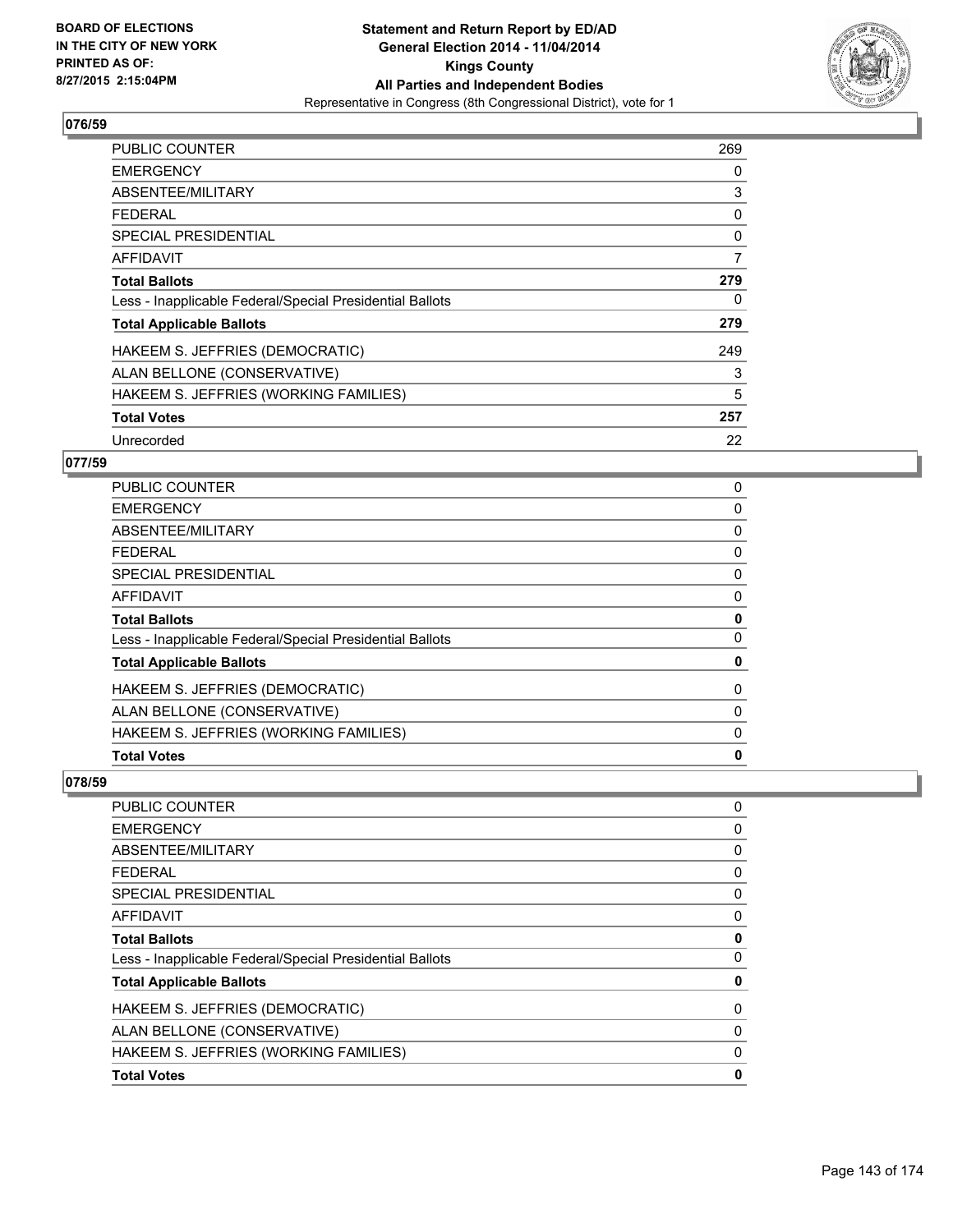

| 0           |
|-------------|
| 0           |
| 0           |
| 0           |
| 0           |
| 0           |
| 0           |
| 0           |
| 0           |
| 0           |
| 0           |
| 0           |
| $\mathbf 0$ |
|             |

## **080/59**

| <b>PUBLIC COUNTER</b>                                    | 0 |
|----------------------------------------------------------|---|
| <b>EMERGENCY</b>                                         | 0 |
| ABSENTEE/MILITARY                                        | 0 |
| <b>FEDERAL</b>                                           | 0 |
| <b>SPECIAL PRESIDENTIAL</b>                              | 0 |
| <b>AFFIDAVIT</b>                                         | 0 |
| <b>Total Ballots</b>                                     | 0 |
| Less - Inapplicable Federal/Special Presidential Ballots | 0 |
| <b>Total Applicable Ballots</b>                          | 0 |
| HAKEEM S. JEFFRIES (DEMOCRATIC)                          | 0 |
| ALAN BELLONE (CONSERVATIVE)                              | 0 |
| HAKEEM S. JEFFRIES (WORKING FAMILIES)                    | 0 |
| <b>Total Votes</b>                                       | 0 |

| PUBLIC COUNTER                                           | 0           |
|----------------------------------------------------------|-------------|
| <b>EMERGENCY</b>                                         | 0           |
| ABSENTEE/MILITARY                                        | 0           |
| <b>FEDERAL</b>                                           | $\mathbf 0$ |
| SPECIAL PRESIDENTIAL                                     | 0           |
| AFFIDAVIT                                                | 0           |
| <b>Total Ballots</b>                                     | 0           |
| Less - Inapplicable Federal/Special Presidential Ballots | $\mathbf 0$ |
| <b>Total Applicable Ballots</b>                          | 0           |
| HAKEEM S. JEFFRIES (DEMOCRATIC)                          | 0           |
| ALAN BELLONE (CONSERVATIVE)                              | 0           |
| HAKEEM S. JEFFRIES (WORKING FAMILIES)                    | 0           |
| <b>Total Votes</b>                                       | 0           |
|                                                          |             |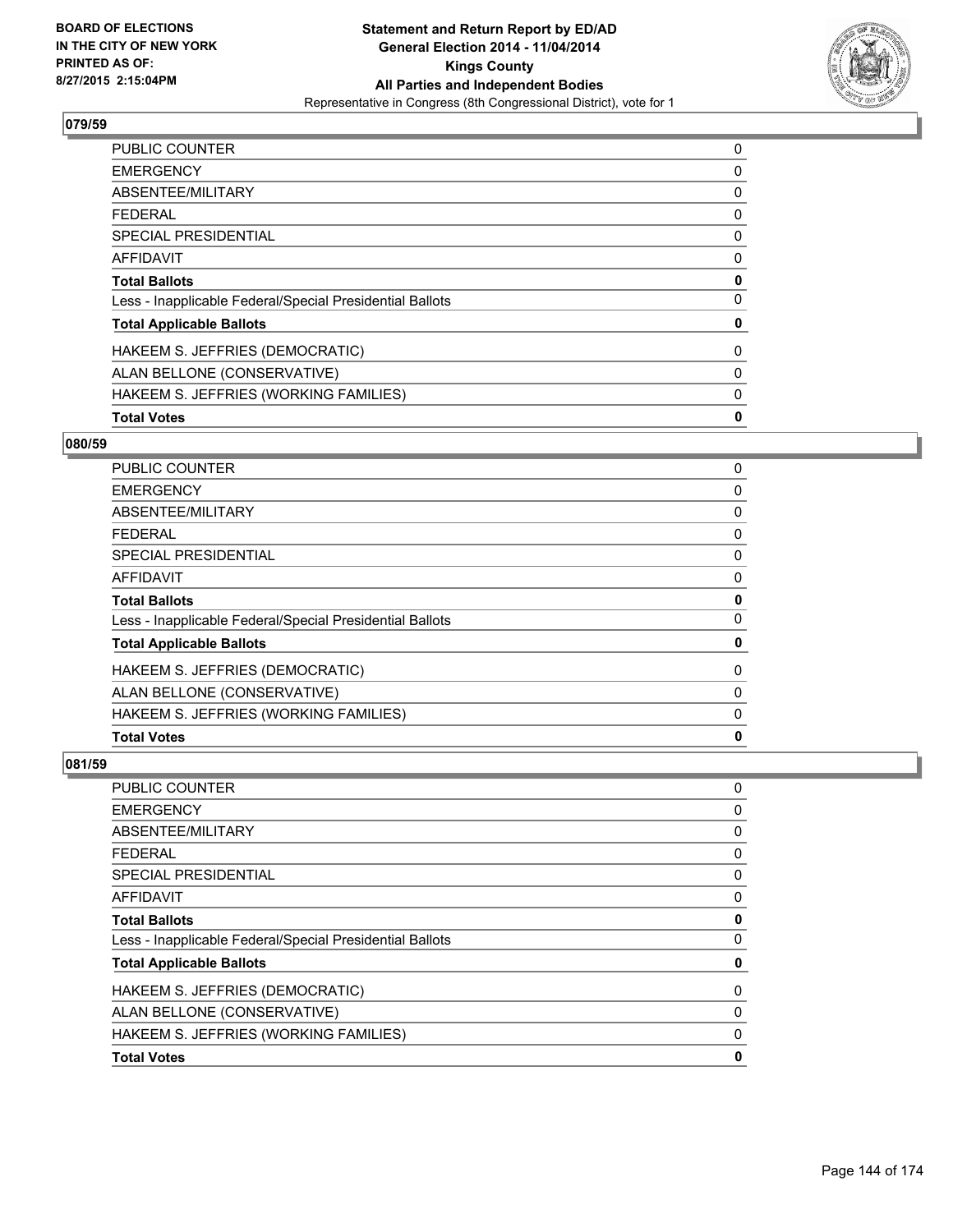

| <b>PUBLIC COUNTER</b>                                    | 181 |
|----------------------------------------------------------|-----|
| <b>EMERGENCY</b>                                         | 0   |
| ABSENTEE/MILITARY                                        | 2   |
| <b>FEDERAL</b>                                           | 0   |
| <b>SPECIAL PRESIDENTIAL</b>                              | 0   |
| AFFIDAVIT                                                | 7   |
| <b>Total Ballots</b>                                     | 190 |
| Less - Inapplicable Federal/Special Presidential Ballots | 0   |
| <b>Total Applicable Ballots</b>                          | 190 |
| HAKEEM S. JEFFRIES (DEMOCRATIC)                          | 162 |
| ALAN BELLONE (CONSERVATIVE)                              |     |
| HAKEEM S. JEFFRIES (WORKING FAMILIES)                    | 6   |
| <b>Total Votes</b>                                       | 169 |
| Unrecorded                                               | 21  |

### **002/60**

| PUBLIC COUNTER                                           | 197 |
|----------------------------------------------------------|-----|
| <b>EMERGENCY</b>                                         | 0   |
| ABSENTEE/MILITARY                                        | 1   |
| <b>FEDERAL</b>                                           | 0   |
| <b>SPECIAL PRESIDENTIAL</b>                              | 0   |
| <b>AFFIDAVIT</b>                                         | 1   |
| <b>Total Ballots</b>                                     | 199 |
| Less - Inapplicable Federal/Special Presidential Ballots | 0   |
| <b>Total Applicable Ballots</b>                          | 199 |
| HAKEEM S. JEFFRIES (DEMOCRATIC)                          | 171 |
| ALAN BELLONE (CONSERVATIVE)                              |     |
| HAKEEM S. JEFFRIES (WORKING FAMILIES)                    | 12  |
| <b>Total Votes</b>                                       | 184 |
| Unrecorded                                               | 15  |

| <b>PUBLIC COUNTER</b>                                    | 218 |
|----------------------------------------------------------|-----|
| <b>EMERGENCY</b>                                         | 0   |
| ABSENTEE/MILITARY                                        | 0   |
| <b>FEDERAL</b>                                           | 0   |
| <b>SPECIAL PRESIDENTIAL</b>                              | 0   |
| <b>AFFIDAVIT</b>                                         | 2   |
| <b>Total Ballots</b>                                     | 220 |
| Less - Inapplicable Federal/Special Presidential Ballots | 0   |
| <b>Total Applicable Ballots</b>                          | 220 |
| HAKEEM S. JEFFRIES (DEMOCRATIC)                          | 191 |
| ALAN BELLONE (CONSERVATIVE)                              | 0   |
| HAKEEM S. JEFFRIES (WORKING FAMILIES)                    | 13  |
| <b>Total Votes</b>                                       | 204 |
| Unrecorded                                               | 16  |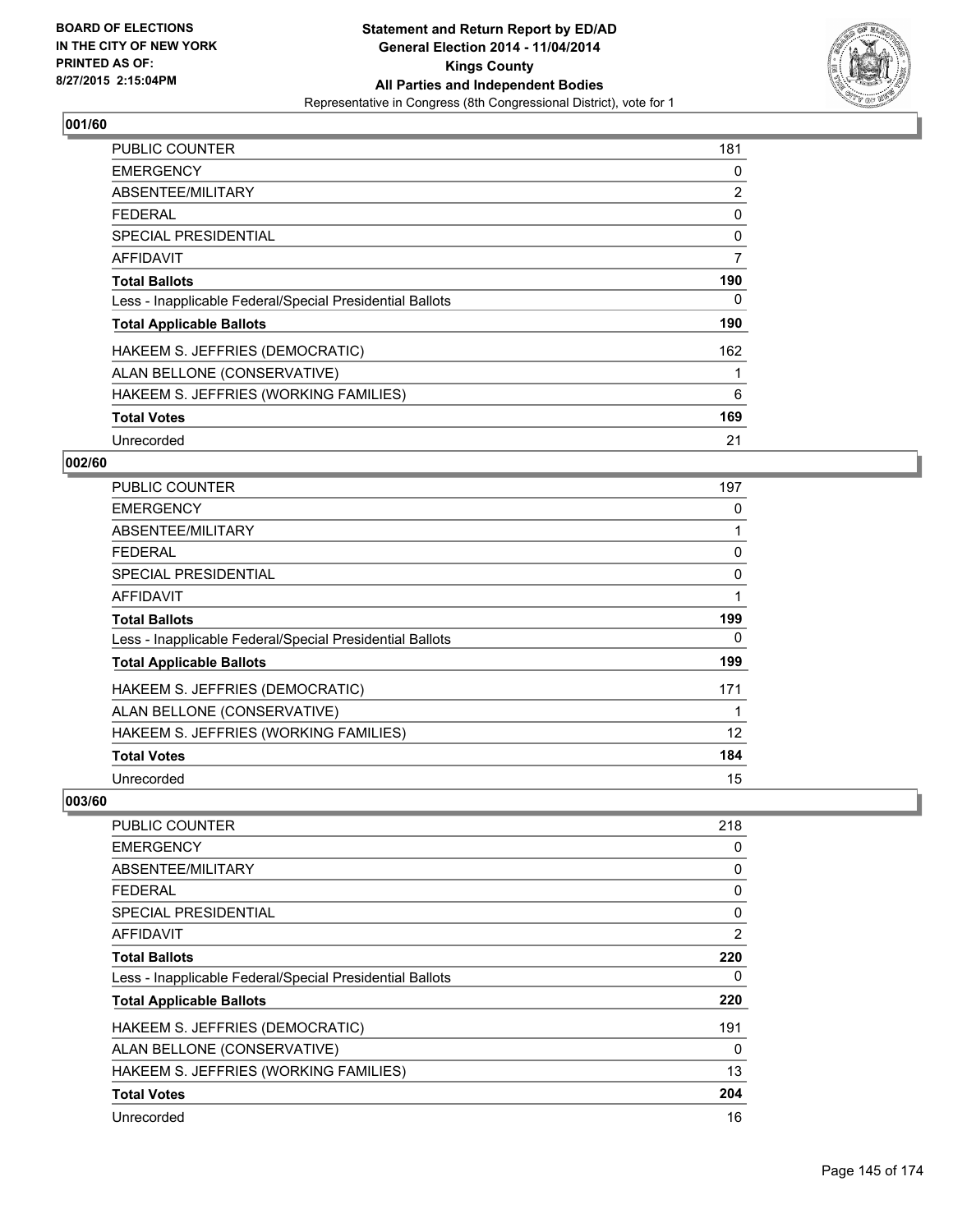

| <b>PUBLIC COUNTER</b>                                    | 152         |
|----------------------------------------------------------|-------------|
| <b>EMERGENCY</b>                                         | 0           |
| ABSENTEE/MILITARY                                        | 0           |
| <b>FEDERAL</b>                                           | 0           |
| <b>SPECIAL PRESIDENTIAL</b>                              | 0           |
| AFFIDAVIT                                                | $\mathbf 0$ |
| <b>Total Ballots</b>                                     | 152         |
| Less - Inapplicable Federal/Special Presidential Ballots | 0           |
| <b>Total Applicable Ballots</b>                          | 152         |
| HAKEEM S. JEFFRIES (DEMOCRATIC)                          | 129         |
| ALAN BELLONE (CONSERVATIVE)                              | 5           |
| HAKEEM S. JEFFRIES (WORKING FAMILIES)                    | 2           |
| <b>Total Votes</b>                                       | 136         |
| Unrecorded                                               | 16          |

### **005/60**

| <b>PUBLIC COUNTER</b>                                    | 228      |
|----------------------------------------------------------|----------|
| <b>EMERGENCY</b>                                         | 0        |
| ABSENTEE/MILITARY                                        | 6        |
| <b>FEDERAL</b>                                           | 0        |
| <b>SPECIAL PRESIDENTIAL</b>                              | 0        |
| AFFIDAVIT                                                | $\Omega$ |
| <b>Total Ballots</b>                                     | 234      |
| Less - Inapplicable Federal/Special Presidential Ballots | 0        |
| <b>Total Applicable Ballots</b>                          | 234      |
| HAKEEM S. JEFFRIES (DEMOCRATIC)                          | 180      |
| ALAN BELLONE (CONSERVATIVE)                              | 5        |
| HAKEEM S. JEFFRIES (WORKING FAMILIES)                    | 6        |
| <b>Total Votes</b>                                       | 191      |
| Unrecorded                                               | 43       |

| <b>PUBLIC COUNTER</b>                                    | 49 |
|----------------------------------------------------------|----|
| <b>EMERGENCY</b>                                         | 0  |
| ABSENTEE/MILITARY                                        | 3  |
| <b>FEDERAL</b>                                           | 0  |
| <b>SPECIAL PRESIDENTIAL</b>                              | 0  |
| AFFIDAVIT                                                | 0  |
| <b>Total Ballots</b>                                     | 52 |
| Less - Inapplicable Federal/Special Presidential Ballots | 0  |
| <b>Total Applicable Ballots</b>                          | 52 |
| HAKEEM S. JEFFRIES (DEMOCRATIC)                          | 45 |
| ALAN BELLONE (CONSERVATIVE)                              | 0  |
| HAKEEM S. JEFFRIES (WORKING FAMILIES)                    | 3  |
| <b>Total Votes</b>                                       | 48 |
| Unrecorded                                               | 4  |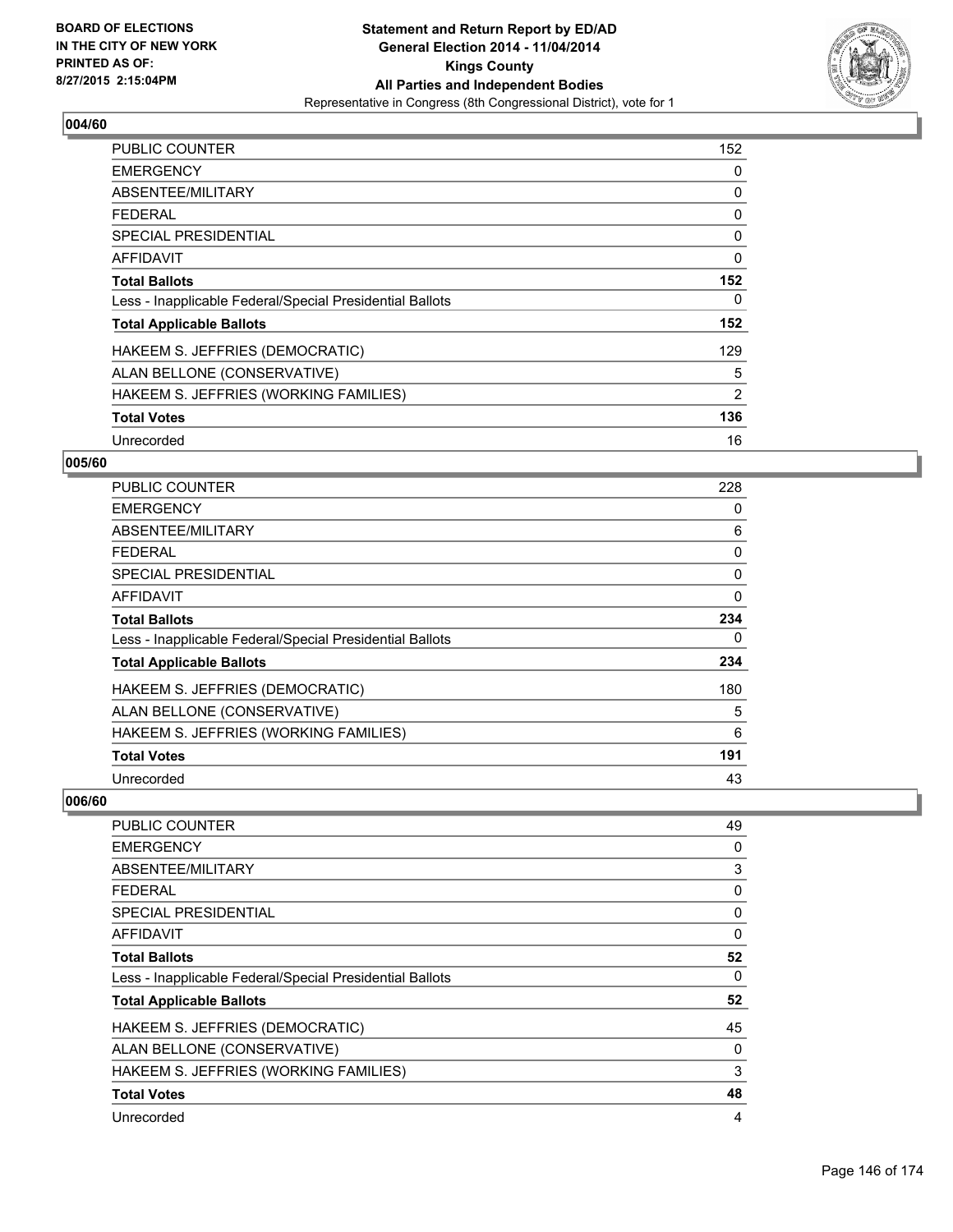

| <b>PUBLIC COUNTER</b>                                    | 261 |
|----------------------------------------------------------|-----|
| <b>EMERGENCY</b>                                         | 0   |
| ABSENTEE/MILITARY                                        | 4   |
| <b>FEDERAL</b>                                           | 0   |
| <b>SPECIAL PRESIDENTIAL</b>                              | 0   |
| AFFIDAVIT                                                | 3   |
| <b>Total Ballots</b>                                     | 268 |
| Less - Inapplicable Federal/Special Presidential Ballots | 0   |
| <b>Total Applicable Ballots</b>                          | 268 |
| HAKEEM S. JEFFRIES (DEMOCRATIC)                          | 243 |
| ALAN BELLONE (CONSERVATIVE)                              | 2   |
| HAKEEM S. JEFFRIES (WORKING FAMILIES)                    | 9   |
| <b>Total Votes</b>                                       | 254 |
| Unrecorded                                               | 14  |

### **008/60**

| PUBLIC COUNTER                                           | 276 |
|----------------------------------------------------------|-----|
| <b>EMERGENCY</b>                                         | 0   |
| ABSENTEE/MILITARY                                        | 4   |
| <b>FEDERAL</b>                                           |     |
| <b>SPECIAL PRESIDENTIAL</b>                              | 0   |
| AFFIDAVIT                                                | 2   |
| <b>Total Ballots</b>                                     | 283 |
| Less - Inapplicable Federal/Special Presidential Ballots | 0   |
| <b>Total Applicable Ballots</b>                          | 283 |
| HAKEEM S. JEFFRIES (DEMOCRATIC)                          | 252 |
| ALAN BELLONE (CONSERVATIVE)                              |     |
| HAKEEM S. JEFFRIES (WORKING FAMILIES)                    | 9   |
| <b>Total Votes</b>                                       | 262 |
| Unrecorded                                               | 21  |

| <b>PUBLIC COUNTER</b>                                    | 130 |
|----------------------------------------------------------|-----|
| <b>EMERGENCY</b>                                         | 0   |
| ABSENTEE/MILITARY                                        | 1   |
| <b>FEDERAL</b>                                           | 0   |
| SPECIAL PRESIDENTIAL                                     | 0   |
| AFFIDAVIT                                                | 1   |
| <b>Total Ballots</b>                                     | 132 |
| Less - Inapplicable Federal/Special Presidential Ballots | 0   |
| <b>Total Applicable Ballots</b>                          | 132 |
| HAKEEM S. JEFFRIES (DEMOCRATIC)                          | 125 |
| ALAN BELLONE (CONSERVATIVE)                              | 0   |
| HAKEEM S. JEFFRIES (WORKING FAMILIES)                    | 1   |
| <b>Total Votes</b>                                       | 126 |
| Unrecorded                                               | 6   |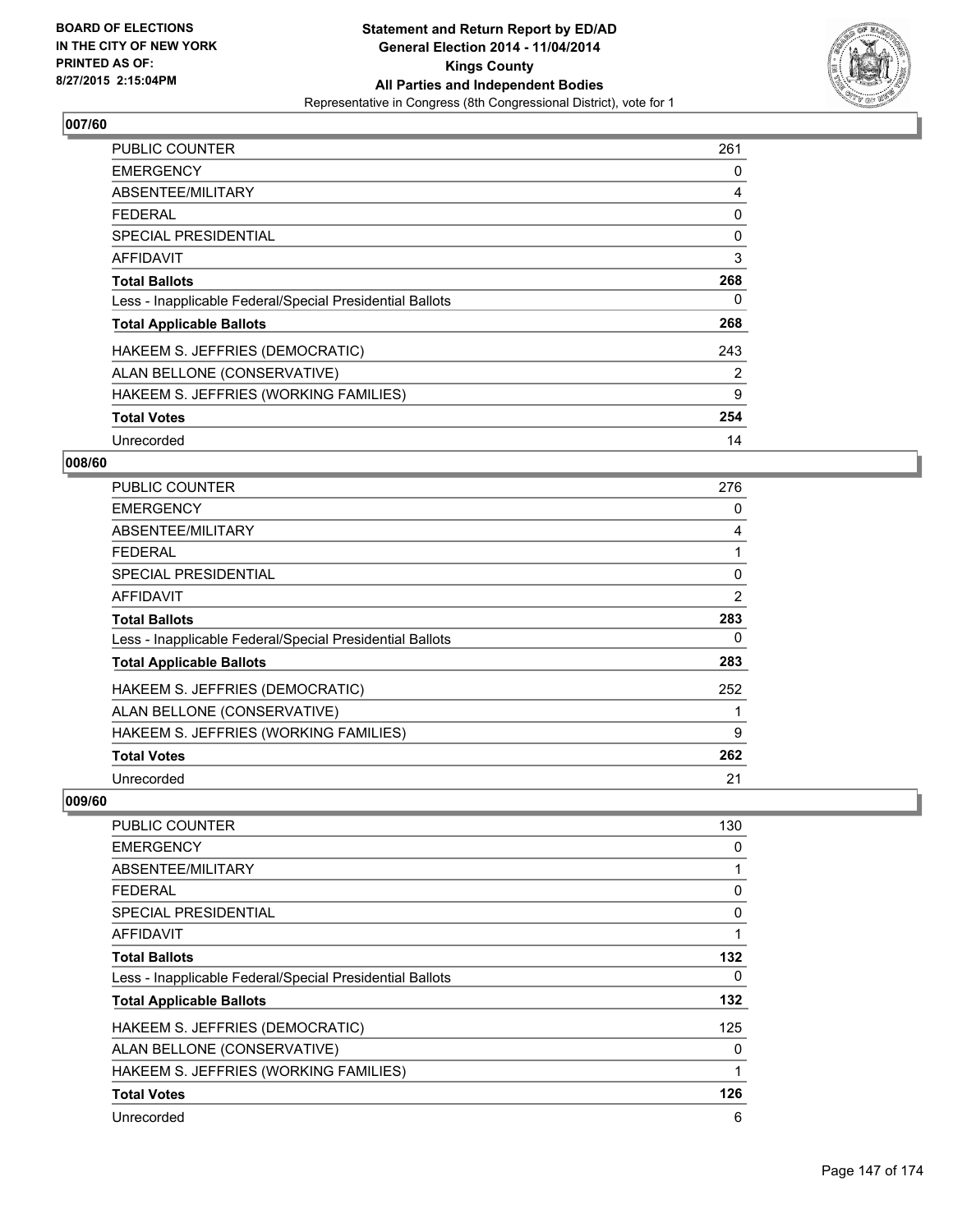

| <b>PUBLIC COUNTER</b>                                    | 115 |
|----------------------------------------------------------|-----|
| <b>EMERGENCY</b>                                         | 0   |
| ABSENTEE/MILITARY                                        |     |
| <b>FEDERAL</b>                                           | 0   |
| SPECIAL PRESIDENTIAL                                     | 0   |
| <b>AFFIDAVIT</b>                                         | 2   |
| <b>Total Ballots</b>                                     | 118 |
| Less - Inapplicable Federal/Special Presidential Ballots | 0   |
| <b>Total Applicable Ballots</b>                          | 118 |
| HAKEEM S. JEFFRIES (DEMOCRATIC)                          | 104 |
| ALAN BELLONE (CONSERVATIVE)                              | 0   |
| HAKEEM S. JEFFRIES (WORKING FAMILIES)                    | 5   |
| <b>Total Votes</b>                                       | 109 |
| Unrecorded                                               | 9   |

### **011/60**

| <b>PUBLIC COUNTER</b>                                    | 15       |
|----------------------------------------------------------|----------|
| <b>EMERGENCY</b>                                         | 0        |
| ABSENTEE/MILITARY                                        |          |
| <b>FEDERAL</b>                                           | 0        |
| <b>SPECIAL PRESIDENTIAL</b>                              | 0        |
| <b>AFFIDAVIT</b>                                         | 0        |
| <b>Total Ballots</b>                                     | 16       |
| Less - Inapplicable Federal/Special Presidential Ballots | $\Omega$ |
| <b>Total Applicable Ballots</b>                          | 16       |
| HAKEEM S. JEFFRIES (DEMOCRATIC)                          | 15       |
| ALAN BELLONE (CONSERVATIVE)                              | 0        |
| HAKEEM S. JEFFRIES (WORKING FAMILIES)                    | 0        |
| <b>Total Votes</b>                                       | 15       |
| Unrecorded                                               | 1        |

| PUBLIC COUNTER                                           | 106 |
|----------------------------------------------------------|-----|
| <b>EMERGENCY</b>                                         | 0   |
| ABSENTEE/MILITARY                                        | 3   |
| FEDERAL                                                  | 0   |
| <b>SPECIAL PRESIDENTIAL</b>                              | 0   |
| AFFIDAVIT                                                | 3   |
| <b>Total Ballots</b>                                     | 112 |
| Less - Inapplicable Federal/Special Presidential Ballots | 0   |
| <b>Total Applicable Ballots</b>                          | 112 |
| HAKEEM S. JEFFRIES (DEMOCRATIC)                          | 97  |
| ALAN BELLONE (CONSERVATIVE)                              | 2   |
| HAKEEM S. JEFFRIES (WORKING FAMILIES)                    | 8   |
| <b>Total Votes</b>                                       | 107 |
| Unrecorded                                               | 5   |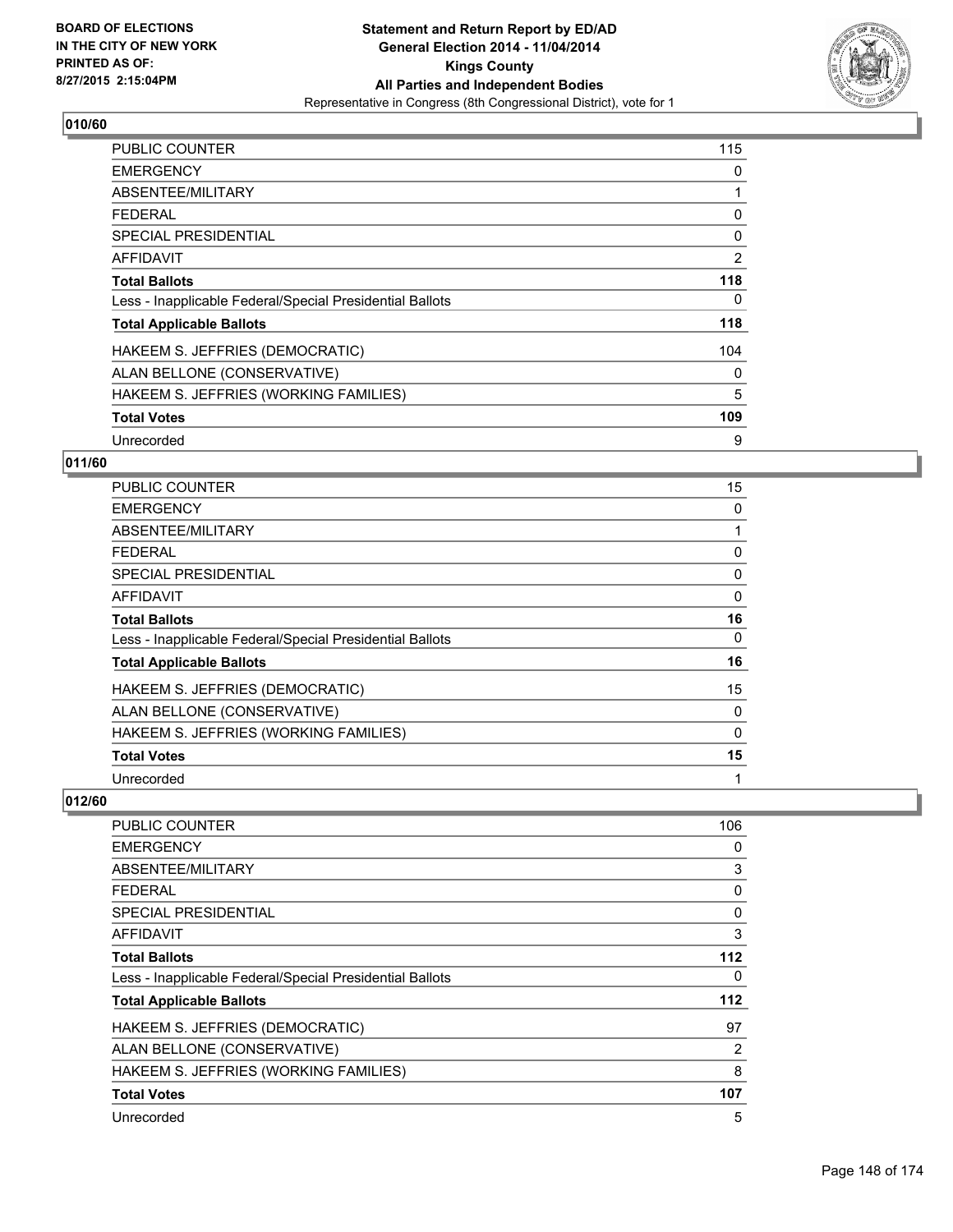

| <b>PUBLIC COUNTER</b>                                    | 257 |
|----------------------------------------------------------|-----|
| <b>EMERGENCY</b>                                         | 0   |
| ABSENTEE/MILITARY                                        | 6   |
| <b>FEDERAL</b>                                           | 0   |
| <b>SPECIAL PRESIDENTIAL</b>                              | 0   |
| <b>AFFIDAVIT</b>                                         | 2   |
| <b>Total Ballots</b>                                     | 265 |
| Less - Inapplicable Federal/Special Presidential Ballots | 0   |
| <b>Total Applicable Ballots</b>                          | 265 |
| HAKEEM S. JEFFRIES (DEMOCRATIC)                          | 215 |
| ALAN BELLONE (CONSERVATIVE)                              | 4   |
| HAKEEM S. JEFFRIES (WORKING FAMILIES)                    | 19  |
| <b>Total Votes</b>                                       | 238 |
| Unrecorded                                               | 27  |

### **014/60**

| PUBLIC COUNTER                                           | 228            |
|----------------------------------------------------------|----------------|
| <b>EMERGENCY</b>                                         | 0              |
| ABSENTEE/MILITARY                                        | $\overline{2}$ |
| <b>FEDERAL</b>                                           |                |
| <b>SPECIAL PRESIDENTIAL</b>                              | 0              |
| <b>AFFIDAVIT</b>                                         |                |
| <b>Total Ballots</b>                                     | 232            |
| Less - Inapplicable Federal/Special Presidential Ballots | 0              |
| <b>Total Applicable Ballots</b>                          | 232            |
| HAKEEM S. JEFFRIES (DEMOCRATIC)                          | 214            |
| ALAN BELLONE (CONSERVATIVE)                              | 3              |
| HAKEEM S. JEFFRIES (WORKING FAMILIES)                    | 9              |
| <b>Total Votes</b>                                       | 226            |
| Unrecorded                                               | 6              |

| <b>PUBLIC COUNTER</b>                                    | 111 |
|----------------------------------------------------------|-----|
| <b>EMERGENCY</b>                                         | 0   |
| ABSENTEE/MILITARY                                        | 0   |
| <b>FEDERAL</b>                                           | 0   |
| <b>SPECIAL PRESIDENTIAL</b>                              | 0   |
| AFFIDAVIT                                                | 3   |
| <b>Total Ballots</b>                                     | 114 |
| Less - Inapplicable Federal/Special Presidential Ballots | 0   |
| <b>Total Applicable Ballots</b>                          | 114 |
| HAKEEM S. JEFFRIES (DEMOCRATIC)                          | 98  |
| ALAN BELLONE (CONSERVATIVE)                              | 1   |
| HAKEEM S. JEFFRIES (WORKING FAMILIES)                    | 6   |
| <b>Total Votes</b>                                       | 105 |
| Unrecorded                                               | 9   |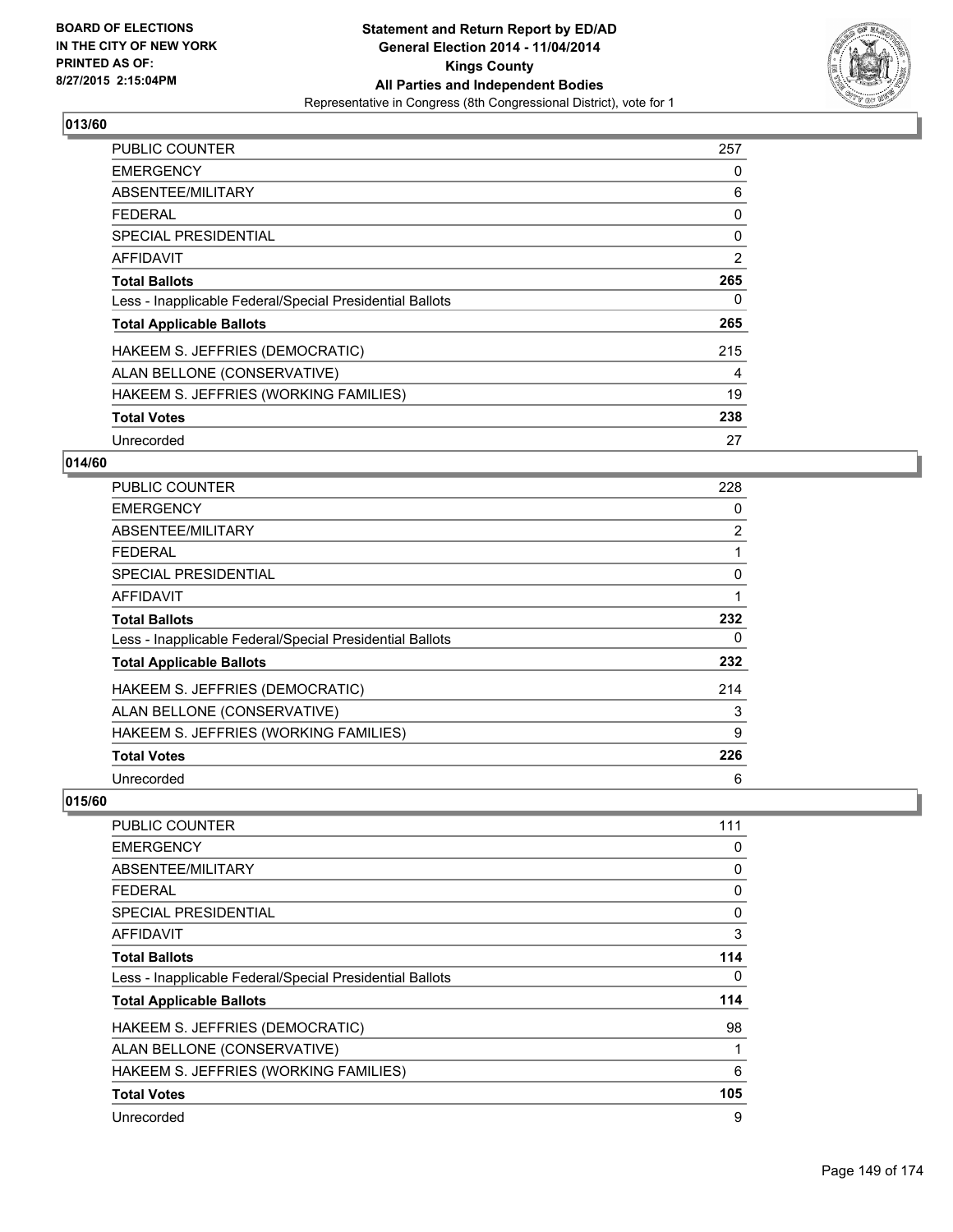

| <b>PUBLIC COUNTER</b>                                    | 68 |
|----------------------------------------------------------|----|
| <b>EMERGENCY</b>                                         | 0  |
| ABSENTEE/MILITARY                                        |    |
| <b>FEDERAL</b>                                           | 0  |
| SPECIAL PRESIDENTIAL                                     | 0  |
| AFFIDAVIT                                                | 2  |
| <b>Total Ballots</b>                                     | 71 |
| Less - Inapplicable Federal/Special Presidential Ballots | 0  |
| <b>Total Applicable Ballots</b>                          | 71 |
| HAKEEM S. JEFFRIES (DEMOCRATIC)                          | 65 |
| ALAN BELLONE (CONSERVATIVE)                              | 0  |
| HAKEEM S. JEFFRIES (WORKING FAMILIES)                    | 1  |
| <b>Total Votes</b>                                       | 66 |
| Unrecorded                                               | 5  |

### **017/60**

| PUBLIC COUNTER                                           | 253            |
|----------------------------------------------------------|----------------|
| <b>EMERGENCY</b>                                         | 0              |
| ABSENTEE/MILITARY                                        | 7              |
| <b>FEDERAL</b>                                           | 0              |
| <b>SPECIAL PRESIDENTIAL</b>                              | 0              |
| AFFIDAVIT                                                | $\overline{2}$ |
| <b>Total Ballots</b>                                     | 262            |
| Less - Inapplicable Federal/Special Presidential Ballots | 0              |
| <b>Total Applicable Ballots</b>                          | 262            |
| HAKEEM S. JEFFRIES (DEMOCRATIC)                          | 201            |
| ALAN BELLONE (CONSERVATIVE)                              | 9              |
| HAKEEM S. JEFFRIES (WORKING FAMILIES)                    | 12             |
| <b>Total Votes</b>                                       | 222            |
| Unrecorded                                               | 40             |

| <b>PUBLIC COUNTER</b>                                    | 119 |
|----------------------------------------------------------|-----|
| <b>EMERGENCY</b>                                         | 0   |
| ABSENTEE/MILITARY                                        | 4   |
| <b>FEDERAL</b>                                           | 1   |
| <b>SPECIAL PRESIDENTIAL</b>                              | 0   |
| AFFIDAVIT                                                | 0   |
| <b>Total Ballots</b>                                     | 124 |
| Less - Inapplicable Federal/Special Presidential Ballots | 0   |
| <b>Total Applicable Ballots</b>                          | 124 |
| HAKEEM S. JEFFRIES (DEMOCRATIC)                          | 103 |
| ALAN BELLONE (CONSERVATIVE)                              | 3   |
| HAKEEM S. JEFFRIES (WORKING FAMILIES)                    | 3   |
| <b>Total Votes</b>                                       | 109 |
| Unrecorded                                               | 15  |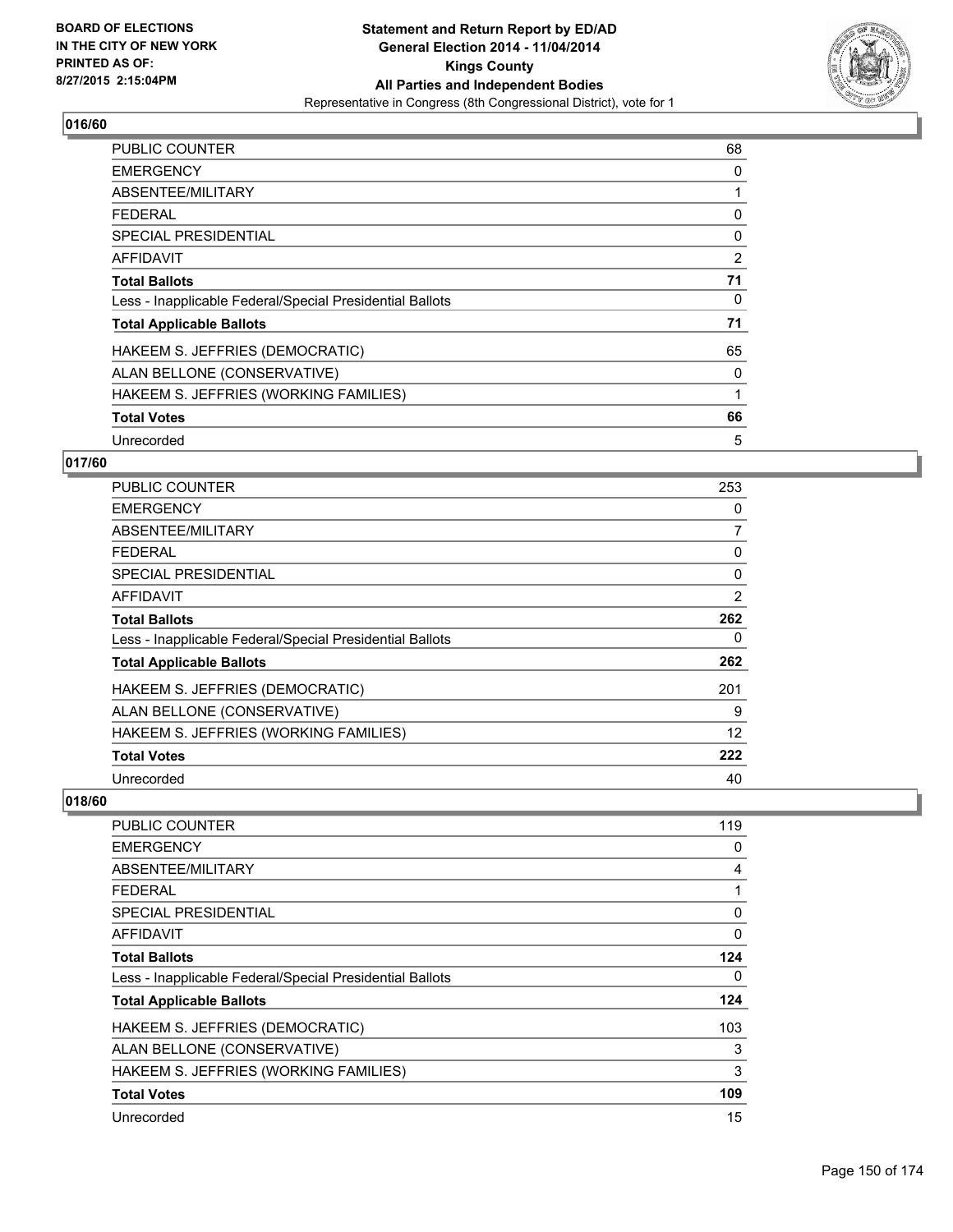

| <b>PUBLIC COUNTER</b>                                    | 64             |
|----------------------------------------------------------|----------------|
| <b>EMERGENCY</b>                                         | 0              |
| ABSENTEE/MILITARY                                        | $\overline{2}$ |
| FEDERAL                                                  | 0              |
| SPECIAL PRESIDENTIAL                                     | 0              |
| AFFIDAVIT                                                | 0              |
| <b>Total Ballots</b>                                     | 66             |
| Less - Inapplicable Federal/Special Presidential Ballots | 0              |
| <b>Total Applicable Ballots</b>                          | 66             |
| HAKEEM S. JEFFRIES (DEMOCRATIC)                          | 53             |
| ALAN BELLONE (CONSERVATIVE)                              | 0              |
| HAKEEM S. JEFFRIES (WORKING FAMILIES)                    | 2              |
| <b>Total Votes</b>                                       | 55             |
| Unrecorded                                               | 11             |

### **020/60**

| <b>PUBLIC COUNTER</b>                                    | 29 |
|----------------------------------------------------------|----|
| <b>EMERGENCY</b>                                         | 0  |
| ABSENTEE/MILITARY                                        |    |
| <b>FEDERAL</b>                                           | 0  |
| <b>SPECIAL PRESIDENTIAL</b>                              | 0  |
| <b>AFFIDAVIT</b>                                         | 0  |
| <b>Total Ballots</b>                                     | 30 |
| Less - Inapplicable Federal/Special Presidential Ballots | 0  |
| <b>Total Applicable Ballots</b>                          | 30 |
| HAKEEM S. JEFFRIES (DEMOCRATIC)                          | 22 |
| ALAN BELLONE (CONSERVATIVE)                              | 0  |
| HAKEEM S. JEFFRIES (WORKING FAMILIES)                    | 2  |
| <b>Total Votes</b>                                       | 24 |
| Unrecorded                                               | 6  |

| <b>PUBLIC COUNTER</b>                                    | 171 |
|----------------------------------------------------------|-----|
| <b>EMERGENCY</b>                                         | 0   |
| ABSENTEE/MILITARY                                        | 1   |
| <b>FEDERAL</b>                                           |     |
| <b>SPECIAL PRESIDENTIAL</b>                              | 0   |
| AFFIDAVIT                                                | 4   |
| <b>Total Ballots</b>                                     | 177 |
| Less - Inapplicable Federal/Special Presidential Ballots | 0   |
| <b>Total Applicable Ballots</b>                          | 177 |
| HAKEEM S. JEFFRIES (DEMOCRATIC)                          | 147 |
| ALAN BELLONE (CONSERVATIVE)                              | 1   |
| HAKEEM S. JEFFRIES (WORKING FAMILIES)                    | 11  |
| <b>Total Votes</b>                                       | 159 |
| Unrecorded                                               | 18  |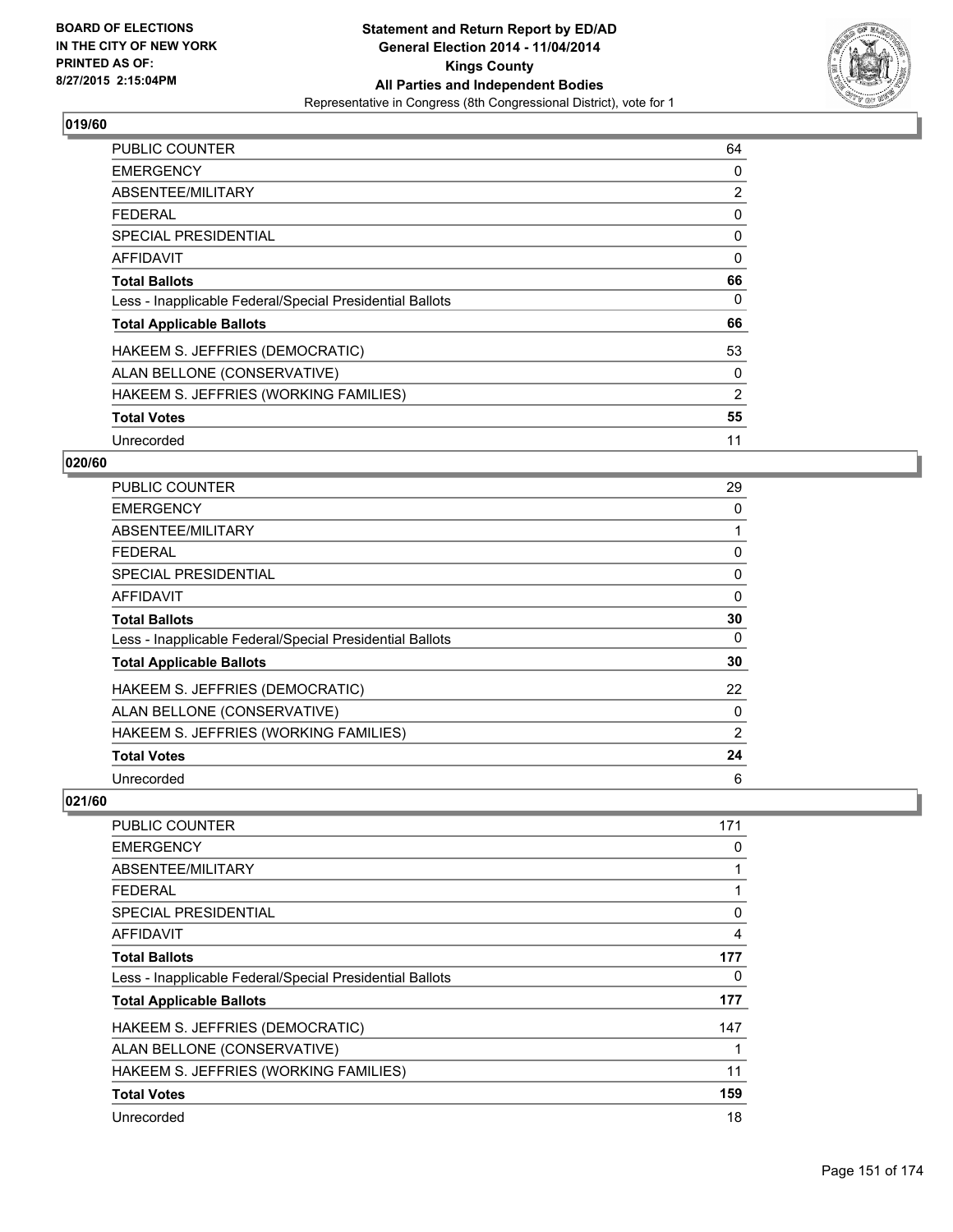

| <b>PUBLIC COUNTER</b>                                    | 142         |
|----------------------------------------------------------|-------------|
| <b>EMERGENCY</b>                                         | 0           |
| ABSENTEE/MILITARY                                        | 5           |
| <b>FFDFRAL</b>                                           | 0           |
| <b>SPECIAL PRESIDENTIAL</b>                              | 0           |
| <b>AFFIDAVIT</b>                                         | $\mathbf 0$ |
| <b>Total Ballots</b>                                     | 147         |
| Less - Inapplicable Federal/Special Presidential Ballots | 0           |
| <b>Total Applicable Ballots</b>                          | 147         |
| HAKEEM S. JEFFRIES (DEMOCRATIC)                          | 125         |
| ALAN BELLONE (CONSERVATIVE)                              | 4           |
| HAKEEM S. JEFFRIES (WORKING FAMILIES)                    | 9           |
| <b>Total Votes</b>                                       | 138         |
| Unrecorded                                               | 9           |

#### **023/60**

| PUBLIC COUNTER                                           | 38 |
|----------------------------------------------------------|----|
| <b>EMERGENCY</b>                                         | 0  |
| ABSENTEE/MILITARY                                        | 0  |
| <b>FEDERAL</b>                                           | 0  |
| <b>SPECIAL PRESIDENTIAL</b>                              | 0  |
| <b>AFFIDAVIT</b>                                         | 0  |
| <b>Total Ballots</b>                                     | 38 |
| Less - Inapplicable Federal/Special Presidential Ballots | 0  |
| <b>Total Applicable Ballots</b>                          | 38 |
| HAKEEM S. JEFFRIES (DEMOCRATIC)                          | 33 |
| ALAN BELLONE (CONSERVATIVE)                              | 0  |
| HAKEEM S. JEFFRIES (WORKING FAMILIES)                    | 0  |
| <b>Total Votes</b>                                       | 33 |
| Unrecorded                                               | 5  |

| PUBLIC COUNTER                                           | 134 |
|----------------------------------------------------------|-----|
| <b>EMERGENCY</b>                                         | 0   |
| ABSENTEE/MILITARY                                        |     |
| FEDERAL                                                  | 0   |
| <b>SPECIAL PRESIDENTIAL</b>                              | 0   |
| AFFIDAVIT                                                | 4   |
| <b>Total Ballots</b>                                     | 139 |
| Less - Inapplicable Federal/Special Presidential Ballots | 0   |
| <b>Total Applicable Ballots</b>                          | 139 |
| HAKEEM S. JEFFRIES (DEMOCRATIC)                          | 113 |
| ALAN BELLONE (CONSERVATIVE)                              |     |
| HAKEEM S. JEFFRIES (WORKING FAMILIES)                    | 6   |
| <b>Total Votes</b>                                       | 120 |
| Unrecorded                                               | 19  |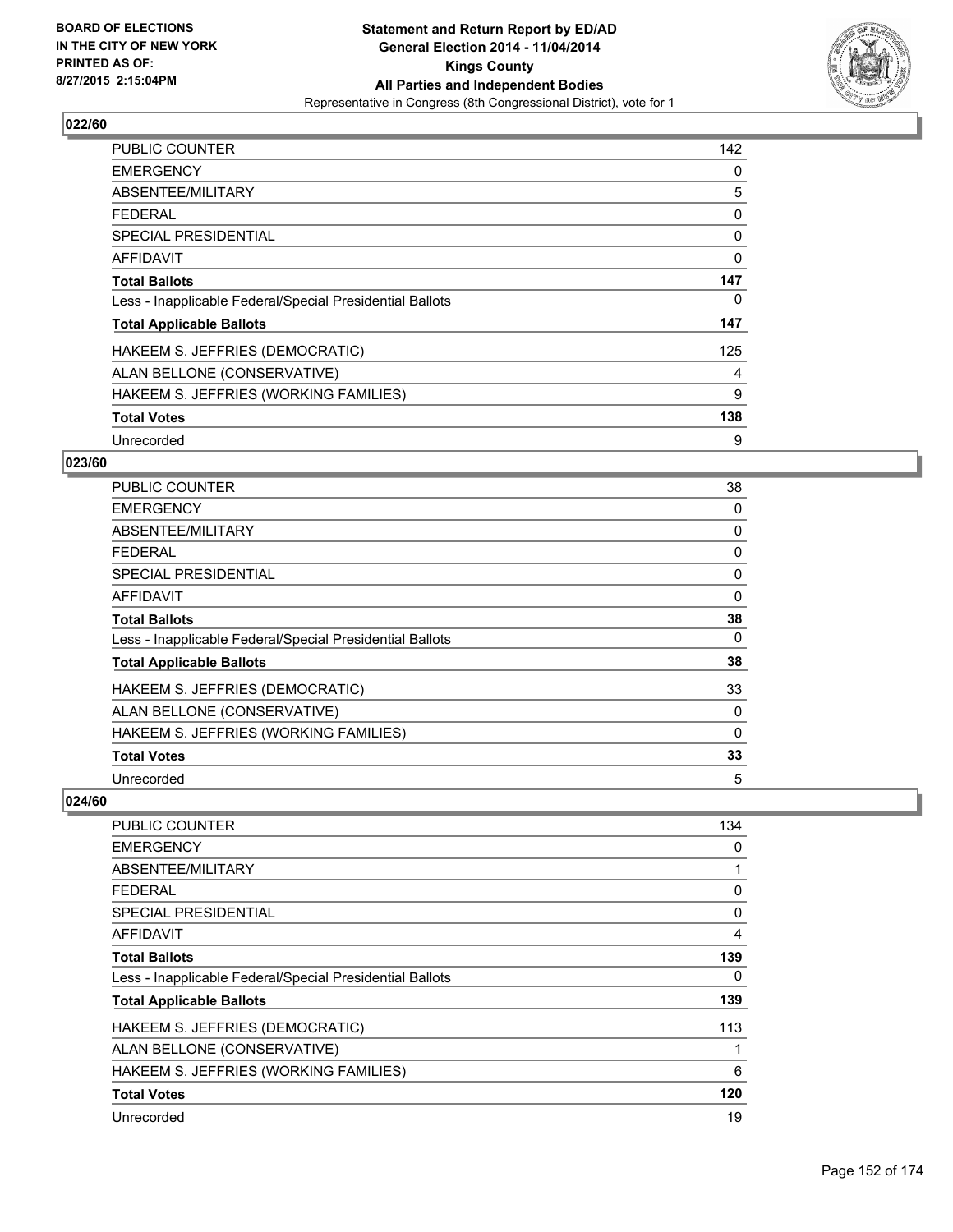

| <b>PUBLIC COUNTER</b>                                    | 130         |
|----------------------------------------------------------|-------------|
| <b>EMERGENCY</b>                                         | 0           |
| ABSENTEE/MILITARY                                        | 0           |
| <b>FFDFRAL</b>                                           | 0           |
| <b>SPECIAL PRESIDENTIAL</b>                              | 0           |
| <b>AFFIDAVIT</b>                                         | $\mathbf 0$ |
| <b>Total Ballots</b>                                     | 130         |
| Less - Inapplicable Federal/Special Presidential Ballots | 0           |
| <b>Total Applicable Ballots</b>                          | 130         |
| HAKEEM S. JEFFRIES (DEMOCRATIC)                          | 120         |
| ALAN BELLONE (CONSERVATIVE)                              |             |
| HAKEEM S. JEFFRIES (WORKING FAMILIES)                    | 3           |
| <b>Total Votes</b>                                       | 124         |
| Unrecorded                                               | 6           |

### **026/60**

| PUBLIC COUNTER                                           | 176            |
|----------------------------------------------------------|----------------|
| <b>EMERGENCY</b>                                         | 0              |
| ABSENTEE/MILITARY                                        | 0              |
| <b>FEDERAL</b>                                           | 0              |
| <b>SPECIAL PRESIDENTIAL</b>                              | 0              |
| <b>AFFIDAVIT</b>                                         | $\overline{2}$ |
| <b>Total Ballots</b>                                     | 178            |
| Less - Inapplicable Federal/Special Presidential Ballots | 0              |
| <b>Total Applicable Ballots</b>                          | 178            |
| HAKEEM S. JEFFRIES (DEMOCRATIC)                          | 164            |
| ALAN BELLONE (CONSERVATIVE)                              |                |
| HAKEEM S. JEFFRIES (WORKING FAMILIES)                    | 3              |
| <b>Total Votes</b>                                       | 168            |
| Unrecorded                                               | 10             |

| PUBLIC COUNTER                                           | 171 |
|----------------------------------------------------------|-----|
| <b>EMERGENCY</b>                                         | 0   |
| ABSENTEE/MILITARY                                        | 1   |
| FEDERAL                                                  | 0   |
| SPECIAL PRESIDENTIAL                                     | 0   |
| AFFIDAVIT                                                | 3   |
| <b>Total Ballots</b>                                     | 175 |
| Less - Inapplicable Federal/Special Presidential Ballots | 0   |
| <b>Total Applicable Ballots</b>                          | 175 |
| HAKEEM S. JEFFRIES (DEMOCRATIC)                          | 145 |
| ALAN BELLONE (CONSERVATIVE)                              | 0   |
| HAKEEM S. JEFFRIES (WORKING FAMILIES)                    | 12  |
| <b>Total Votes</b>                                       | 157 |
| Unrecorded                                               | 18  |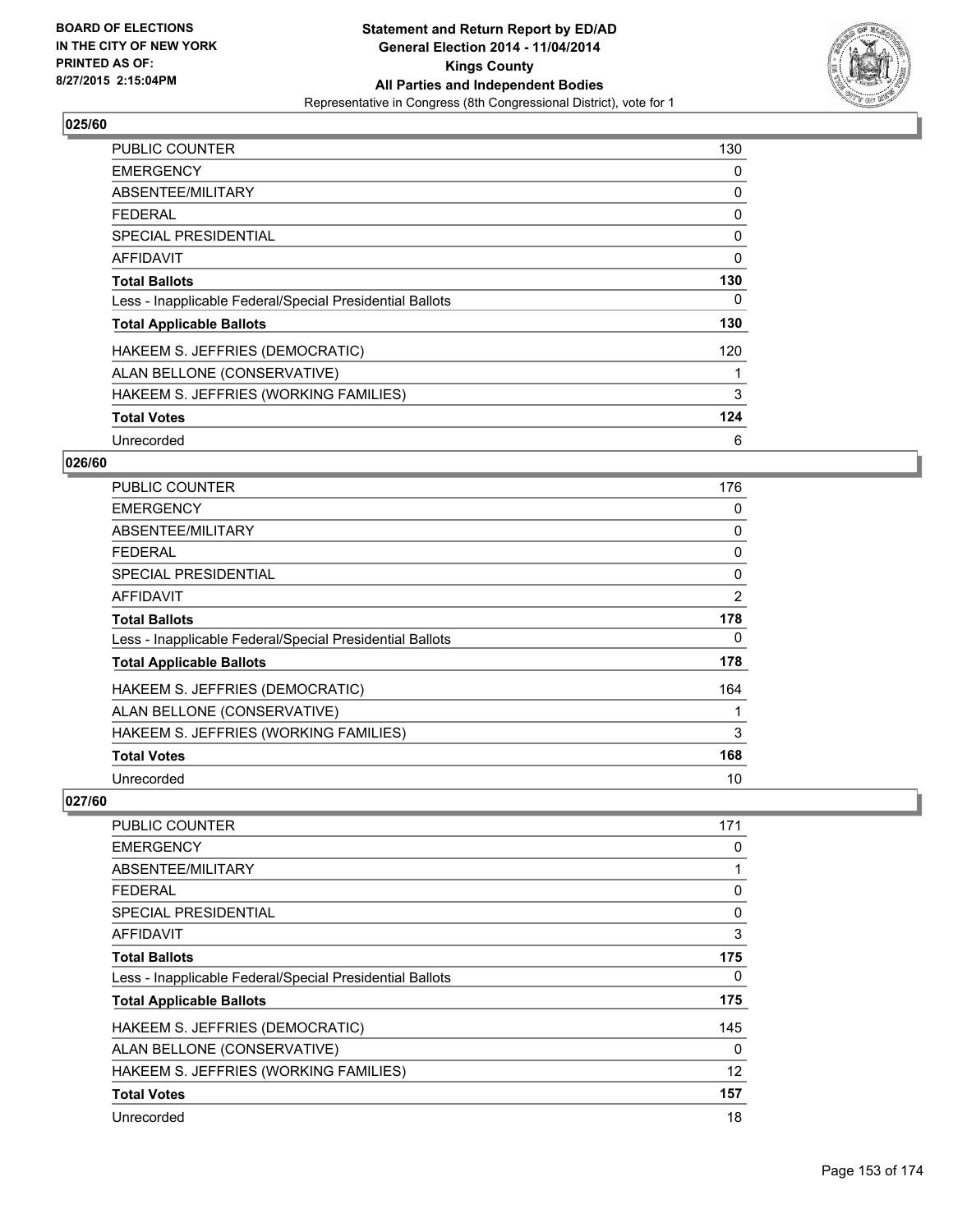

| <b>PUBLIC COUNTER</b>                                    | 284 |
|----------------------------------------------------------|-----|
| <b>EMERGENCY</b>                                         | 0   |
| ABSENTEE/MILITARY                                        | 0   |
| <b>FEDERAL</b>                                           | 0   |
| <b>SPECIAL PRESIDENTIAL</b>                              | 0   |
| <b>AFFIDAVIT</b>                                         | 5   |
| <b>Total Ballots</b>                                     | 289 |
| Less - Inapplicable Federal/Special Presidential Ballots | 0   |
| <b>Total Applicable Ballots</b>                          | 289 |
| HAKEEM S. JEFFRIES (DEMOCRATIC)                          | 259 |
| ALAN BELLONE (CONSERVATIVE)                              | 1   |
| HAKEEM S. JEFFRIES (WORKING FAMILIES)                    | 11  |
| <b>Total Votes</b>                                       | 271 |
| Unrecorded                                               | 18  |

### **029/60**

| <b>PUBLIC COUNTER</b>                                    | 157 |
|----------------------------------------------------------|-----|
| <b>EMERGENCY</b>                                         | 0   |
| ABSENTEE/MILITARY                                        | 6   |
| <b>FEDERAL</b>                                           | 0   |
| <b>SPECIAL PRESIDENTIAL</b>                              | 0   |
| AFFIDAVIT                                                | 1   |
| <b>Total Ballots</b>                                     | 164 |
| Less - Inapplicable Federal/Special Presidential Ballots | 0   |
| <b>Total Applicable Ballots</b>                          | 164 |
| HAKEEM S. JEFFRIES (DEMOCRATIC)                          | 142 |
| ALAN BELLONE (CONSERVATIVE)                              | 0   |
| HAKEEM S. JEFFRIES (WORKING FAMILIES)                    | 7   |
| MICHAEL MADDOX (WRITE-IN)                                | 1   |
| <b>Total Votes</b>                                       | 150 |
| Unrecorded                                               | 14  |

| <b>PUBLIC COUNTER</b>                                    | 114 |
|----------------------------------------------------------|-----|
| <b>EMERGENCY</b>                                         | 0   |
| ABSENTEE/MILITARY                                        | 4   |
| <b>FEDERAL</b>                                           | 1   |
| SPECIAL PRESIDENTIAL                                     | 0   |
| AFFIDAVIT                                                |     |
| <b>Total Ballots</b>                                     | 120 |
| Less - Inapplicable Federal/Special Presidential Ballots | 0   |
| <b>Total Applicable Ballots</b>                          | 120 |
| HAKEEM S. JEFFRIES (DEMOCRATIC)                          | 95  |
| ALAN BELLONE (CONSERVATIVE)                              | 0   |
| HAKEEM S. JEFFRIES (WORKING FAMILIES)                    | 5   |
| <b>Total Votes</b>                                       | 100 |
| Unrecorded                                               | 20  |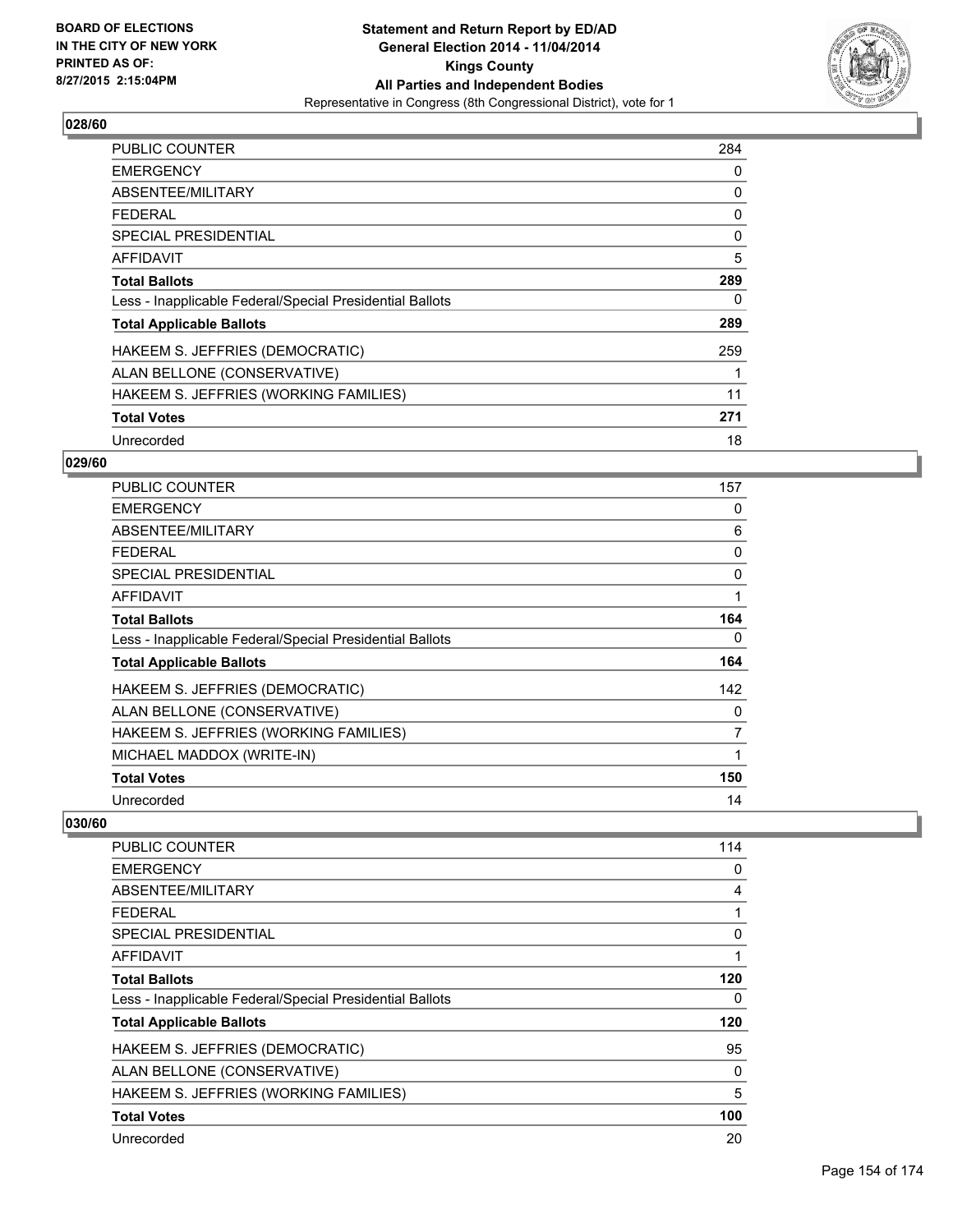

| <b>PUBLIC COUNTER</b>                                    | 164 |
|----------------------------------------------------------|-----|
| <b>EMERGENCY</b>                                         | 0   |
| ABSENTEE/MILITARY                                        | 0   |
| <b>FEDERAL</b>                                           |     |
| <b>SPECIAL PRESIDENTIAL</b>                              | 0   |
| AFFIDAVIT                                                | 2   |
| <b>Total Ballots</b>                                     | 167 |
| Less - Inapplicable Federal/Special Presidential Ballots | 0   |
| <b>Total Applicable Ballots</b>                          | 167 |
| HAKEEM S. JEFFRIES (DEMOCRATIC)                          | 131 |
| ALAN BELLONE (CONSERVATIVE)                              |     |
| HAKEEM S. JEFFRIES (WORKING FAMILIES)                    | 7   |
| <b>Total Votes</b>                                       | 139 |
| Unrecorded                                               | 28  |

### **032/60**

| <b>PUBLIC COUNTER</b>                                    | 200 |
|----------------------------------------------------------|-----|
| <b>EMERGENCY</b>                                         | 0   |
| ABSENTEE/MILITARY                                        |     |
| <b>FEDERAL</b>                                           |     |
| <b>SPECIAL PRESIDENTIAL</b>                              | 0   |
| <b>AFFIDAVIT</b>                                         | 5   |
| <b>Total Ballots</b>                                     | 207 |
| Less - Inapplicable Federal/Special Presidential Ballots | 0   |
| <b>Total Applicable Ballots</b>                          | 207 |
| HAKEEM S. JEFFRIES (DEMOCRATIC)                          | 181 |
| ALAN BELLONE (CONSERVATIVE)                              | 2   |
| HAKEEM S. JEFFRIES (WORKING FAMILIES)                    | 7   |
| <b>Total Votes</b>                                       | 190 |
| Unrecorded                                               | 17  |

| <b>PUBLIC COUNTER</b>                                    | 186 |
|----------------------------------------------------------|-----|
| <b>EMERGENCY</b>                                         | 0   |
| ABSENTEE/MILITARY                                        | 4   |
| <b>FEDERAL</b>                                           | 0   |
| <b>SPECIAL PRESIDENTIAL</b>                              | 0   |
| AFFIDAVIT                                                | 5   |
| <b>Total Ballots</b>                                     | 195 |
| Less - Inapplicable Federal/Special Presidential Ballots | 0   |
| <b>Total Applicable Ballots</b>                          | 195 |
| HAKEEM S. JEFFRIES (DEMOCRATIC)                          | 178 |
| ALAN BELLONE (CONSERVATIVE)                              | 3   |
| HAKEEM S. JEFFRIES (WORKING FAMILIES)                    | 4   |
| <b>Total Votes</b>                                       | 185 |
| Unrecorded                                               | 10  |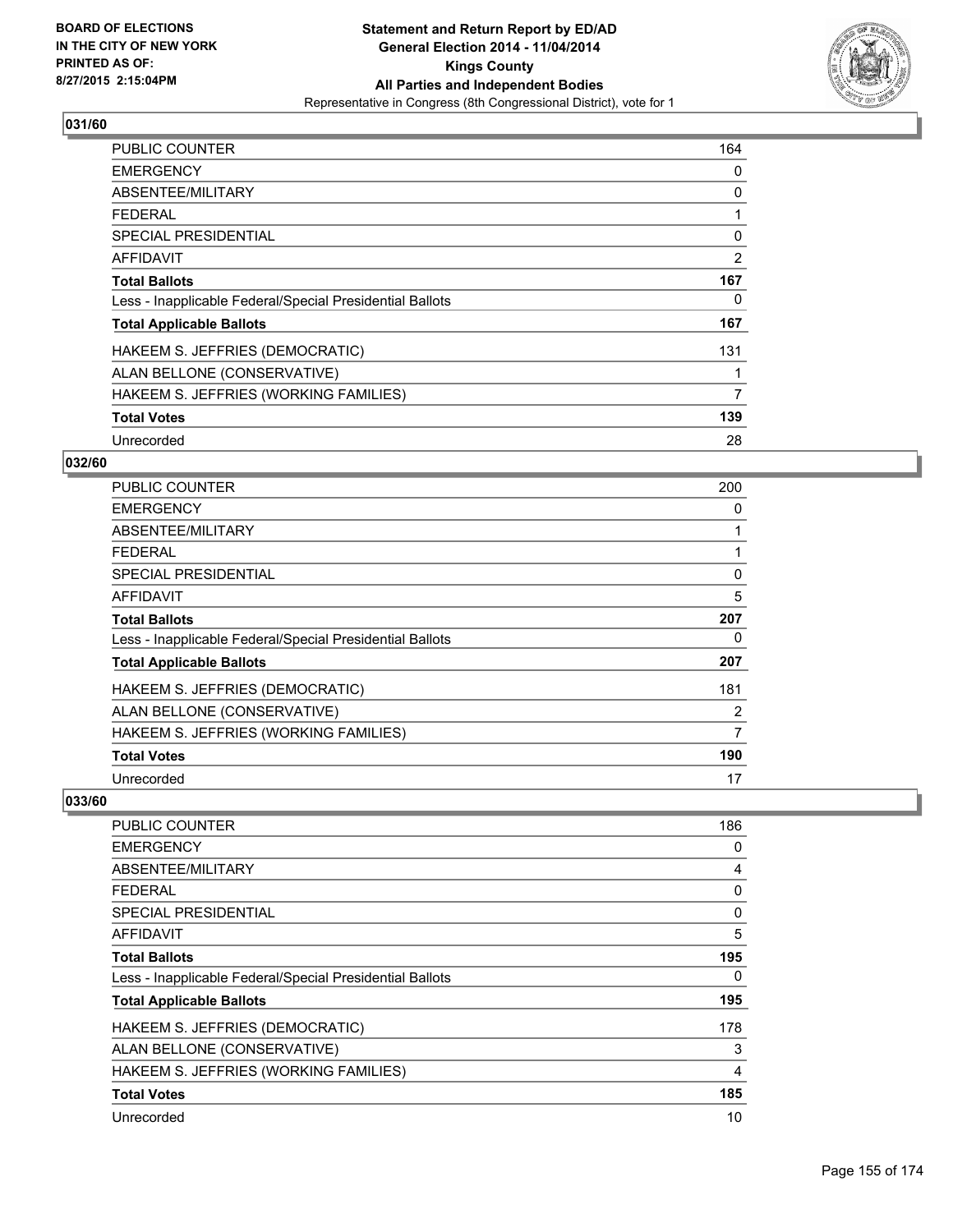

| <b>PUBLIC COUNTER</b>                                    | 234 |
|----------------------------------------------------------|-----|
| <b>EMERGENCY</b>                                         | 0   |
| ABSENTEE/MILITARY                                        | 2   |
| <b>FEDERAL</b>                                           | 1   |
| <b>SPECIAL PRESIDENTIAL</b>                              | 0   |
| AFFIDAVIT                                                | 5   |
| <b>Total Ballots</b>                                     | 242 |
| Less - Inapplicable Federal/Special Presidential Ballots | 0   |
| <b>Total Applicable Ballots</b>                          | 242 |
| HAKEEM S. JEFFRIES (DEMOCRATIC)                          | 211 |
| ALAN BELLONE (CONSERVATIVE)                              | 4   |
| HAKEEM S. JEFFRIES (WORKING FAMILIES)                    | 6   |
| UNATTRIBUTABLE WRITE-IN (WRITE-IN)                       | 1   |
| <b>Total Votes</b>                                       | 222 |
| Unrecorded                                               | 20  |

| <b>PUBLIC COUNTER</b>                                    | 226 |
|----------------------------------------------------------|-----|
| <b>EMERGENCY</b>                                         | 0   |
| ABSENTEE/MILITARY                                        | 1   |
| FEDERAL                                                  | 0   |
| SPECIAL PRESIDENTIAL                                     | 0   |
| <b>AFFIDAVIT</b>                                         | 10  |
| <b>Total Ballots</b>                                     | 237 |
| Less - Inapplicable Federal/Special Presidential Ballots | 0   |
| <b>Total Applicable Ballots</b>                          | 237 |
| HAKEEM S. JEFFRIES (DEMOCRATIC)                          | 204 |
| ALAN BELLONE (CONSERVATIVE)                              | 4   |
| HAKEEM S. JEFFRIES (WORKING FAMILIES)                    | 9   |
| <b>Total Votes</b>                                       | 217 |
| Unrecorded                                               | 20  |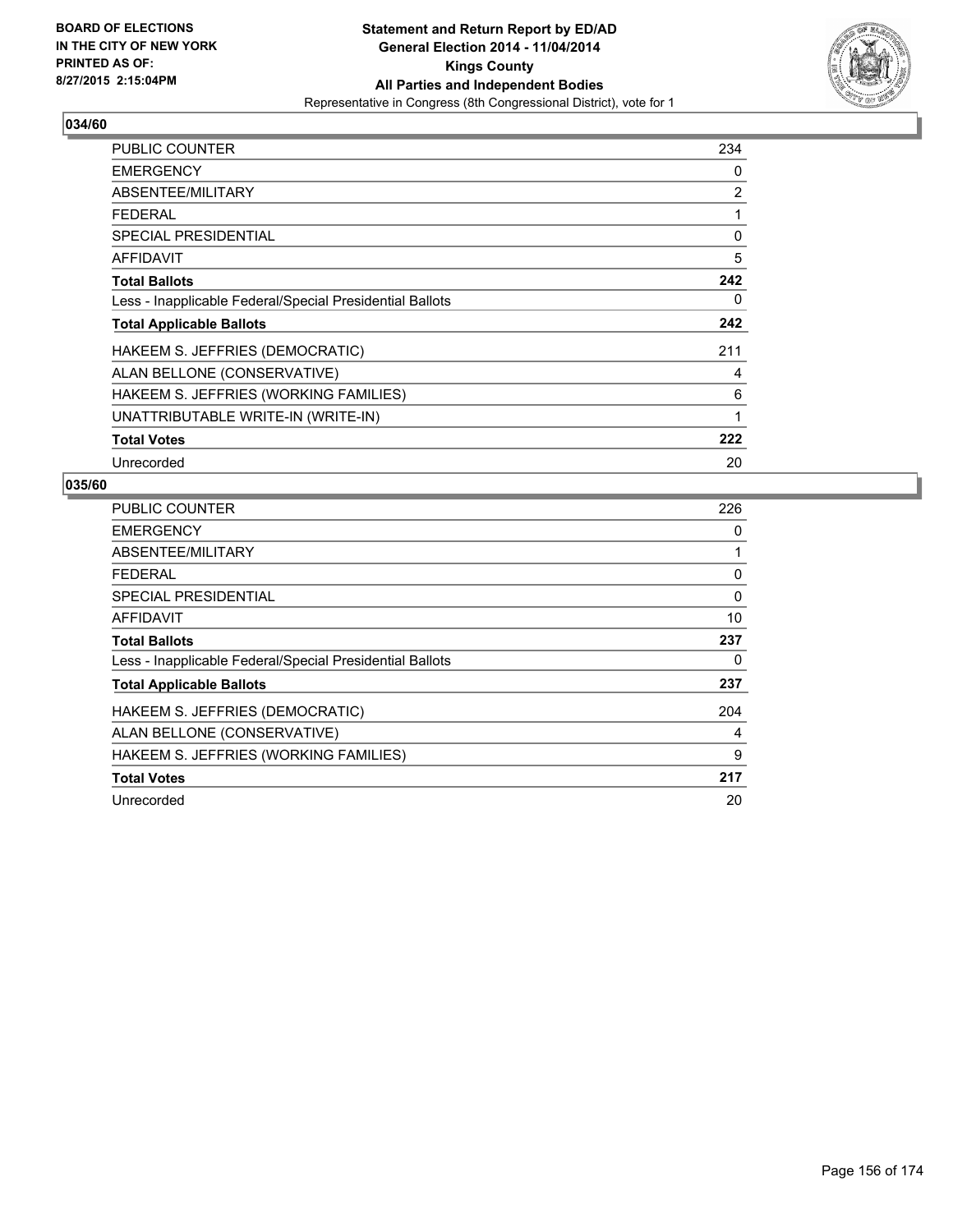

| <b>PUBLIC COUNTER</b>                                    | 250 |
|----------------------------------------------------------|-----|
| <b>EMERGENCY</b>                                         | 0   |
| ABSENTEE/MILITARY                                        | 3   |
| <b>FEDERAL</b>                                           | 0   |
| SPECIAL PRESIDENTIAL                                     | 0   |
| AFFIDAVIT                                                | 3   |
| <b>Total Ballots</b>                                     | 256 |
| Less - Inapplicable Federal/Special Presidential Ballots | 0   |
| <b>Total Applicable Ballots</b>                          | 256 |
| HAKEEM S. JEFFRIES (DEMOCRATIC)                          | 217 |
| ALAN BELLONE (CONSERVATIVE)                              | 2   |
| HAKEEM S. JEFFRIES (WORKING FAMILIES)                    | 11  |
| <b>JAMES TILLMAN (WRITE-IN)</b>                          | 1   |
| <b>Total Votes</b>                                       | 231 |
| Unrecorded                                               | 25  |

### **037/60**

| <b>PUBLIC COUNTER</b>                                    | 251 |
|----------------------------------------------------------|-----|
| <b>EMERGENCY</b>                                         | 0   |
| ABSENTEE/MILITARY                                        | 0   |
| <b>FEDERAL</b>                                           | 0   |
| <b>SPECIAL PRESIDENTIAL</b>                              | 0   |
| AFFIDAVIT                                                | 4   |
| <b>Total Ballots</b>                                     | 255 |
| Less - Inapplicable Federal/Special Presidential Ballots | 0   |
| <b>Total Applicable Ballots</b>                          | 255 |
| HAKEEM S. JEFFRIES (DEMOCRATIC)                          | 218 |
| ALAN BELLONE (CONSERVATIVE)                              | 3   |
| HAKEEM S. JEFFRIES (WORKING FAMILIES)                    | 8   |
| <b>Total Votes</b>                                       | 229 |
| Unrecorded                                               | 26  |

| <b>PUBLIC COUNTER</b>                                    | 131      |
|----------------------------------------------------------|----------|
| <b>EMERGENCY</b>                                         | 0        |
| ABSENTEE/MILITARY                                        |          |
| <b>FEDERAL</b>                                           | 0        |
| SPECIAL PRESIDENTIAL                                     | $\Omega$ |
| AFFIDAVIT                                                | 3        |
| <b>Total Ballots</b>                                     | 135      |
| Less - Inapplicable Federal/Special Presidential Ballots | 0        |
| <b>Total Applicable Ballots</b>                          | 135      |
| HAKEEM S. JEFFRIES (DEMOCRATIC)                          | 118      |
| ALAN BELLONE (CONSERVATIVE)                              |          |
| HAKEEM S. JEFFRIES (WORKING FAMILIES)                    | 5        |
| <b>Total Votes</b>                                       | 124      |
| Unrecorded                                               | 11       |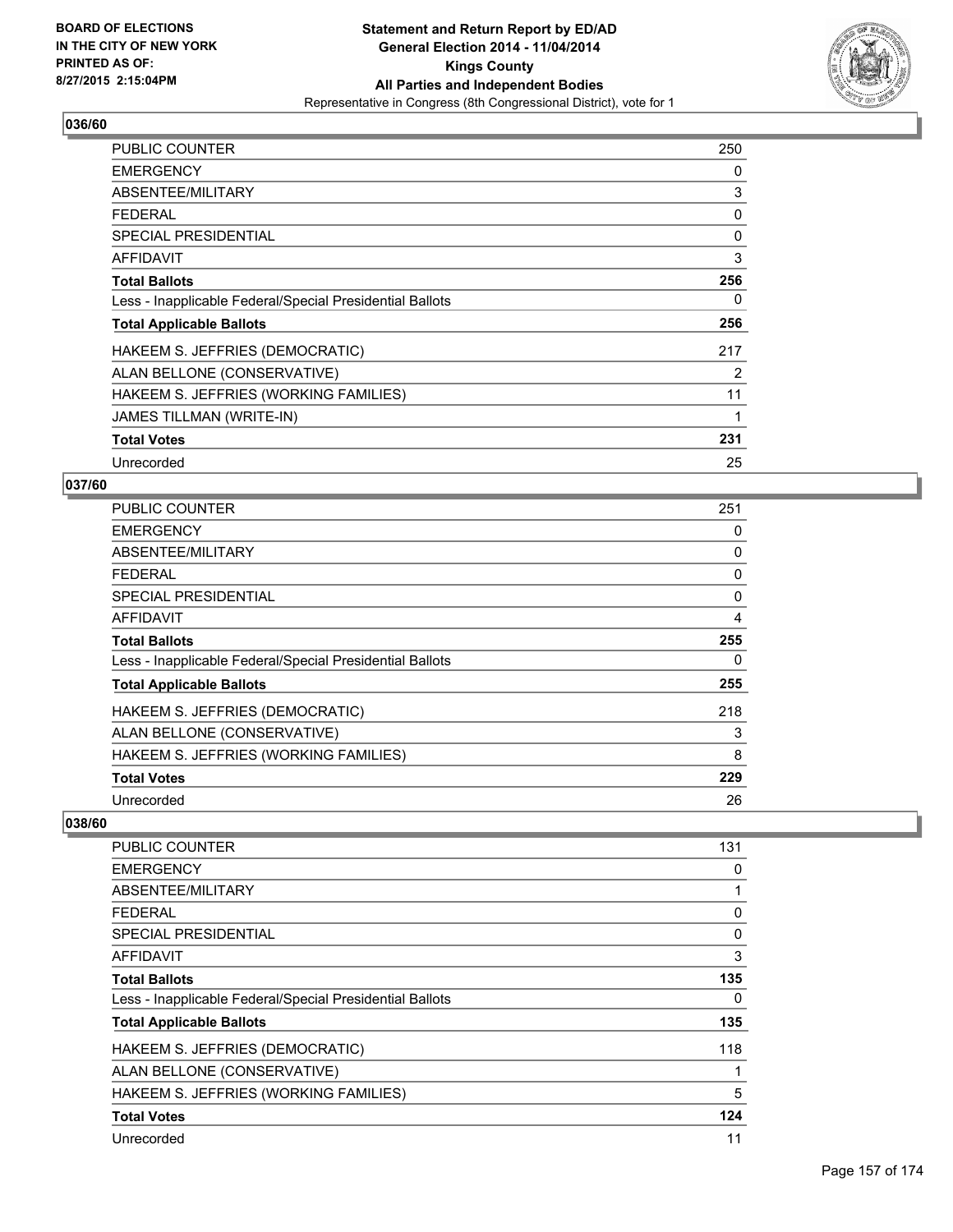

| <b>PUBLIC COUNTER</b>                                    | 145 |
|----------------------------------------------------------|-----|
| <b>EMERGENCY</b>                                         | 0   |
| ABSENTEE/MILITARY                                        | 2   |
| <b>FEDERAL</b>                                           |     |
| <b>SPECIAL PRESIDENTIAL</b>                              | 0   |
| AFFIDAVIT                                                | 6   |
| <b>Total Ballots</b>                                     | 154 |
| Less - Inapplicable Federal/Special Presidential Ballots | 0   |
| <b>Total Applicable Ballots</b>                          | 154 |
| HAKEEM S. JEFFRIES (DEMOCRATIC)                          | 136 |
| ALAN BELLONE (CONSERVATIVE)                              | 0   |
| HAKEEM S. JEFFRIES (WORKING FAMILIES)                    | 6   |
| <b>Total Votes</b>                                       | 142 |
| Unrecorded                                               | 12  |

### **040/60**

| PUBLIC COUNTER                                           | 176 |
|----------------------------------------------------------|-----|
| <b>EMERGENCY</b>                                         | 0   |
| ABSENTEE/MILITARY                                        | 1   |
| <b>FEDERAL</b>                                           | 0   |
| <b>SPECIAL PRESIDENTIAL</b>                              | 0   |
| <b>AFFIDAVIT</b>                                         | 7   |
| <b>Total Ballots</b>                                     | 184 |
| Less - Inapplicable Federal/Special Presidential Ballots | 0   |
| <b>Total Applicable Ballots</b>                          | 184 |
| HAKEEM S. JEFFRIES (DEMOCRATIC)                          | 154 |
| ALAN BELLONE (CONSERVATIVE)                              | 3   |
| HAKEEM S. JEFFRIES (WORKING FAMILIES)                    | 4   |
| <b>Total Votes</b>                                       | 161 |
| Unrecorded                                               | 23  |

| <b>PUBLIC COUNTER</b>                                    | 233 |
|----------------------------------------------------------|-----|
| <b>EMERGENCY</b>                                         | 0   |
| ABSENTEE/MILITARY                                        | 4   |
| <b>FEDERAL</b>                                           | 0   |
| <b>SPECIAL PRESIDENTIAL</b>                              | 0   |
| AFFIDAVIT                                                | 7   |
| <b>Total Ballots</b>                                     | 244 |
| Less - Inapplicable Federal/Special Presidential Ballots | 0   |
| <b>Total Applicable Ballots</b>                          | 244 |
| HAKEEM S. JEFFRIES (DEMOCRATIC)                          | 219 |
| ALAN BELLONE (CONSERVATIVE)                              | 0   |
| HAKEEM S. JEFFRIES (WORKING FAMILIES)                    | 12  |
| <b>Total Votes</b>                                       | 231 |
| Unrecorded                                               | 13  |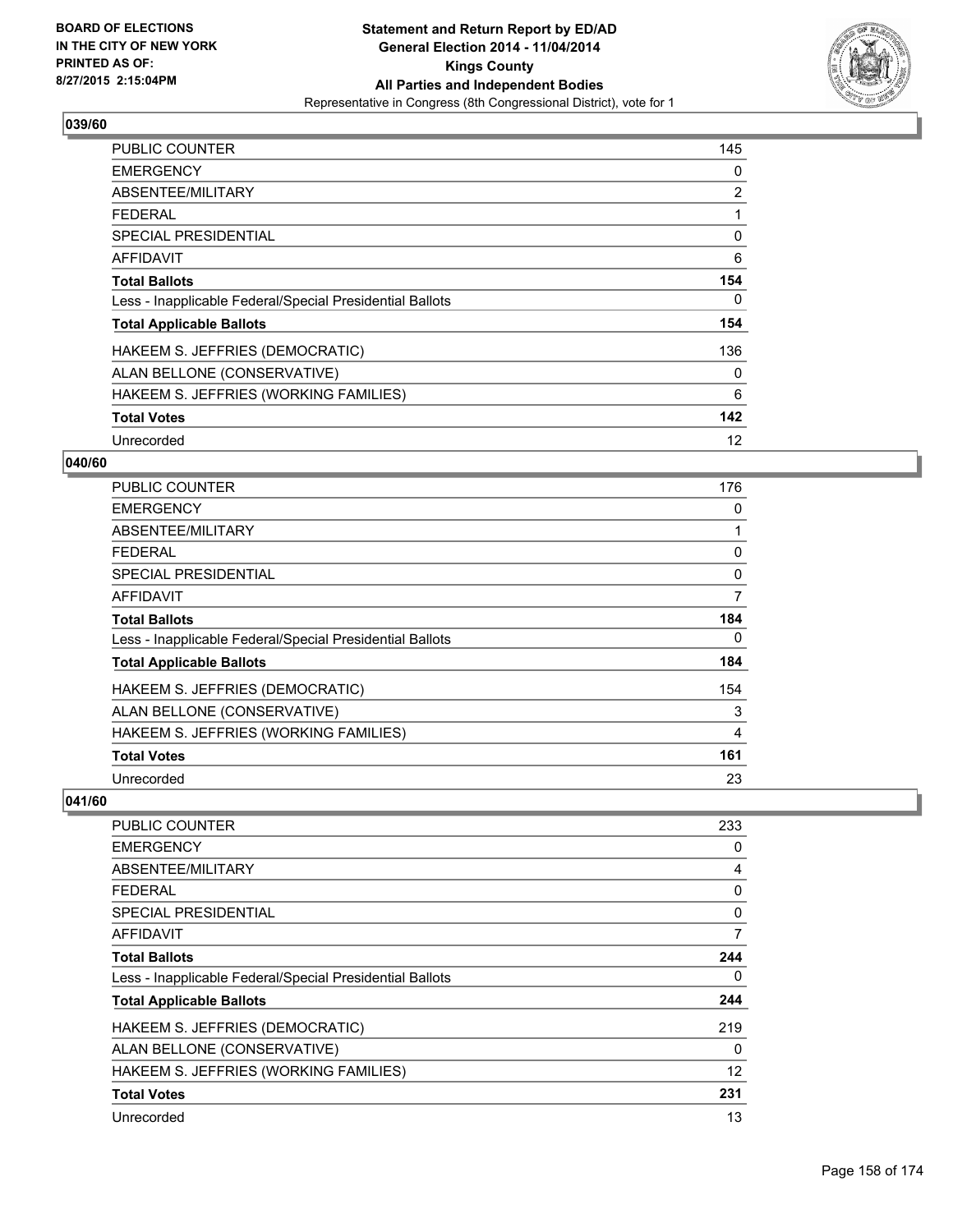

| <b>PUBLIC COUNTER</b>                                    | 222 |
|----------------------------------------------------------|-----|
| <b>EMERGENCY</b>                                         | 0   |
| ABSENTEE/MILITARY                                        | 2   |
| <b>FEDERAL</b>                                           | 0   |
| <b>SPECIAL PRESIDENTIAL</b>                              | 0   |
| AFFIDAVIT                                                | 2   |
| <b>Total Ballots</b>                                     | 226 |
| Less - Inapplicable Federal/Special Presidential Ballots | 0   |
| <b>Total Applicable Ballots</b>                          | 226 |
| HAKEEM S. JEFFRIES (DEMOCRATIC)                          | 196 |
| ALAN BELLONE (CONSERVATIVE)                              | 0   |
| HAKEEM S. JEFFRIES (WORKING FAMILIES)                    | 15  |
| <b>Total Votes</b>                                       | 211 |
| Unrecorded                                               | 15  |

#### **043/60**

| PUBLIC COUNTER                                           | 203            |
|----------------------------------------------------------|----------------|
| <b>EMERGENCY</b>                                         | 0              |
| ABSENTEE/MILITARY                                        | 0              |
| <b>FEDERAL</b>                                           | 0              |
| <b>SPECIAL PRESIDENTIAL</b>                              | 0              |
| <b>AFFIDAVIT</b>                                         | $\overline{2}$ |
| <b>Total Ballots</b>                                     | 205            |
| Less - Inapplicable Federal/Special Presidential Ballots | 0              |
| <b>Total Applicable Ballots</b>                          | 205            |
| HAKEEM S. JEFFRIES (DEMOCRATIC)                          | 181            |
| ALAN BELLONE (CONSERVATIVE)                              | 2              |
| HAKEEM S. JEFFRIES (WORKING FAMILIES)                    | 9              |
| <b>Total Votes</b>                                       | 192            |
| Unrecorded                                               | 13             |

| PUBLIC COUNTER                                           | 130          |
|----------------------------------------------------------|--------------|
| <b>EMERGENCY</b>                                         | 0            |
| ABSENTEE/MILITARY                                        | 1            |
| <b>FEDERAL</b>                                           | 0            |
| <b>SPECIAL PRESIDENTIAL</b>                              | 0            |
| AFFIDAVIT                                                | 0            |
| <b>Total Ballots</b>                                     | 131          |
| Less - Inapplicable Federal/Special Presidential Ballots | 0            |
| <b>Total Applicable Ballots</b>                          | 131          |
| HAKEEM S. JEFFRIES (DEMOCRATIC)                          | 117          |
| ALAN BELLONE (CONSERVATIVE)                              | $\mathbf{1}$ |
| HAKEEM S. JEFFRIES (WORKING FAMILIES)                    | 2            |
| <b>Total Votes</b>                                       | 120          |
| Unrecorded                                               | 11           |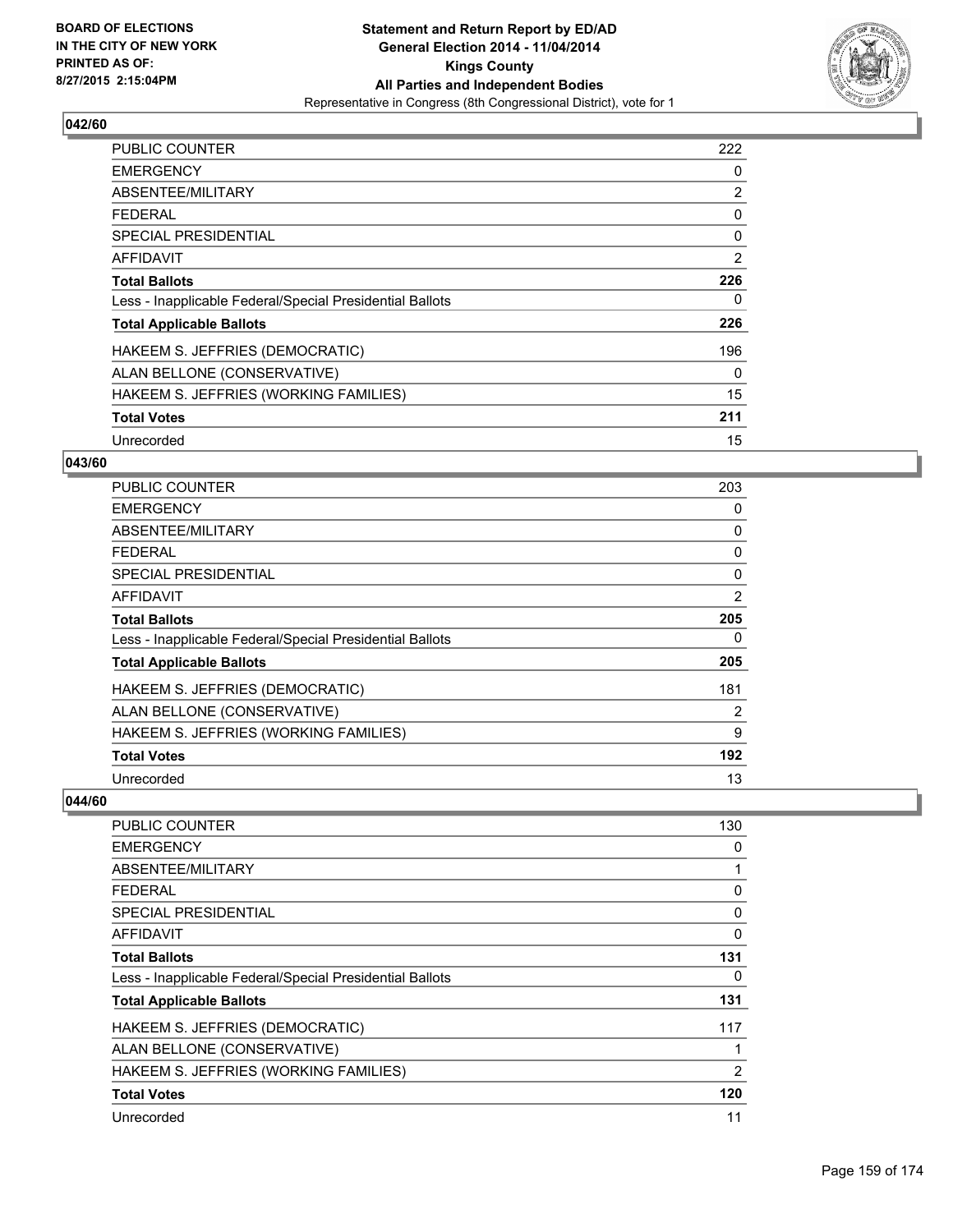

| <b>PUBLIC COUNTER</b>                                    | 77 |
|----------------------------------------------------------|----|
| <b>EMERGENCY</b>                                         | 0  |
| ABSENTEE/MILITARY                                        | 0  |
| <b>FEDERAL</b>                                           | 0  |
| SPECIAL PRESIDENTIAL                                     | 0  |
| <b>AFFIDAVIT</b>                                         | 1  |
| <b>Total Ballots</b>                                     | 78 |
| Less - Inapplicable Federal/Special Presidential Ballots | 0  |
| <b>Total Applicable Ballots</b>                          | 78 |
| HAKEEM S. JEFFRIES (DEMOCRATIC)                          | 71 |
| ALAN BELLONE (CONSERVATIVE)                              | 0  |
| HAKEEM S. JEFFRIES (WORKING FAMILIES)                    | 4  |
| <b>Total Votes</b>                                       | 75 |
| Unrecorded                                               | 3  |

### **049/60**

| <b>PUBLIC COUNTER</b>                                    | 159            |
|----------------------------------------------------------|----------------|
| <b>EMERGENCY</b>                                         | 0              |
| ABSENTEE/MILITARY                                        | $\overline{2}$ |
| <b>FEDERAL</b>                                           |                |
| <b>SPECIAL PRESIDENTIAL</b>                              | 0              |
| <b>AFFIDAVIT</b>                                         | 1              |
| <b>Total Ballots</b>                                     | 163            |
| Less - Inapplicable Federal/Special Presidential Ballots | 0              |
| <b>Total Applicable Ballots</b>                          | 163            |
| HAKEEM S. JEFFRIES (DEMOCRATIC)                          | 146            |
| ALAN BELLONE (CONSERVATIVE)                              | 0              |
| HAKEEM S. JEFFRIES (WORKING FAMILIES)                    | 5              |
| <b>Total Votes</b>                                       | 151            |
| Unrecorded                                               | 12             |

| <b>PUBLIC COUNTER</b>                                    | 67           |
|----------------------------------------------------------|--------------|
| <b>EMERGENCY</b>                                         | 0            |
| ABSENTEE/MILITARY                                        | 3            |
| <b>FEDERAL</b>                                           | 1            |
| <b>SPECIAL PRESIDENTIAL</b>                              | 0            |
| AFFIDAVIT                                                | 0            |
| <b>Total Ballots</b>                                     | 71           |
| Less - Inapplicable Federal/Special Presidential Ballots | 0            |
| <b>Total Applicable Ballots</b>                          | 71           |
| HAKEEM S. JEFFRIES (DEMOCRATIC)                          | 63           |
| ALAN BELLONE (CONSERVATIVE)                              | 2            |
| HAKEEM S. JEFFRIES (WORKING FAMILIES)                    | $\mathbf{1}$ |
| <b>Total Votes</b>                                       | 66           |
| Unrecorded                                               | 5            |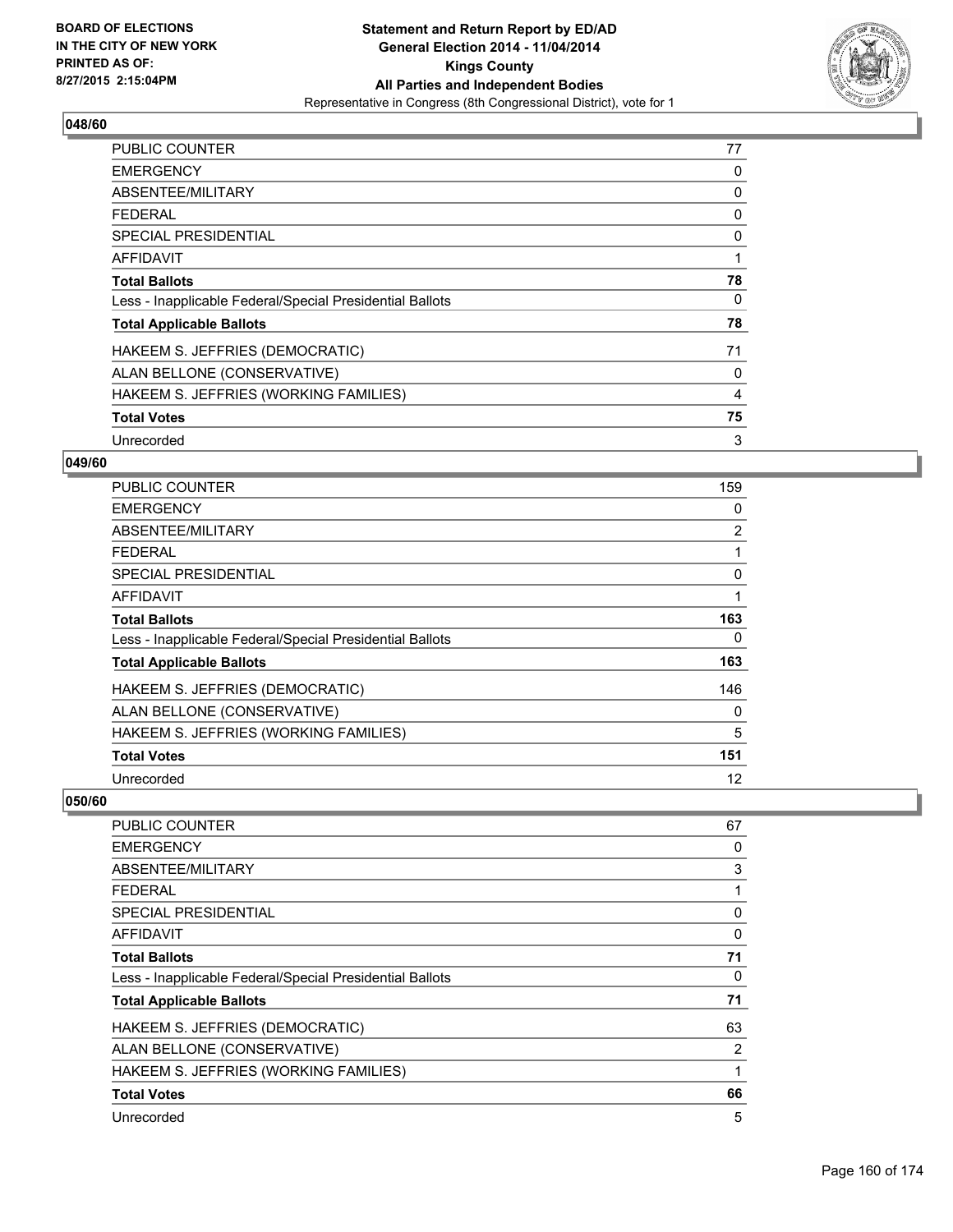

| PUBLIC COUNTER                                           | 237            |
|----------------------------------------------------------|----------------|
| <b>EMERGENCY</b>                                         | 0              |
| ABSENTEE/MILITARY                                        | $\overline{2}$ |
| <b>FEDERAL</b>                                           | 3              |
| <b>SPECIAL PRESIDENTIAL</b>                              | 0              |
| AFFIDAVIT                                                | $\mathbf 0$    |
| <b>Total Ballots</b>                                     | 242            |
| Less - Inapplicable Federal/Special Presidential Ballots | 0              |
| <b>Total Applicable Ballots</b>                          | 242            |
| HAKEEM S. JEFFRIES (DEMOCRATIC)                          | 216            |
| ALAN BELLONE (CONSERVATIVE)                              | 0              |
| HAKEEM S. JEFFRIES (WORKING FAMILIES)                    | 15             |
| <b>Total Votes</b>                                       | 231            |
| Unrecorded                                               | 11             |

### **052/60**

| <b>PUBLIC COUNTER</b>                                    | 113 |
|----------------------------------------------------------|-----|
| <b>EMERGENCY</b>                                         | 0   |
| ABSENTEE/MILITARY                                        | 3   |
| <b>FEDERAL</b>                                           | 0   |
| <b>SPECIAL PRESIDENTIAL</b>                              | 0   |
| <b>AFFIDAVIT</b>                                         | 3   |
| <b>Total Ballots</b>                                     | 119 |
| Less - Inapplicable Federal/Special Presidential Ballots | 0   |
| <b>Total Applicable Ballots</b>                          | 119 |
| HAKEEM S. JEFFRIES (DEMOCRATIC)                          | 105 |
| ALAN BELLONE (CONSERVATIVE)                              | 2   |
| HAKEEM S. JEFFRIES (WORKING FAMILIES)                    | 4   |
| <b>Total Votes</b>                                       | 111 |
| Unrecorded                                               | 8   |

| PUBLIC COUNTER                                           | 188            |
|----------------------------------------------------------|----------------|
| <b>EMERGENCY</b>                                         | 0              |
| ABSENTEE/MILITARY                                        | 0              |
| <b>FEDERAL</b>                                           | 0              |
| <b>SPECIAL PRESIDENTIAL</b>                              | 0              |
| <b>AFFIDAVIT</b>                                         | $\overline{2}$ |
| <b>Total Ballots</b>                                     | 190            |
| Less - Inapplicable Federal/Special Presidential Ballots | 0              |
| <b>Total Applicable Ballots</b>                          | 190            |
| HAKEEM S. JEFFRIES (DEMOCRATIC)                          | 151            |
| ALAN BELLONE (CONSERVATIVE)                              | 2              |
| HAKEEM S. JEFFRIES (WORKING FAMILIES)                    | 14             |
| ANGUS FISCHER (WRITE-IN)                                 | 1              |
| <b>Total Votes</b>                                       | 168            |
| Unrecorded                                               | 22             |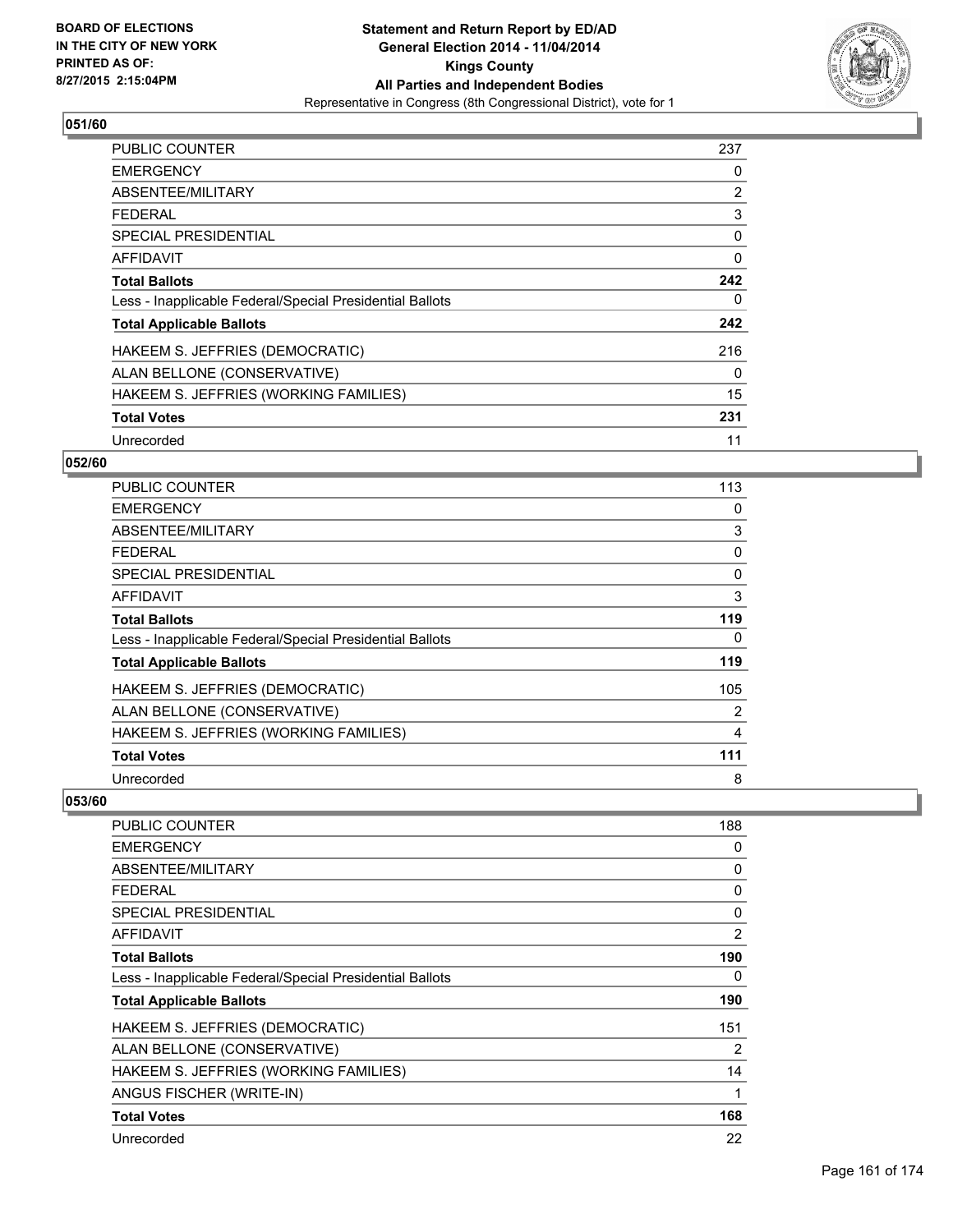

| PUBLIC COUNTER                                           | 212            |
|----------------------------------------------------------|----------------|
| <b>EMERGENCY</b>                                         | 0              |
| ABSENTEE/MILITARY                                        | 0              |
| <b>FEDERAL</b>                                           | 1              |
| <b>SPECIAL PRESIDENTIAL</b>                              | 0              |
| AFFIDAVIT                                                | $\overline{2}$ |
| <b>Total Ballots</b>                                     | 215            |
| Less - Inapplicable Federal/Special Presidential Ballots | 0              |
| <b>Total Applicable Ballots</b>                          | 215            |
| HAKEEM S. JEFFRIES (DEMOCRATIC)                          | 178            |
| ALAN BELLONE (CONSERVATIVE)                              | 0              |
| HAKEEM S. JEFFRIES (WORKING FAMILIES)                    | 7              |
| CHARLES BARRON (WRITE-IN)                                | 1              |
| UNATTRIBUTABLE WRITE-IN (WRITE-IN)                       | 1              |
| <b>Total Votes</b>                                       | 187            |
| Unrecorded                                               | 28             |

| <b>PUBLIC COUNTER</b>                                    | 131 |
|----------------------------------------------------------|-----|
| <b>EMERGENCY</b>                                         | 0   |
| ABSENTEE/MILITARY                                        |     |
| <b>FEDERAL</b>                                           | 0   |
| <b>SPECIAL PRESIDENTIAL</b>                              | 0   |
| <b>AFFIDAVIT</b>                                         | 3   |
| <b>Total Ballots</b>                                     | 135 |
| Less - Inapplicable Federal/Special Presidential Ballots | 0   |
| <b>Total Applicable Ballots</b>                          | 135 |
| HAKEEM S. JEFFRIES (DEMOCRATIC)                          | 122 |
| ALAN BELLONE (CONSERVATIVE)                              |     |
| HAKEEM S. JEFFRIES (WORKING FAMILIES)                    | 6   |
| <b>Total Votes</b>                                       | 129 |
| Unrecorded                                               | 6   |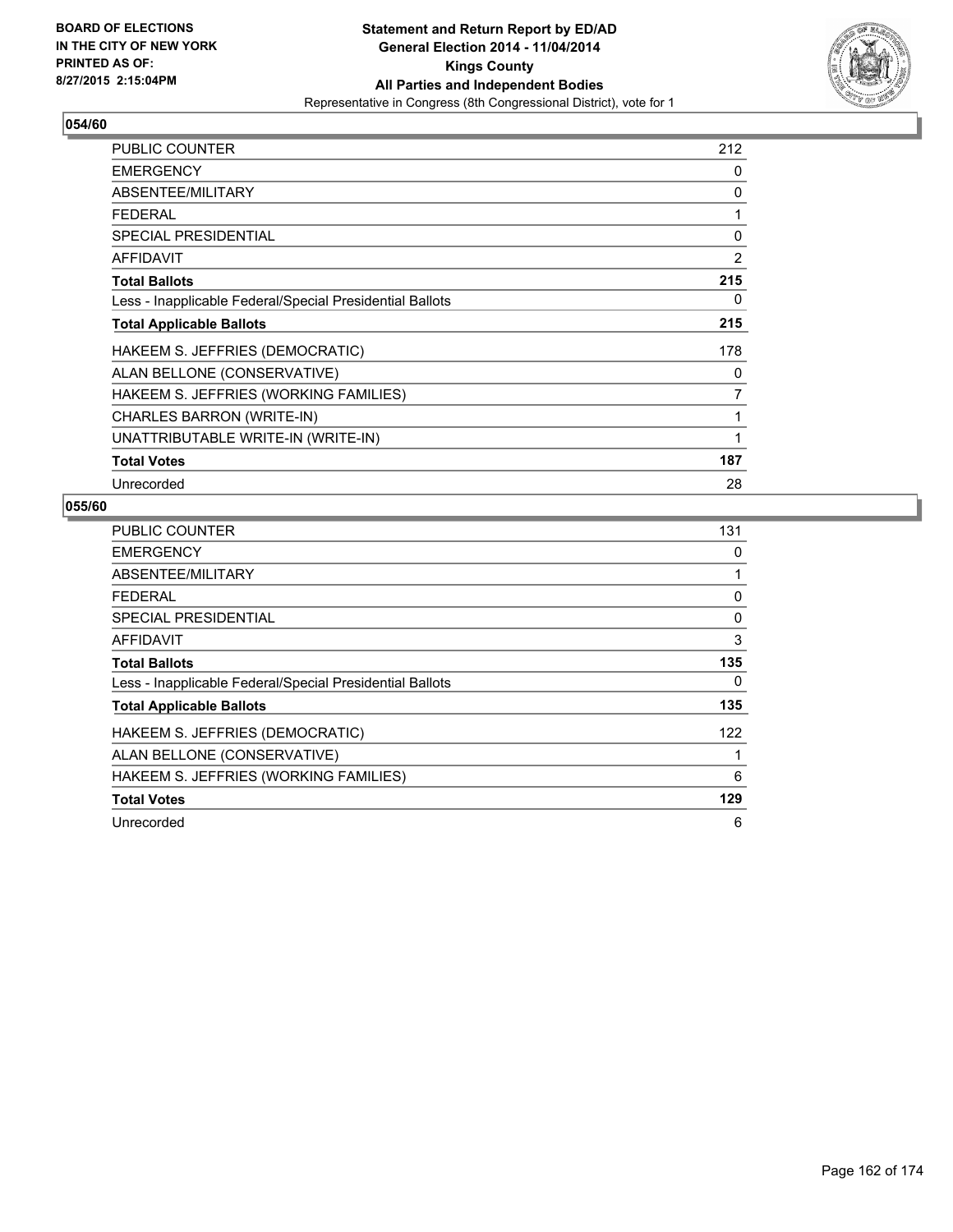

| <b>PUBLIC COUNTER</b>                                    | 183 |
|----------------------------------------------------------|-----|
| <b>EMERGENCY</b>                                         | 0   |
| ABSENTEE/MILITARY                                        | 3   |
| <b>FEDERAL</b>                                           | 0   |
| <b>SPECIAL PRESIDENTIAL</b>                              | 0   |
| AFFIDAVIT                                                | 9   |
| <b>Total Ballots</b>                                     | 195 |
| Less - Inapplicable Federal/Special Presidential Ballots | 0   |
| <b>Total Applicable Ballots</b>                          | 195 |
| HAKEEM S. JEFFRIES (DEMOCRATIC)                          | 171 |
| ALAN BELLONE (CONSERVATIVE)                              | 3   |
| HAKEEM S. JEFFRIES (WORKING FAMILIES)                    | 5   |
| <b>Total Votes</b>                                       | 179 |
| Unrecorded                                               | 16  |

### **057/60**

| <b>PUBLIC COUNTER</b>                                    | 238            |
|----------------------------------------------------------|----------------|
| <b>EMERGENCY</b>                                         | 0              |
| ABSENTEE/MILITARY                                        | $\overline{2}$ |
| <b>FEDERAL</b>                                           | 0              |
| <b>SPECIAL PRESIDENTIAL</b>                              | 0              |
| AFFIDAVIT                                                | 7              |
| <b>Total Ballots</b>                                     | 247            |
| Less - Inapplicable Federal/Special Presidential Ballots | 0              |
| <b>Total Applicable Ballots</b>                          | 247            |
| HAKEEM S. JEFFRIES (DEMOCRATIC)                          | 209            |
| ALAN BELLONE (CONSERVATIVE)                              | 5              |
| HAKEEM S. JEFFRIES (WORKING FAMILIES)                    | 7              |
| <b>Total Votes</b>                                       | 221            |
| Unrecorded                                               | 26             |

| PUBLIC COUNTER                                           | 156 |
|----------------------------------------------------------|-----|
| <b>EMERGENCY</b>                                         | 0   |
| ABSENTEE/MILITARY                                        | 2   |
| <b>FEDERAL</b>                                           | 1   |
| <b>SPECIAL PRESIDENTIAL</b>                              | 0   |
| AFFIDAVIT                                                | 3   |
| <b>Total Ballots</b>                                     | 162 |
| Less - Inapplicable Federal/Special Presidential Ballots | 0   |
| <b>Total Applicable Ballots</b>                          | 162 |
| HAKEEM S. JEFFRIES (DEMOCRATIC)                          | 117 |
| ALAN BELLONE (CONSERVATIVE)                              | 2   |
| HAKEEM S. JEFFRIES (WORKING FAMILIES)                    | 4   |
| UNATTRIBUTABLE WRITE-IN (WRITE-IN)                       | 1   |
| <b>Total Votes</b>                                       | 124 |
| Unrecorded                                               | 38  |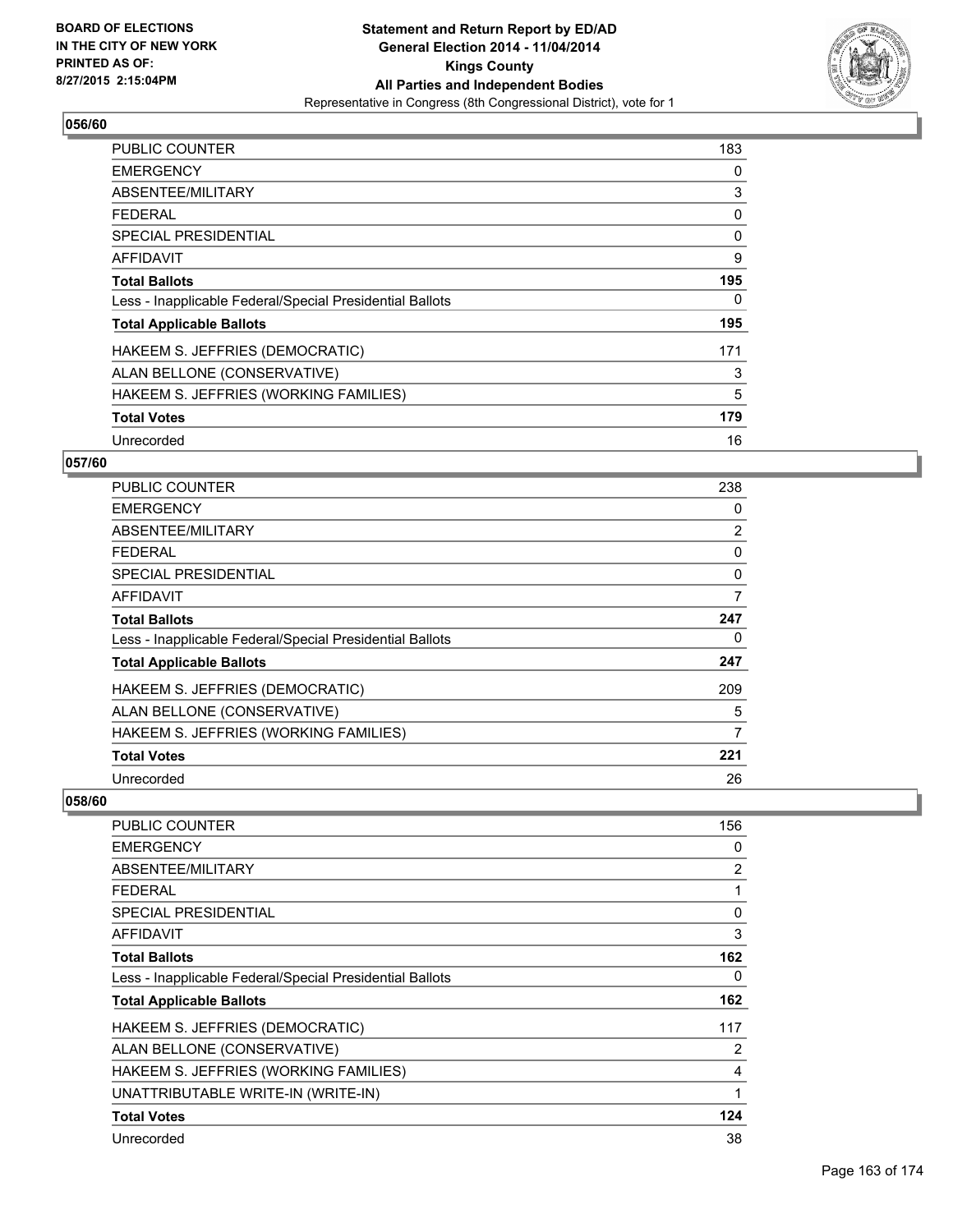

| <b>PUBLIC COUNTER</b>                                    | 117 |
|----------------------------------------------------------|-----|
| <b>EMERGENCY</b>                                         | 0   |
| ABSENTEE/MILITARY                                        | 4   |
| <b>FEDERAL</b>                                           | 0   |
| SPECIAL PRESIDENTIAL                                     | 0   |
| AFFIDAVIT                                                | 2   |
| <b>Total Ballots</b>                                     | 123 |
| Less - Inapplicable Federal/Special Presidential Ballots | 0   |
| <b>Total Applicable Ballots</b>                          | 123 |
| HAKEEM S. JEFFRIES (DEMOCRATIC)                          | 90  |
| ALAN BELLONE (CONSERVATIVE)                              | 3   |
| HAKEEM S. JEFFRIES (WORKING FAMILIES)                    | 5   |
| <b>Total Votes</b>                                       | 98  |
| Unrecorded                                               | 25  |

### **060/60**

| PUBLIC COUNTER                                           | 126 |
|----------------------------------------------------------|-----|
| <b>EMERGENCY</b>                                         | 0   |
| ABSENTEE/MILITARY                                        | 0   |
| <b>FEDERAL</b>                                           | 0   |
| <b>SPECIAL PRESIDENTIAL</b>                              | 0   |
| <b>AFFIDAVIT</b>                                         |     |
| Total Ballots                                            | 127 |
| Less - Inapplicable Federal/Special Presidential Ballots | 0   |
| <b>Total Applicable Ballots</b>                          | 127 |
| HAKEEM S. JEFFRIES (DEMOCRATIC)                          | 105 |
| ALAN BELLONE (CONSERVATIVE)                              |     |
| HAKEEM S. JEFFRIES (WORKING FAMILIES)                    | 3   |
| <b>Total Votes</b>                                       | 109 |
| Unrecorded                                               | 18  |

| PUBLIC COUNTER                                           | 169            |
|----------------------------------------------------------|----------------|
| <b>EMERGENCY</b>                                         | 0              |
| ABSENTEE/MILITARY                                        | 0              |
| <b>FEDERAL</b>                                           | 1              |
| SPECIAL PRESIDENTIAL                                     | 0              |
| AFFIDAVIT                                                | $\overline{2}$ |
| <b>Total Ballots</b>                                     | 172            |
| Less - Inapplicable Federal/Special Presidential Ballots | 0              |
| <b>Total Applicable Ballots</b>                          | 172            |
| HAKEEM S. JEFFRIES (DEMOCRATIC)                          | 149            |
| ALAN BELLONE (CONSERVATIVE)                              | 4              |
| HAKEEM S. JEFFRIES (WORKING FAMILIES)                    | 3              |
| <b>Total Votes</b>                                       | 156            |
| Unrecorded                                               | 16             |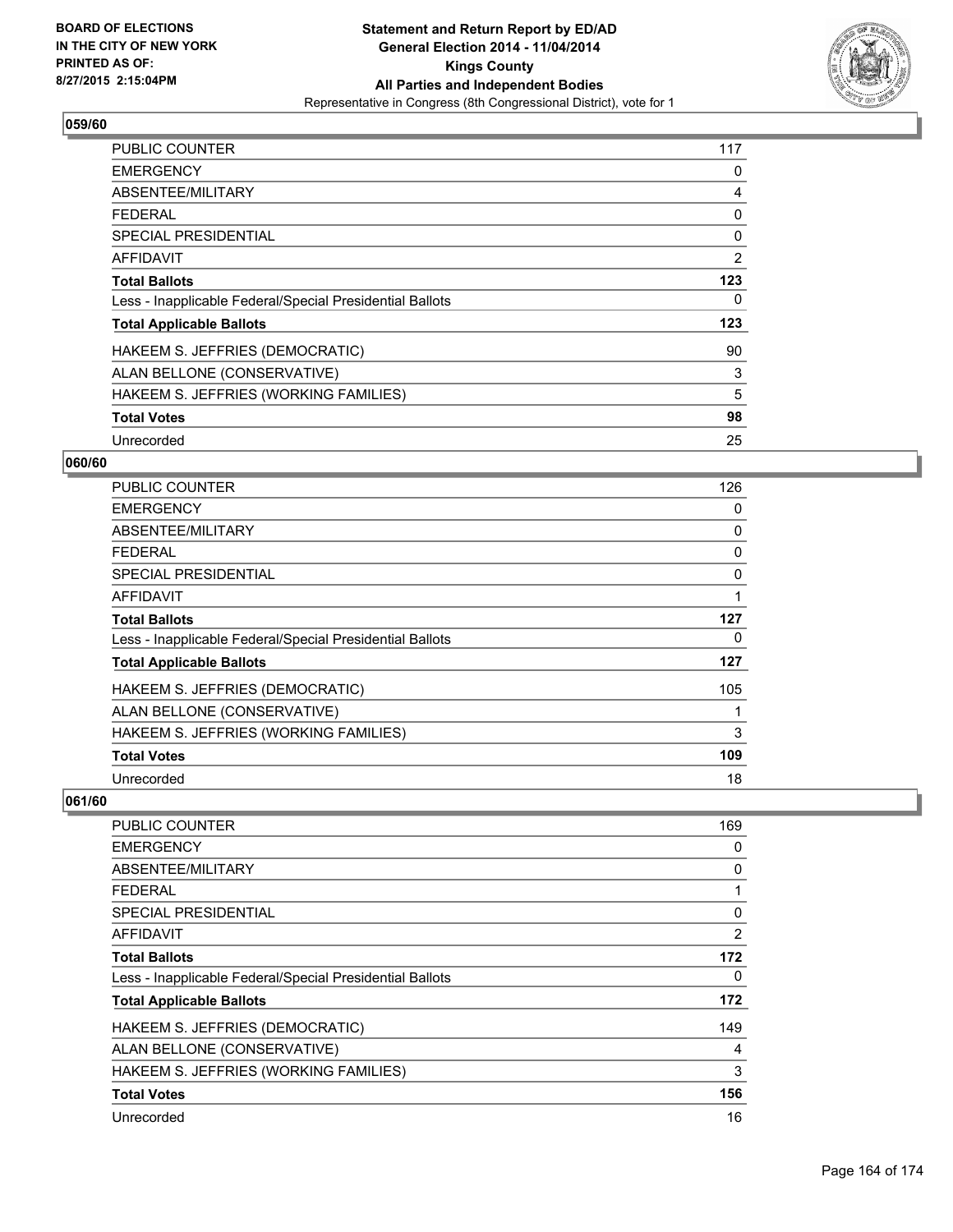

| <b>PUBLIC COUNTER</b>                                    | 245      |
|----------------------------------------------------------|----------|
| <b>EMERGENCY</b>                                         | 0        |
| ABSENTEE/MILITARY                                        | 4        |
| FFDFRAI                                                  | 0        |
| <b>SPECIAL PRESIDENTIAL</b>                              | 0        |
| <b>AFFIDAVIT</b>                                         | $\Omega$ |
| <b>Total Ballots</b>                                     | 249      |
| Less - Inapplicable Federal/Special Presidential Ballots | 0        |
| <b>Total Applicable Ballots</b>                          | 249      |
| HAKEEM S. JEFFRIES (DEMOCRATIC)                          | 208      |
| ALAN BELLONE (CONSERVATIVE)                              | 11       |
| HAKEEM S. JEFFRIES (WORKING FAMILIES)                    | 10       |
| <b>Total Votes</b>                                       | 229      |
| Unrecorded                                               | 20       |

### **063/60**

| <b>PUBLIC COUNTER</b>                                    | 228            |
|----------------------------------------------------------|----------------|
| <b>EMERGENCY</b>                                         | 0              |
| ABSENTEE/MILITARY                                        | 5              |
| <b>FEDERAL</b>                                           | $\overline{2}$ |
| <b>SPECIAL PRESIDENTIAL</b>                              | 0              |
| <b>AFFIDAVIT</b>                                         | 3              |
| <b>Total Ballots</b>                                     | 238            |
| Less - Inapplicable Federal/Special Presidential Ballots | 0              |
| <b>Total Applicable Ballots</b>                          | 238            |
| HAKEEM S. JEFFRIES (DEMOCRATIC)                          | 211            |
| ALAN BELLONE (CONSERVATIVE)                              | 2              |
| HAKEEM S. JEFFRIES (WORKING FAMILIES)                    | 5              |
| <b>Total Votes</b>                                       | 218            |
| Unrecorded                                               | 20             |

| <b>PUBLIC COUNTER</b>                                    | 243 |
|----------------------------------------------------------|-----|
| <b>EMERGENCY</b>                                         | 0   |
| ABSENTEE/MILITARY                                        | 1   |
| <b>FEDERAL</b>                                           | 0   |
| <b>SPECIAL PRESIDENTIAL</b>                              | 0   |
| AFFIDAVIT                                                | 4   |
| <b>Total Ballots</b>                                     | 248 |
| Less - Inapplicable Federal/Special Presidential Ballots | 0   |
| <b>Total Applicable Ballots</b>                          | 248 |
| HAKEEM S. JEFFRIES (DEMOCRATIC)                          | 199 |
| ALAN BELLONE (CONSERVATIVE)                              | 3   |
| HAKEEM S. JEFFRIES (WORKING FAMILIES)                    | 16  |
| <b>Total Votes</b>                                       | 218 |
| Unrecorded                                               | 30  |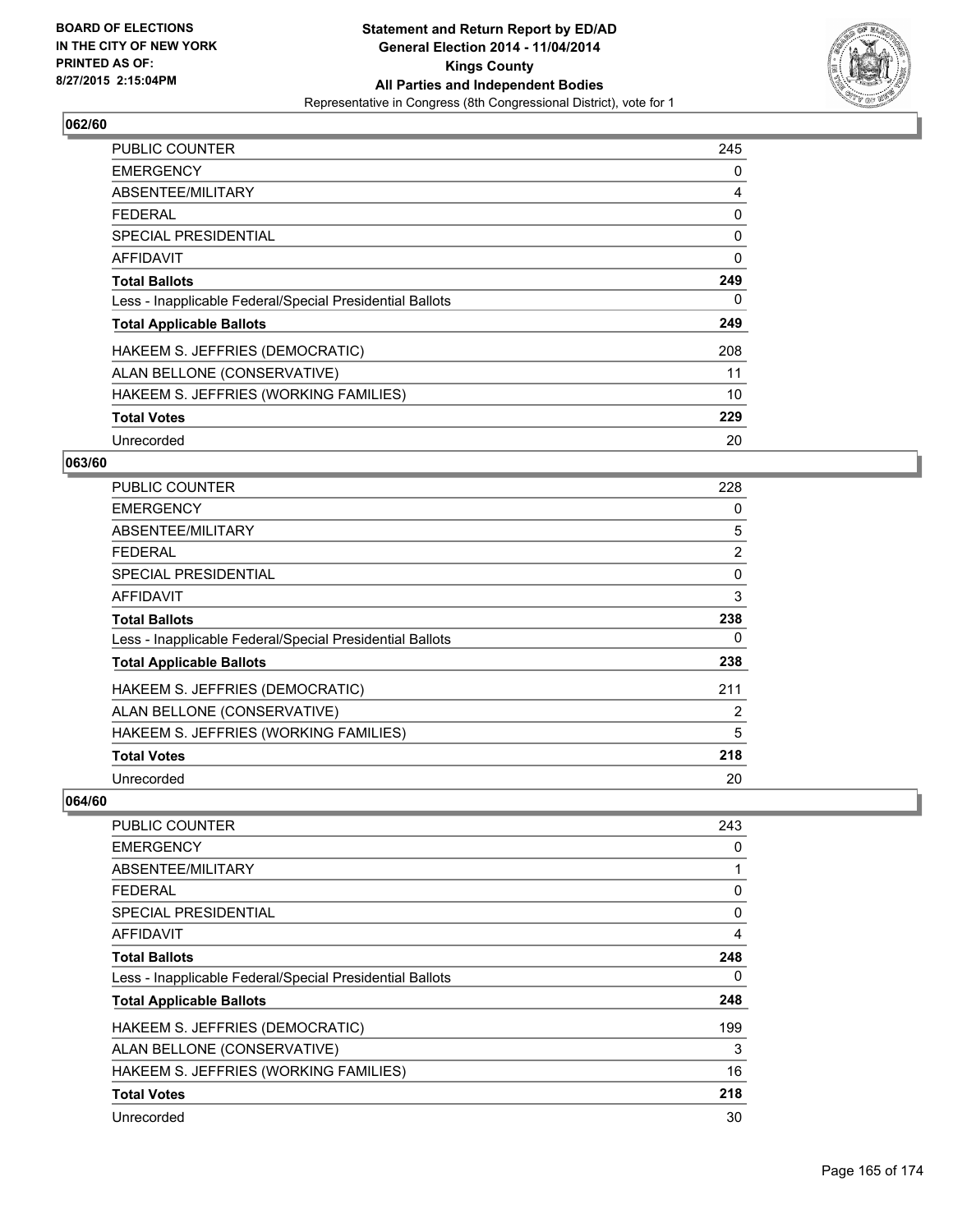

| <b>PUBLIC COUNTER</b>                                    | 218 |
|----------------------------------------------------------|-----|
| <b>EMERGENCY</b>                                         | 0   |
| ABSENTEE/MILITARY                                        | 4   |
| <b>FEDERAL</b>                                           | 0   |
| <b>SPECIAL PRESIDENTIAL</b>                              | 0   |
| AFFIDAVIT                                                | 4   |
| <b>Total Ballots</b>                                     | 226 |
| Less - Inapplicable Federal/Special Presidential Ballots | 0   |
| <b>Total Applicable Ballots</b>                          | 226 |
| HAKEEM S. JEFFRIES (DEMOCRATIC)                          | 191 |
| ALAN BELLONE (CONSERVATIVE)                              |     |
| HAKEEM S. JEFFRIES (WORKING FAMILIES)                    | 10  |
| <b>Total Votes</b>                                       | 202 |
| Unrecorded                                               | 24  |

### **066/60**

| PUBLIC COUNTER                                           | 102            |
|----------------------------------------------------------|----------------|
| <b>EMERGENCY</b>                                         | 0              |
| ABSENTEE/MILITARY                                        | 4              |
| <b>FEDERAL</b>                                           | 0              |
| <b>SPECIAL PRESIDENTIAL</b>                              | 0              |
| <b>AFFIDAVIT</b>                                         | $\overline{2}$ |
| <b>Total Ballots</b>                                     | 108            |
| Less - Inapplicable Federal/Special Presidential Ballots | 0              |
| <b>Total Applicable Ballots</b>                          | 108            |
| HAKEEM S. JEFFRIES (DEMOCRATIC)                          | 84             |
| ALAN BELLONE (CONSERVATIVE)                              | 2              |
| HAKEEM S. JEFFRIES (WORKING FAMILIES)                    | 3              |
| <b>Total Votes</b>                                       | 89             |
| Unrecorded                                               | 19             |

| PUBLIC COUNTER                                           | 123 |
|----------------------------------------------------------|-----|
| <b>EMERGENCY</b>                                         | 0   |
| ABSENTEE/MILITARY                                        | 1   |
| <b>FEDERAL</b>                                           | 0   |
| SPECIAL PRESIDENTIAL                                     | 0   |
| AFFIDAVIT                                                | 0   |
| <b>Total Ballots</b>                                     | 124 |
| Less - Inapplicable Federal/Special Presidential Ballots | 0   |
| <b>Total Applicable Ballots</b>                          | 124 |
| HAKEEM S. JEFFRIES (DEMOCRATIC)                          | 106 |
| ALAN BELLONE (CONSERVATIVE)                              | 3   |
| HAKEEM S. JEFFRIES (WORKING FAMILIES)                    | 0   |
| <b>Total Votes</b>                                       | 109 |
| Unrecorded                                               | 15  |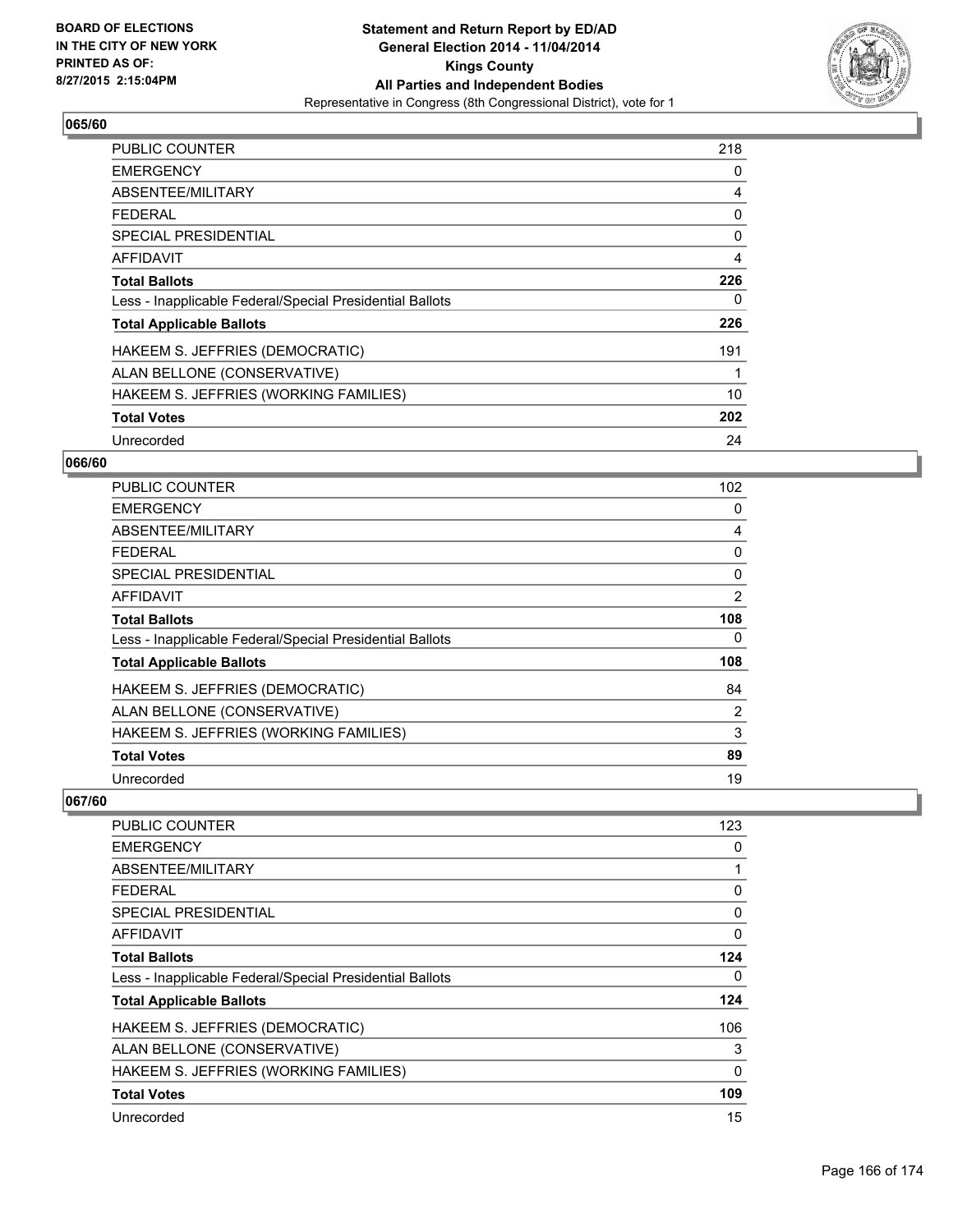

| <b>PUBLIC COUNTER</b>                                    | 128            |
|----------------------------------------------------------|----------------|
| <b>EMERGENCY</b>                                         | 0              |
| ABSENTEE/MILITARY                                        | $\overline{2}$ |
| <b>FEDERAL</b>                                           | 0              |
| SPECIAL PRESIDENTIAL                                     | 0              |
| AFFIDAVIT                                                | 3              |
| <b>Total Ballots</b>                                     | 133            |
| Less - Inapplicable Federal/Special Presidential Ballots | 0              |
| <b>Total Applicable Ballots</b>                          | 133            |
| HAKEEM S. JEFFRIES (DEMOCRATIC)                          | 108            |
| ALAN BELLONE (CONSERVATIVE)                              | 3              |
| HAKEEM S. JEFFRIES (WORKING FAMILIES)                    | 6              |
| <b>Total Votes</b>                                       | 117            |
| Unrecorded                                               | 16             |

### **069/60**

| PUBLIC COUNTER                                           | 42 |
|----------------------------------------------------------|----|
| <b>EMERGENCY</b>                                         | 0  |
| ABSENTEE/MILITARY                                        | 0  |
| <b>FEDERAL</b>                                           | 0  |
| SPECIAL PRESIDENTIAL                                     | 0  |
| <b>AFFIDAVIT</b>                                         | 2  |
| <b>Total Ballots</b>                                     | 44 |
| Less - Inapplicable Federal/Special Presidential Ballots | 0  |
| <b>Total Applicable Ballots</b>                          | 44 |
| HAKEEM S. JEFFRIES (DEMOCRATIC)                          | 36 |
| ALAN BELLONE (CONSERVATIVE)                              | 3  |
| HAKEEM S. JEFFRIES (WORKING FAMILIES)                    | 3  |
| <b>Total Votes</b>                                       | 42 |
| Unrecorded                                               | 2  |

| PUBLIC COUNTER                                           | 82 |
|----------------------------------------------------------|----|
| <b>EMERGENCY</b>                                         | 0  |
| ABSENTEE/MILITARY                                        | 0  |
| <b>FEDERAL</b>                                           | 0  |
| <b>SPECIAL PRESIDENTIAL</b>                              | 0  |
| AFFIDAVIT                                                | 2  |
| <b>Total Ballots</b>                                     | 84 |
| Less - Inapplicable Federal/Special Presidential Ballots | 0  |
| <b>Total Applicable Ballots</b>                          | 84 |
| HAKEEM S. JEFFRIES (DEMOCRATIC)                          | 74 |
| ALAN BELLONE (CONSERVATIVE)                              | 1  |
| HAKEEM S. JEFFRIES (WORKING FAMILIES)                    | 5  |
| <b>Total Votes</b>                                       | 80 |
| Unrecorded                                               | 4  |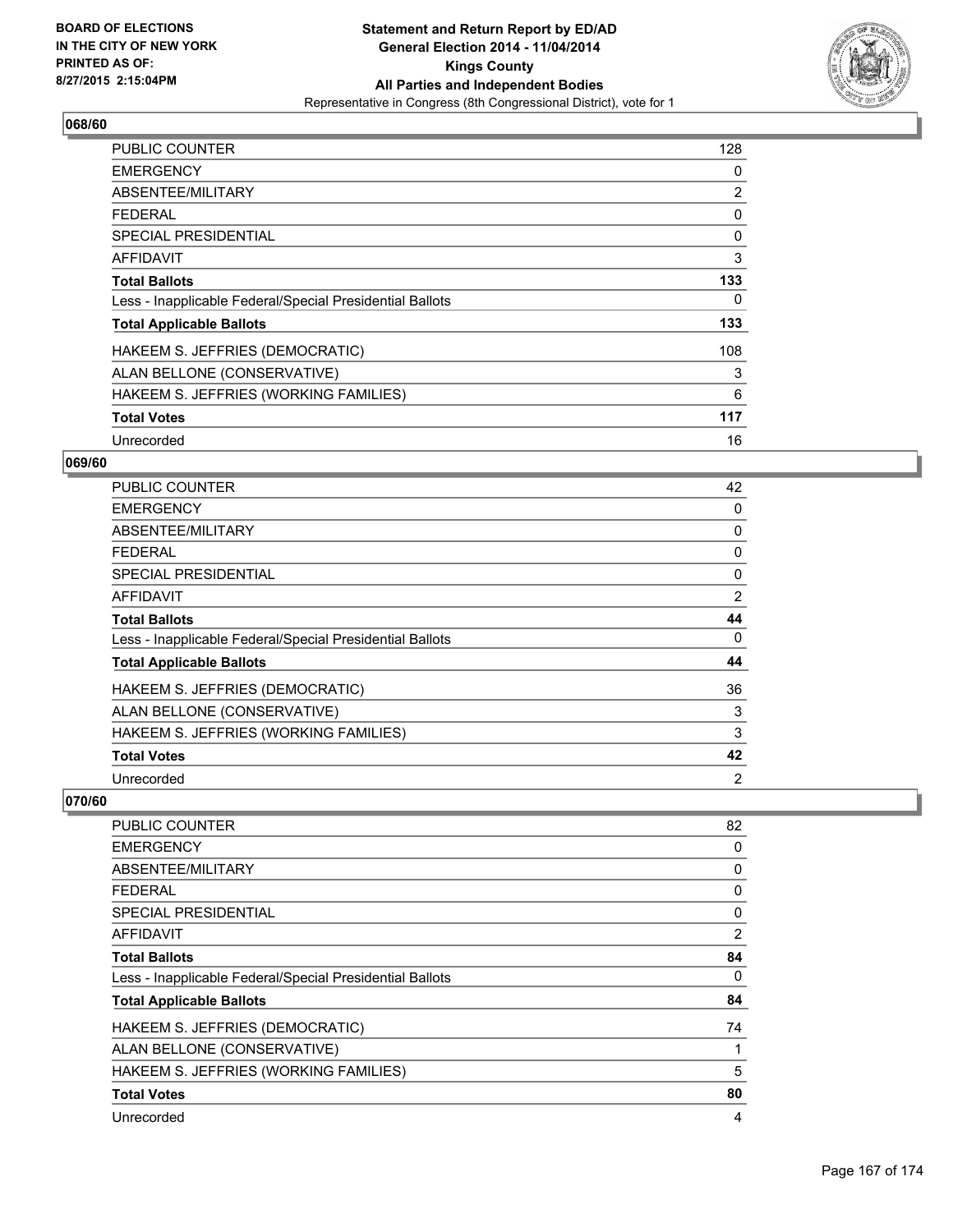

| <b>PUBLIC COUNTER</b>                                    | 153            |
|----------------------------------------------------------|----------------|
| <b>EMERGENCY</b>                                         | 0              |
| ABSENTEE/MILITARY                                        | 0              |
| <b>FEDERAL</b>                                           | 0              |
| <b>SPECIAL PRESIDENTIAL</b>                              | 0              |
| <b>AFFIDAVIT</b>                                         | 3              |
| <b>Total Ballots</b>                                     | 156            |
| Less - Inapplicable Federal/Special Presidential Ballots | 0              |
| <b>Total Applicable Ballots</b>                          | 156            |
| HAKEEM S. JEFFRIES (DEMOCRATIC)                          | 132            |
| ALAN BELLONE (CONSERVATIVE)                              | 2              |
| HAKEEM S. JEFFRIES (WORKING FAMILIES)                    | $\overline{7}$ |
| <b>Total Votes</b>                                       | 141            |
| Unrecorded                                               | 15             |

### **072/60**

| <b>PUBLIC COUNTER</b>                                    | 179 |
|----------------------------------------------------------|-----|
| <b>EMERGENCY</b>                                         | 0   |
| ABSENTEE/MILITARY                                        | 0   |
| <b>FEDERAL</b>                                           |     |
| <b>SPECIAL PRESIDENTIAL</b>                              | 0   |
| AFFIDAVIT                                                | 4   |
| <b>Total Ballots</b>                                     | 184 |
| Less - Inapplicable Federal/Special Presidential Ballots | 0   |
| <b>Total Applicable Ballots</b>                          | 184 |
| HAKEEM S. JEFFRIES (DEMOCRATIC)                          | 165 |
| ALAN BELLONE (CONSERVATIVE)                              | 0   |
| HAKEEM S. JEFFRIES (WORKING FAMILIES)                    | 9   |
| <b>Total Votes</b>                                       | 174 |
| Unrecorded                                               | 10  |

| <b>PUBLIC COUNTER</b>                                    | 139            |
|----------------------------------------------------------|----------------|
| <b>EMERGENCY</b>                                         | 0              |
| ABSENTEE/MILITARY                                        | 0              |
| <b>FEDERAL</b>                                           | 0              |
| <b>SPECIAL PRESIDENTIAL</b>                              | 0              |
| AFFIDAVIT                                                | 2              |
| <b>Total Ballots</b>                                     | 141            |
| Less - Inapplicable Federal/Special Presidential Ballots | 0              |
| <b>Total Applicable Ballots</b>                          | 141            |
| HAKEEM S. JEFFRIES (DEMOCRATIC)                          | 127            |
| ALAN BELLONE (CONSERVATIVE)                              | 0              |
| HAKEEM S. JEFFRIES (WORKING FAMILIES)                    | $\overline{2}$ |
| <b>Total Votes</b>                                       | 129            |
| Unrecorded                                               | 12             |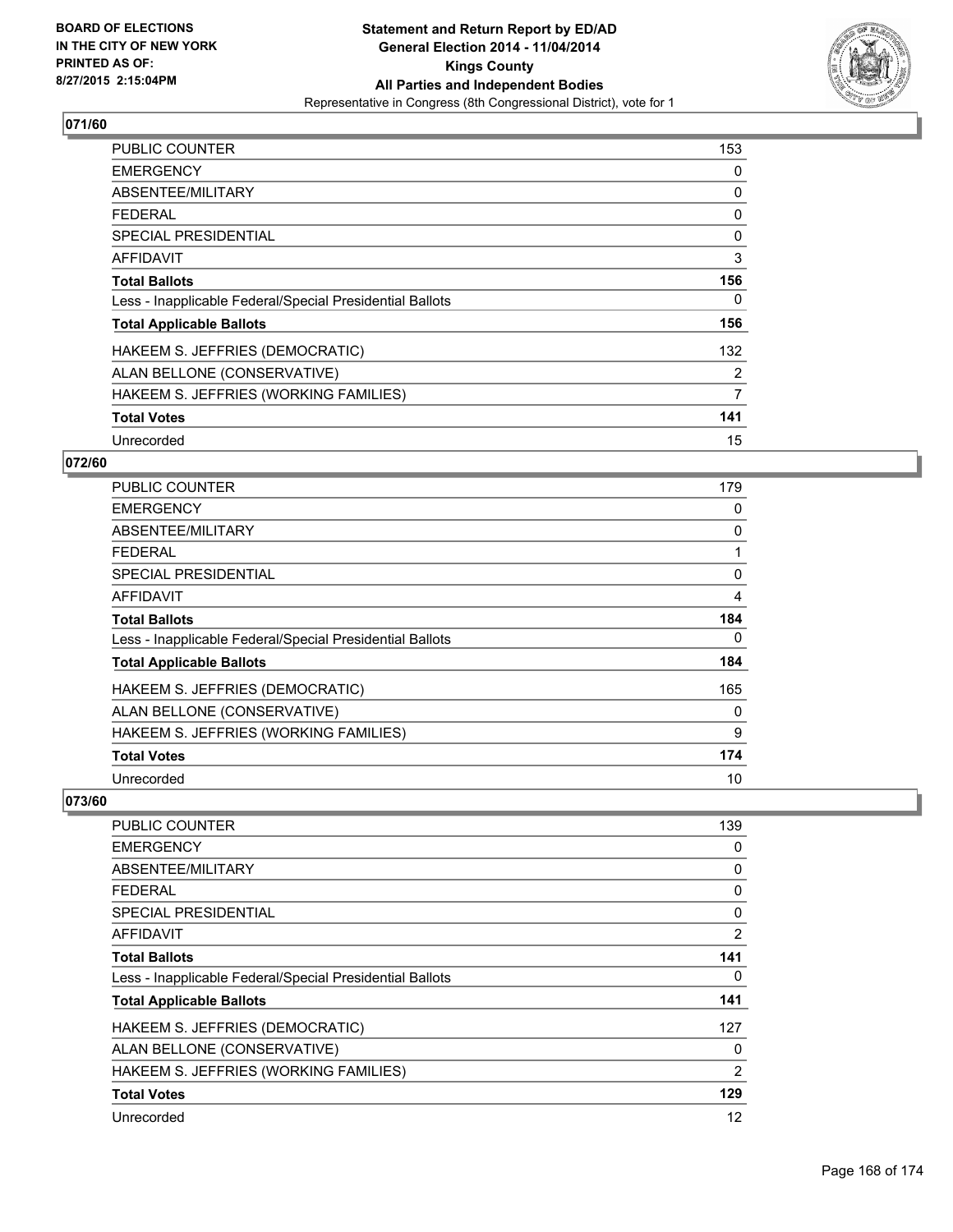

| <b>PUBLIC COUNTER</b>                                    | 367 |
|----------------------------------------------------------|-----|
| <b>EMERGENCY</b>                                         | 0   |
| ABSENTEE/MILITARY                                        | 2   |
| <b>FEDERAL</b>                                           | 0   |
| <b>SPECIAL PRESIDENTIAL</b>                              | 0   |
| AFFIDAVIT                                                | 3   |
| <b>Total Ballots</b>                                     | 372 |
| Less - Inapplicable Federal/Special Presidential Ballots | 0   |
| <b>Total Applicable Ballots</b>                          | 372 |
| HAKEEM S. JEFFRIES (DEMOCRATIC)                          | 271 |
| ALAN BELLONE (CONSERVATIVE)                              | 11  |
| HAKEEM S. JEFFRIES (WORKING FAMILIES)                    | 7   |
| <b>CHARLES BARRON (WRITE-IN)</b>                         | 1   |
| <b>Total Votes</b>                                       | 290 |
| Unrecorded                                               | 82  |

#### **075/60**

| PUBLIC COUNTER                                           | 283 |
|----------------------------------------------------------|-----|
| <b>EMERGENCY</b>                                         | 0   |
| ABSENTEE/MILITARY                                        |     |
| <b>FEDERAL</b>                                           | 0   |
| <b>SPECIAL PRESIDENTIAL</b>                              | 0   |
| AFFIDAVIT                                                | 3   |
| <b>Total Ballots</b>                                     | 287 |
| Less - Inapplicable Federal/Special Presidential Ballots | 0   |
| <b>Total Applicable Ballots</b>                          | 287 |
| HAKEEM S. JEFFRIES (DEMOCRATIC)                          | 242 |
| ALAN BELLONE (CONSERVATIVE)                              | 4   |
| HAKEEM S. JEFFRIES (WORKING FAMILIES)                    | 11  |
| <b>Total Votes</b>                                       | 257 |
| Unrecorded                                               | 30  |

| <b>PUBLIC COUNTER</b>                                    | 182 |
|----------------------------------------------------------|-----|
| <b>EMERGENCY</b>                                         | 0   |
| ABSENTEE/MILITARY                                        | 5   |
| <b>FEDERAL</b>                                           | 0   |
| <b>SPECIAL PRESIDENTIAL</b>                              | 0   |
| <b>AFFIDAVIT</b>                                         | 0   |
| <b>Total Ballots</b>                                     | 187 |
| Less - Inapplicable Federal/Special Presidential Ballots | 0   |
| <b>Total Applicable Ballots</b>                          | 187 |
| HAKEEM S. JEFFRIES (DEMOCRATIC)                          | 150 |
| ALAN BELLONE (CONSERVATIVE)                              | 11  |
| HAKEEM S. JEFFRIES (WORKING FAMILIES)                    | 7   |
| <b>Total Votes</b>                                       | 168 |
| Unrecorded                                               | 19  |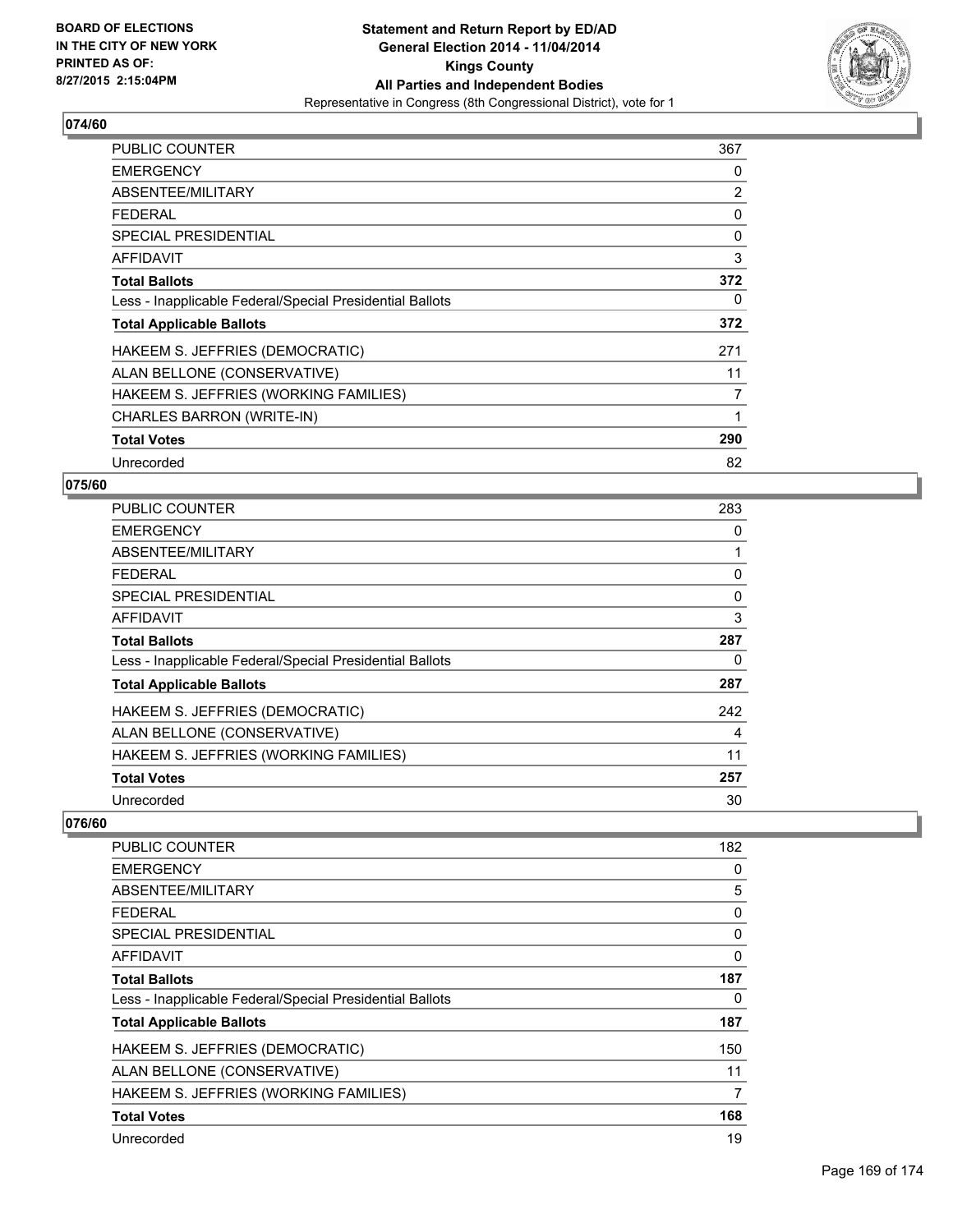

| <b>PUBLIC COUNTER</b>                                    | 188 |
|----------------------------------------------------------|-----|
| <b>EMERGENCY</b>                                         | 0   |
| ABSENTEE/MILITARY                                        | 4   |
| <b>FEDERAL</b>                                           | 0   |
| SPECIAL PRESIDENTIAL                                     | 0   |
| <b>AFFIDAVIT</b>                                         | 1   |
| <b>Total Ballots</b>                                     | 193 |
| Less - Inapplicable Federal/Special Presidential Ballots | 0   |
| <b>Total Applicable Ballots</b>                          | 193 |
| HAKEEM S. JEFFRIES (DEMOCRATIC)                          | 158 |
| ALAN BELLONE (CONSERVATIVE)                              | 4   |
| HAKEEM S. JEFFRIES (WORKING FAMILIES)                    | 13  |
| <b>Total Votes</b>                                       | 175 |
| Unrecorded                                               | 18  |

### **078/60**

| <b>PUBLIC COUNTER</b>                                    | 238 |
|----------------------------------------------------------|-----|
| <b>EMERGENCY</b>                                         | 0   |
| ABSENTEE/MILITARY                                        | 3   |
| <b>FEDERAL</b>                                           | 0   |
| <b>SPECIAL PRESIDENTIAL</b>                              | 0   |
| <b>AFFIDAVIT</b>                                         | 1   |
| <b>Total Ballots</b>                                     | 242 |
| Less - Inapplicable Federal/Special Presidential Ballots | 0   |
| <b>Total Applicable Ballots</b>                          | 242 |
| HAKEEM S. JEFFRIES (DEMOCRATIC)                          | 203 |
| ALAN BELLONE (CONSERVATIVE)                              | 10  |
| HAKEEM S. JEFFRIES (WORKING FAMILIES)                    | 5   |
| <b>Total Votes</b>                                       | 218 |
| Unrecorded                                               | 24  |

| <b>PUBLIC COUNTER</b>                                    | 148 |
|----------------------------------------------------------|-----|
| <b>EMERGENCY</b>                                         | 0   |
| ABSENTEE/MILITARY                                        | 2   |
| <b>FEDERAL</b>                                           | 2   |
| <b>SPECIAL PRESIDENTIAL</b>                              | 0   |
| AFFIDAVIT                                                | 1   |
| <b>Total Ballots</b>                                     | 153 |
| Less - Inapplicable Federal/Special Presidential Ballots | 0   |
| <b>Total Applicable Ballots</b>                          | 153 |
| HAKEEM S. JEFFRIES (DEMOCRATIC)                          | 139 |
| ALAN BELLONE (CONSERVATIVE)                              | 3   |
| HAKEEM S. JEFFRIES (WORKING FAMILIES)                    | 6   |
| <b>Total Votes</b>                                       | 148 |
| Unrecorded                                               | 5   |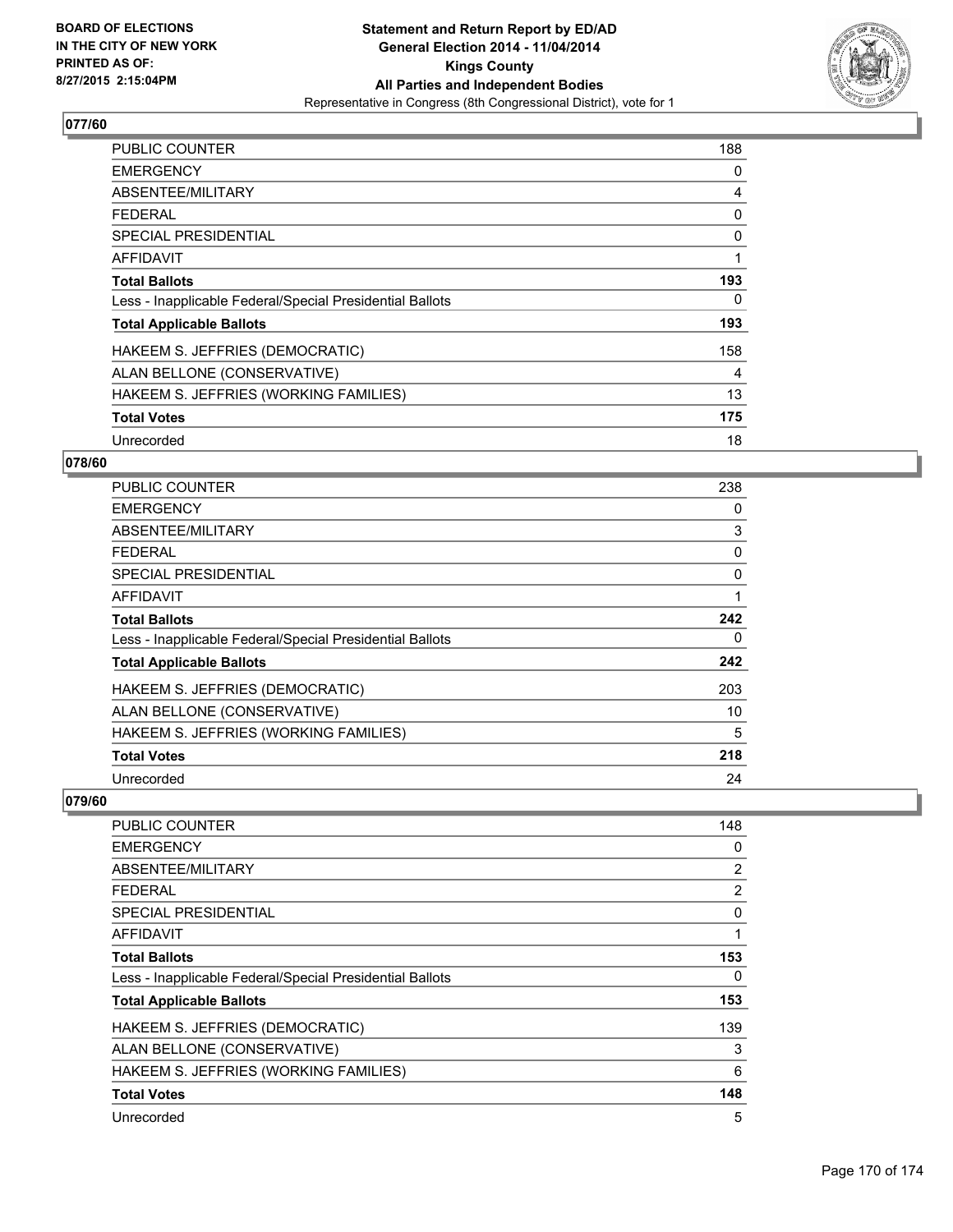

| <b>PUBLIC COUNTER</b>                                    | 211            |
|----------------------------------------------------------|----------------|
| <b>EMERGENCY</b>                                         | 0              |
| ABSENTEE/MILITARY                                        | 3              |
| <b>FEDERAL</b>                                           | 1              |
| <b>SPECIAL PRESIDENTIAL</b>                              | 0              |
| AFFIDAVIT                                                | $\overline{2}$ |
| <b>Total Ballots</b>                                     | 217            |
| Less - Inapplicable Federal/Special Presidential Ballots | 0              |
| <b>Total Applicable Ballots</b>                          | 217            |
| HAKEEM S. JEFFRIES (DEMOCRATIC)                          | 194            |
| ALAN BELLONE (CONSERVATIVE)                              | 1              |
| HAKEEM S. JEFFRIES (WORKING FAMILIES)                    | 6              |
| <b>Total Votes</b>                                       | 201            |
| Unrecorded                                               | 16             |

### **081/60**

| <b>PUBLIC COUNTER</b>                                    | 236 |
|----------------------------------------------------------|-----|
| <b>EMERGENCY</b>                                         | 0   |
| ABSENTEE/MILITARY                                        | 4   |
| <b>FEDERAL</b>                                           |     |
| <b>SPECIAL PRESIDENTIAL</b>                              | 0   |
| <b>AFFIDAVIT</b>                                         | 7   |
| <b>Total Ballots</b>                                     | 248 |
| Less - Inapplicable Federal/Special Presidential Ballots | 0   |
| <b>Total Applicable Ballots</b>                          | 248 |
| HAKEEM S. JEFFRIES (DEMOCRATIC)                          | 225 |
| ALAN BELLONE (CONSERVATIVE)                              |     |
| HAKEEM S. JEFFRIES (WORKING FAMILIES)                    | 11  |
| <b>Total Votes</b>                                       | 237 |
| Unrecorded                                               | 11  |

| <b>PUBLIC COUNTER</b>                                    | 380 |
|----------------------------------------------------------|-----|
| <b>EMERGENCY</b>                                         | 0   |
| ABSENTEE/MILITARY                                        | 6   |
| <b>FEDERAL</b>                                           | 1   |
| <b>SPECIAL PRESIDENTIAL</b>                              | 0   |
| AFFIDAVIT                                                | 5   |
| <b>Total Ballots</b>                                     | 392 |
| Less - Inapplicable Federal/Special Presidential Ballots | 0   |
| <b>Total Applicable Ballots</b>                          | 392 |
| HAKEEM S. JEFFRIES (DEMOCRATIC)                          | 345 |
| ALAN BELLONE (CONSERVATIVE)                              | 2   |
| HAKEEM S. JEFFRIES (WORKING FAMILIES)                    | 19  |
| <b>Total Votes</b>                                       | 366 |
| Unrecorded                                               | 26  |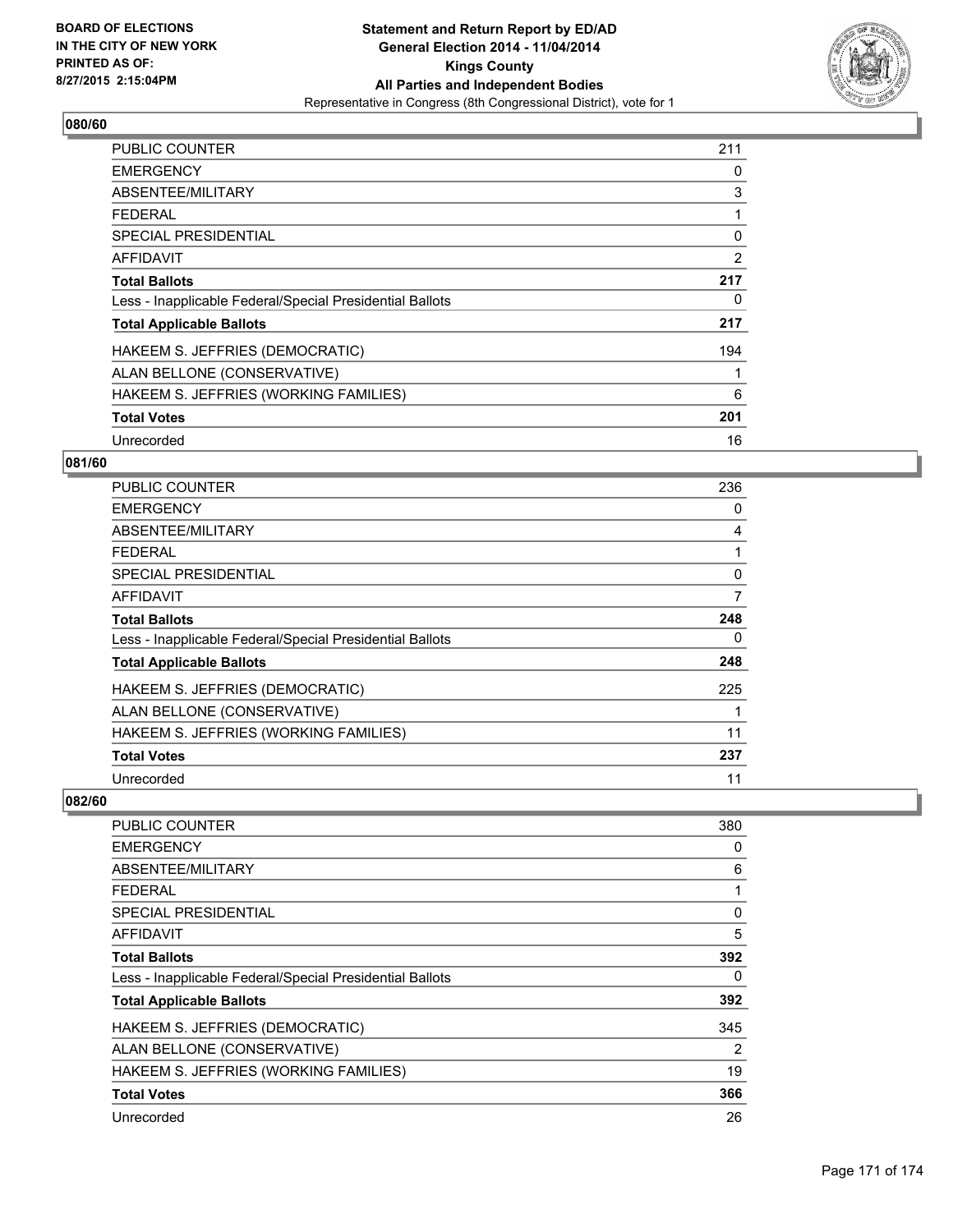

| <b>PUBLIC COUNTER</b>                                    | 341 |
|----------------------------------------------------------|-----|
| <b>EMERGENCY</b>                                         | 0   |
| ABSENTEE/MILITARY                                        |     |
| <b>FEDERAL</b>                                           |     |
| <b>SPECIAL PRESIDENTIAL</b>                              | 0   |
| AFFIDAVIT                                                | 4   |
| <b>Total Ballots</b>                                     | 347 |
| Less - Inapplicable Federal/Special Presidential Ballots | 0   |
| <b>Total Applicable Ballots</b>                          | 347 |
| HAKEEM S. JEFFRIES (DEMOCRATIC)                          | 298 |
| ALAN BELLONE (CONSERVATIVE)                              | 8   |
| HAKEEM S. JEFFRIES (WORKING FAMILIES)                    | 15  |
| <b>Total Votes</b>                                       | 321 |
| Unrecorded                                               | 26  |

### **084/60**

| <b>PUBLIC COUNTER</b>                                    | 105 |
|----------------------------------------------------------|-----|
| <b>EMERGENCY</b>                                         | 0   |
| ABSENTEE/MILITARY                                        | 0   |
| <b>FEDERAL</b>                                           | 0   |
| SPECIAL PRESIDENTIAL                                     | 0   |
| <b>AFFIDAVIT</b>                                         | 3   |
| <b>Total Ballots</b>                                     | 108 |
| Less - Inapplicable Federal/Special Presidential Ballots | 0   |
| <b>Total Applicable Ballots</b>                          | 108 |
| HAKEEM S. JEFFRIES (DEMOCRATIC)                          | 99  |
| ALAN BELLONE (CONSERVATIVE)                              | 0   |
| HAKEEM S. JEFFRIES (WORKING FAMILIES)                    | 2   |
| <b>Total Votes</b>                                       | 101 |
| Unrecorded                                               | 7   |

| <b>PUBLIC COUNTER</b>                                    | 212 |
|----------------------------------------------------------|-----|
| <b>EMERGENCY</b>                                         | 0   |
| ABSENTEE/MILITARY                                        | 3   |
| FEDERAL                                                  | 2   |
| SPECIAL PRESIDENTIAL                                     | 0   |
| AFFIDAVIT                                                | 0   |
| <b>Total Ballots</b>                                     | 217 |
| Less - Inapplicable Federal/Special Presidential Ballots | 0   |
| <b>Total Applicable Ballots</b>                          | 217 |
| HAKEEM S. JEFFRIES (DEMOCRATIC)                          | 186 |
| ALAN BELLONE (CONSERVATIVE)                              | 4   |
| HAKEEM S. JEFFRIES (WORKING FAMILIES)                    | 7   |
| <b>Total Votes</b>                                       | 197 |
| Unrecorded                                               | 20  |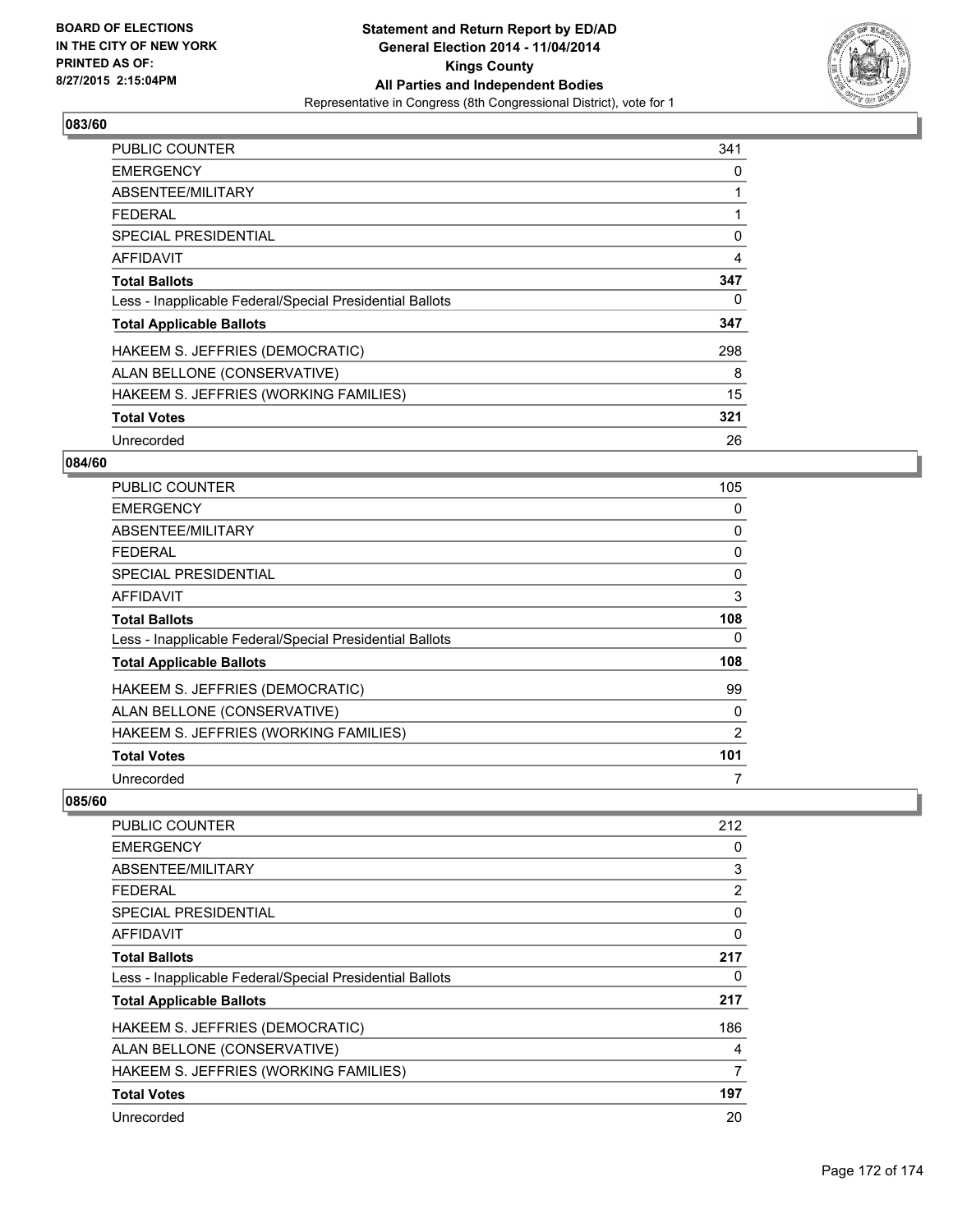

| <b>PUBLIC COUNTER</b>                                    | 94 |
|----------------------------------------------------------|----|
| <b>EMERGENCY</b>                                         | 0  |
| ABSENTEE/MILITARY                                        | 0  |
| FEDERAL                                                  | 0  |
| SPECIAL PRESIDENTIAL                                     | 0  |
| AFFIDAVIT                                                | 1  |
| <b>Total Ballots</b>                                     | 95 |
| Less - Inapplicable Federal/Special Presidential Ballots | 0  |
| <b>Total Applicable Ballots</b>                          | 95 |
| HAKEEM S. JEFFRIES (DEMOCRATIC)                          | 81 |
| ALAN BELLONE (CONSERVATIVE)                              | 1  |
| HAKEEM S. JEFFRIES (WORKING FAMILIES)                    | 3  |
| <b>Total Votes</b>                                       | 85 |
| Unrecorded                                               | 10 |